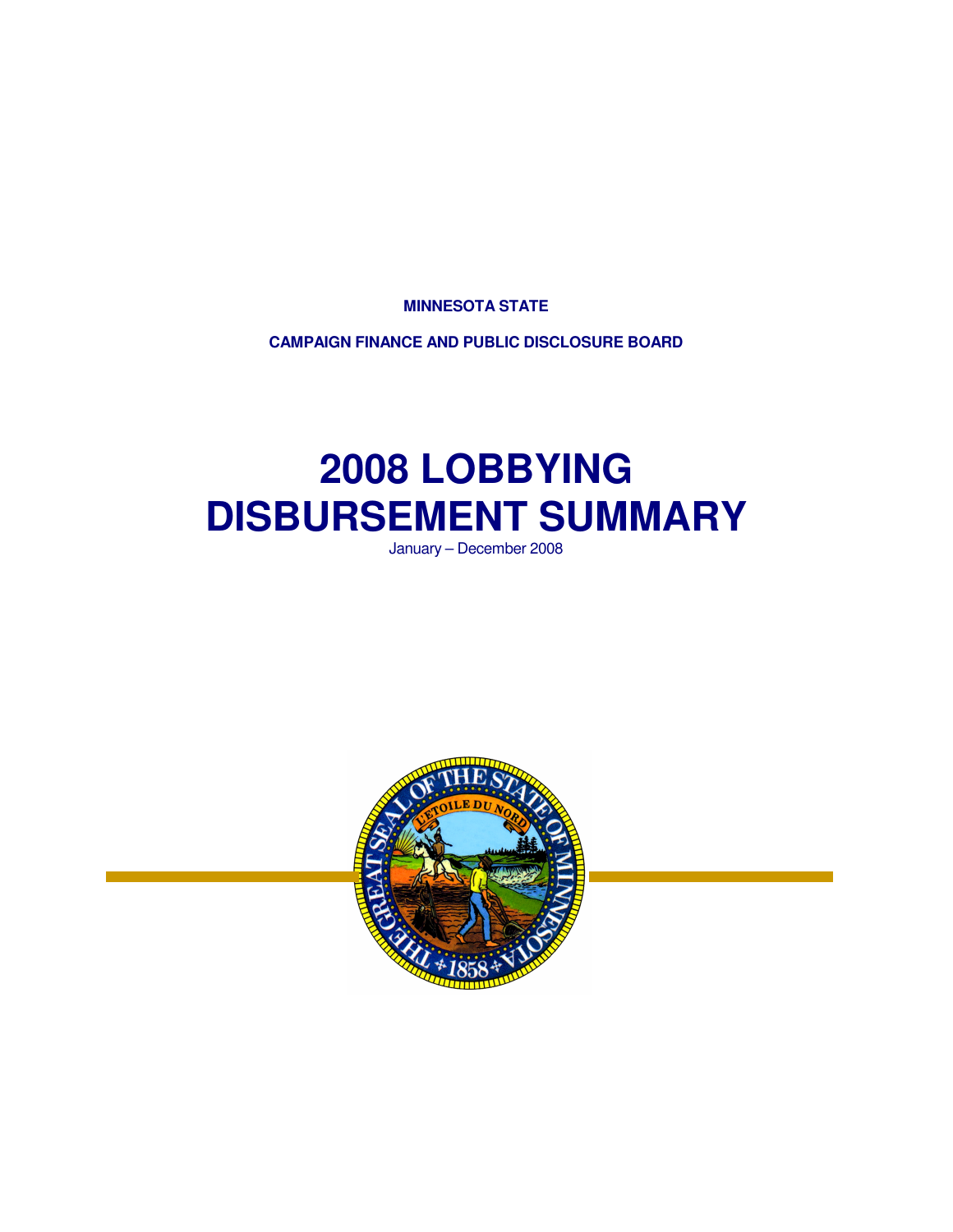Issued: May 2009 (Data as of May 6, 2009)

Information in this summary is based on 2008 reports filed by registered lobbyists and the 2008 Annual Reports of Lobbyist Principals. The information has not been verified or audited. Lobbyist Disbursement Reports and Lobbyist Principal Reports may be amended or submitted after the publication of this report. Lobbyist reports are available for public inspection at the Board office and on the Board's website at: http://www.cfbreport.state.mn.us/rptViewer/viewRptsLob.php

Campaign Finance and Public Disclosure Board Suite 190, Centennial Building 658 Cedar Street St. Paul MN 55155-1603

Telephone: 651/296-1721 or 800/657-3889 Fax: 651/296-1722 Email: cf.board@state.mn.us Worldwide website: http://www.cfboard.state.mn.us

This document is available in alternative formats to individuals with disabilities by calling 651/297-7352, 800/657-3889, or through the Minnesota Relay Service at 800/627-3529.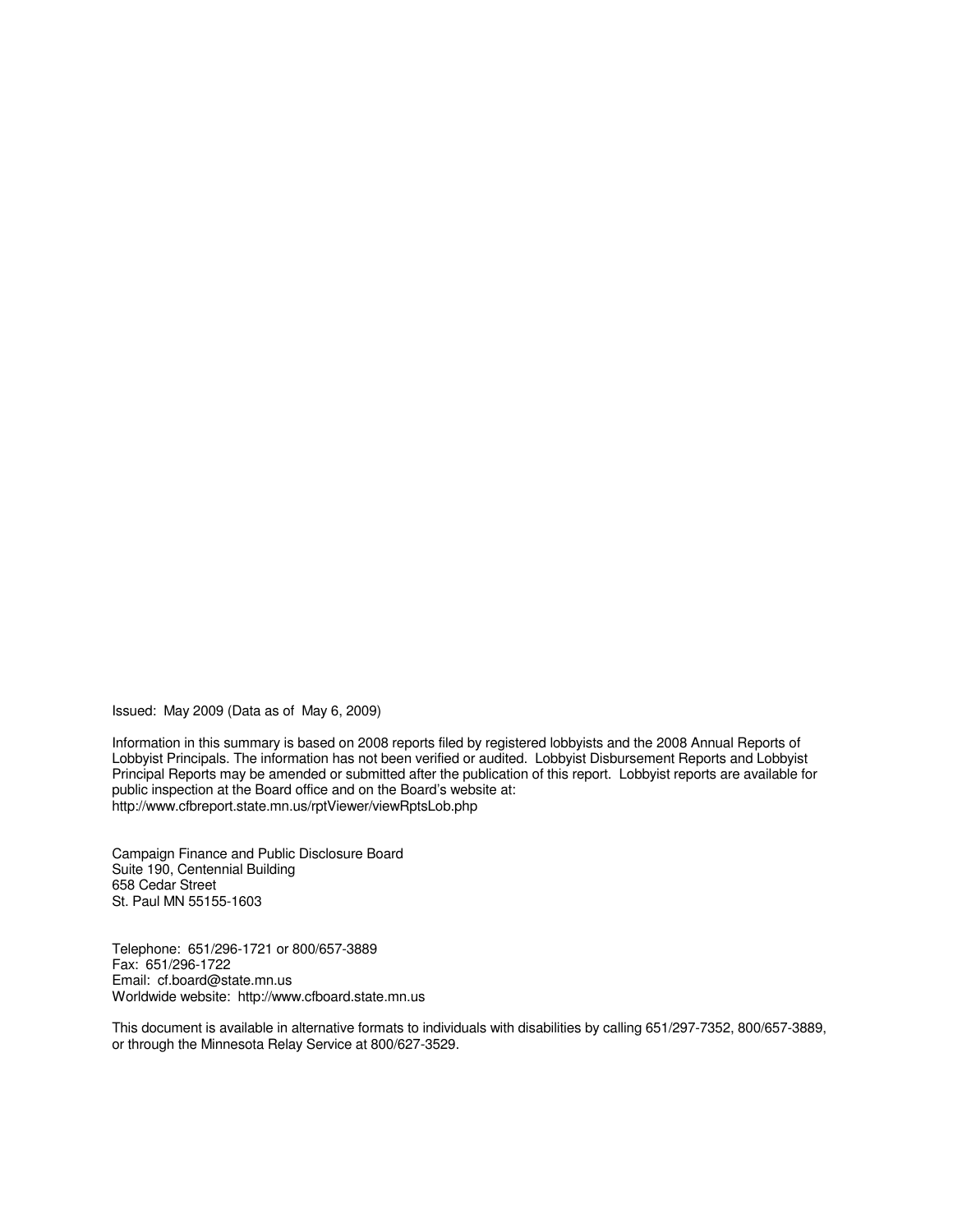# **TABLE OF CONTENTS**

| Lists of Entities That Reported Making the Largest Amount of Disbursements27 |  |
|------------------------------------------------------------------------------|--|
|                                                                              |  |
|                                                                              |  |
|                                                                              |  |
|                                                                              |  |
|                                                                              |  |
|                                                                              |  |
|                                                                              |  |
|                                                                              |  |
|                                                                              |  |
|                                                                              |  |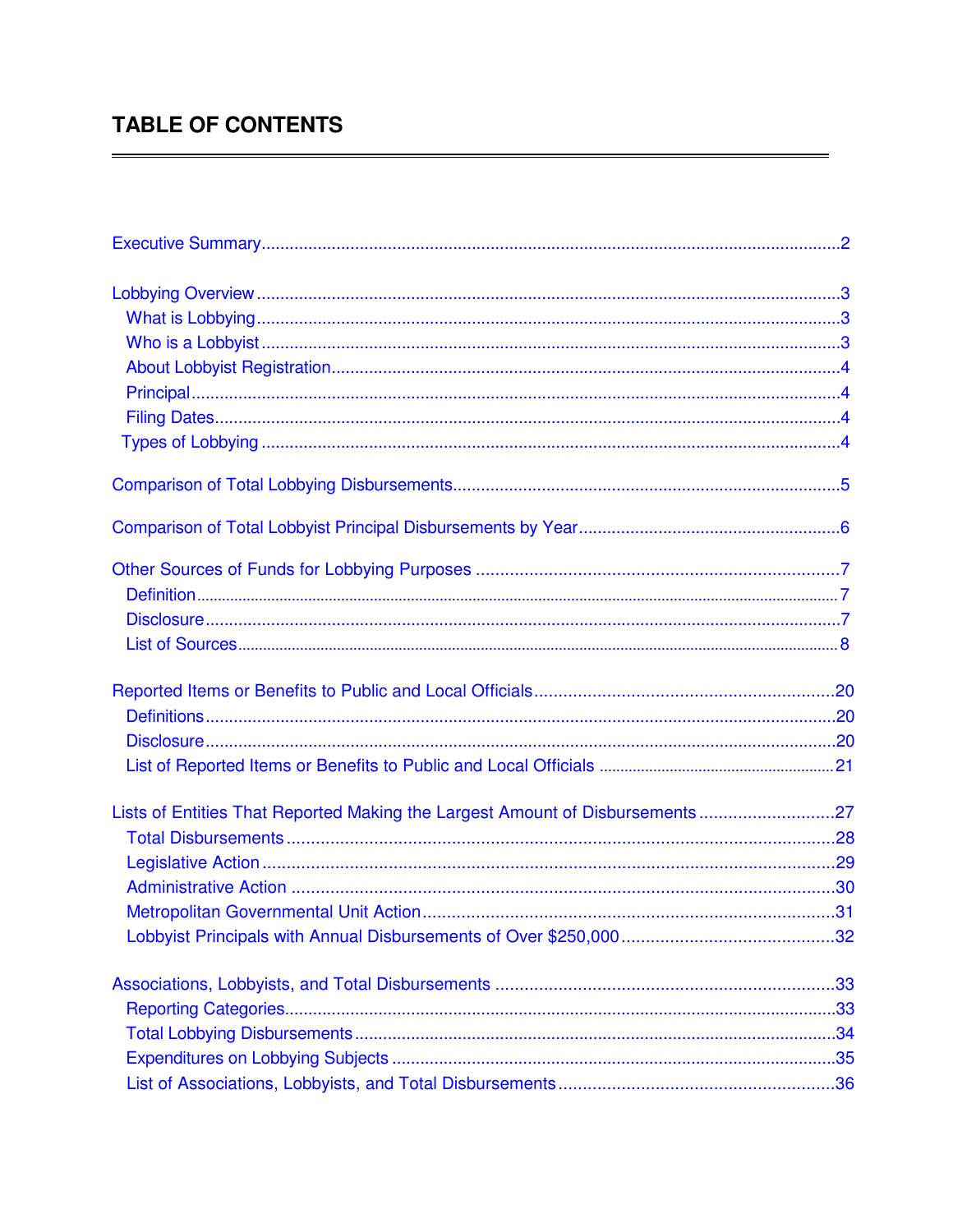### <span id="page-3-0"></span>**EXECUTIVE SUMMARY**

 $\overline{a}$ 

The Campaign Finance and Public Disclosure Act (Minnesota Statutes, Chapter 10A) requires lobbyists to report disbursements for lobbying purposes to the Campaign Finance and Public Disclosure Board two times each year. The Act also requires lobbyist principals to file an annual report disclosing expenditures to the nearest \$20,000. This summary is based on the reports of lobbyist and principal disbursements made during calendar year 2008.

During 2008, 1,486 individuals were registered as lobbyists to represent 1,380 associations and individuals. Lobbyists filed 4,022 periodic reports for the twelve-month period. The lobbying disbursement reports disclosed a total of \$14,622,241 spent on lobbying activities.

Lobbyist Principals filed 1,308 annual reports for 2008. Lobbyist Principals reported making \$61,603,259 expenditures to support lobbying activities in Minnesota. This amount Includes lobbyist salaries, advertising and public relations campaigns, and all other lobbying disbursements made by the principal and lobbyist.

Lobbyists reported that 1,109 (80%) of the 1,380 entities represented made disbursements for lobbying purposes. The reports disclosed that 90% of lobbying disbursements were made for the purpose of influencing legislative action, 8% of disbursements were made to influence administrative action, and 2% were made to influence the official actions of metropolitan governmental units. See page 5 for a comparison of total lobbying disbursements by type of lobbying reported and total lobbying expenditures reported by lobbyist principals in 2007 and 2008.

Lobbyists must disclose gifts, loans, items or benefits equal in value to \$5 or more given or paid to officials by the lobbyist, the lobbyist's principal, or an employee of the lobbyist. Twenty-three associations reported giving items or benefits totaling \$4,967 to 111 legislators, two constitutional officers and 19 local and 22 public officials. See page 20 for definitions and see subsequent pages for details of the transfers.

Lobbyists are not required to disclose their salaries. Neither lobbyists nor principals are required to disclose political contributions, which are disclosed by the recipients on periodic campaign finance reports.

Lobbyists for The Minnesota Chamber of Commerce reported the largest total disbursements during the period and the largest total disbursements for legislative action lobbying. Lobbyists for Big Stone II reported the largest disbursements for administrative action lobbying and lobbyists for the St Paul Police Federation reported the largest disbursements in attempts to influence metropolitan governmental units. Complete lists of the entities that reported making the largest amounts of disbursements and the largest amounts of disbursements by type of lobbying begins on page 27.

This summary also includes a list of associations and the lobbyists that represented each association during 2008 and the total amounts of disbursements made. See page 36.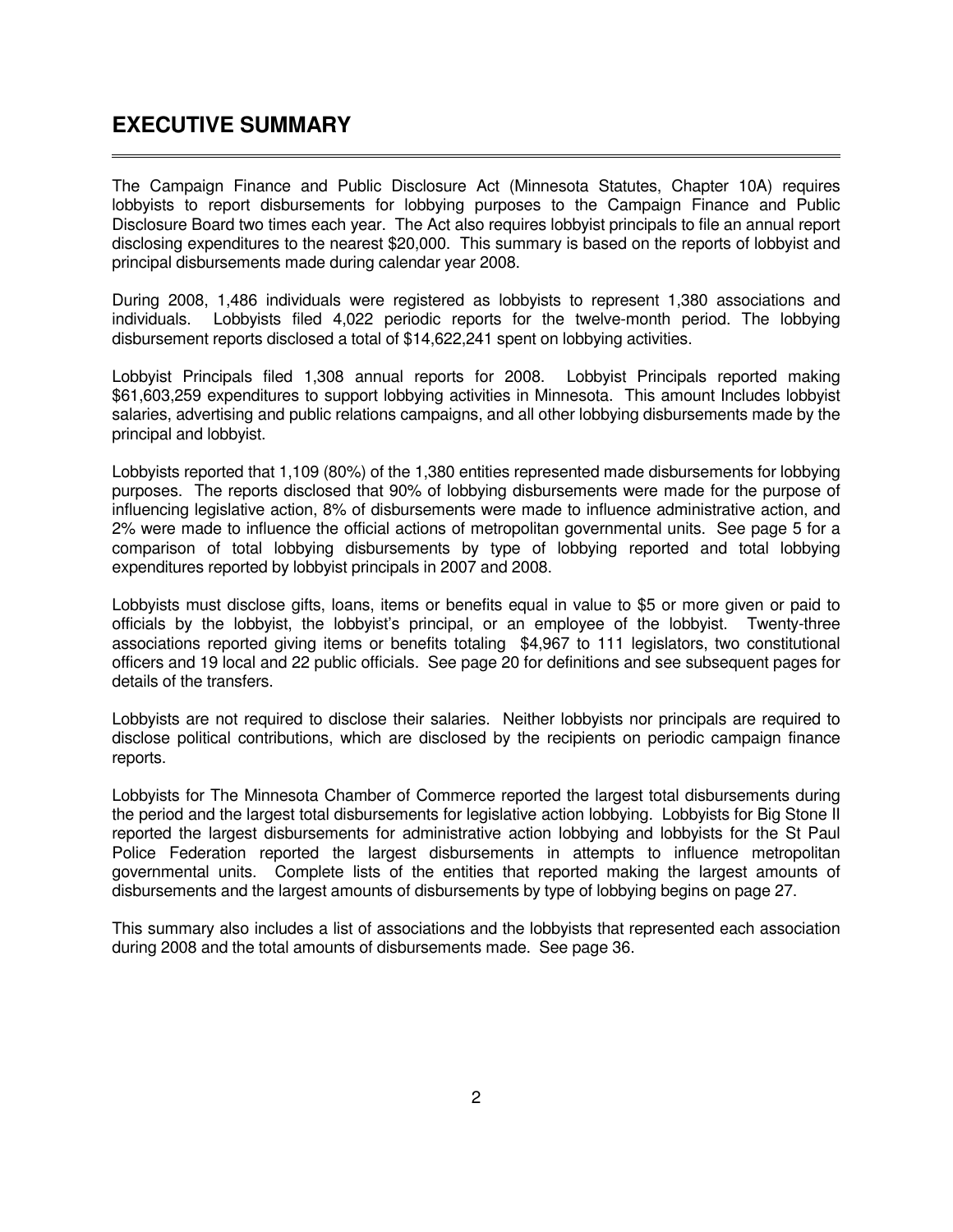### <span id="page-4-0"></span>**LOBBYING OVERVIEW**

| What is lobbying?      | Lobbying is attempting to influence legislative or administrative<br>action or the official action of a metropolitan governmental unit by<br>communicating with or urging others to communicate with public or<br>defined local officials. Any activity that directly supports this<br>communication is considered a part of lobbying.                                                                                                                                                                                                                                                                                                                                                  |
|------------------------|-----------------------------------------------------------------------------------------------------------------------------------------------------------------------------------------------------------------------------------------------------------------------------------------------------------------------------------------------------------------------------------------------------------------------------------------------------------------------------------------------------------------------------------------------------------------------------------------------------------------------------------------------------------------------------------------|
| Who is a lobbyist?     | For the purpose of this summary, "lobbyist" means:                                                                                                                                                                                                                                                                                                                                                                                                                                                                                                                                                                                                                                      |
|                        | 1) An individual who is engaged for pay or other consideration of<br>more than \$3,000 from all sources in a year for the purpose of<br>attempting to influence legislative or administrative action or the<br>official action of a metropolitan governmental<br>unit<br>by<br>communicating with or urging others to communicate with public or<br>local officials;                                                                                                                                                                                                                                                                                                                    |
|                        | 2) An individual who is not compensated more than \$3,000 but<br>spends more than \$250 in any year (not including travel expenses<br>and membership dues) for the purpose of attempting to influence<br>legislative or administrative action or the official action of a<br>metropolitan governmental unit by communicating with or urging<br>others to communicate with public or local officials;                                                                                                                                                                                                                                                                                    |
|                        | 3) A non-elected local official or an employee of a political<br>subdivision who spends more than 50 hours in any month<br>attempting to influence legislative or administrative action or the<br>official action of a metropolitan governmental unit, other than the<br>political subdivision employing the official or employee, by<br>communicating with or urging others to communicate with public or<br>local officials, including time spent monitoring any of the forenamed<br>actions and related research, analysis, and compilation and<br>dissemination of information relating to legislative, administrative, or<br>metropolitan governmental unit policies in Minnesota. |
| Who is not a lobbyist? | 1) An individual who merely communicates with a public official to<br>obtain information or request an interpretation of a law, rule or<br>agency action;                                                                                                                                                                                                                                                                                                                                                                                                                                                                                                                               |
|                        | 2) An individual who volunteers personal time to work without pay<br>on a lobbying campaign and does not spend more than \$250 on<br>lobbying activities; and                                                                                                                                                                                                                                                                                                                                                                                                                                                                                                                           |
|                        | 3) An individual who provides administrative support to a lobbyist<br>whose salary and expenses are reported by the lobbyist and who<br>does not actually lobby.                                                                                                                                                                                                                                                                                                                                                                                                                                                                                                                        |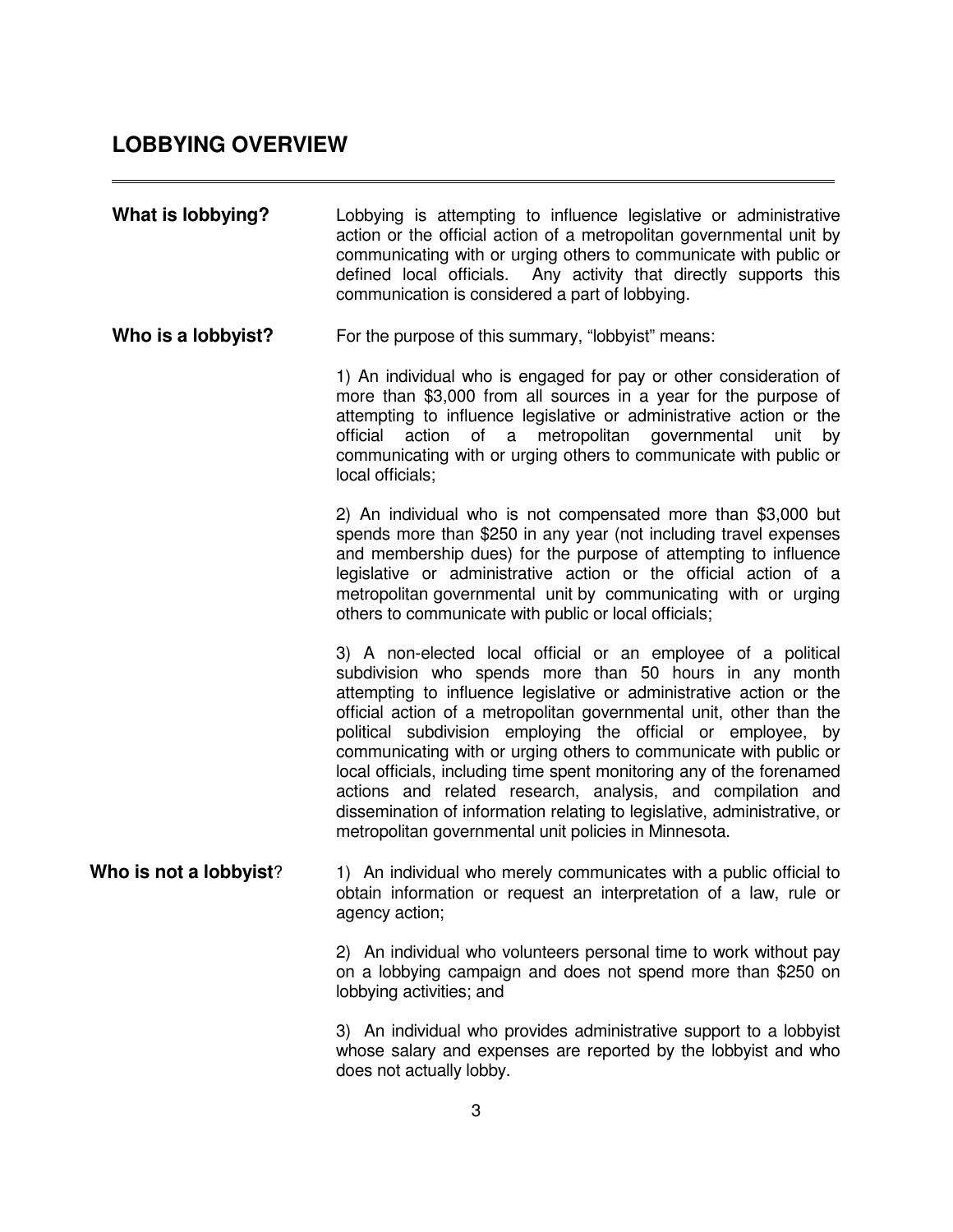<span id="page-5-0"></span>

| <b>About lobbyist</b><br>registration | A lobbyist must register with the Campaign Finance and Public<br>Disclosure Board on behalf of each association or individual that the<br>lobbyist represents. Registration information includes the name<br>and address of the registrant; the name and address of the<br>association (including officers and directors) or individual<br>represented; the lobbyist's reporting status, and a general<br>description of subjects on which the lobbyist expects to lobby and<br>the kind of action the lobbyist seeks to influence. |                                       |                                                                                                                                                                                                                                                                                                                                                                                                                 |
|---------------------------------------|-------------------------------------------------------------------------------------------------------------------------------------------------------------------------------------------------------------------------------------------------------------------------------------------------------------------------------------------------------------------------------------------------------------------------------------------------------------------------------------------------------------------------------------|---------------------------------------|-----------------------------------------------------------------------------------------------------------------------------------------------------------------------------------------------------------------------------------------------------------------------------------------------------------------------------------------------------------------------------------------------------------------|
| <b>Principal</b>                      | governmental units.                                                                                                                                                                                                                                                                                                                                                                                                                                                                                                                 |                                       | A Principal is an individual or association that spends more than<br>\$500 in the aggregate in any calendar year to engage,<br>compensate, or authorize the expenditure of money by a lobbyist;<br>or is not included in the definition above and spends at least<br>\$50,000 in any calendar year in efforts to influence legislative<br>action, administrative action, or the official action of metropolitan |
| <b>Filing dates</b>                   | <b>Lobbyists</b>                                                                                                                                                                                                                                                                                                                                                                                                                                                                                                                    | June 15<br>January 15                 | Disbursements made Jan 1-May 31<br>Disbursements made June 1-Dec 31                                                                                                                                                                                                                                                                                                                                             |
|                                       | <b>Principals</b>                                                                                                                                                                                                                                                                                                                                                                                                                                                                                                                   | March 15                              | Disbursements made in prior<br>calendar year.                                                                                                                                                                                                                                                                                                                                                                   |
| <b>Types of lobbying</b>              | Administrative action                                                                                                                                                                                                                                                                                                                                                                                                                                                                                                               |                                       |                                                                                                                                                                                                                                                                                                                                                                                                                 |
|                                       | $\bullet$                                                                                                                                                                                                                                                                                                                                                                                                                                                                                                                           |                                       | The adoption, amendment or repeal of administrative rules by<br>any official, board, commission or agency of the state executive<br>branch. "Administrative action" does not include the application<br>or administration of an adopted rule, except in cases of rate<br>setting, power plant and power line siting, and granting of<br>certificates of need under Minnesota Statutes Chapter 216B.             |
|                                       | Legislative action                                                                                                                                                                                                                                                                                                                                                                                                                                                                                                                  |                                       |                                                                                                                                                                                                                                                                                                                                                                                                                 |
|                                       | any bill.                                                                                                                                                                                                                                                                                                                                                                                                                                                                                                                           |                                       | Action with regard to any bill, resolution, amendment,<br>nomination, appointment, report, or any other matter which<br>may be the subject of action by either house of the legislature,<br>committee, subcommittee, or commission of the legislature.<br>Legislative action includes gubernatorial approval or veto of                                                                                         |
|                                       |                                                                                                                                                                                                                                                                                                                                                                                                                                                                                                                                     | Metropolitan Governmental Unit action |                                                                                                                                                                                                                                                                                                                                                                                                                 |
|                                       |                                                                                                                                                                                                                                                                                                                                                                                                                                                                                                                                     |                                       | Any official action taken by a "metropolitan governmental unit."                                                                                                                                                                                                                                                                                                                                                |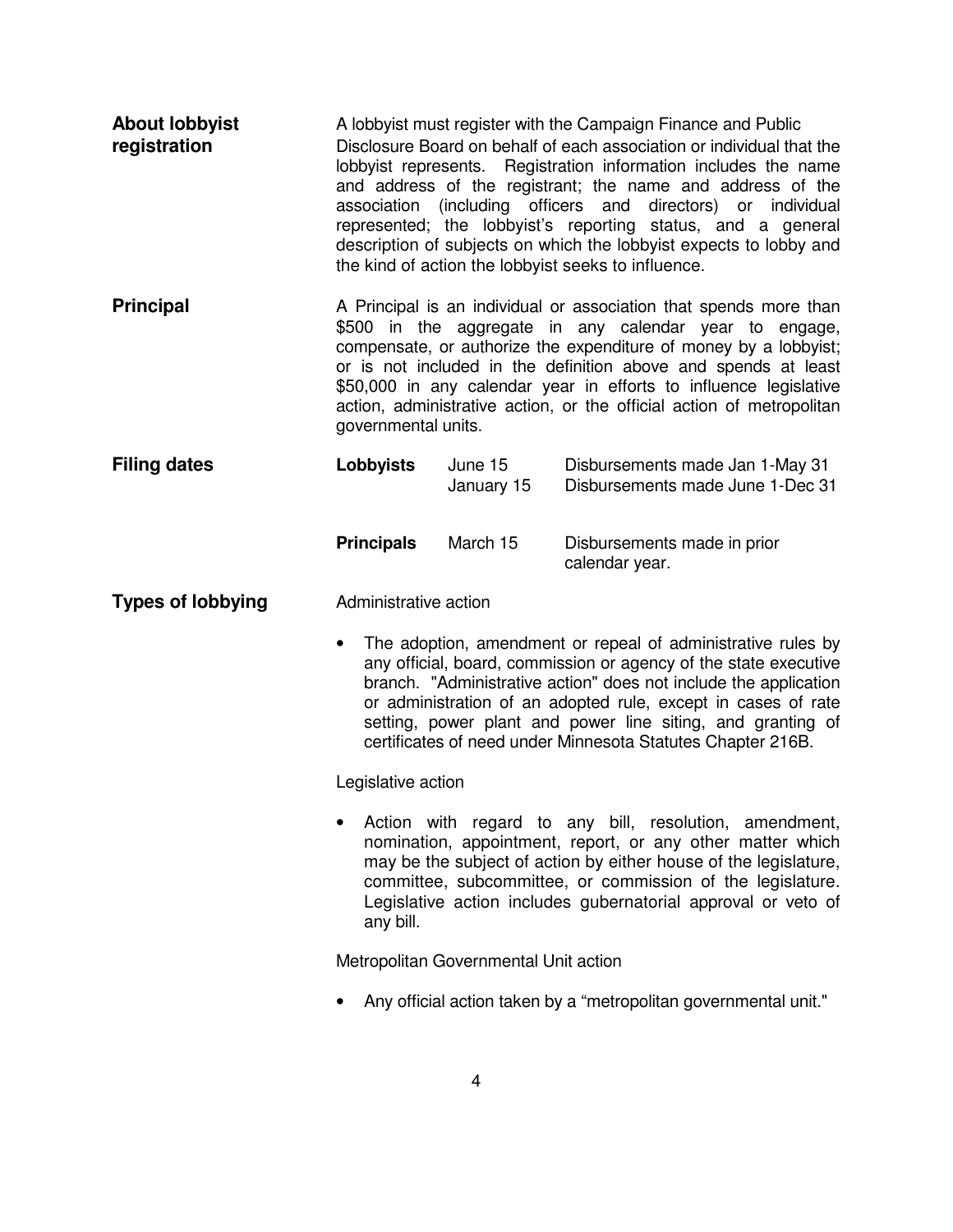### **STATISTICS**

<span id="page-6-0"></span>

|                                                              | <b>Calendar Year 2008</b> | Calendar 2007 |
|--------------------------------------------------------------|---------------------------|---------------|
| <b>Entities Represented</b>                                  | 1,380                     | 1,327         |
| <b>Total Lobbyists</b><br><b>Disbursements</b>               | \$14,622,241              | \$15,534,078  |
| Entities whose<br>lobbyists reported<br>making disbursements | 1,109 (80%)               | 1,024 (77%)   |
| <b>Total Principal Disbursements</b>                         | \$61,603,259              | \$61,483,428  |

Some entities represented by lobbyists are not defined as principals and therefore are not required to file the Annual Report of Lobbyist Principal.

### **COMPARISONS OF TOTAL LOBBYING DISBURSEMENTS BY TYPE OF LOBBYING**

| <b>Type of Lobbying</b> | 2008               | 2007               |
|-------------------------|--------------------|--------------------|
| Legislative             | \$13,208,120 (90%) | \$14,426,533 (93%) |
| Administrative          | \$1,185,807(8%)    | \$848,193 (5%)     |
| Metro Governmental Unit | \$227,358(2%)      | \$258,238(2%)      |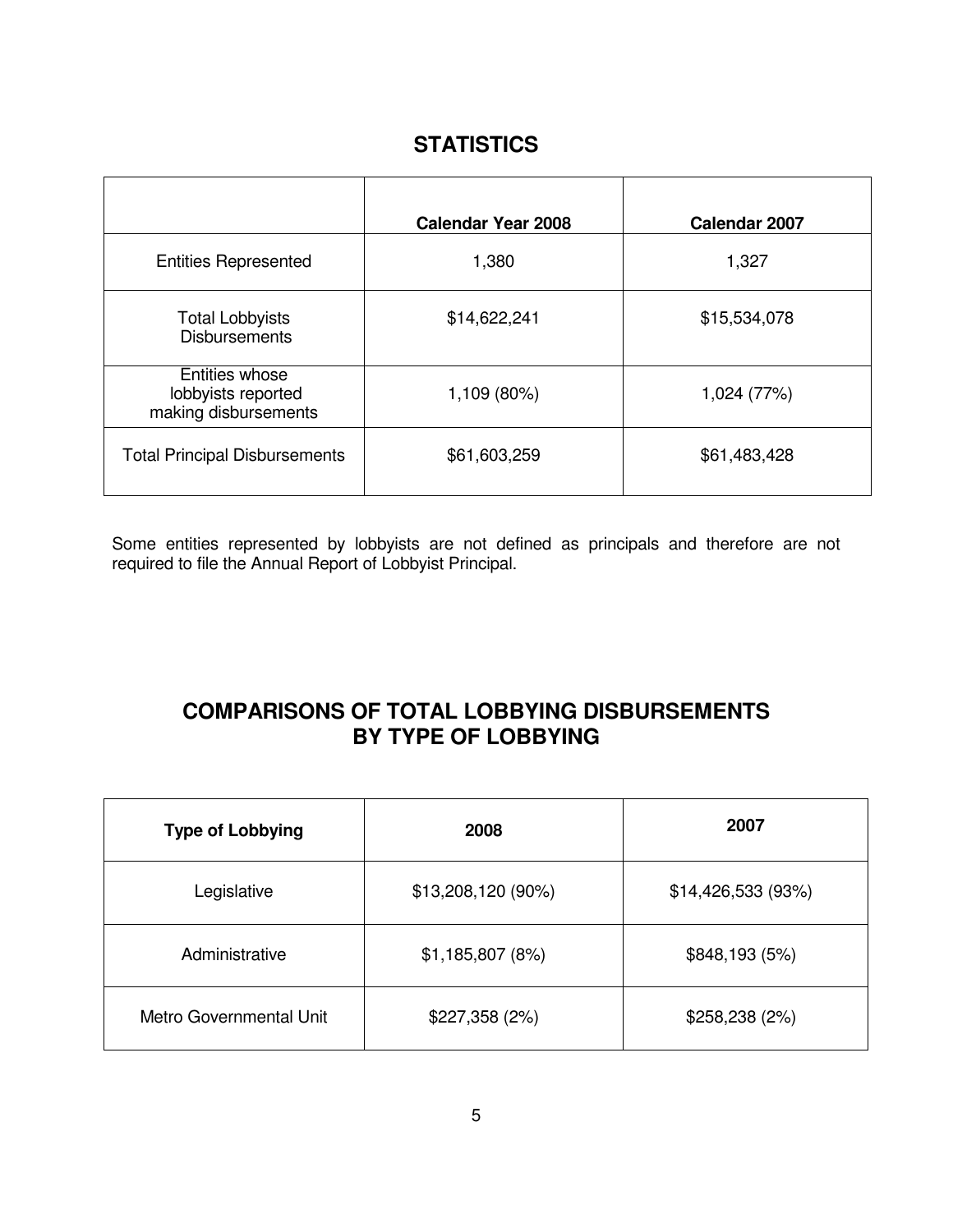### **Lobbyist Principal Disbursements 2005 - 2008**

<span id="page-7-0"></span>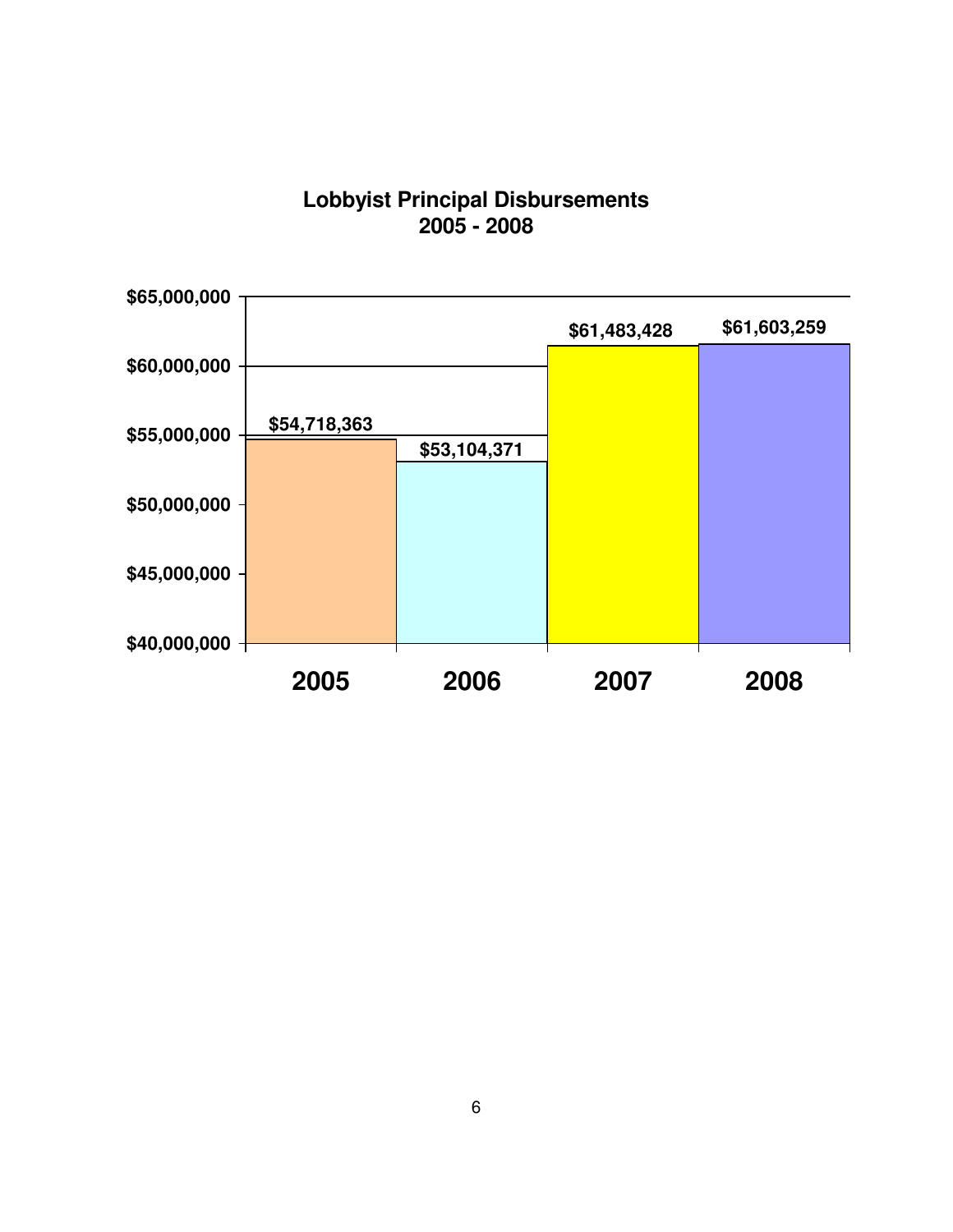## <span id="page-8-0"></span>**DISCLOSURE OF OTHER SOURCES OF FUNDS FOR LOBBYING PURPOSES**

| What sources must<br>be disclosed? | A lobbyist must disclose the source of funds of more than \$500<br>received for lobbying purposes from any individual or association<br>other than the entity represented by the lobbyist.                                                                                                                                              |
|------------------------------------|-----------------------------------------------------------------------------------------------------------------------------------------------------------------------------------------------------------------------------------------------------------------------------------------------------------------------------------------|
| What must be<br>disclosed?         | A lobbyist must report the name, address, employer or, if self-<br>employed, the occupation, and principal place of business of each<br>other individual or other association that paid more than \$500 in a<br>calendar year to be used for lobbying purposes. The actual amount<br>of funds provided is not required to be disclosed. |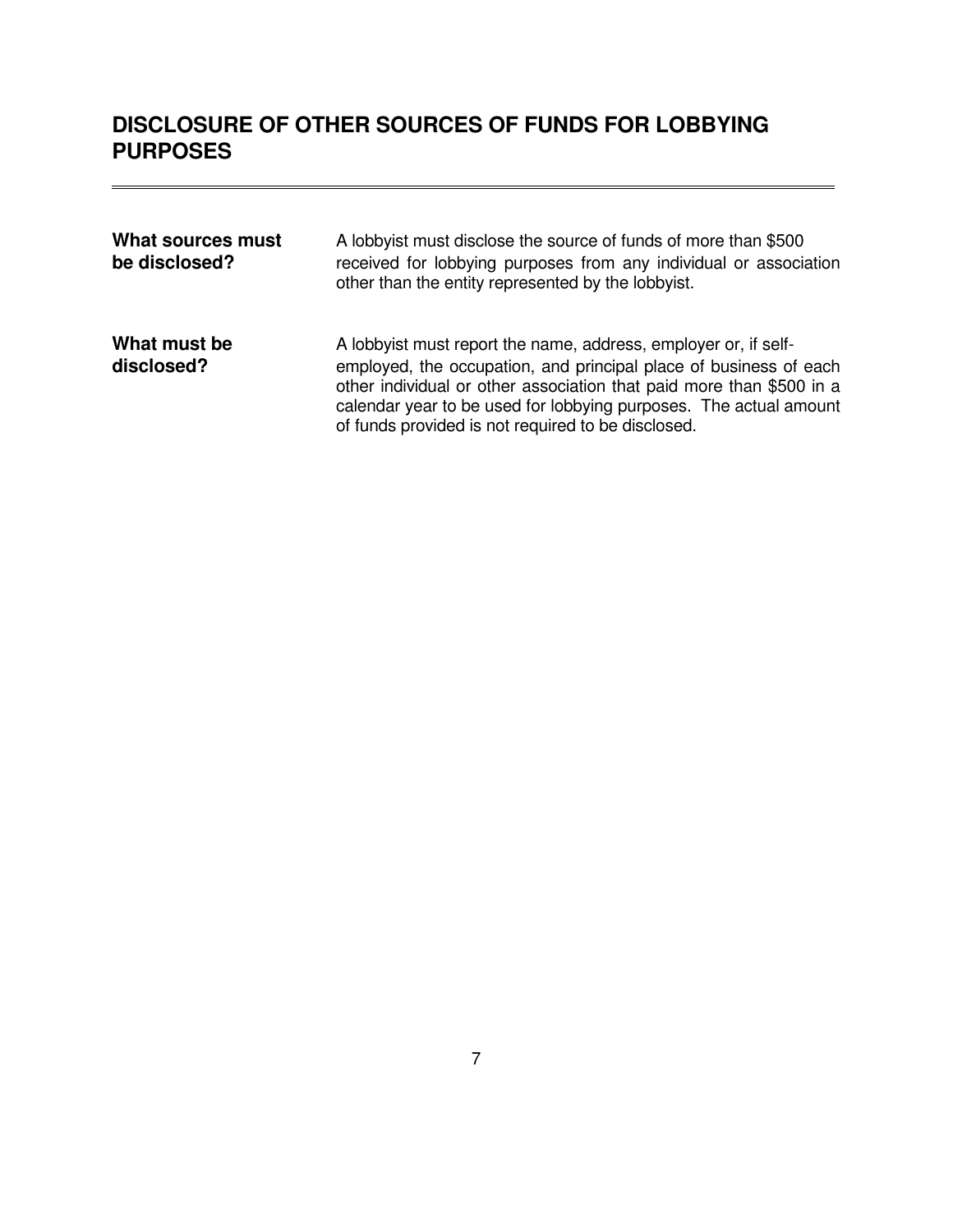<span id="page-9-0"></span>

| Recipient                           | Recipient                         | Recipient                                                      |
|-------------------------------------|-----------------------------------|----------------------------------------------------------------|
| Source                              | Source                            | Source                                                         |
| <b>AARP</b>                         | Lake St Croix Beach               | West St Paul                                                   |
| AARP                                | Lakeland                          | White Bear Lake                                                |
| <b>Arc Minn</b>                     | Lakeville                         | Woodbury                                                       |
| Courage Center                      | Lauderdale                        | Woodland                                                       |
| Assn of Metropolitan Municipalities | Long Lake                         | Brain Injury Assn of Minn                                      |
| Albertville                         | Mahtomedi                         | Courage Center                                                 |
| Andover                             | Maple Plain                       | <b>Catholic Health Assn - Minn</b>                             |
| Anoka                               | Maplewood                         | Benedictine Health System                                      |
| <b>Apple Valley</b>                 | Medicine Lake                     | Catholic Heath Initiatives                                     |
| Arden Hills                         | Mendota Heights                   | <b>Franciscan Health Community</b>                             |
| <b>Bayport</b>                      | Minneapolis                       | Lakewood Health Center                                         |
| Blaine                              | Minnetonka                        | Madonna Towers of Rochester                                    |
| Bloomington                         | Minnetrista                       | Queen of Peace Hospital                                        |
| <b>Brooklyn Center</b>              | New Brighton                      | Sister of Order of St Benedict                                 |
| <b>Brooklyn Park</b>                | Newport                           | <b>St Benedicts Senior Community</b>                           |
| <b>Burnsville</b>                   | North St Paul                     | St Cloud Hospital                                              |
| Carver                              | Oak Grove                         | St Elizabeth Hospital                                          |
| Champlin                            | Oak Park Heights                  | <b>St Francis Medical Center</b>                               |
| Chanhassen                          | Oakdale                           | St Francis Regional Med Center                                 |
| Chaska                              | Orono                             | St Gabriel's Hospital                                          |
| <b>Circle Pines</b>                 | Osseo                             | St Joseph's Area Health Services                               |
| Columbia Heights                    | Plymouth                          | St Joseph's Hospital                                           |
| Coon Rapids                         | <b>Prior Lake</b>                 | St Joseph's Medical Center                                     |
| Cottage Grove                       | Ramsey                            | St Mary's Hospital                                             |
| Crystal                             | Richfield                         | St Mary's Medical Center                                       |
| Dayton                              | Robbinsdale                       | St Mary's Sponsorship Board                                    |
| Eagan                               | Rosemount                         | St Otto's Care Center                                          |
| <b>Eden Prairie</b>                 | Savage                            | Villa St Vincent                                               |
| Edina                               | Shakopee                          | <b>Children's Magic</b>                                        |
| <b>Elko New Market</b>              | Shoreview                         | <b>SHS-North America</b>                                       |
| Excelsior                           | Shorewood                         |                                                                |
| <b>Falcon Heights</b>               | South St Paul                     | <b>Coalition of Energy Consumers &amp;</b><br><b>Producers</b> |
| Farmington                          | Spring Park                       | <b>Flint Hills Resources</b>                                   |
| <b>Forest Lake</b>                  | St Anthony                        | <b>Coalition of Minn Businesses Inc.</b>                       |
| Fridley                             | St Francis                        | Minn Business Partnership                                      |
| Golden Valley                       | <b>St Louis Park</b>              | MInn Chamber of Commerce                                       |
| Hastings                            | <b>St Michael</b>                 | <b>Conservation Campaign</b>                                   |
| Hopkins                             | St Paul                           | Cowles, Page Knudsen                                           |
| Hugo                                | St Paul Park                      | Crosby, John                                                   |
| Independence                        | Sunfish Lake                      | Gove, Peter                                                    |
| Inver Grove Heights                 | <b>Three Rivers Park District</b> | Herman, John                                                   |
| Jordan                              | Victoria                          | Otis, Constance S                                              |
| Lake Elmo                           | Waconia                           | Pierson, Cordelia                                              |
|                                     | Wayzata                           |                                                                |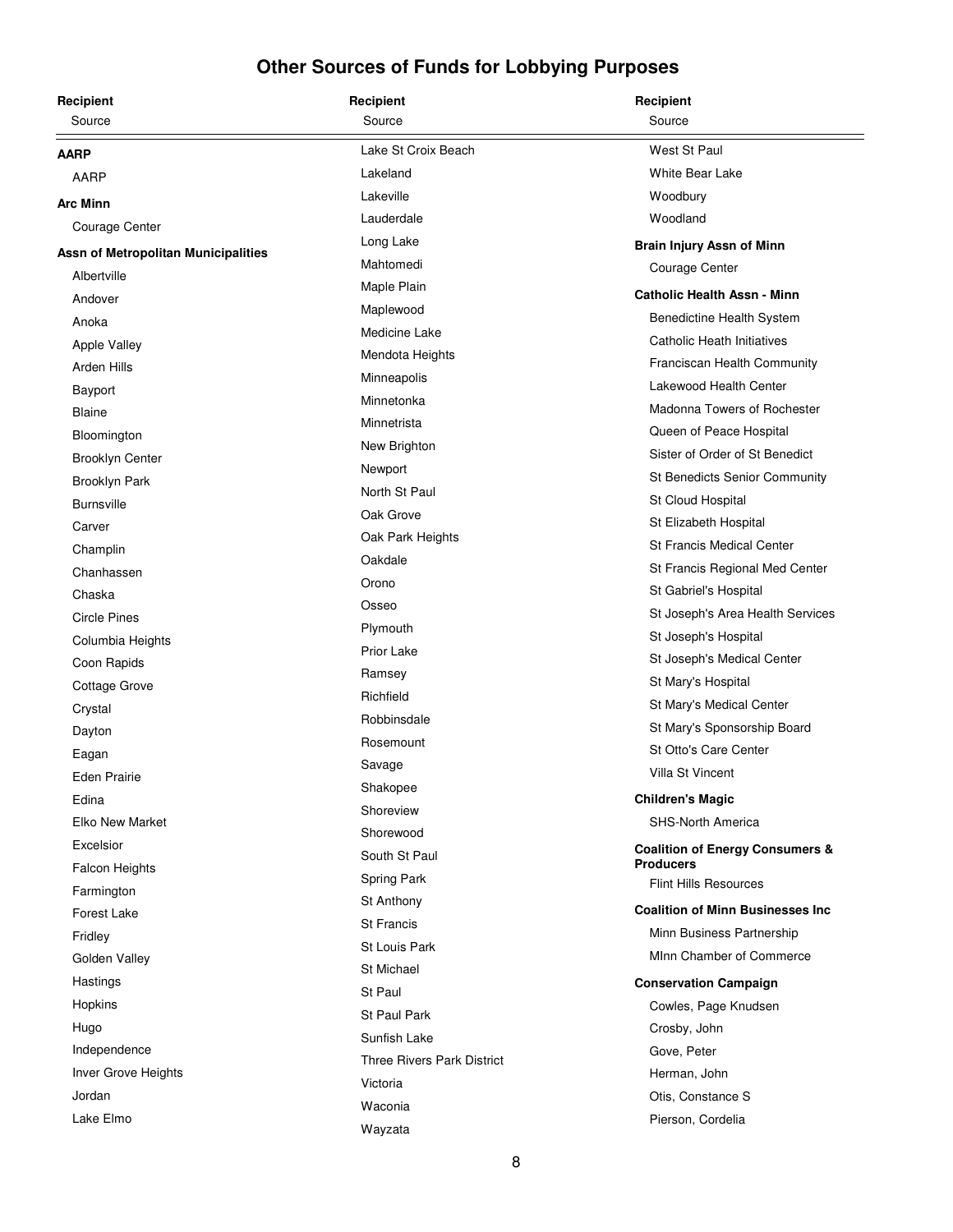| Source<br>Source<br>Source<br>Jewish Community Relations Cncl of MN & I<br>Roe, John & Sandra<br>Austin Mutual Insurance Group<br>Minn Catholic Conference<br>Swenson, Nick<br>Auto Club Insurance Assn<br>Wilson, David<br>Auto-Owners Insurance Companies<br>Minn Council of Churches<br>Badger Mutual Insurance Co<br><b>Courage Center</b><br><b>League of Minn Cities</b><br><b>Benfield</b><br>Minneapolis Foundation<br>Albert Lea<br>Chubb Group of Insurance Companies<br>Albertville<br>Drug Policy Reform Group of Minn<br>Continental Western Group<br>Alexandria<br>Sletten, Ivan W<br>Country Insurance & Financial Services<br>Andover<br><b>Duluth Women's Health Clinic</b><br>Farmers Insurance Group<br>Anoka<br>Annex Teen Medical<br>Federated Insurance Companies<br><b>Apple Valley</b><br>Duluth Women's Clinic<br><b>GEICO</b><br>Arden Hills<br>Face to Face Counseling<br>General Reinsurance Group<br>Austin<br>Freemont Community Health Services Inc<br>Grinnell Mutual Insurance Co<br><b>Baxter</b><br>Minn International Health Volunteers<br>Guy Carpenter & Co Inc<br>Bemidji<br>Neighborhood Involvement Program Commu<br>Harleysville Insurance Co<br><b>Big Lake</b><br>Outlook Health Services Inc<br>Insurance Services Office Inc<br><b>Blaine</b><br>Rum River Health Services Inc<br><b>KPMG LLP</b><br>Bloomington<br><b>TAMS</b><br>Midwest Family Mutual Insurance Co<br><b>Brainerd</b><br>West Suburban Teen Clinic<br>Midwest Medical Insurance Co<br><b>Brooklyn Center</b><br><b>Essentia Health</b><br>Minn Insurance Guaranty Assn<br><b>Brooklyn Park</b><br>Benedictine Health System<br>Minn Lawyers Mutual Insurance Co<br><b>Buffalo</b><br><b>Family Tree Clinic</b><br>MinnWorkers Compensation Insurers Assn<br><b>Burnsville</b><br>Annex Teen Medical<br>National Assn of Mutual Insurance Companio<br>Cambridge<br>Duluth Women's Health<br>North Star Mutual Insurance Co<br>Champlin<br>Face to Face Counseling<br>Progressive Insurance Companies<br>Chanhassen<br>Fremont Community Health Services Inc<br>Property Casualty Insurers Assn of America<br>Chaska<br>Minn International Health Volunteers<br><b>RAM Mutual Insurance Co</b><br><b>Circle Pines</b><br>Minn SAFPlan<br>Reinsurance Assn of America<br>Cloquet<br>Outlook Health Services Inc<br>Riverport Insurance Co<br>Columbia Heights<br>Planned Parenthood of MN/ND/SD<br>Securian Financial Group<br>Coon Rapids<br><b>Rum River Health Services Inc.</b><br>Security Life Insurance Co<br>Corcoran<br><b>TAMS</b><br><b>SFM</b><br>Cottage Grove<br><b>Uptown Community Clinic</b><br>Spring Valley Mutual Insurance Companies<br>Crookston<br>West Suburban Teen Clinic<br>State Farm Insurance Companies<br>Crystal<br><b>Travelers</b><br>Great Outdoors Minn (Proj of<br>Dayton<br><b>Conservation Campaign)</b><br>Wells Fargo Insurance<br><b>Detroit Lakes</b><br><b>Conservation Fund</b><br>West Bend Mutual Insurance Co<br>Duluth<br><b>Conservation Minn</b><br>Western National Mutual Insurance Co<br>Eagan<br><b>Insurance Federation of Minn</b><br><b>Westfield Group</b><br>East Bethel<br>Allied Insurance<br>Wilson Mutual Insurance Co<br><b>East Grand Forks</b><br>American Family Insurance Group<br>Workers Compensation Reinsurance Assn<br><b>Eden Prairie</b><br>American Insurance Assn<br>Zurich North America<br>Edina<br>American International Group<br><b>Elk River</b><br>Joint Religious Legislative Coalition<br><b>Assurant Health</b><br><b>Islamic Center of Minn</b><br>Fairmont | Recipient | Recipient | Recipient |
|--------------------------------------------------------------------------------------------------------------------------------------------------------------------------------------------------------------------------------------------------------------------------------------------------------------------------------------------------------------------------------------------------------------------------------------------------------------------------------------------------------------------------------------------------------------------------------------------------------------------------------------------------------------------------------------------------------------------------------------------------------------------------------------------------------------------------------------------------------------------------------------------------------------------------------------------------------------------------------------------------------------------------------------------------------------------------------------------------------------------------------------------------------------------------------------------------------------------------------------------------------------------------------------------------------------------------------------------------------------------------------------------------------------------------------------------------------------------------------------------------------------------------------------------------------------------------------------------------------------------------------------------------------------------------------------------------------------------------------------------------------------------------------------------------------------------------------------------------------------------------------------------------------------------------------------------------------------------------------------------------------------------------------------------------------------------------------------------------------------------------------------------------------------------------------------------------------------------------------------------------------------------------------------------------------------------------------------------------------------------------------------------------------------------------------------------------------------------------------------------------------------------------------------------------------------------------------------------------------------------------------------------------------------------------------------------------------------------------------------------------------------------------------------------------------------------------------------------------------------------------------------------------------------------------------------------------------------------------------------------------------------------------------------------------------------------------------------------------------------------------------------------------------------------------------------------------------------------------------------------------------------------------------------------------------------------------------------------------------------------------------------------------------------------------------------------------------------------------------------------------------------------------------------------------------------------|-----------|-----------|-----------|
|                                                                                                                                                                                                                                                                                                                                                                                                                                                                                                                                                                                                                                                                                                                                                                                                                                                                                                                                                                                                                                                                                                                                                                                                                                                                                                                                                                                                                                                                                                                                                                                                                                                                                                                                                                                                                                                                                                                                                                                                                                                                                                                                                                                                                                                                                                                                                                                                                                                                                                                                                                                                                                                                                                                                                                                                                                                                                                                                                                                                                                                                                                                                                                                                                                                                                                                                                                                                                                                                                                                                                                    |           |           |           |
|                                                                                                                                                                                                                                                                                                                                                                                                                                                                                                                                                                                                                                                                                                                                                                                                                                                                                                                                                                                                                                                                                                                                                                                                                                                                                                                                                                                                                                                                                                                                                                                                                                                                                                                                                                                                                                                                                                                                                                                                                                                                                                                                                                                                                                                                                                                                                                                                                                                                                                                                                                                                                                                                                                                                                                                                                                                                                                                                                                                                                                                                                                                                                                                                                                                                                                                                                                                                                                                                                                                                                                    |           |           |           |
|                                                                                                                                                                                                                                                                                                                                                                                                                                                                                                                                                                                                                                                                                                                                                                                                                                                                                                                                                                                                                                                                                                                                                                                                                                                                                                                                                                                                                                                                                                                                                                                                                                                                                                                                                                                                                                                                                                                                                                                                                                                                                                                                                                                                                                                                                                                                                                                                                                                                                                                                                                                                                                                                                                                                                                                                                                                                                                                                                                                                                                                                                                                                                                                                                                                                                                                                                                                                                                                                                                                                                                    |           |           |           |
|                                                                                                                                                                                                                                                                                                                                                                                                                                                                                                                                                                                                                                                                                                                                                                                                                                                                                                                                                                                                                                                                                                                                                                                                                                                                                                                                                                                                                                                                                                                                                                                                                                                                                                                                                                                                                                                                                                                                                                                                                                                                                                                                                                                                                                                                                                                                                                                                                                                                                                                                                                                                                                                                                                                                                                                                                                                                                                                                                                                                                                                                                                                                                                                                                                                                                                                                                                                                                                                                                                                                                                    |           |           |           |
|                                                                                                                                                                                                                                                                                                                                                                                                                                                                                                                                                                                                                                                                                                                                                                                                                                                                                                                                                                                                                                                                                                                                                                                                                                                                                                                                                                                                                                                                                                                                                                                                                                                                                                                                                                                                                                                                                                                                                                                                                                                                                                                                                                                                                                                                                                                                                                                                                                                                                                                                                                                                                                                                                                                                                                                                                                                                                                                                                                                                                                                                                                                                                                                                                                                                                                                                                                                                                                                                                                                                                                    |           |           |           |
|                                                                                                                                                                                                                                                                                                                                                                                                                                                                                                                                                                                                                                                                                                                                                                                                                                                                                                                                                                                                                                                                                                                                                                                                                                                                                                                                                                                                                                                                                                                                                                                                                                                                                                                                                                                                                                                                                                                                                                                                                                                                                                                                                                                                                                                                                                                                                                                                                                                                                                                                                                                                                                                                                                                                                                                                                                                                                                                                                                                                                                                                                                                                                                                                                                                                                                                                                                                                                                                                                                                                                                    |           |           |           |
|                                                                                                                                                                                                                                                                                                                                                                                                                                                                                                                                                                                                                                                                                                                                                                                                                                                                                                                                                                                                                                                                                                                                                                                                                                                                                                                                                                                                                                                                                                                                                                                                                                                                                                                                                                                                                                                                                                                                                                                                                                                                                                                                                                                                                                                                                                                                                                                                                                                                                                                                                                                                                                                                                                                                                                                                                                                                                                                                                                                                                                                                                                                                                                                                                                                                                                                                                                                                                                                                                                                                                                    |           |           |           |
|                                                                                                                                                                                                                                                                                                                                                                                                                                                                                                                                                                                                                                                                                                                                                                                                                                                                                                                                                                                                                                                                                                                                                                                                                                                                                                                                                                                                                                                                                                                                                                                                                                                                                                                                                                                                                                                                                                                                                                                                                                                                                                                                                                                                                                                                                                                                                                                                                                                                                                                                                                                                                                                                                                                                                                                                                                                                                                                                                                                                                                                                                                                                                                                                                                                                                                                                                                                                                                                                                                                                                                    |           |           |           |
|                                                                                                                                                                                                                                                                                                                                                                                                                                                                                                                                                                                                                                                                                                                                                                                                                                                                                                                                                                                                                                                                                                                                                                                                                                                                                                                                                                                                                                                                                                                                                                                                                                                                                                                                                                                                                                                                                                                                                                                                                                                                                                                                                                                                                                                                                                                                                                                                                                                                                                                                                                                                                                                                                                                                                                                                                                                                                                                                                                                                                                                                                                                                                                                                                                                                                                                                                                                                                                                                                                                                                                    |           |           |           |
|                                                                                                                                                                                                                                                                                                                                                                                                                                                                                                                                                                                                                                                                                                                                                                                                                                                                                                                                                                                                                                                                                                                                                                                                                                                                                                                                                                                                                                                                                                                                                                                                                                                                                                                                                                                                                                                                                                                                                                                                                                                                                                                                                                                                                                                                                                                                                                                                                                                                                                                                                                                                                                                                                                                                                                                                                                                                                                                                                                                                                                                                                                                                                                                                                                                                                                                                                                                                                                                                                                                                                                    |           |           |           |
|                                                                                                                                                                                                                                                                                                                                                                                                                                                                                                                                                                                                                                                                                                                                                                                                                                                                                                                                                                                                                                                                                                                                                                                                                                                                                                                                                                                                                                                                                                                                                                                                                                                                                                                                                                                                                                                                                                                                                                                                                                                                                                                                                                                                                                                                                                                                                                                                                                                                                                                                                                                                                                                                                                                                                                                                                                                                                                                                                                                                                                                                                                                                                                                                                                                                                                                                                                                                                                                                                                                                                                    |           |           |           |
|                                                                                                                                                                                                                                                                                                                                                                                                                                                                                                                                                                                                                                                                                                                                                                                                                                                                                                                                                                                                                                                                                                                                                                                                                                                                                                                                                                                                                                                                                                                                                                                                                                                                                                                                                                                                                                                                                                                                                                                                                                                                                                                                                                                                                                                                                                                                                                                                                                                                                                                                                                                                                                                                                                                                                                                                                                                                                                                                                                                                                                                                                                                                                                                                                                                                                                                                                                                                                                                                                                                                                                    |           |           |           |
|                                                                                                                                                                                                                                                                                                                                                                                                                                                                                                                                                                                                                                                                                                                                                                                                                                                                                                                                                                                                                                                                                                                                                                                                                                                                                                                                                                                                                                                                                                                                                                                                                                                                                                                                                                                                                                                                                                                                                                                                                                                                                                                                                                                                                                                                                                                                                                                                                                                                                                                                                                                                                                                                                                                                                                                                                                                                                                                                                                                                                                                                                                                                                                                                                                                                                                                                                                                                                                                                                                                                                                    |           |           |           |
|                                                                                                                                                                                                                                                                                                                                                                                                                                                                                                                                                                                                                                                                                                                                                                                                                                                                                                                                                                                                                                                                                                                                                                                                                                                                                                                                                                                                                                                                                                                                                                                                                                                                                                                                                                                                                                                                                                                                                                                                                                                                                                                                                                                                                                                                                                                                                                                                                                                                                                                                                                                                                                                                                                                                                                                                                                                                                                                                                                                                                                                                                                                                                                                                                                                                                                                                                                                                                                                                                                                                                                    |           |           |           |
|                                                                                                                                                                                                                                                                                                                                                                                                                                                                                                                                                                                                                                                                                                                                                                                                                                                                                                                                                                                                                                                                                                                                                                                                                                                                                                                                                                                                                                                                                                                                                                                                                                                                                                                                                                                                                                                                                                                                                                                                                                                                                                                                                                                                                                                                                                                                                                                                                                                                                                                                                                                                                                                                                                                                                                                                                                                                                                                                                                                                                                                                                                                                                                                                                                                                                                                                                                                                                                                                                                                                                                    |           |           |           |
|                                                                                                                                                                                                                                                                                                                                                                                                                                                                                                                                                                                                                                                                                                                                                                                                                                                                                                                                                                                                                                                                                                                                                                                                                                                                                                                                                                                                                                                                                                                                                                                                                                                                                                                                                                                                                                                                                                                                                                                                                                                                                                                                                                                                                                                                                                                                                                                                                                                                                                                                                                                                                                                                                                                                                                                                                                                                                                                                                                                                                                                                                                                                                                                                                                                                                                                                                                                                                                                                                                                                                                    |           |           |           |
|                                                                                                                                                                                                                                                                                                                                                                                                                                                                                                                                                                                                                                                                                                                                                                                                                                                                                                                                                                                                                                                                                                                                                                                                                                                                                                                                                                                                                                                                                                                                                                                                                                                                                                                                                                                                                                                                                                                                                                                                                                                                                                                                                                                                                                                                                                                                                                                                                                                                                                                                                                                                                                                                                                                                                                                                                                                                                                                                                                                                                                                                                                                                                                                                                                                                                                                                                                                                                                                                                                                                                                    |           |           |           |
|                                                                                                                                                                                                                                                                                                                                                                                                                                                                                                                                                                                                                                                                                                                                                                                                                                                                                                                                                                                                                                                                                                                                                                                                                                                                                                                                                                                                                                                                                                                                                                                                                                                                                                                                                                                                                                                                                                                                                                                                                                                                                                                                                                                                                                                                                                                                                                                                                                                                                                                                                                                                                                                                                                                                                                                                                                                                                                                                                                                                                                                                                                                                                                                                                                                                                                                                                                                                                                                                                                                                                                    |           |           |           |
|                                                                                                                                                                                                                                                                                                                                                                                                                                                                                                                                                                                                                                                                                                                                                                                                                                                                                                                                                                                                                                                                                                                                                                                                                                                                                                                                                                                                                                                                                                                                                                                                                                                                                                                                                                                                                                                                                                                                                                                                                                                                                                                                                                                                                                                                                                                                                                                                                                                                                                                                                                                                                                                                                                                                                                                                                                                                                                                                                                                                                                                                                                                                                                                                                                                                                                                                                                                                                                                                                                                                                                    |           |           |           |
|                                                                                                                                                                                                                                                                                                                                                                                                                                                                                                                                                                                                                                                                                                                                                                                                                                                                                                                                                                                                                                                                                                                                                                                                                                                                                                                                                                                                                                                                                                                                                                                                                                                                                                                                                                                                                                                                                                                                                                                                                                                                                                                                                                                                                                                                                                                                                                                                                                                                                                                                                                                                                                                                                                                                                                                                                                                                                                                                                                                                                                                                                                                                                                                                                                                                                                                                                                                                                                                                                                                                                                    |           |           |           |
|                                                                                                                                                                                                                                                                                                                                                                                                                                                                                                                                                                                                                                                                                                                                                                                                                                                                                                                                                                                                                                                                                                                                                                                                                                                                                                                                                                                                                                                                                                                                                                                                                                                                                                                                                                                                                                                                                                                                                                                                                                                                                                                                                                                                                                                                                                                                                                                                                                                                                                                                                                                                                                                                                                                                                                                                                                                                                                                                                                                                                                                                                                                                                                                                                                                                                                                                                                                                                                                                                                                                                                    |           |           |           |
|                                                                                                                                                                                                                                                                                                                                                                                                                                                                                                                                                                                                                                                                                                                                                                                                                                                                                                                                                                                                                                                                                                                                                                                                                                                                                                                                                                                                                                                                                                                                                                                                                                                                                                                                                                                                                                                                                                                                                                                                                                                                                                                                                                                                                                                                                                                                                                                                                                                                                                                                                                                                                                                                                                                                                                                                                                                                                                                                                                                                                                                                                                                                                                                                                                                                                                                                                                                                                                                                                                                                                                    |           |           |           |
|                                                                                                                                                                                                                                                                                                                                                                                                                                                                                                                                                                                                                                                                                                                                                                                                                                                                                                                                                                                                                                                                                                                                                                                                                                                                                                                                                                                                                                                                                                                                                                                                                                                                                                                                                                                                                                                                                                                                                                                                                                                                                                                                                                                                                                                                                                                                                                                                                                                                                                                                                                                                                                                                                                                                                                                                                                                                                                                                                                                                                                                                                                                                                                                                                                                                                                                                                                                                                                                                                                                                                                    |           |           |           |
|                                                                                                                                                                                                                                                                                                                                                                                                                                                                                                                                                                                                                                                                                                                                                                                                                                                                                                                                                                                                                                                                                                                                                                                                                                                                                                                                                                                                                                                                                                                                                                                                                                                                                                                                                                                                                                                                                                                                                                                                                                                                                                                                                                                                                                                                                                                                                                                                                                                                                                                                                                                                                                                                                                                                                                                                                                                                                                                                                                                                                                                                                                                                                                                                                                                                                                                                                                                                                                                                                                                                                                    |           |           |           |
|                                                                                                                                                                                                                                                                                                                                                                                                                                                                                                                                                                                                                                                                                                                                                                                                                                                                                                                                                                                                                                                                                                                                                                                                                                                                                                                                                                                                                                                                                                                                                                                                                                                                                                                                                                                                                                                                                                                                                                                                                                                                                                                                                                                                                                                                                                                                                                                                                                                                                                                                                                                                                                                                                                                                                                                                                                                                                                                                                                                                                                                                                                                                                                                                                                                                                                                                                                                                                                                                                                                                                                    |           |           |           |
|                                                                                                                                                                                                                                                                                                                                                                                                                                                                                                                                                                                                                                                                                                                                                                                                                                                                                                                                                                                                                                                                                                                                                                                                                                                                                                                                                                                                                                                                                                                                                                                                                                                                                                                                                                                                                                                                                                                                                                                                                                                                                                                                                                                                                                                                                                                                                                                                                                                                                                                                                                                                                                                                                                                                                                                                                                                                                                                                                                                                                                                                                                                                                                                                                                                                                                                                                                                                                                                                                                                                                                    |           |           |           |
|                                                                                                                                                                                                                                                                                                                                                                                                                                                                                                                                                                                                                                                                                                                                                                                                                                                                                                                                                                                                                                                                                                                                                                                                                                                                                                                                                                                                                                                                                                                                                                                                                                                                                                                                                                                                                                                                                                                                                                                                                                                                                                                                                                                                                                                                                                                                                                                                                                                                                                                                                                                                                                                                                                                                                                                                                                                                                                                                                                                                                                                                                                                                                                                                                                                                                                                                                                                                                                                                                                                                                                    |           |           |           |
|                                                                                                                                                                                                                                                                                                                                                                                                                                                                                                                                                                                                                                                                                                                                                                                                                                                                                                                                                                                                                                                                                                                                                                                                                                                                                                                                                                                                                                                                                                                                                                                                                                                                                                                                                                                                                                                                                                                                                                                                                                                                                                                                                                                                                                                                                                                                                                                                                                                                                                                                                                                                                                                                                                                                                                                                                                                                                                                                                                                                                                                                                                                                                                                                                                                                                                                                                                                                                                                                                                                                                                    |           |           |           |
|                                                                                                                                                                                                                                                                                                                                                                                                                                                                                                                                                                                                                                                                                                                                                                                                                                                                                                                                                                                                                                                                                                                                                                                                                                                                                                                                                                                                                                                                                                                                                                                                                                                                                                                                                                                                                                                                                                                                                                                                                                                                                                                                                                                                                                                                                                                                                                                                                                                                                                                                                                                                                                                                                                                                                                                                                                                                                                                                                                                                                                                                                                                                                                                                                                                                                                                                                                                                                                                                                                                                                                    |           |           |           |
|                                                                                                                                                                                                                                                                                                                                                                                                                                                                                                                                                                                                                                                                                                                                                                                                                                                                                                                                                                                                                                                                                                                                                                                                                                                                                                                                                                                                                                                                                                                                                                                                                                                                                                                                                                                                                                                                                                                                                                                                                                                                                                                                                                                                                                                                                                                                                                                                                                                                                                                                                                                                                                                                                                                                                                                                                                                                                                                                                                                                                                                                                                                                                                                                                                                                                                                                                                                                                                                                                                                                                                    |           |           |           |
|                                                                                                                                                                                                                                                                                                                                                                                                                                                                                                                                                                                                                                                                                                                                                                                                                                                                                                                                                                                                                                                                                                                                                                                                                                                                                                                                                                                                                                                                                                                                                                                                                                                                                                                                                                                                                                                                                                                                                                                                                                                                                                                                                                                                                                                                                                                                                                                                                                                                                                                                                                                                                                                                                                                                                                                                                                                                                                                                                                                                                                                                                                                                                                                                                                                                                                                                                                                                                                                                                                                                                                    |           |           |           |
|                                                                                                                                                                                                                                                                                                                                                                                                                                                                                                                                                                                                                                                                                                                                                                                                                                                                                                                                                                                                                                                                                                                                                                                                                                                                                                                                                                                                                                                                                                                                                                                                                                                                                                                                                                                                                                                                                                                                                                                                                                                                                                                                                                                                                                                                                                                                                                                                                                                                                                                                                                                                                                                                                                                                                                                                                                                                                                                                                                                                                                                                                                                                                                                                                                                                                                                                                                                                                                                                                                                                                                    |           |           |           |
|                                                                                                                                                                                                                                                                                                                                                                                                                                                                                                                                                                                                                                                                                                                                                                                                                                                                                                                                                                                                                                                                                                                                                                                                                                                                                                                                                                                                                                                                                                                                                                                                                                                                                                                                                                                                                                                                                                                                                                                                                                                                                                                                                                                                                                                                                                                                                                                                                                                                                                                                                                                                                                                                                                                                                                                                                                                                                                                                                                                                                                                                                                                                                                                                                                                                                                                                                                                                                                                                                                                                                                    |           |           |           |
|                                                                                                                                                                                                                                                                                                                                                                                                                                                                                                                                                                                                                                                                                                                                                                                                                                                                                                                                                                                                                                                                                                                                                                                                                                                                                                                                                                                                                                                                                                                                                                                                                                                                                                                                                                                                                                                                                                                                                                                                                                                                                                                                                                                                                                                                                                                                                                                                                                                                                                                                                                                                                                                                                                                                                                                                                                                                                                                                                                                                                                                                                                                                                                                                                                                                                                                                                                                                                                                                                                                                                                    |           |           |           |
|                                                                                                                                                                                                                                                                                                                                                                                                                                                                                                                                                                                                                                                                                                                                                                                                                                                                                                                                                                                                                                                                                                                                                                                                                                                                                                                                                                                                                                                                                                                                                                                                                                                                                                                                                                                                                                                                                                                                                                                                                                                                                                                                                                                                                                                                                                                                                                                                                                                                                                                                                                                                                                                                                                                                                                                                                                                                                                                                                                                                                                                                                                                                                                                                                                                                                                                                                                                                                                                                                                                                                                    |           |           |           |
|                                                                                                                                                                                                                                                                                                                                                                                                                                                                                                                                                                                                                                                                                                                                                                                                                                                                                                                                                                                                                                                                                                                                                                                                                                                                                                                                                                                                                                                                                                                                                                                                                                                                                                                                                                                                                                                                                                                                                                                                                                                                                                                                                                                                                                                                                                                                                                                                                                                                                                                                                                                                                                                                                                                                                                                                                                                                                                                                                                                                                                                                                                                                                                                                                                                                                                                                                                                                                                                                                                                                                                    |           |           |           |
|                                                                                                                                                                                                                                                                                                                                                                                                                                                                                                                                                                                                                                                                                                                                                                                                                                                                                                                                                                                                                                                                                                                                                                                                                                                                                                                                                                                                                                                                                                                                                                                                                                                                                                                                                                                                                                                                                                                                                                                                                                                                                                                                                                                                                                                                                                                                                                                                                                                                                                                                                                                                                                                                                                                                                                                                                                                                                                                                                                                                                                                                                                                                                                                                                                                                                                                                                                                                                                                                                                                                                                    |           |           |           |
|                                                                                                                                                                                                                                                                                                                                                                                                                                                                                                                                                                                                                                                                                                                                                                                                                                                                                                                                                                                                                                                                                                                                                                                                                                                                                                                                                                                                                                                                                                                                                                                                                                                                                                                                                                                                                                                                                                                                                                                                                                                                                                                                                                                                                                                                                                                                                                                                                                                                                                                                                                                                                                                                                                                                                                                                                                                                                                                                                                                                                                                                                                                                                                                                                                                                                                                                                                                                                                                                                                                                                                    |           |           |           |
|                                                                                                                                                                                                                                                                                                                                                                                                                                                                                                                                                                                                                                                                                                                                                                                                                                                                                                                                                                                                                                                                                                                                                                                                                                                                                                                                                                                                                                                                                                                                                                                                                                                                                                                                                                                                                                                                                                                                                                                                                                                                                                                                                                                                                                                                                                                                                                                                                                                                                                                                                                                                                                                                                                                                                                                                                                                                                                                                                                                                                                                                                                                                                                                                                                                                                                                                                                                                                                                                                                                                                                    |           |           |           |
|                                                                                                                                                                                                                                                                                                                                                                                                                                                                                                                                                                                                                                                                                                                                                                                                                                                                                                                                                                                                                                                                                                                                                                                                                                                                                                                                                                                                                                                                                                                                                                                                                                                                                                                                                                                                                                                                                                                                                                                                                                                                                                                                                                                                                                                                                                                                                                                                                                                                                                                                                                                                                                                                                                                                                                                                                                                                                                                                                                                                                                                                                                                                                                                                                                                                                                                                                                                                                                                                                                                                                                    |           |           |           |
|                                                                                                                                                                                                                                                                                                                                                                                                                                                                                                                                                                                                                                                                                                                                                                                                                                                                                                                                                                                                                                                                                                                                                                                                                                                                                                                                                                                                                                                                                                                                                                                                                                                                                                                                                                                                                                                                                                                                                                                                                                                                                                                                                                                                                                                                                                                                                                                                                                                                                                                                                                                                                                                                                                                                                                                                                                                                                                                                                                                                                                                                                                                                                                                                                                                                                                                                                                                                                                                                                                                                                                    |           |           |           |
|                                                                                                                                                                                                                                                                                                                                                                                                                                                                                                                                                                                                                                                                                                                                                                                                                                                                                                                                                                                                                                                                                                                                                                                                                                                                                                                                                                                                                                                                                                                                                                                                                                                                                                                                                                                                                                                                                                                                                                                                                                                                                                                                                                                                                                                                                                                                                                                                                                                                                                                                                                                                                                                                                                                                                                                                                                                                                                                                                                                                                                                                                                                                                                                                                                                                                                                                                                                                                                                                                                                                                                    |           |           |           |
|                                                                                                                                                                                                                                                                                                                                                                                                                                                                                                                                                                                                                                                                                                                                                                                                                                                                                                                                                                                                                                                                                                                                                                                                                                                                                                                                                                                                                                                                                                                                                                                                                                                                                                                                                                                                                                                                                                                                                                                                                                                                                                                                                                                                                                                                                                                                                                                                                                                                                                                                                                                                                                                                                                                                                                                                                                                                                                                                                                                                                                                                                                                                                                                                                                                                                                                                                                                                                                                                                                                                                                    |           |           |           |
|                                                                                                                                                                                                                                                                                                                                                                                                                                                                                                                                                                                                                                                                                                                                                                                                                                                                                                                                                                                                                                                                                                                                                                                                                                                                                                                                                                                                                                                                                                                                                                                                                                                                                                                                                                                                                                                                                                                                                                                                                                                                                                                                                                                                                                                                                                                                                                                                                                                                                                                                                                                                                                                                                                                                                                                                                                                                                                                                                                                                                                                                                                                                                                                                                                                                                                                                                                                                                                                                                                                                                                    |           |           |           |
|                                                                                                                                                                                                                                                                                                                                                                                                                                                                                                                                                                                                                                                                                                                                                                                                                                                                                                                                                                                                                                                                                                                                                                                                                                                                                                                                                                                                                                                                                                                                                                                                                                                                                                                                                                                                                                                                                                                                                                                                                                                                                                                                                                                                                                                                                                                                                                                                                                                                                                                                                                                                                                                                                                                                                                                                                                                                                                                                                                                                                                                                                                                                                                                                                                                                                                                                                                                                                                                                                                                                                                    |           |           |           |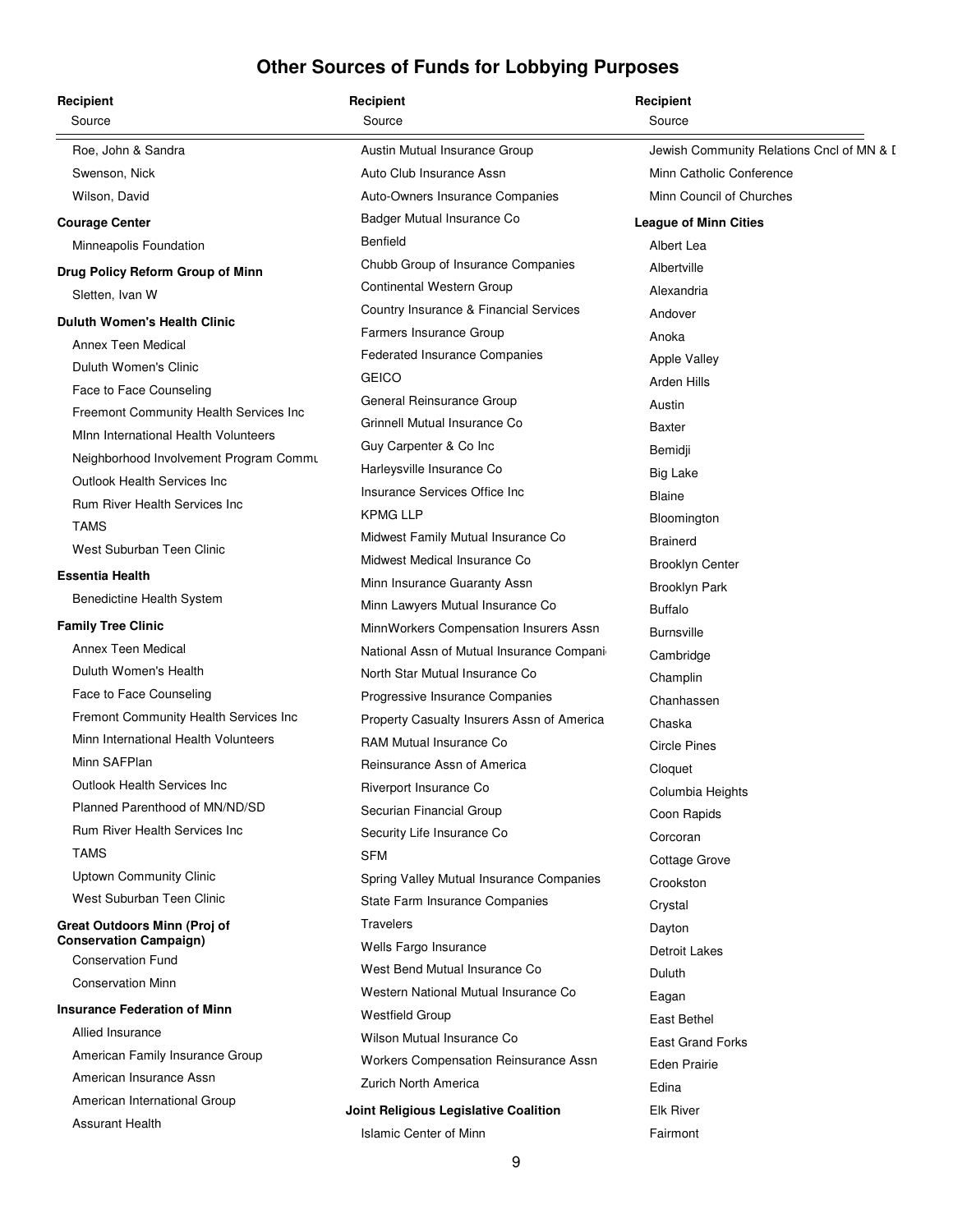| Recipient                  | Recipient           | Recipient                                     |
|----------------------------|---------------------|-----------------------------------------------|
| Source                     | Source              | Source                                        |
| <b>Falcon Heights</b>      | New Ulm             | <b>Waite Park</b>                             |
| Faribault                  | North Branch        | Waseca                                        |
| Farmington                 | North Mankato       | West St Paul                                  |
| Fergus Falls               | North St Paul       | <b>White Bear Lake</b>                        |
| Forest Lake                | Northfield          | White Bear Township                           |
| Fridley                    | Oakdale             | Willmar                                       |
| Glencoe                    | Orono               | Winona                                        |
| Golden Valley              | Otsego              | Woodbury                                      |
| <b>Grand Rapids</b>        | Owatonna            | Worthington                                   |
| Hastings                   | Plymouth            | <b>Medical Evaluations Inc.</b>               |
| Hermantown                 | <b>Prior Lake</b>   | Evalumed                                      |
| Hibbing                    | Ramsey              | Integrity                                     |
| Hopkins                    | <b>Red Wing</b>     | <b>Woodlake Medical</b>                       |
| Hugo                       | Redwood Falls       | <b>Mental Health Assn of Minn</b>             |
| Hutchinson                 | Richfield           | Greater Twin Cities United Way                |
| <b>International Falls</b> | Robbinsdale         | <b>Midwest Health Center for Women</b>        |
| Inver Grove Heights        | Rochester           |                                               |
| Isanti                     | Rogers              | Women's Foundation of Minn                    |
| Jordan                     | Rosemount           | Minn Agri-Growth Council Inc                  |
| Kasson                     | Roseville           | <b>AgStar Financial Services</b>              |
| La Crescent                | Sartell             | Cargill Inc                                   |
| Lake City                  | Sauk Rapids         | CHS Inc                                       |
| Lake Elmo                  | Savage              | Davisco Inc                                   |
| Lakeville                  | Shakopee            | Gold'N Plump Poultry                          |
| Lino Lakes                 | Shoreview           | Hormel Foods Corp                             |
| Litchfield                 | Shorewood           | Jennie-O Turkey Store                         |
| Little Canada              | South St Paul       | Land O Lakes                                  |
| <b>Little Falls</b>        | Spring Lake Park    | R D Offutt Co                                 |
| Mahtomedi                  | St Anthony          | Rosen's Diversified Inc                       |
| Mankato                    | St Cloud            | <b>Minn Assn for Rural Telecommunications</b> |
| Maple Grove                | <b>St Francis</b>   | Minn Independent Coalition                    |
| Maplewood                  | St Joseph           | Minn Assn of Naturopathic Physicians          |
| Marshall                   | St Louis Park       | Peterson, David                               |
| Mendota Heights            | <b>St Michael</b>   | <b>Minn Auto Dealers Assn</b>                 |
| Minneapolis                | St Paul             | Alliance of Automobile Manuacturers           |
| Minnetonka                 | <b>St Paul Park</b> | Alliance of Automotive Manufacturers          |
| Minnetrista                | St Peter            | <b>Borton Volvo</b>                           |
| Montevideo                 | Stewartville        | <b>Buerkle Acura</b>                          |
| Moorhead                   | Stillwater          | Greater Metro Auto Dealers Assn               |
| Morris                     | Thief River Falls   | Motors Management Co                          |
| Mound                      | Vadnais Heights     | <b>Tousley Ford</b>                           |
| <b>Mounds View</b>         | Victoria            | Walser Auto Group                             |
| New Hope                   | Virginia            | Minn Business Partnership Inc                 |
| New Prague                 | Waconia             | Andersen, Jim                                 |
|                            |                     |                                               |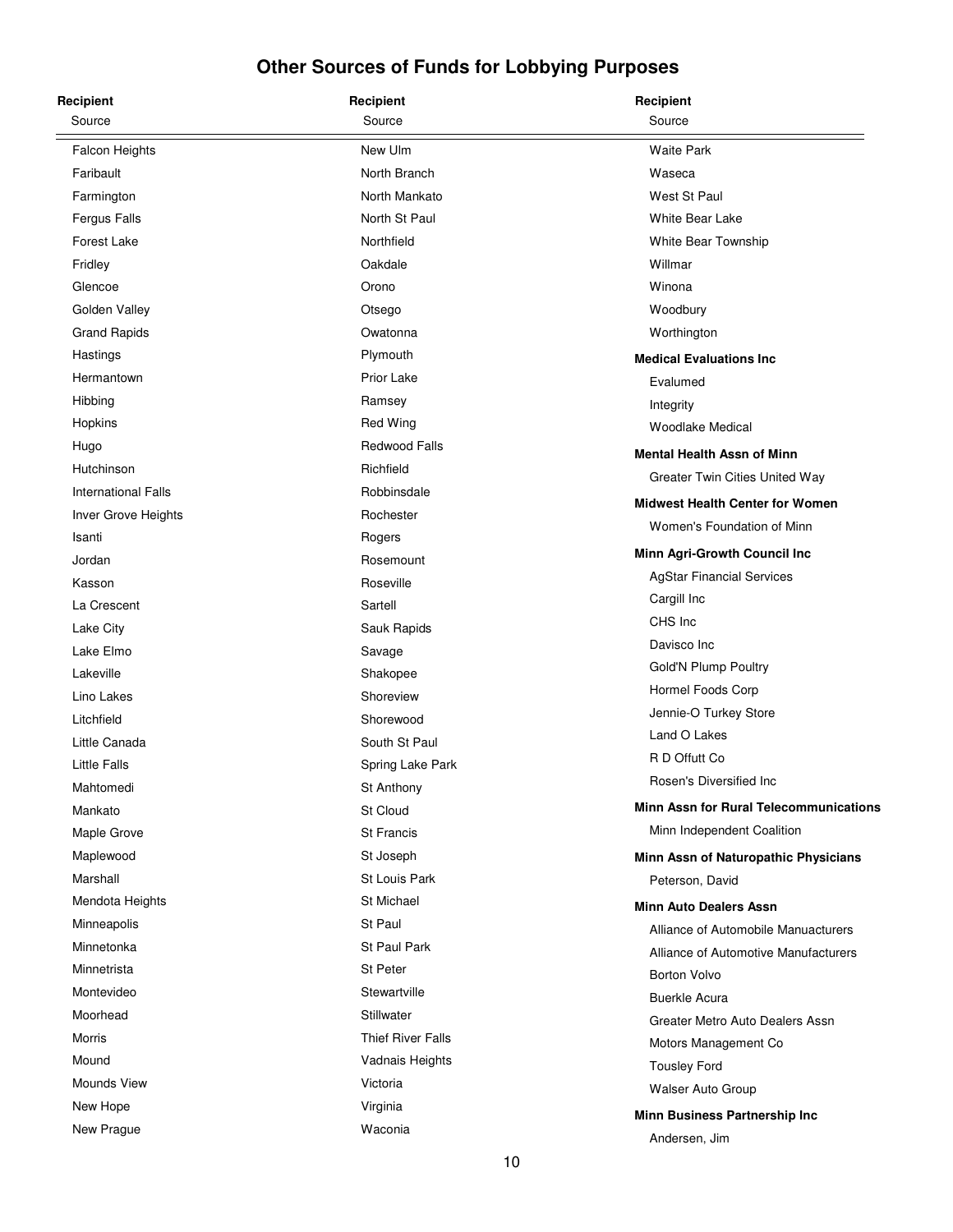| Recipient             | Recipient          | Recipient                                |
|-----------------------|--------------------|------------------------------------------|
| Source                | Source             | Source                                   |
| Anderson, Brad        | MacLennan, David   | Walsh, Michael                           |
| Annexstad, Al         | Mansfield, William | Walt Ling                                |
| Baker Jr, Doug        | Marcantonio, Rick  | Wehrenberg, Steve                        |
| Baker, David          | Marinello, Kathryn | Wessner, David                           |
| Beer, Bill            | Marvin, Jake       | Wiehoff, John                            |
| Bhojwani, Gary        | McConnell, William | Wilgers, John                            |
| Brainerd, Mary        | McGough, Tom       | <b>Minn Catholic Conference</b>          |
| Bruininks, Bob        | McHale, Patrick    | Archdiocese of St Paul/Mpls              |
| Buckley, George       | Miller, Hugh       | <b>Minn Chamber of Commerce</b>          |
| Campbell, Jon         | Mitchell, Bob      | Adapt Inc                                |
| Cook, William         | Morgan, Tom        | ADDCO                                    |
| Cotton, Jeffrey       | Nagorske, Lynn     | Adolfson & Peterson Inc                  |
| Cracchiolo, James     | Newman, Larry      | Advanced Web                             |
| Cress, David          | Nicholson, Bruce   | <b>AgStar Financial Services</b>         |
| Davis, Mark           | Noddle, Jeff       | Akkerman Inc                             |
| Davis, Richard        | Ostrander, Gregg   | Alexandria Extrusion Co                  |
| Dennis Morris, Dennis | Peltier, Ron       | All Brite Graphics Inc                   |
| Dixon, Keith          | Pettingill, Dick   | Alliance Benefit Group                   |
| Dolphin, Kathy        | Policinski, Chris  | <b>Alliant Energy</b>                    |
| Duff, Andrew          | Powell, Kendall    | Alliant Engineering Inc                  |
| Erickson, John        | Randall Hogan      | Allianz Life Ins Co of No America        |
| Ettinger, Jeffrey     | Rauenhorst, Mark   | <b>Allied Waste Services</b>             |
| Eustis, Mark          | Roos, Mike         | Allina Hospitals & Clinics               |
| Fiterman, Michael     | Rosen, Tom         | Altru Health System                      |
| Forbes, Dr Glenn      | Rusinko, Michael   | Amcon Block & Precast Inc                |
| Gadek, Stan           | Russomono, Frank   | American Crystal Sugar Co                |
| George Buckley        | Saggau, David      | American Engineering Testing Inc         |
| Geraghty, Patrick     | Senkler, Bob       | American Family Insurance Group          |
| Gilmore, Guy          | Shank, Steven      | American Medical Systems                 |
| Goldbloom, Dr Alan    | Shippar, Don       | American Transmission Co                 |
| Green, James          | Short, Marianne    | Ameripride Linen & Apparel Services      |
| Hamilton, Laura       | Sonnenberg, Steven | Ameriprise Financial                     |
| Hanson, Tim           | Stanoch, John      | Ames Construction Inc                    |
| Harmel, Paul          | Starks, Daniel     | Anagram International Inc                |
| Hawkins, William      | Steenland, Doug    | Anchor Bank NA                           |
| Hubbard, Stanley S    | Sweasy, Bill       | Anchor Paper Co                          |
| Jaeger, Douglas       | Taft, John         | Andersen Corp                            |
| Joly, Hubert          | Taylor, Jean       | Anderson Brothers Construction           |
| Kelly, Richard        | Tilford, David     | Anderson Trucking Service Inc            |
| Killingstad, Chris    | Tiller, Tom        | APi Group Inc                            |
| Koneck, John          | Twoomey, Chris     | Archer Daniels Midland Co                |
| Larson, Tim           | Udicious, Richard  | Array Services Group                     |
| Lueck, Martin         | Ulrich, Robert     | Arrow Tank & Engineering Co              |
| M A Mortenson Co      | Uphoff, Daryle     | Arrowhead Promotion & Fulfillment Co Inc |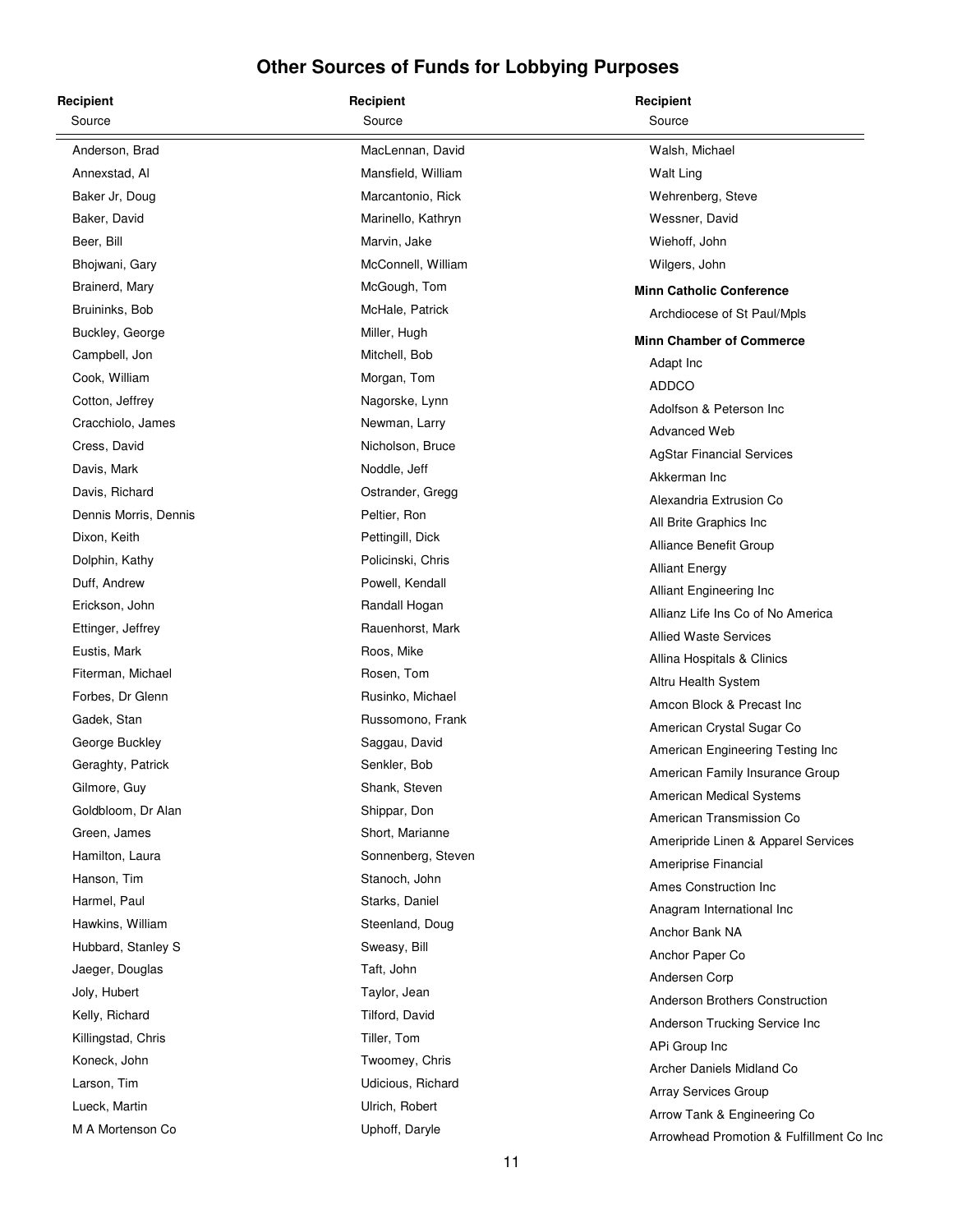| Recipient                           | Recipient                                   | Recipient                              |
|-------------------------------------|---------------------------------------------|----------------------------------------|
| Source                              | Source                                      | Source                                 |
| Arvig Communication Systems         | <b>Brownsworth</b>                          | Country Insurance & Financial Services |
| Asplundh                            | <b>BTD Manufacturing Inc</b>                | Courey Kosanda & Zimmer PA             |
| <b>Associated Bank</b>              | Buhler Inc                                  | Cragun's Lodge & Conference Center     |
| Associated Financial Group          | <b>Business Card Service Inc</b>            | Cretex Companies Inc                   |
| ATS Medical Inc                     | C H Robinson Co                             | Crown Cork & Seal Co Inc               |
| <b>Austin Utilities</b>             | C S McCrossan Inc                           | Crown Iron Works Co                    |
| Bachman's Inc                       | Cambria                                     | Crowne Plaza Northstar                 |
| Badger Foundry Co                   | Campbell Mithun                             | Crowne Plaza St Paul Riverfront        |
| <b>BAE Systems</b>                  | Cannon Equipment                            | Crystal Cabinet Works Inc.             |
| <b>Bailey Nurseries Inc</b>         | Canterbury Park Holding Corp                | Culligan Water Conditioning            |
| <b>Banner Engineering</b>           | <b>Cardinal Glass Industries</b>            | <b>Custom Products of Litchfield</b>   |
| Barr Engineering Co                 | Carpet King                                 | <b>CYBEX</b>                           |
| <b>Bay State Milling</b>            | Caterpillar Paving Products Inc             | <b>Cycle Software Services</b>         |
| <b>BBDO</b>                         | <b>CenterPoint Energy</b>                   | Dakota County Abstract                 |
| BearingPoint Inc                    | CentraCare Health System                    | Dakota Electric Assn                   |
| Bedford Industries Inc.             | Central Boiler Inc.                         | Data Recognition Corp                  |
| <b>Belair Excavating</b>            | Central Specialties Inc                     | Davisco Foods International Inc        |
| Berkley Risk Administrators Co LLC  | CertainTeed Corp                            | DCI Inc                                |
| Bermo Inc                           | Chicago Tube & Iron Co                      | Dedicated Logistics                    |
| Bernick's Beverages & Vending       | <b>Christensen Farms</b>                    | Del Monte Foods                        |
| Best & Flanagan LLP                 | CHS Inc                                     | Delkor Systems Inc                     |
| Best Buy Co Inc                     | CIMA Labs Inc                               | Deloitte & Touche LLP                  |
| <b>BEVCOMM</b>                      | Circuit Science Inc                         | Delta Environmental Consultants        |
| <b>BH Electronics</b>               | Citizens Independent Bank                   | DeZurik Water Controls                 |
| <b>Black Box Network Services</b>   | Cityscape Contractors Inc                   | Digi-Key Corp                          |
| BlueCross Blue Shield of Minn       | Clear Channel Outdoor Inc                   | District Energy St Paul Inc            |
| <b>BNSF Railway Co</b>              | ClearWay Minn                               | <b>DLR</b> Group                       |
| Boise Inc                           | Cleveland-Cliffs Inc                        | Doherty Employer Services              |
| Boker's Inc                         | Clow Stamping Co                            | Dolphin Staffing Services Inc          |
| <b>Bolger Vision Beyond Print</b>   | CN                                          | Donaldson Co Inc                       |
| Bonestroo Rosene Anderlik & Assoc   | Cobb Strecker Dunphy Zimmermann Inc         | Dorsey & Whitney LLP                   |
| <b>Bongards Creameries</b>          | Coborn's Inc                                | Douglas Machine                        |
| Bor-Son Construction Inc            | Cold Spring Granite Co                      | Downs Food Group                       |
| <b>Bosch Communications Systems</b> | <b>Coldwell Banker Burnet Home Services</b> | <b>Duininck Companies</b>              |
| Boulay Heutmaker Zibell & Co        | College City Beverage Inc                   | Duluth Area Chamber of Commerce        |
| Boulay Heutmaker, Zibell & Co       | <b>Collins Electric</b>                     | Dura Supreme Inc                       |
| <b>BP</b> America Inc               | Coloplast Corp                              | E J Ajax & Sons Inc                    |
| Braun Intertec                      | Comcast                                     | <b>East Central Energy</b>             |
| <b>Bremer Bank</b>                  | Community Bank Group                        | Eastman Kodak Co                       |
| <b>Bremer Bank Brainerd</b>         | <b>Community Resource Bank</b>              | Eaton Hydraulics Headquarters          |
| Bremer Bank NA                      | ConAgra Foods Retail Products Co            | Eco Water Systems                      |
| <b>Bremer Financial Corp</b>        | Connexus Energy                             | Ecolab Inc                             |
| Briggs and Morgan PA                | ConverTeam                                  | Ecumen                                 |
| Brookfield Properties (US) LLC      | Corchran Inc                                | Edwards Vacuum Inc                     |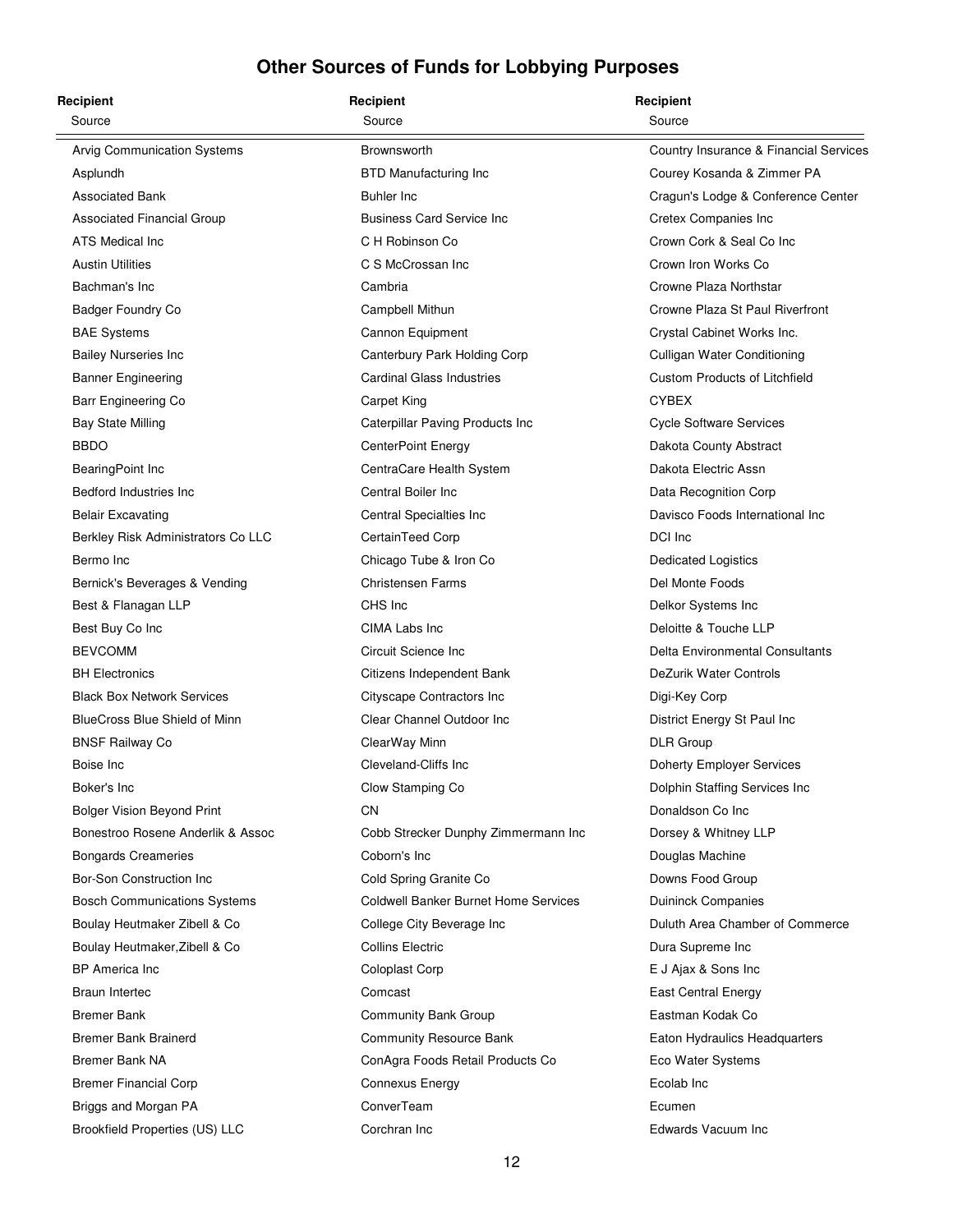| Recipient                                  | Recipient                               | Recipient                            |
|--------------------------------------------|-----------------------------------------|--------------------------------------|
| Source                                     | Source                                  | Source                               |
| <b>EESCO United Electric</b>               | Gray Plant Mooty Mooty & Bennett PA     | John Roberts Co                      |
| Egan Companies Inc                         | Great Clips Inc                         | Johnson & Condon                     |
| Eide Bailly LLP                            | Great Plains Natural Gas Co             | Johnson & Johnson                    |
| Eli Lilly & Co                             | <b>Great River Energy</b>               | Kato Engineering Inc                 |
| Ellerbe Becket                             | Greif Inc                               | Kempf Paper Corp                     |
| Embarg                                     | H & F Manufacturing                     | Kemps                                |
| Enbridge Energy Company Inc                | Halleland Lewis Nilan & Johnson PA      | Kern Dewenter Viere Ltd              |
| Enebak Construction Co                     | Hancock Concrete Products Co Inc        | <b>KLN Enterprises</b>               |
| <b>ENTEGEE Engineering Technical Group</b> | Harmony Enterprises Inc                 | Knife River Corp-North Central       |
| Entegris                                   | Harris Companies                        | <b>Knutson Construction Services</b> |
| Ernst & Young LLP                          | Hawkins Inc                             | <b>KPMG LLP</b>                      |
| <b>Express Scripts Inc</b>                 | Hays Companies                          | Kraemer Mining & Materials Inc       |
| Fabcon Inc                                 | HDR Engineering Inc                     | Kraus Anderson Companies Inc         |
| Faegre & Benson                            | HealthPartners                          | Kwik-File LLC                        |
| Fagen Inc                                  | Healthways                              | L & M Radiator Inc                   |
| Fairview Hospital & Healthcare Services    | <b>Herold Precision Metals</b>          | Lake Country Power                   |
| Faribault Foods Inc.                       | Hewlett-Packard Co                      | Lake Region Manufacturing Inc        |
| Farmers Insurance                          | <b>HGA Architects &amp; Engineers</b>   | <b>Lakehead Constructors</b>         |
| Federated Insurance Companies              | <b>Highland Bank</b>                    | Lakeland Tool Engineering            |
| FedEx                                      | Hill Wood Products Inc                  | Lakeside Foods                       |
| Felhaber Larson Fenlon & Vogt              | Hilton Minneapolis                      | Larkin Hoffman Daly & Lindgren       |
| FilmTec Corp                               | Hilton Mpls-StP Airport-Mall of America | Larson King LLC                      |
| <b>Financial Recovery Services Inc</b>     | Holm Industries                         | Larson, Allen                        |
| <b>Firestone Metal Products</b>            | Home Federal Savings                    | <b>LBP</b> Mechanical                |
| <b>Flint Hills Resources</b>               | Hood Packaging Corp                     | Leighton Broadcasting                |
| Forum Communications Co                    | Hormel Foods Corp                       | Leonard Street and Deinard           |
| Frandsen Corporation                       | Hubbard Broadcasting Inc                | LHB Inc                              |
| Fredrikson & Byron                         | Huot Manufacturing Co                   | Liberty Diversified Ind Inc          |
| Frito Lay                                  | Hutchinson Manufacturing Inc            | Liberty Mutual                       |
| Fryberger Buchanan Smith & Frederick       | <b>IBM Corp</b>                         | Life Time Fitness                    |
| <b>GE Capital Solutions Fleet Services</b> | ICA Corp                                | Lifetouch                            |
| <b>General Mills</b>                       | <b>Industrial Rubber Products</b>       | Lifeworks                            |
| Genmab Minn Inc                            | Inetium                                 | Lindquist & Vennum                   |
| Gerdau Ameristeel                          | Infinity Broadcasting Co                | Lockheed Martin MS2 Tactical Systems |
| Giertsen Co Inc                            | Innova Industries Inc                   | Lockridge Grindal Nauen PLLP         |
| <b>GLS Companies</b>                       | Intercomp Co                            | Lommen Abdo Cole King & Stageberg PA |
| Gold Cross Ambulance Service               | International Dairy Queen Inc           | Loram Maintenance of Way Inc         |
| Gold'N Plump Poultry                       | Interstate Companies Inc                | Louis-Rich Inc                       |
| Goodin Co                                  | Ireland Sandrock Systems Inc            | <b>LSG Sky Chefs</b>                 |
| Gopher Resource Corp                       | Iron Mining Assn of Minn                | <b>LTCG</b>                          |
| Graco Inc                                  | ISRI - Northwest Chpt                   | Lundell Manufacturing Corp           |
| Grand Casino - Hinckley                    | <b>IWCO Direct</b>                      | Lurie Besikof Lapidus & Co LLP       |
| Grand Casino - Mille Lacs                  | J J Taylor Distributing Co of Minn Inc  | M A Mortenson Co                     |
| Grand View Lodge                           | Jefferson Lines                         | M&I Bank                             |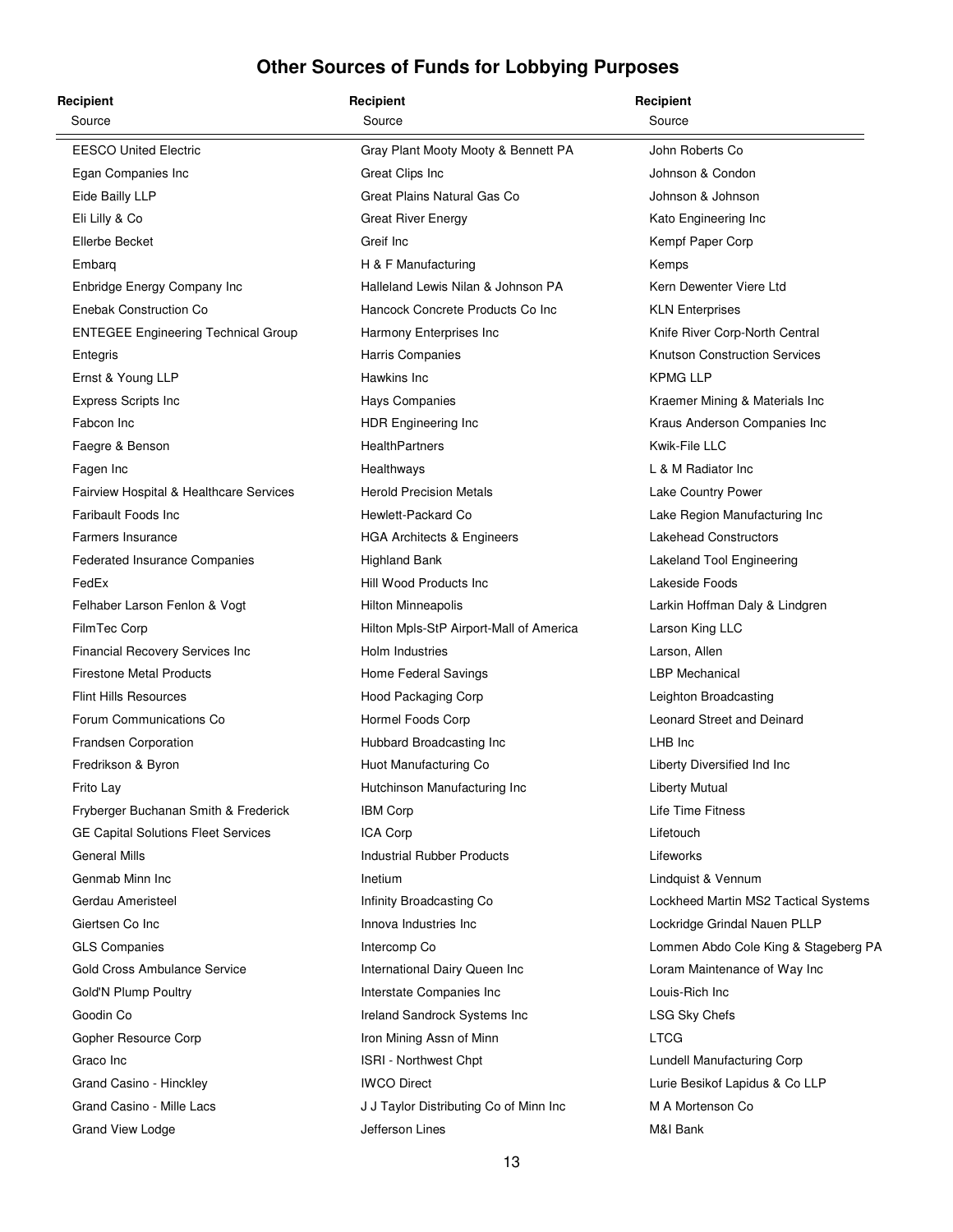| Recipient                               | Recipient                               | Recipient                             |
|-----------------------------------------|-----------------------------------------|---------------------------------------|
| Source                                  | Source                                  | Source                                |
| Madden's on Gull Lake                   | Minn Elevator Inc                       | Otter Tail Power Co                   |
| Magenic Technologies                    | Minn Energy Resources Corp              | Outland Renewable Energy LLC          |
| Mall of America                         | Minn Oncology Hematology PA             | Owens-Corning                         |
| Malt-O-Meal Co                          | Minn Power                              | Pace Analytical Services Inc          |
| Manitoba Hydro                          | Minn Public Radio                       | Pactiv Corp                           |
| Mankato Implement                       | Minn Sports & Entertainment             | Padilla Speer Beardsley Inc           |
| Marathon Ashland Petroleum              | Minn Vikings Football LLC               | Pan-O-Gold Baking Co                  |
| Marco Inc                               | Minn Wire                               | PaR Systems Inc                       |
| Marquette Financial Companies           | Minneapolis Regional Chamber of Commerc | Paradis Broadcasting of Alexandria    |
| Marsden Holding LLC                     | <b>MINPACK</b>                          | Park Industries Inc                   |
| Martin Williams Inc                     | Mittal Steel USA-Minorca Mine Inc       | <b>Park Nicollet</b>                  |
| Marvin Windows and Doors                | <b>MLT Vacations Inc</b>                | Parker Hannifin Corp                  |
| Mash-ka-wisen Treatment Center Inc      | Molin Concrete Products Co              | Parsons Electric                      |
| Maslon Edelman Borman & Brand LLP       | MoneyGram Intl                          | Patient Choice Healthcare Inc         |
| <b>Mate Precision Tooling</b>           | <b>Morrell Companies</b>                | Patterson Companies Inc               |
| Mathew Hall Lumber Co                   | Morrie's Automotive Group               | Pawn America                          |
| Mats Inc                                | Morrissey Hospitality Companies Inc     | <b>PCL Construction Services Inc.</b> |
| Mayo Clinic                             | Mrs Gerry's Kitchen Inc                 | Pearson Candy Co                      |
| McGough Construction Co Inc             | <b>MSI Systems Integrators</b>          | Pentair Inc                           |
| McGrann Shea Anderson Carnival Straughn | Murphy Warehouse Co                     | Pepsi Bottling Group Inc              |
| McLaughlin Gormley King Co              | National Business Systems               | Pequot Tool Mfg Inc                   |
| ME Global Inc                           | Navarre Corp                            | Periscope                             |
| <b>Medallion Cabinetry</b>              | Nestle HealthCare Nutrition Inc         | Personnel Decisions Intl              |
| Medica                                  | Newmech Companies Inc                   | Plastic Products Co Inc               |
| Medtronic Inc                           | Nexus Information Systems               | Polar Semiconductor Inc               |
| <b>Memorial Blood Centers</b>           | Nol-Tec Systems Inc                     | <b>Polaris Industries</b>             |
| Menasha Packaging                       | Noridian Mutual Insurance Co            | POPP.com                              |
| Mercer                                  | Nor-Son                                 | Praxair                               |
| Merchant & Gould PC                     | Nortech Systems Inc                     | Precision Associates Inc              |
| Mercury Minnesota Inc                   | North American Membership Group         | PreferredOne                          |
| MeritCare Health System                 | North Shore Bank of Commerce            | Presbyterian Homes & Services         |
| Merrill Lynch                           | Northeast Bank of Mpls                  | ProAct Inc                            |
| Mesaba Airlines Inc                     | Northern Border Pipeline Co             | Process Displays                      |
| Messerli & Kramer                       | Northern Natural Gas Co                 | Procter & Gamble                      |
| Meyers Printing Companies Inc           | Northern State Bank/Thief River Falls   | Profinium Financial                   |
| MGI Pharma Inc                          | NorthMarg                               | Public Affairs Co                     |
| Michael's Supper Club Inc               | <b>Northwest Airlines</b>               | Quadion Corp                          |
| MICO Inc                                | Northwest Swiss-Matic Inc               | Quality Pork Processors Inc           |
| Micro Dynamics Corp                     | Nystrom Inc                             | <b>Qwest Communications</b>           |
| Midwave Corp                            | Old Dutch Foods                         | R A O Manufacturing Co                |
| Midwest Coca-Cola Bottling Co           | <b>Olmsted Medical Center</b>           | R J Reynolds Tobacco Co               |
| Mille Lacs Band of Ojibwe/Grand Casino  | Olsen Thielen & Co Ltd                  | <b>Rapit Printing</b>                 |
| Millerbernd Manufacturing Inc.          | <b>Olympic Steel</b>                    | Red Wing Shoe Co                      |
| Minn Corrugated Box                     | Opus NW LLC                             | Republic Bank Inc                     |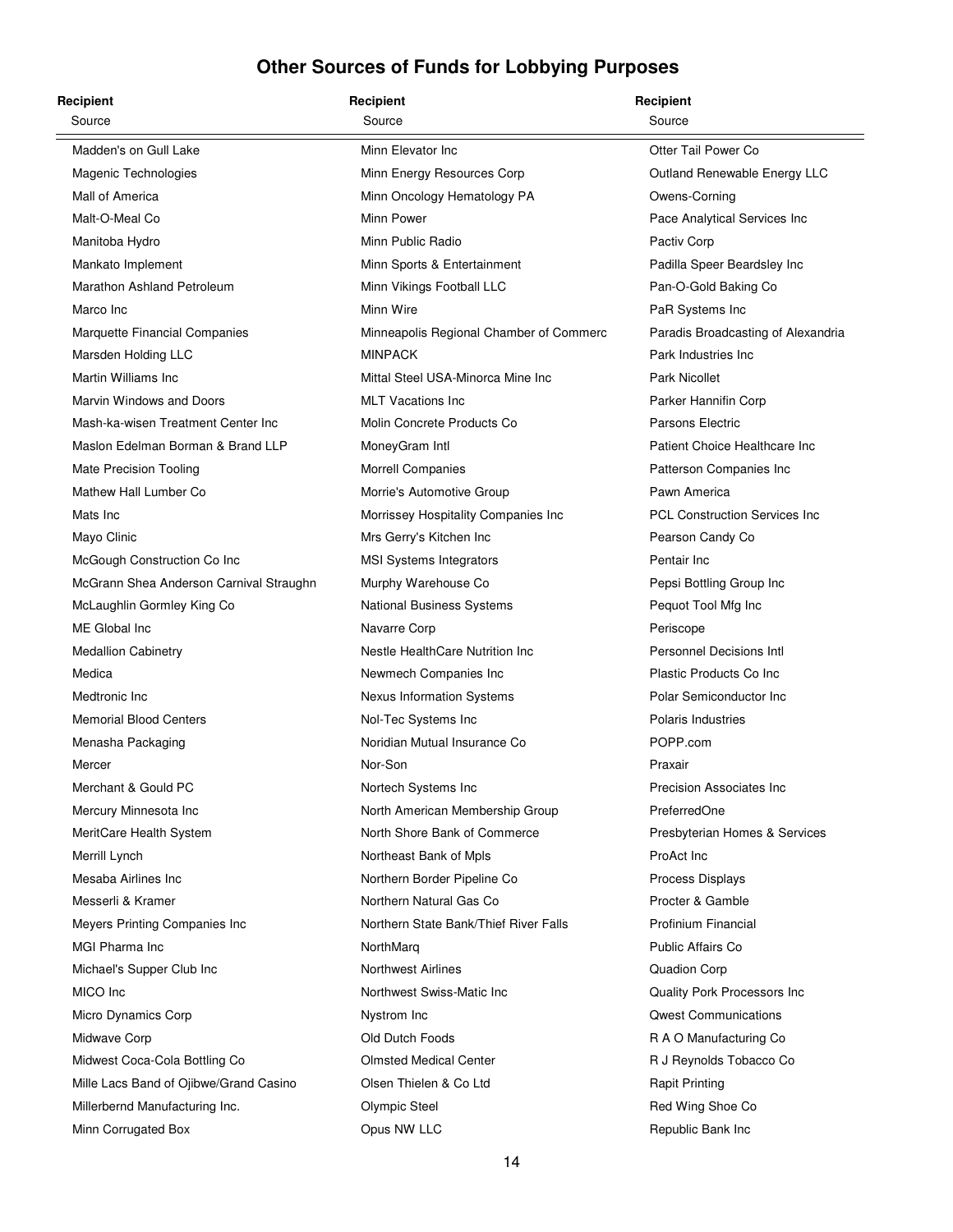| Recipient                             | Recipient                            | Recipient                            |
|---------------------------------------|--------------------------------------|--------------------------------------|
| Source                                | Source                               | Source                               |
| Resource Recovery Technologies LLC    | Southern Minn Beet Sugar Cooperative | Turck                                |
| Restaurant Technologies Inc           | Southern Minn Construction Co        | Twin City Die Castings Co            |
| Reviva                                | <b>Sparboe Companies</b>             | Twins Sports Inc                     |
| <b>Richard Scales Advertising</b>     | Specialty Manufacturing Co           | <b>TwinWest Chamber of Commerce</b>  |
| <b>Ridgeview Medical Center</b>       | Spee-Dee Delivery Service Inc        | U S Bancorp                          |
| Rihm Kenworth                         | St Cloud Refrigeration               | U S Federal Credit Union             |
| Ritchie Engineering Co                | St Jude Medical Inc                  | U S Foodservice                      |
| <b>RLK Inc.</b>                       | St Luke's                            | <b>UBS Financial Services Inc.</b>   |
| Road Machinery & Supplies Co          | St Paul Area Chamber of Commerce     | <b>UCare Minn</b>                    |
| Roberts Automatic Products Inc        | St Paul Hotel                        | Ulland Brothers Inc-Corporate Office |
| Rochester Area Chamber of Commerce    | <b>St Paul Pioneer Press</b>         | <b>Ulteig Engineers</b>              |
| Rosen's Diversified Inc               | St Scholastica College               | UMI Co Inc                           |
| Royal Business Forms                  | <b>Stanton Group</b>                 | Unisource Distribution Division      |
| RSM McGladrey Inc                     | Starkey Laboratories Inc             | UPM-Kymmene Blandin Paper Co         |
| <b>RSP Architects Ltd</b>             | State Farm Companies                 | Upper Lake Foods Inc                 |
| Ruttger's Bay Lake Lodge              | Stein Industries                     | <b>UPS</b>                           |
| Ruttger's Sugar Lake Lodge            | Steinwall Inc                        | Upsher-Smith Laboratories            |
| Sam's Club #6312                      | Stora Enso                           | <b>USG Interiors Inc/Cloquet</b>     |
| Sand Companies Inc                    | Sunnyside Health Care Center         | <b>Valmont Industries</b>            |
| Sanimax                               | <b>Super Radiator Coils</b>          | Valspar Corp                         |
| Sappi Cloquet LLC                     | Swift & Co                           | Veeco                                |
| Scanlan International Inc             | Syngenta Seeds Inc                   | Veit                                 |
| Schlagel Inc                          | <b>Target Corp</b>                   | Vetter Stone Co                      |
| Schroeder Co Inc                      | <b>Tastefully Simple</b>             | Viking Drill & Tool                  |
| Schwan Food Co                        | <b>Taylor Corp</b>                   | Viking Label & Packaging Inc         |
| Schwegman Lundberg Woessner           | <b>TCF National Bank</b>             | <b>Viking Materials</b>              |
| Scicom Data Services Ltd              | <b>Tennant Co</b>                    | Viracon                              |
| Scott Equipment Co                    | The Aagard Group LLC                 | Virchow Krause & Co LLP              |
| Sebesta Blomberg & Associates Inc     | Thermo King Corp                     | Viromed Laboratories/Labcorp         |
| Securian                              | Thern Inc                            | Vision-Ease Lens                     |
| <b>SFM</b>                            | <b>Thomson Reuters</b>               | <b>Volunteers of America</b>         |
| Sheraton Bloomington Hotel Mpls South | Thornton, Grant                      | Voyager Bank                         |
| Shingobee Builders Inc                | Thorpe Distributing Co               | V-Tek                                |
| Short Elliott & Henderickson Inc.     | Thrivent Financial for Lutherans     | W P & R S Mars Co                    |
| Shred-it Minn                         | <b>Tiller Corp</b>                   | Wal-Mart                             |
| Sico America Inc                      | <b>TKDA Engineers Architects</b>     | <b>Waltek Inc</b>                    |
| Silver King Refrigeration Inc         | Toro Co                              | Waste Management Inc                 |
| SJE-Rhombus                           | Towmaster Inc                        | Waterous Co                          |
| Skyline Displays Inc                  | Treasure Island Resort & Casino      | Watson Wyatt Worldwide               |
| Slumberland Inc                       | Trimpac Inc                          | Wayne Transports Inc                 |
| SMARCA Inc                            | Tru Vue Inc                          | WCCO-TV                              |
| Smead Manufacturing Co                | Truck Utilities & Mfg Co             | Weinholzer, Gail                     |
| Smith Foundry Co                      | <b>TRW Automotive</b>                | <b>Wells Concrete Products Co</b>    |
| Smith Schafer & Associates            | <b>Tunheim Partners</b>              | Wells Fargo Bank Minn                |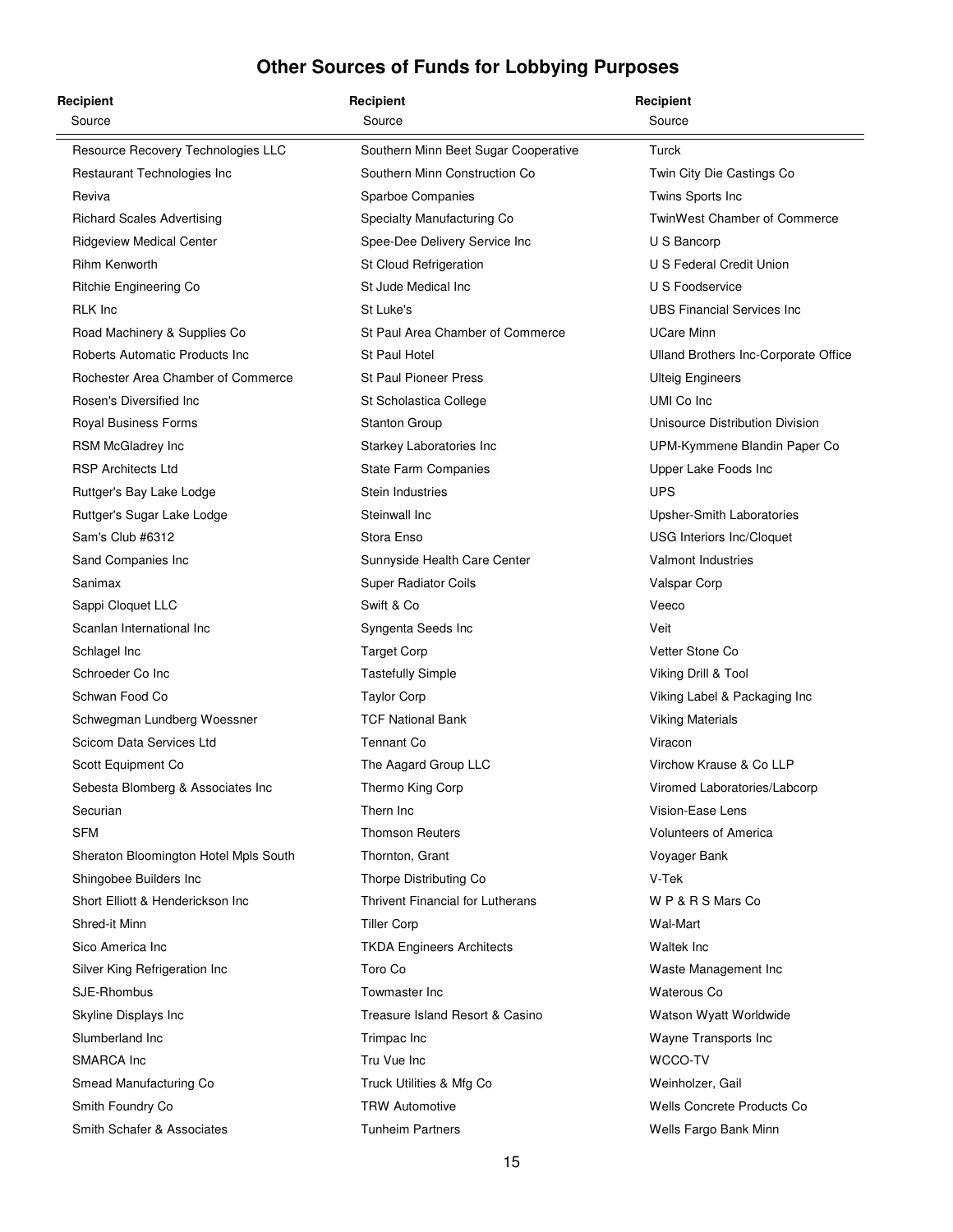| Recipient                                            | Recipient                                        | Recipient                                      |
|------------------------------------------------------|--------------------------------------------------|------------------------------------------------|
| Source                                               | Source                                           | Source                                         |
| Wells Fargo Insurance Services                       | Minn Opera                                       | Behr, Fred                                     |
| Wells Fargo Moorhead                                 | Minn Orchestra                                   | Bell, Mark                                     |
| Welsh                                                | Minnetonka Center for the Arts                   | Brown, Bill                                    |
| <b>Wenck Associates Inc.</b>                         | Mixed Blood theatre                              | Cote, Mary Jo                                  |
| <b>Wenger Corp</b>                                   | <b>MRAC</b>                                      | Fudgge, Jeanne                                 |
| <b>Werner Electric Supply</b>                        | Northern Clay Center                             | Goold, Steve                                   |
| Western National Mutual Insurance Co                 | Northrup Auditorium                              | Hamel, Maxine                                  |
| <b>WinCraft Inc</b>                                  | Ordway Center                                    | Johnson, Thomas                                |
| Winthrop & Weinstine PA                              | Paramount Arts Resource Trust                    | Kirkwood, Jim                                  |
| <b>Wolters Kluwer Financial Services</b>             | <b>Pillsbury United Communities</b>              | Larson, Ernest                                 |
| X-Cel Optical Co                                     | Playwright's Center                              | Larson, Melvyn                                 |
| Xpedx                                                | <b>Red Wing</b>                                  | Middleton, Paul                                |
| Yocum Oil Inc                                        | <b>Reif Arts Council</b>                         | Nienow, Lyle                                   |
| Ziegler Inc                                          | Rochester                                        | Norling, Palmer                                |
| <b>Minn Citizens for Tax Justice</b>                 | Schubert Club                                    | Pahl, Joseph                                   |
| Minn AFL-CIO                                         | <b>SEMAC</b>                                     | Paschke, Matt                                  |
| <b>Minn Citizens for the Arts</b>                    | St Catherine College                             | Schulte, John                                  |
| American Composers Forum                             | St Paul Chamber Orchestra                        | Verdoorn, Jeff                                 |
| ARAC                                                 | TC Gay Mens Chorus                               | Wall, Curtis                                   |
|                                                      | Trollwood                                        | <b>Minn Insurance &amp; Financial Services</b> |
| Artspace<br><b>CANTUS</b>                            | <b>Walker Art Center</b>                         | Council                                        |
| Children's Theater Co                                | Weisman Art Center (U of M)                      | <b>ACLI</b>                                    |
| Climb Theatre                                        | <b>Minn Coalition of Licensed Social Workers</b> | <b>AEGON</b>                                   |
| <b>CMAB</b>                                          | Anderson, Sarah                                  | AIG                                            |
| Commonwealth Theater                                 | Ingram, Alan                                     | Allianz Life Insurance Co                      |
| Compas                                               | <b>Minn Community Action Partnership</b>         | American Family Insurance Group                |
| Dowling, Joe                                         | Minn Head Start Assn                             | Ameriprise Financial                           |
| Duluth Superior Symphony Assoc                       |                                                  | Catholic Aid Assn                              |
|                                                      | <b>Minn Council of Health Plans</b>              | Degree of Honor Protective Assn                |
| Fargo-Moorhead Community Theatre                     | Blue Cross Blue Shield Blue Plus of Minn         | <b>Federated Insurance Companies</b>           |
| Greater TC Youth Symphonies<br><b>Greywolf Press</b> | FirstPlan of Minn                                | Hartford Life Insurance Co                     |
| <b>Guthrie Theatre</b>                               | <b>HealthPartners</b>                            | <b>ING Americas</b>                            |
| <b>IFP Minn</b>                                      | Metropolitan Health Plan                         | Metropolitan Life Insurance Co                 |
| <b>Illusion Theatre</b>                              | PreferredOne                                     | Northwestern Mutual Life                       |
| <b>INTERACT</b>                                      | Sanford Health Plan                              | Principal Financial Group                      |
|                                                      | <b>UCare Minn</b>                                | <b>Prudential Financial</b>                    |
| Loft Literary Center<br>Lyric Arts Co                | <b>Minn Crop Production Retailers</b>            | Securian                                       |
|                                                      | AEO                                              | Sons of Norway                                 |
| MacPhail Center for Music                            | <b>Minn Family Council</b>                       | State Farm Insurance Companies                 |
| Maritime Heritage Society                            | Abbott, Dean                                     | <b>Thrivent Financial for Lutherans</b>        |
| MCA Heritage 08 Fund                                 | Anderson, George                                 | <b>Minn Inter-County Assn</b>                  |
| MIA<br><b>Milkweed Editions</b>                      | Anderson, Jim                                    | Anoka County                                   |
| Minn Center for Book Arts                            | Avery, Denys                                     | <b>Benton County</b>                           |
| Minn Fringe Festival                                 | Backer, Jay                                      | <b>Blue Earth County</b>                       |
|                                                      |                                                  |                                                |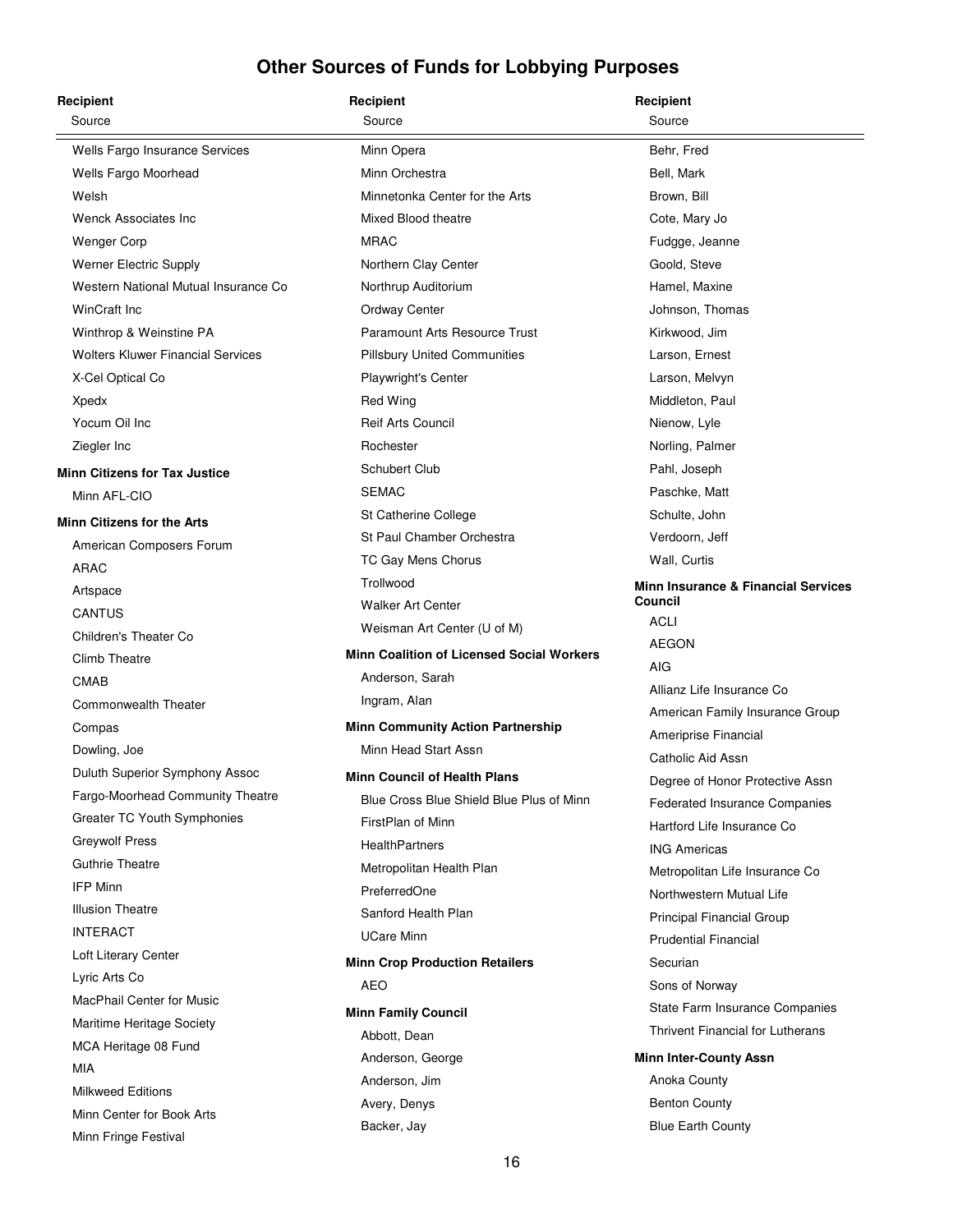| Recipient                                | Recipient                | Recipient                                |
|------------------------------------------|--------------------------|------------------------------------------|
| Source                                   | Source                   | Source                                   |
| <b>Carver County</b>                     | Filister, Harvey         | Nath, Mahendra                           |
| Dakota County                            | Fine, Jeffrey            | Nelson, Katie                            |
| <b>Olmsted County</b>                    | Fransen, Robert          | Nolan, Stuart                            |
| <b>Rice County</b>                       | Frenz, Stephen           | Olson, Jeff                              |
| <b>Scott County</b>                      | Garvin, Mike             | Otness, Mark                             |
| Sherburne County                         | Gibson, Laura            | Pagh, Michael                            |
| St Louis County                          | Ginkel, Woody            | Paolucci, Enrico                         |
| <b>Stearns County</b>                    | Goldman, Arnold          | Pavlak, Jacquie                          |
| <b>Washington County</b>                 | Goldman, Daniel          | Pinkerton, Milo                          |
| <b>Winona County</b>                     | Gonyea, Amy              | Putnam, Janet                            |
| <b>Minn Medical Assn</b>                 | Goodman, John            | Reiter, Cynthia                          |
| American Academy of Pediatrics Minn Chpt | Gura, Jonathan           | Riley, Jonathan                          |
| Midwest Medical Insurance Co             | Gustafson, Dan           | Rubin, Jim                               |
| Minn Academy of Family Physicians        | Hegenes, Gary            | Rubinger, Bruce                          |
| Minn Academy of Otolaryngology           | Henneberry, Jim          | Saete, Vicki                             |
| Minn Orthopaedic Society                 | Hitchcock, Kelly         | Schachtman, Steven                       |
| <b>Minn Multi-Housing Assn</b>           | Homel, Dennis            | Scherer, Christine                       |
| Akins, Andrew                            | Hornig, Dave & Barb      | Schroeder, David                         |
| Aronsohn, Claudia                        | Hutsell, Richard         | Schuett, Amy                             |
| Backstrom, Thomas                        | Jones, Mark              | Seckinger, Beth                          |
| Bannerman, Art                           | Jossart, Mark            | Segner, Jon                              |
| Bigos, Ted                               | Julen, Robert            | Shatzer, Wade                            |
| Bisanz, John                             | Kahl, Mary               | Sledz, Bill                              |
| Bisanz, Joseph                           | Keena, Kurt              | Soderberg, James                         |
| Bisanz, Robert                           | Khailany, Barzan         | Strandness, Douglas                      |
| Bjornnes, Norman                         | Kittleson, Brad          | Streiff, Scott                           |
| Blaiser, Clint                           | Klingen, Tom             | Susee, Jan                               |
| Boisclair, Robert                        | Klodt, Paul              | Tomlinson, Keith                         |
| Boosalis, Peter                          | Kuhlman, Barbara         | Von Feldt, Jeff                          |
| Breier, Catherine                        | Kvalheim, Mark           | Warner, Ted                              |
| Bromen, Donald                           | Lang, Francis            | Warren, Maureen                          |
| Carlson, Peter                           | Larsen, Paula            | Wehling, Trish                           |
| Cashill, Mike                            | Lasalle, Thomas          | Wiensch, Jim                             |
| Chazin, Thomas                           | Leivermann, Candice      | Wiesner, Robert                          |
| Christopherson, Bill                     | Levine, Robert           | Wilson, Beth                             |
| Culp, Chris                              | Mailand, Greg            | Yaffe, Harry                             |
| Cummelin, Shari                          | Markus-Bazoff, Terry     | Yohnk, Penny                             |
| Dack, Lisa                               | Mayer, Steve             | Minn Natural Health-Legal Reform Project |
| Dennis-Krantz, Debbie                    | McCorvey, Cora           | Sunshine Health Freedom Foundation       |
| Dokmo, Harold                            | Melamed, Robert          | <b>Minn Orthopaedic Society</b>          |
| Duncanson, Jo Ellen                      | Menning, Alan            | American Academy of Orthopaedic Surgeon  |
| Esterkin, Neil                           | Minn Multi Housing Assoc | <b>Minn Pharmacists Assn</b>             |
| Farr, Susan                              | Moe, Lisa                | Astrup Drug                              |
| Ferszt, Dave                             | Munkelwitz, John         |                                          |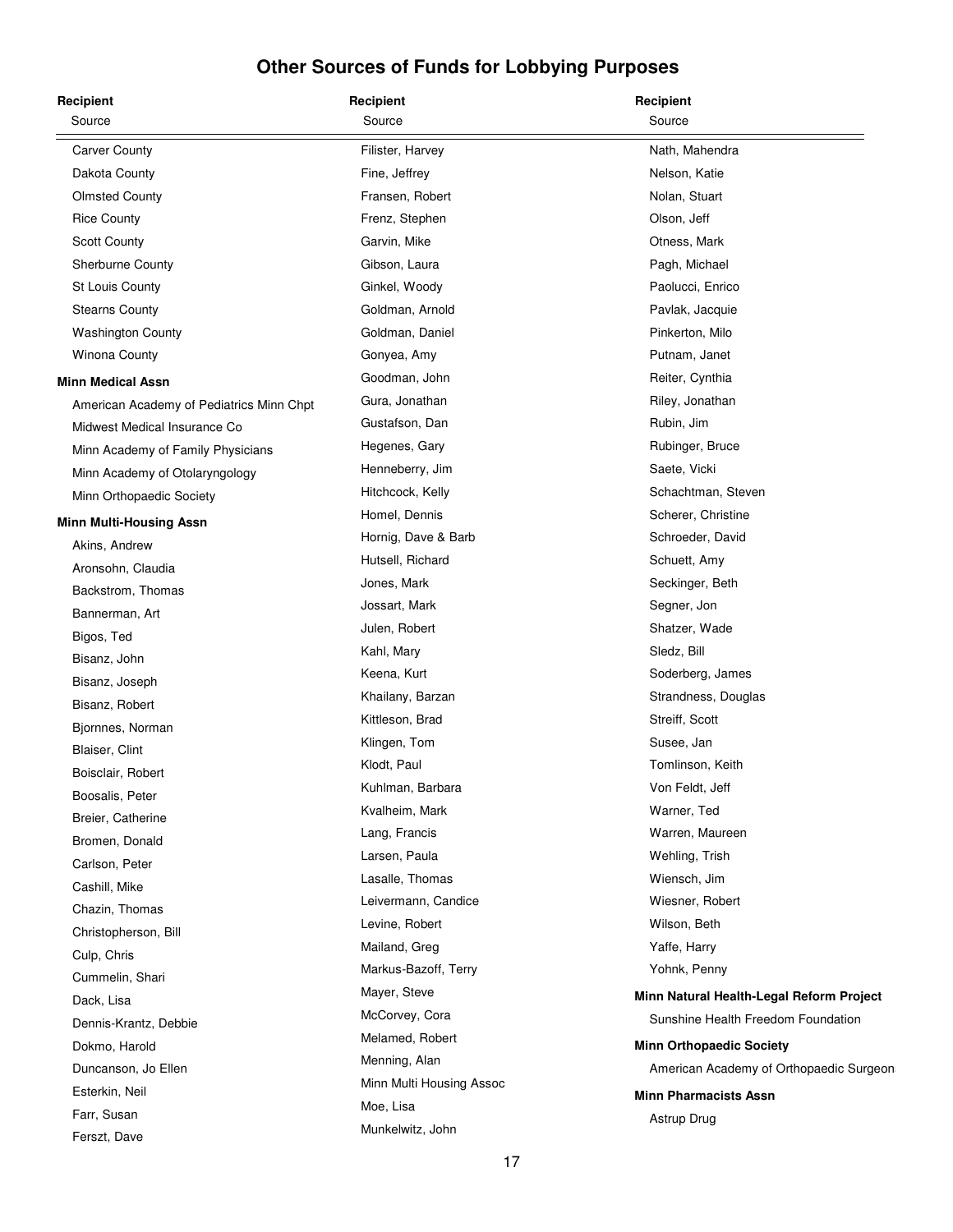| Recipient                           | Recipient                                 | Recipient                                                     |
|-------------------------------------|-------------------------------------------|---------------------------------------------------------------|
| Source                              | Source                                    | Source                                                        |
| Clarks RX Drug                      | Central Specialties Inc                   | <b>Yaggy Colby Associates</b>                                 |
| <b>Fairview Pharmacy Services</b>   | CH <sub>2</sub> M Hill                    | Ziegler Inc                                                   |
| Iverson Corner Drug                 | <b>Edward Kraemer and Sons Inc</b>        | <b>Minn Wholesale Marketers</b>                               |
| Jons Drug                           | H & R Construction Co                     | <b>Altria Client Services</b>                                 |
| <b>NACDS</b>                        | Hakanson Anderson Assoc Inc               | Lorillard Tobacco Co                                          |
| Peterson Drug & Gifts               | Harddrives Inc.                           | R J Reynolds Tobacco Co                                       |
| Setzer Pharmacy Inc                 | Hawkinson Construction Co Inc             | <b>Minneapolis City of</b>                                    |
| St Paul Corner Drug                 | HDR Engineering Inc                       | Minneapolis                                                   |
| Thrifty White Drug Stores Inc       | <b>HNTB Corp</b>                          |                                                               |
| Trumm Drug                          | Hoover Contracting Inc                    | <b>Minnesotans for Impartial Courts</b>                       |
| <b>Walgreen's Pharmacy</b>          | <b>IUOE Local 49</b>                      | Baer, Oalland<br><b>Bassford Remele</b>                       |
| <b>Watertown Pharmacy</b>           | Jacobs Engineering Group Inc              |                                                               |
| Witt's Pharmacy                     | Kadrmas Lee & Jackson                     | Chestnut & Cambronne                                          |
| <b>Minn Resource Recovery Assn</b>  | League of Minnesota Cities                | Chronister, Mark                                              |
| Carlson, Dan                        | LHB Inc                                   | Gray Plant Mooty Mooty & Bennett PA                           |
| Covanta                             | Lunda Construction Co                     | Griffin, Bob                                                  |
| <b>Great River Energy</b>           | M R Paving & Excavating Inc               | Hopper, Robert R                                              |
| Hanan, Michael                      | Mark Sand & Gravel Co                     | Hubbard Broadcasting Inc                                      |
| Harnly, Jeff                        | Mathy Construction Co                     | Lloyd Lee                                                     |
| Huppert, Jeff                       | McCrossan, C S                            | Olseth, Dale                                                  |
| Larson, Mark                        | McLaughlin & Schulz Inc                   | Quie, Albert                                                  |
| Olmscheid, Peter                    | Midwest Asphalt Corp                      | Super Value                                                   |
| Pope/Douglas Facility               | Minn Assn of Asphalt Paving Technologists | <b>Target Corp</b>                                            |
| Resource Recovery Technologies LLC  | Minn Laborers-Employers Coop & Ed Trust   | Whitney, Wheelock                                             |
| Schmidt, Brian                      | Minn Public Transit Assn                  | Mortgage Assn of MN dba Mortgage<br><b>Bankers Assn of MN</b> |
| Sigmond, John                       | Minn Utility Contractors Assn             | Mortgage Bankers Assn                                         |
| TKDA                                | Nodland Construction Co Inc               | <b>NAPSAC</b>                                                 |
| White, Gary                         | North Central Cement Council              | <b>NAPSAC Foundation</b>                                      |
| Wilson, Bill                        | North Central St Reg Cncl Carpenters      |                                                               |
| <b>Minn SAFPlan</b>                 | North Metro Crossing Coalition            | <b>North American Water Office</b>                            |
| Planned Parenthood of MN, SD        | <b>Olsson Associates</b>                  | <b>Bush Foundation</b><br>Drew, Bruce                         |
| <b>Minn Telecom Alliance</b>        | R & G Construction Co                     | Minn Environmental Fund                                       |
| Minn Independent Coalition          | Riley Bros Construction Inc               |                                                               |
|                                     | Ryan Companies US Inc                     | <b>Parents United for Public Schools</b>                      |
| <b>Minn Transportation Alliance</b> | Shafer Contracting Co Inc                 | <b>Parents United Network</b>                                 |
| Alliant Engineering Inc             | SRF Consulting Group Inc                  | <b>Parents United Network</b>                                 |
| <b>Ames Construction</b>            | Sweeney Brothers                          | Minneapolis Foundation                                        |
| AVR Inc                             | Teamsters Local Union 120                 | <b>Park Nicollet Health Services</b>                          |
| <b>Ayres Associates</b>             | <b>Tiller Corp</b>                        | <b>General Mills</b>                                          |
| Barr Engineering Co                 | <b>Ulland Brothers Inc</b>                | <b>Partners for Affordable Energy</b>                         |
| Bolton & Menk Inc                   | <b>URS</b>                                | Americans for Balanced Energy Choices                         |
| Bonestroo Inc                       | Widseth Smith Nolting & Assoc Inc         | Central MN Municipal Power Agency                             |
| Braun Intertec Corp                 | Wm Mueller & Sons Inc                     | Missouri River Energy Systems                                 |
| Bryan Rock Products Inc             | <b>WSB &amp; Associates Inc</b>           |                                                               |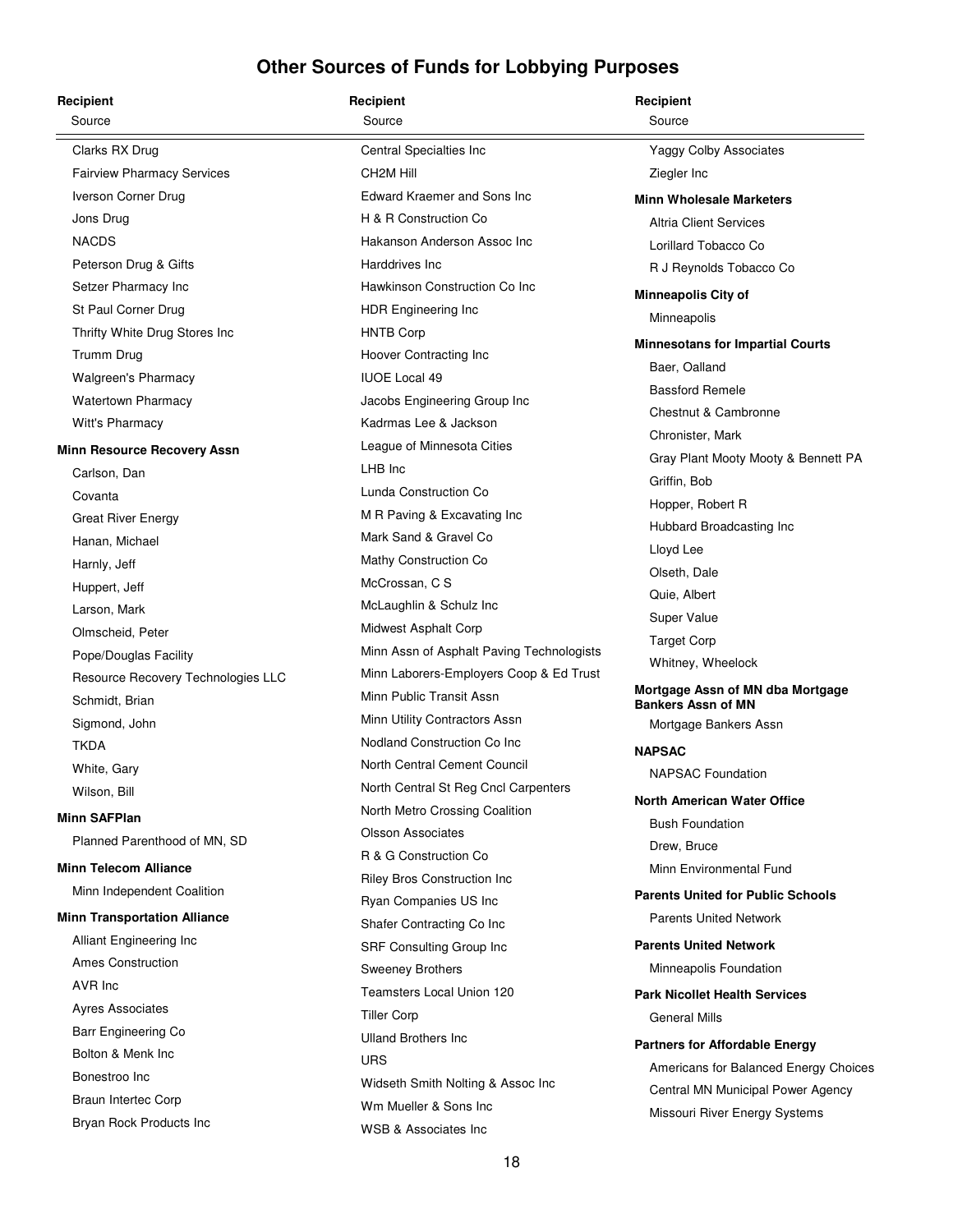| Recipient                                                          | Recipient                                   | Recipient                                |
|--------------------------------------------------------------------|---------------------------------------------|------------------------------------------|
| Source                                                             | Source                                      | Source                                   |
| <b>Peace Foundation</b>                                            | Dymit, Paul                                 | Ecolab Inc                               |
| Minneapolis Urban League                                           | Finnegan, Ann                               | Healtheast                               |
| Northway Community Trust                                           | Jasperson, Rick                             | Hennepin County Rail Authority           |
| <b>West Boradway Coalition</b>                                     | Jordan, Nicholas                            | Minneapolis Regional Chamber of Commerc  |
| Planned Parenthood MN, ND, SD Act Fnd                              | Kugler, Rob                                 | Park Midway Bank                         |
| Planned Parenthood of MN/ND/SD                                     | Miles, C Willi                              | Piper Jaffray                            |
|                                                                    | Noaker, Susan                               | <b>Ramsey County</b>                     |
| <b>Property Owners Protecting Useful Lake</b><br><b>Access Rts</b> | Stokes, Erica                               | Ramsey County Regional Rail Authority    |
| Allen, John                                                        | <b>SKB Environmental</b>                    | <b>Regent Aviation</b>                   |
| Kimmes, Todd                                                       | Haus, Jason                                 | Securian                                 |
| Mark, Brian S                                                      | Tritz, Kevin                                | <b>St Thomas University</b>              |
| Rohde, Bruce                                                       | Tritz, Kevin                                | <b>TDS Metrocom</b>                      |
| Schroeder, Paul                                                    | <b>Solid Waste Mgmt Coordinating Bd</b>     | <b>Travelers</b>                         |
| <b>Rochester Area Chamber of Commerce</b>                          | Fields, Brad                                | Traveler's                               |
| Bonestroo Inc                                                      | Hansen, Zack                                | <b>United Hospital</b>                   |
| Crenlo Inc                                                         | Hunter, Judy                                | <b>US Bank</b>                           |
| Dunlap & Seeger PA                                                 | Lien, Mike                                  | <b>Wells Fargo</b>                       |
| Eastwood Bank                                                      | Michaud, Carl                               | <b>Xcel Energy</b>                       |
| <b>HGA Architects &amp; Engineers</b>                              | Thompson, Lynn                              | <b>Teamsters Local 120</b>               |
| Home Federal Bank                                                  | <b>St Cloud Area Chamber of Commerce</b>    | Democrat Republican Independent Voter Ed |
| <b>IBM Corp</b>                                                    | Amcon Block & Precast Inc                   | <b>TwinWest Chamber of Commerce</b>      |
| Knutson Construction Services of Rochester                         |                                             | Metropolitan Coalition of Chambers       |
| Madonna Towers of Rochester                                        | Care Transportation<br>Downtown Council     | Van Heldon, Daron                        |
| Mayo Clinic                                                        | <b>ETC Enterprises Inc</b>                  |                                          |
| <b>McNeilus Companies</b>                                          | Graves, Jim                                 |                                          |
| Minn Energy Resources                                              | Green Mill                                  |                                          |
| <b>OMC Regional Foundation</b>                                     |                                             |                                          |
| People's Cooperative Services                                      | Hagemeister & Mack Architects               |                                          |
| Post-Bulletin Co LLC                                               | Holiday Inn & Suites/Express Hotel & Suites |                                          |
| <b>Premier Bank Rochester</b>                                      | Kelly Inn                                   |                                          |
| Rochester                                                          | MC's Dugout                                 |                                          |
| Rochester Area Builders Inc                                        | Murray Mack<br>Pleasureland RV Center Inc   |                                          |
| Rochester Community & Technical College                            |                                             |                                          |
| Ryan & Grinde LTD                                                  | Sand Companies                              |                                          |
| Sunstone Hotel Properties                                          | Spee-Dee Delivery Service Inc               |                                          |
| Think Federal Credit Union                                         | St Cloud Building Trades                    |                                          |
| Treasure Island Resort & Casino                                    | <b>Tri-County Abstract</b>                  |                                          |
| United Way of Olmsted County                                       | Viking Coca-Cola                            |                                          |
| University of Minn                                                 | W Gohman Construction                       |                                          |
| Waste Management                                                   | Wal-Mart                                    |                                          |
| Weis Builders Ins                                                  | <b>St Paul Area Chamber of Commerce</b>     |                                          |
| Yaggy Colby Associates                                             | ЗM                                          |                                          |
| <b>Sexual Abuse Prevention Network</b>                             | American Bank                               |                                          |
| Anderson, Jeff                                                     | Ecolab                                      |                                          |
|                                                                    |                                             |                                          |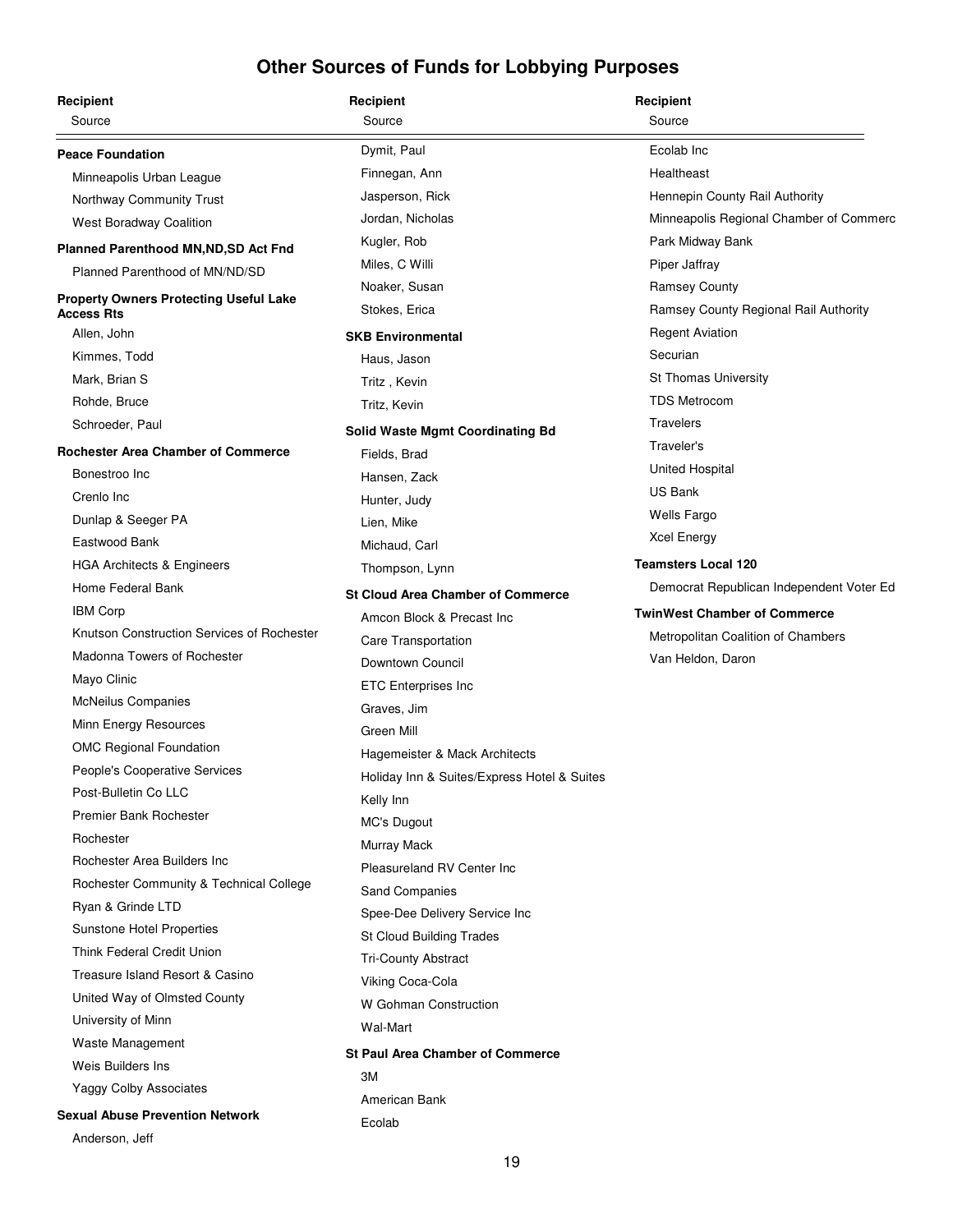### <span id="page-21-0"></span>**REPORTED GIFTS, ITEMS OR BENEFITS TO OFFICIALS**

#### **Definitions Cfficials** as used in the statutory provisions related to disclosure of gifts, items or benefits include:

• Public Officials

 State legislators; constitutional officers and their chief deputies; commissioners, deputy or assistant commissioners of state departments designated in Minn. Stat. §15.01; solicitor general, and assistant attorneys general; members, chief, and deputy chief administrative officers of boards and commissions with rule making authority; or designated "legislative employees"; complete list of "public official" designees is available from the Board office.

• Local Officials of Metropolitan Governmental Units

 A person who holds elective office in a metropolitan governmental unit or who is appointed to or employed in a public position in a metropolitan governmental unit in which the person has the authority to recommend, or to vote on as a member of the governing body, major decisions regarding the expenditure or investment of public money.

• Legislative Employees

An individual employed by either house of the legislature.

#### **Metropolitan Governmental Unit**

 Any of the seven counties in the metropolitan area as defined in section 473.121, subdivision 2; a regional railroad authority established by one or more of those counties under section 398A.03; a city with a population of over 50,000 located in the seven-county metropolitan area; the Metropolitan Council, or a metropolitan agency as defined in section 473.121, subdivision 5a.

**Disclosure** Any gift, loan, item, or benefit, including entertainment, food, beverage, travel, and lodging, equal in value to \$5 or more, given or paid to an official by the lobbyist, the lobbyist's principal, or an employee of the lobbyist must be disclosed. This category does not include campaign contributions to candidates.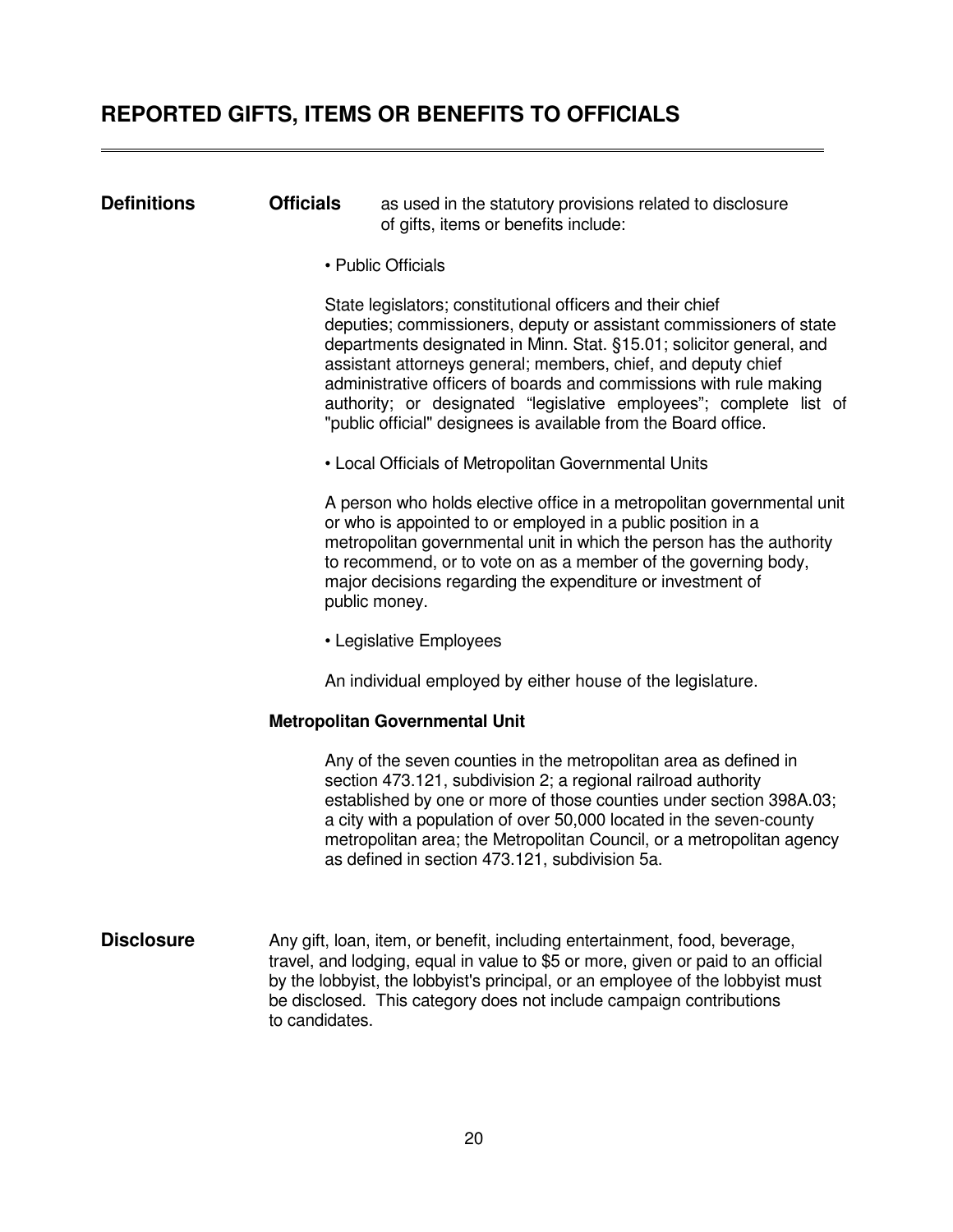<span id="page-22-0"></span>

| <b>Public or Local Official - Office</b>                     |              |            | <b>Public or Local Official - Office</b>              |      |            |
|--------------------------------------------------------------|--------------|------------|-------------------------------------------------------|------|------------|
| <b>Lobbyist Represents</b>                                   | Item         | Value (\$) | <b>Lobbyist Represents</b>                            | Item | Value (\$) |
| Aguilar, Rick - Metropolitan Council                         |              |            |                                                       |      |            |
| St Paul Area Chamber of Commerce                             | Meal         | \$5        | Brod, Laura - Representative                          |      |            |
|                                                              |              |            | Minn Chamber of Commerce                              | Meal | \$30       |
| Ahrens, Laurie - City Manager, Plymouth                      |              | \$9        | Brynaert, Kathy - Representative                      |      |            |
| Municipal Legislative Commission                             | Meal         |            | <b>Education Minn</b>                                 | Meal | \$31       |
| Anderson, Ellen - Senator                                    |              |            |                                                       |      |            |
| St Paul Area Chamber of Commerce                             | Meal         | \$5        | Bunn, Julie - Representative                          |      |            |
|                                                              |              |            | <b>Education Minn</b>                                 | Meal | \$24       |
| Anzelc, Tom - Representative                                 |              |            |                                                       |      |            |
| <b>Education Minn</b>                                        | Meal         | \$11       | Callison, Janice - Mayor, Minnetonka                  |      |            |
| Iron Mining Assn of Minn                                     | Meal         | \$72       | Municipal Legislative Commission                      | Meal | \$9        |
| <b>Bakk, Tom - Senator</b>                                   |              |            | Carlson, Jim - Senator                                |      |            |
| <b>Coalition of Greater Minn Cities</b>                      | Plaque       | \$51       | Municipal Legislative Commission                      | Meal | \$9        |
| <b>Education Minn</b>                                        | Meal         | \$6        |                                                       |      |            |
| Iron Mining Assn of Minn                                     | Meal         | \$72       | Carlson, Lyndon - Representative                      |      |            |
| St Paul Area Chamber of Commerce                             | Meal         | \$7        | TwinWest Chamber of Commerce                          | Meal | \$14       |
|                                                              |              |            | <b>TwinWest Chamber of Commerce</b>                   | Meal | \$14       |
| Beach, Kirsten - Metropolitan Council                        |              |            |                                                       |      |            |
| St Paul Area Chamber of Commerce                             | Meal         | \$5        | Chaudhary, Satveer - Senator<br><b>Education Minn</b> | Meal | \$25       |
| Beard, Michael - Representative                              |              |            |                                                       |      |            |
| Minn Business Aviation Assn                                  | Meal         | \$11       | Clark, Tarryl - Senator                               |      |            |
|                                                              |              |            | <b>Education Minn</b>                                 | Meal | \$23       |
| Bell, Peter - Metropolitan Council                           |              |            | Minn Chamber of Commerce                              | Meal | \$40       |
| Minn Business Partnership Inc                                | Meal         | \$35       |                                                       |      |            |
| St Paul Area Chamber of Commerce                             | Meal         | \$5        | Dahl, Holly - Mayor, Lakeville                        |      |            |
| Benson, John - Representative                                |              |            | Municipal Legislative Commission                      | Meal | \$9        |
|                                                              |              | \$7        | Davids, Greg - Representative                         |      |            |
| <b>Education Minn</b><br><b>TwinWest Chamber of Commerce</b> | Meal<br>Meal | \$14       | <b>Education Minn</b>                                 | Meal | \$30       |
| TwinWest Chamber of Commerce                                 | Meal         | \$14       |                                                       |      |            |
| <b>TwinWest Chamber of Commerce</b>                          | Meal         | \$14       | Dean, Matt - Representative                           |      |            |
|                                                              |              |            | <b>Education Minn</b>                                 | Meal | \$24       |
| Bernhardson, Mark - City Manager, Bloomington                |              |            |                                                       |      |            |
| Municipal Legislative Commission                             | Meal         | \$9        | Dettmer, Bob - Representative                         |      |            |
|                                                              |              |            | <b>Education Minn</b>                                 | Meal | \$25       |
| Berns, John - Representative                                 |              |            |                                                       |      |            |
| Municipal Legislative Commission                             | Meal         | \$9        | Dill, David - Representative                          |      |            |
| TwinWest Chamber of Commerce                                 | Meal         | \$14       | Iron Mining Assn of Minn                              | Meal | \$72       |
| Black, Ginny - City Council, Plymouth                        |              |            | Dille, Steve - Senator                                |      |            |
| Municipal Legislative Commission                             | Meal         | \$9        | <b>Education Minn</b>                                 | Meal | \$14       |
| Bonoff, Terri - Senator                                      |              |            | Dittrich, Denise - Representative                     |      |            |
| Municipal Legislative Commission                             | Meal         | \$9        | Apple Inc                                             | Pen  | \$4        |
| TwinWest Chamber of Commerce                                 | Meal         | \$14       | Apple Inc                                             | Meal | \$35       |
| <b>TwinWest Chamber of Commerce</b>                          | Meal         | \$14       |                                                       |      |            |
| <b>TwinWest Chamber of Commerce</b>                          | Meal         | \$14       |                                                       |      |            |
|                                                              |              |            |                                                       |      |            |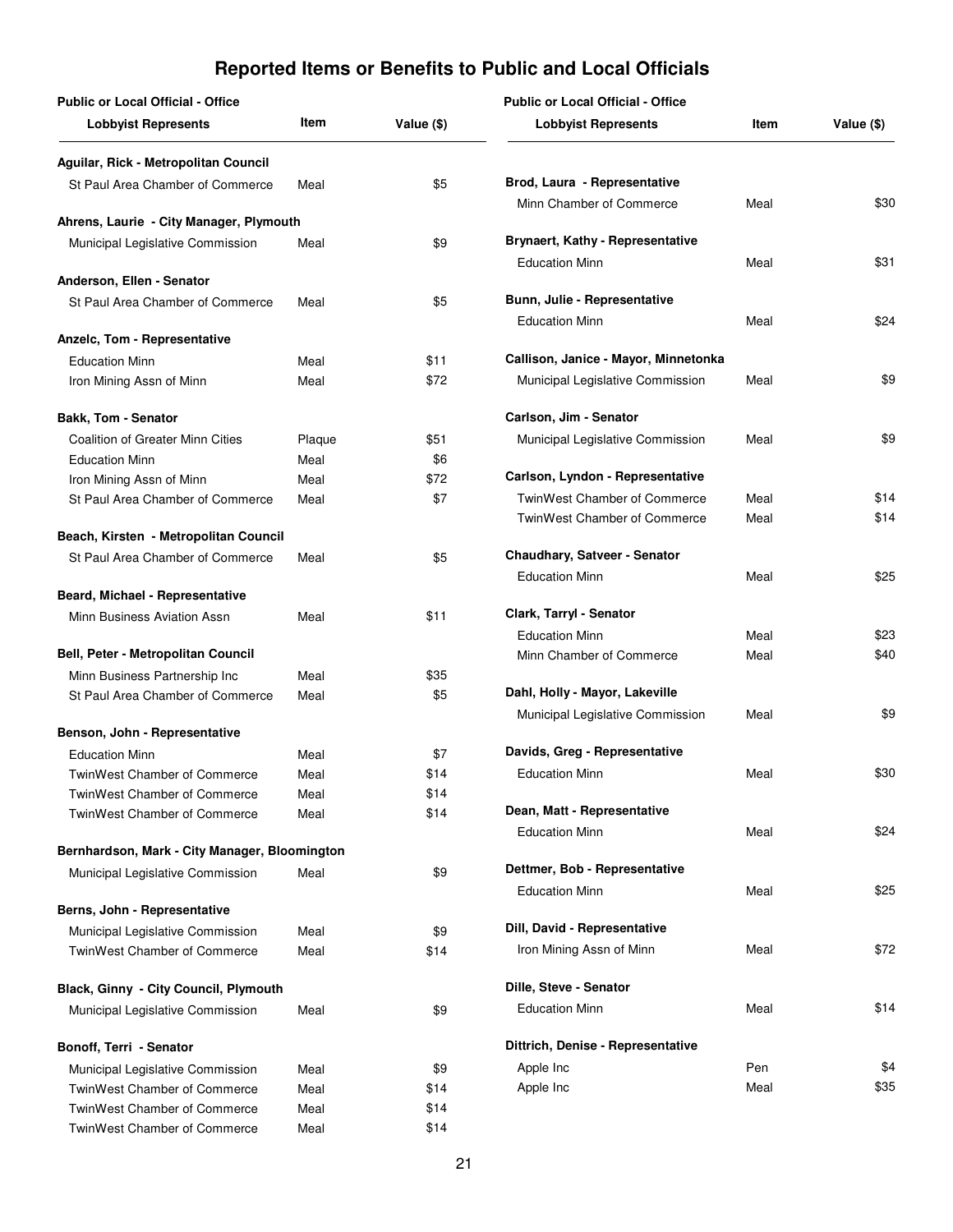| <b>Public or Local Official - Office</b>        |      |            | <b>Public or Local Official - Office</b>    |        |            |
|-------------------------------------------------|------|------------|---------------------------------------------|--------|------------|
| <b>Lobbyist Represents</b>                      | Item | Value (\$) | <b>Lobbyist Represents</b>                  | Item   | Value (\$) |
| Doty, AI - Representative                       |      |            | Hamilton, Rod - Representative              |        |            |
| <b>Education Minn</b>                           | Meal | \$18       | <b>Coalition of Greater Minn Cities</b>     | Plaque | \$51       |
| Minn Assn of Wheat Growers                      | Meal | \$14       | <b>Education Minn</b>                       | Meal   | \$21       |
| Minn Barley Growers Assn                        | Meal | \$7        |                                             |        |            |
|                                                 |      |            | Hann, David - Senator                       |        |            |
| Ebeling, Craig - City Manager, Burnsville       |      |            | Farm Credit Services-MN State Federa        | Meal   | \$25       |
| Municipal Legislative Commission                | Meal | \$9        | Municipal Legislative Commission            | Meal   | \$9        |
|                                                 |      |            | TwinWest Chamber of Commerce                | Meal   | \$14       |
| Einess, Ward - Comm., Dept of Revenue           |      |            |                                             |        |            |
| Minn Business Partnership Inc                   | Meal | \$20       | Hanson, Tom - Comm., MN Management & Budget |        |            |
|                                                 |      |            | Minn Business Partnership Inc               | Meal   | \$35       |
| Eken, Kent - Representative                     |      |            |                                             |        |            |
| <b>Education Minn</b>                           | Meal | \$15       | Hargis, Bill - Mayor, Woodbury              |        |            |
| <b>Education Minn</b>                           | Meal | \$6        | Municipal Legislative Commission            | Meal   | \$9        |
| Minn Assn of Watershed Districts                | Meal | \$13       |                                             |        |            |
|                                                 |      |            | Hausman, Alice - Representative             |        |            |
| Elkins, Steve - City Council, Bloomington       |      |            | Minn Regional Railroads Assn                | Meal   | \$10       |
| Municipal Legislative Commission                | Meal | \$9        | St Paul Area Chamber of Commerce            | Meal   | \$5        |
| Ellison, Robert - City Council, Minnetonka      |      |            | St Paul Area Chamber of Commerce            | Plaque | \$32       |
| Municipal Legislative Commission                | Meal | \$9        | Haws, Larry - Representative                |        |            |
|                                                 |      |            | <b>Education Minn</b>                       | Meal   | \$23       |
| Erhardt, Ron - Representative                   |      |            |                                             |        |            |
| Municipal Legislative Commission                | Meal | \$9        | Hedges, Tom - City Manager, Eagan           |        |            |
|                                                 |      |            | Municipal Legislative Commission            | Meal   | \$9        |
| Faust, Tim - Representative                     |      |            |                                             |        |            |
| <b>Education Minn</b>                           | Meal | \$9        | Heidgerken, Bud - Representative            |        |            |
| Farm Credit Services-MN State Federa            | Meal | \$25       | <b>Coalition of Greater Minn Cities</b>     | Plaque | \$51       |
| Minn Assn of Wheat Growers                      | Meal | \$14       |                                             |        |            |
| Minn Barley Growers Assn                        | Meal | \$7        | Hilker, Georgeanne - Metropolitan Council   |        |            |
|                                                 |      |            | Municipal Legislative Commission            | Meal   | \$9        |
| Fritz, Patti - Representative                   |      |            | St Paul Area Chamber of Commerce            | Meal   | \$5        |
| <b>Education Minn</b>                           | Meal | \$31       |                                             |        |            |
|                                                 |      |            | Hilty, Bill - Representative                |        |            |
| Gardner, Paul - Representative                  |      |            | <b>Education Minn</b>                       | Meal   | \$28       |
| <b>Education Minn</b>                           | Meal | \$25       | <b>Education Minn</b>                       | Meal   | \$9        |
| St Paul Area Chamber of Commerce                | Meal | \$10       |                                             |        |            |
|                                                 |      |            | Holberg, Mary Liz - Representative          |        |            |
| Garvey, Edward - Deputy Comm., Dept of Commerce |      |            | Municipal Legislative Commission            | Meal   | \$9        |
| Minn Chamber of Commerce                        | Meal | \$30       |                                             |        |            |
| Greiling, Mindy - Representative                |      |            | Hosch, Larry - Representative               |        |            |
|                                                 |      | \$25       | <b>Education Minn</b>                       | Meal   | \$23       |
| <b>Education Minn</b>                           | Meal |            | Hugoson, Gene - Comm., Dept of Agriculture  |        |            |
| Gridley, Clint - City Administrator, Woodbury   |      |            | Farm Credit Services-MN State Federa Meal   |        | \$25       |
| Municipal Legislative Commission                | Meal | \$9        |                                             |        |            |
|                                                 |      |            | Huntley, Thomas - Representative            |        |            |
| Hackbarth, Tom - Representative                 |      |            | Minn Chamber of Commerce                    | Meal   | \$30       |
| Minn Chamber of Commerce                        | Meal | \$30       |                                             |        |            |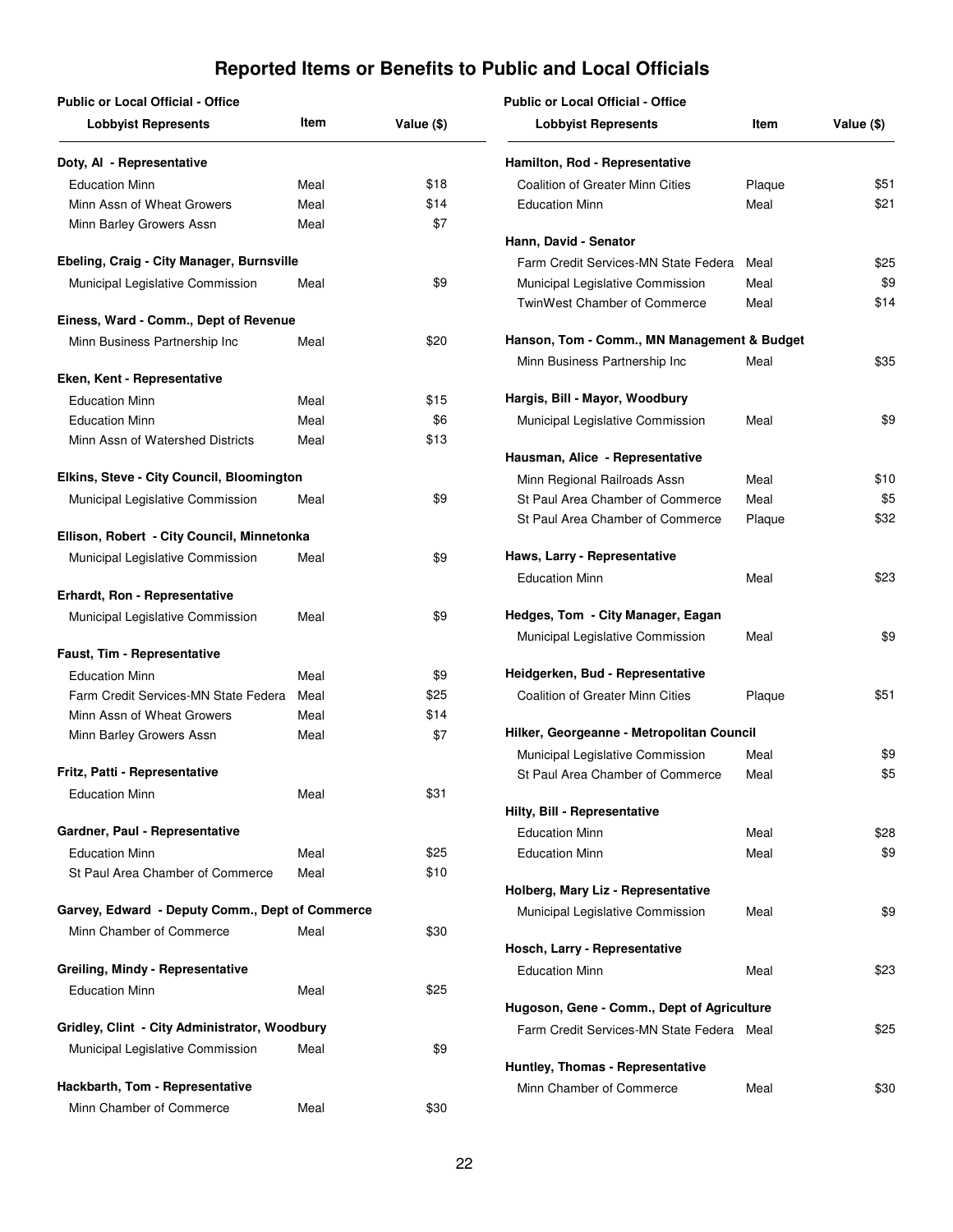| <b>Public or Local Official - Office</b>     |        |            |
|----------------------------------------------|--------|------------|
| <b>Lobbyist Represents</b>                   | ltem   | Value (\$) |
| Johnson, Sheldon - Representative            |        |            |
| St Paul Area Chamber of Commerce             | Meal   | \$5        |
| Juhnke, AI - Representative                  |        |            |
| <b>Education Minn</b>                        | Meal   | \$14       |
| Iron Mining Assn of Minn                     | Meal   | \$72       |
| Minn Assn of Wheat Growers                   | Meal   | \$14       |
| Minn Barley Growers Assn                     | Meal   | \$7        |
| Jungbauer, Michael - Senator                 |        |            |
| Minn Business Aviation Assn                  | Meal   | \$11       |
| Kautz, Elizabeth - Mayor, Burnsville         |        |            |
| Municipal Legislative Commission             | Meal   | \$9        |
| Kelliher, Margaret Anderson - Representative |        |            |
| Coalition of Greater Minn Cities             | Plaque | \$51       |
| Minn Chamber of Commerce                     | Meal   | \$45       |
| Minn Chamber of Commerce                     | Meal   | \$40       |
| Minn Transportation Alliance                 | Plaque | \$61       |
| Knuth, Kate - Representative                 |        |            |
| <b>Education Minn</b>                        | Meal   | \$25       |
| Koering, Paul - Senator                      |        |            |
| <b>Education Minn</b>                        | Meal   | \$18       |
| Kramer, Matt - Governor's Office             |        |            |
| Minn Business Partnership Inc                | Meal   | \$20       |
| Kranz, Scott - Representative                |        |            |
| <b>Education Minn</b>                        | Meal   | \$25       |
| Kubly, Gary - Senator                        |        |            |
| <b>Education Minn</b>                        | Meal   | \$14       |
| Langseth, Keith - Senator                    |        |            |
| <b>Coalition of Greater Minn Cities</b>      | Plaque | \$51       |
| <b>Education Minn</b>                        | Meal   | \$6        |
| Minn Assn of Watershed Districts             | Meal   | \$13       |
| Lanning, Morrie - Representative             |        |            |
| <b>Education Minn</b>                        | Meal   | \$6        |
| Minn Assn of Watershed Districts             | Meal   | \$13       |
| Minn Assn of Watershed Districts             | Meal   | \$15       |
| Larson, Dan - Senator                        |        |            |
| Municipal Legislative Commission             | Meal   | \$9        |
|                                              |        |            |

**Public or Local Official - Office**

| Item   | Value (\$) | <b>Lobbyist Represents</b>                      | Item   | Value (\$) |
|--------|------------|-------------------------------------------------|--------|------------|
|        |            | <b>Education Minn</b>                           | Meal   | \$7        |
| Vleal  | \$5        |                                                 |        |            |
|        |            | Leith, Phil - City Council, Maple Grove         |        |            |
|        |            | Municipal Legislative Commission                | Meal   | \$9        |
| Vleal  | \$14       |                                                 |        |            |
| Vleal  | \$72       | Lenczewski, Ann - Representative                |        |            |
| Meal   | \$14       | Municipal Legislative Commission                | Meal   | \$9        |
| Vleal  | \$7        | Lesch, John - Representative                    |        |            |
|        |            | St Paul Area Chamber of Commerce                | Meal   | \$5        |
|        | \$11       |                                                 |        |            |
| Vleal  |            | Liebling, Tina - Representative                 |        |            |
|        |            | <b>Education Minn</b>                           | Meal   | \$30       |
| Vleal  | \$9        |                                                 |        |            |
|        |            | Lieder, Bernie - Representative                 |        |            |
| ıtive  |            | Minn Assn of Wheat Growers                      | Meal   | \$14       |
| Plaque | \$51       | Minn Barley Growers Assn                        | Meal   | \$7        |
| Vleal  | \$45       |                                                 |        |            |
| Vleal  | \$40       | Lillie, Leon - Representative                   |        |            |
| Plaque | \$61       | St Paul Area Chamber of Commerce                | Meal   | \$8        |
|        |            |                                                 |        |            |
|        |            | Limmer, Warren - Senator                        |        |            |
| Vleal  | \$25       | Municipal Legislative Commission                | Meal   | \$9        |
|        |            | Lourey, Tony - Senator                          |        |            |
| Vleal  | \$18       | <b>Education Minn</b>                           | Meal   | \$9        |
|        |            |                                                 |        |            |
|        |            | Ludeman, Cal - Comm., Dept of Human Services    |        |            |
| Vleal  | \$20       | Minn Chamber of Commerce                        | Meal   | \$30       |
|        |            | Minn Chamber of Commerce                        | Meal   | \$40       |
| Vleal  | \$25       | Lynch, Ann - Senator                            |        |            |
|        |            | <b>Olmsted County</b>                           | Plaque | \$12       |
|        |            |                                                 |        |            |
| Vleal  | \$14       | Madore, Shelley - Representative                |        |            |
|        |            | Natl Multiple Sclerosis Society-Minn Ch Plaque  |        | \$47       |
| Plaque | \$51       | <b>Magnus, Doug - Representative</b>            |        |            |
| Vleal  | \$6        | Farm Credit Services-MN State Federa Meal       |        | \$25       |
| Vleal  | \$13       |                                                 |        |            |
|        |            | Marquart, Paul - Representative                 |        |            |
|        |            | <b>Coalition of Greater Minn Cities</b>         | Plaque | \$51       |
| Vleal  | \$6        | <b>Education Minn</b>                           | Meal   | \$6        |
| Vleal  | \$13       |                                                 |        |            |
| Vleal  | \$15       | McElroy, Dan - Comm., Dept of Empl & Econ Devel |        |            |
|        |            | Minn Chamber of Commerce                        | Meal   | \$17       |
| Meal   | \$9        | McFarlane, Carol - Representative               |        |            |
|        |            | <b>Education Minn</b>                           | Meal   | \$25       |

**Latz, Ron - Senator**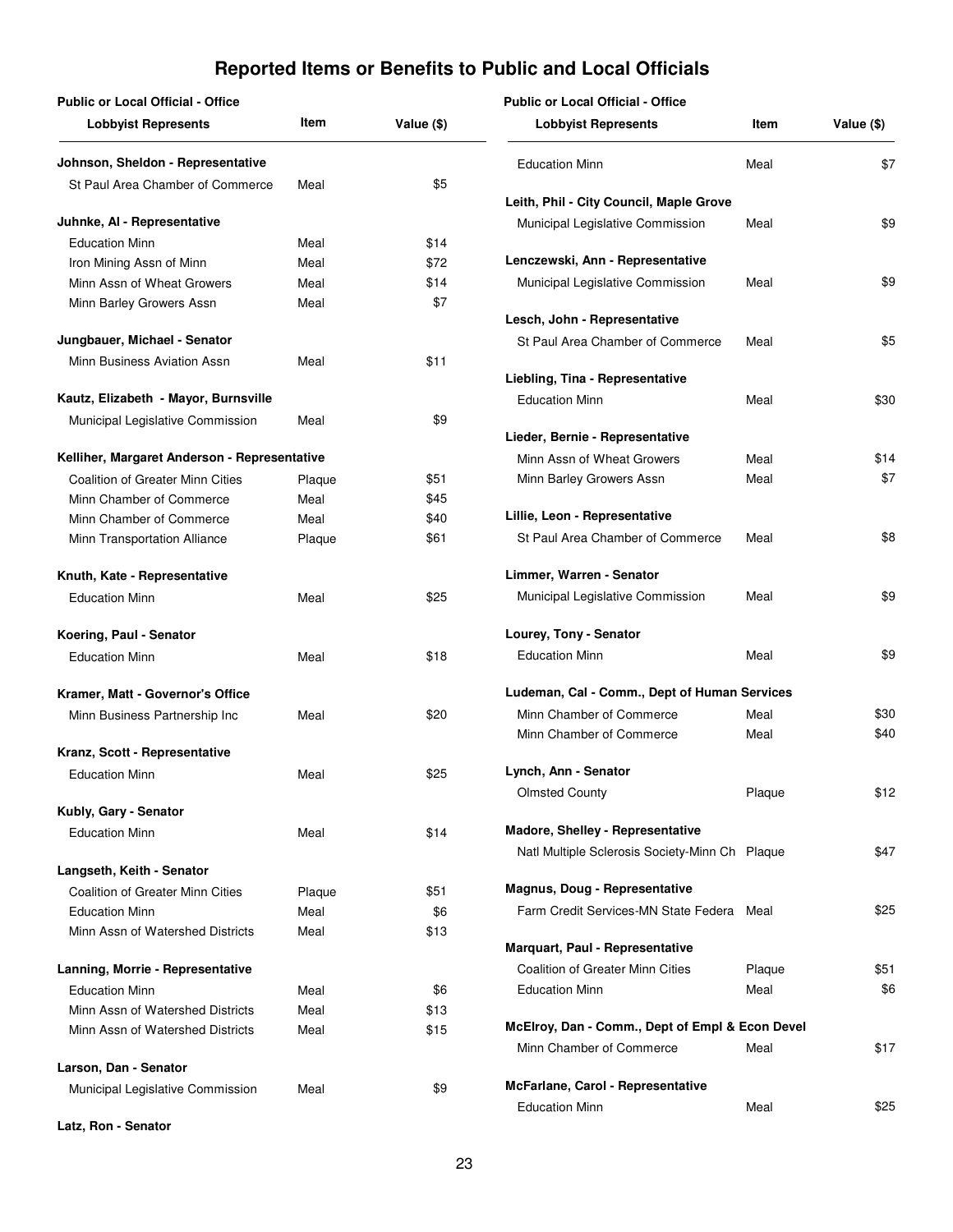| <b>Public or Local Official - Office</b>       |        |            | <b>Public or Local Official - Office</b> |        |            |
|------------------------------------------------|--------|------------|------------------------------------------|--------|------------|
| <b>Lobbyist Represents</b>                     | Item   | Value (\$) | <b>Lobbyist Represents</b>               | Item   | Value (\$) |
| McGuire, Mike - Mayor, Eagan                   |        |            | Municipal Legislative Commission         | Meal   | \$9        |
| Municipal Legislative Commission               | Meal   | \$9        | TwinWest Chamber of Commerce             | Meal   | \$14       |
| McLaughlin, Peter - Comm., Hennepin County     |        |            | <b>TwinWest Chamber of Commerce</b>      | Meal   | \$14       |
| Minn Transportation Alliance                   | Plaque | \$61       | Olson, Mary - Senator                    |        |            |
|                                                |        |            | Minn Assn of Townships                   | Meal   | \$18       |
| Michael, Geoff - Senator                       |        |            |                                          |        |            |
| <b>Education Minn</b>                          | Meal   | \$7        | Otremba, Mary Ellen - Representative     |        |            |
| Mielke, Steve - City Administrator, Lakeville  |        |            | Minn Assn of Wheat Growers               | Meal   | \$14       |
| Municipal Legislative Commission               | Meal   | \$9        | Minn Barley Growers Assn                 | Meal   | \$7        |
|                                                |        |            | Pappas, Sandra - Senator                 |        |            |
| Moe, Frank - Representative                    |        |            | Minn State College Student Assn          | Plaque | \$35       |
| Minn State College Student Assn                | Plaque | \$24       | St Paul Area Chamber of Commerce         | Meal   | \$5        |
| Morgan, Will - Representative                  |        |            | Paulsen, Erik - Representative           |        |            |
| Municipal Legislative Commission               | Meal   | \$9        | Municipal Legislative Commission         | Meal   | \$9        |
|                                                |        |            | TwinWest Chamber of Commerce             | Meal   | \$14       |
| Morrow, Terry - Representative                 |        |            | TwinWest Chamber of Commerce             | Meal   | \$14       |
| <b>Coalition of Greater Minn Cities</b>        | Plaque | \$51       | TwinWest Chamber of Commerce             | Meal   | \$14       |
| <b>Education Minn</b>                          | Meal   | \$31       | TwinWest Chamber of Commerce             | Meal   | \$14       |
| Murphy, Erin - Representative                  |        |            | Pawlenty, Tim - Governor                 |        |            |
| St Paul Area Chamber of Commerce               | Meal   | \$5        | Minn Business Partnership Inc            | Meal   | \$35       |
|                                                |        |            | Minn Business Partnership Inc            | Meal   | \$40       |
| Murphy, Mary - Representative                  |        |            | Minn Chamber of Commerce                 | Meal   | \$25       |
| <b>Education Minn</b>                          | Meal   | \$28       |                                          |        |            |
| <b>Education Minn</b>                          | Meal   | \$6        | Peterson, Neil - Representative          |        | \$61       |
| Murphy, Steve - Senator                        |        |            | Minn Transportation Alliance             | Plaque |            |
| Minn Regional Railroads Assn                   | Meal   | \$10       | Peterson, Sandra - Representative        |        |            |
|                                                |        |            | Apple Inc                                | Meal   | \$35       |
| Neal, Scott - City Manager, Eden Prairie       |        |            | Apple Inc                                | Pen    | \$4        |
| Municipal Legislative Commission               | Meal   | \$9        | Municipal Legislative Commission         | Meal   | \$9        |
|                                                |        |            | TwinWest Chamber of Commerce             | Meal   | \$14       |
| Nornes, Bud - Representative                   |        |            | TwinWest Chamber of Commerce             | Meal   | \$14       |
| <b>Education Minn</b>                          | Meal   | \$6        | Pogemiller, Larry - Senator              |        |            |
| Norton, Kim - Representative                   |        |            | Minn Chamber of Commerce                 | Meal   | \$45       |
| <b>CSL Behring</b>                             | Meal   | \$5        |                                          |        |            |
|                                                |        |            | Prettner-Solon, Yvonne - Senator         |        |            |
| Olin, Dave - Representative                    |        |            | <b>Education Minn</b>                    | Meal   | \$6        |
| <b>Education Minn</b>                          | Meal   | \$20       |                                          |        |            |
| Minn Assn of Wheat Growers                     | Meal   | \$14       | Rebholz, Paul - City Council, Woodbury   |        |            |
| Minn Barley Growers Assn                       | Meal   | \$7        | Municipal Legislative Commission         | Meal   | \$9        |
| Olseen, Rick - Senator                         |        |            | Rest, Ann - Senator                      |        |            |
| Natl Multiple Sclerosis Society-Minn Ch Plaque |        | \$47       | Municipal Legislative Commission         | Meal   | \$9        |
| Olson, Gen - Senator                           |        |            | TwinWest Chamber of Commerce             | Meal   | \$14       |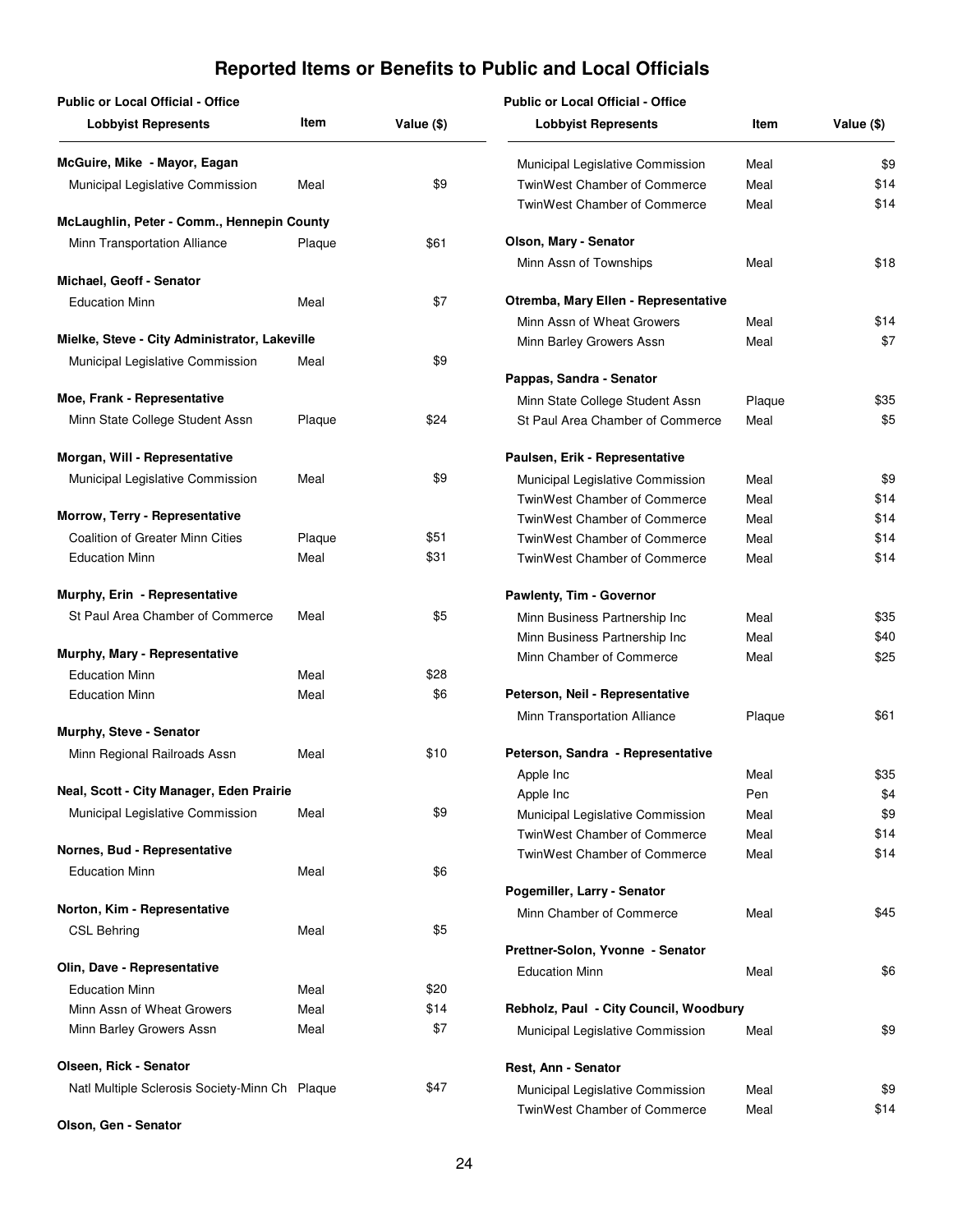| <b>Public or Local Official - Office</b>               |        |            | <b>Public or Local Official - Office</b>         |        |            |
|--------------------------------------------------------|--------|------------|--------------------------------------------------|--------|------------|
| <b>Lobbyist Represents</b>                             | Item   | Value (\$) | <b>Lobbyist Represents</b>                       | Item   | Value (\$) |
| Rieb, Laurie - City Council, Lakeville                 |        |            | Sheran, Kathy - Senator                          |        |            |
| Municipal Legislative Commission                       | Meal   | \$9        | <b>Coalition of Greater Minn Cities</b>          | Plaque | \$51       |
|                                                        |        |            | <b>CSL Behring</b>                               | Meal   | \$5        |
| Ritchie, Mark - Secretary of State                     |        |            | <b>Education Minn</b>                            | Meal   | \$31       |
| Minn Assn of Townships                                 | Meal   | \$12       |                                                  |        |            |
| Rukavina, Tom - Representative                         |        |            | Shimanski, Ron - Representative                  |        |            |
|                                                        |        |            | Farm Credit Services-MN State Federa             | Meal   | \$25       |
| <b>Education Minn</b>                                  | Meal   | \$11       | Skoe, Rod - Senator                              |        |            |
| Iron Mining Assn of Minn                               | Meal   | \$72       |                                                  |        |            |
| Minn State College Student Assn                        | Plaque | \$45       | <b>Coalition of Greater Minn Cities</b>          | Plaque | \$51       |
| Rummel, Sandy - Senator                                |        |            | Skogen, Dan - Senator                            |        |            |
| <b>Education Minn</b>                                  | Meal   | \$25       | <b>Education Minn</b>                            | Meal   | \$6        |
|                                                        |        |            | Farm Credit Services-MN State Federa             | Meal   | \$25       |
| Rybak, R T - Mayor, Minneapolis                        |        |            | Minn State Cattlemen's Assn                      | Meal   | \$28       |
| Minn Business Partnership Inc                          | Meal   | \$35       |                                                  |        |            |
| Minn Transportation Alliance                           | Plaque | \$61       | Slawik, Nora - Representative                    |        |            |
|                                                        |        |            | St Paul Area Chamber of Commerce                 | Meal   | \$8        |
| Sahebjam, Khani - Deputy Comm., Dept of Transportation |        |            |                                                  |        |            |
| Minn Assn of Townships                                 | Meal   | \$30       | Slocum, Linda - Representative                   |        |            |
| Minn Assn of Townships                                 | Meal   | \$14       | Municipal Legislative Commission                 | Meal   | \$9        |
| Saltzman, Kathy - Senator                              |        |            | Smith, Mary - Metropolitan Council               |        |            |
| <b>Education Minn</b>                                  | Meal   | \$24       | Municipal Legislative Commission                 | Meal   | \$9        |
| Saxhaug, Tom - Senator                                 |        |            | Solberg, Loren - Representative                  |        |            |
|                                                        |        |            |                                                  |        |            |
| Iron Mining Assn of Minn                               | Meal   | \$72       | Iron Mining Assn of Minn                         | Meal   | \$72       |
| Scalze, Bev - Representative                           |        |            | Sorel, Thomas - Comm., Dept of Transportation    |        |            |
| <b>Education Minn</b>                                  | Meal   | \$25       | Minn Chamber of Commerce                         | Meal   | \$16       |
| Scheid, Linda - Senator                                |        |            | Stein, Bob - City Council, Plymouth              |        |            |
| TwinWest Chamber of Commerce                           | Meal   | \$14       | Municipal Legislative Commission                 | Meal   | \$9        |
| Seagren, Alice - Comm., Dept of Education              |        |            |                                                  |        |            |
|                                                        |        |            | Stumpf, LeRoy - Senator                          |        |            |
| Minn Chamber of Commerce                               | Meal   | \$16       | <b>Education Minn</b>                            | Meal   | \$20       |
| Seifert, Marty - Representative                        |        |            | Susag, Russ - Metropolitan Council               |        |            |
| Minn Chamber of Commerce                               | Meal   | \$40       | Municipal Legislative Commission                 | Meal   | \$9        |
| Minn Chamber of Commerce                               | Meal   | \$45       |                                                  |        |            |
|                                                        |        |            | Sviggum, Steve - Comm., Dept of Labor & Industry |        |            |
| Senjem, David - Senator                                |        |            | Minn Chamber of Commerce                         | Meal   | \$50       |
| Minn Chamber of Commerce                               | Meal   | \$40       |                                                  |        |            |
| Minn Chamber of Commerce                               | Meal   | \$45       | Swecker, Karen - City Council, Lakeville         |        |            |
| Minn Society of CPAs                                   | Meal   | \$35       | Municipal Legislative Commission                 | Meal   | \$9        |
| Sertich, Tony - Representative                         |        |            | Tillberry, Tom - Representative                  |        |            |
|                                                        |        |            |                                                  |        |            |
| Iron Mining Assn of Minn                               | Meal   | \$72       | <b>Education Minn</b>                            | Meal   | \$25       |
| Minn Business Partnership Inc                          | Meal   | \$20       |                                                  |        |            |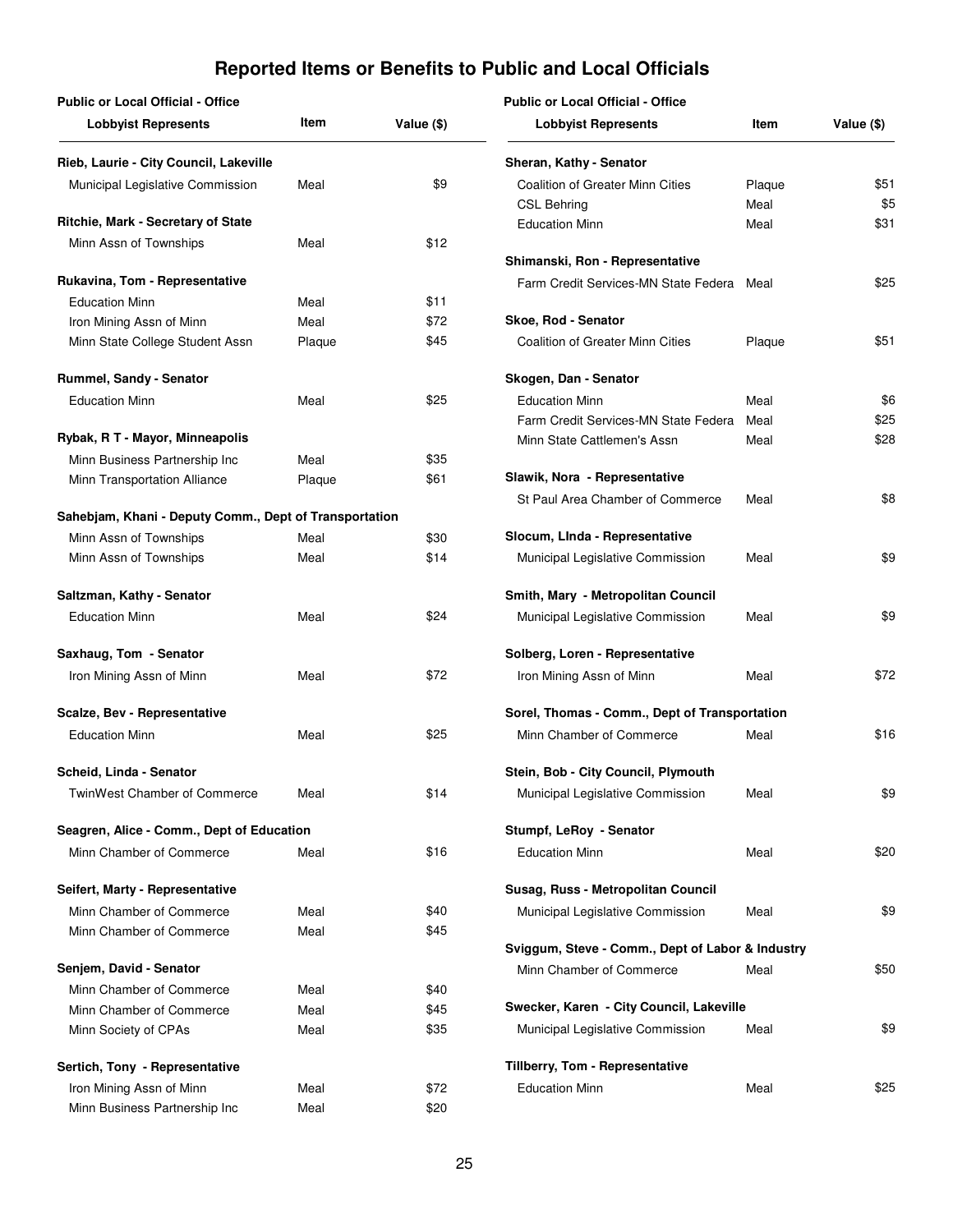| Reported Items or Benefits to Public and Local Officials |  |  |  |
|----------------------------------------------------------|--|--|--|
|----------------------------------------------------------|--|--|--|

| <b>Public or Local Official - Office</b> |        | <b>Public or Local Official - Office</b> |                            |      |            |
|------------------------------------------|--------|------------------------------------------|----------------------------|------|------------|
| <b>Lobbyist Represents</b>               | Item   | Value (\$)                               | <b>Lobbyist Represents</b> | Item | Value (\$) |
| Tomassoni, David - Senator               |        |                                          |                            |      |            |
| Iron Mining Assn of Minn                 | Meal   | \$72                                     |                            |      |            |
| Torkelson, Paul - Representative         |        |                                          |                            |      |            |
| <b>Education Minn</b>                    | Meal   | \$21                                     |                            |      |            |
| Urdahl, Dean - Representative            |        |                                          |                            |      |            |
| Minn State College Student Assn          | Plaque | \$35                                     |                            |      |            |
| Vandeveer, Ray - Senator                 |        |                                          |                            |      |            |
| <b>Education Minn</b>                    | Meal   | \$24                                     |                            |      |            |
| Wagenius, Jean - Representative          |        |                                          |                            |      |            |
| Minn Chamber of Commerce                 | Meal   | \$30                                     |                            |      |            |
| Ward, John - Representative              |        |                                          |                            |      |            |
| <b>Education Minn</b>                    | Meal   | \$18                                     |                            |      |            |
| Welti, Andy - Representative             |        |                                          |                            |      |            |
| <b>Education Minn</b>                    | Meal   | \$30                                     |                            |      |            |
| Wergin, Betsy - Senator                  |        |                                          |                            |      |            |
| Farm Credit Services-MN State Federa     | Meal   | \$25                                     |                            |      |            |
| Wiersum, Brad - City Council, Minnetonka |        |                                          |                            |      |            |
| Municipal Legislative Commission         | Meal   | \$9                                      |                            |      |            |
| Wiger, Charles - Senator                 |        |                                          |                            |      |            |
| Minn State College Student Assn          | Plaque | \$45                                     |                            |      |            |
| St Paul Area Chamber of Commerce         | Meal   | \$8                                      |                            |      |            |
| Wulff, Wendy - City Council, Lakeville   |        |                                          |                            |      |            |
| Municipal Legislative Commission         | Meal   | \$9                                      |                            |      |            |
| Zellers, Kurt - Representative           |        |                                          |                            |      |            |
| Municipal Legislative Commission         | Meal   | \$9                                      |                            |      |            |
| TwinWest Chamber of Commerce             | Meal   | \$14                                     |                            |      |            |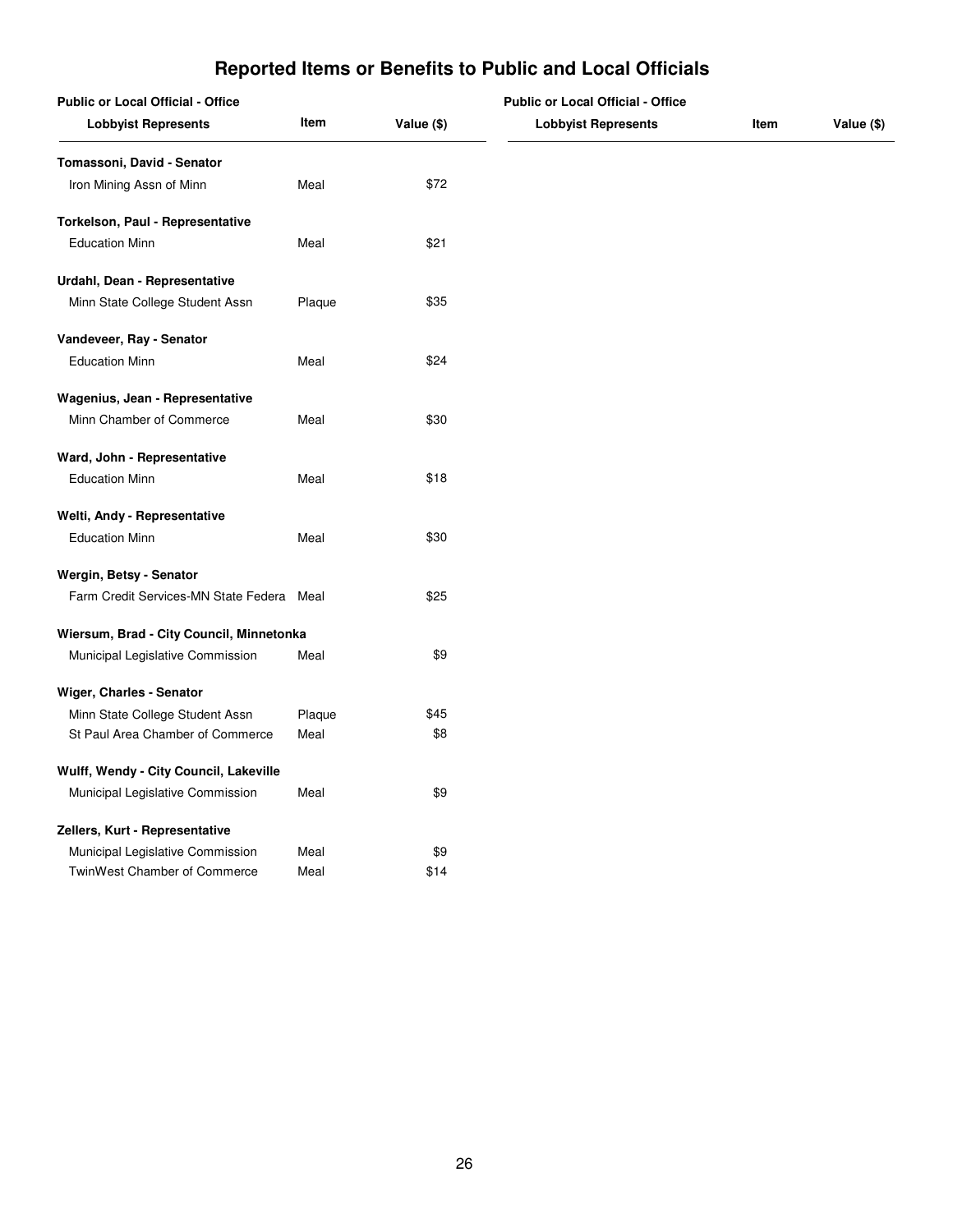### <span id="page-28-0"></span>**LISTS OF ENTITIES THAT REPORTED MAKING THE LARGEST AMOUNT OF DISBURSEMENTS**

| <b>Total</b><br>disbursements                             | The entities for which lobbyists report over \$100,000 in total<br>disbursements for all types of lobbying are listed on page 28. These<br>29 entities, comprising 2% of all registered entities, made \$7,679,954<br>in total disbursements. This represents 53% of the \$14,622,241 in<br>total disbursements reported by all lobbyists.                                                                                                                                                                              |
|-----------------------------------------------------------|-------------------------------------------------------------------------------------------------------------------------------------------------------------------------------------------------------------------------------------------------------------------------------------------------------------------------------------------------------------------------------------------------------------------------------------------------------------------------------------------------------------------------|
| Legislative<br>action                                     | The entities for which lobbyists report over \$100,000 in<br>disbursements to influence legislative action are listed on page 29.<br>These 26 entities, comprising 3% of all entities that made<br>disbursements for legislative action, made a total of \$6,968,550 in<br>legislative action lobbying disbursements. This represents 53% of the<br>\$13,208,120 in total disbursements for legislative action reported by<br>all lobbyists.                                                                            |
| <b>Administrative</b><br>action                           | The entities for which lobbyists report over \$10,000 in<br>disbursements to influence administrative action are listed on page<br>30. These 17 entities, comprising 7% of all entities that made<br>disbursements for administrative action, made a total of \$994,735 in<br>administrative action lobbying disbursements. This represents 84% of<br>the \$1,185,807 in total disbursements for administrative action<br>reported by all lobbyists.                                                                    |
| <b>Metropolitan</b><br>Governmental<br><b>Unit action</b> | The entities for which lobbyists report over \$3,000 in<br>disbursements to influence the official action of a<br>Metropolitan Governmental Unit are listed on page 31. These 16<br>entities, comprising 14% of all entities that made disbursements for<br>metropolitan governmental unit action, made a total of \$187,420 in<br>metropolitan governmental unit action lobbying disbursements. This<br>represents 82% of the \$227,358 in total disbursements for<br>administrative action reported by all lobbyists. |
| Lobbyist<br><b>Principals</b>                             | The lobbyist principals that report over \$250,000 in total<br>disbursements to lobby in Minnesota are listed on page 32.<br>These 36 associations, comprising 3% of all lobbyist principals, made<br>\$18,512,392 in lobbying disbursements. This represents 30% of the<br>total \$61,603,259 in total lobbying disbursements reported by lobbyist<br>principals in 2008.                                                                                                                                              |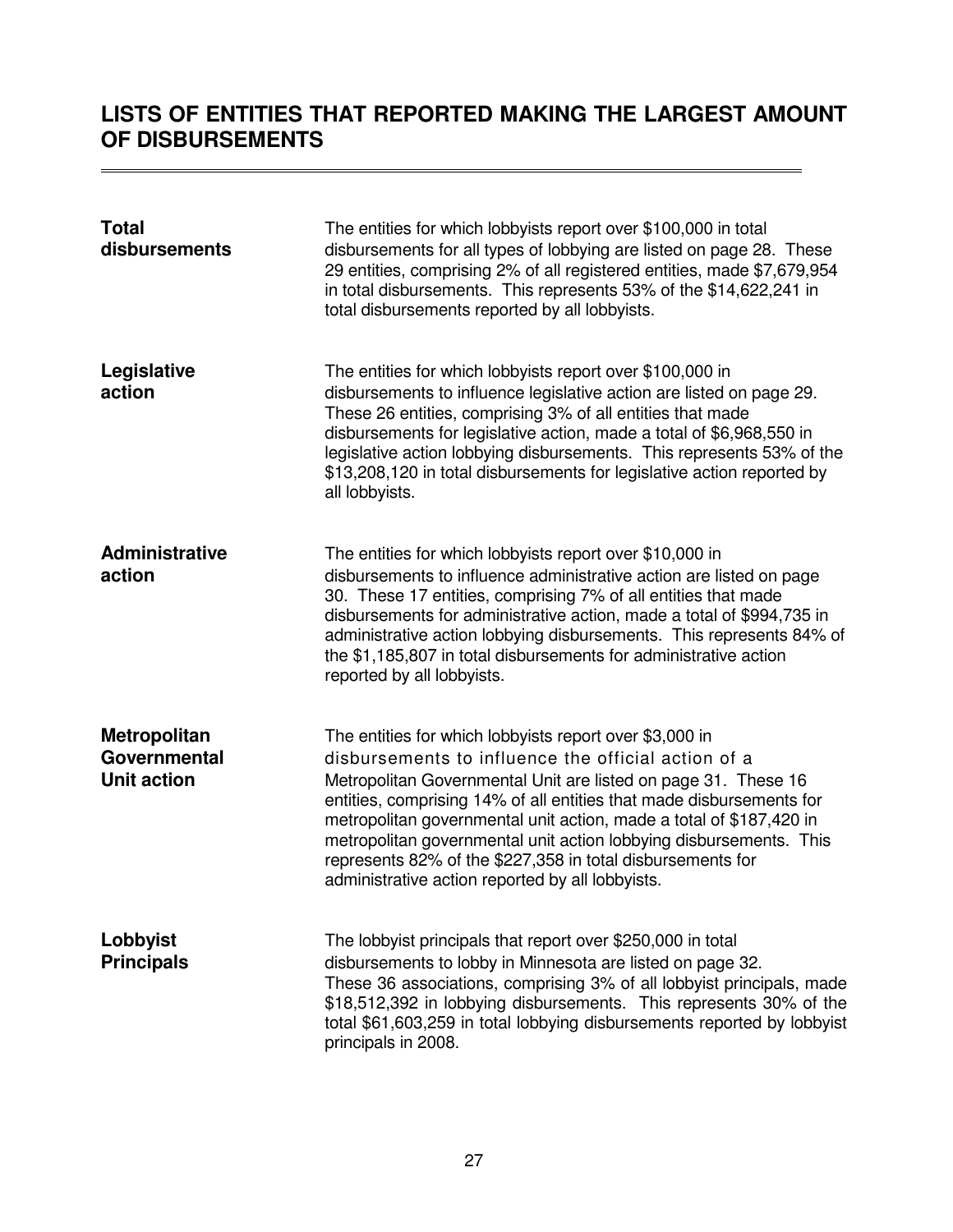# **Associations with Total Disbursements of Over \$100,000**

<span id="page-29-0"></span>

| <b>Association or Individual Represented</b>          | <b>Total</b><br><b>Disbursement</b> |
|-------------------------------------------------------|-------------------------------------|
| Minn Chamber of Commerce                              | \$823,358                           |
| Minn Business Partnership Inc                         | \$671,660                           |
| MYWIRELESS.ORG                                        | \$455,368                           |
| <b>Coalition of Minn Businesses Inc</b>               | \$427,058                           |
| <b>Enbridge Energy Partners LP</b>                    | \$392,621                           |
| Natl Assn of Industrial & Office Properties           | \$382,902                           |
| <b>Coalition of Greater Minn Cities</b>               | \$352,287                           |
| Minn Transportation Alliance                          | \$348,177                           |
| Insurance Federation of Minn                          | \$343,488                           |
| Flint Hills Resources LP                              | \$311,942                           |
| <b>Education Minn</b>                                 | \$304,312                           |
| <b>Big Stone II</b>                                   | \$245,577                           |
| Minnesotans Against Fraud & Higher Insurance Costs    | \$241,112                           |
| Marijuana Policy Project                              | \$206,664                           |
| AARP                                                  | \$201,142                           |
| Minn Nurses Assn                                      | \$196,379                           |
| Schools for Equity in Education                       | \$176,745                           |
| CenterPoint Energy Resources Corp d/b/a CenterPoint E | \$160,595                           |
| Delta Dental of Minn                                  | \$154,310                           |
| Assn of Metropolitan School Districts                 | \$152,840                           |
| Minn Environmental Partnership                        | \$149,759                           |
| Assn of Residential Resources in MN                   | \$139,248                           |
| Minn Assn of Realtors                                 | \$135,747                           |
| Intl Union of Operating Eng 49                        | \$130,000                           |
| Minn School Boards Assn                               | \$124,596                           |
| Citigroup Management Corp                             | \$122,007                           |
| Minneapolis Foundation                                | \$114,121                           |
| Minn Assn of Prof Employees (MAPE)                    | \$113,036                           |
| Minn Dental Assn                                      | \$102,902                           |

\$7,679,954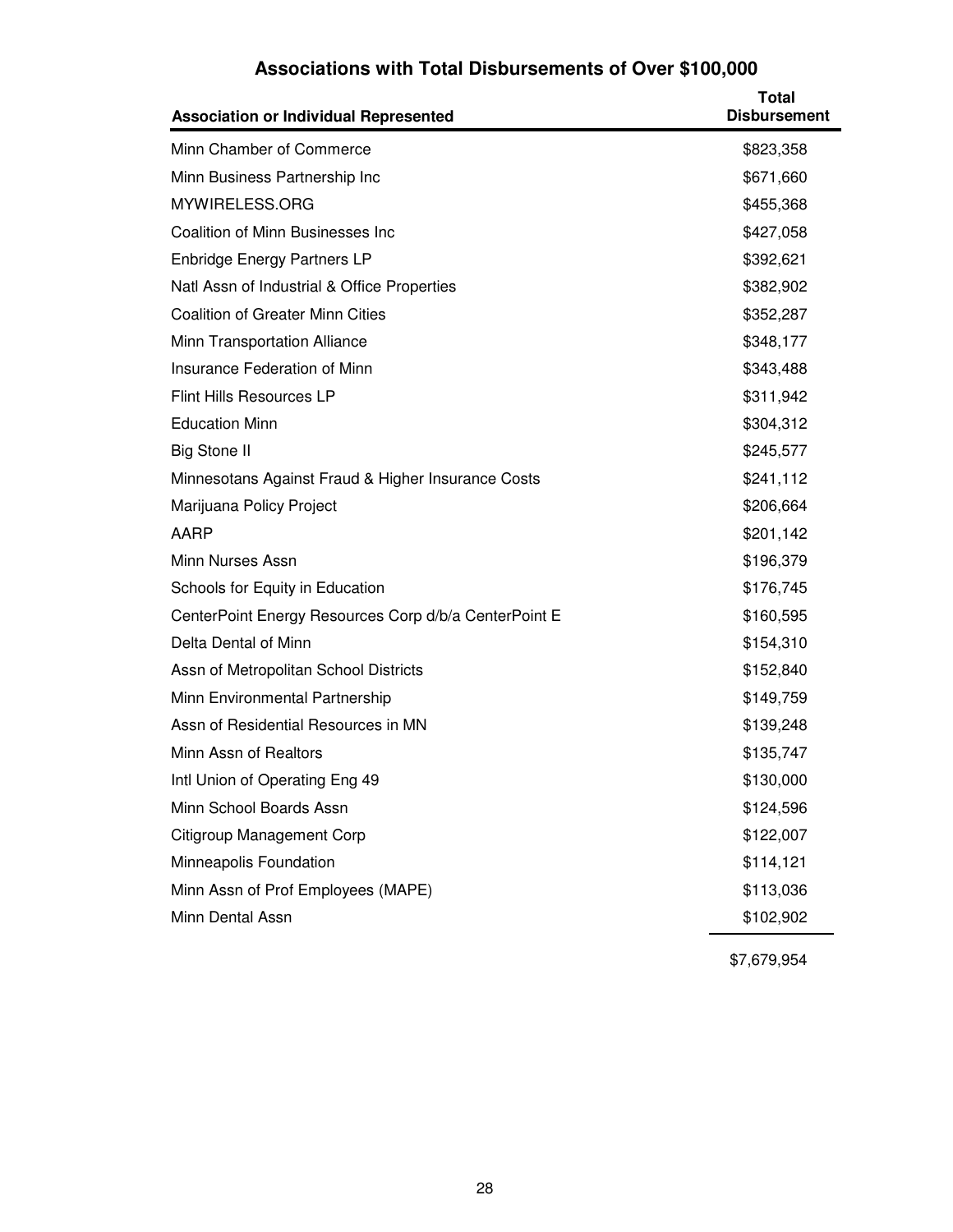### **Associations with Disbursements of Over \$100,000 to Influence Legislative Action**

<span id="page-30-0"></span>

| <b>Association or Individual Represented</b>       | Legislative<br><b>Disbursement</b> |
|----------------------------------------------------|------------------------------------|
| Minn Chamber of Commerce                           | \$823,358                          |
| Minn Business Partnership Inc                      | \$671,660                          |
| MYWIRELESS.ORG                                     | \$455,368                          |
| Coalition of Minn Businesses Inc                   | \$427,058                          |
| Natl Assn of Industrial & Office Properties        | \$382,902                          |
| <b>Coalition of Greater Minn Cities</b>            | \$352,287                          |
| Minn Transportation Alliance                       | \$348,177                          |
| Insurance Federation of Minn                       | \$343,488                          |
| Flint Hills Resources LP                           | \$311,562                          |
| <b>Education Minn</b>                              | \$304,312                          |
| <b>Enbridge Energy Partners LP</b>                 | \$250,659                          |
| Minnesotans Against Fraud & Higher Insurance Costs | \$241,112                          |
| Marijuana Policy Project                           | \$206,664                          |
| AARP                                               | \$201,142                          |
| Minn Nurses Assn                                   | \$196,379                          |
| Schools for Equity in Education                    | \$176,745                          |
| Delta Dental of Minn                               | \$154,310                          |
| Assn of Metropolitan School Districts              | \$152,840                          |
| Minn Environmental Partnership                     | \$149,759                          |
| Minn Assn of Realtors                              | \$132,255                          |
| Intl Union of Operating Eng 49                     | \$130,000                          |
| Minn School Boards Assn                            | \$124,566                          |
| Minneapolis Foundation                             | \$114,121                          |
| Minn Assn of Prof Employees (MAPE)                 | \$113,036                          |
| Assn of Residential Resources in MN                | \$102,878                          |
| Minn Dental Assn                                   | \$101,913                          |
|                                                    | \$6,968,550                        |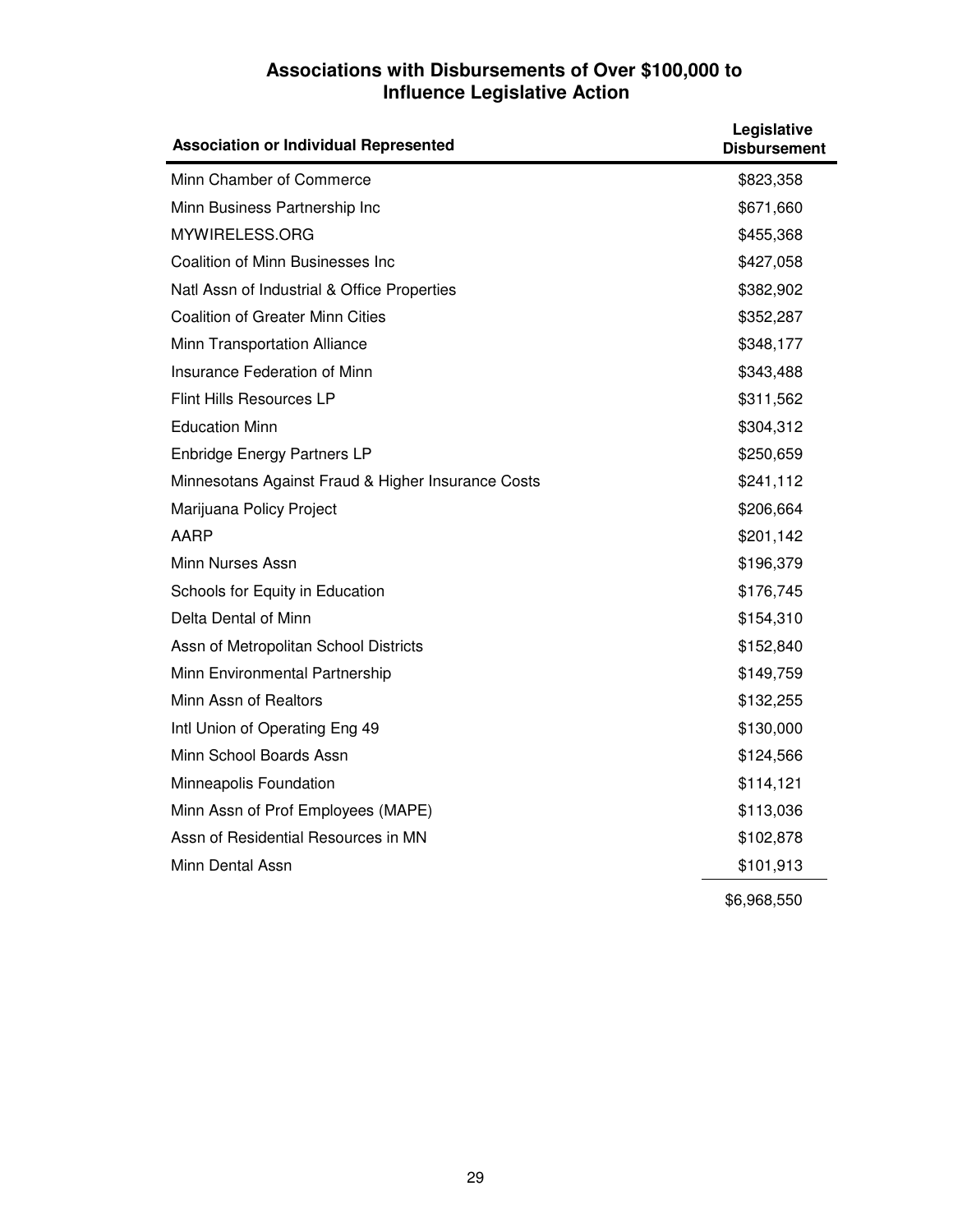### **Associations with Disbursements of Over \$10,000 to Influence Administrative Action**

<span id="page-31-0"></span>

| <b>Association or Individual Represented</b>          | <b>Administrative</b><br><b>Disbursement</b> |
|-------------------------------------------------------|----------------------------------------------|
| <b>Big Stone II</b>                                   | \$216,794                                    |
| CenterPoint Energy Resources Corp d/b/a CenterPoint E | \$156,367                                    |
| <b>Enbridge Energy Partners LP</b>                    | \$141,962                                    |
| Red River Watershed Management Board                  | \$94,871                                     |
| Xcel Energy Services Inc                              | \$60,684                                     |
| North American Water Office                           | \$49,596                                     |
| Otter Tail Power Co                                   | \$47,047                                     |
| Izaak Walton League of America                        | \$38,719                                     |
| Assn of Residential Resources in MN                   | \$36,370                                     |
| <b>US Steel Corp</b>                                  | \$32,023                                     |
| Citigroup Management Corp                             | \$31,151                                     |
| enXco Inc                                             | \$18,175                                     |
| <b>Excelsior Energy</b>                               | \$16,550                                     |
| <b>Energy CENTS Coalition</b>                         | \$15,977                                     |
| Minn Power (ALLETE)                                   | \$14,041                                     |
| Minn Environmental Science & Economic Review Bd       | \$13,198                                     |
| Minn Mechanical Contractors Assn                      | \$11,210                                     |
|                                                       | \$994,735                                    |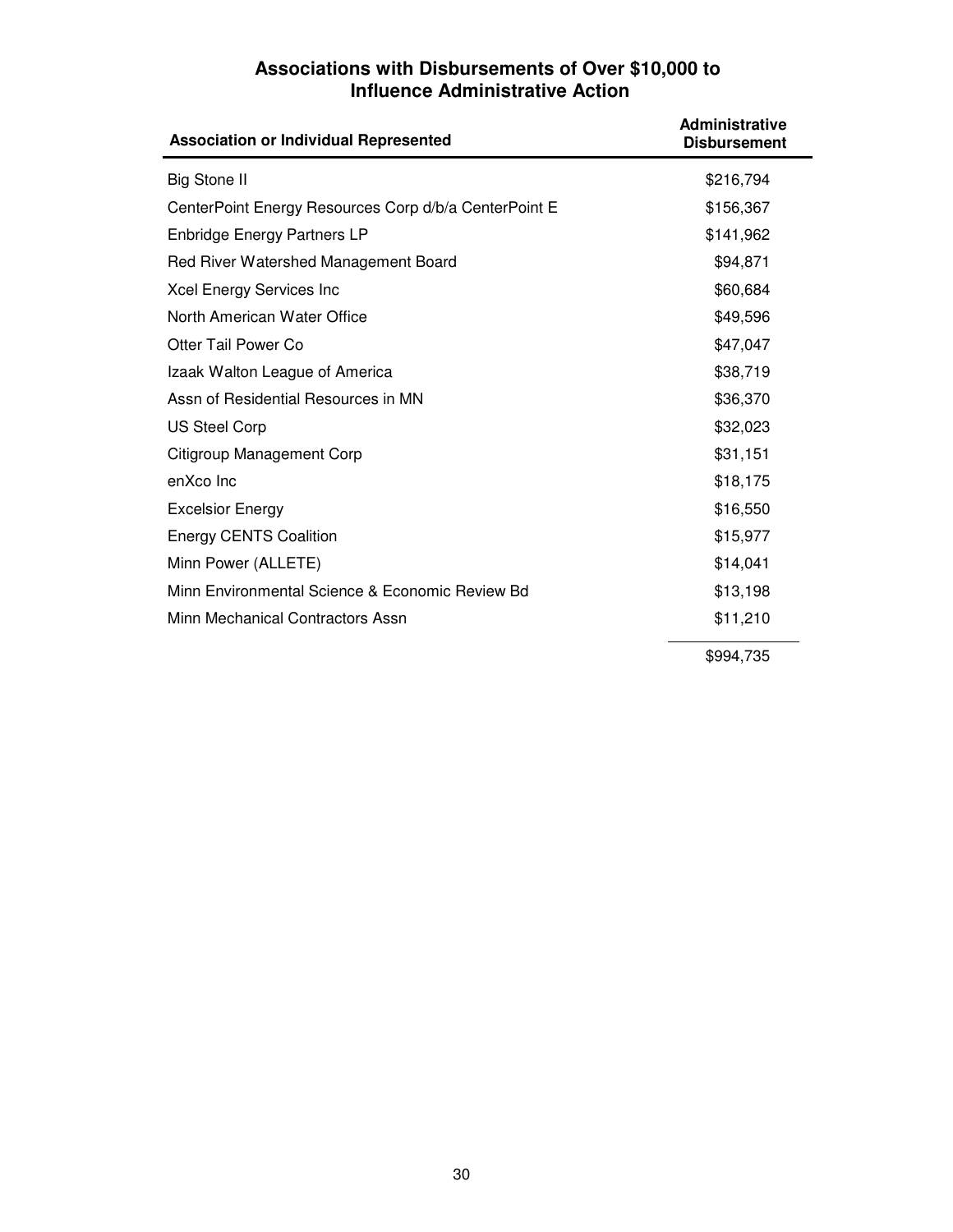### **Associations with Disbursements of Over \$3,000 to Influence Metropolitan Governmental Action**

<span id="page-32-0"></span>

| <b>Association or Individual Represented</b> | <b>Metro Govt</b><br><b>Disbursement</b> |
|----------------------------------------------|------------------------------------------|
| <b>St Paul Police Federation</b>             | \$48,175                                 |
| Crown Hydro Co                               | \$34,935                                 |
| <b>Target Corp</b>                           | \$17,000                                 |
| <b>Comcast Cable Communications Inc</b>      | \$12,701                                 |
| Assn of Metropolitan Municipalities          | \$11,556                                 |
| St Paul Area Chamber of Commerce             | \$8,512                                  |
| Waste Management of Minn Inc & Affiliates    | \$6,800                                  |
| Citigroup Management Corp                    | \$6,760                                  |
| <b>Supportive Living Solutions LLC</b>       | \$6,627                                  |
| <b>Bob Erickson</b>                          | \$6,000                                  |
| Xcel Energy Services Inc                     | \$5,762                                  |
| Minneapolis City of                          | \$5,494                                  |
| <b>Wal-Mart Stores Inc</b>                   | \$5,362                                  |
| Wells Fargo & Co                             | \$4,619                                  |
| Metropolitan Consortium of Community Develo  | \$3,755                                  |
| <b>Teamsters Local 120</b>                   | \$3,363                                  |
|                                              | \$187,420                                |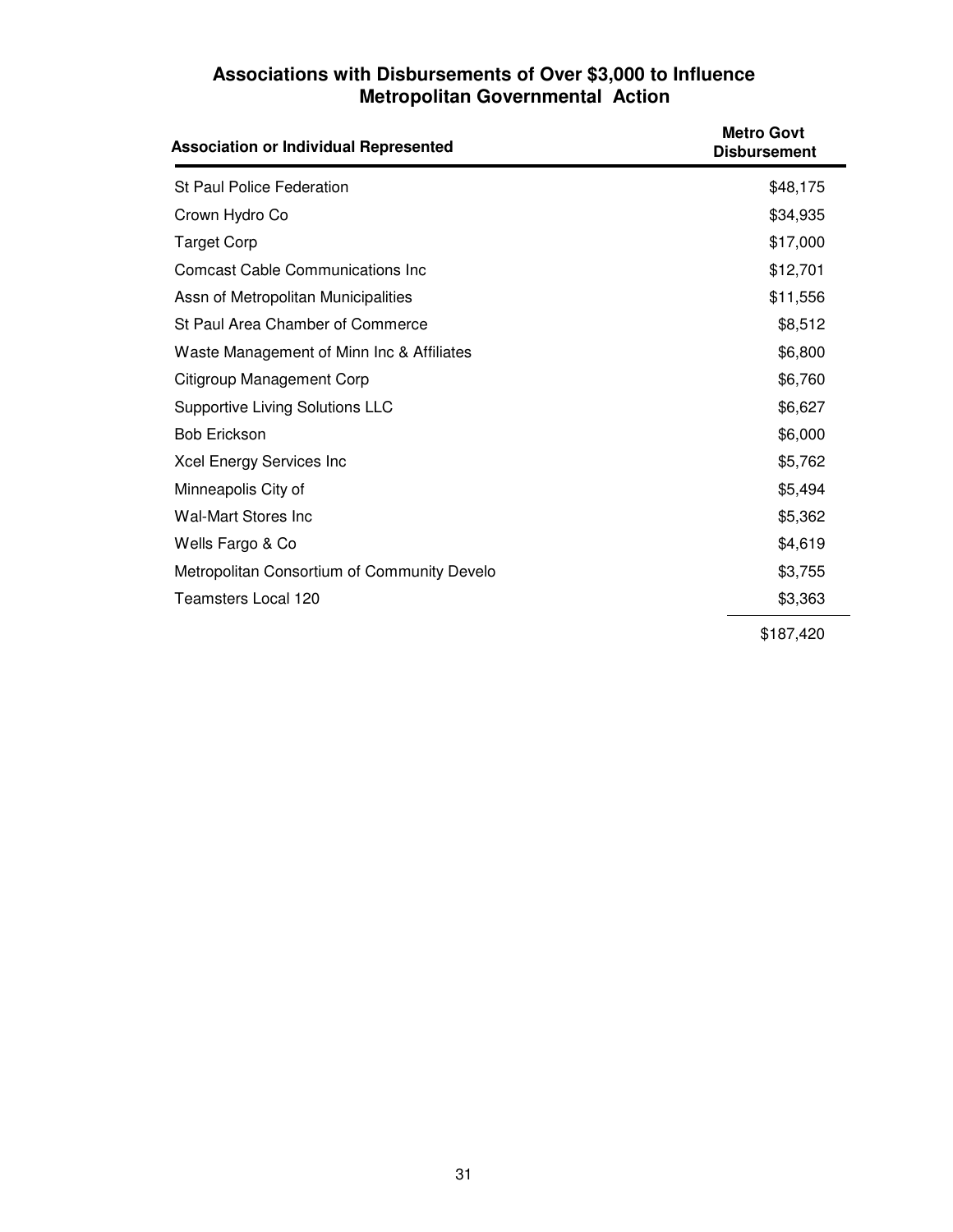### **Lobbyist Principals with Disbursements Over \$250,000 Reported to Nearest \$20,000**

<span id="page-33-0"></span>

| <b>Association Name</b>                                    | <b>Total Spent on Lobbying</b> |
|------------------------------------------------------------|--------------------------------|
| Minn Chamber of Commerce                                   | \$1,820,000                    |
| Xcel Energy Services Inc                                   | \$936,602                      |
| Otter Tail Power Co                                        | \$880,000                      |
| <b>Flint Hills Resources LP</b>                            | \$800,000                      |
| Southwest Casino & Hotel Corp                              | \$800,000                      |
| Minn Business Partnership Inc                              | \$690,249                      |
| Mall of America                                            | \$680,000                      |
| League of Minn Cities                                      | \$624,549                      |
| <b>Enbridge Energy Partners LP</b>                         | \$600,000                      |
| Minn School Boards Assn                                    | \$580,000                      |
| <b>Education Minn</b>                                      | \$560,000                      |
| Minneapolis Radiation Oncology Physicians                  | \$560,000                      |
| <b>Coalition of Greater Minn Cities</b>                    | \$560,000                      |
| <b>Big Stone II</b>                                        | \$480,000                      |
| CenterPoint Energy Resources Corp d/b/a CenterPoint Energy | \$480,000                      |
| <b>Target Corp</b>                                         | \$480,000                      |
| <b>Coalition of Minn Businesses Inc</b>                    | \$460,000                      |
| MYWIRELESS.ORG                                             | \$455,368                      |
| Natl Assn of Industrial & Office Properties                | \$385,000                      |
| Minn Transportation Alliance                               | \$376,232                      |
| <b>Excelsior Energy</b>                                    | \$360,000                      |
| Insurance Federation of Minn                               | \$360,000                      |
| Minn Auto Dealers Assn                                     | \$350,000                      |
| <b>Great River Energy</b>                                  | \$340,000                      |
| Minn Vikings Football Club                                 | \$340,000                      |
| Northwest Airlines Inc                                     | \$340,000                      |
| Minn Assn of Realtors                                      | \$326,000                      |
| Mille Lacs Band of Ojibwe Indians-Corp Comm                | \$320,000                      |
| Marijuana Policy Project                                   | \$308,392                      |
| Altria Client Services Inc and its Affiliates              | \$300,000                      |
| Minn Indian Gaming Assn                                    | \$300,000                      |
| Minnesotans Against Fraud & Higher Insurance Costs         | \$300,000                      |
| Allina Health System                                       | \$280,000                      |
| Blue Cross Blue Shield of Minn                             | \$280,000                      |
| <b>Prairie Island Dakota Community</b>                     | \$280,000                      |
| Minn Oncology Hematology PA                                | \$260,000                      |
| Minn Nurses Assn                                           | \$260,000                      |
| 32                                                         | \$18,512,392                   |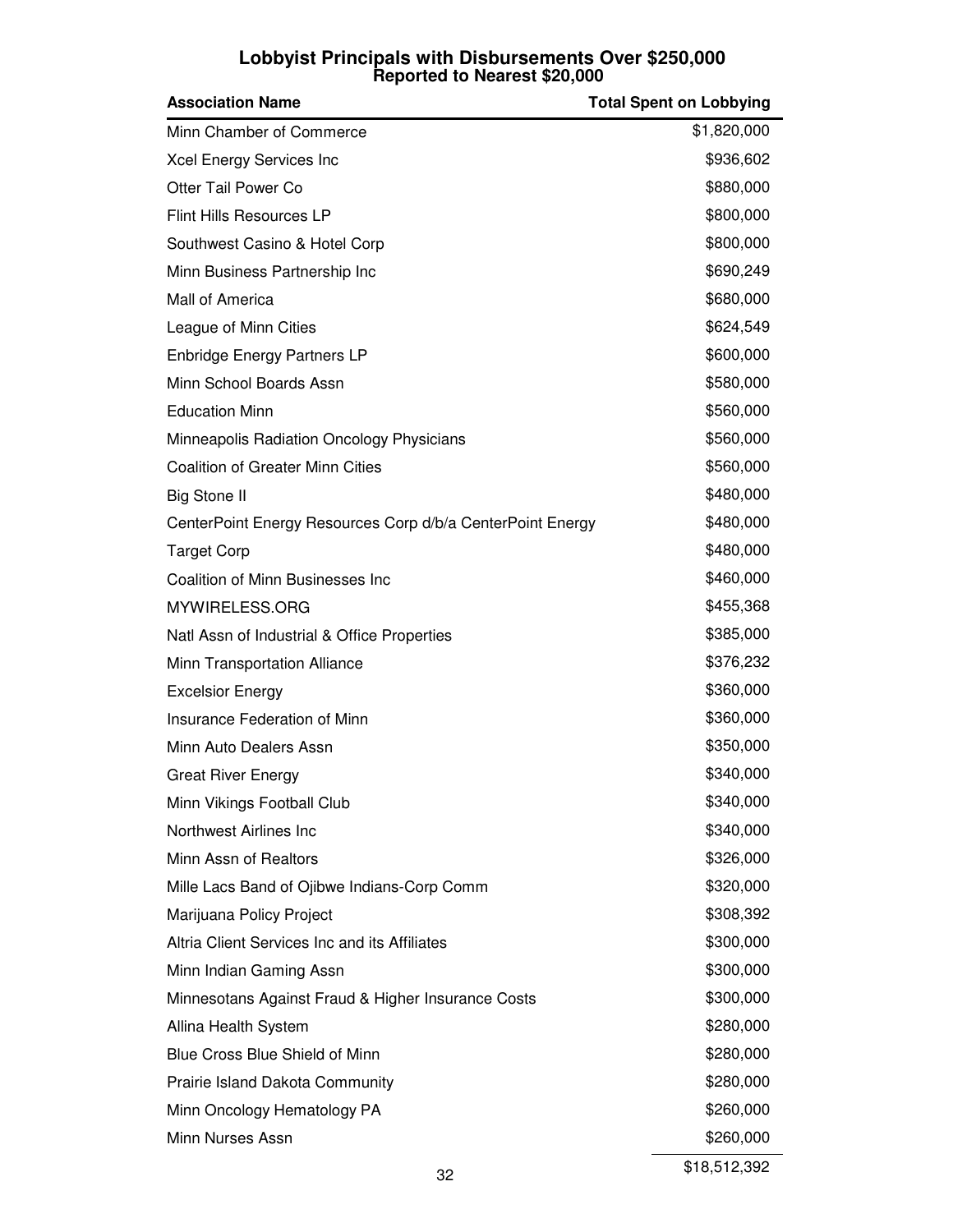#### <span id="page-34-0"></span>**Reporting • Preparation and distribution of lobbying materials**

 Includes the cost of production, purchase, or other acquisition of materials that directly support lobbying.

#### • **Media advertising**

**categories** 

 Includes the cost of media space or time used for lobbying activities. The cost of preparation of materials for use in the media is reported in the lobbying materials category.

#### • **Telephone and communications**

 Includes costs for local and long-distance telephone services, electronic mail, mobile telephones, facsimile services, and other communication services.

#### **• Postage**

 Includes costs of postage from the United States Postal Service as well as other distribution costs associated with lobbying activities.

#### **• Fees, allowances, public relations campaigns**

 Includes fees for consulting, public relations campaigns and any other expenses related to those services, as well as fees paid to the Campaign Finance and Public Disclosure Board. This category does not include compensation paid to a lobbyist for services as a lobbyist on behalf of the principal.

#### **• Entertainment**

 Includes cost of entertainment associated with any situation where lobbying activities take place.

#### **• Food and beverages**

 Includes the cost of all food and beverages associated with any situation where lobbying activities take place.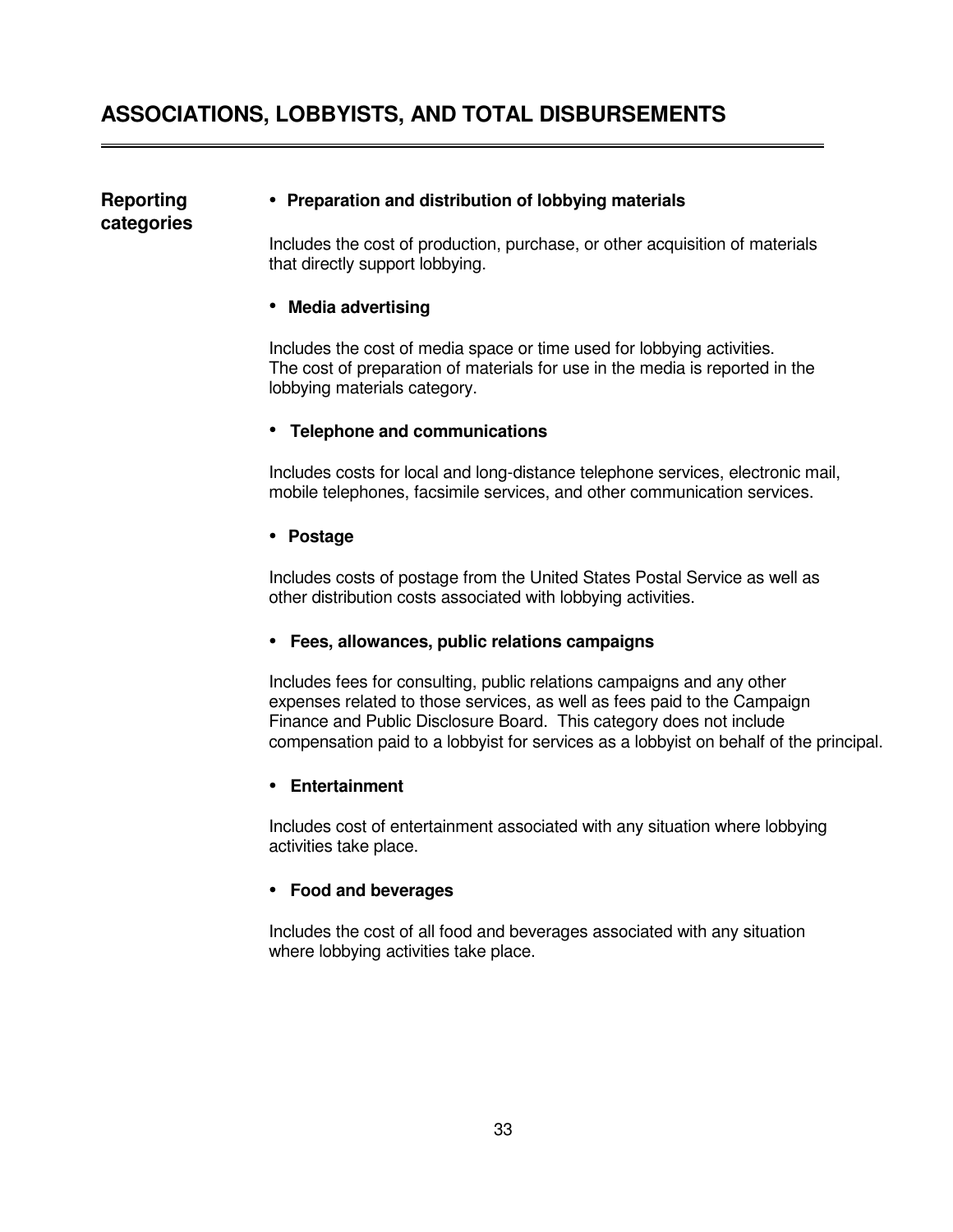#### <span id="page-35-0"></span>**• Travel and Lodging**

 Includes costs of all travel and lodging associated with any lobbying activity, excluding the costs of the lobbyist's own travel to accomplish the lobbying activity.

#### **• Salary and Administrative Costs of Support Staff**

 Salary and associated administrative costs of an individual who provides support to a lobbyist and whose support is attributable to lobbying.

#### **• All Other Disbursements**

 Includes general administration and overhead and any other lobbyist disbursements not reported in other categories.



### **Monetary Disbursements by Lobbying Categories**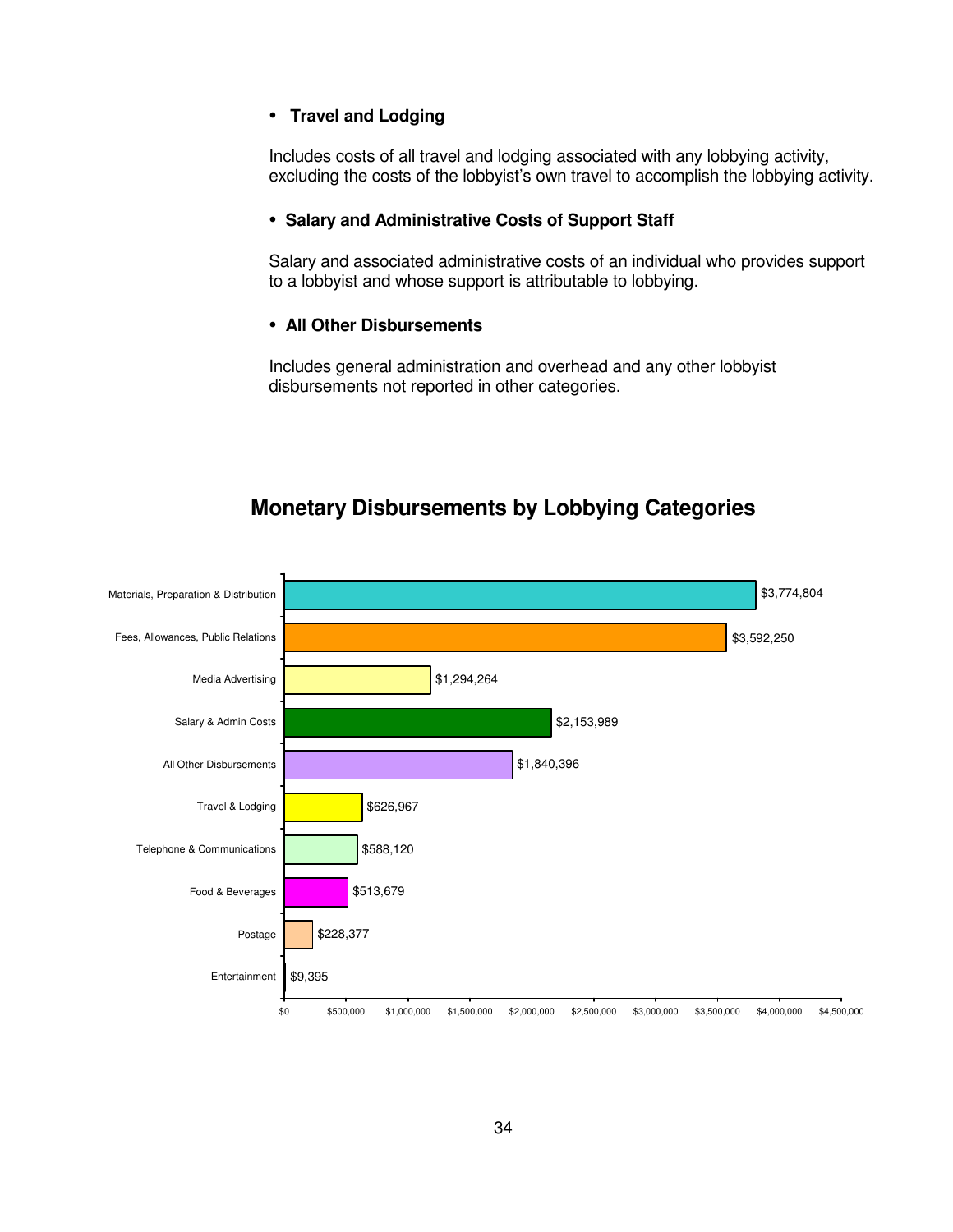# **Percentage of Disbursements by Type of Lobbying**





35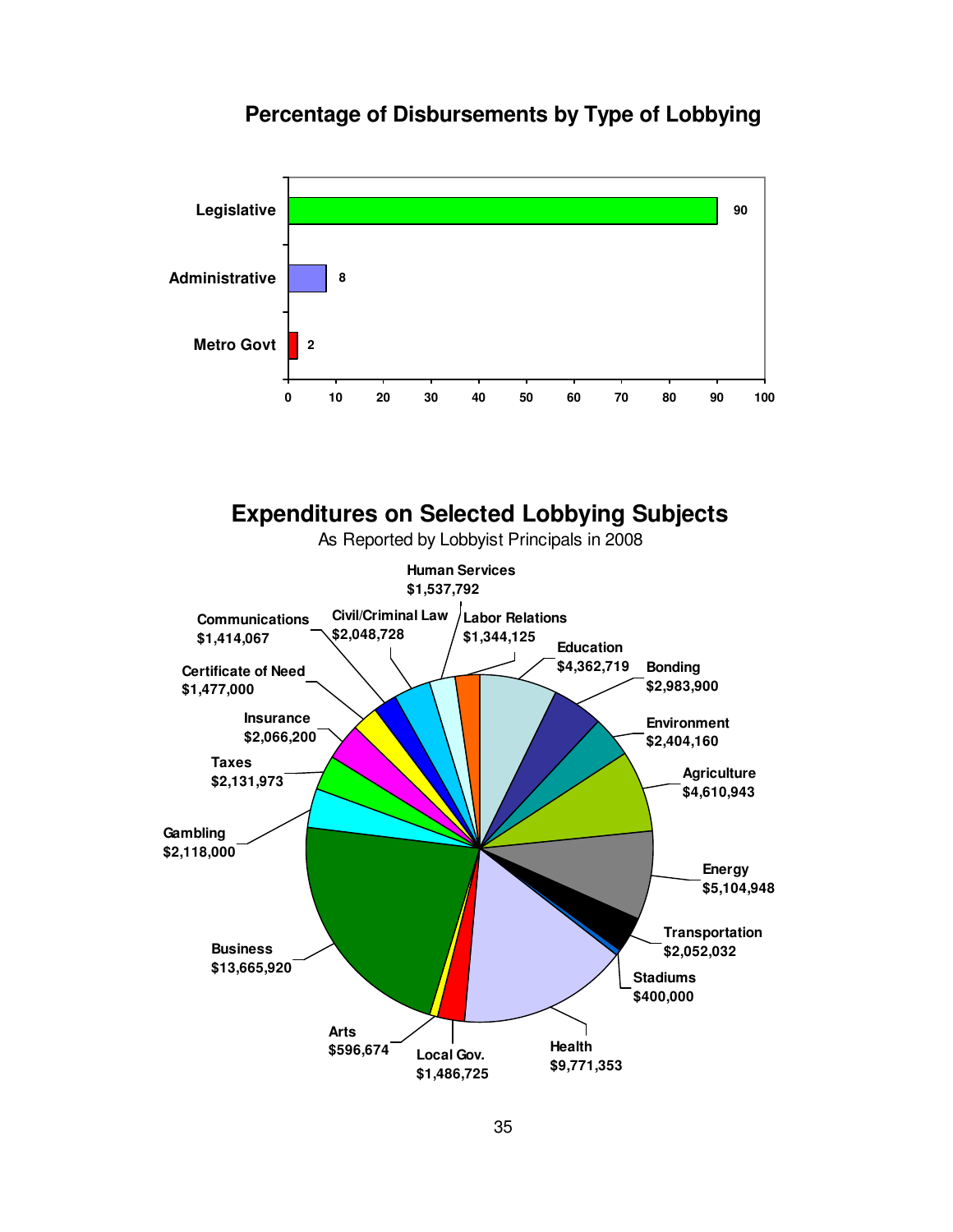| Association or Individual Represented by Lobbyist                                                                                              | Administrative<br>Disbursement | Legislative<br>Disbursement | Metro Govt<br>Disbursement | Lobbyist Total<br>Disbursement | 2008 Principal<br><b>Annual Report</b> |
|------------------------------------------------------------------------------------------------------------------------------------------------|--------------------------------|-----------------------------|----------------------------|--------------------------------|----------------------------------------|
| 1000 Friends of Minn                                                                                                                           | \$0                            | \$0                         | \$0                        | \$0                            | \$0                                    |
| Heegaard, Jeffrey                                                                                                                              |                                |                             |                            |                                |                                        |
| <b>21st Services</b>                                                                                                                           | \$0                            | \$31,050                    | \$0                        | \$31,050                       | \$20,000                               |
| Leighton, Robert                                                                                                                               |                                |                             |                            |                                |                                        |
| 3M (Minn Mining & Manufacturing Co)                                                                                                            | \$5,702                        | \$15,068                    | \$2,860                    | \$23,630                       | \$240,000                              |
| Geier, Thomas<br>Girard, James<br>Hill, Todd<br>Kavanagh, John<br>Marko, Sharon<br>Moe, Roger<br>Muffat, Jeffry<br>Rageth, Jeff<br>Stang, Doug |                                |                             |                            |                                |                                        |
| A Chance to Grow                                                                                                                               | \$0                            | \$0                         | \$0                        | \$0                            | \$20,000                               |
| Bohn, Jonathan<br>Bohn, Raymond                                                                                                                |                                |                             |                            |                                |                                        |
| <b>AAA Minneapolis</b>                                                                                                                         | \$0                            | \$6,686                     | \$0                        | \$6,686                        | \$20,000                               |
| Girvan, Becky<br>Goodno, Kevin<br>Harris, Shepard<br>Walsh, Bret                                                                               |                                |                             |                            |                                |                                        |
| <b>AARP</b>                                                                                                                                    | \$0                            | \$201,142                   | \$0                        | \$201,142                      | \$201,142                              |
| Holste, Heidi<br>Kimball, Michele<br>McDonough, Amy<br>Parrish, Andy<br>Weigel, Keith                                                          |                                |                             |                            |                                |                                        |
| <b>ABATE Minn</b>                                                                                                                              | \$0                            | \$5,300                     | \$0                        | \$5,300                        | \$0                                    |
| Workman, Tom                                                                                                                                   |                                |                             |                            |                                |                                        |
| <b>Abbott Laboratories</b>                                                                                                                     | \$0                            | \$0                         | \$0                        | \$0                            | \$20,000                               |
| Griffin, Phillip                                                                                                                               |                                |                             |                            |                                |                                        |
| <b>Accenture LLP</b>                                                                                                                           | \$0                            | \$0                         | \$0                        | \$0                            | \$20,000                               |
| Amundson, Kristen<br>Chilstrom, Lynda<br>Georgacas, Chris<br>Zipko, Mike                                                                       |                                |                             |                            |                                |                                        |
| <b>Acetochlor Registration Partnership</b>                                                                                                     | \$8,250                        | \$0                         | \$0                        | \$8,250                        | \$100,000                              |
| Aafedt, David<br>Diehm, Tammera<br>Giddings, Jeffrey<br>Grooms, Lloyd<br>Knapp, John                                                           |                                |                             |                            |                                |                                        |
| <b>Ackerberg Group</b>                                                                                                                         | \$0                            | \$0                         | \$0                        | \$0                            | \$0                                    |
| Cherryhomes, Jackie                                                                                                                            |                                |                             |                            |                                |                                        |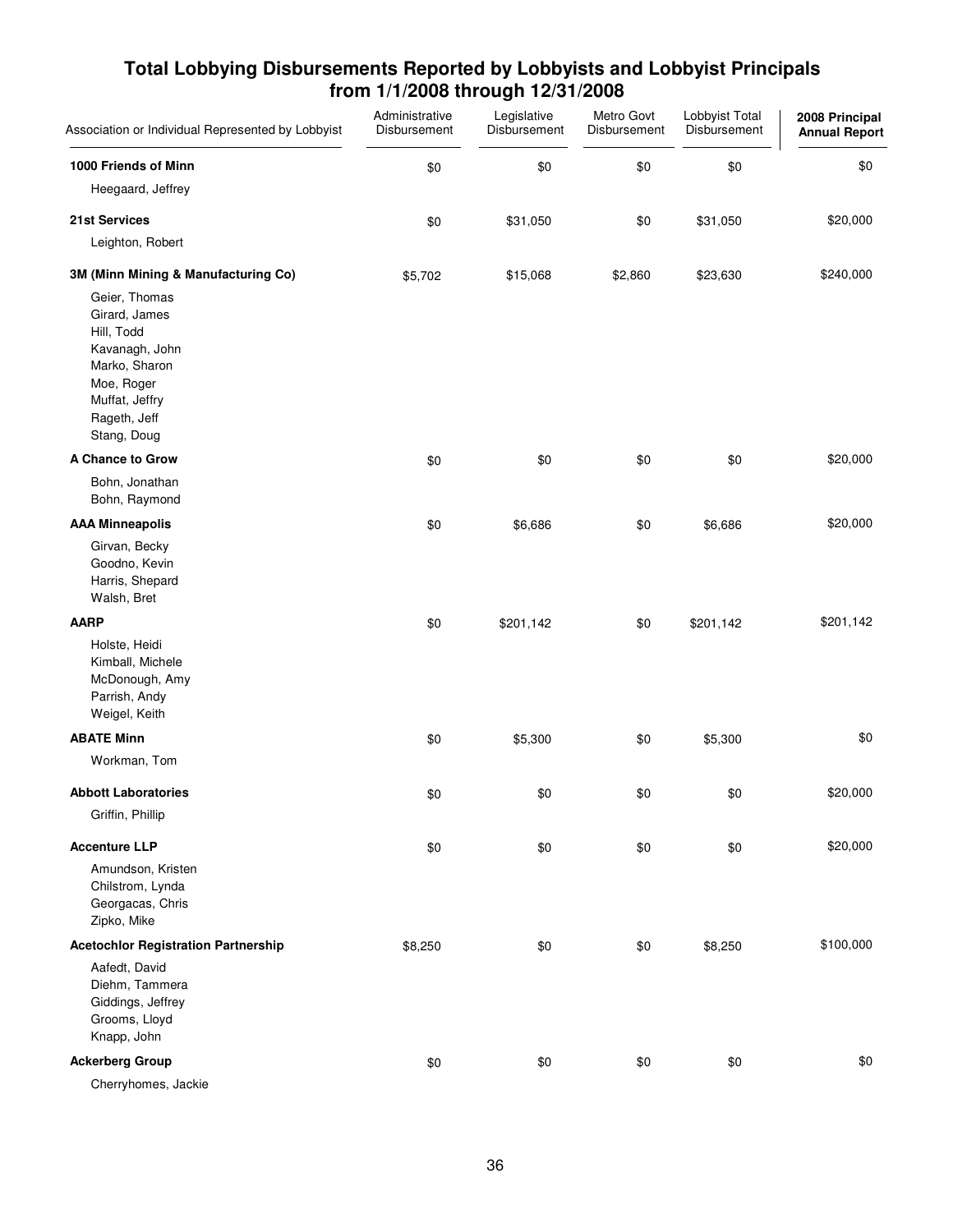| Association or Individual Represented by Lobbyist                                           | Administrative<br>Disbursement | Legislative<br>Disbursement | Metro Govt<br>Disbursement | Lobbyist Total<br>Disbursement | 2008 Principal<br><b>Annual Report</b> |
|---------------------------------------------------------------------------------------------|--------------------------------|-----------------------------|----------------------------|--------------------------------|----------------------------------------|
| <b>ACS State &amp; Local Solutions</b>                                                      | \$19                           | \$385                       | \$0                        | \$404                          | \$60,000                               |
| Asunma, Randy<br>Davidman, Jeffrey<br>Ginsberg, Richard                                     |                                |                             |                            |                                |                                        |
| <b>ACS State Healthcare LLC</b>                                                             | \$0                            | \$360                       | \$0                        | \$360                          | \$20,000                               |
| Goodno, Kevin                                                                               |                                |                             |                            |                                |                                        |
| <b>Administaff Inc.</b>                                                                     | \$536                          | \$536                       | \$0                        | \$1,072                        | \$20,000                               |
| Cook, Judy<br>Girard, James<br>Hill, Todd<br>Kavanagh, John<br>Strong, Sarah                |                                |                             |                            |                                |                                        |
| <b>Advance America</b>                                                                      | \$0                            | \$1,550                     | \$0                        | \$1,550                        | \$13,200                               |
| Stone, Miriam (Remi)                                                                        |                                |                             |                            |                                |                                        |
| <b>Advanced Healing System LLC</b>                                                          | \$98                           | \$1,493                     | \$0                        | \$1,591                        | \$50,000                               |
| Campo, Maryann<br>Kunz, David                                                               |                                |                             |                            |                                |                                        |
| <b>Advantage Capital Partners</b>                                                           | \$0                            | \$0                         | \$0                        | \$0                            | \$20,000                               |
| Craver, Jeffrey                                                                             |                                |                             |                            |                                |                                        |
| <b>Advantage Workers Compensation Ins Co</b><br>Ahern, Michael<br>Crandall, Lynnette Slater | \$0                            | \$340                       | \$0                        | \$340                          | \$0                                    |
| Aeon                                                                                        | \$0                            | \$0                         | \$932                      | \$932                          | \$20,000                               |
| Long, Robert                                                                                |                                |                             |                            |                                |                                        |
| <b>Affirmative Options Coalition</b><br>Schlick, Deborah                                    | \$0                            | \$905                       | \$0                        | \$905                          | \$4,500                                |
| <b>AFLAC</b>                                                                                | \$0                            | \$1,673                     | \$0                        | \$1,673                        | \$20,000                               |
| Tennessen, Robert                                                                           |                                |                             |                            |                                |                                        |
| <b>AFSCME 65</b>                                                                            | \$0                            | \$9,846                     | \$0                        | \$9,846                        | \$32,000                               |
| Dicklich, Ronald                                                                            |                                |                             |                            |                                |                                        |

Lewerenz, Sarah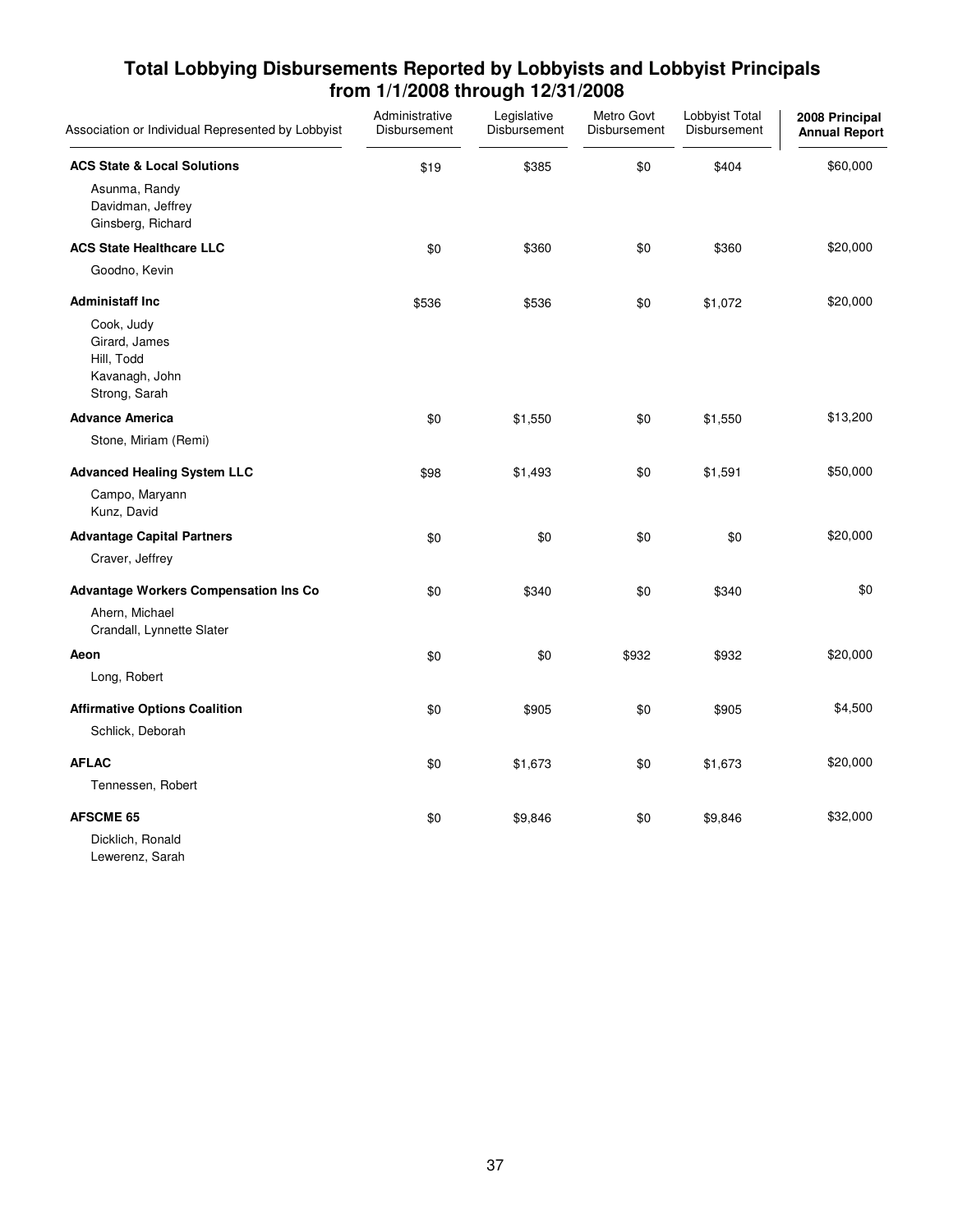| Association or Individual Represented by Lobbyist                                                                                                                                                                                                                                                                                                                  | Administrative<br>Disbursement | Legislative<br>Disbursement | Metro Govt<br>Disbursement | Lobbyist Total<br>Disbursement | 2008 Principal<br><b>Annual Report</b> |
|--------------------------------------------------------------------------------------------------------------------------------------------------------------------------------------------------------------------------------------------------------------------------------------------------------------------------------------------------------------------|--------------------------------|-----------------------------|----------------------------|--------------------------------|----------------------------------------|
| <b>AFSCME Council 5</b>                                                                                                                                                                                                                                                                                                                                            | \$0                            | \$89,328                    | \$0                        | \$89,328                       | \$80,000                               |
| Askelin, Laura<br>Bleyhl, Julie<br>Burke, Thomas<br>Carlson, Joyce E<br>Christensen, Paul<br>Corwin, Gregg<br>Dains, Jeff<br>Erickson, Kurt<br>Grebner, Jonathan<br>Jackson, Linda<br>Kielblock, Jill<br>Lofquist, Pam<br>Lynch, Nola<br>Marincel, Stephen<br>McAfee, Mark<br>Nelson, Matthew<br>Niland, James<br>Seide, Eliot<br>Serfling, Jerry<br>Thorson, John |                                |                             |                            |                                |                                        |
| Ag Processing Inc, a Cooperative<br>Glahn, William                                                                                                                                                                                                                                                                                                                 | \$7,927                        | \$0                         | \$0                        | \$7,927                        | \$0                                    |
| Aggregate Ready Mix Assn of Minn<br>Corrigan, Fred<br>Ewald, David<br>Pryse, Becca                                                                                                                                                                                                                                                                                 | \$6,150                        | \$3,800                     | \$0                        | \$9,950                        | \$40,000                               |
| <b>Aging Services of Minn</b><br>Cook, Judy<br>Feinwachs, David<br>Girard, James<br>Kvenvold, Gayle<br>McInerney, Daniel<br>Meyer, Lori<br>Shreve, Darrell<br>Strong, Sarah<br>Suomala, Adam<br>Thurlow, Kari<br>Youle, Mary                                                                                                                                       | \$0                            | \$6,382                     | \$0                        | \$6,382                        | \$40,000                               |
| <b>AHIP (Americas Health Ins Plans)</b>                                                                                                                                                                                                                                                                                                                            | \$0                            | \$34                        | \$0                        | \$34                           | \$33,000                               |
| Breitinger, Jennifer                                                                                                                                                                                                                                                                                                                                               |                                |                             |                            |                                |                                        |
| <b>AIG</b><br>Haas, Nancy<br>Kramer, Ross<br>Neren, Sandra<br>Poul, Thomas                                                                                                                                                                                                                                                                                         | \$0                            | \$4,916                     | \$0                        | \$4,916                        | \$60,000                               |
| Ainsworth Lumber Co Ltd<br>Pearson, Thomas<br>Walli, Kevin                                                                                                                                                                                                                                                                                                         | \$0                            | \$20,783                    | \$0                        | \$20,783                       | \$9,000                                |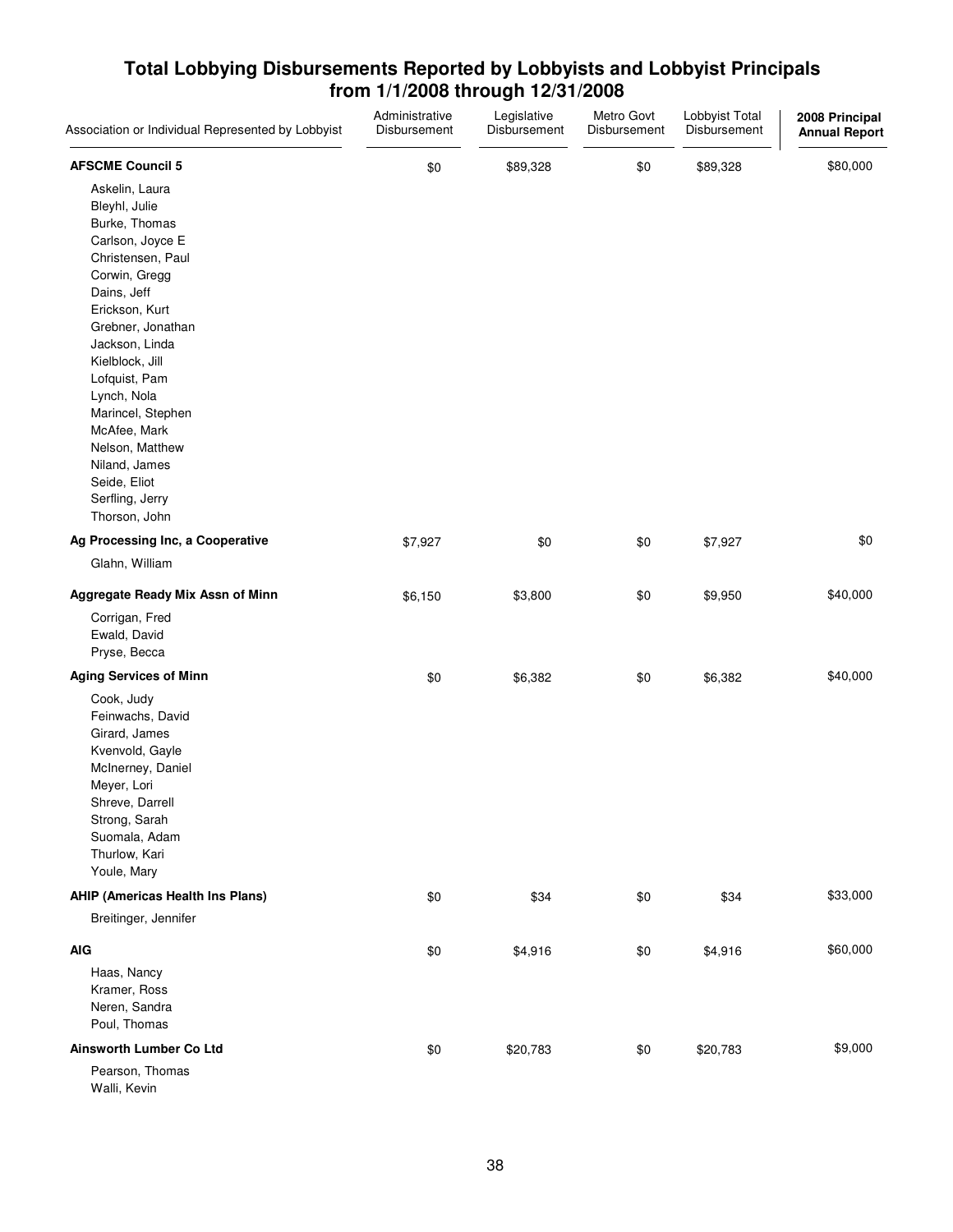| Association or Individual Represented by Lobbyist                            | Administrative<br>Disbursement | Legislative<br>Disbursement | Metro Govt<br>Disbursement | Lobbyist Total<br>Disbursement | 2008 Principal<br><b>Annual Report</b> |
|------------------------------------------------------------------------------|--------------------------------|-----------------------------|----------------------------|--------------------------------|----------------------------------------|
| Aircraft Owners and Pilots Assn (AOPA)                                       | \$0                            | \$1,071                     | \$0                        | \$1,071                        | \$40,000                               |
| Cook, Judy<br>Girard, James<br>Hill, Todd<br>Kavanagh, John<br>Strong, Sarah |                                |                             |                            |                                |                                        |
| All Parks Alliance for Change (APAC)                                         | \$0                            | \$19,312                    | \$0                        | \$19,312                       | \$20,000                               |
| Anderson, David<br>Kaplan, Margaret                                          |                                |                             |                            |                                |                                        |
| All Terrain Vehicle Assn of Minn                                             | \$0                            | \$4,976                     | \$0                        | \$4,976                        | \$20,000                               |
| Bohn, Jonathan<br>Bohn, Raymond                                              |                                |                             |                            |                                |                                        |
| Allergan Inc                                                                 | \$0                            | \$0                         | \$0                        | \$0                            | \$40,000                               |
| Morris, Randolph                                                             |                                |                             |                            |                                |                                        |
| <b>Alliance for Marriage Foundation</b>                                      | \$0                            | \$0                         | \$0                        | \$0                            | \$0                                    |
| Adams, Robert                                                                |                                |                             |                            |                                |                                        |
| <b>Alliance for Metropolitan Stability</b>                                   | \$32                           | \$459                       | \$717                      | \$1,208                        | \$20,000                               |
| Adams, Russ<br>Brown, Maura<br>Nambudiripad, Unny<br>Vanhala, Joan           |                                |                             |                            |                                |                                        |
| <b>Alliance for School Choice</b>                                            | \$0                            | \$300                       | \$0                        | \$300                          | \$45,000                               |
| Sletten, Jill                                                                |                                |                             |                            |                                |                                        |
| <b>Alliance for Student Achievement</b>                                      | \$0                            | \$0                         | \$0                        | \$0                            | \$0                                    |
| Roy, Vicki                                                                   |                                |                             |                            |                                |                                        |
| <b>Alliance of Automobile Manufacturers</b>                                  | \$0                            | \$4,921                     | \$0                        | \$4,921                        | \$68,000                               |
| Hyland, Eric<br>Neren, Sandra                                                |                                |                             |                            |                                |                                        |
| <b>Alliance of Automotive Service Providers of</b><br><b>Minn Inc</b>        | \$0                            | \$24,000                    | \$0                        | \$24,000                       | \$20,000                               |
| Chelseth, Adam<br>Lunzer, William<br>Pearson, Thomas<br>Walli, Kevin         |                                |                             |                            |                                |                                        |
| <b>Alliance of Early Childhood Professionals</b>                             | \$0                            | \$0                         | \$0                        | \$0                            | \$0                                    |
| Boyer, Margaret                                                              |                                |                             |                            |                                |                                        |
| <b>Alliance of Health Care Ministries</b>                                    | \$0                            | \$0                         | \$0                        | \$0                            | \$20,000                               |
| Jepsen, Cynthia                                                              |                                |                             |                            |                                |                                        |
| <b>Alliance Pipeline</b>                                                     | \$0                            | \$1,935                     | \$0                        | \$1,935                        | \$40,000                               |
| Keliher, Thomas<br>Strusinski, William                                       |                                |                             |                            |                                |                                        |

39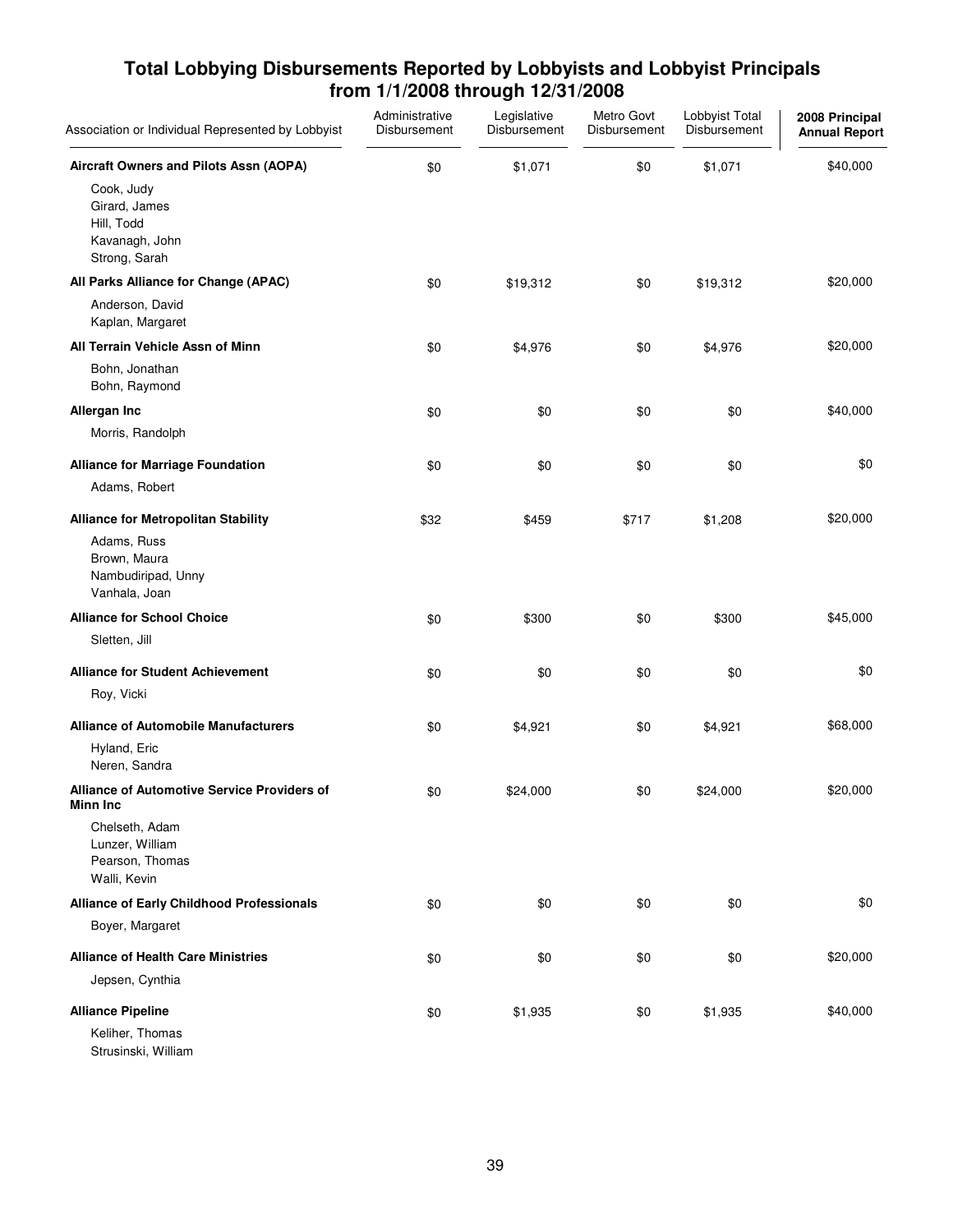| Association or Individual Represented by Lobbyist                                                                                                                            | Administrative<br>Disbursement | Legislative<br>Disbursement | Metro Govt<br>Disbursement | Lobbyist Total<br>Disbursement | 2008 Principal<br><b>Annual Report</b> |
|------------------------------------------------------------------------------------------------------------------------------------------------------------------------------|--------------------------------|-----------------------------|----------------------------|--------------------------------|----------------------------------------|
| <b>Alliant Energy</b><br>Bradley, Michael<br>Johnson, Richard<br>Jordahl, William<br>Sletten, Jill<br>Sturgeon, Ritchie                                                      | \$196                          | \$81,379                    | \$0                        | \$81,575                       | \$80,000                               |
| <b>Allianz</b>                                                                                                                                                               | \$77                           | \$594                       | \$0                        | \$671                          | \$0                                    |
| Berger, Bernadette                                                                                                                                                           |                                |                             |                            |                                |                                        |
| <b>Allied Charities of Minn</b><br>Bohn, Jonathan<br>Bohn, Raymond<br>Wilson, Kingsley                                                                                       | \$3,375                        | \$39,750                    | \$0                        | \$43,125                       | \$160,000                              |
| Allied Waste Industries/Browning-Ferris                                                                                                                                      | \$0                            | \$0                         | \$170                      | \$170                          | \$100                                  |
| Ayers, Michael<br>Carlson, Kim                                                                                                                                               |                                |                             |                            |                                |                                        |
| <b>Allina Health System</b><br>Cox, Megan (Slatter)<br>Halloran, Brian<br>Johnson, Todd<br>Redmond, Lawrence<br>Snoke, William<br>Thompson, Anna                             | \$245                          | \$14,745                    | \$2,295                    | \$17,285                       | \$280,000                              |
| <b>Allstate Insurance Co</b>                                                                                                                                                 | \$8                            | \$4                         | \$0                        | \$12                           | \$40,000                               |
| Franzen, Douglas<br>Moore, Vic<br>Peterson, Patricia                                                                                                                         |                                |                             |                            |                                |                                        |
| <b>Alltel Communications Inc.</b>                                                                                                                                            | \$0                            | \$11                        | \$0                        | \$11                           | \$40,000                               |
| Backhaus, Amber<br>Cassidy, Paul<br>Chelseth, Andrew<br>Wolfe, Kelly                                                                                                         |                                |                             |                            |                                |                                        |
| <b>ALS Assn-Minn Chapter</b>                                                                                                                                                 | \$0                            | \$116                       | \$0                        | \$116                          | \$0                                    |
| Goodno, Kevin<br>Harris, Shepard                                                                                                                                             |                                |                             |                            |                                |                                        |
| <b>Altria Client Services Inc and its Affiliates</b>                                                                                                                         | \$8,193                        | \$42,969                    | \$0                        | \$51,162                       | \$300,000                              |
| Alston, Garth<br>Apitz, John<br>Clark, James<br>Cook, Judy<br>Egan, Dennis<br>Girard, James<br>Hill, Todd<br>Kavanagh, John<br>Kramer, Ross<br>Moen, Scott<br>Spangler, Toby |                                |                             |                            |                                |                                        |

Strong, Sarah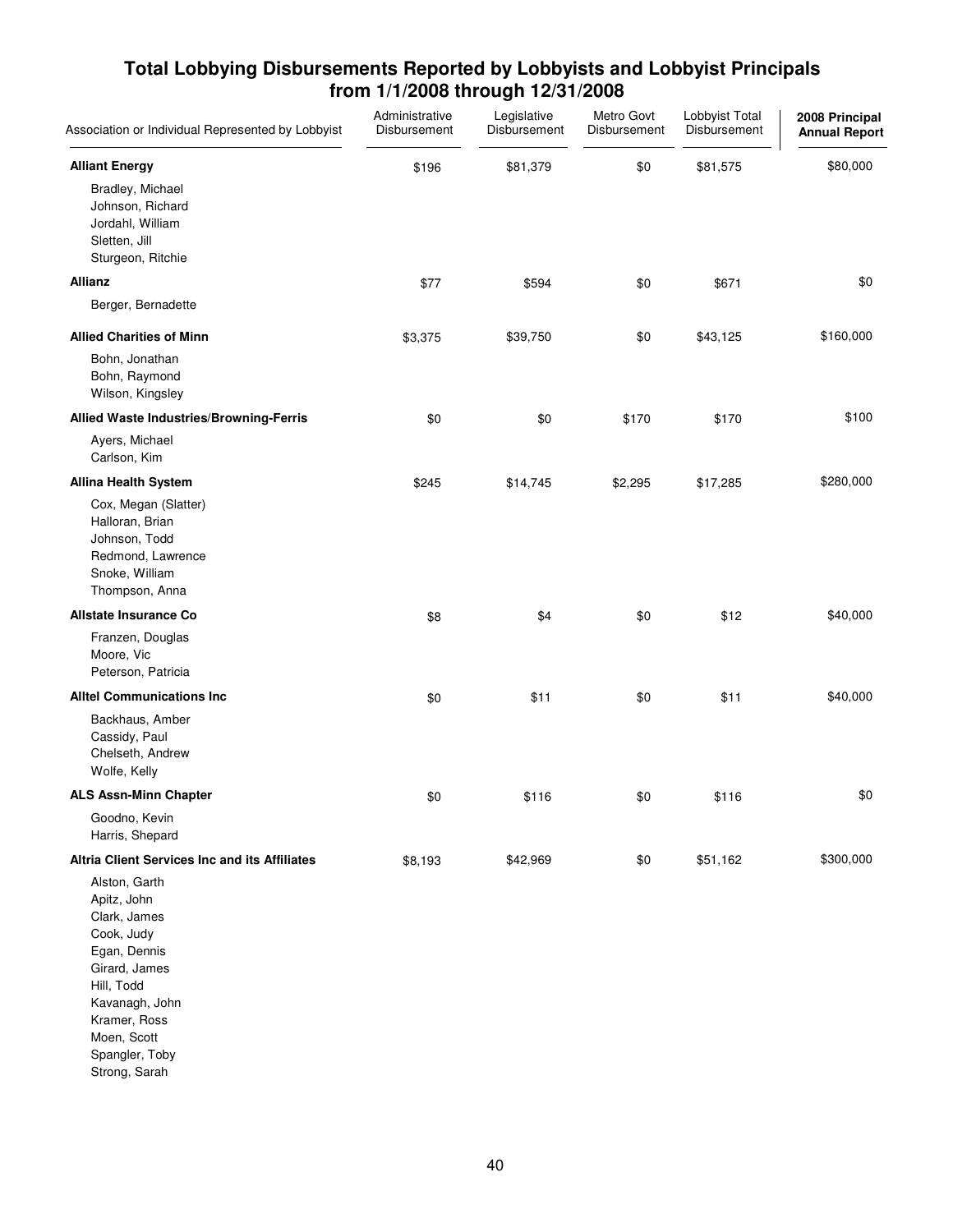| Association or Individual Represented by Lobbyist                                                                                           | Administrative<br>Disbursement | Legislative<br>Disbursement | Metro Govt<br>Disbursement | Lobbyist Total<br>Disbursement | 2008 Principal<br><b>Annual Report</b> |
|---------------------------------------------------------------------------------------------------------------------------------------------|--------------------------------|-----------------------------|----------------------------|--------------------------------|----------------------------------------|
| Alzheimers Assn-Minn/N Dakota Chpt                                                                                                          | \$0                            | \$5,818                     | \$0                        | \$5,818                        | \$5,818                                |
| Freeman, Iris<br>Mueller, Jan                                                                                                               |                                |                             |                            |                                |                                        |
| <b>Amalgamated Transit Union Local 1005</b>                                                                                                 | \$0                            | \$0                         | \$0                        | \$0                            | \$0                                    |
| Ewald, Jerry<br>Sommers, Michelle<br>Tollin, Scott                                                                                          |                                |                             |                            |                                |                                        |
| Amateur Riders Motorcycle Assn                                                                                                              | \$0                            | \$0                         | \$0                        | \$0                            | \$20,000                               |
| Bohn, Jonathan<br>Bohn, Raymond                                                                                                             |                                |                             |                            |                                |                                        |
| American Acad of Pediatrics-Minn Ch                                                                                                         | \$0                            | \$9,981                     | \$0                        | \$9,981                        | \$11,000                               |
| Noznesky, Sara Will                                                                                                                         |                                |                             |                            |                                |                                        |
| American Ag Energy LLC                                                                                                                      | \$0                            | \$0                         | \$0                        | \$0                            | \$20,000                               |
| Bunge, Darrel<br>Westin, Charles                                                                                                            |                                |                             |                            |                                |                                        |
| American Assn of Advertising Agencies-TC<br>Council                                                                                         | \$0                            | \$100                       | \$0                        | \$100                          | \$5,000                                |
| Elliott, Sonnie<br>Forschler, Richard                                                                                                       |                                |                             |                            |                                |                                        |
| <b>American Assn of Bioanalysts</b>                                                                                                         | \$0                            | \$0                         | \$0                        | \$0                            | \$5,000                                |
| Lehman, Thomas                                                                                                                              |                                |                             |                            |                                |                                        |
| American Cancer Society Minn Division                                                                                                       | \$0                            | \$34,907                    | \$0                        | \$34,907                       | \$100,000                              |
| Arons, David<br>Flory, Matthew<br>Hustad, John<br>Knutson, Jessica<br>Mannetter, Sara<br>Sposeto, Dominic<br>Stark, Isis<br>Thoman, Rebecca |                                |                             |                            |                                |                                        |
| <b>American Chemistry Council</b>                                                                                                           | \$0                            | \$51,352                    | \$0                        | \$51,352                       | \$160,000                              |
| Colburn, Patrick<br>Davidman, Jeffrey<br>Easter, John<br>Grooms, Lloyd<br>Johnson, David<br>Kwilas, Anthony<br>Lemke, Matthew               |                                |                             |                            |                                |                                        |
| <b>American Citizens</b>                                                                                                                    | \$0                            | \$0                         | \$0                        | \$0                            | \$0                                    |
| Smith, Roger                                                                                                                                |                                |                             |                            |                                |                                        |
| American Civil Liberties Union of Minn                                                                                                      | \$0                            | \$6,252                     | \$0                        | \$6,252                        | \$20,000                               |
| Jackson, Carolyn                                                                                                                            |                                |                             |                            |                                |                                        |
| American Coalition for Clean Coal Electricity<br>Knapp, John                                                                                | \$0                            | \$19,200                    | \$0                        | \$19,200                       | \$60,000                               |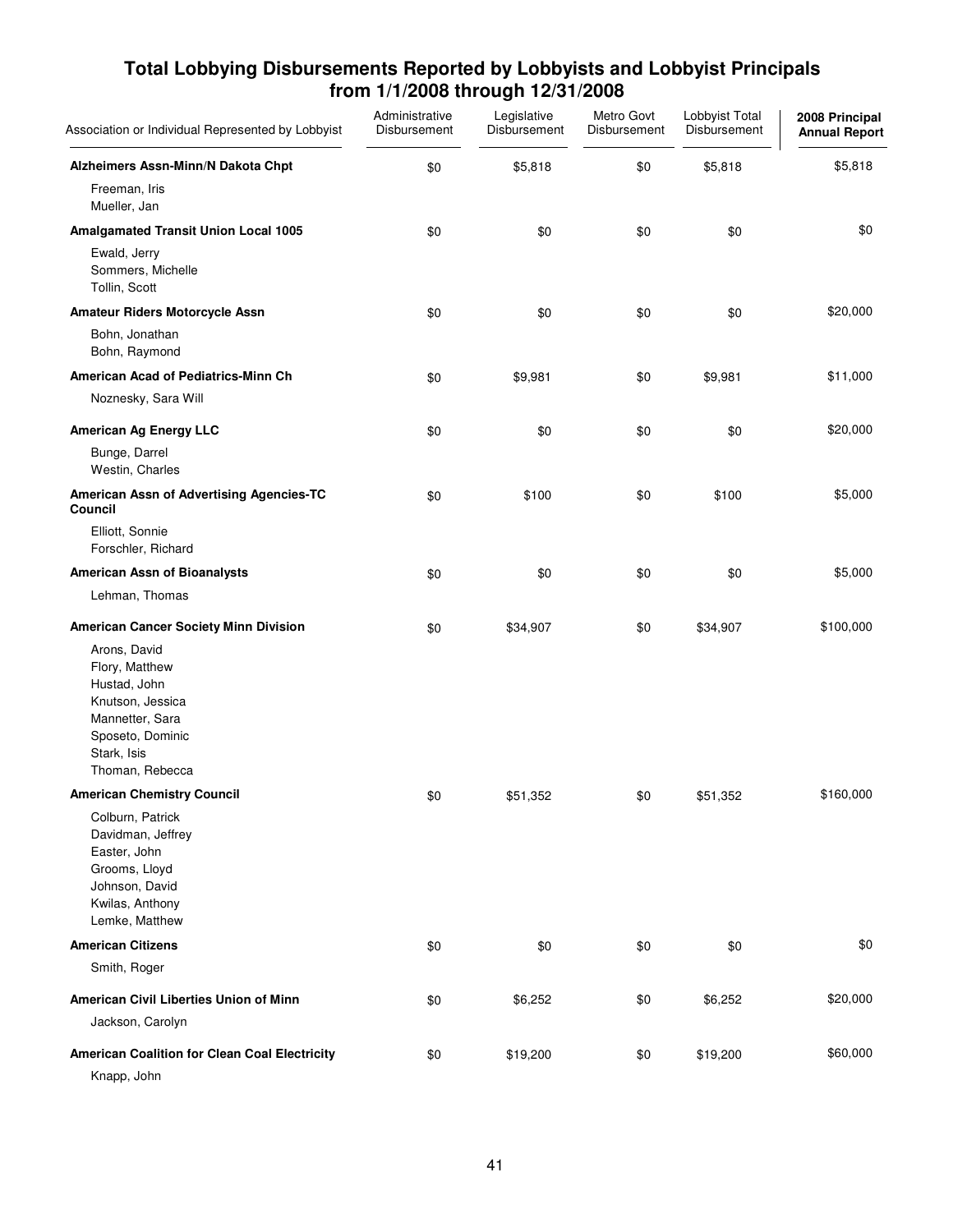| Association or Individual Represented by Lobbyist                                                                         | Administrative<br>Disbursement | Legislative<br>Disbursement | Metro Govt<br>Disbursement | Lobbyist Total<br>Disbursement | 2008 Principal<br><b>Annual Report</b> |
|---------------------------------------------------------------------------------------------------------------------------|--------------------------------|-----------------------------|----------------------------|--------------------------------|----------------------------------------|
| American College of Cardiology-Minn Chpt                                                                                  | \$0                            | \$0                         | \$0                        | \$0                            | \$0                                    |
| Ewald, David                                                                                                              |                                |                             |                            |                                |                                        |
| American College of Emergency Physicians-<br><b>Minn Chpt</b>                                                             | \$0                            | \$0                         | \$0                        | \$0                            | \$20,000                               |
| Doyle, O'Brien                                                                                                            |                                |                             |                            |                                |                                        |
| American Council of Engineering Cos of Minn                                                                               | \$0                            | \$1,432                     | \$0                        | \$1,432                        | \$60,000                               |
| Krapek, John<br>Morris, Randolph<br>Oxley, David<br>Psick, Sarah                                                          |                                |                             |                            |                                |                                        |
| American Crystal Sugar Co                                                                                                 | \$0                            | \$2,300                     | \$0                        | \$2,300                        | \$20,000                               |
| Girvan, Becky<br>Goodno, Kevin                                                                                            |                                |                             |                            |                                |                                        |
| <b>American Diabetes Assn</b>                                                                                             | \$0                            | \$0                         | \$0                        | \$0                            | \$0                                    |
| Schaefer, Christine                                                                                                       |                                |                             |                            |                                |                                        |
| <b>American Express</b>                                                                                                   | \$0                            | \$99                        | \$0                        | \$99                           | \$35,000                               |
| Kozak, Andrew                                                                                                             |                                |                             |                            |                                |                                        |
| American Family Insurance Co                                                                                              | \$0                            | \$904                       | \$0                        | \$904                          | \$200,000                              |
| Franzen, Douglas<br>Moore, Vic<br>Rizzolo, Vicky                                                                          |                                |                             |                            |                                |                                        |
| <b>American Financial Services Assn</b>                                                                                   | \$0                            | \$0                         | \$0                        | \$0                            | \$0                                    |
| Martyn, Patrick                                                                                                           |                                |                             |                            |                                |                                        |
| American Forest and Paper Assn                                                                                            | \$0                            | \$480                       | \$0                        | \$480                          | \$40,000                               |
| Robertson, Michael                                                                                                        |                                |                             |                            |                                |                                        |
| <b>American Heart Assn</b>                                                                                                | \$0                            | \$47,675                    | \$0                        | \$47,675                       | \$100,000                              |
| Amberg, William<br>Callanan, Rachel<br>Ewald, David<br>Goodno, Kevin<br>Harris, Shepard<br>Snyder, Bethany<br>Walsh, Bret |                                |                             |                            |                                |                                        |
| American Institute of Architects-Minn                                                                                     | \$0                            | \$2,130                     | \$0                        | \$2,130                        | \$80,000                               |
| Hahne, Kathryn<br>Hauschild, Beverly<br>Herman, John<br>Hylden, Nancy                                                     |                                |                             |                            |                                |                                        |
| American Insurance Assn                                                                                                   | \$0                            | \$1,400                     | \$0                        | \$1,400                        | \$32,800                               |
| Knapp, John<br>Lemke, Matthew<br>Lonetti, Christine Zimmer<br>Rothman, Michael                                            |                                |                             |                            |                                |                                        |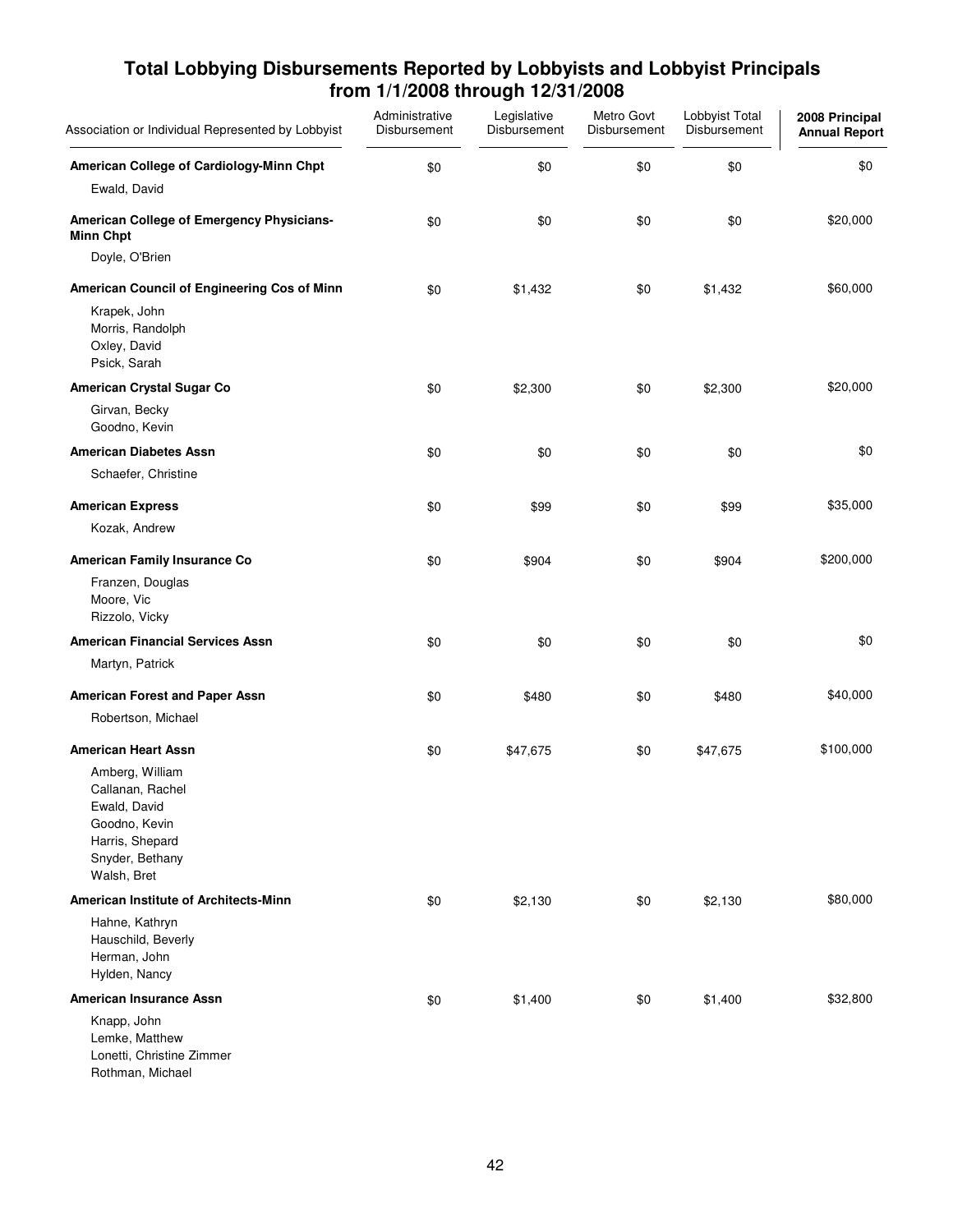| Association or Individual Represented by Lobbyist                                                                  | Administrative<br>Disbursement | Legislative<br>Disbursement | Metro Govt<br>Disbursement | Lobbyist Total<br>Disbursement | 2008 Principal<br><b>Annual Report</b> |
|--------------------------------------------------------------------------------------------------------------------|--------------------------------|-----------------------------|----------------------------|--------------------------------|----------------------------------------|
| American Massage Therapy Assn-Minn Chpt                                                                            | \$0                            | \$2,012                     | \$0                        | \$2,012                        | \$20,000                               |
| Kreuger, Diane<br>Vanasek, Robert (Bob)                                                                            |                                |                             |                            |                                |                                        |
| American Petroleum Institute                                                                                       | \$0                            | \$0                         | \$0                        | \$0                            | \$80,000                               |
| Bunge, Darrel                                                                                                      |                                |                             |                            |                                |                                        |
| American Phys Therapy Assn-Minn Chpt                                                                               | \$0                            | \$6,245                     | \$0                        | \$6,245                        | \$40,000                               |
| Hawley, Judy<br>Morris, Randolph<br>Psick, Sarah                                                                   |                                |                             |                            |                                |                                        |
| <b>American Property Coalition</b>                                                                                 | \$0                            | \$0                         | \$0                        | \$0                            | \$0                                    |
| Parmeter, Donald                                                                                                   |                                |                             |                            |                                |                                        |
| American Public Media Group                                                                                        | \$0                            | \$150                       | \$1,500                    | \$1,650                        | \$60,000                               |
| Elliott, Sonnie<br>Forschler, Richard<br>Hahne, Kathryn<br>Hylden, Nancy<br>Kigin, Thomas<br>Nelson, Jeff          |                                |                             |                            |                                |                                        |
| <b>American Red Cross Twin Cities</b>                                                                              | \$0                            | \$300                       | \$0                        | \$300                          | \$20,000                               |
| Moore, Vic                                                                                                         |                                |                             |                            |                                |                                        |
| <b>American Transmission Co</b>                                                                                    | \$0                            | \$125                       | \$0                        | \$125                          | \$20,000                               |
| Bertrand, James<br>Forschler, Richard<br>Hahne, Kathryn<br>Hylden, Nancy<br>Meloy, Brian                           |                                |                             |                            |                                |                                        |
| Americans for Technology Leadership                                                                                | \$0                            | \$0                         | \$0                        | \$0                            | \$20,000                               |
| Connolly, Patrick<br>Humphrey, Hubert "Buck"<br>Rosenstiel, Patrick                                                |                                |                             |                            |                                |                                        |
| <b>Ameriprise Financial Advisors</b>                                                                               | \$0                            | \$1,205                     | \$0                        | \$1,205                        | \$180,000                              |
| Cook, Judy<br>Dicklich, Ronald<br>Girard, James<br>Kozak, Andrew<br>Meeks, John<br>Pietsch, Brian<br>Strong, Sarah |                                |                             |                            |                                |                                        |
| <b>Ames Construction Inc.</b>                                                                                      | \$0                            | \$626                       | \$0                        | \$626                          | \$0                                    |
| Thomas, Richard                                                                                                    |                                |                             |                            |                                |                                        |
| <b>Amylin Pharmaceuticals</b>                                                                                      | \$0                            | \$0                         | \$0                        | \$0                            | \$0                                    |
| Lindstrom, Janet                                                                                                   |                                |                             |                            |                                |                                        |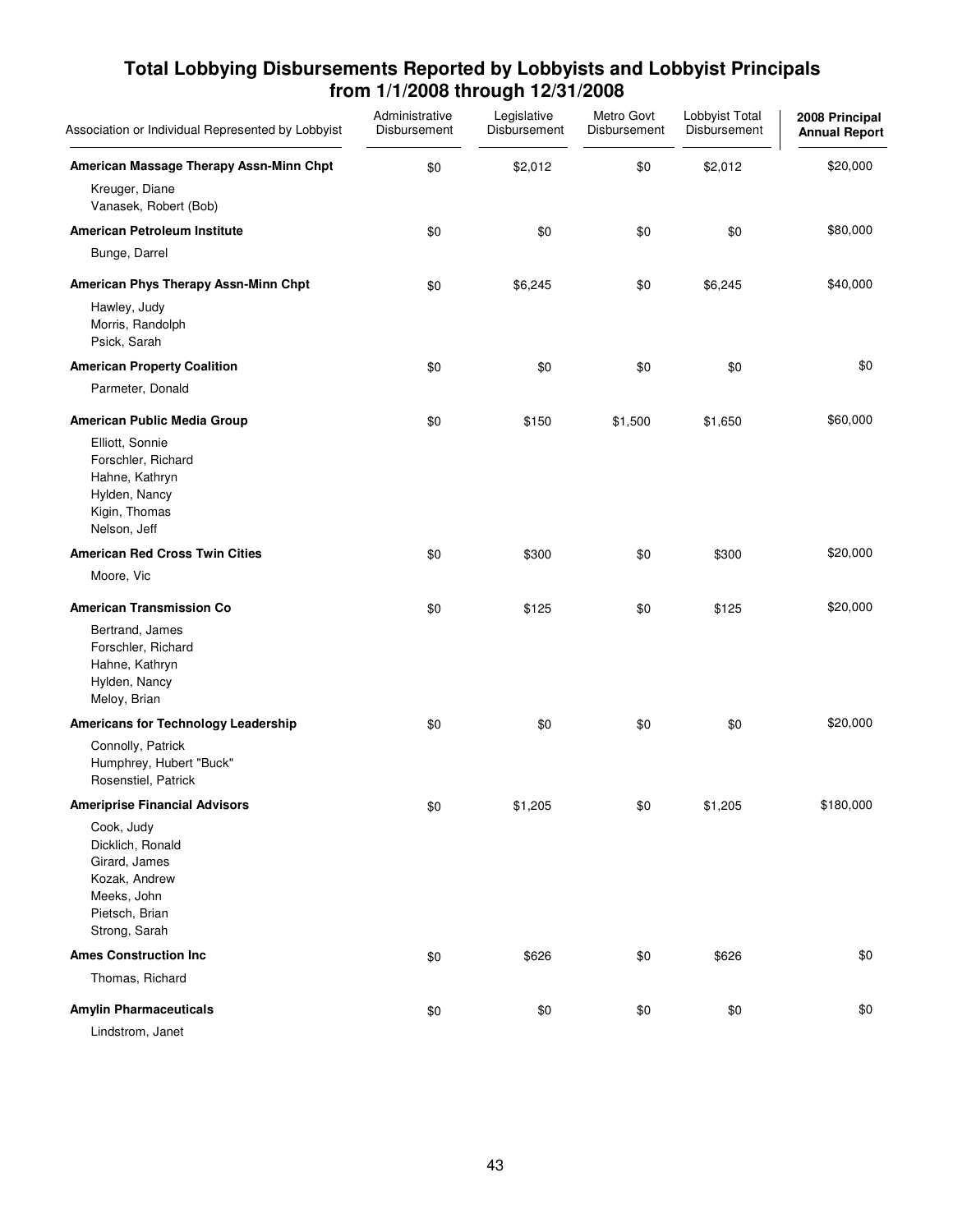| Association or Individual Represented by Lobbyist                                                              | Administrative<br>Disbursement | Legislative<br>Disbursement | Metro Govt<br>Disbursement | Lobbyist Total<br>Disbursement | 2008 Principal<br><b>Annual Report</b> |
|----------------------------------------------------------------------------------------------------------------|--------------------------------|-----------------------------|----------------------------|--------------------------------|----------------------------------------|
| <b>Andersen Corp</b>                                                                                           | \$0                            | \$81                        | \$0                        | \$81                           | \$20,000                               |
| Amundson, Kristen<br>Georgacas, Chris<br>Kaul Jr, John<br>Wagner, Lisa                                         |                                |                             |                            |                                |                                        |
| Anheuser-Busch Companies Inc                                                                                   | \$0                            | \$1,090                     | \$0                        | \$1,090                        | \$37,000                               |
| Bothun, John<br>O'Neill, Joseph                                                                                |                                |                             |                            |                                |                                        |
| <b>Animal Humane Society</b>                                                                                   | \$0                            | \$2,451                     | \$0                        | \$2,451                        | \$20,000                               |
| Clark, James                                                                                                   |                                |                             |                            |                                |                                        |
| Anoka Co Regional Rail Authority                                                                               | \$0                            | \$5,336                     | \$0                        | \$5,336                        | N/A                                    |
| Davidman, Jeffrey<br>Haas, Nancy<br>Johnson, David<br>Kramer, Ross<br>Schreiber, William                       |                                |                             |                            |                                |                                        |
| <b>Anoka County</b>                                                                                            | \$0                            | \$8,194                     | \$0                        | \$8,194                        | N/A                                    |
| Bellis, Maureen<br>Colburn, Patrick<br>Davidman, Jeffrey<br>Johnson, David<br>Novak, Steven<br>Schreiber, Lona |                                |                             |                            |                                |                                        |
| Anoka County Housing & Redevelopment<br><b>Authority</b>                                                       | \$0                            | \$0                         | \$0                        | \$0                            | N/A                                    |
| Schreiber, Lona                                                                                                |                                |                             |                            |                                |                                        |
| Anoka-Hennepin Education Minn                                                                                  | \$0                            | \$8,815                     | \$0                        | \$8,815                        | \$20,000                               |
| Skaar, Sandy                                                                                                   |                                |                             |                            |                                |                                        |
| Anoka-Hennepin Ind School Dist 11                                                                              | \$0                            | \$145                       | \$0                        | \$145                          | \$40,000                               |
| Dosland, Valerie<br>Jerich, Ronald<br>Jerich, Valerie                                                          |                                |                             |                            |                                |                                        |
| <b>Apollo Group</b>                                                                                            | \$0                            | \$0                         | \$0                        | \$0                            | \$40,000                               |
| Cottington, Scott                                                                                              |                                |                             |                            |                                |                                        |
| <b>Apple Inc</b>                                                                                               | \$0                            | \$2,570                     | \$0                        | \$2,570                        | \$60,000                               |
| Baiocchi, Donna<br>Kramer, Ross<br>Poul, Thomas                                                                |                                |                             |                            |                                |                                        |
| <b>Apple Tree Dental</b>                                                                                       | \$0                            | \$842                       | \$0                        | \$842                          | \$20,000                               |
| Erickson, Tara Garman<br>Sposeto, Dominic                                                                      |                                |                             |                            |                                |                                        |
| <b>Arc Greater Twin Cities</b>                                                                                 | \$0                            | \$653                       | \$0                        | \$653                          | \$120,000                              |
| Martinez, Eugene                                                                                               |                                |                             |                            |                                |                                        |
| <b>Arc Minn</b>                                                                                                | \$0                            | \$6,460                     | \$0                        | \$6,460                        | \$60,000                               |
| Larson, Steven                                                                                                 |                                |                             |                            |                                |                                        |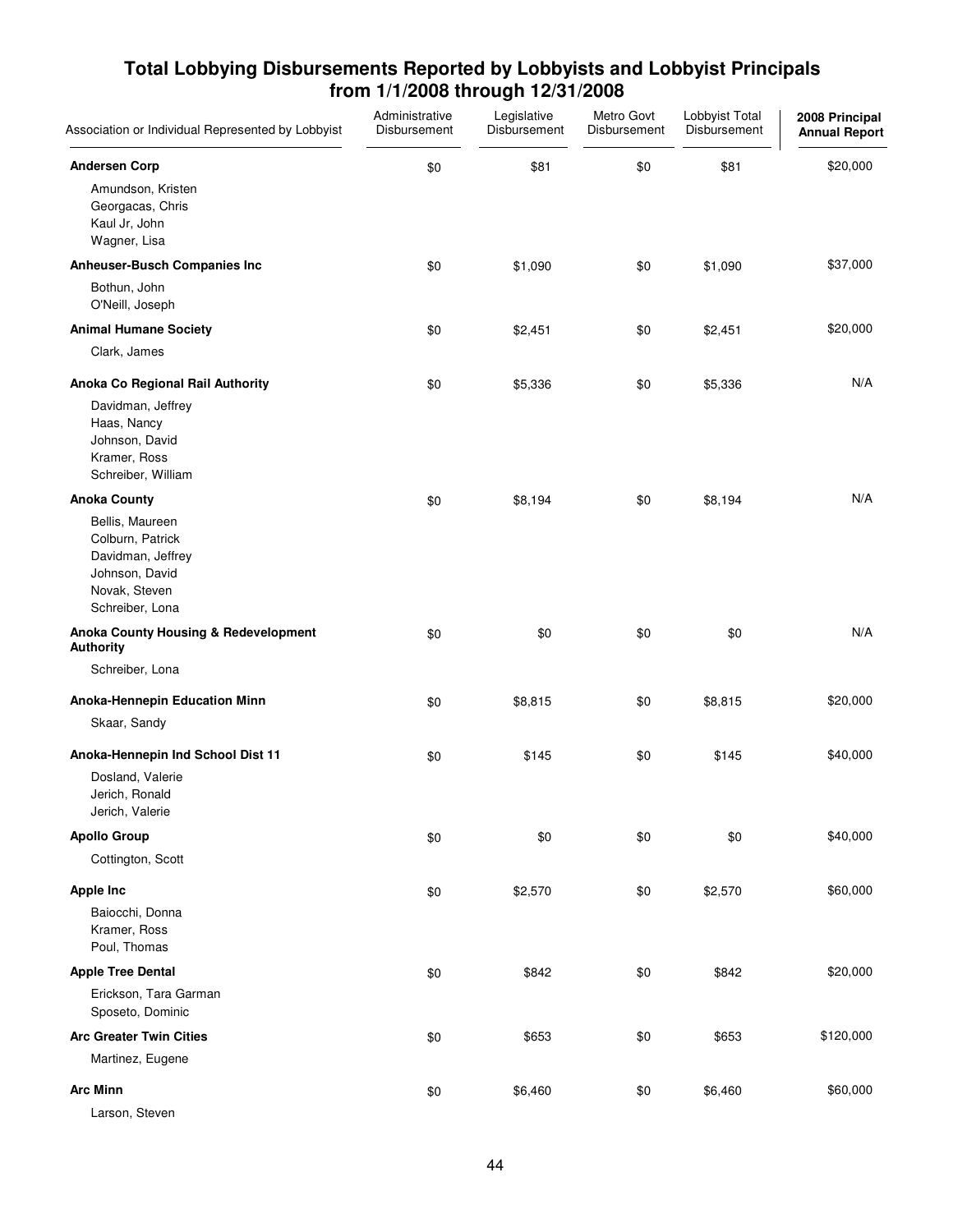| Association or Individual Represented by Lobbyist                  | Administrative<br>Disbursement | Legislative<br>Disbursement | Metro Govt<br>Disbursement | Lobbyist Total<br>Disbursement | 2008 Principal<br><b>Annual Report</b> |
|--------------------------------------------------------------------|--------------------------------|-----------------------------|----------------------------|--------------------------------|----------------------------------------|
| <b>Arcadian Networks Inc.</b>                                      | \$0                            | \$125                       | \$0                        | \$125                          | \$40,000                               |
| Forschler, Richard<br>Hahne, Kathryn<br>Hylden, Nancy              |                                |                             |                            |                                |                                        |
| <b>ArcelorMittal USA Inc</b>                                       | \$117                          | \$0                         | \$0                        | \$117                          | \$0                                    |
| Lee, Robert<br>Moratzka, Andrew                                    |                                |                             |                            |                                |                                        |
| <b>Archer Daniels Midland Co</b>                                   | \$0                            | \$45                        | \$0                        | \$45                           | \$20,000                               |
| Davidman, Jeffrey<br>Johnson, David                                |                                |                             |                            |                                |                                        |
| <b>Arctic Cat Inc</b>                                              | \$0                            | \$0                         | \$0                        | \$0                            | \$58,582                               |
| McKasy, Bert                                                       |                                |                             |                            |                                |                                        |
| <b>Arrow Intl Inc.</b>                                             | \$0                            | \$0                         | \$0                        | \$0                            | \$0                                    |
| Franke, Roger                                                      |                                |                             |                            |                                |                                        |
| <b>Arrowhead Counties Assn</b>                                     | \$0                            | \$0                         | \$0                        | \$0                            | \$20,000                               |
| Ongaro, John                                                       |                                |                             |                            |                                |                                        |
| <b>Arrowhead EMS Assn Inc</b>                                      | \$0                            | \$0                         | \$0                        | \$0                            | \$6,500                                |
| Doyle, O'Brien                                                     |                                |                             |                            |                                |                                        |
| <b>Arts Education Consortium of Minn</b>                           | \$0                            | \$10,833                    | \$0                        | \$10,833                       | \$20,000                               |
| Tjornehoj, Daniel                                                  |                                |                             |                            |                                |                                        |
| <b>Artspace Projects Inc</b>                                       | \$0                            | \$0                         | \$0                        | \$0                            | \$0                                    |
| Clark, James<br>Kramer, Ross<br>Mickelson, Stacey<br>Sletten, Jill |                                |                             |                            |                                |                                        |
| <b>Asian-Pacific Cultural Center</b>                               | \$0                            | \$0                         | \$0                        | \$0                            | \$0                                    |
| Kaul Jr, John<br>Larsen, Margaret                                  |                                |                             |                            |                                |                                        |
| <b>Aspen Waste Services Inc</b>                                    | \$0                            | \$0                         | \$0                        | \$0                            | \$20,000                               |
| Derus, John<br>Johnson, Thomas                                     |                                |                             |                            |                                |                                        |
| Assd Builders & Contractors-Minn Chpt                              | \$2,450                        | \$10,450                    | \$1,950                    | \$14,850                       | \$20,000                               |
| Heise, Robert<br>Raines, Philip                                    |                                |                             |                            |                                |                                        |
| Assd Contract Loggers & Truckers of Minn Inc                       | \$0                            | \$0                         | \$0                        | \$0                            | \$0                                    |
| Dane, Bradley                                                      |                                |                             |                            |                                |                                        |
| <b>Assd General Contractors of Minn</b>                            | \$8,200                        | \$70,230                    | \$0                        | \$78,430                       | \$120,000                              |
| Murphy, Thomas<br>Wafler, James<br>Worke, Tim                      |                                |                             |                            |                                |                                        |
| <b>Asset Recovery Corp</b>                                         | \$0                            | \$0                         | \$0                        | \$0                            | \$0                                    |
| Carlson, Joel                                                      |                                |                             |                            |                                |                                        |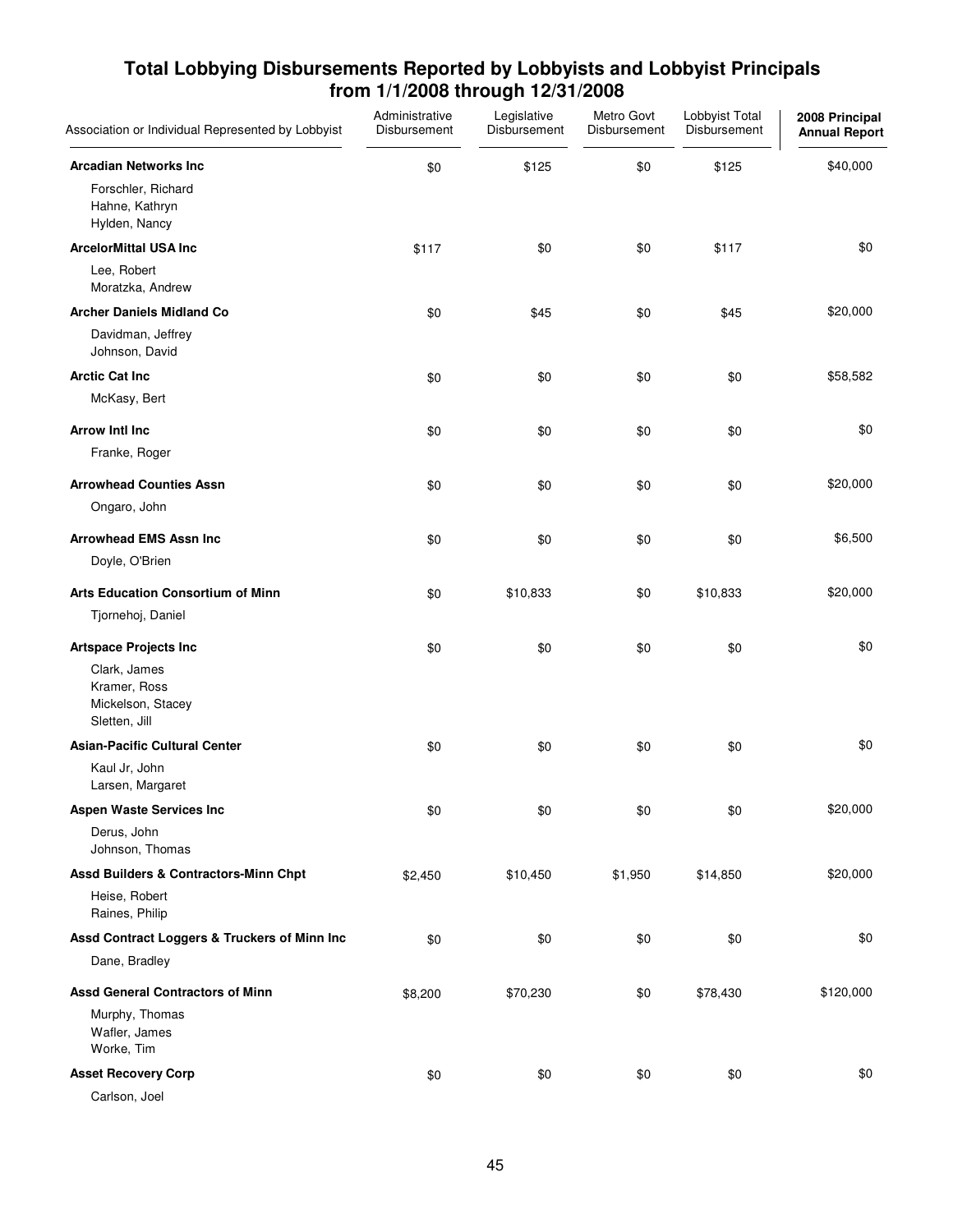| Association or Individual Represented by Lobbyist                                                                                                                                    | Administrative<br>Disbursement | Legislative<br>Disbursement | Metro Govt<br>Disbursement | Lobbyist Total<br>Disbursement | 2008 Principal<br><b>Annual Report</b> |
|--------------------------------------------------------------------------------------------------------------------------------------------------------------------------------------|--------------------------------|-----------------------------|----------------------------|--------------------------------|----------------------------------------|
| Assn of Metropolitan Municipalities                                                                                                                                                  | \$0                            | \$38,492                    | \$11,556                   | \$50,048                       | \$160,000                              |
| Erickson, Sarah<br>Jambois, Louis<br>Nauman, Patricia<br>Olson, Todd                                                                                                                 |                                |                             |                            |                                |                                        |
| Assn of Metropolitan School Districts                                                                                                                                                | \$0                            | \$152,840                   | \$0                        | \$152,840                      | \$160,000                              |
| Amundson, Kristen<br>Chilstrom, Lynda<br>Croonquist, Scott<br>Georgacas, Chris                                                                                                       |                                |                             |                            |                                |                                        |
| <b>Assn of Minn Building Officials</b>                                                                                                                                               | \$0                            | \$0                         | \$0                        | \$0                            | \$17,500                               |
| Campo, Daniel<br>Campo, Maryann                                                                                                                                                      |                                |                             |                            |                                |                                        |
| <b>Assn of Minn Counties</b>                                                                                                                                                         | \$0                            | \$35,206                    | \$0                        | \$35,206                       | \$120,000                              |
| Coldwell, Patricia<br>Erdmann, Ryan<br>Garletz, Annalee<br>Groff, Stanley<br>Lovro, Carol<br>Mathews, Joe<br>Mulder, James<br>O'Connor, Ryan Thomas<br>Olson, Anne<br>Simmons, Scott |                                |                             |                            |                                |                                        |
| <b>Assn of Minn Emergency Managers</b>                                                                                                                                               | \$0                            | \$2,460                     | \$0                        | \$2,460                        | \$20,000                               |
| Hyland, Eric                                                                                                                                                                         |                                |                             |                            |                                |                                        |
| Assn of Minn Public Ed Radio Stations                                                                                                                                                | \$0                            | \$803                       | \$0                        | \$803                          | \$20,000                               |
| Tilley, Barry                                                                                                                                                                        |                                |                             |                            |                                |                                        |
| Assn of Residential Resources in MN                                                                                                                                                  | \$36,370                       | \$102,878                   | \$0                        | \$139,248                      | \$140,000                              |
| Nelson, Bruce<br>Orbovich, Samuel<br>Vanasek, Robert (Bob)                                                                                                                           |                                |                             |                            |                                |                                        |
| Assn of Settlement Cos (TASC) c/o MultiStates<br><b>Assoc</b>                                                                                                                        | \$0                            | \$600                       | \$0                        | \$600                          | \$20,000                               |
| Franzen, Douglas                                                                                                                                                                     |                                |                             |                            |                                |                                        |
| <b>Assn of Supportive Living Residences</b>                                                                                                                                          | \$0                            | \$0                         | \$0                        | \$0                            | \$12,000                               |
| Amberg, William<br>Dosland, Valerie                                                                                                                                                  |                                |                             |                            |                                |                                        |
| <b>Assurant Group</b>                                                                                                                                                                | \$0                            | \$20                        | \$0                        | \$20                           | \$20,000                               |
| Jerich, Ronald<br>Jerich, Valerie                                                                                                                                                    |                                |                             |                            |                                |                                        |
| <b>AstraZeneca Pharmaceuticals</b>                                                                                                                                                   | \$0                            | \$0                         | \$0                        | \$0                            | \$40,000                               |
| Johnson, Kevin<br>Lehman, Thomas                                                                                                                                                     |                                |                             |                            |                                |                                        |
| <b>Asurion Insurance Services Inc</b>                                                                                                                                                | \$0                            | \$2,461                     | \$0                        | \$2,461                        | \$20,000                               |
| Apitz, John<br>Haas, Nancy                                                                                                                                                           |                                |                             |                            |                                |                                        |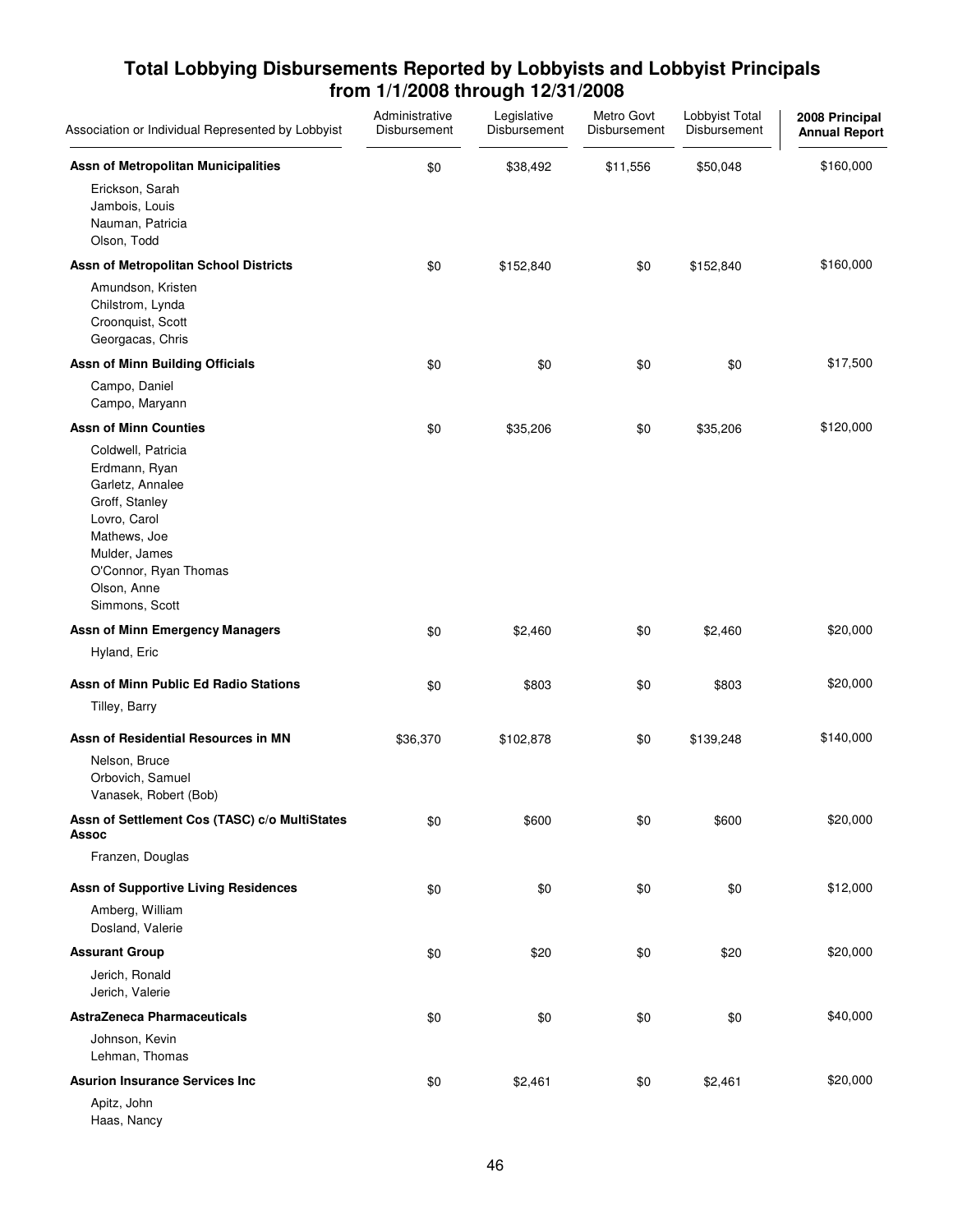| Association or Individual Represented by Lobbyist                                                                                                                                          | Administrative<br>Disbursement | Legislative<br>Disbursement | Metro Govt<br>Disbursement | Lobbyist Total<br>Disbursement | 2008 Principal<br><b>Annual Report</b> |
|--------------------------------------------------------------------------------------------------------------------------------------------------------------------------------------------|--------------------------------|-----------------------------|----------------------------|--------------------------------|----------------------------------------|
| <b>AT&amp;T Inc</b>                                                                                                                                                                        | \$0                            | \$6,005                     | \$0                        | \$6,005                        | \$244,700                              |
| Bass, Robert (Bob)<br>Browne, Wauneta<br>Canuteson, Beth<br>Cook, Judy<br>Girard, James<br>Hill, Todd<br>Kavanagh, John<br>Kozak, Andrew<br>Meeks, John<br>Murphy, Thomas<br>Strong, Sarah |                                |                             |                            |                                |                                        |
| <b>Atomic Recycling</b>                                                                                                                                                                    | \$0                            | \$340                       | \$0                        | \$340                          | \$0                                    |
| Ahern, Michael                                                                                                                                                                             |                                |                             |                            |                                |                                        |
| <b>Augsburg College</b>                                                                                                                                                                    | \$0                            | \$0                         | \$0                        | \$0                            | N/A                                    |
| Benanav, Jay                                                                                                                                                                               |                                |                             |                            |                                |                                        |
| <b>Auto Club Group</b>                                                                                                                                                                     | \$0                            | \$16,010                    | \$0                        | \$16,010                       | \$40,000                               |
| Knapp, John<br>Lonetti, Christine Zimmer<br>Weinholzer, Gail                                                                                                                               |                                |                             |                            |                                |                                        |
| <b>Avenet LLC</b>                                                                                                                                                                          | \$0                            | \$0                         | \$0                        | \$0                            | \$20,000                               |
| Cerkvenik, Gary                                                                                                                                                                            |                                |                             |                            |                                |                                        |
| <b>Avera Health</b>                                                                                                                                                                        | \$0                            | \$0                         | \$0                        | \$0                            | \$20,000                               |
| Lehman, Thomas<br>Olson, Ben                                                                                                                                                               |                                |                             |                            |                                |                                        |
| <b>Avis-Budget Group Inc</b>                                                                                                                                                               | \$0                            | \$3,790                     | \$0                        | \$3,790                        | \$20,000                               |
| Grindal, H Theodore<br>Hartle, Allyson<br>Klett, Rebecca<br>LeBeau II, R Reid                                                                                                              |                                |                             |                            |                                |                                        |
| <b>BackBone Inc</b>                                                                                                                                                                        | \$0                            | \$0                         | \$0                        | \$0                            | \$0                                    |
| Williams, Makolle                                                                                                                                                                          |                                |                             |                            |                                |                                        |
| <b>BAE Systems</b>                                                                                                                                                                         | \$0                            | \$203                       | \$0                        | \$203                          | \$0                                    |
| Teegardin, Michael<br>Van Keuren, Edwin                                                                                                                                                    |                                |                             |                            |                                |                                        |
| <b>Bank of America</b>                                                                                                                                                                     | \$0                            | \$0                         | \$0                        | \$0                            | \$0                                    |
| Martyn, Patrick<br>Millard, Jonathan                                                                                                                                                       |                                |                             |                            |                                |                                        |
| <b>Barr Pharmaceuticals</b>                                                                                                                                                                | \$2,677                        | \$2,677                     | \$0                        | \$5,354                        | \$73,200                               |
| Cook, Judy<br>Hill, Todd<br>Kavanagh, John                                                                                                                                                 |                                |                             |                            |                                |                                        |
| <b>Base Management LLC</b>                                                                                                                                                                 | \$0                            | \$0                         | \$1,150                    | \$1,150                        | \$0                                    |
| Garcia, Albert                                                                                                                                                                             |                                |                             |                            |                                |                                        |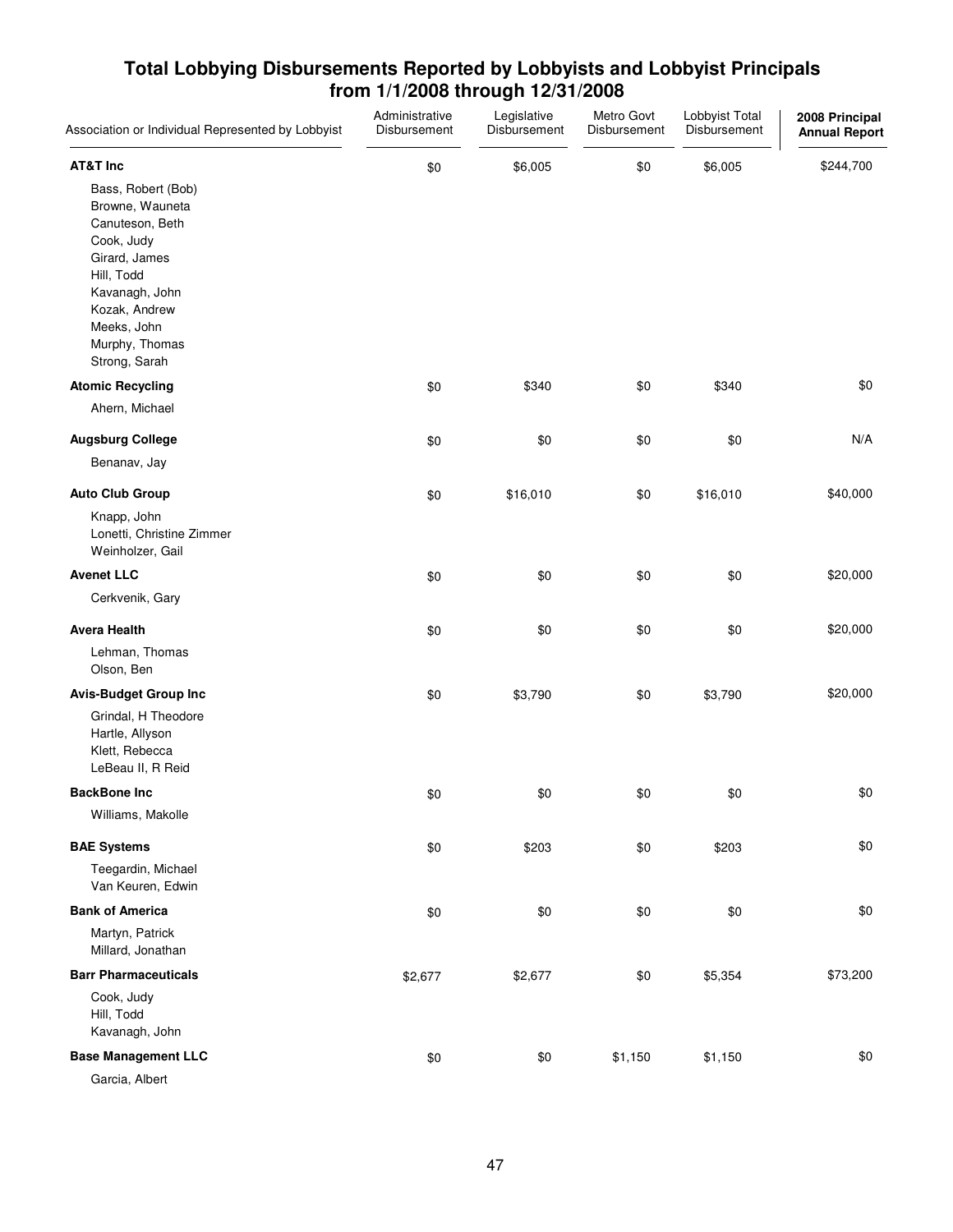| Association or Individual Represented by Lobbyist                                                     | Administrative<br>Disbursement | Legislative<br>Disbursement | Metro Govt<br>Disbursement | Lobbyist Total<br>Disbursement | 2008 Principal<br><b>Annual Report</b> |
|-------------------------------------------------------------------------------------------------------|--------------------------------|-----------------------------|----------------------------|--------------------------------|----------------------------------------|
| <b>Baxter City of</b>                                                                                 | \$0                            | \$0                         | \$0                        | \$0                            | N/A                                    |
| Heimel, Kathy<br>Lund, Thomas<br>Walz, Dale                                                           |                                |                             |                            |                                |                                        |
| <b>Baxter Healthcare Corp</b>                                                                         | \$0                            | \$2,935                     | \$0                        | \$2,935                        | \$40,000                               |
| Bennett, Cory<br>Keliher, Thomas                                                                      |                                |                             |                            |                                |                                        |
| <b>Bayer HealthCare LLC</b>                                                                           | \$0                            | \$0                         | \$0                        | \$0                            | \$33,000                               |
| Mischo, Craig<br>Morris, Randolph                                                                     |                                |                             |                            |                                |                                        |
| Bear Stearns & Co Inc                                                                                 | \$0                            | \$0                         | \$0                        | \$0                            | \$0                                    |
| Franklin, Wendy<br>Lexton, Michael                                                                    |                                |                             |                            |                                |                                        |
| <b>Bearing Point Inc</b>                                                                              | \$0                            | \$1,430                     | \$1,995                    | \$3,426                        | \$60,000                               |
| Poul, Thomas<br>Schreiber, William                                                                    |                                |                             |                            |                                |                                        |
| <b>Behavior Alert Systems</b>                                                                         | \$0                            | \$0                         | \$0                        | \$0                            | \$0                                    |
| Loscalzo, Julian Empson                                                                               |                                |                             |                            |                                |                                        |
| <b>Belron US Inc</b>                                                                                  | \$0                            | \$2,141                     | \$0                        | \$2,141                        | \$20,000                               |
| Hill, Todd<br>Kavanagh, John                                                                          |                                |                             |                            |                                |                                        |
| <b>Benedictine Health System</b>                                                                      | \$0                            | \$0                         | \$0                        | \$0                            | \$20,000                               |
| Mahoney, Michael                                                                                      |                                |                             |                            |                                |                                        |
| <b>Best Buy Company Inc</b>                                                                           | \$0                            | \$4,040                     | \$0                        | \$4,040                        | \$80,000                               |
| Bishop, Laura<br>Clark, James<br>Hiltner, Michael<br>Hyland, Eric<br>Kramer, Ross                     |                                |                             |                            |                                |                                        |
| <b>Big Brothers/Big Sisters</b>                                                                       | \$0                            | \$0                         | \$0                        | \$0                            | \$30,000                               |
| Griffin, Phillip<br>Sandvig, Linda                                                                    |                                |                             |                            |                                |                                        |
| <b>Big Stone II</b>                                                                                   | \$216,799                      | \$57,565                    | \$0                        | \$274,365                      | \$480,000                              |
| Crum, Lisa<br>Glaser, Peter<br>Guerrero, Todd<br>Mitchell, Alan<br>Sasseville, David<br>Sundvor, John |                                |                             |                            |                                |                                        |
| <b>BioCee</b>                                                                                         | \$0                            | \$0                         | \$0                        | \$0                            | \$0                                    |
| Hoffman III, William<br>Osterman, Lynne                                                               |                                |                             |                            |                                |                                        |
| <b>BioFuel Energy Corp</b>                                                                            | \$0                            | \$0                         | \$0                        | \$0                            | \$0                                    |
| Davidman, Jeffrey<br>Johnson, David                                                                   |                                |                             |                            |                                |                                        |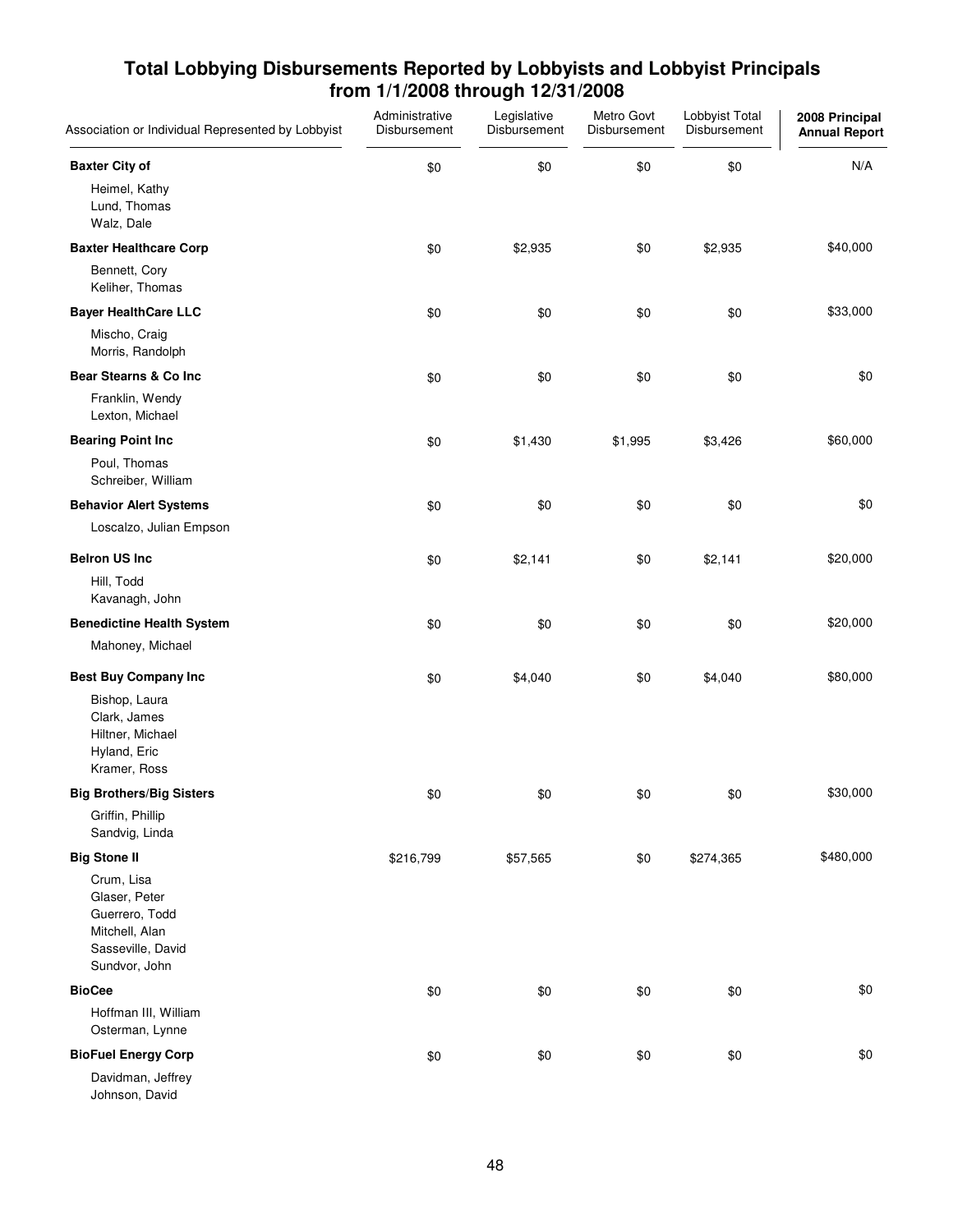| Association or Individual Represented by Lobbyist                                                                                                                                                                         | Administrative<br>Disbursement | Legislative<br>Disbursement | Metro Govt<br>Disbursement | Lobbyist Total<br>Disbursement | 2008 Principal<br><b>Annual Report</b> |
|---------------------------------------------------------------------------------------------------------------------------------------------------------------------------------------------------------------------------|--------------------------------|-----------------------------|----------------------------|--------------------------------|----------------------------------------|
| <b>Biotechnology Industry Organization</b>                                                                                                                                                                                | \$0                            | \$2,915                     | \$0                        | \$2,915                        | \$40,000                               |
| Bennett, Cory<br>Keliher, Thomas                                                                                                                                                                                          |                                |                             |                            |                                |                                        |
| <b>Bixby Energy Systems</b>                                                                                                                                                                                               | \$0                            | \$0                         | \$0                        | \$0                            | \$0                                    |
| Hoffman III, William<br>Osterman, Lynne                                                                                                                                                                                   |                                |                             |                            |                                |                                        |
| <b>Blandin Paper Co</b>                                                                                                                                                                                                   | \$88                           | \$0                         | \$0                        | \$88                           | \$100,000                              |
| Buckler, Robert<br>Lee, Robert<br>Moratzka, Andrew<br>Zabinski, Edward                                                                                                                                                    |                                |                             |                            |                                |                                        |
| <b>Bloomington City of</b>                                                                                                                                                                                                | \$0                            | \$9,021                     | \$0                        | \$9,021                        | N/A                                    |
| Kramer, Ross                                                                                                                                                                                                              |                                |                             |                            |                                |                                        |
| <b>Bloomington Hospitality Assn</b>                                                                                                                                                                                       | \$0                            | \$1,400                     | \$0                        | \$1,400                        | \$5,000                                |
| Grooms, Lloyd<br>Knapp, John<br>Lemke, Matthew                                                                                                                                                                            |                                |                             |                            |                                |                                        |
| <b>Blue Cross Blue Shield of Minn</b>                                                                                                                                                                                     | \$0                            | \$26,405                    | \$0                        | \$26,405                       | \$280,000                              |
| Anderson, Wendell<br>Brakke, Janel<br>Colton, Alison<br>Franzen, Douglas<br>Goff, Cynthia<br>Halverson, Laurie<br>Mock, Kathleen<br>Moore, Vic<br>Nelson, Lin<br>Stalboerger, Philip<br>Waldock, Janelle<br>Wattman, Lois |                                |                             |                            |                                |                                        |
| <b>Bob Erickson</b>                                                                                                                                                                                                       | \$0                            | \$0                         | \$6,000                    | \$6,000                        | N/A                                    |
| Vlatkovich, Todd                                                                                                                                                                                                          |                                |                             |                            |                                |                                        |
| <b>Bois Forte Indian Reservation</b>                                                                                                                                                                                      | \$0                            | \$1,818                     | \$0                        | \$1,818                        | \$100,000                              |
| Erdman, Henry<br>Johnson, Douglas<br>Johnson, Robert<br>Larsen, Margaret                                                                                                                                                  |                                |                             |                            |                                |                                        |
| <b>Boise Cascade Corp</b>                                                                                                                                                                                                 | \$78                           | \$0                         | \$0                        | \$78                           | \$20,000                               |
| Lee, Robert<br>Moratzka, Andrew                                                                                                                                                                                           |                                |                             |                            |                                |                                        |
| <b>Boise Inc</b>                                                                                                                                                                                                          | \$700                          | \$1,430                     | \$0                        | \$2,130                        | \$80,000                               |
| Grooms, Lloyd<br>Knapp, John<br>Swanson, Eric                                                                                                                                                                             |                                |                             |                            |                                |                                        |
| <b>Bombardier Inc</b>                                                                                                                                                                                                     | \$0                            | \$0                         | \$0                        | \$0                            | \$45,000                               |
| Fawcett, Song                                                                                                                                                                                                             |                                |                             |                            |                                |                                        |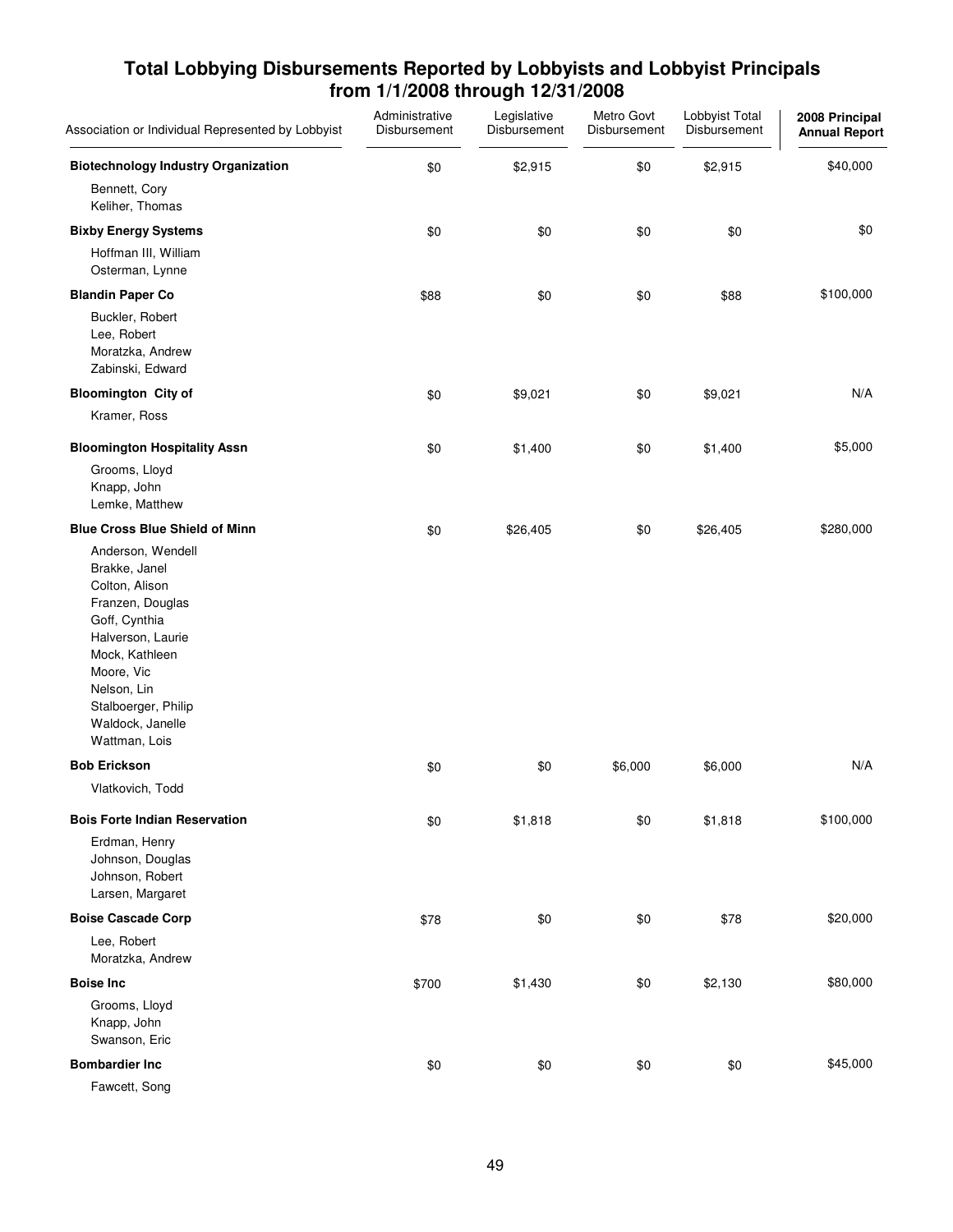| Association or Individual Represented by Lobbyist                                                                 | Administrative<br>Disbursement | Legislative<br>Disbursement | Metro Govt<br>Disbursement | Lobbyist Total<br>Disbursement | 2008 Principal<br><b>Annual Report</b> |
|-------------------------------------------------------------------------------------------------------------------|--------------------------------|-----------------------------|----------------------------|--------------------------------|----------------------------------------|
| <b>Border Foods Inc</b>                                                                                           | \$0                            | \$0                         | \$1,250                    | \$1,250                        | \$60,000                               |
| Erickson, James<br>Roos, Peter                                                                                    |                                |                             |                            |                                |                                        |
| <b>Bossardt Corp</b>                                                                                              | \$0                            | \$0                         | \$0                        | \$0                            | \$3,000                                |
| Derus, John                                                                                                       |                                |                             |                            |                                |                                        |
| <b>BP Amoco Corp</b>                                                                                              | \$0                            | \$0                         | \$0                        | \$0                            | \$50,000                               |
| Westin, Charles                                                                                                   |                                |                             |                            |                                |                                        |
| <b>BPAM dba The Tavern League of Minn</b>                                                                         | \$0                            | \$15,200                    | \$10                       | \$15,210                       | \$20,000                               |
| Campo, Daniel<br>Campo, Maryann<br>Rockler, Kenn                                                                  |                                |                             |                            |                                |                                        |
| <b>Brain Injury Assn of Minn</b>                                                                                  | \$0                            | \$3,160                     | \$0                        | \$3,160                        | \$20,000                               |
| Gray, Michelle<br>King, David<br>Nachbar, Jeffrey<br>Plumley, Kathryn Jo<br>Sandstrom, Ardis<br>Traxler, Michelle |                                |                             |                            |                                |                                        |
| <b>Brainerd Fire Dept Relief Assn</b>                                                                             | \$0                            | \$0                         | \$0                        | \$0                            | \$5,000                                |
| Pederson, Kirk<br>Rice, Brian                                                                                     |                                |                             |                            |                                |                                        |
| <b>Brighton Development</b>                                                                                       | \$0                            | \$77                        | \$38                       | \$114                          | \$12,000                               |
| Hofstede, Albert<br>Kozak, Andrew                                                                                 |                                |                             |                            |                                |                                        |
| <b>Bristol-Myers Squibb Co</b>                                                                                    | \$0                            | \$35                        | \$0                        | \$35                           | \$20,000                               |
| Breitinger, Jennifer                                                                                              |                                |                             |                            |                                |                                        |
| Broiler and Egg Assn Of Minn                                                                                      | \$0                            | \$3,371                     | \$0                        | \$3,371                        | \$3,404                                |
| Kleven, Bruce<br>Olson, Steve                                                                                     |                                |                             |                            |                                |                                        |
| <b>Brotherhood of Locomotive Engineers &amp;</b><br><b>Trainmen</b>                                               | \$0                            | \$0                         | \$0                        | \$0                            | \$0                                    |
| Brown, David                                                                                                      |                                |                             |                            |                                |                                        |
| <b>Brotherhood of Maint of Way Employees</b><br>DeRosa, Michael                                                   | \$0                            | \$0                         | \$0                        | \$0                            | \$0                                    |
| <b>Buffalo-Red River Watershed Dist</b><br>Carlson, Joel                                                          | \$0                            | \$665                       | \$0                        | \$665                          | \$20,000                               |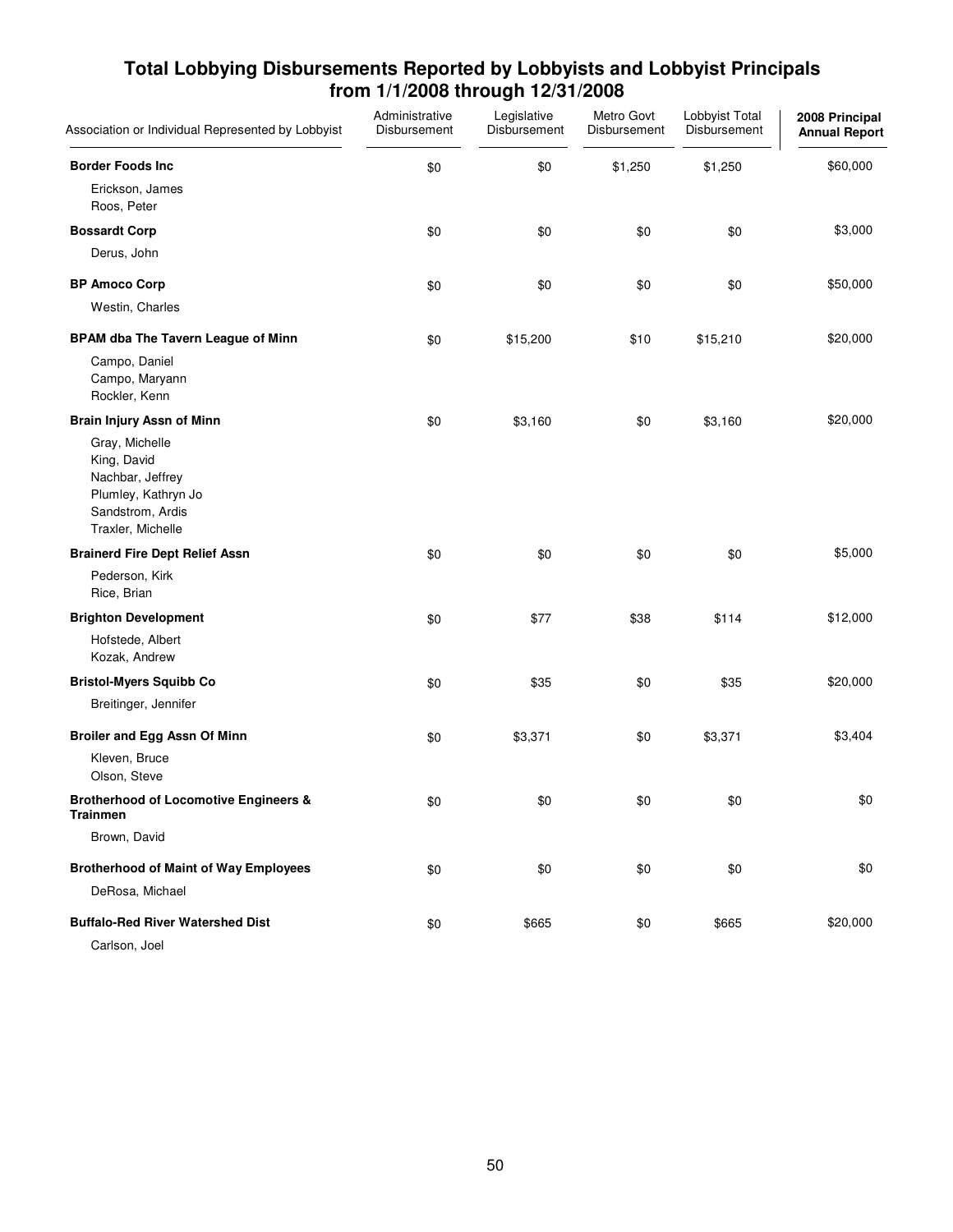| Association or Individual Represented by Lobbyist                                                                                                                                                                     | Administrative<br>Disbursement | Legislative<br>Disbursement | Metro Govt<br>Disbursement | Lobbyist Total<br>Disbursement | 2008 Principal<br><b>Annual Report</b> |
|-----------------------------------------------------------------------------------------------------------------------------------------------------------------------------------------------------------------------|--------------------------------|-----------------------------|----------------------------|--------------------------------|----------------------------------------|
| <b>Builders Assn of Minn</b><br>Aafedt, David<br>Berkland, Stephanie<br>Coyle, Peter<br>Frenette, Lisa<br>Grooms, Lloyd<br>Knoll, Jocelyn<br>Kwilas, Anthony<br>Linner, Karen<br>Moore-Lindman, Marnie<br>Weaver, Pam | \$5                            | \$210                       | \$0                        | \$215                          | \$200,000                              |
| <b>Builders Assn of the Twin Cities</b><br>Aafedt, David<br>Bakritges, Tom<br>Coyle, Peter<br>Duoss, Nathan<br>Grooms, Lloyd<br>Moore-Lindman, Marnie<br>Perrus, Julie<br>Stone, Miriam (Remi)<br>Vagle, James        | \$7,152                        | \$3,518                     | \$2,440                    | \$13,110                       | \$120,000                              |
| <b>Builders Group</b><br>Morrison, Andrew<br>Seningen, Cassandra                                                                                                                                                      | \$30                           | \$280                       | \$0                        | \$311                          | \$0                                    |
| Burlington Northern & Sante Fe Railway Co<br>Knapp, John<br>Lemke, Matthew<br>Sweeney, Brian                                                                                                                          | \$0                            | \$1,430                     | \$0                        | \$1,430                        | \$60,000                               |
| <b>Burnet Home Loans/PHH Home Loans LLC</b><br>Grooms, Lloyd<br>Lemke, Matthew                                                                                                                                        | \$0                            | \$1,420                     | \$0                        | \$1,420                        | \$40,000                               |
| <b>Buyers Health Care Action Group</b><br>Cassidy, Paul<br>Chelseth, Andrew<br>Wolfe, Kelly                                                                                                                           | \$0                            | \$112                       | \$0                        | \$112                          | \$40,000                               |
| <b>Calpine Corp</b><br>Ahern, Michael                                                                                                                                                                                 | \$0                            | \$340                       | \$0                        | \$340                          | \$0                                    |
| Campaign for the Minn Health Plan<br>Clemmer, Joel                                                                                                                                                                    | \$0                            | \$749                       | \$0                        | \$749                          | \$749                                  |
| <b>Canterbury Park Holding Corp</b><br>Apitz, John<br>Clark, James<br>Hyland, Eric<br>Jerich, Ronald<br>Jerich, Valerie<br>Kramer, Ross<br>Sampson, Randall<br>Schoenfeld, Gerald<br>Vanasek, Robert (Bob)            | \$0                            | \$6,134                     | \$0                        | \$6,134                        | \$100,000                              |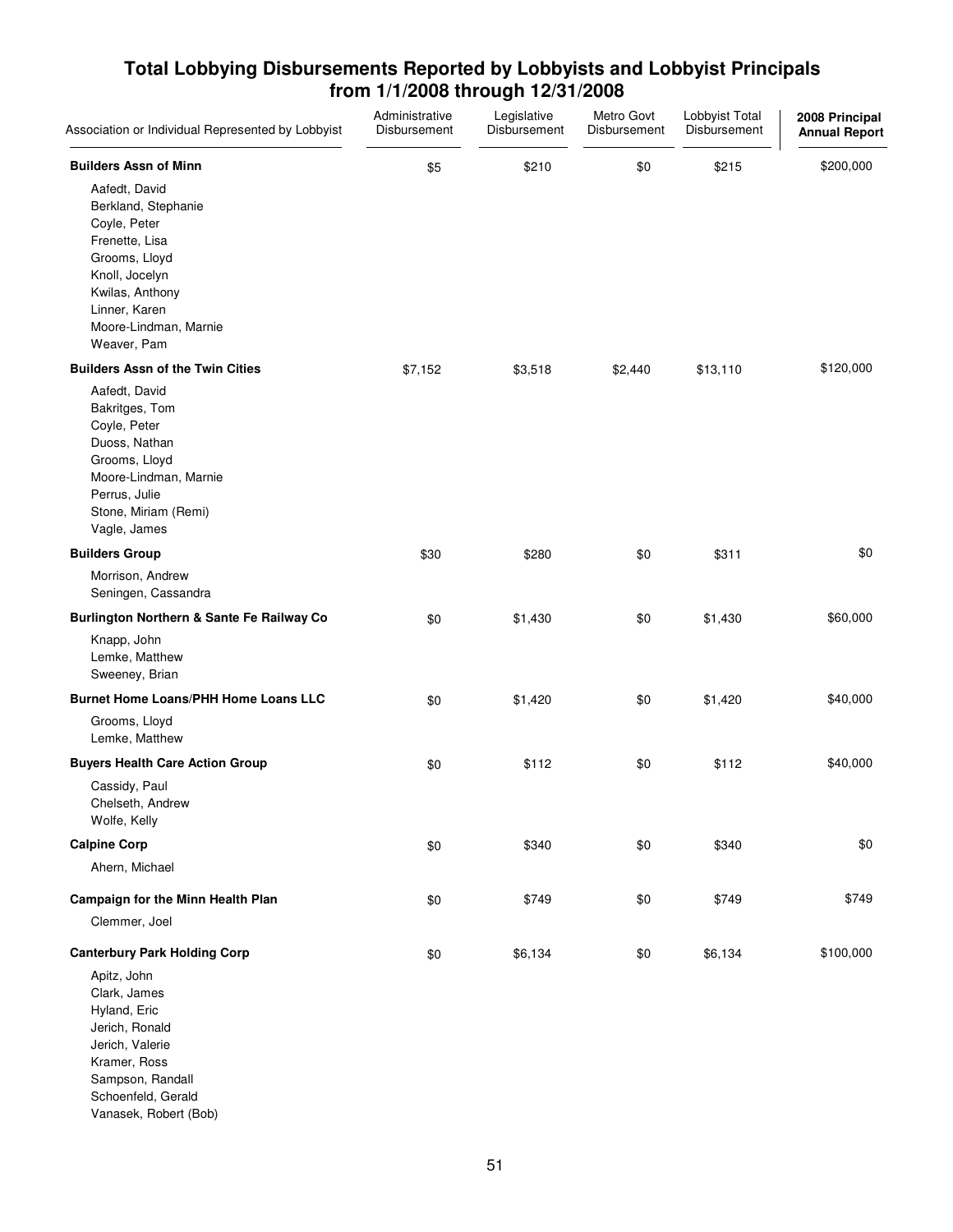| Association or Individual Represented by Lobbyist                                                                                                                                               | Administrative<br>Disbursement | Legislative<br>Disbursement | Metro Govt<br>Disbursement | Lobbyist Total<br>Disbursement | 2008 Principal<br><b>Annual Report</b> |
|-------------------------------------------------------------------------------------------------------------------------------------------------------------------------------------------------|--------------------------------|-----------------------------|----------------------------|--------------------------------|----------------------------------------|
| <b>Capital Equipment Tax Alliance</b>                                                                                                                                                           | \$0                            | \$0                         | \$0                        | \$0                            | \$0                                    |
| Lehman, Thomas                                                                                                                                                                                  |                                |                             |                            |                                |                                        |
| <b>Capital Growth Madison Marquette</b>                                                                                                                                                         | \$0                            | \$0                         | \$140                      | \$140                          | \$0                                    |
| Cherryhomes, Jackie                                                                                                                                                                             |                                |                             |                            |                                |                                        |
| <b>Capital Growth Real Estate LLC</b>                                                                                                                                                           | \$0                            | \$0                         | \$70                       | \$70                           | \$2,500                                |
| Berrie, Peter<br>Cherryhomes, Jackie<br>Herman, John                                                                                                                                            |                                |                             |                            |                                |                                        |
| <b>Capital One Financial Corp</b>                                                                                                                                                               | \$0                            | \$1,150                     | \$0                        | \$1,150                        | \$20,000                               |
| Curtis, Christopher<br>Hylden, Nancy                                                                                                                                                            |                                |                             |                            |                                |                                        |
| <b>Care Providers of Minn</b>                                                                                                                                                                   | \$3,032                        | \$10,474                    | \$0                        | \$13,506                       | \$20,000                               |
| Bergstrom, Todd<br>Cullen, Patricia<br>Johnson, Laurence<br>Knapp, John<br>Lips, Jonathan<br>Lonetti, Christine Zimmer<br>Olson, Lisa<br>Orbovich, Samuel<br>Pearson, Thomas<br>Pollock, Thomas |                                |                             |                            |                                |                                        |
| <b>Cargill Inc</b>                                                                                                                                                                              | \$0                            | \$1,090                     | \$0                        | \$1,090                        | \$40,000                               |
| Engh, Jennifer<br>Hamlin, Jacob<br>Zumwinkle, Michael                                                                                                                                           |                                |                             |                            |                                |                                        |
| <b>Caribou Coffee Co</b>                                                                                                                                                                        | \$0                            | \$0                         | \$0                        | \$0                            | \$5,000                                |
| Janecek, Sarah                                                                                                                                                                                  |                                |                             |                            |                                |                                        |
| <b>Caribou MSP Airport</b>                                                                                                                                                                      | \$0                            | \$0                         | \$2,260                    | \$2,260                        | \$0                                    |
| Janecek, Sarah                                                                                                                                                                                  |                                |                             |                            |                                |                                        |
| <b>CarMax Inc</b>                                                                                                                                                                               | \$0                            | \$0                         | \$0                        | \$0                            | \$20,000                               |
| Tennessen, Robert                                                                                                                                                                               |                                |                             |                            |                                |                                        |
| <b>Carpentry Contractors Assn</b>                                                                                                                                                               | \$0                            | \$0                         | \$0                        | \$0                            | \$0                                    |
| Grimm, William<br>Nesse, John                                                                                                                                                                   |                                |                             |                            |                                |                                        |
| <b>Carver County</b>                                                                                                                                                                            | \$0                            | \$0                         | \$0                        | \$0                            | N/A                                    |
| Campo, Maryann                                                                                                                                                                                  |                                |                             |                            |                                |                                        |
| <b>Catholic Aid Assn</b>                                                                                                                                                                        | \$0                            | \$0                         | \$0                        | \$0                            | \$0                                    |
| McGovern, Michael                                                                                                                                                                               |                                |                             |                            |                                |                                        |
| <b>Catholic Charities</b>                                                                                                                                                                       | \$0                            | \$10,881                    | \$0                        | \$10,881                       | \$20,000                               |
| Ness, Patrick<br>Tomlin, Kathleen                                                                                                                                                               |                                |                             |                            |                                |                                        |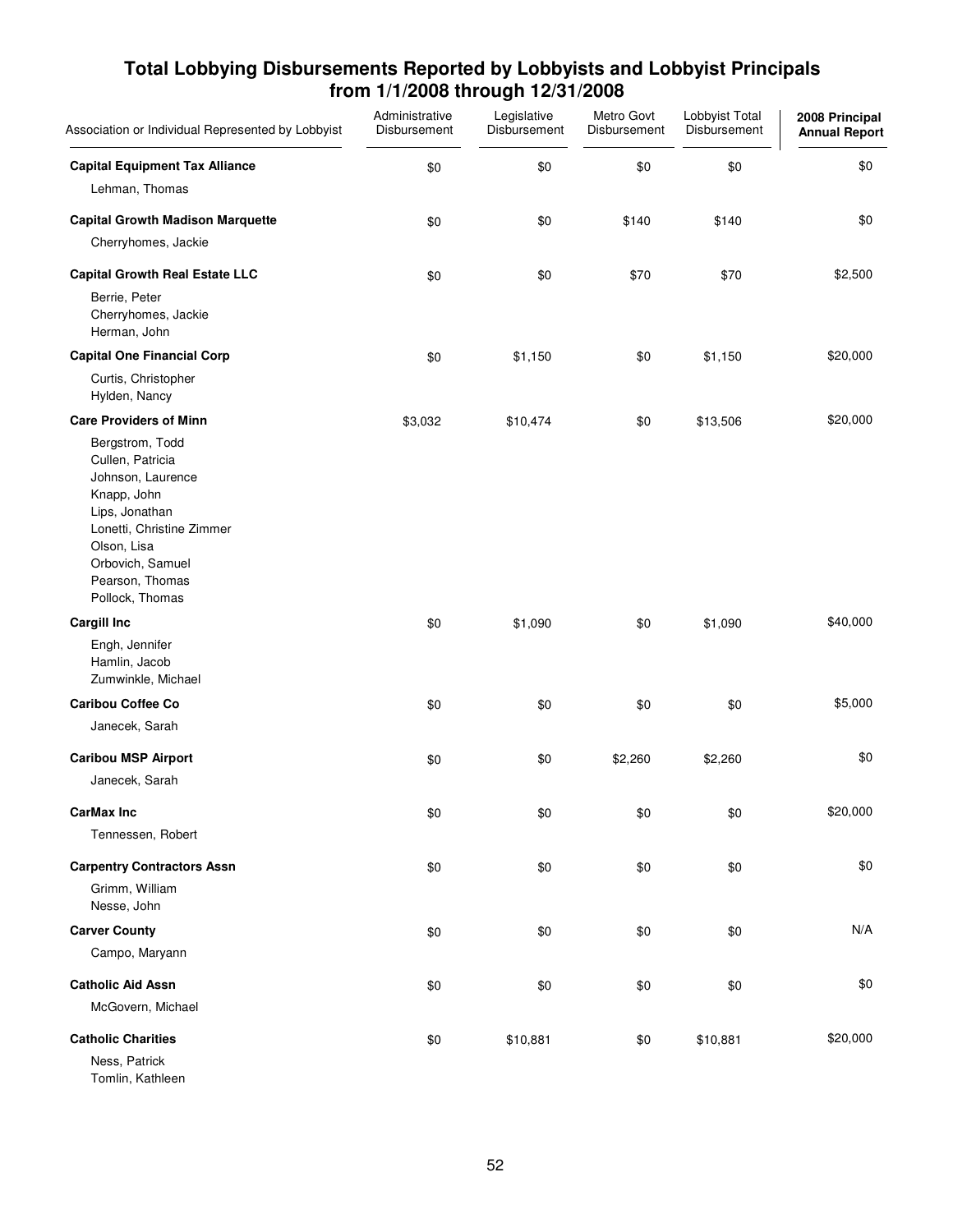| Association or Individual Represented by Lobbyist                                                                                                                                                                                                                                                                             | Administrative<br>Disbursement | Legislative<br>Disbursement | Metro Govt<br>Disbursement | Lobbyist Total<br>Disbursement | 2008 Principal<br><b>Annual Report</b> |
|-------------------------------------------------------------------------------------------------------------------------------------------------------------------------------------------------------------------------------------------------------------------------------------------------------------------------------|--------------------------------|-----------------------------|----------------------------|--------------------------------|----------------------------------------|
| <b>Catholic Eldercare Inc.</b>                                                                                                                                                                                                                                                                                                | \$0                            | \$0                         | \$0                        | \$0                            | \$18,000                               |
| Horazdovsky, David                                                                                                                                                                                                                                                                                                            |                                |                             |                            |                                |                                        |
| <b>Catholic Health Assn - Minn</b><br>Pearson, Thomas                                                                                                                                                                                                                                                                         | \$0                            | \$71,000                    | \$0                        | \$71,000                       | \$80,000                               |
| <b>CEAP (Community Emergency Assistance Prog)</b>                                                                                                                                                                                                                                                                             | \$0                            | \$0                         | \$0                        | \$0                            | \$0                                    |
| Laher, G Byron                                                                                                                                                                                                                                                                                                                |                                |                             |                            |                                |                                        |
| <b>Cedar Lake Shores Townhome Assn</b>                                                                                                                                                                                                                                                                                        | \$0                            | \$44                        | \$0                        | \$44                           | \$5,000                                |
| Cherryhomes, Jackie                                                                                                                                                                                                                                                                                                           |                                |                             |                            |                                |                                        |
| <b>Center for Energy &amp; Environment</b>                                                                                                                                                                                                                                                                                    | \$160                          | \$1,400                     | \$60                       | \$1,620                        | \$60,000                               |
| Halloran, Brian<br>Redmond, Lawrence<br>Strom, Sheldon                                                                                                                                                                                                                                                                        |                                |                             |                            |                                |                                        |
| <b>Center of Human Environment</b>                                                                                                                                                                                                                                                                                            | \$0                            | \$520                       | \$0                        | \$520                          | \$20,000                               |
| Goodno, Kevin<br>Harris, Shepard                                                                                                                                                                                                                                                                                              |                                |                             |                            |                                |                                        |
| <b>Center of the American Experiment</b>                                                                                                                                                                                                                                                                                      | \$0                            | \$0                         | \$0                        | \$0                            | \$0                                    |
| Pearlstein, Mitchell                                                                                                                                                                                                                                                                                                          |                                |                             |                            |                                |                                        |
| CenterPoint Energy Resources Corp d/b/a<br><b>CenterPoint Energy Minn Gas</b>                                                                                                                                                                                                                                                 | \$156,367                      | \$3,240                     | \$988                      | \$160,595                      | \$480,000                              |
| Aafedt, David<br>Ahern, Michael<br>Baker, David<br>Bjorklund, Brenda<br>Daugherty, Jeffrey<br>Drews, Burl<br>Feingold, Russell<br>Ferrary, Robin<br>Gastineau, Paul<br>Hevert, Robert<br>Kline, Angela<br>Nesvig, Kirk<br>Pyles, Adam<br>Sorum, Peggy<br>Swanson, Eric<br>Swintek, Albert<br>Troxle, Matthew<br>Turbes, Susan |                                |                             |                            |                                |                                        |
| <b>Central Lakes Region Sanitary District</b>                                                                                                                                                                                                                                                                                 | \$0                            | \$2,000                     | \$0                        | \$2,000                        | \$20,000                               |
| Flaherty, Timothy<br>Larson, Nancy<br>Sullivan, Joseph                                                                                                                                                                                                                                                                        |                                |                             |                            |                                |                                        |
| <b>Central Minn Builders Assn</b>                                                                                                                                                                                                                                                                                             | \$25                           | \$25                        | \$0                        | \$50                           | \$1,260                                |
| DeAustin, Jane                                                                                                                                                                                                                                                                                                                |                                |                             |                            |                                |                                        |
| <b>Central Minn Transportation Alliance</b><br>Fahrney, Bill                                                                                                                                                                                                                                                                  | \$0                            | \$0                         | \$0                        | \$0                            | \$0                                    |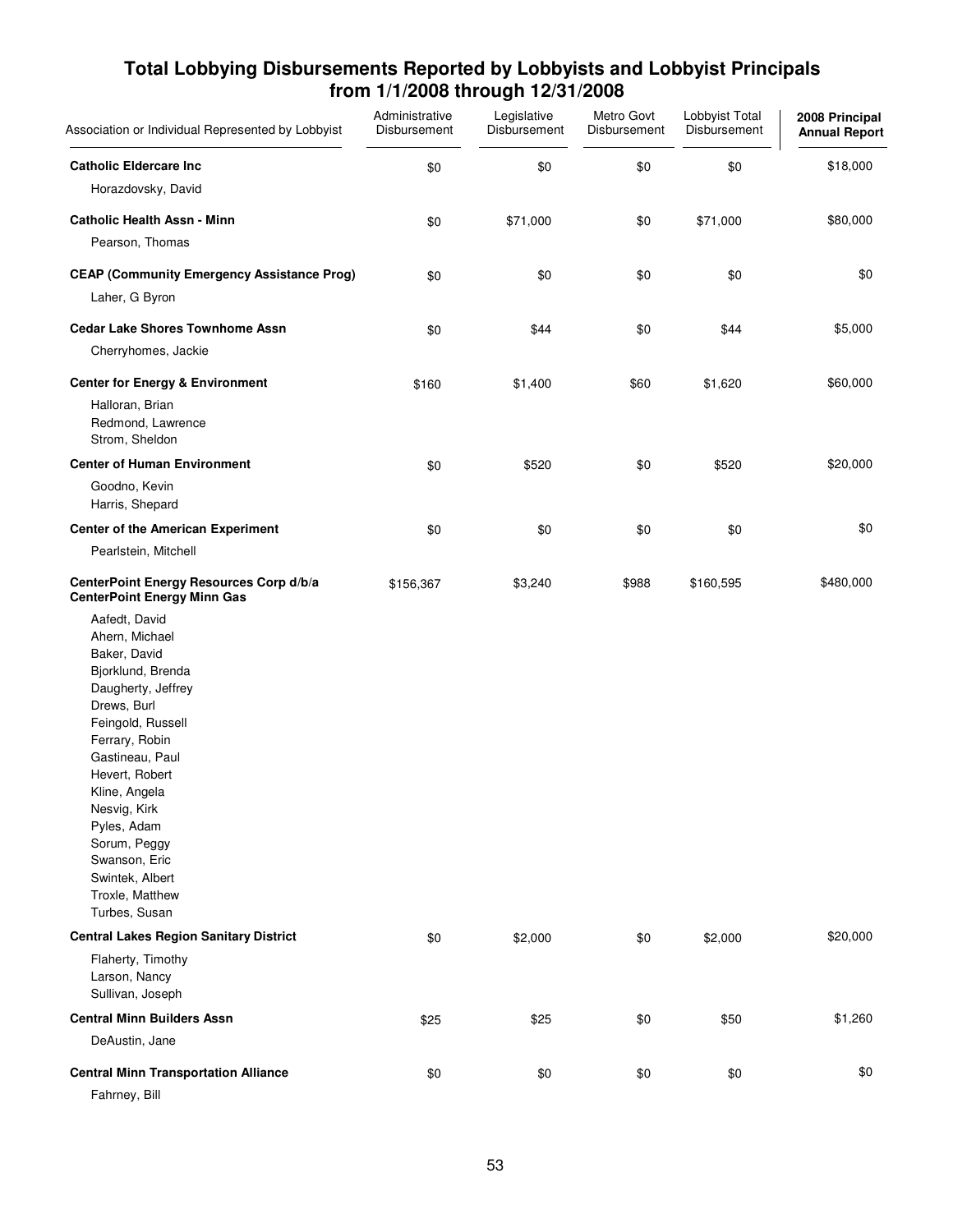| Association or Individual Represented by Lobbyist                                                          | Administrative<br>Disbursement | Legislative<br>Disbursement | Metro Govt<br>Disbursement | Lobbyist Total<br>Disbursement | 2008 Principal<br><b>Annual Report</b> |
|------------------------------------------------------------------------------------------------------------|--------------------------------|-----------------------------|----------------------------|--------------------------------|----------------------------------------|
| <b>Ceridian Corp</b>                                                                                       | \$0                            | \$92                        | \$0                        | \$92                           | \$25,000                               |
| Kozak, Andrew<br>Meeks, John                                                                               |                                |                             |                            |                                |                                        |
| <b>CF Industries Inc</b>                                                                                   | \$0                            | \$0                         | \$0                        | \$0                            | \$0                                    |
| O'Brien, Rosemary                                                                                          |                                |                             |                            |                                |                                        |
| <b>CGI Technologies &amp; Solutions Inc</b>                                                                | \$0                            | \$0                         | \$0                        | \$0                            | \$20,000                               |
| Franzen, Douglas                                                                                           |                                |                             |                            |                                |                                        |
| <b>Chamber of Commerce of Fargo Moorhead</b>                                                               | \$0                            | \$2,000                     | \$0                        | \$2,000                        | \$2,000                                |
| Martin, David<br>Poehls, Kelli                                                                             |                                |                             |                            |                                |                                        |
| <b>Charter Communications</b>                                                                              | \$0                            | \$228                       | \$0                        | \$228                          | \$20,000                               |
| Carlson, Arne Tucker<br>Seykora, David                                                                     |                                |                             |                            |                                |                                        |
| <b>Child Care WORKS</b>                                                                                    | \$0                            | \$8,044                     | \$0                        | \$8,044                        | \$20,000                               |
| Carlson, James<br>Kaner-Roth, Ann                                                                          |                                |                             |                            |                                |                                        |
| <b>Children's Defense Fund</b>                                                                             | \$0                            | \$2,400                     | \$0                        | \$2,400                        | \$60,000                               |
| Koppel, James<br>Specktor, Carole                                                                          |                                |                             |                            |                                |                                        |
| <b>Children's Discovery Museum</b>                                                                         | \$0                            | \$0                         | \$0                        | \$0                            | \$0                                    |
| Johnson, Greg                                                                                              |                                |                             |                            |                                |                                        |
| <b>Children's Home Society &amp; Family Services</b>                                                       | \$0                            | \$6,250                     | \$0                        | \$6,250                        | \$20,000                               |
| Arvold, Laura<br>King, Madonna Walgren<br>Kukielka, Kathleen<br>Spreeman, Sally                            |                                |                             |                            |                                |                                        |
| <b>Children's Hospitals &amp; Clinics</b>                                                                  | \$0                            | \$262                       | \$0                        | \$262                          | \$60,000                               |
| Backhaus, Amber<br>Cassidy, Paul<br>Chelseth, Andrew<br>Lamb, Kathleen<br>McGrann, William<br>Wolfe, Kelly |                                |                             |                            |                                |                                        |
| <b>ChoicePoint</b>                                                                                         | \$0                            | \$85                        | \$0                        | \$85                           | \$60,000                               |
| Almeida, Cristine<br>Flores, Michele<br>Murphy, Thomas                                                     |                                |                             |                            |                                |                                        |
| <b>Christian Science Comm on Publication for MN</b>                                                        | \$0                            | \$0                         | \$0                        | \$0                            | \$0                                    |
| Clendenen, Brian<br>James, Jennifer Taylor<br>Magnes, Joel                                                 |                                |                             |                            |                                |                                        |
| <b>Cigar Assn of America Inc</b>                                                                           | \$0                            | \$652                       | \$0                        | \$652                          | \$58,000                               |
| Holten, Cort<br>Silesky, Nancy                                                                             |                                |                             |                            |                                |                                        |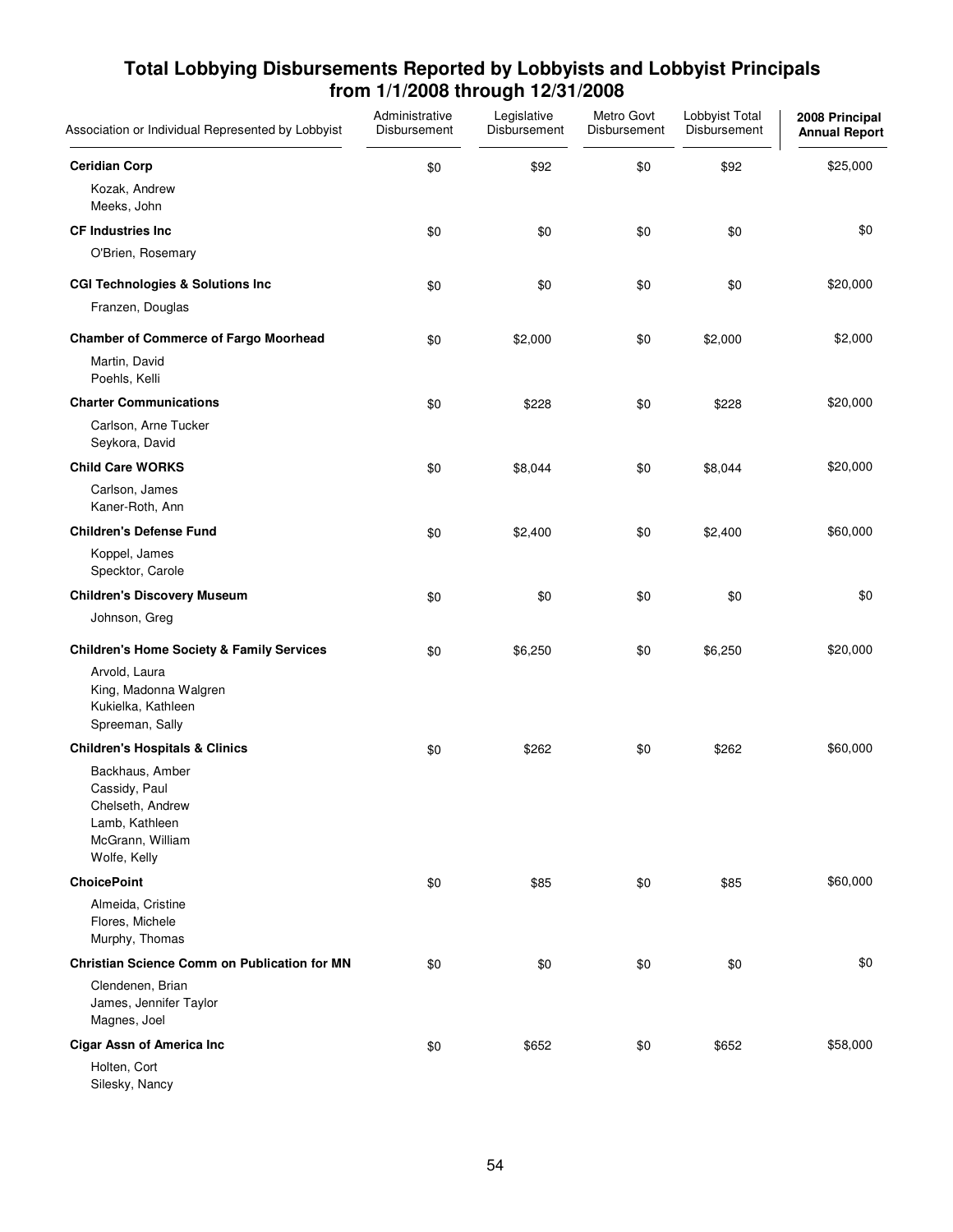| Association or Individual Represented by Lobbyist                                                                                                                     | Administrative<br>Disbursement | Legislative<br>Disbursement | Metro Govt<br>Disbursement | Lobbyist Total<br>Disbursement | 2008 Principal<br><b>Annual Report</b> |
|-----------------------------------------------------------------------------------------------------------------------------------------------------------------------|--------------------------------|-----------------------------|----------------------------|--------------------------------|----------------------------------------|
| <b>Citigroup Management Corp</b>                                                                                                                                      | \$31,151                       | \$84,096                    | \$6,760                    | \$122,007                      | \$140,000                              |
| DeMay, James<br>Kozak, Andrew                                                                                                                                         |                                |                             |                            |                                |                                        |
| <b>Citizens Against Gambling Expansion</b>                                                                                                                            | \$0                            | \$175                       | \$0                        | \$175                          | \$20,000                               |
| Meeks, John                                                                                                                                                           |                                |                             |                            |                                |                                        |
| <b>Citizens Communications</b>                                                                                                                                        | \$0                            | \$0                         | \$0                        | \$0                            | \$20,000                               |
| Bohler, Scott<br>Johnson, JoAnne                                                                                                                                      |                                |                             |                            |                                |                                        |
| <b>Citizens Council on Health Care</b>                                                                                                                                | \$37                           | \$2,678                     | \$0                        | \$2,715                        | \$20,000                               |
| Brase, Twila                                                                                                                                                          |                                |                             |                            |                                |                                        |
| <b>Citizens for a Safer Minn</b>                                                                                                                                      | \$0                            | \$3,320                     | \$0                        | \$3,320                        | \$20,000                               |
| Fust, Sue<br>Vanasek, Robert (Rob)                                                                                                                                    |                                |                             |                            |                                |                                        |
| <b>Citizens for Education</b>                                                                                                                                         | \$0                            | \$0                         | \$0                        | \$0                            | \$0                                    |
| Hustad, John                                                                                                                                                          |                                |                             |                            |                                |                                        |
| <b>Citizens For Fire Safety</b>                                                                                                                                       | \$0                            | \$46,152                    | \$0                        | \$46,152                       | \$175,100                              |
| Cook, Judy<br>Davidman, Jeffrey<br>Girard, James<br>Grooms, Lloyd<br>Hill, Todd<br>Johnson, David<br>Kavanagh, John<br>Kwilas, Anthony<br>Moe, Roger<br>Strong, Sarah |                                |                             |                            |                                |                                        |
| <b>Citizens League</b>                                                                                                                                                | \$0                            | \$1,263                     | \$0                        | \$1,263                        | \$20,000                               |
| DeBoer, Robert<br>Kershaw, Sean<br>Scandrett, Michael                                                                                                                 |                                |                             |                            |                                |                                        |
| <b>Civil Justice Reform Coalition</b>                                                                                                                                 | $\$0$                          | \$2,152                     | \$0                        | \$2,152                        | \$2,152                                |
| Hesse, Thomas                                                                                                                                                         |                                |                             |                            |                                |                                        |
| <b>Civil Society</b>                                                                                                                                                  | \$0                            | \$252                       | \$0                        | \$252                          | \$2,500                                |
| Dieterich, Janet                                                                                                                                                      |                                |                             |                            |                                |                                        |
| <b>Clean Water Action Alliance of MN</b>                                                                                                                              | \$0                            | \$950                       | \$0                        | \$950                          | \$40,000                               |
| Bradley, Kenneth<br>Endreson, Daniel<br>Gerber, Darrell<br>Jansen, Julie<br>Rummel, Sara<br>White, Deanna<br>Zellar, Marie                                            |                                |                             |                            |                                |                                        |
| <b>Clean Water Dream Team</b>                                                                                                                                         | \$0                            | \$0                         | \$0                        | \$0                            | \$30,000                               |
| Reed, Terry<br>Roess, Peter                                                                                                                                           |                                |                             |                            |                                |                                        |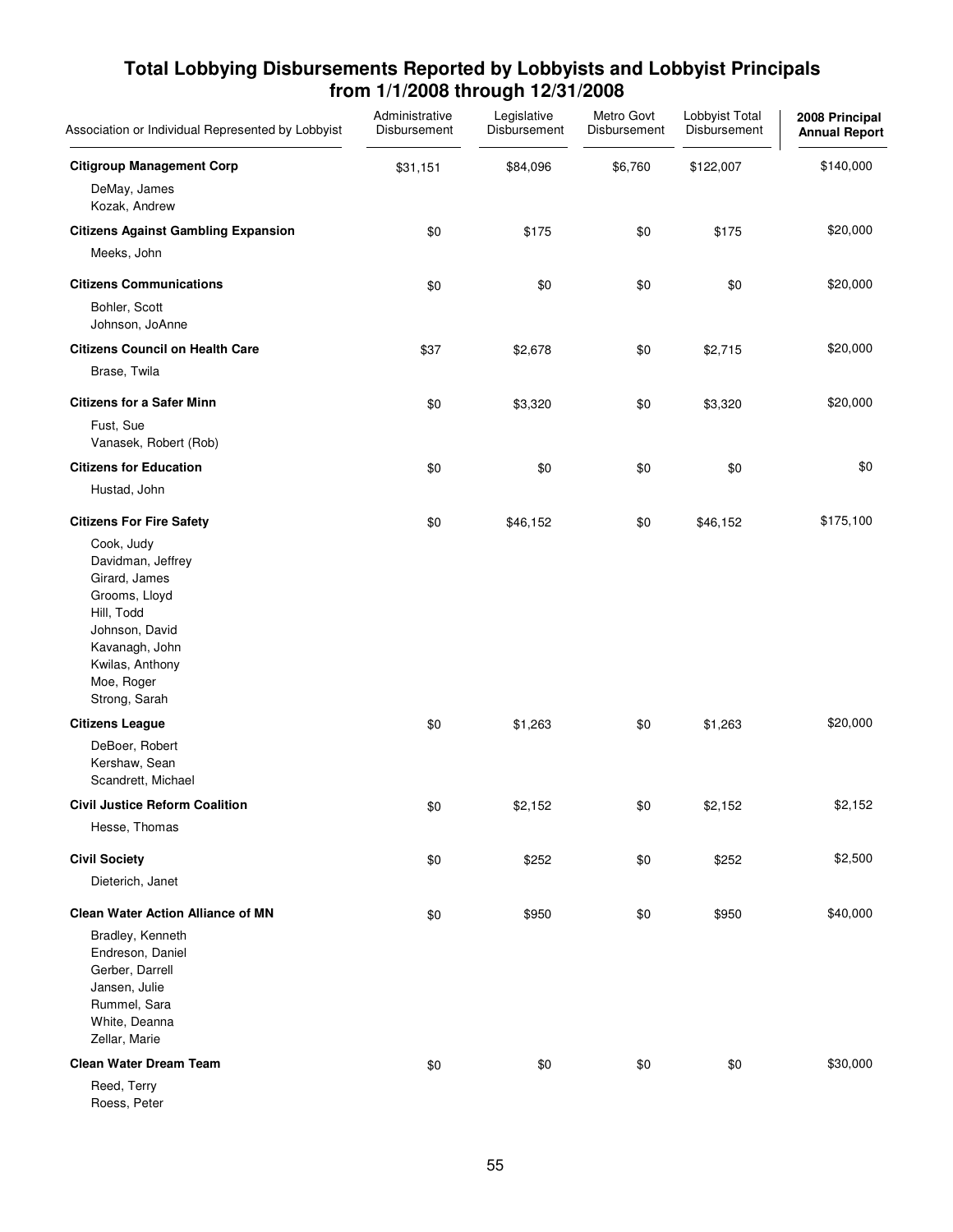| Association or Individual Represented by Lobbyist                                                                                                             | Administrative<br>Disbursement | Legislative<br>Disbursement | Metro Govt<br>Disbursement | Lobbyist Total<br>Disbursement | 2008 Principal<br><b>Annual Report</b> |
|---------------------------------------------------------------------------------------------------------------------------------------------------------------|--------------------------------|-----------------------------|----------------------------|--------------------------------|----------------------------------------|
| <b>Clear Channel Outdoor Inc</b>                                                                                                                              | \$0                            | \$600                       | \$200                      | \$800                          | \$40,000                               |
| Herman, John<br>Hylden, Nancy<br>Lansing, Carol<br>Liszt, Marvin                                                                                              |                                |                             |                            |                                |                                        |
| <b>Clearwater City of</b>                                                                                                                                     | \$0                            | \$151                       | \$0                        | \$151                          | N/A                                    |
| Johnson, Dean<br>Shields, Renae                                                                                                                               |                                |                             |                            |                                |                                        |
| <b>ClearWay Minn</b>                                                                                                                                          | \$0                            | \$72,220                    | \$0                        | \$72,220                       | \$220,000                              |
| Emerson, Elizabeth<br>Gordon, Kerri<br>Grindal, H Theodore<br>Larson, Daniel<br>LeBeau II, R Reid<br>McDaniel, Brian<br>Schafer, Matthew<br>Willoughby, David |                                |                             |                            |                                |                                        |
| <b>Cliffs Natural Resources Inc</b>                                                                                                                           | \$0                            | \$0                         | \$0                        | \$0                            | \$20,000                               |
| Byrne, Dana                                                                                                                                                   |                                |                             |                            |                                |                                        |
| <b>CNA Surety Assn</b>                                                                                                                                        | \$0                            | \$3,941                     | \$0                        | \$3,941                        | \$20,000                               |
| Fair, Alayne<br>Grindal, H Theodore<br>Hartle, Allyson<br>LeBeau II, R Reid                                                                                   |                                |                             |                            |                                |                                        |
| <b>Coalition Against Bigger Trucks</b>                                                                                                                        | \$0                            | \$0                         | \$98                       | \$98                           | \$0                                    |
| Brooks, Russell<br>Kenck, Larry<br>Rice, Misti                                                                                                                |                                |                             |                            |                                |                                        |
| <b>Coalition for Children with Disabilities</b>                                                                                                               | \$43                           | \$1,168                     | \$0                        | \$1,212                        | \$20,000                               |
| Keefe, Elaine<br>Walseth, Samuel                                                                                                                              |                                |                             |                            |                                |                                        |
| <b>Coalition for Natural Health Inc</b>                                                                                                                       | \$900                          | \$3,300                     | \$0                        | \$4,200                        | \$40,000                               |
| Erickson, James                                                                                                                                               |                                |                             |                            |                                |                                        |
| <b>Coalition of Energy Consumers &amp; Producers</b><br>Dorfman, Glenn                                                                                        | \$0                            | \$1,020                     | \$0                        | \$1,020                        | \$0                                    |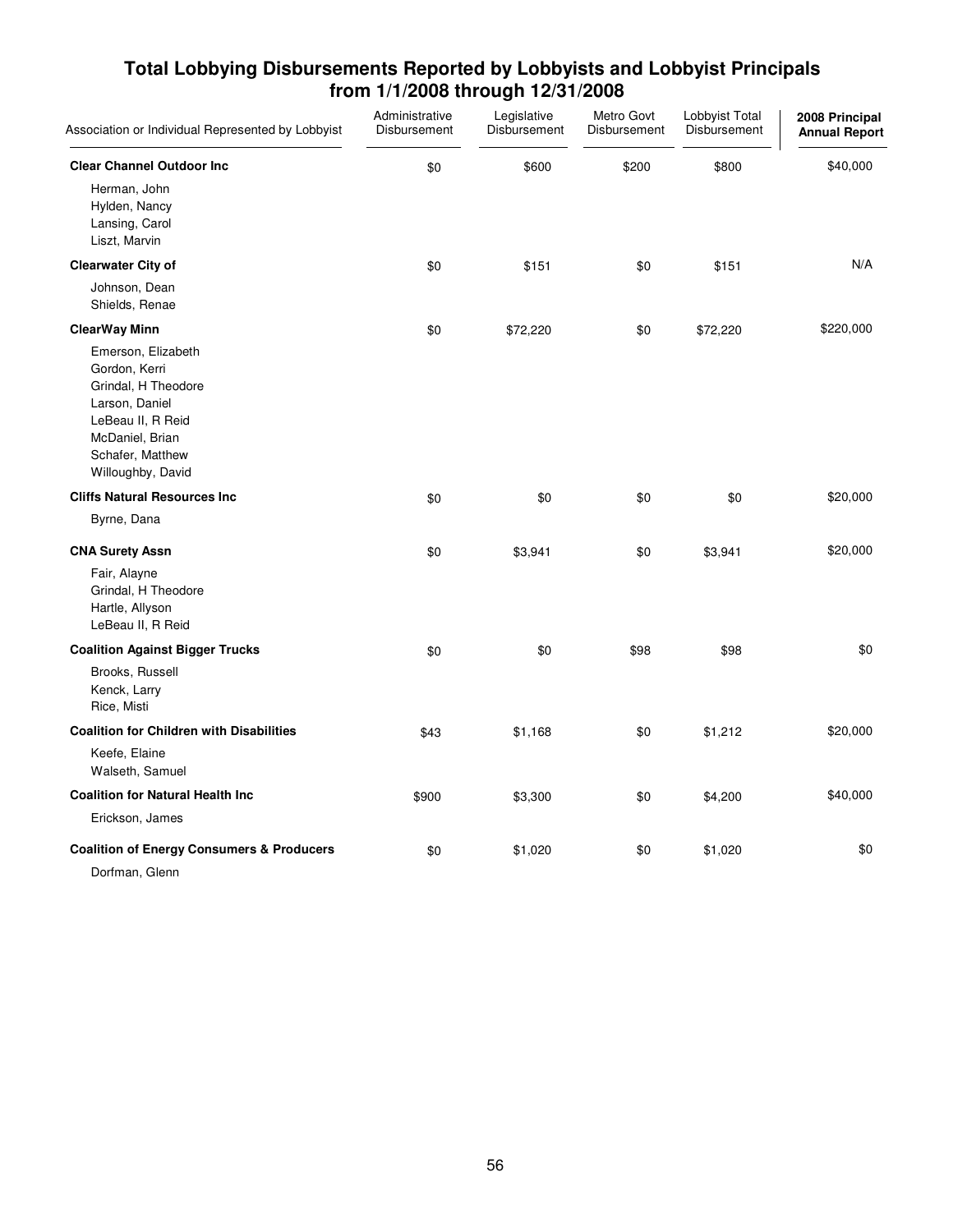| Association or Individual Represented by Lobbyist                                                                                                                                                                                               | Administrative<br>Disbursement | Legislative<br>Disbursement | Metro Govt<br>Disbursement | Lobbyist Total<br>Disbursement | 2008 Principal<br><b>Annual Report</b> |
|-------------------------------------------------------------------------------------------------------------------------------------------------------------------------------------------------------------------------------------------------|--------------------------------|-----------------------------|----------------------------|--------------------------------|----------------------------------------|
| <b>Coalition of Greater Minn Cities</b>                                                                                                                                                                                                         | \$0                            | \$352,287                   | \$0                        | \$352,287                      | \$560,000                              |
| Biron, Holly<br>Burton, John<br>Flaherty, Timothy<br>Hokkanen, John<br>Johnson, Douglas<br>Kleppe, Sarah<br>Larson, Nancy<br>Millard, Danielle<br>Peterson, Bradley<br>Peterson, Steve<br>Sullivan, Joseph<br>Sundvor, John<br>Wefel, Elizabeth |                                |                             |                            |                                |                                        |
| <b>Coalition of Minn Businesses Inc.</b>                                                                                                                                                                                                        | \$0                            | \$427,058                   | \$0                        | \$427,058                      | \$460,000                              |
| Weaver, Charles                                                                                                                                                                                                                                 |                                |                             |                            |                                |                                        |
| <b>Coalition of Minn Working Families</b>                                                                                                                                                                                                       | \$0                            | \$0                         | \$0                        | \$0                            | \$0                                    |
| Hunter, Steven                                                                                                                                                                                                                                  |                                |                             |                            |                                |                                        |
| <b>Coalition of Utility Cities</b>                                                                                                                                                                                                              | \$0                            | \$48,089                    | \$0                        | \$48,089                       | \$100,000                              |
| Burton, John<br>Flaherty, Timothy<br>Hokkanen, John<br>Larson, Nancy<br>Nyhus, Steven<br>Peterson, Bradley<br>Peterson, Steve<br>Sullivan, Joseph<br>Sundvor, John<br>Wefel, Elizabeth                                                          |                                |                             |                            |                                |                                        |
| Coca-Cola Co-GA                                                                                                                                                                                                                                 | \$0                            | \$0                         | \$0                        | \$0                            | \$60,000                               |
| Holt, Karin<br>Moore-Lindman, Marnie<br>Seck, Gerald                                                                                                                                                                                            |                                |                             |                            |                                |                                        |
| <b>Coca-Cola Enterprises Inc-Minn</b><br>Morris, Kevin                                                                                                                                                                                          | \$0                            | \$1,600                     | \$0                        | \$1,600                        | \$80,000                               |
| <b>College Board</b>                                                                                                                                                                                                                            | \$0                            | \$0                         | \$0                        | \$0                            | \$20,000                               |
| Renner, Patricia                                                                                                                                                                                                                                |                                |                             |                            |                                |                                        |
| <b>College of American Pathologists</b><br>Lehman, Thomas<br>Olson, Ben                                                                                                                                                                         | \$0                            | \$0                         | \$0                        | \$0                            | \$20,000                               |
| <b>College of St Catherine</b>                                                                                                                                                                                                                  | \$0                            | \$0                         | \$0                        | \$0                            | N/A                                    |
| Wilhelmi, Michael                                                                                                                                                                                                                               |                                |                             |                            |                                |                                        |
| <b>College of St Scholastica</b><br>Wilhelmi, Michael                                                                                                                                                                                           | \$0                            | \$0                         | \$0                        | \$0                            | N/A                                    |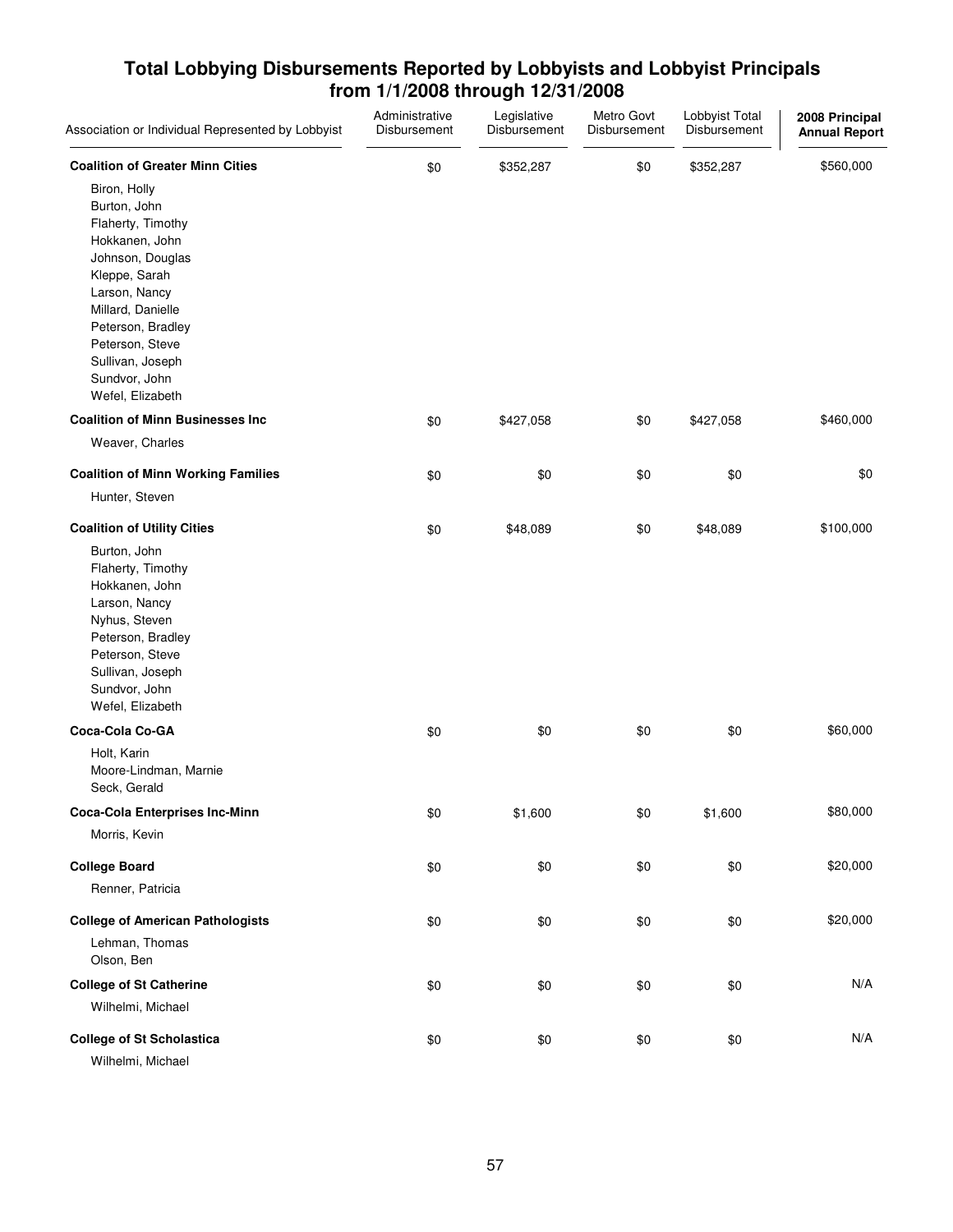| Association or Individual Represented by Lobbyist                                                                                                                                                             | Administrative<br>Disbursement | Legislative<br>Disbursement | Metro Govt<br>Disbursement | Lobbyist Total<br>Disbursement | 2008 Principal<br><b>Annual Report</b> |
|---------------------------------------------------------------------------------------------------------------------------------------------------------------------------------------------------------------|--------------------------------|-----------------------------|----------------------------|--------------------------------|----------------------------------------|
| Columbus, City of<br>Griffith, William<br>Moore-Lindman, Marnie                                                                                                                                               | \$0                            | \$0                         | \$0                        | \$0                            | N/A                                    |
| <b>Comcast Cable Communications Inc.</b>                                                                                                                                                                      | \$1,052                        | \$30,955                    | \$12,701                   | \$44,709                       | \$160,000                              |
| Berkelman, Thomas<br>Coleman, Emmett<br>Donnelly-Cohen, Kathi<br>Gibbs, John<br>Lamb, Kathleen<br>Leupold, Lance<br>Lunzer, William<br>McGrann, William<br>Pearson, Thomas<br>Roden, Kimberly<br>Walli, Kevin |                                |                             |                            |                                |                                        |
| <b>Committee of Nine</b>                                                                                                                                                                                      | \$0                            | \$1,227                     | \$0                        | \$1,227                        | No Report                              |
| Pederson, Kirk<br>Rice, Brian                                                                                                                                                                                 |                                |                             |                            |                                |                                        |
| <b>Committee of Thirteen</b>                                                                                                                                                                                  | \$0                            | \$56                        | \$0                        | \$56                           | \$80,000                               |
| Hermodson, Rose<br>Sundin, Louise                                                                                                                                                                             |                                |                             |                            |                                |                                        |
| <b>Communicating for Agriculture</b>                                                                                                                                                                          | \$0                            | \$0                         | \$0                        | \$0                            | \$100,000                              |
| Nelson, Wayne                                                                                                                                                                                                 |                                |                             |                            |                                |                                        |
| <b>Communication Control Alarm Remote Signaling</b><br>Assn                                                                                                                                                   | \$0                            | \$652                       | \$0                        | \$652                          | \$0                                    |
| Holten, Cort<br>Silesky, Nancy                                                                                                                                                                                |                                |                             |                            |                                |                                        |
| <b>Communications Workers of Amer MN State Cncl</b>                                                                                                                                                           | \$0                            | \$1,410                     | \$0                        | \$1,410                        | \$20,000                               |
| Lovaasen, Tim                                                                                                                                                                                                 |                                |                             |                            |                                |                                        |
| <b>Communications Workers of America 7200</b>                                                                                                                                                                 | \$0                            | \$0                         | \$0                        | \$0                            | \$20,000                               |
| Nguyen, Michael                                                                                                                                                                                               |                                |                             |                            |                                |                                        |
| <b>Community Assns Institute of Minn</b>                                                                                                                                                                      | \$0                            | \$0                         | \$0                        | \$0                            | \$5,000                                |
| Amberg, William                                                                                                                                                                                               |                                |                             |                            |                                |                                        |
| <b>Community Financial Services Assn</b>                                                                                                                                                                      | \$0                            | \$0                         | \$0                        | \$0                            | \$60,000                               |
| Franzen, Douglas<br>Martyn, Patrick<br>Moore, Vic                                                                                                                                                             |                                |                             |                            |                                |                                        |
| <b>COMPAS Inc</b>                                                                                                                                                                                             | \$0                            | \$0                         | \$0                        | \$0                            | \$0                                    |
| Mentzos, John                                                                                                                                                                                                 |                                |                             |                            |                                |                                        |
| <b>Concordia University, St Paul</b>                                                                                                                                                                          | \$0                            | \$0                         | \$0                        | \$0                            | N/A                                    |
| Amundson, Kristen<br>Bergson, Brian<br>Chilstrom, Lynda                                                                                                                                                       |                                |                             |                            |                                |                                        |

Georgacas, Chris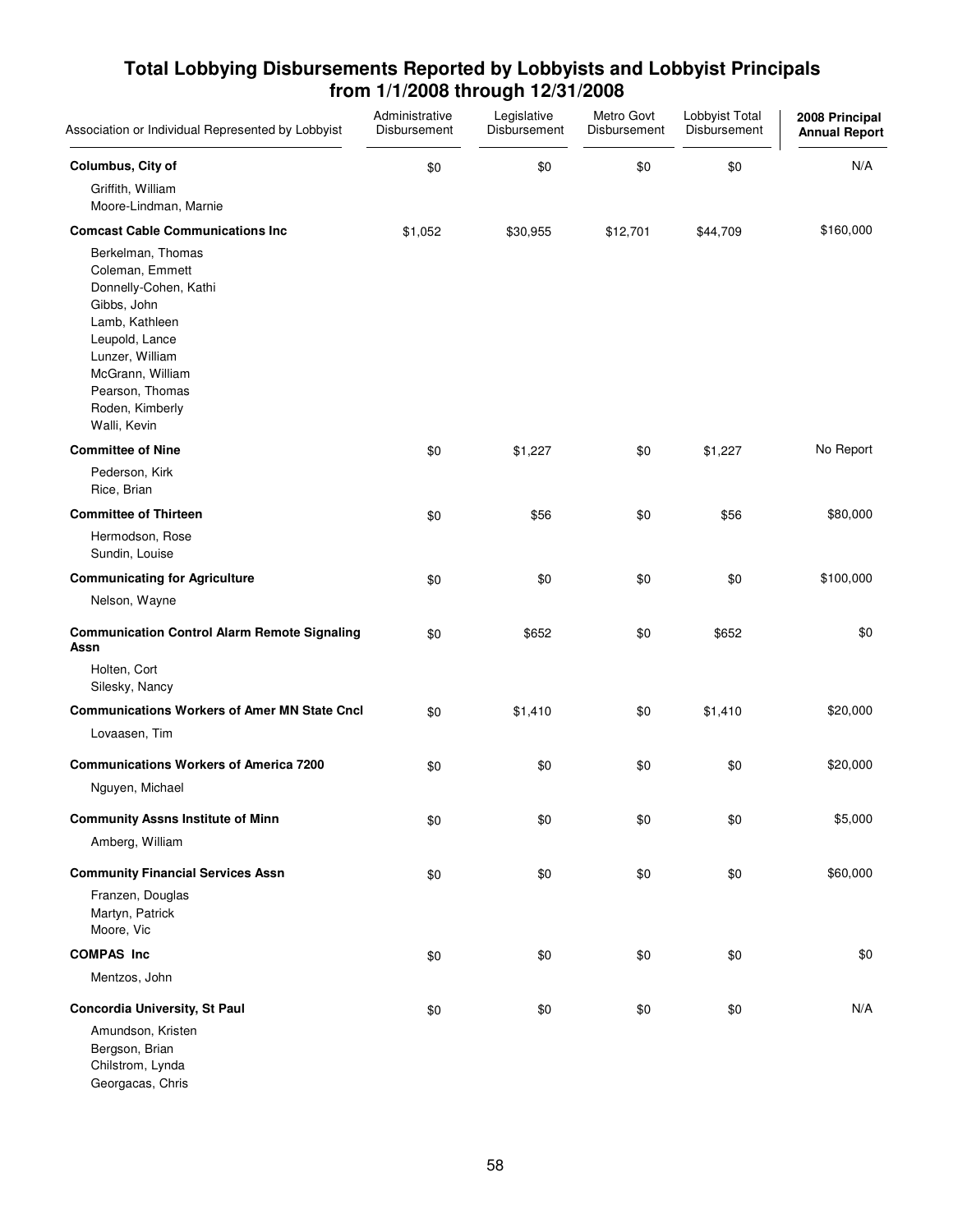| Association or Individual Represented by Lobbyist                                                                | Administrative<br>Disbursement | Legislative<br>Disbursement | Metro Govt<br>Disbursement | Lobbyist Total<br>Disbursement | 2008 Principal<br><b>Annual Report</b> |
|------------------------------------------------------------------------------------------------------------------|--------------------------------|-----------------------------|----------------------------|--------------------------------|----------------------------------------|
| <b>Concrete Paving Assn of Minn</b>                                                                              | \$0                            | \$0                         | \$0                        | \$0                            | \$40,000                               |
| Bagnoli, Joseph<br>McGrann, William<br>Psick, Sarah                                                              |                                |                             |                            |                                |                                        |
| <b>Congress of Minn Resorts</b>                                                                                  | \$0                            | \$895                       | \$0                        | \$895                          | \$20,000                               |
| Carlson, Joel                                                                                                    |                                |                             |                            |                                |                                        |
| <b>Connexus Energy</b>                                                                                           | \$150                          | \$150                       | \$150                      | \$450                          | \$20,000                               |
| Arens, Duane                                                                                                     |                                |                             |                            |                                |                                        |
| <b>Conservation Campaign</b>                                                                                     | \$0                            | \$36,147                    | \$0                        | \$36,147                       | \$20,000                               |
| Almeida, Cristine<br>Flores, Michele<br>Mishek, Justine<br>Murphy, Thomas<br>Pierson, Cordelia<br>Schmidt, Susan |                                |                             |                            |                                |                                        |
| <b>Conservation Minn Voter Center</b>                                                                            | \$0                            | \$20,807                    | \$0                        | \$20,807                       | \$220,000                              |
| Austin, Paul<br>Schultz, Molly<br>Tuma, John                                                                     |                                |                             |                            |                                |                                        |
| <b>Consolidated Enterprises Inc</b>                                                                              | \$0                            | \$0                         | \$0                        | \$0                            | \$40,100                               |
| Amundson, Kristen<br>Bergson, Brian<br>Chilstrom, Lynda<br>Georgacas, Chris<br>Zipko, Mike                       |                                |                             |                            |                                |                                        |
| <b>Consortium for Leg - Lk Superior Area Schools</b>                                                             | \$0                            | \$0                         | \$0                        | \$0                            | \$21,000                               |
| Soberg, Ronald                                                                                                   |                                |                             |                            |                                |                                        |
| <b>Consumer Credit Insurance Assn</b>                                                                            | \$9,461                        | \$0                         | \$0                        | \$9,461                        | \$40,000                               |
| Burfeind, William<br>Elconin, Robert<br>Pursell, Thomas                                                          |                                |                             |                            |                                |                                        |
| <b>Consumer Data Industry Assn</b>                                                                               | \$0                            | \$3,592                     | \$0                        | \$3,592                        | \$40,000                               |
| Apitz, John<br>Hyland, Eric<br>Janecek, Sarah                                                                    |                                |                             |                            |                                |                                        |
| <b>Consumer Specialty Products Assn</b>                                                                          | \$0                            | \$480                       | \$0                        | \$480                          | \$30,000                               |
| Robertson, Michael                                                                                               |                                |                             |                            |                                |                                        |
| <b>Cook County Commissioners</b>                                                                                 | \$0                            | \$0                         | \$0                        | \$0                            | \$0                                    |
| Hahne, Kathryn<br>Hylden, Nancy                                                                                  |                                |                             |                            |                                |                                        |
| <b>Cook County Economic Analysis Cncl</b>                                                                        | \$0                            | \$0                         | \$0                        | \$0                            | \$15,000                               |
| Hahne, Kathryn<br>Hylden, Nancy                                                                                  |                                |                             |                            |                                |                                        |
| <b>Cook County North Shore Hospital</b><br>Pearson, Thomas                                                       | \$0                            | \$1,173                     | \$0                        | \$1,173                        | \$1,031                                |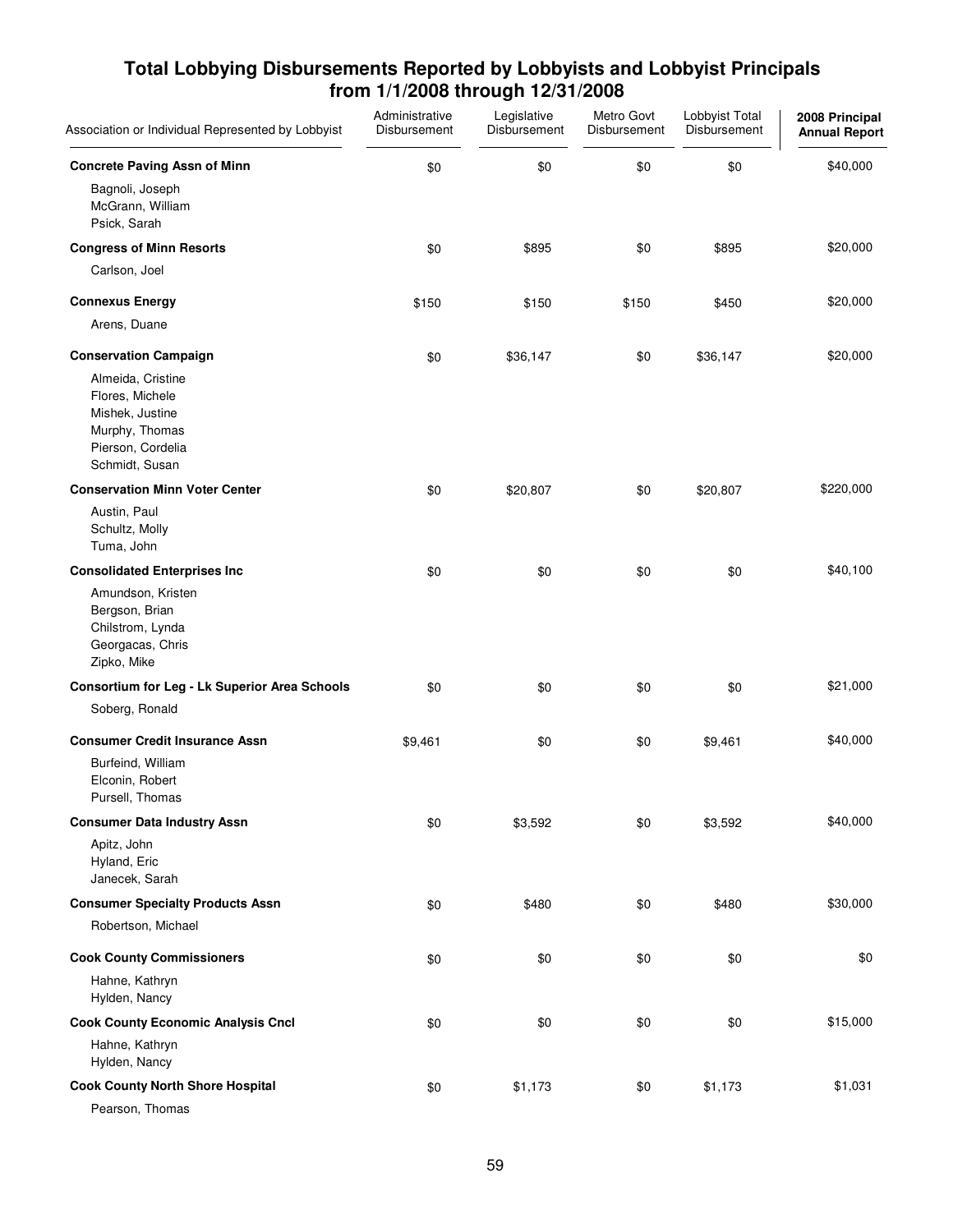| Association or Individual Represented by Lobbyist                                                              | Administrative<br>Disbursement | Legislative<br>Disbursement | Metro Govt<br>Disbursement | Lobbyist Total<br>Disbursement | 2008 Principal<br><b>Annual Report</b> |
|----------------------------------------------------------------------------------------------------------------|--------------------------------|-----------------------------|----------------------------|--------------------------------|----------------------------------------|
| <b>Cooperative Network</b>                                                                                     | \$0                            | \$15,547                    | \$0                        | \$15,547                       | \$80,000                               |
| Fredregill, Amy<br>Kleven, Bruce<br>Oemichen, William                                                          |                                |                             |                            |                                |                                        |
| <b>Cooperative Parenting Coalition</b>                                                                         | \$0                            | \$224                       | \$0                        | \$224                          | \$0                                    |
| Anderson, Diane                                                                                                |                                |                             |                            |                                |                                        |
| <b>Corporation for Supportive Housing</b>                                                                      | \$0                            | \$0                         | \$0                        | \$0                            | \$20,000                               |
| Jepsen, Cynthia<br>Loscalzo, Julian Empson                                                                     |                                |                             |                            |                                |                                        |
| <b>Corrections Corporation of America</b>                                                                      | \$1,339                        | \$4,017                     | \$0                        | \$5,356                        | \$42,000                               |
| Brint, Arienne<br>Cook, Judy<br>Girard, James<br>Grande, Tony<br>Hill, Todd<br>Kavanagh, John<br>Strong, Sarah |                                |                             |                            |                                |                                        |
| <b>Council for Electoral Leadership</b>                                                                        | \$0                            | \$0                         | \$0                        | \$0                            | \$0                                    |
| Wodele, John                                                                                                   |                                |                             |                            |                                |                                        |
| <b>Counties Transit Improvement Board (CTIB)</b>                                                               | \$0                            | \$2,933                     | \$0                        | \$2,933                        | N/A                                    |
| Haas, Nancy<br>Kramer, Ross<br>Schreiber, William                                                              |                                |                             |                            |                                |                                        |
| <b>Courage Center</b>                                                                                          | \$0                            | \$11,351                    | \$0                        | \$11,351                       | \$80,000                               |
| Knights, Christian<br>Tschida, John                                                                            |                                |                             |                            |                                |                                        |
| <b>Covanta Energy Corp</b>                                                                                     | \$0                            | \$0                         | \$7                        | \$7                            | \$0                                    |
| Hofstede, Albert<br>Kozak, Andrew                                                                              |                                |                             |                            |                                |                                        |
| <b>Coventry</b>                                                                                                | \$0                            | \$0                         | \$0                        | \$0                            | \$80,000                               |
| Coyle, Peter<br>Erickson, Tara Garman<br>Freedman, Michael<br>Moen, Scott<br>Moore-Lindman, Marnie             |                                |                             |                            |                                |                                        |
| <b>Crane Lake Sewer &amp; Water District</b>                                                                   | \$0                            | \$188                       | \$0                        | \$188                          | \$5,125                                |
| Cerkvenik, Gary                                                                                                |                                |                             |                            |                                |                                        |
| <b>Creative Outdoor Advertising</b><br>Kaul Jr, John                                                           | \$0                            | \$0                         | \$0                        | \$0                            | \$0                                    |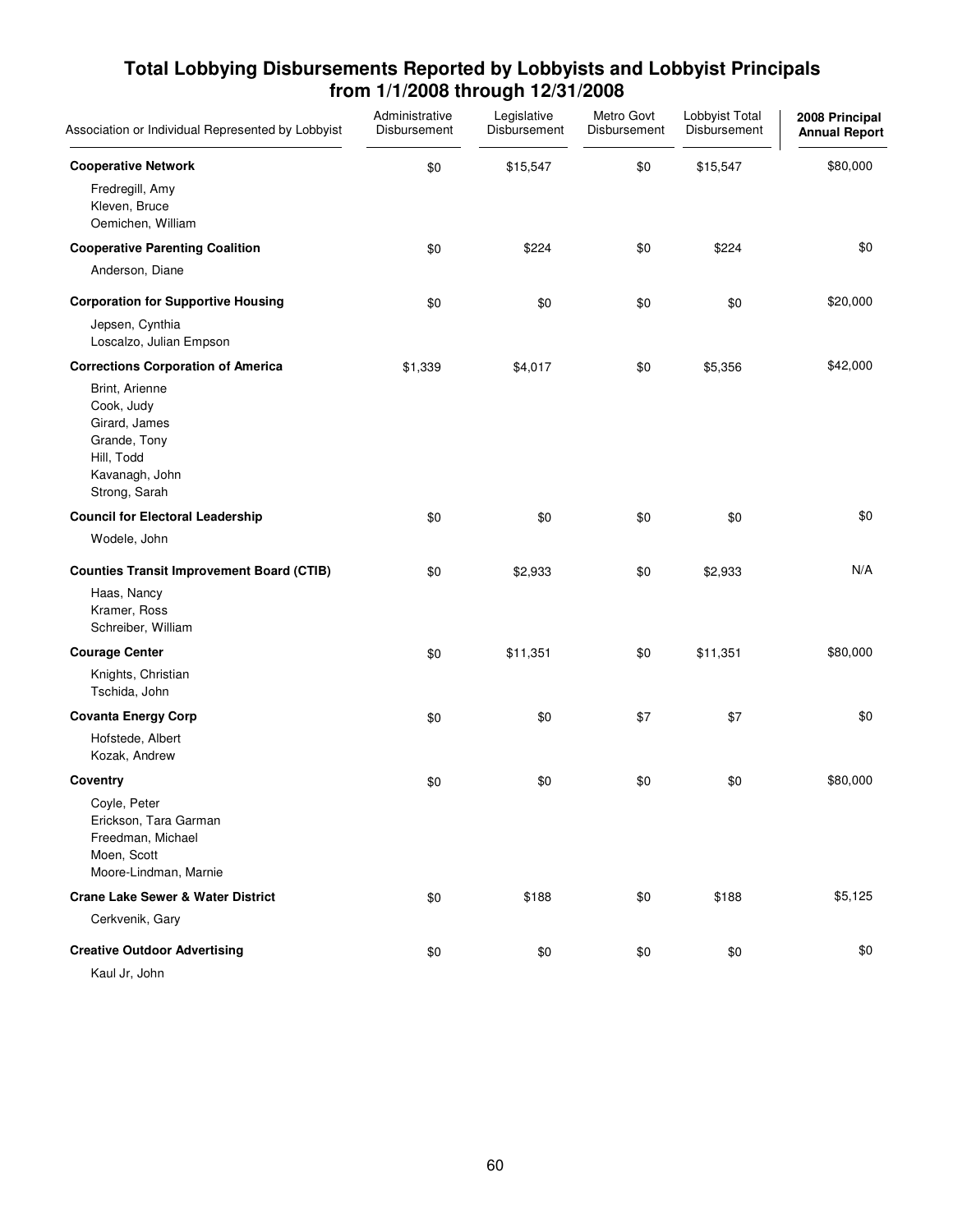| Association or Individual Represented by Lobbyist                                                                                                           | Administrative<br>Disbursement | Legislative<br>Disbursement | Metro Govt<br>Disbursement | Lobbyist Total<br>Disbursement | 2008 Principal<br><b>Annual Report</b> |
|-------------------------------------------------------------------------------------------------------------------------------------------------------------|--------------------------------|-----------------------------|----------------------------|--------------------------------|----------------------------------------|
| <b>Crookston City of</b><br>Biron, Holly<br>Flaherty, Timothy<br>Hokkanen, John<br>Larson, Nancy<br>Millard, Danielle<br>Peterson, Bradley<br>Sundvor, John | \$0                            | \$1,289                     | \$0                        | \$1,289                        | N/A                                    |
| <b>Crop Life America</b>                                                                                                                                    | \$0                            | \$2,463                     | \$0                        | \$2,463                        | \$40,000                               |
| Apitz, John                                                                                                                                                 |                                |                             |                            |                                |                                        |
| Crown Hydro Co<br>Hahne, Kathryn<br>Hentges, Robert<br>Hylden, Nancy                                                                                        | \$0                            | \$0                         | \$34,935                   | \$34,935                       | \$60,000                               |
| <b>Crystal City of</b><br>Long, Robert                                                                                                                      | \$0                            | \$956                       | \$0                        | \$956                          | N/A                                    |
| <b>CSL Behring</b><br>Guest, Michael<br>Isenberg, Kim                                                                                                       | \$0                            | \$320                       | \$0                        | \$320                          | \$20,000                               |
| <b>CTIA-THE WIRELESS ASSN</b><br>Keegan, Gerard                                                                                                             | \$0                            | \$1,277                     | \$0                        | \$1,277                        | \$1,277                                |
| <b>CVS/Caremark Corp</b><br>Clark, James                                                                                                                    | \$0                            | \$2,459                     | \$0                        | \$2,459                        | \$50,000                               |
| <b>Dairies Federation of Minn</b><br>Spano, Wyman                                                                                                           | \$0                            | \$0                         | \$0                        | \$0                            | \$0                                    |
| <b>Dairyland Power Cooperative</b><br>Scheevel, Kenric                                                                                                      | \$638                          | \$1,379                     | \$0                        | \$2,017                        | \$20,000                               |
| <b>Dakota County Bd of Commissioners</b><br>Tilley, Barry                                                                                                   | \$0                            | \$635                       | \$0                        | \$635                          | N/A                                    |
| <b>Dakota County Community Development Agency</b><br>Elliott, Sonnie<br>Hahne, Kathryn                                                                      | \$0                            | \$360                       | \$0                        | \$360                          | \$40,000                               |
| Dakota County Regional Rail Authority<br>Clark, James                                                                                                       | \$0                            | \$2,465                     | \$0                        | \$2,465                        | N/A                                    |
| <b>Dakota Electric Assn</b><br>Hahne, Kathryn                                                                                                               | \$0                            | \$400                       | \$0                        | \$400                          | \$20,000                               |
| Dakota Ojibwe Language Revitalization Alliance<br>LaFontaine, Harlan Wade                                                                                   | \$0                            | \$0                         | \$0                        | \$0                            | N/A                                    |
| <b>D'Amico Cucina Inc</b><br>Diehm, Tammera                                                                                                                 | \$0                            | \$0                         | \$0                        | \$0                            | \$0                                    |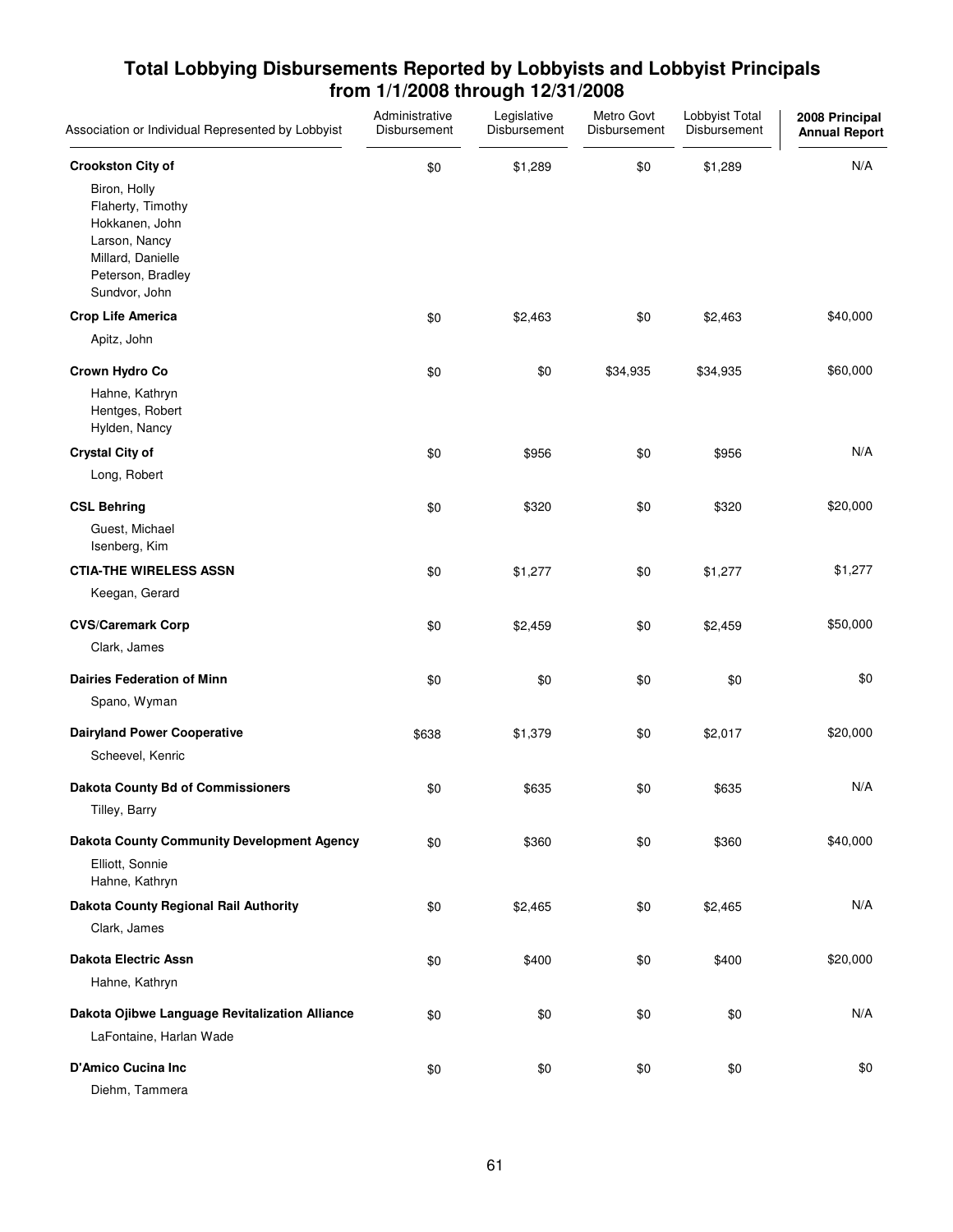| Association or Individual Represented by Lobbyist                     | Administrative<br>Disbursement | Legislative<br>Disbursement | Metro Govt<br>Disbursement | Lobbyist Total<br>Disbursement | 2008 Principal<br><b>Annual Report</b> |
|-----------------------------------------------------------------------|--------------------------------|-----------------------------|----------------------------|--------------------------------|----------------------------------------|
| <b>Dart Transit Co</b>                                                | \$0                            | \$0                         | \$0                        | \$0                            | \$20,000                               |
| Hardman, James                                                        |                                |                             |                            |                                |                                        |
| <b>Data Recognition Corp</b><br>Wiese, Sandra                         | \$0                            | \$0                         | \$0                        | \$0                            | \$0                                    |
| DaVita Inc                                                            | \$0                            | \$2,461                     | \$0                        | \$2,461                        | \$0                                    |
| Poul, Thomas<br>Schreiber, William                                    |                                |                             |                            |                                |                                        |
| De LaSalle High School                                                | \$0                            | \$0                         | \$0                        | \$0                            | \$0                                    |
| Galatz, Eric                                                          |                                |                             |                            |                                |                                        |
| Deer Creek Speedway LLC                                               | \$0                            | \$0                         | \$0                        | \$0                            | \$0                                    |
| Brandenhoff, Gerald<br>Jerich, Ronald<br>Jerich, Valerie              |                                |                             |                            |                                |                                        |
| <b>DeHart &amp; Darr Associates Inc</b>                               | \$0                            | \$0                         | \$0                        | \$0                            | \$0                                    |
| Knapp, John                                                           |                                |                             |                            |                                |                                        |
| <b>Delaware North Inc</b>                                             | \$0                            | \$353                       | \$0                        | \$353                          | \$0                                    |
| Hyland, Eric<br>Kramer, Ross                                          |                                |                             |                            |                                |                                        |
| <b>Deloitte LLP</b>                                                   | \$4,819                        | \$535                       | \$0                        | \$5,354                        | \$80,000                               |
| Cook, Judy<br>Girard, James<br>Kavanagh, John                         |                                |                             |                            |                                |                                        |
| <b>Delta Air Lines</b>                                                | \$0                            | \$0                         | \$0                        | \$0                            | \$0                                    |
| Hirst, Richard<br>Newman, Andrea Fischer<br>Stanoch, Tammy Lee        |                                |                             |                            |                                |                                        |
| <b>Delta Dental of Minn</b>                                           | \$0                            | \$154,310                   | \$0                        | \$154,310                      | \$160,000                              |
| Johnson, Douglas<br>Lally, Joseph<br>McKasy, Bert                     |                                |                             |                            |                                |                                        |
| <b>DIECA Communications Inc dba Covad</b><br><b>Communications Co</b> | \$0                            | \$0                         | \$0                        | \$0                            | \$90,000                               |
| Lipschultz, Dan                                                       |                                |                             |                            |                                |                                        |
| <b>Do-It Corp</b>                                                     | \$0                            | \$0                         | \$0                        | \$0                            | \$0                                    |
| Kleven, Bruce                                                         |                                |                             |                            |                                |                                        |
| <b>Donovan Strom</b>                                                  | \$0                            | \$0                         | \$0                        | \$0                            | N/A                                    |
| Strom, Donovan                                                        |                                |                             |                            |                                |                                        |
| Dorsey & Whitney LLP                                                  | \$0                            | \$340                       | \$0                        | \$340                          | \$340                                  |
| Ahern, Michael                                                        |                                |                             |                            |                                |                                        |
| DriversEd.com<br>Leighton, Robert                                     | \$0                            | \$11,925                    | \$0                        | \$11,925                       | \$20,000                               |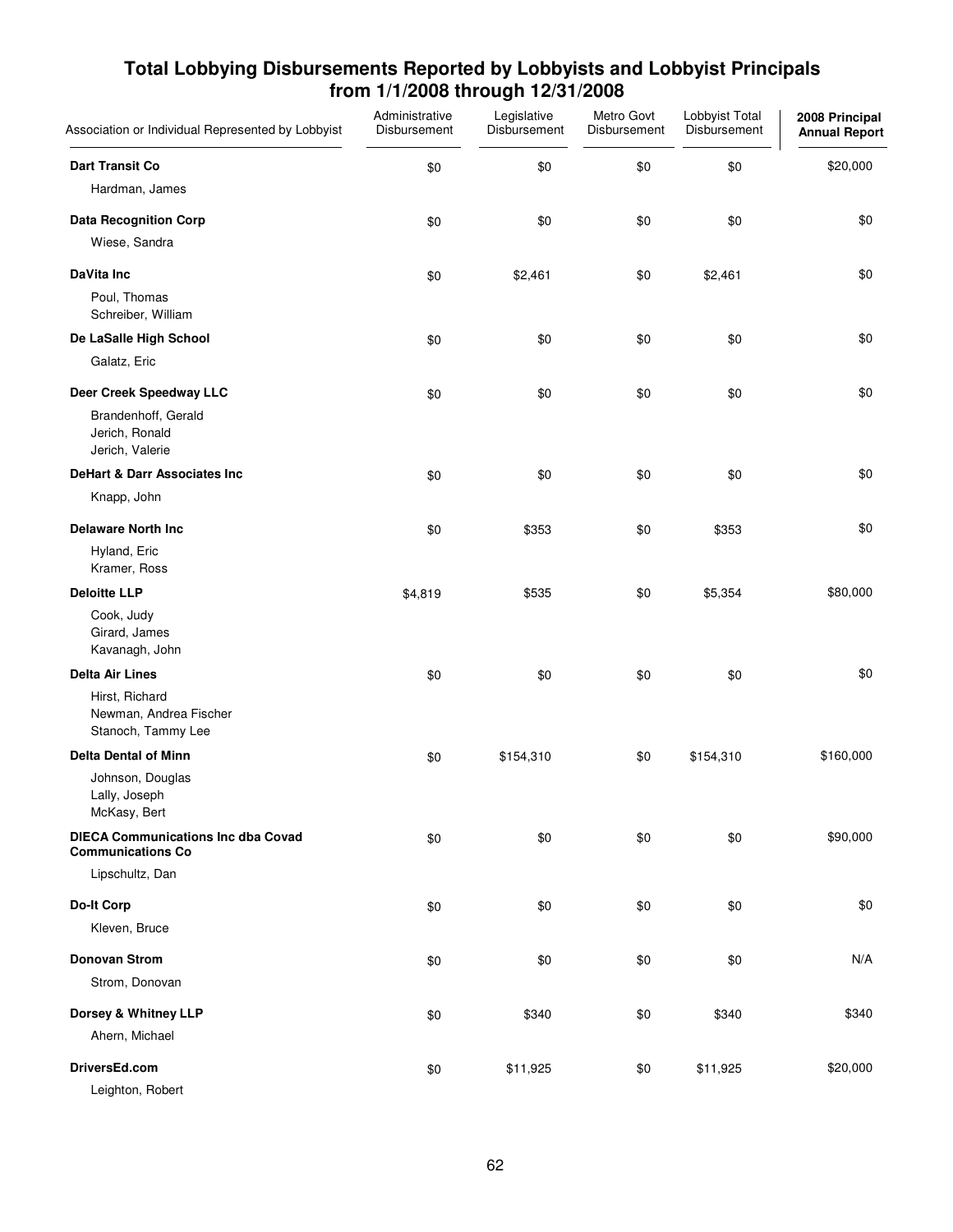| Association or Individual Represented by Lobbyist                                                                                             | Administrative<br>Disbursement | Legislative<br>Disbursement | Metro Govt<br>Disbursement | Lobbyist Total<br>Disbursement | 2008 Principal<br><b>Annual Report</b> |
|-----------------------------------------------------------------------------------------------------------------------------------------------|--------------------------------|-----------------------------|----------------------------|--------------------------------|----------------------------------------|
| Drug Policy Reform Group of Minn<br>Knuth, Daniel                                                                                             | \$0                            | \$236                       | \$0                        | \$236                          | \$20,000                               |
| <b>Ducks Unlimited Inc.</b><br>Hyland, Eric                                                                                                   | \$157                          | \$149                       | \$0                        | \$306                          | \$0                                    |
| Duluth Active and Retired Teachers Group<br>Johnson, David                                                                                    | \$0                            | \$130                       | \$0                        | \$130                          | \$20,000                               |
| <b>Duluth Area Chamber of Commerce</b><br>Peterson, Andy                                                                                      | \$0                            | \$0                         | \$0                        | \$0                            | \$0                                    |
| Duluth City of<br>Chelseth, Adam<br>Lunzer, William<br>Pearson, Thomas<br>Walli, Kevin                                                        | \$0                            | \$44,940                    | \$0                        | \$44,940                       | N/A                                    |
| <b>Duluth Entertainment and Convention Center</b><br>Chelseth, Adam<br>Johnson, Douglas<br>Lunzer, William<br>Pearson, Thomas<br>Walli, Kevin | \$0                            | \$4,025                     | \$0                        | \$4,025                        | \$20,000                               |
| <b>Duluth Federation of Teachers</b><br>Wanner, Frank                                                                                         | \$0                            | \$0                         | \$0                        | \$0                            | \$0                                    |
| Duluth Ind School Dist 709<br>Soberg, Ronald                                                                                                  | \$0                            | \$0                         | \$0                        | \$0                            | \$60,000                               |
| <b>Duluth Seaway Port Authority</b><br>Flaherty, Timothy<br>Peterson, Bradley<br>Wefel, Elizabeth                                             | \$0                            | \$2,892                     | \$0                        | \$2,892                        | \$20,000                               |
| <b>Duluth Women's Health Clinic</b><br>Wesman, Diane                                                                                          | \$0                            | \$0                         | \$0                        | \$0                            | \$8,000                                |
| Duluth-Superior Area Educ Television-WDSE-TV<br>Harmon, Allen                                                                                 | \$0                            | \$0                         | \$0                        | \$0                            | \$0                                    |
| <b>Dunbar Dev</b><br>Cherryhomes, Jackie<br>Hofstede, Albert<br>Kozak, Andrew                                                                 | \$0                            | \$77                        | \$38                       | \$114                          | \$40,000                               |
| <b>Dunwoody Institute</b><br>Kozak, Andrew                                                                                                    | \$0                            | \$84                        | \$0                        | \$84                           | \$6,000                                |
| El duPont de Nemours & Co<br>Apitz, John                                                                                                      | \$0                            | \$2,468                     | \$0                        | \$2,468                        | \$40,000                               |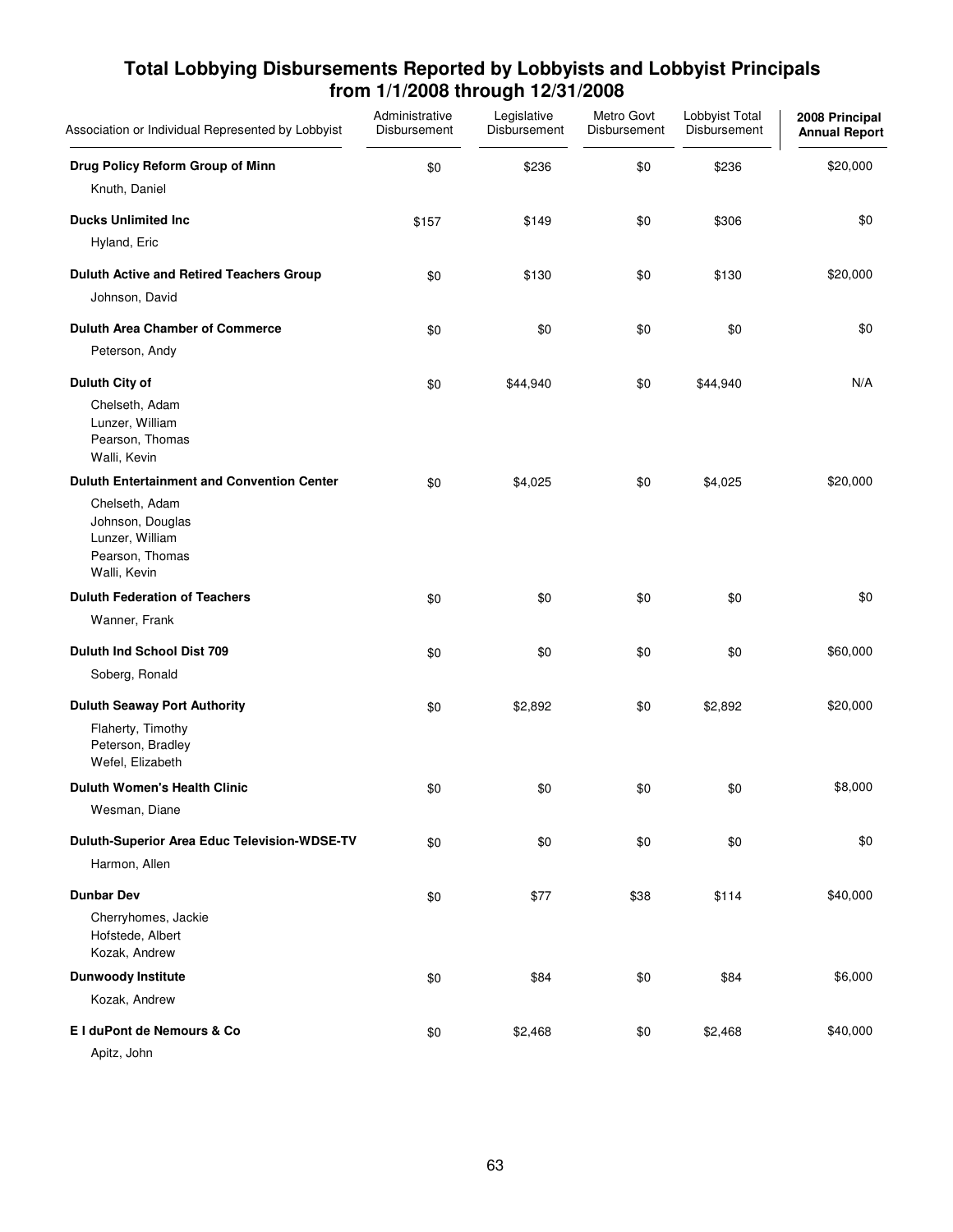| Association or Individual Represented by Lobbyist                                                          | Administrative<br>Disbursement | Legislative<br>Disbursement | Metro Govt<br>Disbursement | Lobbyist Total<br>Disbursement | 2008 Principal<br><b>Annual Report</b> |
|------------------------------------------------------------------------------------------------------------|--------------------------------|-----------------------------|----------------------------|--------------------------------|----------------------------------------|
| <b>East Metro Medical Society</b>                                                                          | \$0                            | \$2,589                     | \$0                        | \$2,589                        | \$7,500                                |
| Fair, Alayne<br>Grindal, H Theodore<br>Hustad, John<br>Johnson, Roger<br>Schafer, Matthew<br>Schettle, Sue |                                |                             |                            |                                |                                        |
| <b>Ebullient Investments LLC</b>                                                                           | \$0                            | \$0                         | \$0                        | \$0                            | \$0                                    |
| Schumann, Glen<br>Zisla, Paul                                                                              |                                |                             |                            |                                |                                        |
| <b>Ecolab Inc</b>                                                                                          | \$0                            | \$80                        | \$0                        | \$80                           | \$20,000                               |
| Grev, Jason<br>Peterson, Jeffery<br>Westerhaus, James                                                      |                                |                             |                            |                                |                                        |
| <b>Economic Development Assn of Minn</b>                                                                   | \$0                            | \$460                       | \$0                        | \$460                          | \$40,000                               |
| Hahne, Kathryn<br>Hylden, Nancy                                                                            |                                |                             |                            |                                |                                        |
| Ecumen                                                                                                     | \$0                            | \$2,592                     | \$0                        | \$2,592                        | \$2,739                                |
| Psick, Sarah<br>Walli, Kevin                                                                               |                                |                             |                            |                                |                                        |
| Eden Prairie Firefighter Relief Assn                                                                       | \$0                            | \$0                         | \$0                        | \$0                            | \$5,000                                |
| Pederson, Kirk<br>Rice, Brian                                                                              |                                |                             |                            |                                |                                        |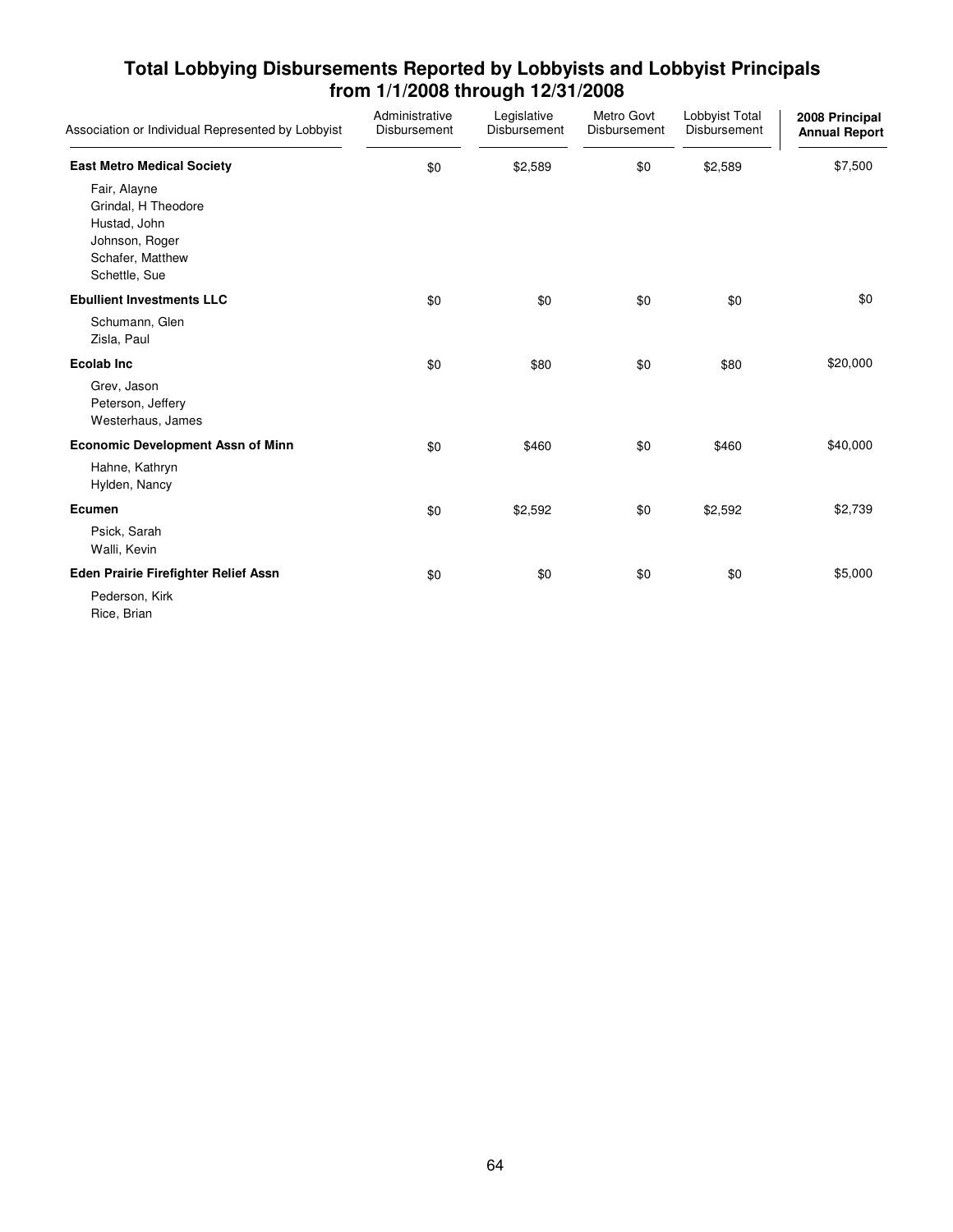| Association or Individual Represented by Lobbyist | Administrative<br>Disbursement | Legislative<br>Disbursement | Metro Govt<br>Disbursement | Lobbyist Total<br>Disbursement | 2008 Principal<br><b>Annual Report</b> |
|---------------------------------------------------|--------------------------------|-----------------------------|----------------------------|--------------------------------|----------------------------------------|
| <b>Education Minn</b>                             | \$0                            | \$304,312                   | \$0                        | \$304,312                      | \$560,000                              |
| Allen, Scott                                      |                                |                             |                            |                                |                                        |
| Alswager, Jan                                     |                                |                             |                            |                                |                                        |
| Anderson, Jan                                     |                                |                             |                            |                                |                                        |
| Anderson, Sandra                                  |                                |                             |                            |                                |                                        |
| Argue, Kristine                                   |                                |                             |                            |                                |                                        |
| Averbook, Marcia                                  |                                |                             |                            |                                |                                        |
|                                                   |                                |                             |                            |                                |                                        |
| Barnes, Tammy                                     |                                |                             |                            |                                |                                        |
| Baty, Darrell                                     |                                |                             |                            |                                |                                        |
| Baumgard, Jacqueline                              |                                |                             |                            |                                |                                        |
| Borgen, Nathaniel                                 |                                |                             |                            |                                |                                        |
| Carlblom, Ernest                                  |                                |                             |                            |                                |                                        |
| Christofferson, Gary                              |                                |                             |                            |                                |                                        |
| Cole, Dawn                                        |                                |                             |                            |                                |                                        |
| Cruz, Kari                                        |                                |                             |                            |                                |                                        |
| Dean, Michael                                     |                                |                             |                            |                                |                                        |
| Domaszek, Rachel                                  |                                |                             |                            |                                |                                        |
| Dooher, Thomas                                    |                                |                             |                            |                                |                                        |
| Dorsey, Maryann                                   |                                |                             |                            |                                |                                        |
| Eslinger, Evan                                    |                                |                             |                            |                                |                                        |
| Franklin, Garnet                                  |                                |                             |                            |                                |                                        |
| Friesz, Gerard                                    |                                |                             |                            |                                |                                        |
| Glover, Jess Anna                                 |                                |                             |                            |                                |                                        |
| Goos, Michelle                                    |                                |                             |                            |                                |                                        |
| Haring, William                                   |                                |                             |                            |                                |                                        |
| Herriges, Richard                                 |                                |                             |                            |                                |                                        |
| Hughto, Kenneth                                   |                                |                             |                            |                                |                                        |
| Hyma, Jeffrey                                     |                                |                             |                            |                                |                                        |
| Jackson, Kathleen                                 |                                |                             |                            |                                |                                        |
| Jemtrud, Alve                                     |                                |                             |                            |                                |                                        |
| Johansen, Lee                                     |                                |                             |                            |                                |                                        |
| Katzenmeyer, Michael                              |                                |                             |                            |                                |                                        |
| Kerfeld, Anita                                    |                                |                             |                            |                                |                                        |
| Kirchner, Randi                                   |                                |                             |                            |                                |                                        |
| Kundin, David                                     |                                |                             |                            |                                |                                        |
| Lara, Rene                                        |                                |                             |                            |                                |                                        |
| Lichy, Janice (Nelson)                            |                                |                             |                            |                                |                                        |
| Meyer, James                                      |                                |                             |                            |                                |                                        |
| Miller, Greg                                      |                                |                             |                            |                                |                                        |
| Minnehan, Mary                                    |                                |                             |                            |                                |                                        |
| Moore, Bridget                                    |                                |                             |                            |                                |                                        |
| Morales, Angel                                    |                                |                             |                            |                                |                                        |
| Mueller, Paul                                     |                                |                             |                            |                                |                                        |
| Nelson, Diane                                     |                                |                             |                            |                                |                                        |
| Poole, James                                      |                                |                             |                            |                                |                                        |
| Rettke, Brandon                                   |                                |                             |                            |                                |                                        |
| Richardson, Mark                                  |                                |                             |                            |                                |                                        |
| Riley, Russ                                       |                                |                             |                            |                                |                                        |
| Roderick, Edward                                  |                                |                             |                            |                                |                                        |
| Specht, Denise                                    |                                |                             |                            |                                |                                        |
| Van Moorlehem, Aaron                              |                                |                             |                            |                                |                                        |
| Vega, Tony                                        |                                |                             |                            |                                |                                        |
| Vento, Susan                                      |                                |                             |                            |                                |                                        |
| Westorff, Gary                                    |                                |                             |                            |                                |                                        |
| Winter, JoAnn                                     |                                |                             |                            |                                |                                        |
|                                                   |                                |                             |                            |                                |                                        |
| Wolkin, Stephanie                                 |                                |                             |                            |                                |                                        |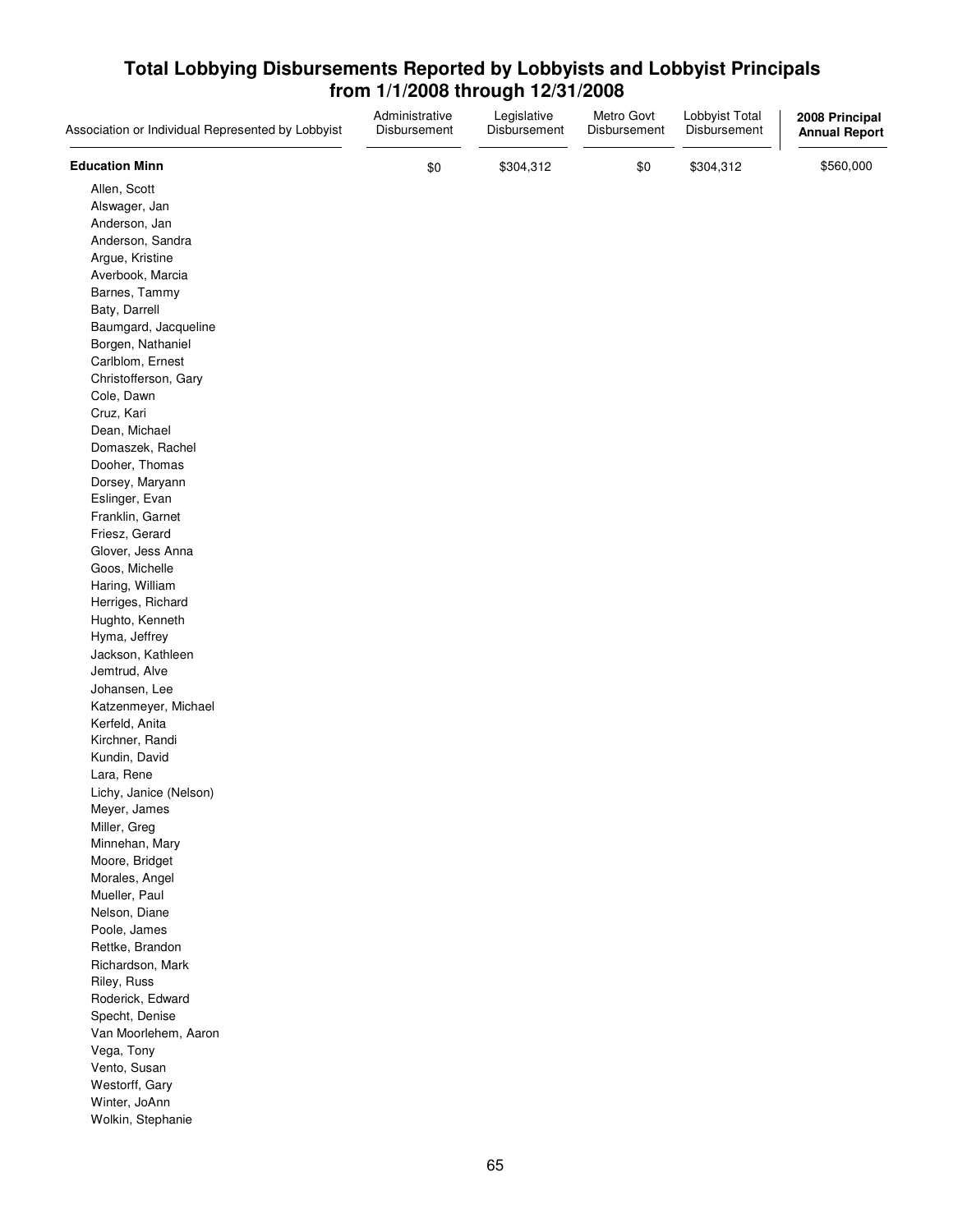| Association or Individual Represented by Lobbyist                                                                                       | Administrative<br>Disbursement | Legislative<br>Disbursement | Metro Govt<br>Disbursement | Lobbyist Total<br>Disbursement | 2008 Principal<br><b>Annual Report</b> |
|-----------------------------------------------------------------------------------------------------------------------------------------|--------------------------------|-----------------------------|----------------------------|--------------------------------|----------------------------------------|
| Wood, Richard                                                                                                                           |                                |                             |                            |                                |                                        |
| <b>Educational Testing Service</b>                                                                                                      | \$0                            | \$0                         | \$0                        | \$0                            | \$40,000                               |
| Carnival, Douglas<br>Psick, Sarah                                                                                                       |                                |                             |                            |                                |                                        |
| <b>Edward Kraemer &amp; Sons Inc</b>                                                                                                    | \$0                            | \$0                         | \$0                        | \$0                            | \$20,000                               |
| Moore-Lindman, Marnie<br>Seck, Gerald                                                                                                   |                                |                             |                            |                                |                                        |
| <b>Electronic Data Systems</b>                                                                                                          | \$0                            | \$0                         | \$0                        | \$0                            | \$0                                    |
| Kordenbrock, William                                                                                                                    |                                |                             |                            |                                |                                        |
| <b>Electronic Manuf Coalition for Responsible</b><br>Recycling                                                                          | \$0                            | \$0                         | \$0                        | \$0                            | \$0                                    |
| Grooms, Lloyd<br>Knapp, John                                                                                                            |                                |                             |                            |                                |                                        |
| Eli Lilly & Co                                                                                                                          | \$0                            | \$1,535                     | \$0                        | \$1,535                        | \$80,000                               |
| Gill, Denise<br>Holten, Cort<br>Landwehr, Susan<br>Poppie, Kristine<br>Silesky, Nancy                                                   |                                |                             |                            |                                |                                        |
| <b>Elk Farm LLC</b>                                                                                                                     | \$0                            | \$0                         | \$0                        | \$0                            | \$60,000                               |
| Johnson, Greg                                                                                                                           |                                |                             |                            |                                |                                        |
| Elk River ISD #728                                                                                                                      | \$0                            | \$605                       | \$0                        | \$605                          | \$30,000                               |
| Bagnoli, Joseph<br>Carlson, Joel                                                                                                        |                                |                             |                            |                                |                                        |
| Embarg                                                                                                                                  | \$0                            | \$0                         | \$0                        | \$0                            | \$80,000                               |
| Clucas, Cathy<br>Gibson, Karyn<br>Parpart, Sharon<br>Roberts, James                                                                     |                                |                             |                            |                                |                                        |
| <b>Enbridge Energy Partners LP</b>                                                                                                      | \$141,962                      | \$250,659                   | \$0                        | \$392,621                      | \$600,000                              |
| Bunge, Darrel<br>Gasele, John<br>Kilgore, Paul<br>Lee, Robert<br>Lunzer, William<br>Moratzka, Andrew<br>Pearson, Thomas<br>Walli, Kevin |                                |                             |                            |                                |                                        |
| <b>Encampment Mining</b>                                                                                                                | \$0                            | \$8,987                     | \$0                        | \$8,987                        | \$20,000                               |
| Backhaus, Amber<br>Cassidy, Paul<br>Chelseth, Andrew<br>Wolfe, Kelly                                                                    |                                |                             |                            |                                |                                        |
| <b>Energy CENTS Coalition</b>                                                                                                           | \$15,977                       | \$1,373                     | \$0                        | \$17,350                       | \$20,000                               |
| Duffrin, Chris<br>Marshall, Pam                                                                                                         |                                |                             |                            |                                |                                        |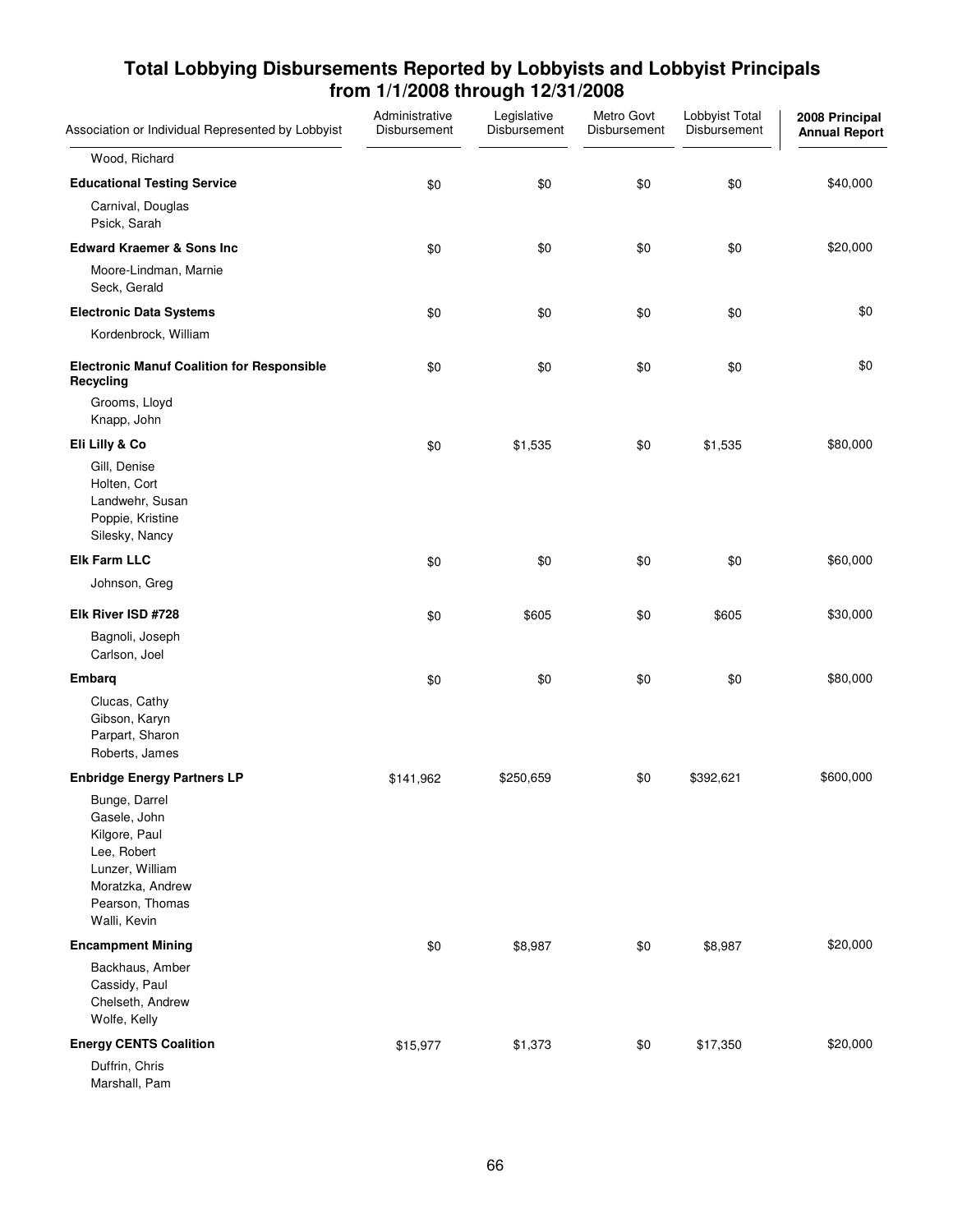| Association or Individual Represented by Lobbyist                                                                                                   | Administrative<br>Disbursement | Legislative<br>Disbursement | Metro Govt<br>Disbursement | Lobbyist Total<br>Disbursement | 2008 Principal<br><b>Annual Report</b> |
|-----------------------------------------------------------------------------------------------------------------------------------------------------|--------------------------------|-----------------------------|----------------------------|--------------------------------|----------------------------------------|
| <b>Enhanced Capital Partners LLC</b><br>Backhaus, Amber<br>Cassidy, Paul<br>Chelseth, Andrew<br>Korengold, Michael<br>Thrane, Peter<br>Wolfe, Kelly | \$0                            | \$33,486                    | \$0                        | \$33,486                       | \$29,538                               |
| <b>Enterprise Minn</b><br>Carnival, Douglas<br>Psick, Sarah                                                                                         | \$0                            | \$0                         | \$0                        | \$0                            | \$0                                    |
| <b>Enterprise Rent-A-Car Inc</b><br>Cook, Judy<br>Cooper, Kevin<br>Girard, James<br>Hill, Todd<br>Kavanagh, John<br>Strong, Sarah                   | \$0                            | \$3,214                     | \$1,071                    | \$4,285                        | \$0                                    |
| <b>Entertainment Merchants Assn</b>                                                                                                                 | \$0                            | \$0                         | \$0                        | \$0                            | \$0                                    |
| Engen, Theodore<br><b>Entertainment Software Assn</b><br>Hirst, James                                                                               | \$0                            | \$591                       | \$0                        | \$591                          | \$40,000                               |
| <b>Entiera</b><br>Shortridge, Patrick                                                                                                               | \$0                            | \$0                         | \$0                        | \$0                            | \$6,000                                |
| <b>Environmental Sentry Protection LLC</b><br>Holt, Karin<br>Larson, Peder                                                                          | \$0                            | \$0                         | \$0                        | \$0                            | \$5,000                                |
| enXco Inc<br>Aafedt, David<br>Lemke, Matthew<br>Swanson, Eric<br>Windler, Joseph                                                                    | \$18,175                       | \$260                       | \$0                        | \$18,435                       | \$80,000                               |
| <b>Epilepsy Foundation of Minn</b><br>Goodno, Kevin                                                                                                 | \$1,339                        | \$2,600                     | \$0                        | \$3,939                        | \$0                                    |
| Harris, Shepard<br><b>Essar Steel Minn</b><br>Girard, James<br>Hill, Todd<br>Kavanagh, John<br>Robertson, Michael                                   | \$526                          | \$916                       | \$0                        | \$1,442                        | \$40,000                               |
| <b>Essentia Community Hospitals &amp; Clinics</b><br>Mahoney, Michael                                                                               | \$0                            | \$0                         | \$0                        | \$0                            | \$0                                    |
| <b>Essentia Health</b><br>Mahoney, Michael                                                                                                          | \$0                            | \$22,780                    | \$0                        | \$22,780                       | \$20,000                               |
| <b>Estee Lauder Companies Inc</b><br>Moe, Roger                                                                                                     | \$0                            | \$2,191                     | \$0                        | \$2,191                        | \$30,000                               |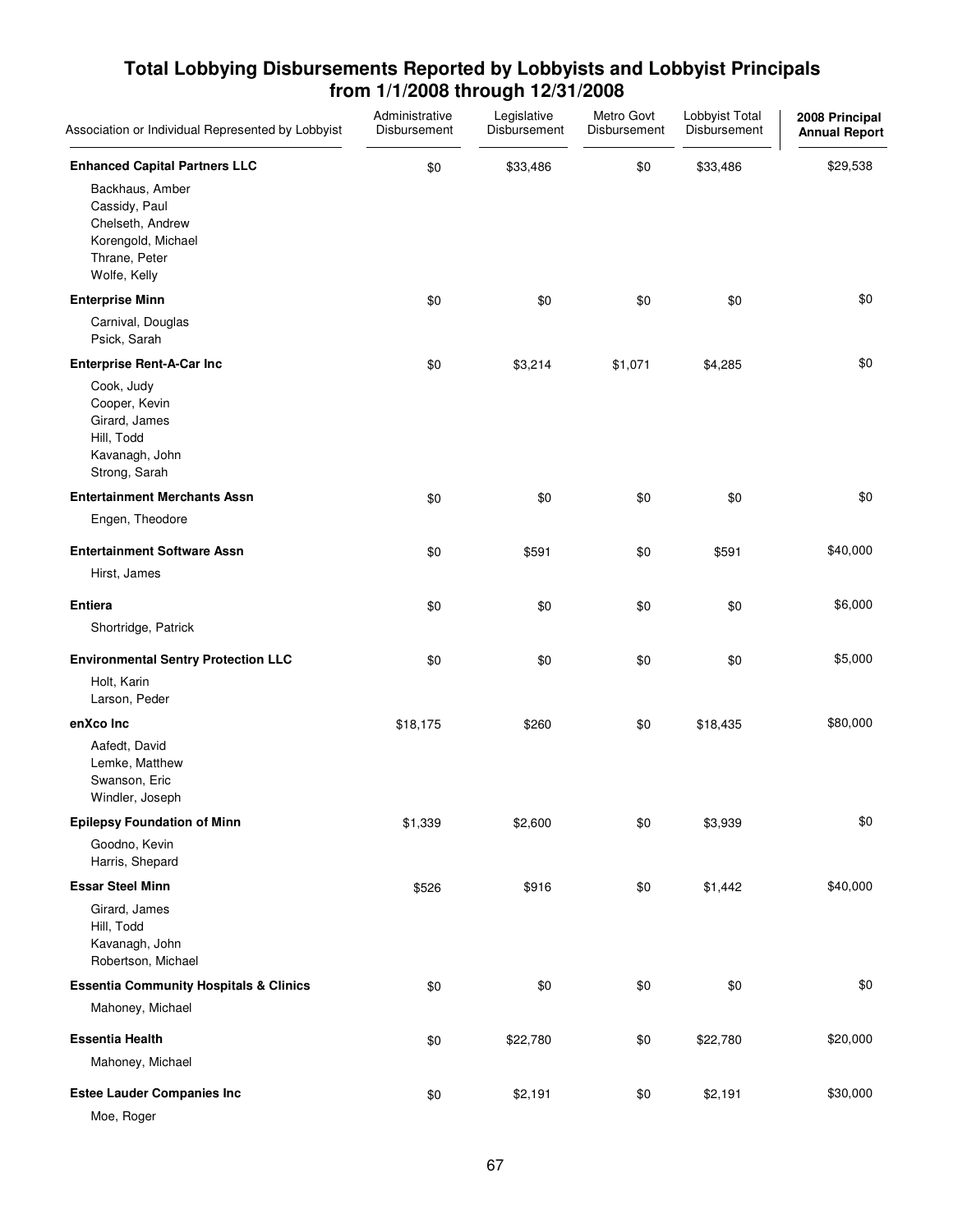| Association or Individual Represented by Lobbyist                                                                                                                                                                                                                                                                                                   | Administrative<br>Disbursement | Legislative<br>Disbursement | Metro Govt<br>Disbursement | Lobbyist Total<br>Disbursement | 2008 Principal<br><b>Annual Report</b> |
|-----------------------------------------------------------------------------------------------------------------------------------------------------------------------------------------------------------------------------------------------------------------------------------------------------------------------------------------------------|--------------------------------|-----------------------------|----------------------------|--------------------------------|----------------------------------------|
| <b>Eureka Recycling</b>                                                                                                                                                                                                                                                                                                                             | \$0                            | \$0                         | \$0                        | \$0                            | \$0                                    |
| Long, Robert                                                                                                                                                                                                                                                                                                                                        |                                |                             |                            |                                |                                        |
| <b>Evangelical Lutheran Good Samaritan Society</b>                                                                                                                                                                                                                                                                                                  | \$0                            | \$3,833                     | \$0                        | \$3,833                        | \$40,000                               |
| Fair, Alayne<br>Grindal, H Theodore<br>Hustad, John<br>Schafer, Matthew                                                                                                                                                                                                                                                                             |                                |                             |                            |                                |                                        |
| <b>Evergreen Energy</b>                                                                                                                                                                                                                                                                                                                             | \$0                            | \$0                         | \$0                        | \$0                            | \$40,000                               |
| Mahlum, William<br>Peterson, Kenneth<br>Repke, Charles                                                                                                                                                                                                                                                                                              |                                |                             |                            |                                |                                        |
| <b>Excelsior Energy</b>                                                                                                                                                                                                                                                                                                                             | \$16,550                       | \$14,095                    | \$0                        | \$30,645                       | \$360,000                              |
| Bertrand, James<br>Cook, Judy<br>Evans, Robert<br>Girard, James<br>Greenman, Christopher<br>Hill, Todd<br>Johnson, Douglas<br>Jorgensen, Julie<br>Kavanagh, John<br>Kelley, Timothy<br>Kieves, Nicola<br>Meloy, Brian<br>Micheletti, Kathleen<br>Micheletti, Patrick<br>Micheletti, Thomas<br>Osteraas, Thomas<br>Seltzer, Matthew<br>Starns, Byron |                                |                             |                            |                                |                                        |
| <b>Executive Information Systems LLC</b>                                                                                                                                                                                                                                                                                                            | \$0                            | \$2,458                     | \$0                        | \$2,458                        | \$40,000                               |
| Hyland, Eric<br>Kramer, Ross                                                                                                                                                                                                                                                                                                                        |                                |                             |                            |                                |                                        |
| <b>Explore Information Services LLC</b>                                                                                                                                                                                                                                                                                                             | $\$0$                          | \$2,463                     | \$0                        | \$2,463                        | \$20,000                               |
| Hyland, Eric                                                                                                                                                                                                                                                                                                                                        |                                |                             |                            |                                |                                        |
| <b>Express Scripts/ValueRx</b><br>Backhaus, Amber<br>Cassidy, Paul<br>Chelseth, Andrew<br>McInerney, Daniel<br>Wolfe, Kelly                                                                                                                                                                                                                         | \$0                            | \$137                       | \$0                        | \$137                          | \$60,000                               |
| <b>Exxon Mobil Corp</b>                                                                                                                                                                                                                                                                                                                             | \$0                            | \$0                         | \$0                        | \$0                            | \$20,000                               |
| Johnson, Greg                                                                                                                                                                                                                                                                                                                                       |                                |                             |                            |                                |                                        |
| <b>Fair Isaac Corp</b>                                                                                                                                                                                                                                                                                                                              | \$0                            | \$1,305                     | \$0                        | \$1,305                        | \$20,000                               |
| Ahern, Michael<br>Crandall, Lynnette Slater<br>Lynch, Teresa                                                                                                                                                                                                                                                                                        |                                |                             |                            |                                |                                        |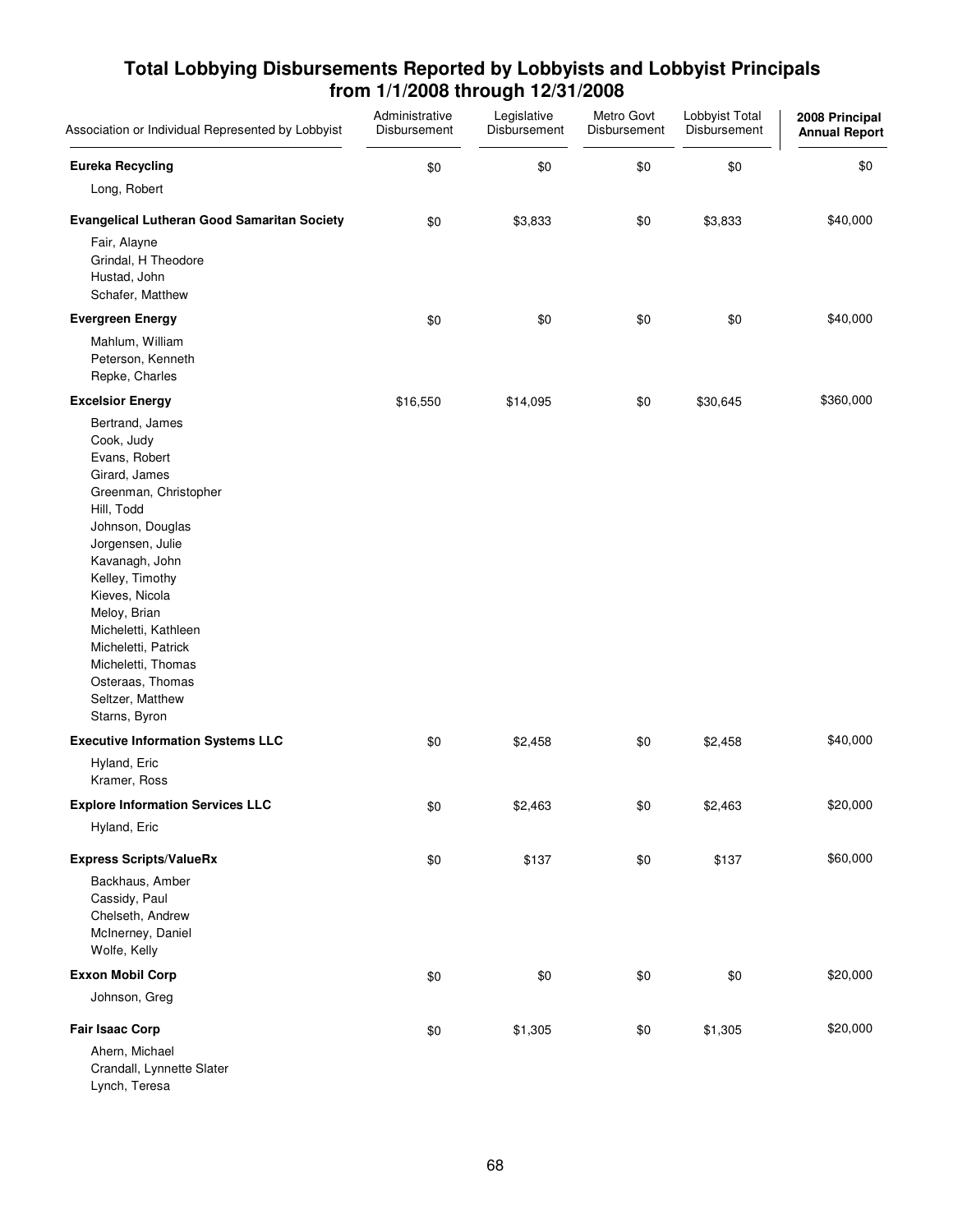| Association or Individual Represented by Lobbyist                                                                          | Administrative<br>Disbursement | Legislative<br>Disbursement | Metro Govt<br>Disbursement | Lobbyist Total<br>Disbursement | 2008 Principal<br><b>Annual Report</b> |
|----------------------------------------------------------------------------------------------------------------------------|--------------------------------|-----------------------------|----------------------------|--------------------------------|----------------------------------------|
| <b>Fair Pay Solutions</b>                                                                                                  | \$0                            | \$0                         | \$0                        | \$0                            | \$0                                    |
| Peterson, Kenneth                                                                                                          |                                |                             |                            |                                |                                        |
| <b>Fairview Health Services</b>                                                                                            | \$0                            | \$5,512                     | \$0                        | \$5,512                        | \$160,000                              |
| Bohn, Lydia<br>Edwards, Mary<br>Gilbert, Mary<br>Grindal, H Theodore<br>Hustad, John<br>Larson, Daniel<br>Schafer, Matthew |                                |                             |                            |                                |                                        |
| <b>Falcon Waterfree Technologies</b>                                                                                       | \$0                            | \$0                         | \$0                        | \$0                            | \$6,000                                |
| Peterson, Kenneth                                                                                                          |                                |                             |                            |                                |                                        |
| Families for Effective Autism Treatment (FEAT)                                                                             | \$0                            | \$5,858                     | \$0                        | \$5,858                        | \$40,000                               |
| Goodno, Kevin<br>Harris, Shepard                                                                                           |                                |                             |                            |                                |                                        |
| <b>Family &amp; Children's Service</b>                                                                                     | \$0                            | \$200                       | \$0                        | \$200                          | \$20,000                               |
| Bauer, Jeffrey<br>Blevins, Jennifer<br>Brown, Susie                                                                        |                                |                             |                            |                                |                                        |
| Family Housing Fund of Minneapolis & St Paul                                                                               | \$0                            | \$6,605                     | \$0                        | \$6,605                        | \$60,000                               |
| Goodno, Kevin<br>Harris, Shepard<br>Walsh, Bret                                                                            |                                |                             |                            |                                |                                        |
| <b>Faribault City of</b>                                                                                                   | \$0                            | \$0                         | \$0                        | \$0                            | N/A                                    |
| Erickson, James                                                                                                            |                                |                             |                            |                                |                                        |
| <b>Farm Credit Services-MN State Federation</b>                                                                            | \$0                            | \$4,930                     | \$0                        | \$4,930                        | \$60,000                               |
| Apitz, John                                                                                                                |                                |                             |                            |                                |                                        |
| <b>Farmers Insurance Group</b>                                                                                             | \$0                            | \$0                         | \$0                        | \$0                            | \$75,000                               |
| Love, Elaine                                                                                                               |                                |                             |                            |                                |                                        |
| <b>Fashion Jewelry Trade Assn</b>                                                                                          | \$0                            | \$0                         | \$0                        | \$0                            | \$0                                    |
| Kwilas, Anthony                                                                                                            |                                |                             |                            |                                |                                        |
| <b>Federated Insurance Companies</b>                                                                                       | \$0                            | \$61,490                    | \$0                        | \$61,490                       | \$60,000                               |
| Chelseth, Andrew<br>Hentges, Robert<br>Hylden, Nancy<br>Stiles, Joseph<br>Wolfe, Kelly                                     |                                |                             |                            |                                |                                        |
| <b>FedEx Corp</b>                                                                                                          | \$536                          | \$536                       | \$0                        | \$1,072                        | \$30,020                               |
| Cook, Judy<br>Girard, James<br>Hill, Todd<br>Kavanagh, John<br>Strong, Sarah                                               |                                |                             |                            |                                |                                        |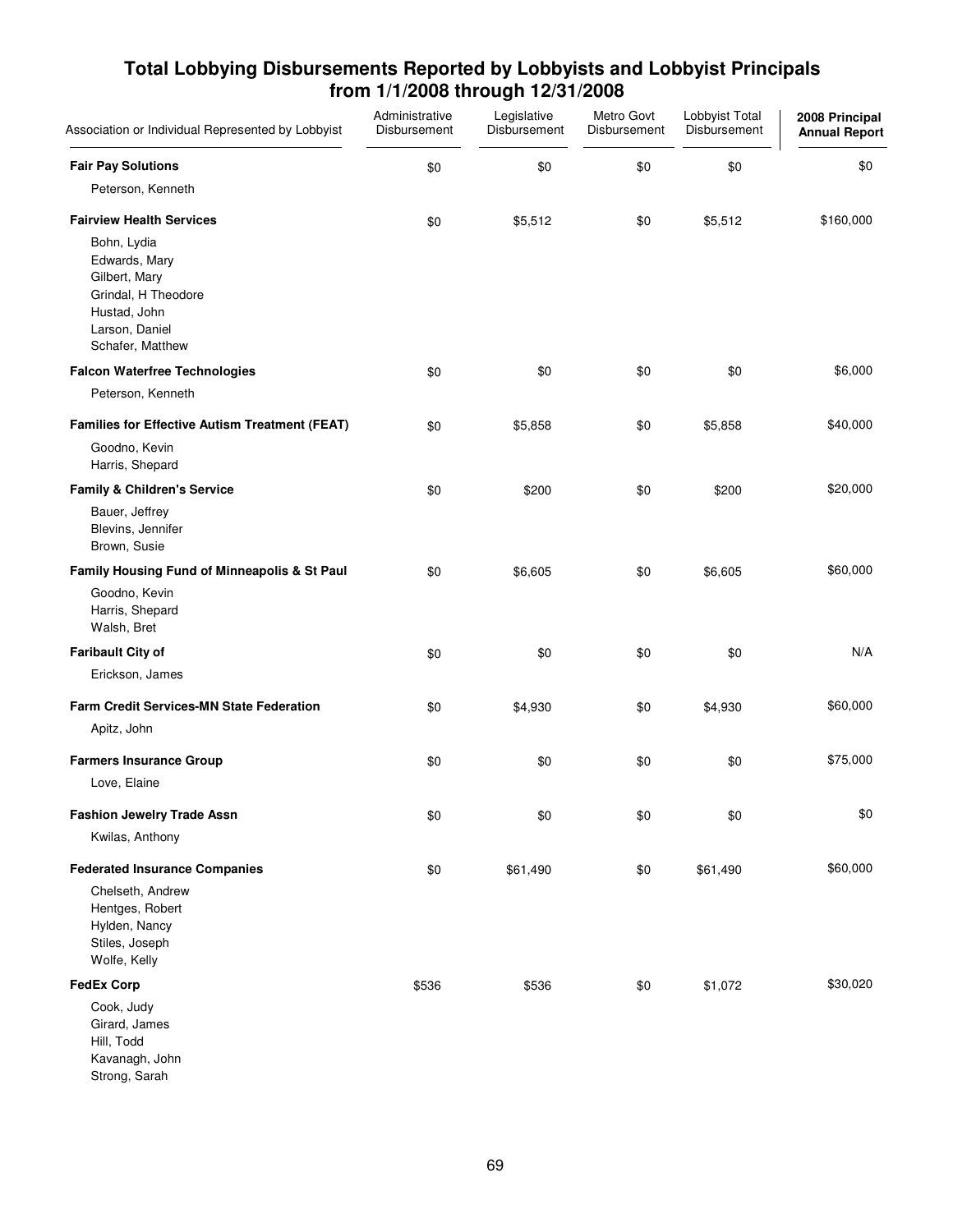| Association or Individual Represented by Lobbyist                                                                                                                                                                                                                                                                                                                                                               | Administrative<br>Disbursement | Legislative<br>Disbursement | Metro Govt<br>Disbursement | Lobbyist Total<br>Disbursement | 2008 Principal<br><b>Annual Report</b> |
|-----------------------------------------------------------------------------------------------------------------------------------------------------------------------------------------------------------------------------------------------------------------------------------------------------------------------------------------------------------------------------------------------------------------|--------------------------------|-----------------------------|----------------------------|--------------------------------|----------------------------------------|
| <b>Fergus Falls City of</b>                                                                                                                                                                                                                                                                                                                                                                                     | \$0                            | \$415                       | \$0                        | \$415                          | N/A                                    |
| Carlson, Joel                                                                                                                                                                                                                                                                                                                                                                                                   |                                |                             |                            |                                |                                        |
| <b>FiberFirst Minn</b>                                                                                                                                                                                                                                                                                                                                                                                          | \$0                            | \$200                       | \$0                        | \$200                          | \$0                                    |
| Erickson, James                                                                                                                                                                                                                                                                                                                                                                                                 |                                |                             |                            |                                |                                        |
| <b>Fibrowatt LLC</b>                                                                                                                                                                                                                                                                                                                                                                                            | \$0                            | \$0                         | \$0                        | \$0                            | \$0                                    |
| Amundson, Kristen<br>Georgacas, Chris<br>Langmo, Greg<br>Strickler, Carl                                                                                                                                                                                                                                                                                                                                        |                                |                             |                            |                                |                                        |
| <b>FieldTurf Tarkett</b>                                                                                                                                                                                                                                                                                                                                                                                        | \$0                            | \$75                        | \$0                        | \$75                           | \$7,500                                |
| Elliott, Sonnie<br>Forschler, Richard<br>Hahne, Kathryn                                                                                                                                                                                                                                                                                                                                                         |                                |                             |                            |                                |                                        |
| <b>Fine Associates</b>                                                                                                                                                                                                                                                                                                                                                                                          | \$0                            | \$0                         | \$17                       | \$17                           | \$2,500                                |
| Hofstede, Albert                                                                                                                                                                                                                                                                                                                                                                                                |                                |                             |                            |                                |                                        |
| Fire Marshals Assn of Minn                                                                                                                                                                                                                                                                                                                                                                                      | \$0                            | \$758                       | \$0                        | \$758                          | \$2,000                                |
| Munyon, Sherry<br>Strusinski, William                                                                                                                                                                                                                                                                                                                                                                           |                                |                             |                            |                                |                                        |
| <b>First Children's Finance</b>                                                                                                                                                                                                                                                                                                                                                                                 | \$0                            | \$0                         | \$0                        | \$0                            | \$0                                    |
| Cutts, Gerald                                                                                                                                                                                                                                                                                                                                                                                                   |                                |                             |                            |                                |                                        |
| <b>First District Assn</b>                                                                                                                                                                                                                                                                                                                                                                                      | \$0                            | \$1,258                     | \$0                        | \$1,258                        | \$1,258                                |
| Walli, Kevin                                                                                                                                                                                                                                                                                                                                                                                                    |                                |                             |                            |                                |                                        |
| Fish & Wildlife Legislative Alliance                                                                                                                                                                                                                                                                                                                                                                            | \$0                            | \$190                       | \$0                        | \$190                          | \$6,000                                |
| Moen, Scott                                                                                                                                                                                                                                                                                                                                                                                                     |                                |                             |                            |                                |                                        |
| <b>Flint Hills Resources LP</b>                                                                                                                                                                                                                                                                                                                                                                                 | \$380                          | \$311,722                   | \$0                        | \$312,102                      | \$800,000                              |
| Almeida, Cristine<br>Amundson, Kristen<br>Emerson, Elizabeth<br>Garvey, Edward<br>Grindal, H Theodore<br>Grooms, Lloyd<br>Hartle, Allyson<br>Hofland, John<br>Kenow, Rebecca<br>Klett, Rebecca<br>Knapp, John<br>Kozak, Andrew<br>Larson, Daniel<br>Lemke, Matthew<br>Lonetti, Christine Zimmer<br>McDaniel, Brian<br>McDaniel, Meghan Shea<br>Meeks, John<br>Reinhardt, Jay<br>Schmidt, Diane<br>Swanson, Eric |                                |                             |                            |                                |                                        |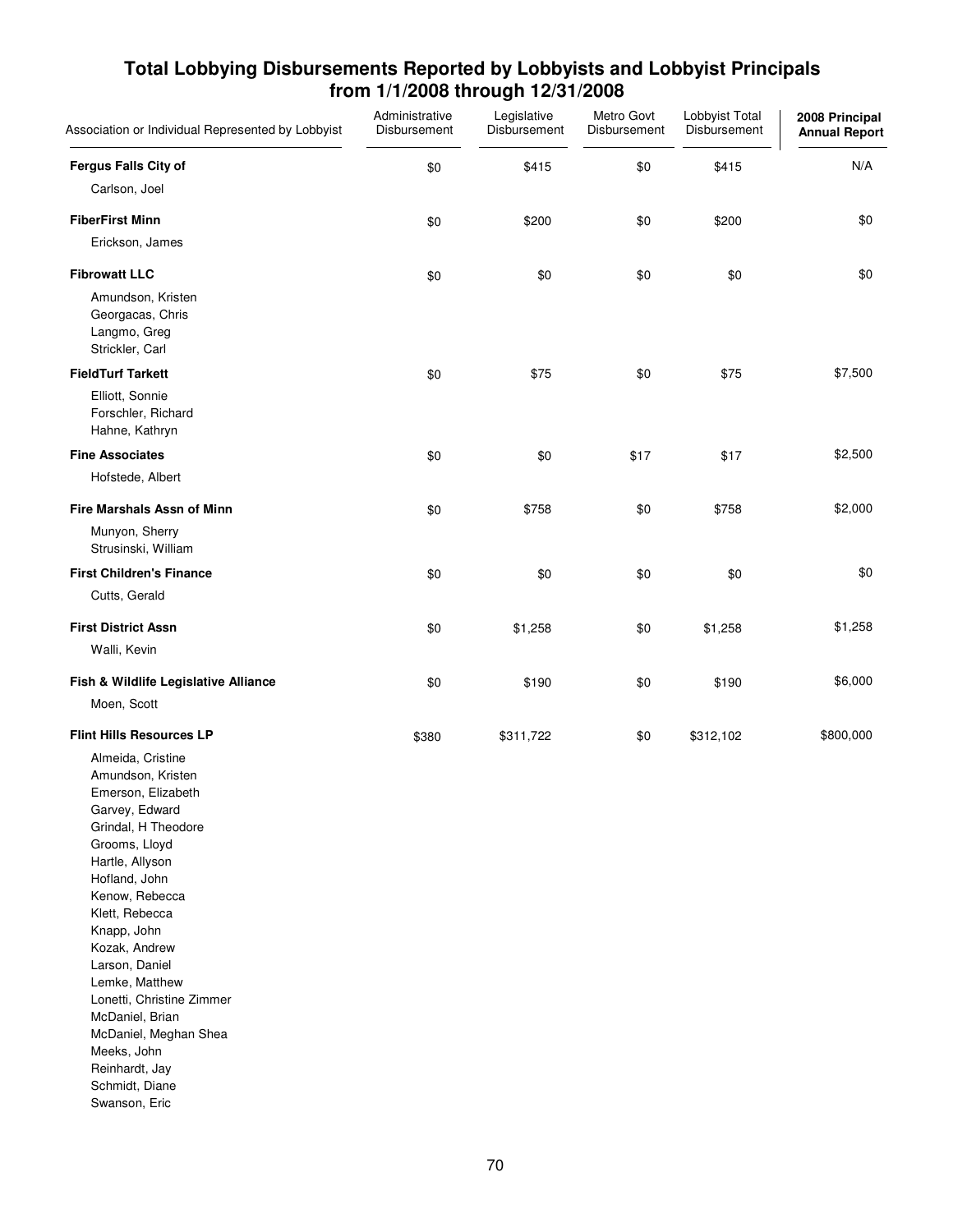| Association or Individual Represented by Lobbyist                                                                                                                                     | Administrative<br>Disbursement | Legislative<br>Disbursement | Metro Govt<br>Disbursement | Lobbyist Total<br>Disbursement | 2008 Principal<br><b>Annual Report</b> |
|---------------------------------------------------------------------------------------------------------------------------------------------------------------------------------------|--------------------------------|-----------------------------|----------------------------|--------------------------------|----------------------------------------|
| <b>Florence Court AG LLC</b>                                                                                                                                                          | \$44                           | \$44                        | \$0                        | \$88                           | \$10,000                               |
| Cherryhomes, Jackie                                                                                                                                                                   |                                |                             |                            |                                |                                        |
| <b>FMR Corp</b>                                                                                                                                                                       | \$0                            | \$1,400                     | \$0                        | \$1,400                        | \$40,000                               |
| Rothman, Michael                                                                                                                                                                      |                                |                             |                            |                                |                                        |
| <b>Fond du Lac Reservation</b>                                                                                                                                                        | \$0                            | \$0                         | \$0                        | \$0                            | \$20,000                               |
| Buffalo, Henry<br>Halloran, Joseph                                                                                                                                                    |                                |                             |                            |                                |                                        |
| <b>Ford Motor Co</b>                                                                                                                                                                  | \$0                            | \$0                         | \$0                        | \$0                            | \$0                                    |
| Culler, Mary                                                                                                                                                                          |                                |                             |                            |                                |                                        |
| <b>Franconia Minerals Corp</b>                                                                                                                                                        | \$0                            | \$100                       | \$0                        | \$100                          | \$53,095                               |
| Johnson, Douglas                                                                                                                                                                      |                                |                             |                            |                                |                                        |
| <b>Fraser Community Services</b>                                                                                                                                                      | \$0                            | \$0                         | \$0                        | \$0                            | \$0                                    |
| Conley, William                                                                                                                                                                       |                                |                             |                            |                                |                                        |
| <b>Frauenshuh Companies</b>                                                                                                                                                           | \$0                            | \$0                         | \$0                        | \$0                            | \$0                                    |
| Franzen, Douglas                                                                                                                                                                      |                                |                             |                            |                                |                                        |
| <b>Fresh Energy</b>                                                                                                                                                                   | \$160                          | \$19,010                    | \$60                       | \$19,230                       | \$20,000                               |
| Bly, Lynne<br>Bradley, Kenneth<br>Fawley, Ethan<br>Halloran, Brian<br>Hamilton, Janet<br>Knuth, Daniel<br>Noble, Michael<br>Redmond, Lawrence<br>Ruccolo, Erin Stojan<br>Skoog, Carin |                                |                             |                            |                                |                                        |
| Friends of the Boundary Waters Wilderness                                                                                                                                             | \$0                            | \$1,213                     | \$0                        | \$1,213                        | \$20,000                               |
| Botzek, Gary<br>Pasko, Brian                                                                                                                                                          |                                |                             |                            |                                |                                        |
| <b>Friends of Minn Conservation Corps</b>                                                                                                                                             | \$0                            | \$2,972                     | \$0                        | \$2,972                        | \$3,000                                |
| Hagberg, Rolf<br>Price, Leonard                                                                                                                                                       |                                |                             |                            |                                |                                        |
| <b>Friends of Minn Public Television</b>                                                                                                                                              | \$0                            | \$5,475                     | \$0                        | \$5,475                        | \$92,040                               |
| Strusinski, William                                                                                                                                                                   |                                |                             |                            |                                |                                        |
| <b>Friends of Minnesota's Geology</b>                                                                                                                                                 | \$0                            | \$0                         | \$0                        | \$0                            | \$0                                    |
| Gotsch, Phil                                                                                                                                                                          |                                |                             |                            |                                |                                        |
| <b>Friends of the Mississippi River</b><br>Clark, Whitney<br>Jones, Irene<br>Spaulding, Robert                                                                                        | \$0                            | \$551                       | \$0                        | \$551                          | \$0                                    |
| <b>FRM Associates</b>                                                                                                                                                                 | \$0                            | \$0                         | \$1,150                    | \$1,150                        | \$0                                    |
| Garcia, Albert                                                                                                                                                                        |                                |                             |                            |                                |                                        |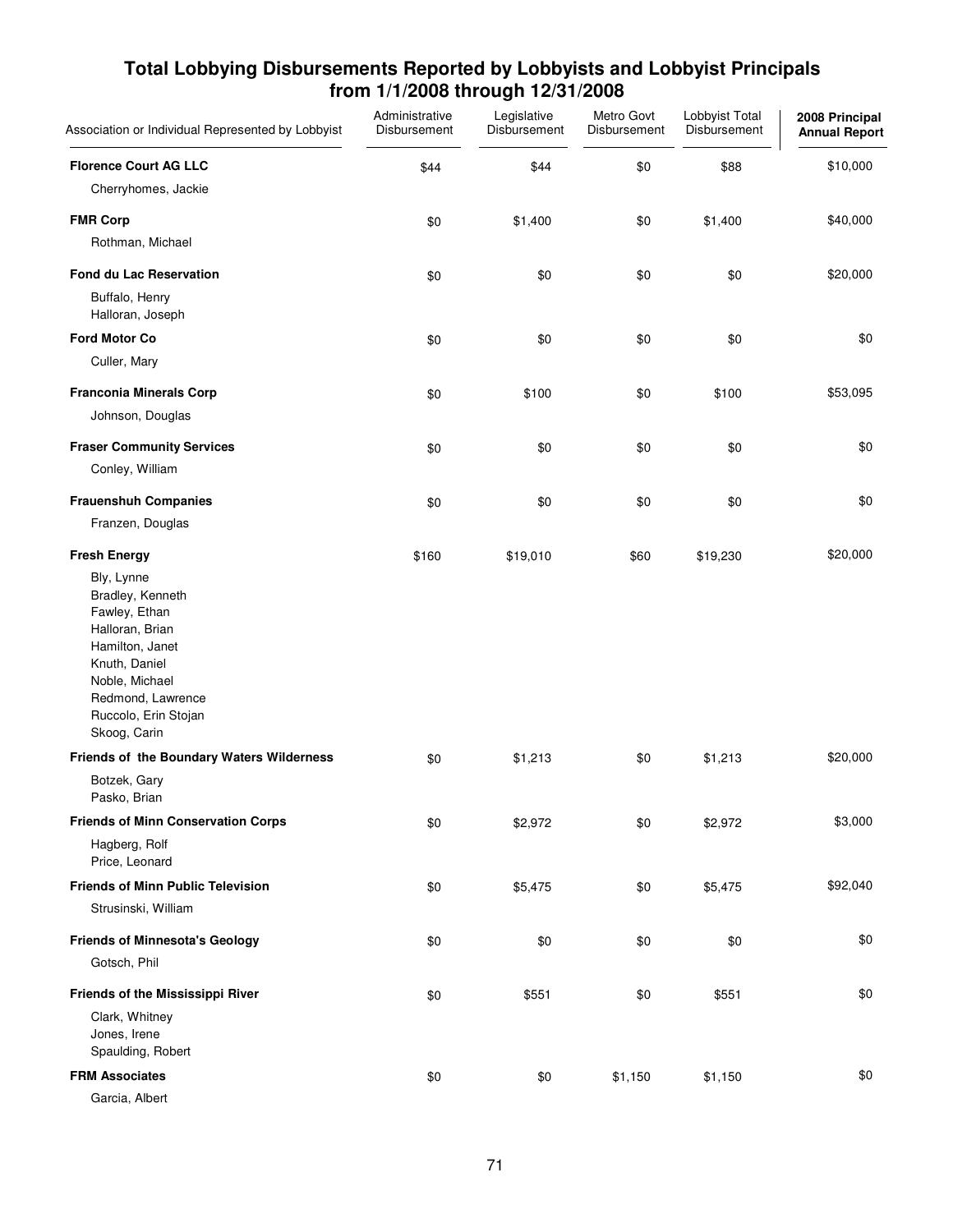| Total Lobbying Disbursements Reported by Lobbyists and Lobbyist Principals |
|----------------------------------------------------------------------------|
| from 1/1/2008 through 12/31/2008                                           |

| Association or Individual Represented by Lobbyist                  | Administrative<br>Disbursement | Legislative<br>Disbursement | Metro Govt<br>Disbursement | Lobbyist Total<br>Disbursement | 2008 Principal<br><b>Annual Report</b> |
|--------------------------------------------------------------------|--------------------------------|-----------------------------|----------------------------|--------------------------------|----------------------------------------|
| <b>Frontier Communications of Minn</b>                             | \$0                            | \$0                         | \$0                        | \$0                            | \$0                                    |
| Phillips, Jack                                                     |                                |                             |                            |                                |                                        |
| <b>Gabbys Saloon &amp; Eatery</b>                                  | \$0                            | \$0                         | \$0                        | \$0                            | \$0                                    |
| Cherryhomes, Jackie                                                |                                |                             |                            |                                |                                        |
| <b>General Mills Inc</b>                                           | \$0                            | \$6,723                     | \$0                        | \$6,723                        | \$20,000                               |
| Anderson, Lee                                                      |                                |                             |                            |                                |                                        |
| <b>General Motors Corp</b>                                         | \$0                            | \$0                         | \$0                        | \$0                            | \$40,000                               |
| Johnson, Greg<br>Weber, Joseph                                     |                                |                             |                            |                                |                                        |
| <b>Genmar Holdings</b>                                             | \$0                            | \$1,510                     | \$0                        | \$1,510                        | \$40,000                               |
| Grooms, Lloyd                                                      |                                |                             |                            |                                |                                        |
| <b>Gerdau Ameristeel US Inc</b>                                    | \$209                          | \$0                         | \$0                        | \$209                          | \$3,952                                |
| Lee, Robert<br>Moratzka, Andrew                                    |                                |                             |                            |                                |                                        |
| <b>Gillette Childrens Hospital</b>                                 | \$0                            | \$115                       | \$0                        | \$115                          | \$100,000                              |
| Diehl, John<br>Moe, Roger<br>Moore-Lindman, Marnie<br>Seck, Gerald |                                |                             |                            |                                |                                        |
| Girl Scouts of Minn & Wisc River Valleys                           | \$87                           | \$1,349                     | \$0                        | \$1,436                        | \$20,000                               |
| Keefe, Elaine                                                      |                                |                             |                            |                                |                                        |
| GlaxoSmithKline                                                    | \$2,661                        | \$98                        | \$0                        | \$2,759                        | \$60,000                               |
| Breitinger, Jennifer<br>Gustafson, Ann<br>Koenecke, Mary           |                                |                             |                            |                                |                                        |
| <b>Gold Cross Ambulance</b>                                        | \$0                            | \$0                         | \$0                        | \$0                            | \$27,300                               |
| Doyle, O'Brien                                                     |                                |                             |                            |                                |                                        |
| <b>Goldberg Bonding Co Inc</b>                                     | \$0                            | \$652                       | \$0                        | \$652                          | \$0                                    |
| Holten, Cort<br>Silesky, Nancy                                     |                                |                             |                            |                                |                                        |
| <b>Goldman Sachs &amp; Co</b>                                      | \$0                            | \$0                         | \$0                        | \$0                            | \$0                                    |
| Johnson, Greg<br>Laudien, Lori                                     |                                |                             |                            |                                |                                        |
| <b>Gold'N Plump Poultry Inc</b>                                    | \$0                            | \$1,635                     | \$0                        | \$1,635                        | \$20,000                               |
| Grindal, H Theodore<br>Hartle, Allyson<br>LeBeau II, R Reid        |                                |                             |                            |                                |                                        |
| <b>Goodrich Corp</b>                                               | \$0                            | \$0                         | \$0                        | \$0                            | \$20,000                               |
| Morris, Randolph                                                   |                                |                             |                            |                                |                                        |
| <b>Grand Portage Indian Reservation</b>                            | \$0                            | \$904                       | \$0                        | \$904                          | \$40,000                               |
| Genia, James                                                       |                                |                             |                            |                                |                                        |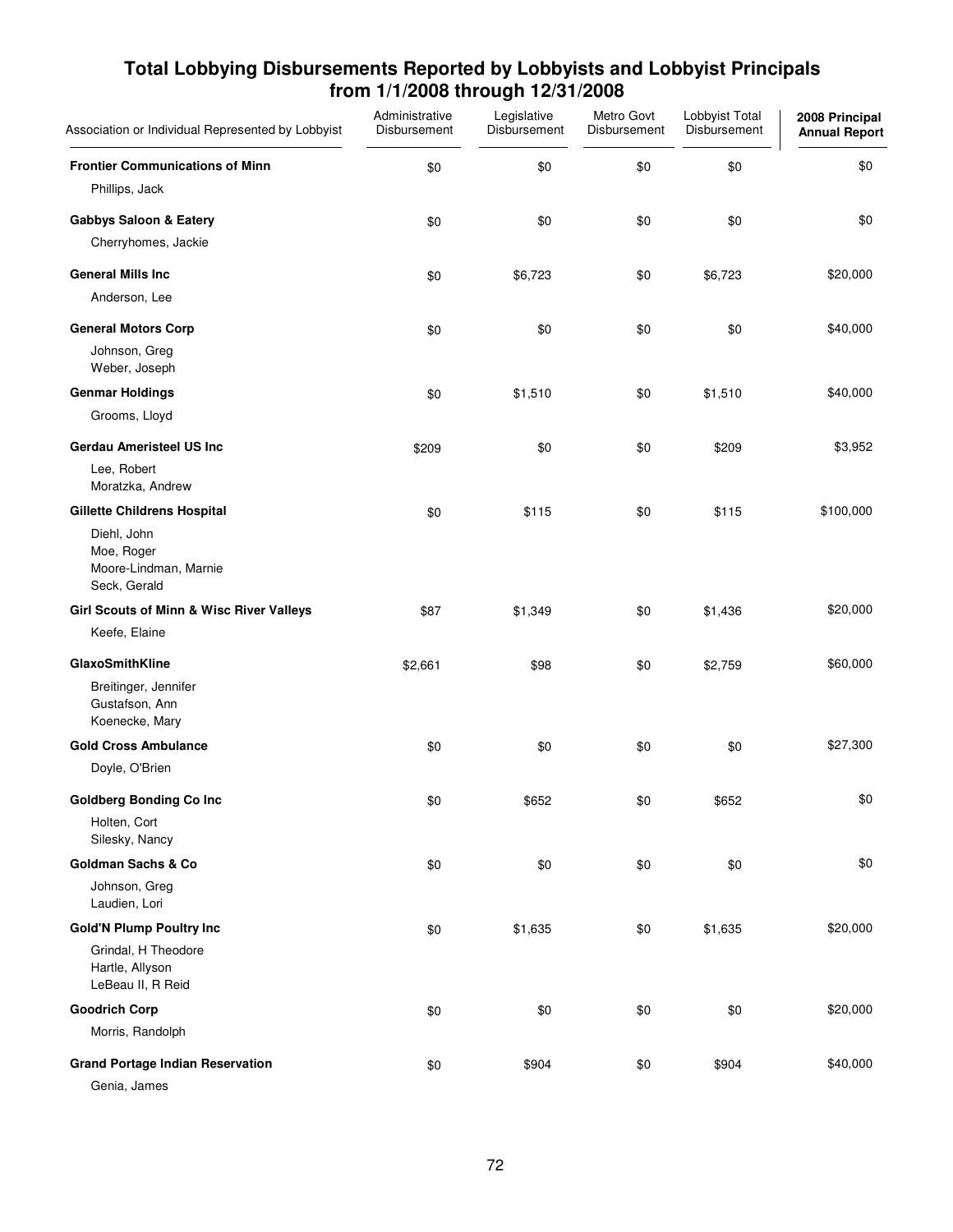| Association or Individual Represented by Lobbyist                                                                                                                                               | Administrative<br>Disbursement | Legislative<br>Disbursement | Metro Govt<br>Disbursement | Lobbyist Total<br>Disbursement | 2008 Principal<br><b>Annual Report</b> |
|-------------------------------------------------------------------------------------------------------------------------------------------------------------------------------------------------|--------------------------------|-----------------------------|----------------------------|--------------------------------|----------------------------------------|
| <b>Grand Rapids Area Chamber of Commerce</b>                                                                                                                                                    | \$0                            | \$10                        | \$0                        | \$10                           | \$6,000                                |
| Kwilas, Anthony                                                                                                                                                                                 |                                |                             |                            |                                |                                        |
| <b>Great Lakes Gas Transmission Co</b>                                                                                                                                                          | \$0                            | \$1,305                     | \$0                        | \$1,305                        | \$20,000                               |
| Ahern, Michael<br>Lynch, Teresa<br>Windhorst, John                                                                                                                                              |                                |                             |                            |                                |                                        |
| <b>Great Outdoors Minn (Proj of Conservation</b><br>Campaign)                                                                                                                                   | \$0                            | \$0                         | \$0                        | \$0                            | \$3,178                                |
| Almeida, Cristine<br>Curry, John<br>Fay, Justin<br>Horner, Gabrielle<br>Landwehr, Thomas<br>Moen, Scott<br>Pierson, Cordelia<br>Schmidt, Susan<br>Schultz, Molly<br>Tuma, John<br>Wolf, Allison |                                |                             |                            |                                |                                        |
| <b>Great Plains Institute</b>                                                                                                                                                                   | \$0                            | \$0                         | \$0                        | \$0                            | \$0                                    |
| Jordan, Brendan<br>Nordstrom, Rolf                                                                                                                                                              |                                |                             |                            |                                |                                        |
| <b>Great Plains Natural Gas Co</b>                                                                                                                                                              | \$0                            | \$0                         | \$0                        | \$0                            | \$20,000                               |
| Bertrand, James<br>Meloy, Brian<br>Starns, Byron                                                                                                                                                |                                |                             |                            |                                |                                        |
| <b>Great River Energy</b>                                                                                                                                                                       | \$2,064                        | \$12,700                    | \$0                        | \$14,764                       | \$340,000                              |
| Ambrose, Robert<br>Bradley, Michael<br>Cerkvenik, Gary<br>Dicklich, Ronald<br>Forschler, Richard<br>Fujii, Stacey<br>Hahne, Kathryn<br>Hylden, Nancy<br>Lipschultz, Dan<br>Moen, Scott          |                                |                             |                            |                                |                                        |
| <b>Greater Minn Gas Inc</b>                                                                                                                                                                     | \$0                            | \$0                         | \$0                        | \$0                            | \$0                                    |
| Tellijohn, Thomas                                                                                                                                                                               |                                |                             |                            |                                |                                        |
| <b>Greater Minn Housing Fund</b>                                                                                                                                                                | \$0                            | \$6,605                     | \$0                        | \$6,605                        | \$0                                    |
| Goodno, Kevin<br>Harris, Shepard<br>Walsh, Bret                                                                                                                                                 |                                |                             |                            |                                |                                        |
| <b>Greater Minneapolis Crisis Nursery</b>                                                                                                                                                       | \$0                            | \$105                       | \$0                        | \$105                          | \$0                                    |
| Goodno, Kevin<br>Harris, Shepard                                                                                                                                                                |                                |                             |                            |                                |                                        |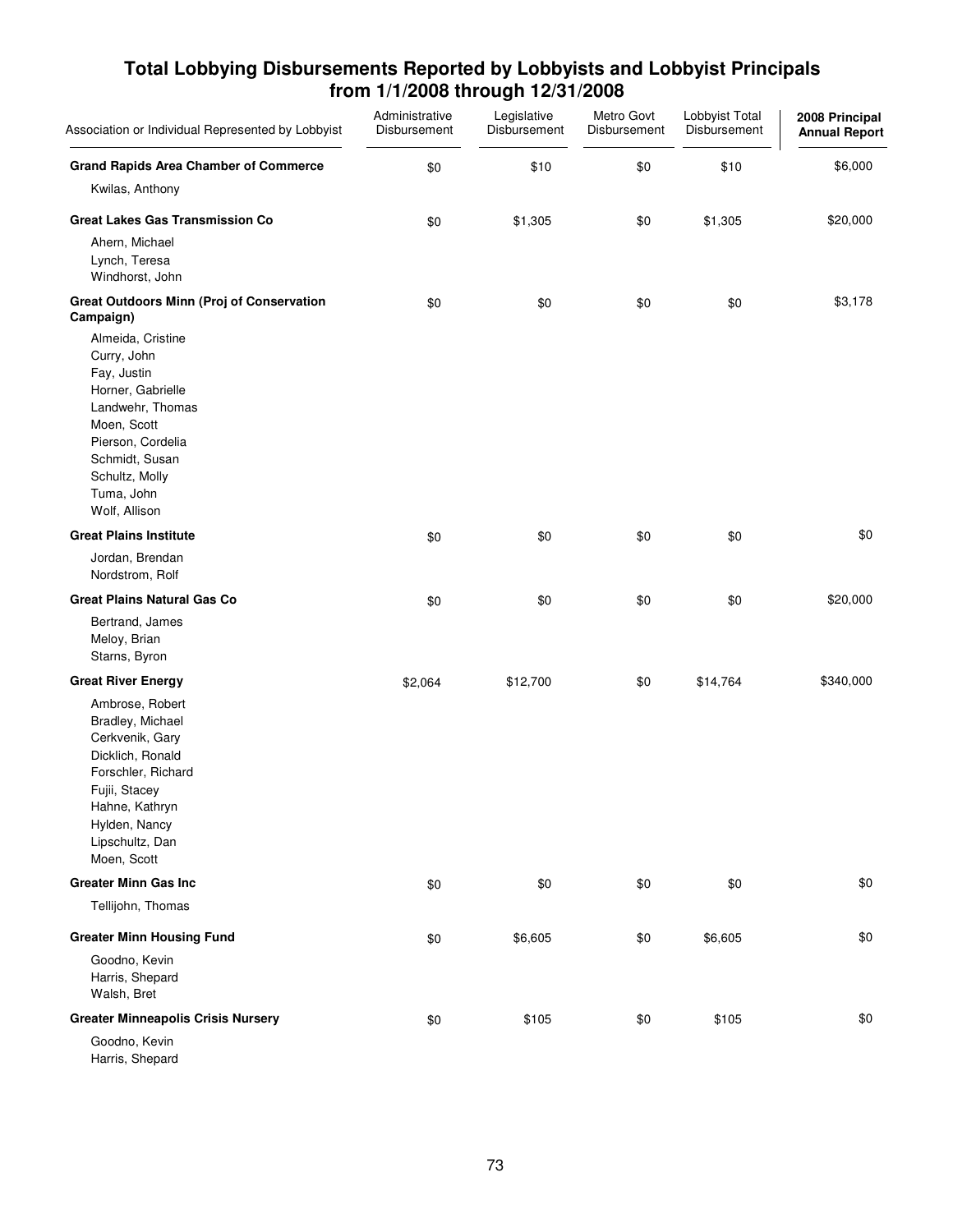#### Association or Individual Represented by Lobbyist Legislative Disbursement Metro Govt Disbursement Lobbyist Total Disbursement Administrative Disbursement **2008 Principal Annual Report Greater Mpls Building Owners & Mgrs Assn** \$2,500 \$500 \$500 \$3,000 \$3,000 \$20,000 Bagnoli, Joseph Carnival, Douglas McGrann, William Warden, Kent **Greater Mpls Convention & Visitors Assn**  $$0$  $$720$  $$60,000$  $$720$  $$60,000$ Scallen, Maureen **Greater Twin Cities United Way 60 52,849 \$0 \$2,849 \$0 \$2,849 \$0 \$2,849** \$0 Keefe, Elaine **GRECO Real Estate Development**  $\begin{array}{cccc} 0.60 & 0.80 & 0.80 & 0.80 & 0.80 & 0.80 & 0.80 & 0.80 & 0.80 & 0.80 & 0.80 & 0.80 & 0.80 & 0.80 & 0.80 & 0.80 & 0.80 & 0.80 & 0.80 & 0.80 & 0.80 & 0.80 & 0.80 & 0.80 & 0.80 & 0.80 & 0.80 & 0.80 & 0.80 & 0.80 & 0$ McGrann, William **Griggs Cooper & Co 60 \$12,000** \$0 \$38 \$38 \$38 \$12,000 Hofstede, Albert **Growth & Justice** \$0 \$99 \$0 \$99 \$0 Eilers, Angie Kane, Matt Perrault, Ellen Smith, Dane **Guardian Angels of Elk River** \$0 \$0 \$0 \$0 \$0 Poul, Thomas **Gun Owners Civil Rights Alliance 50**  $\frac{1}{30}$  \$0  $\frac{1}{30}$  \$0 \$0 \$0 \$0 \$0 German, Eugene Olson, Joseph **Guthrie Theater \$**0 \$0 \$0 \$0 \$20,000 Bagnoli, Joseph Lamb, Kathleen McGrann, William Psick, Sarah **GWG Life Settlements**  $\begin{array}{cccccccccc} 105 & 200 & 300 & 5105 & 500 & 5105 & 540,000 & 5105 & 540,000 & 5105 & 540,000 & 5105 & 540,000 & 5105 & 540,000 & 5105 & 5105 & 5105 & 5105 & 5105 & 5105 & 5105 & 5105 & 5105 & 5105 & 5105 & 5105 & 5105 & 5105 & 510$ Almeida, Cristine Flores, Michele Mishek, Justine Murphy, Thomas **Haas Financial Group \$**0 \$0 \$0 \$0 \$0 Clark, James Haas, Nancy **Hamline University** \$0 \$0 \$0 \$0 N/A Amundson, Kristen

# **Total Lobbying Disbursements Reported by Lobbyists and Lobbyist Principals from 1/1/2008 through 12/31/2008**

Chilstrom, Lynda Georgacas, Chris

Bergson, Brian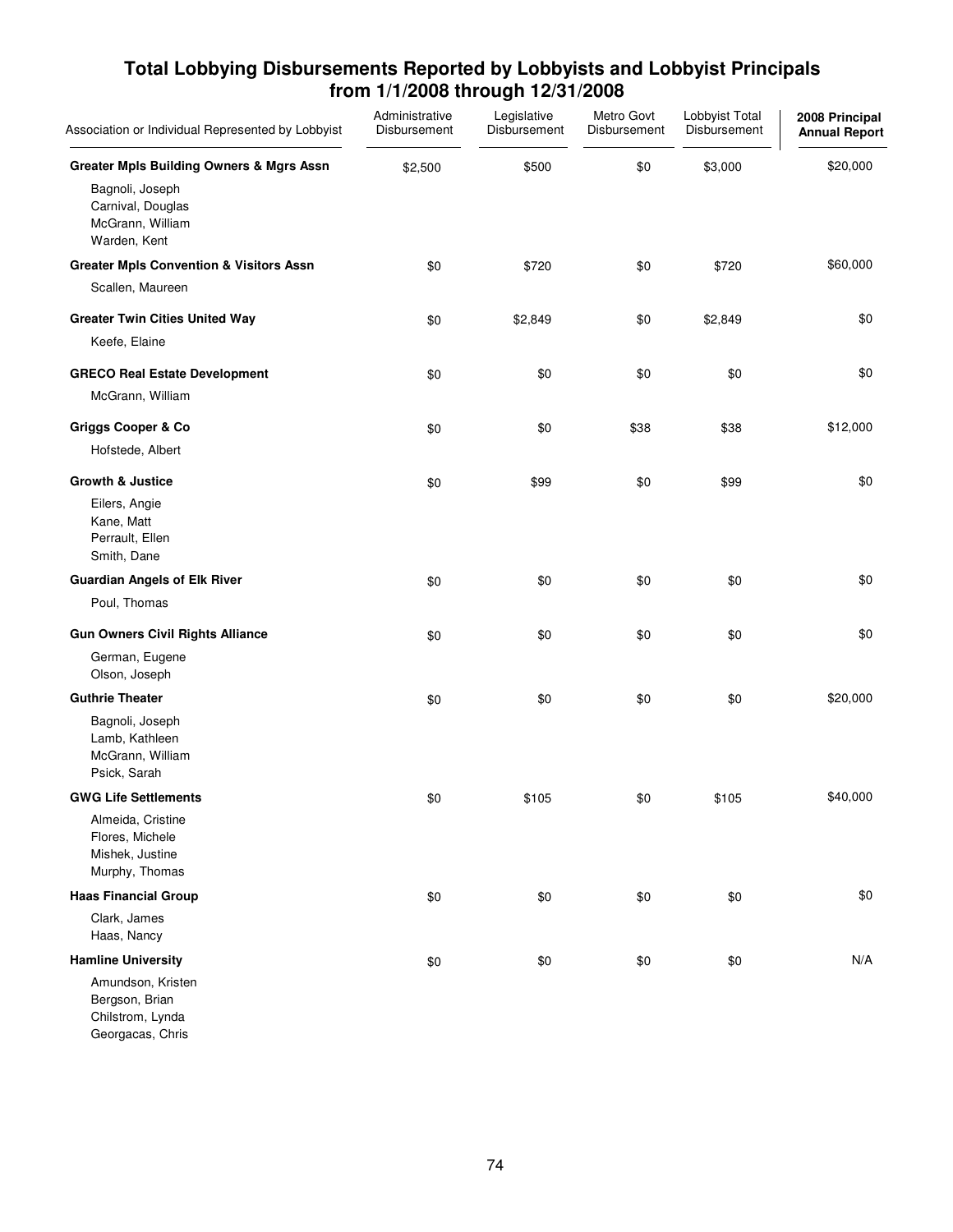| Association or Individual Represented by Lobbyist                                                                              | Administrative<br>Disbursement | Legislative<br>Disbursement | Metro Govt<br>Disbursement | Lobbyist Total<br>Disbursement | 2008 Principal<br><b>Annual Report</b> |
|--------------------------------------------------------------------------------------------------------------------------------|--------------------------------|-----------------------------|----------------------------|--------------------------------|----------------------------------------|
| <b>Hamm Clinic</b>                                                                                                             | \$0                            | \$2,240                     | \$0                        | \$2,240                        | \$8,776                                |
| Grindal, H Theodore<br>Hustad, John<br>Johnson, Roger<br>Schafer, Matthew                                                      |                                |                             |                            |                                |                                        |
| <b>Hassan Mainstreet LLC</b>                                                                                                   | \$0                            | \$4,379                     | \$0                        | \$4,379                        | \$20,000                               |
| Girvan, Becky<br>Goodno, Kevin<br>Guest, Michael<br>Harris, Shepard<br>Walsh, Bret                                             |                                |                             |                            |                                |                                        |
| <b>Hazelden Foundation</b>                                                                                                     | \$0                            | \$3,188                     | \$0                        | \$3,188                        | \$40,000                               |
| Vanasek, Robert (Bob)                                                                                                          |                                |                             |                            |                                |                                        |
| <b>Health Billing Systems LLP</b>                                                                                              | \$0                            | \$0                         | \$0                        | \$0                            | \$20,000                               |
| Sieben, James                                                                                                                  |                                |                             |                            |                                |                                        |
| <b>Health East</b>                                                                                                             | \$30                           | \$265                       | \$0                        | \$295                          | \$50,000                               |
| Gilbert, Mary                                                                                                                  |                                |                             |                            |                                |                                        |
| <b>HealthPartners Inc</b>                                                                                                      | \$642                          | \$15,458                    | \$1,585                    | \$17,686                       | \$240,000                              |
| Bartsh, Geoffrey<br>Cook, Judy<br>Freeman, Robert<br>Frost, Stephanie<br>Girard, James<br>Hardy, Shawntera<br>Zimmerman, Donna |                                |                             |                            |                                |                                        |
| <b>Healthsouth Corp</b>                                                                                                        | \$0                            | \$995                       | \$0                        | \$995                          | \$11,685                               |
| Poul, Thomas                                                                                                                   |                                |                             |                            |                                |                                        |
| <b>Healthy Legacy</b>                                                                                                          | \$0                            | \$1,673                     | \$0                        | \$1,673                        | \$20,000                               |
| Dahl, Lindsay<br>Dickinson, Elizabeth<br>Schuler, Kathleen                                                                     |                                |                             |                            |                                |                                        |
| <b>Hearth Connection</b>                                                                                                       | \$0                            | \$335                       | \$0                        | \$335                          | \$0                                    |
| Backhaus, Amber<br>Cassidy, Paul                                                                                               |                                |                             |                            |                                |                                        |
| <b>Heartland Consumers Power District</b>                                                                                      | \$0                            | \$0                         | \$0                        | \$0                            | \$60,000                               |
| Bagnoli, Joseph<br>Carnival, Douglas<br>Psick, Sarah                                                                           |                                |                             |                            |                                |                                        |
| <b>Heartland Corn Products</b>                                                                                                 | \$0                            | \$340                       | \$0                        | \$340                          | \$60,000                               |
| Holt, Karin<br>Larson, Peder<br>Moe, Roger<br>Seck, Gerald                                                                     |                                |                             |                            |                                |                                        |
| Hemophilia Foundation of Minn/Dakotas                                                                                          | \$0                            | \$0                         | \$0                        | \$0                            | \$0                                    |
| Paist, James                                                                                                                   |                                |                             |                            |                                |                                        |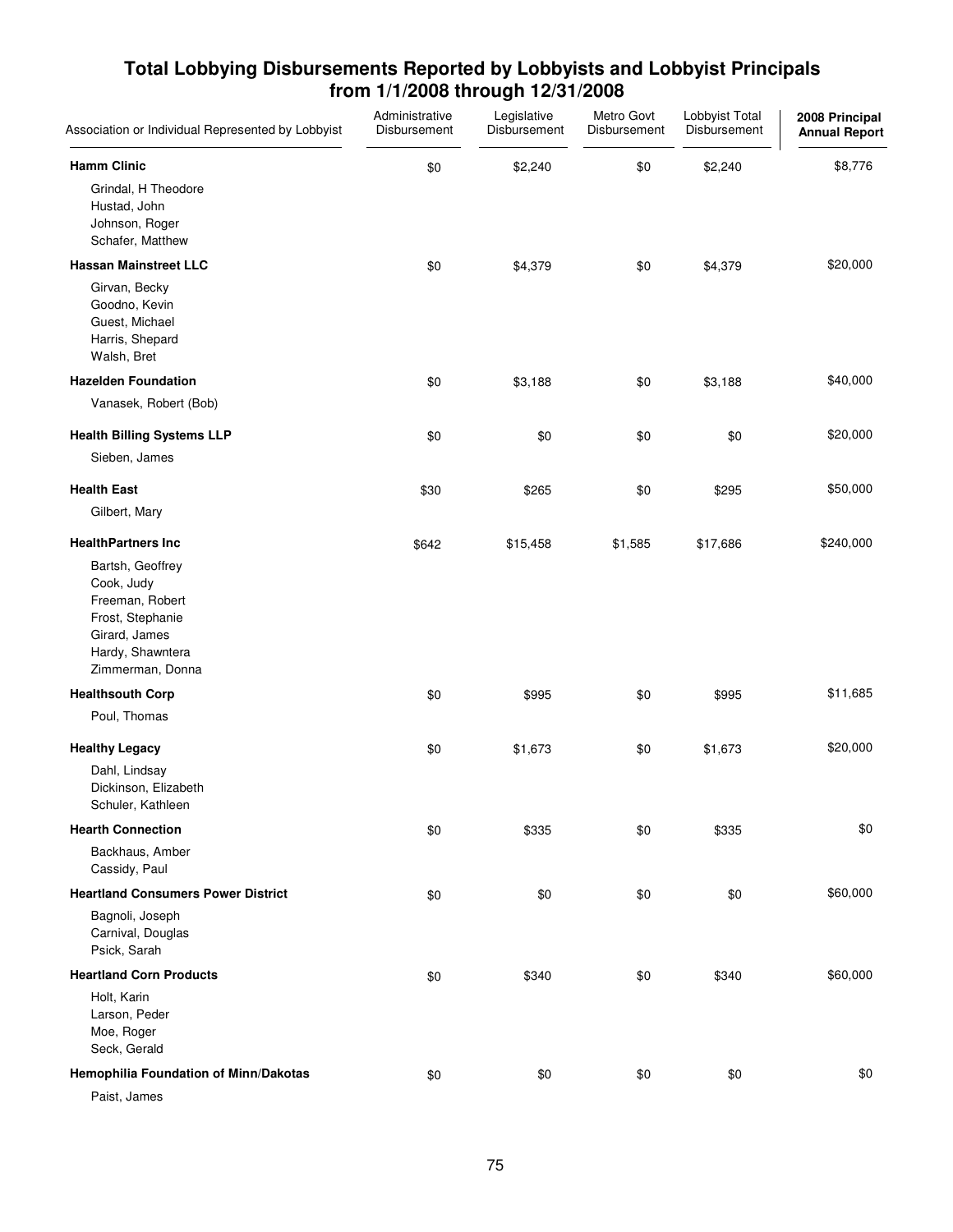| Association or Individual Represented by Lobbyist                                                                                                                                                                                                                                                                                             | Administrative<br>Disbursement | Legislative<br>Disbursement | Metro Govt<br>Disbursement | Lobbyist Total<br>Disbursement | 2008 Principal<br><b>Annual Report</b> |
|-----------------------------------------------------------------------------------------------------------------------------------------------------------------------------------------------------------------------------------------------------------------------------------------------------------------------------------------------|--------------------------------|-----------------------------|----------------------------|--------------------------------|----------------------------------------|
| <b>Hendricksen PSG</b>                                                                                                                                                                                                                                                                                                                        | \$0                            | \$1,466                     | \$984                      | \$2,450                        | \$2,000                                |
| Haas, Nancy<br>Poul, Thomas                                                                                                                                                                                                                                                                                                                   |                                |                             |                            |                                |                                        |
| <b>Hennepin County</b>                                                                                                                                                                                                                                                                                                                        | \$0                            | \$36,629                    | \$0                        | \$36,629                       | N/A                                    |
| Davidman, Jeffrey<br>Davidson, Mary<br>Fair, Alayne<br>Ginsberg, Richard<br>Greenfield, Lee<br>Grindal, H Theodore<br>Hustad, John<br>Johnson, David<br>Klett, Rebecca<br>Lamp, Kathryn<br>Larsen, Margaret<br>LeBeau II, R Reid<br>Long, Robert<br>Pederson, Kirk<br>Rice, Brian<br>Schafer, Matthew<br>Schreiber, William<br>Wiborg, Ronald |                                |                             |                            |                                |                                        |
| <b>Hennepin County Attorneys Office</b>                                                                                                                                                                                                                                                                                                       | \$0                            | \$300                       | \$0                        | \$300                          | N/A                                    |
| Brown, David<br>Tolbert, Christopher                                                                                                                                                                                                                                                                                                          |                                |                             |                            |                                |                                        |
| <b>Hennepin County Bar Assn</b>                                                                                                                                                                                                                                                                                                               | \$0                            | \$0                         | \$0                        | \$0                            | \$0                                    |
| Buxbaum, Laurence                                                                                                                                                                                                                                                                                                                             |                                |                             |                            |                                |                                        |
| <b>Hennepin County Sheriffs Office</b>                                                                                                                                                                                                                                                                                                        | \$0                            | \$685                       | \$445                      | \$1,130                        | N/A                                    |
| Westerman, Sandra                                                                                                                                                                                                                                                                                                                             |                                |                             |                            |                                |                                        |
| Hennepin-Carver Workforce Investment Bd                                                                                                                                                                                                                                                                                                       | \$0                            | \$0                         | \$0                        | \$0                            | \$40,000                               |
| Samargia, Joe                                                                                                                                                                                                                                                                                                                                 |                                |                             |                            |                                |                                        |
| <b>Hewlett-Packard Co</b>                                                                                                                                                                                                                                                                                                                     | \$0                            | \$0                         | \$0                        | \$0                            | \$0                                    |
| Bowman, Heather<br>Eastham, Marcy<br>Kordenbrock, William                                                                                                                                                                                                                                                                                     |                                |                             |                            |                                |                                        |
| <b>HFS Golden Rule LLC</b>                                                                                                                                                                                                                                                                                                                    | \$0                            | \$0                         | \$0                        | \$0                            | \$20,000                               |
| Hahne, Kathryn                                                                                                                                                                                                                                                                                                                                |                                |                             |                            |                                |                                        |
| <b>Hibbing Economic Development Authority</b>                                                                                                                                                                                                                                                                                                 | \$0                            | \$55                        | \$0                        | \$55                           | N/A                                    |
| Cerkvenik, Gary                                                                                                                                                                                                                                                                                                                               |                                |                             |                            |                                |                                        |
| <b>Hibbing Taconite Co</b>                                                                                                                                                                                                                                                                                                                    | \$237                          | \$0                         | \$0                        | \$237                          | \$20,000                               |
| Lee, Robert<br>Moratzka, Andrew                                                                                                                                                                                                                                                                                                               |                                |                             |                            |                                |                                        |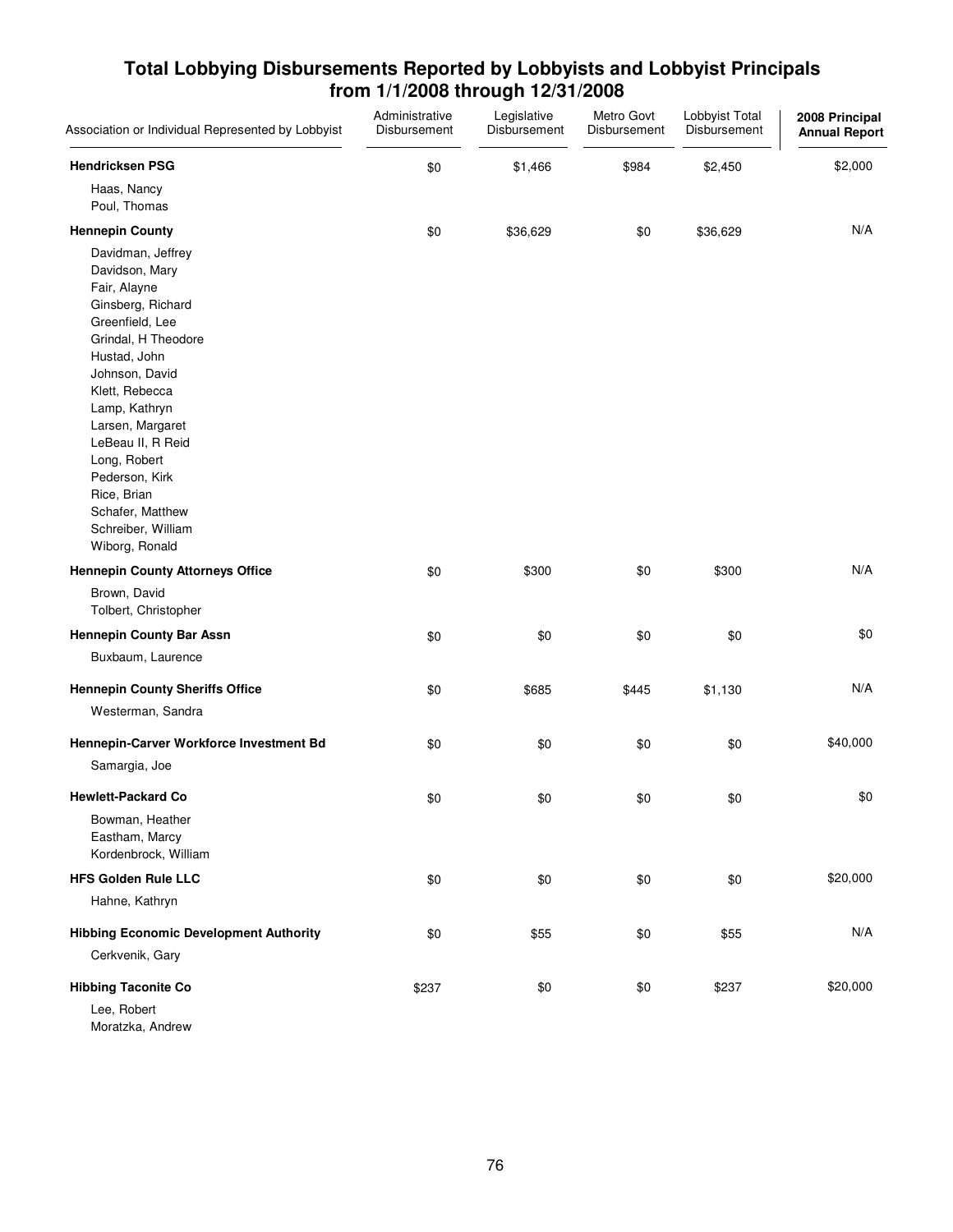| Association or Individual Represented by Lobbyist                                                                                               | Administrative<br>Disbursement | Legislative<br>Disbursement | Metro Govt<br>Disbursement | Lobbyist Total<br>Disbursement | 2008 Principal<br><b>Annual Report</b> |
|-------------------------------------------------------------------------------------------------------------------------------------------------|--------------------------------|-----------------------------|----------------------------|--------------------------------|----------------------------------------|
| <b>Highway 14 Partnership</b>                                                                                                                   | \$0                            | \$28,810                    | \$0                        | \$28,810                       | \$20,000                               |
| Biron, Holly<br>Burton, John<br>Flaherty, Timothy<br>Hokkanen, John<br>Kleppe, Sarah<br>Millard, Danielle<br>Peterson, Bradley<br>Sundvor, John |                                |                             |                            |                                |                                        |
| <b>Highway Technologies</b>                                                                                                                     | \$236                          | \$0                         | \$0                        | \$236                          | \$12,437                               |
| Weldon, Melissa<br>Wilk, David                                                                                                                  |                                |                             |                            |                                |                                        |
| <b>Hillcrest Development</b>                                                                                                                    | \$0                            | \$0                         | \$47                       | \$47                           | \$20,000                               |
| Hofstede, Albert                                                                                                                                |                                |                             |                            |                                |                                        |
| <b>Hines Interests Ltd Partnership</b>                                                                                                          | \$0                            | \$44                        | \$70                       | \$114                          | \$20,000                               |
| Cherryhomes, Jackie<br>Herman, John                                                                                                             |                                |                             |                            |                                |                                        |
| <b>HIRED</b>                                                                                                                                    | \$0                            | \$0                         | \$0                        | \$0                            | \$1,000                                |
| Samargia, Jane                                                                                                                                  |                                |                             |                            |                                |                                        |
| <b>HLR Service Corp</b>                                                                                                                         | \$76                           | \$265                       | \$0                        | \$341                          | \$60,000                               |
| Morris, Randolph<br>Setzepfandt, Scott                                                                                                          |                                |                             |                            |                                |                                        |
| <b>Hmong American Partnership</b>                                                                                                               | \$0                            | \$0                         | \$0                        | \$0                            | \$0                                    |
| Diehm, Tammera                                                                                                                                  |                                |                             |                            |                                |                                        |
| <b>HMS</b>                                                                                                                                      | \$0                            | \$19                        | \$0                        | \$19                           | \$0                                    |
| Cassidy, Paul                                                                                                                                   |                                |                             |                            |                                |                                        |
| <b>HNTB Corp</b>                                                                                                                                | \$0                            | \$180                       | \$0                        | \$180                          | \$0                                    |
| Hahne, Kathryn                                                                                                                                  |                                |                             |                            |                                |                                        |
| <b>Holiday Companies</b>                                                                                                                        | \$0                            | \$0                         | \$0                        | \$0                            | \$0                                    |
| Rush, Steven                                                                                                                                    |                                |                             |                            |                                |                                        |
| <b>Homeward Bound</b>                                                                                                                           | \$0                            | \$560                       | \$0                        | \$560                          | \$2,788                                |
| Chelseth, Adam<br>Walli, Kevin                                                                                                                  |                                |                             |                            |                                |                                        |
| Honeywell Intl Inc                                                                                                                              | \$0                            | \$2,458                     | \$0                        | \$2,458                        | \$40,000                               |
| Clark, James                                                                                                                                    |                                |                             |                            |                                |                                        |
| <b>Hopkins School District</b>                                                                                                                  | \$0                            | \$4,588                     | \$0                        | \$4,588                        | \$39,067                               |
| Kaul Jr, John<br>Larsen, Margaret                                                                                                               |                                |                             |                            |                                |                                        |
| <b>Horizon Wind Energy LLC</b>                                                                                                                  | \$0                            | \$0                         | \$0                        | \$0                            | \$0                                    |
| Backhaus, Amber<br>Cassidy, Paul<br>Chelseth, Andrew<br>Wolfe, Kelly                                                                            |                                |                             |                            |                                |                                        |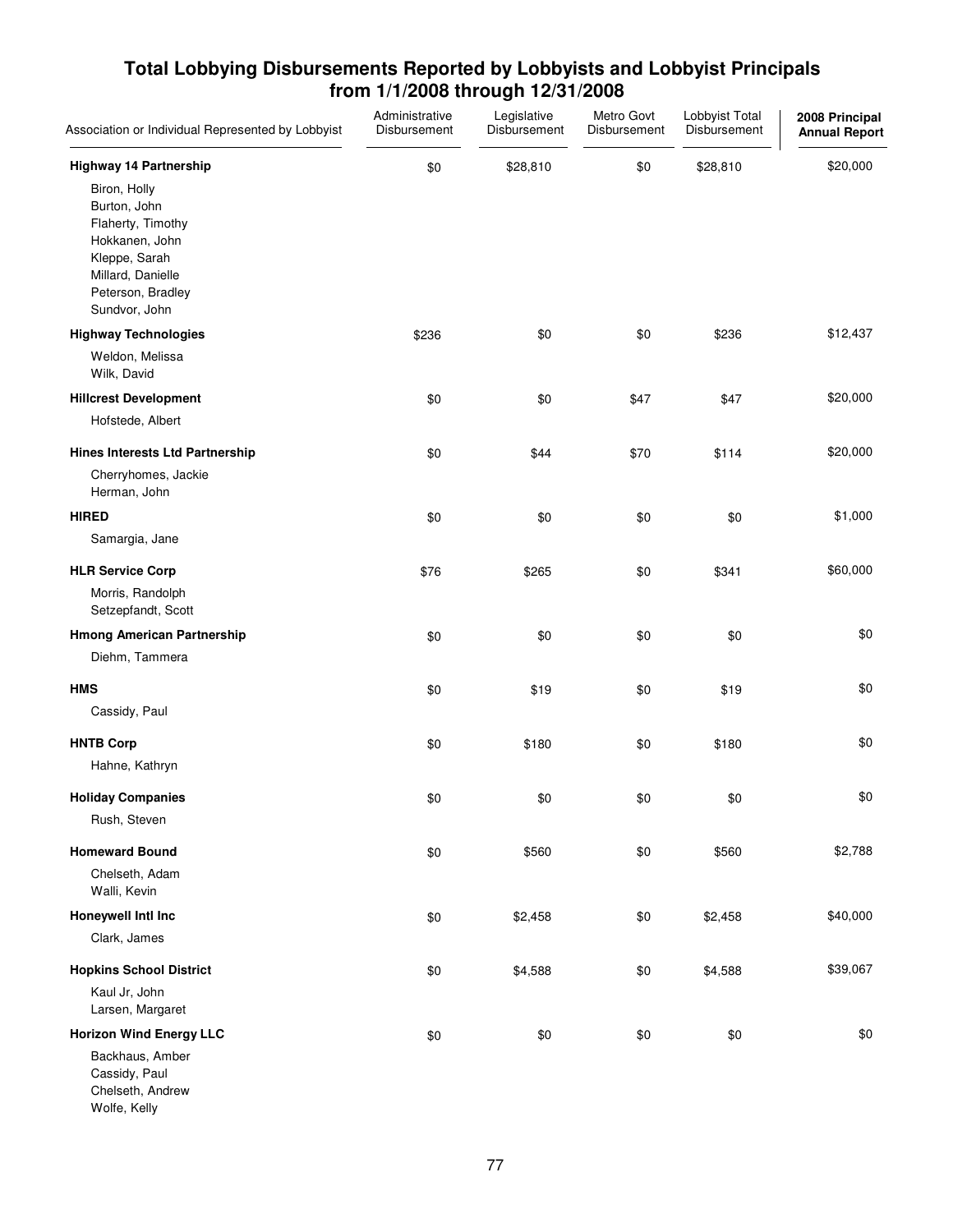| Association or Individual Represented by Lobbyist                  | Administrative<br>Disbursement | Legislative<br>Disbursement | Metro Govt<br>Disbursement | Lobbyist Total<br>Disbursement | 2008 Principal<br><b>Annual Report</b> |
|--------------------------------------------------------------------|--------------------------------|-----------------------------|----------------------------|--------------------------------|----------------------------------------|
| <b>Hormel Foods Corp</b>                                           | \$0                            | \$3,340                     | \$0                        | \$3,340                        | \$20,000                               |
| Swedberg, Joe                                                      |                                |                             |                            |                                |                                        |
| <b>Horsemens Benevolent &amp; Protective Assn Inc</b>              | \$0                            | \$652                       | \$0                        | \$652                          | \$60,000                               |
| Holten, Cort<br>Mjolsness, Daniel<br>Silesky, Nancy                |                                |                             |                            |                                |                                        |
| <b>Hospitality Minn</b>                                            | \$5                            | \$26,683                    | \$0                        | \$26,688                       | \$140,000                              |
| Kwilas, Anthony<br>Matzek, Kevin                                   |                                |                             |                            |                                |                                        |
| <b>HPPS Ltd</b>                                                    | \$0                            | \$130                       | \$0                        | \$130                          | \$20,000                               |
| Hahne, Kathryn<br>Hylden, Nancy                                    |                                |                             |                            |                                |                                        |
| <b>HSBC-GR Corp</b>                                                | \$0                            | \$335                       | \$0                        | \$335                          | \$20,000                               |
| Dameron, Michael                                                   |                                |                             |                            |                                |                                        |
| <b>Hubbard Broadcasting Inc</b>                                    | \$0                            | \$0                         | \$0                        | \$0                            | \$2,000                                |
| Anderson, Wendell                                                  |                                |                             |                            |                                |                                        |
| Humane Society of the United States                                | \$0                            | \$645                       | \$0                        | \$645                          | \$29,290                               |
| Fritz, Jill<br>Goldman, Howard<br>Hentges, Robert<br>Hylden, Nancy |                                |                             |                            |                                |                                        |
| Hunger Solutions Minn/Partners to End Hunger                       | \$0                            | \$50                        | \$0                        | \$50                           | \$0                                    |
| Moriarty, Colleen<br>Redmond, James                                |                                |                             |                            |                                |                                        |
| <b>Hunt Associates LLC</b>                                         | \$0                            | \$0                         | \$0                        | \$0                            | \$5,000                                |
| Herman, John                                                       |                                |                             |                            |                                |                                        |
| <b>I-35W Solutions Alliance</b>                                    | \$0                            | \$1,673                     | \$0                        | \$1,673                        | \$0                                    |
| Tennessen, Robert                                                  |                                |                             |                            |                                |                                        |
| I-494 Corridor Commission                                          | \$0                            | \$2,462                     | \$0                        | \$2,462                        | \$18,000                               |
| Apitz, John<br>Clark, James<br>Schreiber, William                  |                                |                             |                            |                                |                                        |
| <b>IBEW Local 110</b>                                              | \$0                            | \$1,350                     | \$0                        | \$1,350                        | \$20,000                               |
| Winkelaar, Brian                                                   |                                |                             |                            |                                |                                        |
| <b>IBEW Local 292</b>                                              | \$250                          | \$15,695                    | \$0                        | \$15,945                       | \$40,000                               |
| Claypatch, Stephen<br>McConnell, Daniel                            |                                |                             |                            |                                |                                        |
| <b>IBEW Local 949</b>                                              | \$0                            | \$0                         | \$0                        | \$0                            | \$0                                    |
| Guertin, Vincent                                                   |                                |                             |                            |                                |                                        |
| <b>IBEW Minn State Council</b><br>Heaney, William                  | \$250                          | \$6,695                     | $$0$$                      | \$6,945                        | \$100,000                              |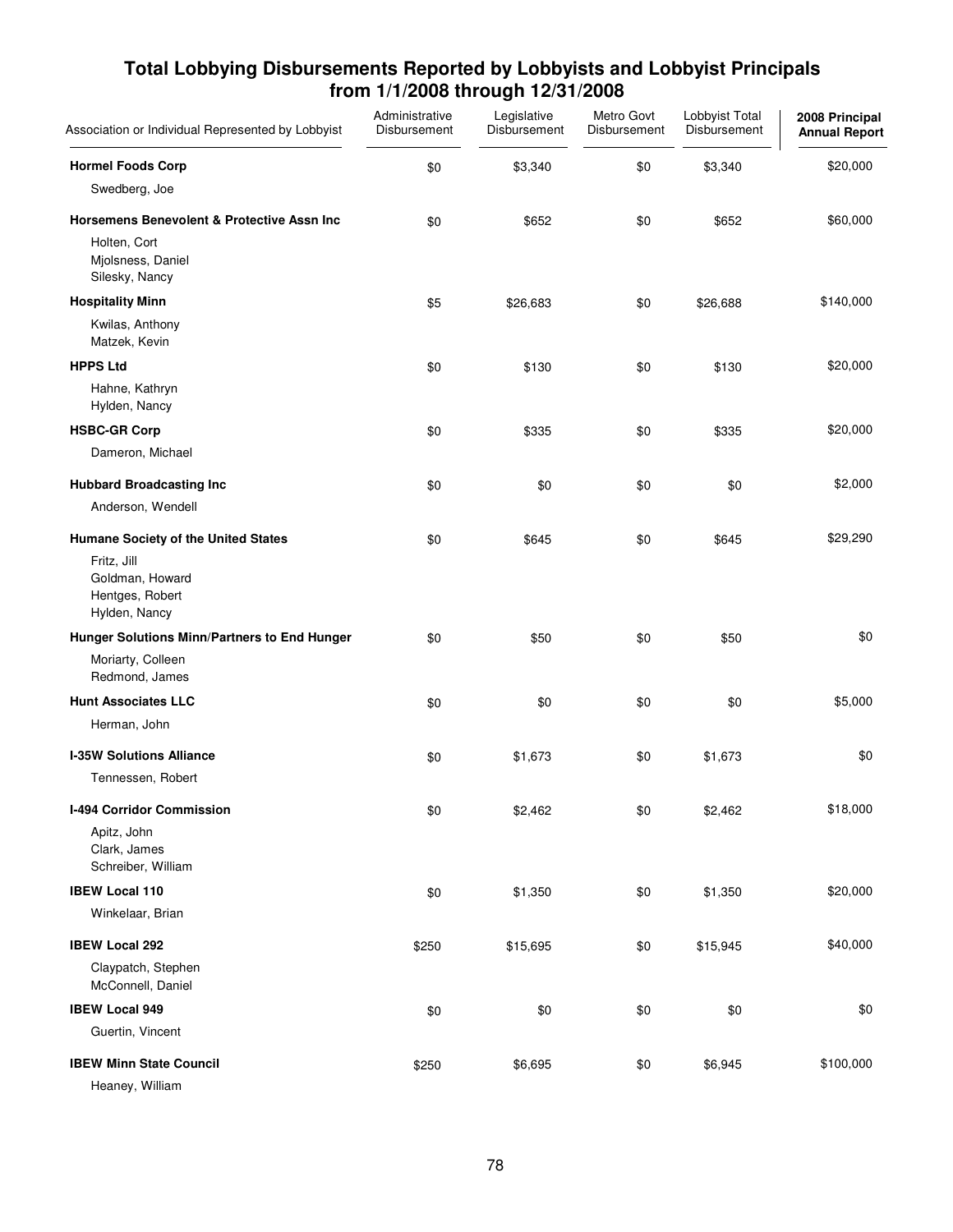| Association or Individual Represented by Lobbyist                                                                                                      | Administrative<br>Disbursement | Legislative<br>Disbursement | Metro Govt<br>Disbursement | Lobbyist Total<br>Disbursement | 2008 Principal<br><b>Annual Report</b> |
|--------------------------------------------------------------------------------------------------------------------------------------------------------|--------------------------------|-----------------------------|----------------------------|--------------------------------|----------------------------------------|
| <b>Immunization Action Coalition</b>                                                                                                                   | \$0                            | \$1,107                     | \$0                        | \$1,107                        | \$1,091                                |
| Peterson, Diane<br>Wexler, Deborah                                                                                                                     |                                |                             |                            |                                |                                        |
| <b>Independent Community Bankers of Minn</b><br>Skilbred, David                                                                                        | \$0                            | \$7,693                     | \$0                        | \$7,693                        | \$80,000                               |
| <b>Indoor Tanning Assn</b><br>Bunge, Darrel<br>Westin, Charles                                                                                         | \$0                            | \$0                         | \$0                        | \$0                            | \$15,000                               |
| <b>Infiltrator Systems Inc</b>                                                                                                                         | \$0                            | \$0                         | \$0                        | \$0                            | \$0                                    |
| Larson, Peder                                                                                                                                          |                                |                             |                            |                                |                                        |
| <b>ING</b><br>Knapp, John                                                                                                                              | \$0                            | \$1,420                     | \$0                        | \$1,420                        | \$0                                    |
| <b>Innovis Health</b><br>Mahoney, Michael                                                                                                              | \$0                            | \$0                         | \$0                        | \$0                            | \$0                                    |
| Inst of Scrap Recycling Industries NW Chpt                                                                                                             | \$0                            | \$0                         | \$0                        | \$0                            | \$0                                    |
| Cassidy, Paul<br>Chelseth, Andrew<br>Wolfe, Kelly                                                                                                      |                                |                             |                            |                                |                                        |
| Institute for Agriculture & Trade Policy                                                                                                               | \$0                            | \$1,104                     | \$0                        | \$1,104                        | \$1,500                                |
| Arnosti, Donald<br>Kleinschmit, James<br>Pederson, Kirk<br>Rice, Brian<br>Schuler, Kathleen                                                            |                                |                             |                            |                                |                                        |
| Institute for Justice Minn Chpt                                                                                                                        | \$61                           | \$1,250                     | \$0                        | \$1,311                        | \$20,000                               |
| Adkins, Jason<br>McGrath, Lee                                                                                                                          |                                |                             |                            |                                |                                        |
| <b>Institutional Life Markets Assn</b>                                                                                                                 | \$0                            | \$6,011                     | \$0                        | \$6,011                        | \$50,000                               |
| Vanasek, Robert (Bob)<br>Vanasek, Robert (Rob)                                                                                                         |                                |                             |                            |                                |                                        |
| <b>Insurance Federation of Minn</b>                                                                                                                    | \$0                            | \$343,488                   | \$0                        | \$343,488                      | \$360,000                              |
| Breitinger, Jennifer<br>Johnson, Robert<br>Kulda, Mark<br>Lehman, Thomas                                                                               |                                |                             |                            |                                |                                        |
| Integra Telecom                                                                                                                                        | \$25                           | \$30                        | \$0                        | \$55                           | \$10,527                               |
| Ahlers, Dennis<br>Almeida, Cristine<br>Clauson, Karen<br>Denney, Douglas<br>Lipschultz, Dan<br>Mishek, Justine<br>Oxley, J Jeffery<br>Zeller, Virginia |                                |                             |                            |                                |                                        |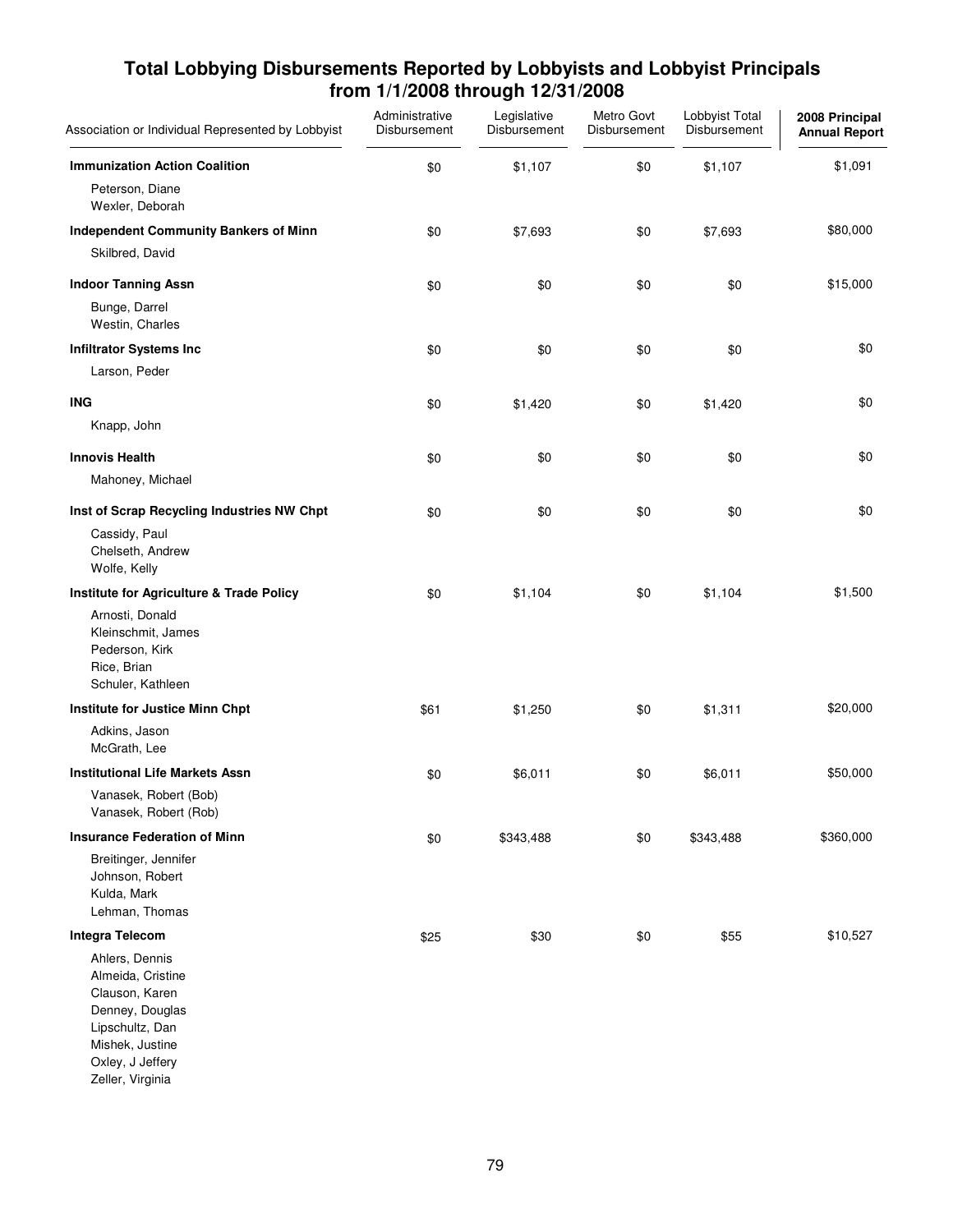| Association or Individual Represented by Lobbyist                                                                                                                                                                    | Administrative<br>Disbursement | Legislative<br>Disbursement | Metro Govt<br>Disbursement | Lobbyist Total<br>Disbursement | 2008 Principal<br><b>Annual Report</b> |
|----------------------------------------------------------------------------------------------------------------------------------------------------------------------------------------------------------------------|--------------------------------|-----------------------------|----------------------------|--------------------------------|----------------------------------------|
| Integra Telecom of Washington                                                                                                                                                                                        | \$0                            | \$20                        | \$0                        | \$20                           | \$0                                    |
| Almeida, Cristine<br>Flores, Michele                                                                                                                                                                                 |                                |                             |                            |                                |                                        |
| <b>Integrated Community Solutions Inc</b>                                                                                                                                                                            | \$0                            | \$0                         | \$0                        | \$0                            | \$10,000                               |
| Hoppe, Angela<br>Maul, Kristian                                                                                                                                                                                      |                                |                             |                            |                                |                                        |
| <b>Inter-Faculty Organization</b>                                                                                                                                                                                    | \$0                            | \$26,125                    | \$0                        | \$26,125                       | \$80,000                               |
| Stanton, Russell                                                                                                                                                                                                     |                                |                             |                            |                                |                                        |
| Intermediate Superintendents Dist 287                                                                                                                                                                                | \$0                            | \$0                         | \$0                        | \$0                            | \$9,500                                |
| Dosland, Valerie<br>Pryse, Becca                                                                                                                                                                                     |                                |                             |                            |                                |                                        |
| <b>Interstate Companies Inc</b>                                                                                                                                                                                      | \$0                            | \$1,634                     | \$0                        | \$1,634                        | \$0                                    |
| Grindal, H Theodore<br>Hartle, Allyson<br>Henderson, Lee<br>Klett, Rebecca<br>LeBeau II, R Reid                                                                                                                      |                                |                             |                            |                                |                                        |
| Intl Business Machines Corp                                                                                                                                                                                          | \$44                           | \$1,970                     | \$140                      | \$2,154                        | \$60,000                               |
| Ackerman, Bruce<br>Barry, Mark<br>Cherryhomes, Jackie<br>Hentges, Robert<br>Hylden, Nancy<br>Lilla, Mike<br>Minardi, Michael<br>Pace, Valerie Halverson<br>Schlageter, Jeffrey<br>Stiles, Steve<br>Wankewycz, Steven |                                |                             |                            |                                |                                        |
| Intl Council of Shopping Centers                                                                                                                                                                                     | \$0                            | \$467                       | \$0                        | \$467                          | \$40,000                               |
| Erickson, Tara Garman<br>Moen, Scott                                                                                                                                                                                 |                                |                             |                            |                                |                                        |
| Intl Union of Operating Eng 49                                                                                                                                                                                       | \$0                            | \$130,000                   | \$0                        | \$130,000                      | \$140,000                              |
| Duininck, Adam<br>Leighton, Robert<br>Veverka, Steven<br>Wilde, Michael                                                                                                                                              |                                |                             |                            |                                |                                        |
| <b>Invenergy Cannon Falls LLC</b>                                                                                                                                                                                    | \$0                            | \$328                       | \$0                        | \$328                          | \$0                                    |
| Bertrand, James<br>Cassidy, Paul                                                                                                                                                                                     |                                |                             |                            |                                |                                        |
| <b>Investment Co Institute</b>                                                                                                                                                                                       | \$0                            | \$125                       | \$0                        | \$125                          | \$40,000                               |
| Elliott, Sonnie<br>Forschler, Richard<br>Hylden, Nancy                                                                                                                                                               |                                |                             |                            |                                |                                        |
| Iron Mining Assn of Minn                                                                                                                                                                                             | \$420                          | \$6,563                     | \$0                        | \$6,983                        | \$40,000                               |
| Pagel, Craig                                                                                                                                                                                                         |                                |                             |                            |                                |                                        |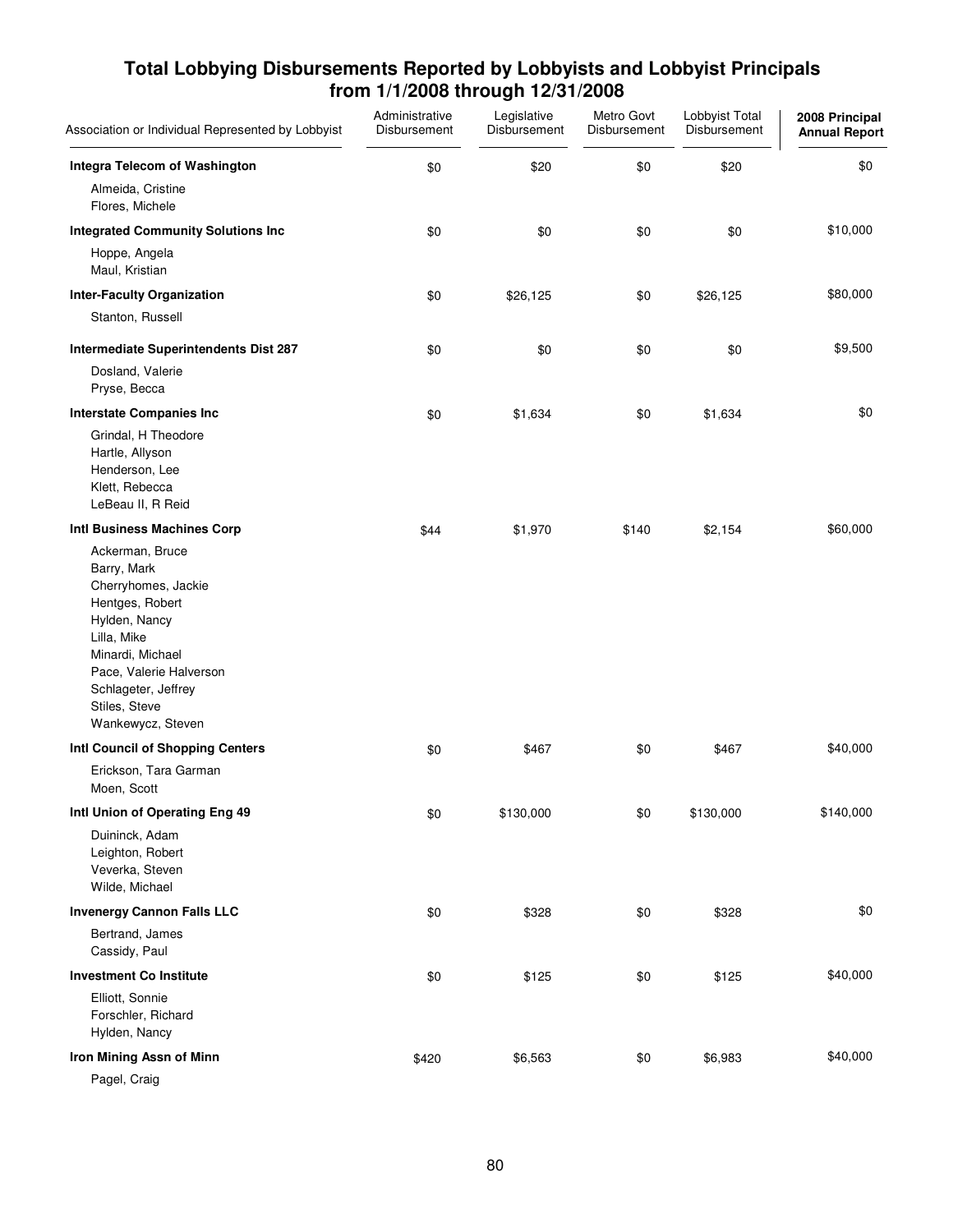| Association or Individual Represented by Lobbyist                                                     | Administrative<br>Disbursement | Legislative<br>Disbursement | Metro Govt<br>Disbursement | Lobbyist Total<br>Disbursement | 2008 Principal<br><b>Annual Report</b> |
|-------------------------------------------------------------------------------------------------------|--------------------------------|-----------------------------|----------------------------|--------------------------------|----------------------------------------|
| <b>ISAIAH</b>                                                                                         | \$0                            | \$0                         | \$0                        | \$0                            | \$0                                    |
| Schmitt, Jay                                                                                          |                                |                             |                            |                                |                                        |
| Itasca Cnty Darkhouse & Winter Angling Assn<br>Kwilas, Anthony                                        | \$0                            | \$5                         | \$0                        | \$5                            | \$1,000                                |
| <b>Itasca County</b>                                                                                  | \$0                            | \$0                         | \$0                        | \$0                            | N/A                                    |
| McCarron, Lois                                                                                        |                                |                             |                            |                                |                                        |
| <b>ITC Holdings Corp</b>                                                                              | \$500                          | \$3,000                     | \$0                        | \$3,500                        | \$52,539                               |
| Franzen, Douglas<br>Moore, Vic                                                                        |                                |                             |                            |                                |                                        |
| <b>Ivy Tower Minneapolis LLC</b>                                                                      | \$0                            | \$0                         | \$0                        | \$0                            | \$20,000                               |
| Herman, John                                                                                          |                                |                             |                            |                                |                                        |
| Izaak Walton League of America                                                                        | \$38,719                       | \$100                       | \$0                        | \$38,819                       | \$38,619                               |
| Bull, Michael<br>Grant, William<br>Lange, Nancy<br>Myers, Jenny<br>Proescholdt, Kevin<br>Soholt, Beth |                                |                             |                            |                                |                                        |
| J A Wedum Foundation                                                                                  | \$0                            | \$0                         | \$45                       | \$45                           | \$24,000                               |
| Hofstede, Albert                                                                                      |                                |                             |                            |                                |                                        |
| <b>Jewish Community Action</b>                                                                        | \$0                            | \$380                       | \$70                       | \$450                          | \$450                                  |
| Rosenthal, Victor                                                                                     |                                |                             |                            |                                |                                        |
| Jewish Community Relations Council                                                                    | \$0                            | \$0                         | \$0                        | \$0                            | \$80,000                               |
| Millner, Jacob<br>Roberts, Ethan                                                                      |                                |                             |                            |                                |                                        |
| <b>Jobs Now Coalition</b>                                                                             | \$0                            | \$9,935                     | \$0                        | \$9,935                        | \$27,929                               |
| Jacobs, Kris<br>Thomas, Carrie                                                                        |                                |                             |                            |                                |                                        |
| John Deere Credit c/o MultiState Assoc                                                                | \$0                            | \$3,820                     | \$0                        | \$3,820                        | \$20,000                               |
| Emerson, Elizabeth<br>Grindal, H Theodore<br>Hartle, Allyson                                          |                                |                             |                            |                                |                                        |
| Johnson & Johnson                                                                                     | \$155                          | \$525                       | \$0                        | \$680                          | \$60,000                               |
| D'Agostino, Sharon<br>Griffin, Phillip                                                                |                                |                             |                            |                                |                                        |
| <b>Johnson Controls Inc.</b>                                                                          | \$162                          | \$2,889                     | \$162                      | \$3,213                        | \$40,000                               |
| Cook, Judy<br>Girard, James<br>Hill, Todd<br>Kavanagh, John                                           |                                |                             |                            |                                |                                        |
| Joint Religious Legislative Coalition                                                                 | \$0                            | \$44,296                    | \$0                        | \$44,296                       | \$120,000                              |
| McCardle, Jody Granoien<br>Rusche, Brian<br>Yetzer, Laurie Beckman                                    |                                |                             |                            |                                |                                        |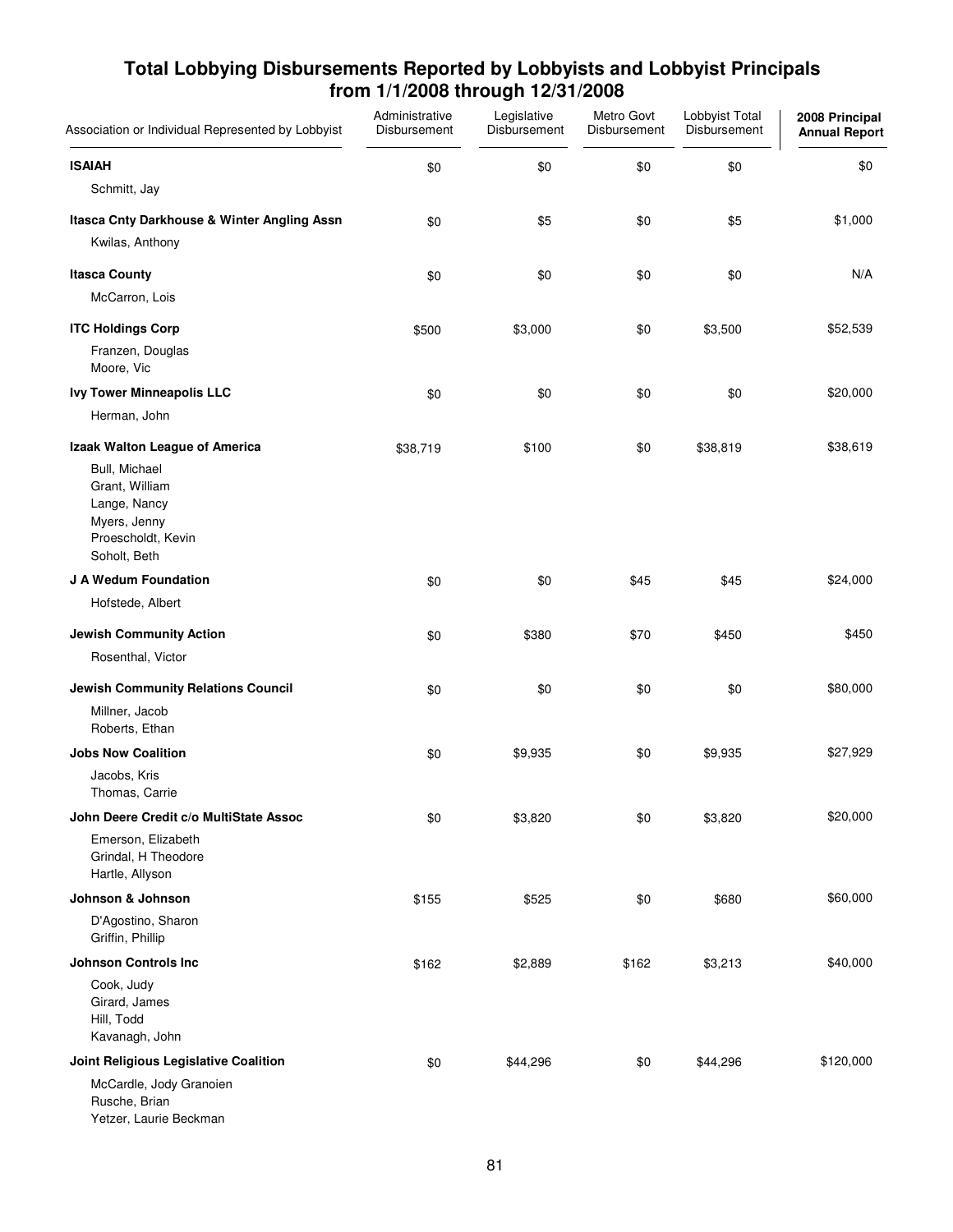| Association or Individual Represented by Lobbyist                                                                                                   | Administrative<br>Disbursement | Legislative<br>Disbursement | Metro Govt<br>Disbursement | Lobbyist Total<br>Disbursement | 2008 Principal<br><b>Annual Report</b> |
|-----------------------------------------------------------------------------------------------------------------------------------------------------|--------------------------------|-----------------------------|----------------------------|--------------------------------|----------------------------------------|
| Jordan, City of<br>Grindal, H Theodore<br>Hartle, Allyson<br>Long, Robert                                                                           | \$0                            | \$1,756                     | \$0                        | \$1,756                        | N/A                                    |
| K <sub>12</sub> Inc                                                                                                                                 | \$0                            | \$220                       | \$0                        | \$220                          | \$48,000                               |
| Elliott, Sonnie                                                                                                                                     |                                |                             |                            |                                |                                        |
| Kandiyohi County & City of Willmar EDC<br>Johnson, Dean                                                                                             | \$0                            | \$1,598                     | \$0                        | \$1,598                        | N/A                                    |
| Kandiyohi Development                                                                                                                               | \$0                            | \$360                       | \$0                        | \$360                          | \$80,000                               |
| Cerkvenik, Gary                                                                                                                                     |                                |                             |                            |                                |                                        |
| <b>Kaplan Professional Schools</b><br>Elliott, Sonnie<br>Forschler, Richard                                                                         | \$0                            | \$150                       | \$0                        | \$150                          | \$20,000                               |
| <b>Kelber Catering Inc</b>                                                                                                                          | \$0                            | \$0                         | \$38                       | \$38                           | \$6,000                                |
| Hofstede, Albert                                                                                                                                    |                                |                             |                            |                                |                                        |
| Koch Pipeline Co LP (Minn Pipe Line Co)<br>Amundson, Kristen<br>Georgacas, Chris<br>Grooms, Lloyd<br>Knapp, John<br>Schmidt, Diane<br>Swanson, Eric | \$10                           | \$14,453                    | \$0                        | \$14,463                       | \$60,000                               |
| <b>KODA Energy</b>                                                                                                                                  | \$0                            | \$0                         | \$0                        | \$0                            | \$20,000                               |
| Cerkvenik, Gary                                                                                                                                     |                                |                             |                            |                                |                                        |
| <b>Koochiching County</b><br>Flaherty, Timothy<br>Nyhus, Steven<br>Sullivan, Joseph                                                                 | \$0                            | \$82                        | \$0                        | \$82                           | N/A                                    |
| <b>Kraft Foods Global Inc</b>                                                                                                                       | \$0                            | \$2,141                     | \$0                        | \$2,141                        | \$40,000                               |
| Cook, Judy<br>Girard, James<br>Hill, Todd<br>Kavanagh, John<br>Strong, Sarah                                                                        |                                |                             |                            |                                |                                        |
| <b>Kraus Anderson Construction Co Inc</b>                                                                                                           | \$0                            | \$285                       | \$0                        | \$285                          | \$23,000                               |
| Jerich, Ronald<br>Johnson, Dean                                                                                                                     |                                |                             |                            |                                |                                        |
| <b>Laborers District Council of Minn &amp; N Dakota</b>                                                                                             | \$0                            | \$0                         | \$0                        | \$0                            | \$80,000                               |
| Looman, Jessica<br>Pufahl, Todd                                                                                                                     |                                |                             |                            |                                |                                        |
| <b>Lake Benton Power Partners</b>                                                                                                                   | \$0                            | \$1,030                     | \$0                        | \$1,030                        | \$20,000                               |
| Grooms, Lloyd<br>Lemke, Matthew<br>Swanson, Eric                                                                                                    |                                |                             |                            |                                |                                        |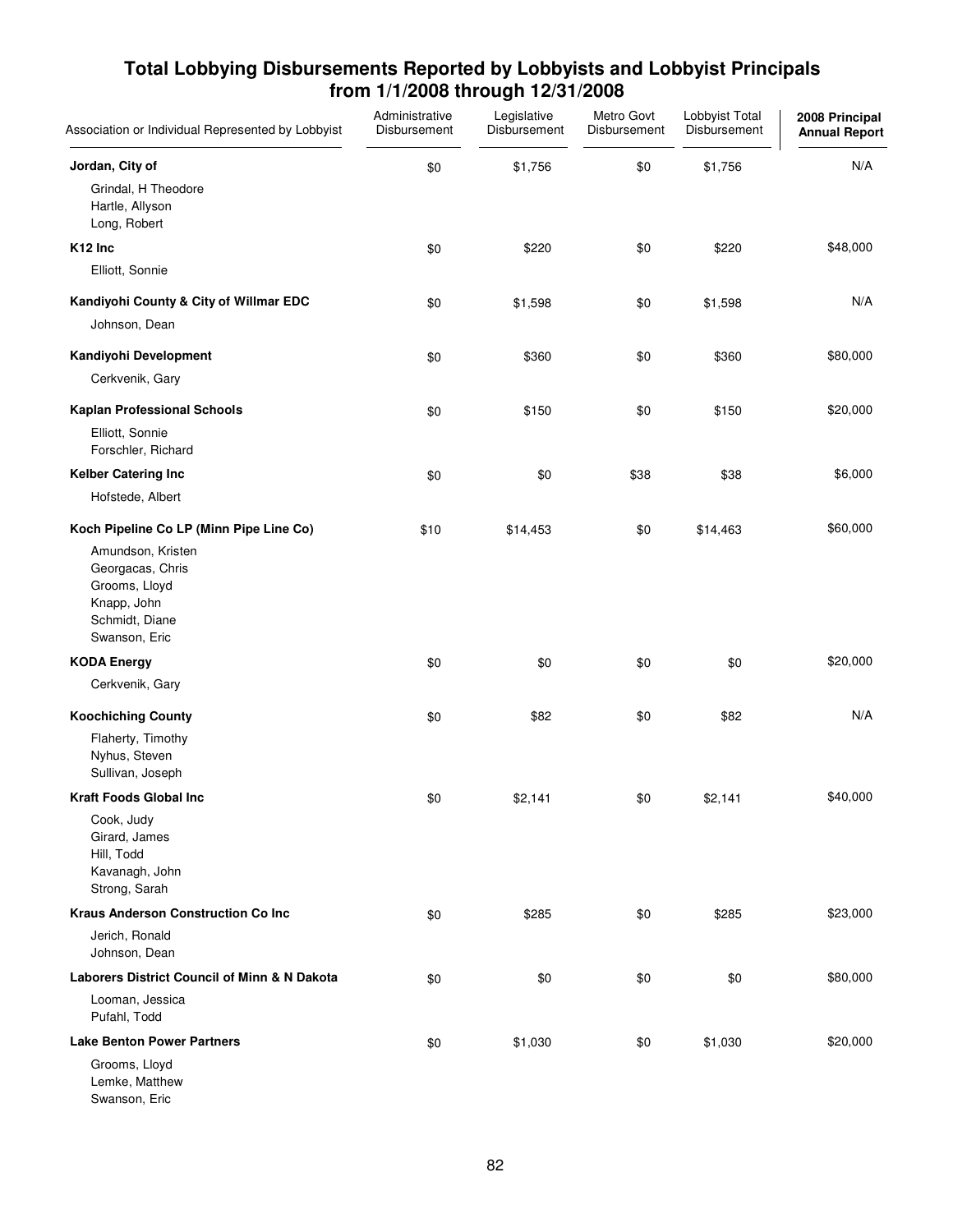| Association or Individual Represented by Lobbyist                                                                                                                                                 | Administrative<br>Disbursement | Legislative<br>Disbursement | Metro Govt<br>Disbursement | Lobbyist Total<br>Disbursement | 2008 Principal<br><b>Annual Report</b> |
|---------------------------------------------------------------------------------------------------------------------------------------------------------------------------------------------------|--------------------------------|-----------------------------|----------------------------|--------------------------------|----------------------------------------|
| <b>Lake Country Power</b>                                                                                                                                                                         | \$0                            | \$75                        | \$0                        | \$75                           | \$40,000                               |
| Johnson, Douglas                                                                                                                                                                                  |                                |                             |                            |                                |                                        |
| Lake County Housing and Redevelopment<br><b>Authority</b>                                                                                                                                         | \$0                            | \$0                         | \$0                        | \$0                            | N/A                                    |
| Salene, David                                                                                                                                                                                     |                                |                             |                            |                                |                                        |
| Lake Region Healthcare Corp                                                                                                                                                                       | \$0                            | \$0                         | \$0                        | \$0                            | \$0                                    |
| Carlson, Joel                                                                                                                                                                                     |                                |                             |                            |                                |                                        |
| <b>Lakes Country Service Cooperative</b>                                                                                                                                                          | \$0                            | \$3,676                     | \$0                        | \$3,676                        | \$20,000                               |
| Keefe, Elaine<br>Keliher, Thomas<br>McKasy, Bert<br>Strusinski, William<br>Walseth, Samuel                                                                                                        |                                |                             |                            |                                |                                        |
| <b>Lakeside Health Care</b>                                                                                                                                                                       | \$0                            | \$1,577                     | \$0                        | \$1,577                        | \$4,200                                |
| Moe, Roger                                                                                                                                                                                        |                                |                             |                            |                                |                                        |
| <b>Land Stewardship Project</b>                                                                                                                                                                   | \$137                          | \$18,657                    | \$0                        | \$18,794                       | \$70,630                               |
| Boody, George<br>King, William<br>Sobocinski, Paul<br>Warthesen, Adam                                                                                                                             |                                |                             |                            |                                |                                        |
| <b>Laurentian Energy Authority LLC</b>                                                                                                                                                            | \$0                            | \$310                       | \$0                        | \$310                          | \$40,000                               |
| Cerkvenik, Gary<br>Johnson, Douglas                                                                                                                                                               |                                |                             |                            |                                |                                        |
| <b>League of Minn Cities</b>                                                                                                                                                                      | \$1,220                        | \$10,976                    | \$0                        | \$12,196                       | \$624,549                              |
| Carlson, Gary<br>Finn, Anne<br>Grundhoefer, Thomas<br>Hamann-Roland, Mary<br>Higgins, Ann<br>Johnson, Craig<br>Miller, James<br>Nguyen, Hue<br>O'Rourke, Jennifer<br>Prafke, Todd<br>Strub, Brian |                                |                             |                            |                                |                                        |
| <b>Leech Lake Reservation Business Comm</b>                                                                                                                                                       | \$0                            | \$640                       | \$0                        | \$640                          | \$20,000                               |
| Genia, James<br>Haas, William                                                                                                                                                                     |                                |                             |                            |                                |                                        |
| <b>Legacy Management &amp; Development Corp</b>                                                                                                                                                   | \$0                            | \$0                         | \$281                      | \$281                          | \$22,000                               |
| Cherryhomes, Jackie                                                                                                                                                                               |                                |                             |                            |                                |                                        |
| <b>Lewis &amp; Clark Joint Powers</b>                                                                                                                                                             | \$0                            | \$7,168                     | \$0                        | \$7,168                        | \$7,291                                |
| Lunzer, William<br>Pearson, Thomas<br>Walli, Kevin                                                                                                                                                |                                |                             |                            |                                |                                        |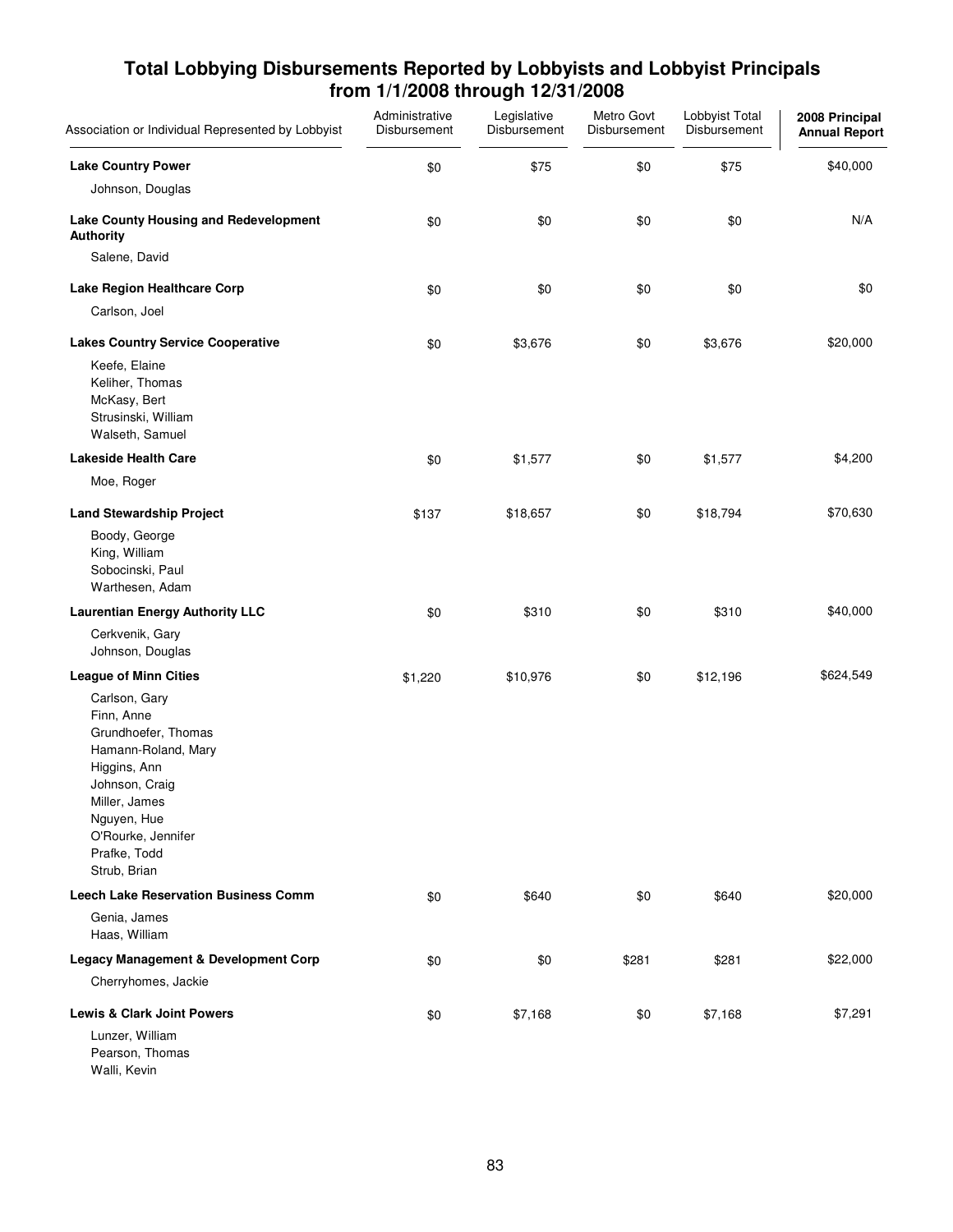| Association or Individual Represented by Lobbyist                                                                          | Administrative<br>Disbursement | Legislative<br>Disbursement | Metro Govt<br>Disbursement | Lobbyist Total<br>Disbursement | 2008 Principal<br><b>Annual Report</b> |
|----------------------------------------------------------------------------------------------------------------------------|--------------------------------|-----------------------------|----------------------------|--------------------------------|----------------------------------------|
| <b>Liberty Mutual Insurance Co</b><br>Burhan, Charles<br>Knapp, John<br>Rothman, Michael                                   | \$0                            | \$31,410                    | \$0                        | \$31,410                       | \$40,000                               |
| <b>Liesch Associates Inc</b><br>Carlson, Joel                                                                              | \$0                            | \$0                         | \$0                        | \$0                            | \$0                                    |
| <b>Life Source Inc</b><br>Backhaus, Amber<br>Cassidy, Paul<br>Chelseth, Andrew<br>McInerney, Daniel<br>Wolfe, Kelly        | \$0                            | \$59                        | \$0                        | \$59                           | \$20,000                               |
| <b>Life Work Planning Center</b><br>Sletten, Jill                                                                          | \$0                            | \$200                       | \$0                        | \$200                          | \$20,000                               |
| <b>LifeLock Inc</b><br>Hamilton, James                                                                                     | \$0                            | \$0                         | \$0                        | \$0                            | \$0                                    |
| <b>LifeScience Alley</b><br>Gerhardt, Don<br>Griffin, Phillip<br>Jaskulke, Frank<br>Sandvig, Linda                         | \$0                            | \$5,990                     | \$0                        | \$5,990                        | \$100,000                              |
| <b>Lifetime Fitness</b>                                                                                                    | \$0                            | \$0                         | \$913                      | \$913                          | \$20,000                               |
| Long, Robert                                                                                                               |                                |                             |                            |                                |                                        |
| <b>Lifetrack Resources</b><br>Bennett, Cory<br>Hoffman III, William<br>Keefe, Elaine<br>Osterman, Lynne<br>Walseth, Samuel | \$0                            | \$3,220                     | \$0                        | \$3,220                        | \$40,000                               |
| <b>Lignite Energy Council</b>                                                                                              | \$0                            | \$547                       | \$0                        | \$547                          | \$0                                    |
| Dwyer, John<br>Tabor, Sandra                                                                                               |                                |                             |                            |                                |                                        |
| <b>Literacy Minn</b>                                                                                                       | \$0                            | \$633                       | \$0                        | \$633                          | \$20,000                               |
| Munyon, Sherry<br>Sandvig, Linda                                                                                           |                                |                             |                            |                                |                                        |
| <b>Live Nation</b><br>Lamb, Kathleen<br>McGrann, William                                                                   | \$0                            | \$0                         | \$0                        | \$0                            | \$20,000                               |
| Living at Home/Block Nurse Program Inc<br>Mitchell, Malcolm                                                                | \$0                            | \$1,660                     | \$0                        | \$1,660                        | \$0                                    |
| <b>Local Public Health Assn of Minn</b><br>Ring, Julie                                                                     | \$0                            | \$5,356                     | \$0                        | \$5,356                        | \$20,000                               |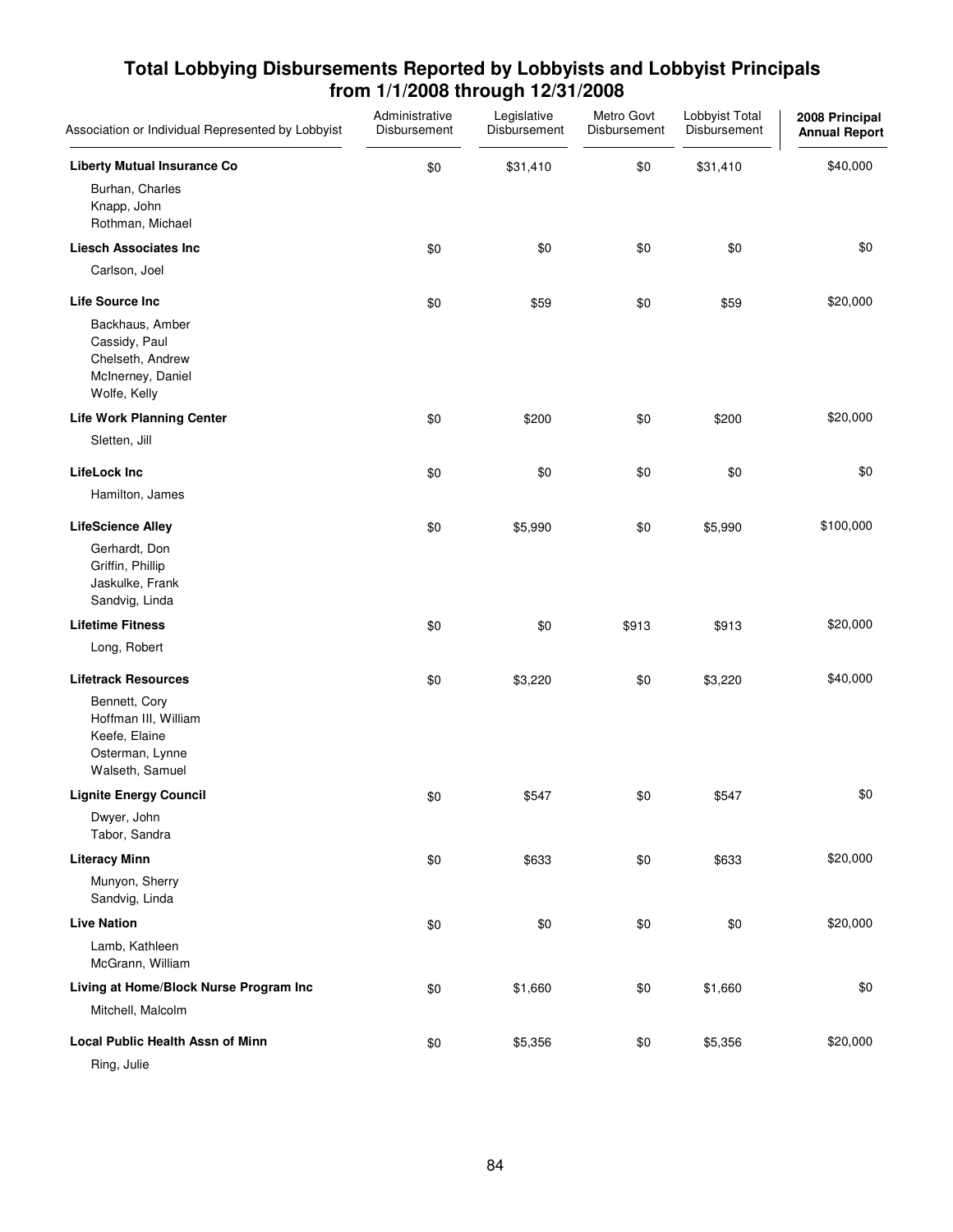| Association or Individual Represented by Lobbyist                             | Administrative<br>Disbursement | Legislative<br>Disbursement | Metro Govt<br>Disbursement | Lobbyist Total<br>Disbursement | 2008 Principal<br><b>Annual Report</b> |
|-------------------------------------------------------------------------------|--------------------------------|-----------------------------|----------------------------|--------------------------------|----------------------------------------|
| Lovaas Institute for Early Intervention Midwest<br><b>Hdqtrs</b>              | \$0                            | \$0                         | \$0                        | \$0                            | \$47,446                               |
| Dawson, Amy                                                                   |                                |                             |                            |                                |                                        |
| <b>Lower Minn River Watershed Dist</b><br>Davidman, Jeffrey<br>Johnson, David | \$0                            | \$543                       | \$0                        | \$543                          | \$20,000                               |
| <b>Lower Sioux Community</b>                                                  | \$0                            | \$0                         | \$0                        | \$0                            | \$20,000                               |
| Davidman, Jeffrey<br>Johnson, David                                           |                                |                             |                            |                                |                                        |
| <b>LSP - Cottage Grove</b>                                                    | \$0                            | \$450                       | \$0                        | \$450                          | \$40,000                               |
| Halloran, Brian<br>Redmond, Lawrence                                          |                                |                             |                            |                                |                                        |
| <b>Lupe Development</b>                                                       | \$66                           | \$66                        | \$281                      | \$413                          | \$20,000                               |
| Cherryhomes, Jackie                                                           |                                |                             |                            |                                |                                        |
| <b>Lutheran Coalition for Public Pol in Minn</b>                              | \$0                            | \$0                         | \$0                        | \$0                            | \$0                                    |
| Peters, Mark                                                                  |                                |                             |                            |                                |                                        |
| <b>Lutheran Home Assn</b>                                                     | \$0                            | \$0                         | \$0                        | \$0                            | \$4,500                                |
| Hustad, John                                                                  |                                |                             |                            |                                |                                        |
| <b>Lutheran Social Service of Minn</b>                                        | \$0                            | \$3,297                     | \$0                        | \$3,297                        | \$20,000                               |
| Anderson-Stembridge, Kirsten<br>Johnson, Dean<br>Spano, Wyman                 |                                |                             |                            |                                |                                        |
| <b>Lyon County Bd of Commissioners</b>                                        | \$0                            | \$380                       | \$0                        | \$380                          | N/A                                    |
| Carlson, Joel                                                                 |                                |                             |                            |                                |                                        |
| <b>M A Mortenson Co</b>                                                       | \$0                            | \$150                       | \$0                        | \$150                          | \$56,783                               |
| Elliott, Sonnie<br>Forschler, Richard<br>Hahne, Kathryn                       |                                |                             |                            |                                |                                        |
| <b>MacPhail Center for Music</b>                                              | \$0                            | \$0                         | \$0                        | \$0                            | \$0                                    |
| O'Fallon, David                                                               |                                |                             |                            |                                |                                        |
| MACRO-21                                                                      | \$0                            | \$1,087                     | \$0                        | \$1,087                        | \$60,000                               |
| Hoffman III, William<br>Johnson, Thomas<br>Osterman, Lynne                    |                                |                             |                            |                                |                                        |
| <b>Magellan Midstream Partners LP</b><br>Westin, Charles                      | \$0                            | \$0                         | \$0                        | \$0                            | \$20,000                               |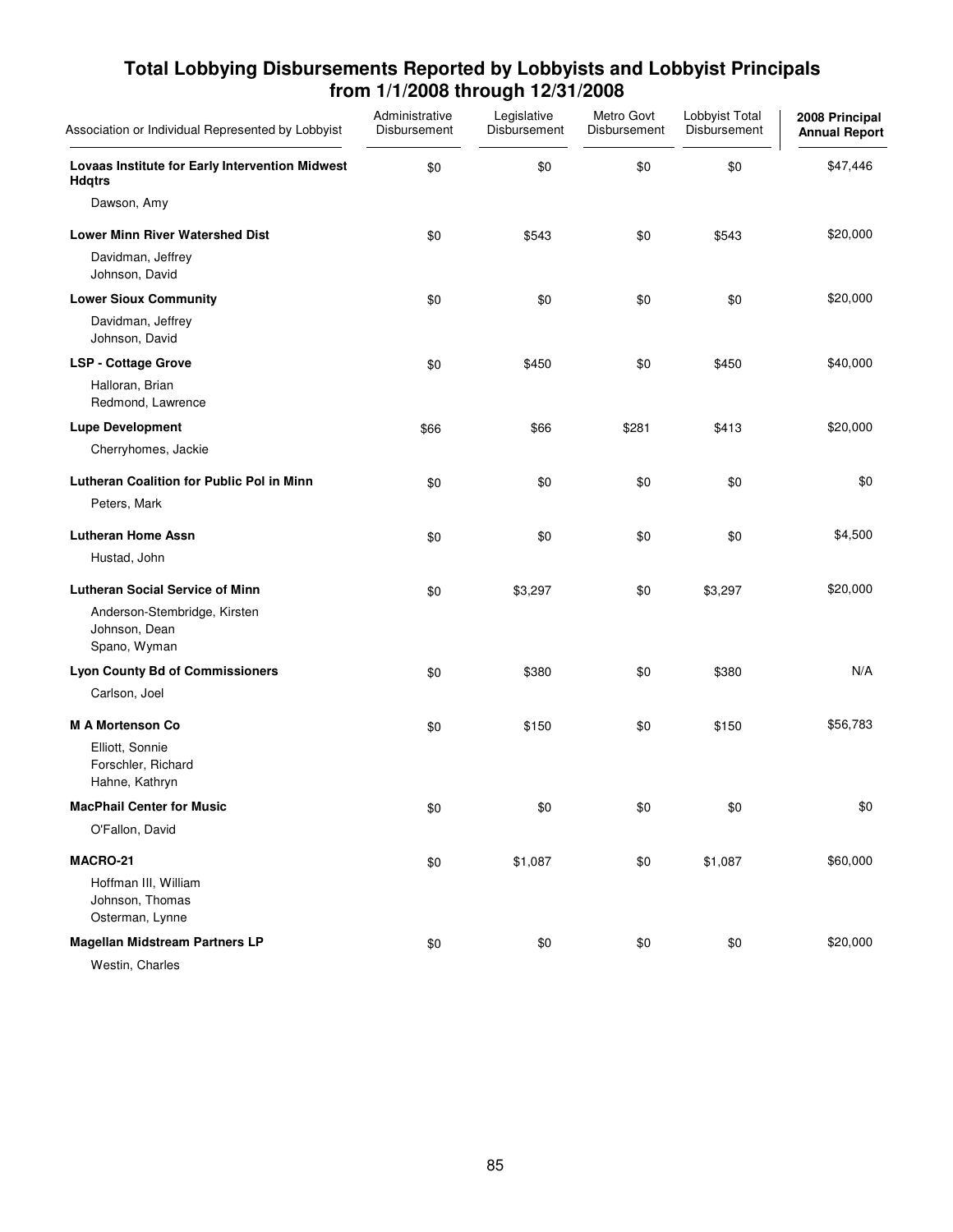| Association or Individual Represented by Lobbyist                                                                                                                                                           | Administrative<br>Disbursement | Legislative<br>Disbursement | Metro Govt<br>Disbursement | Lobbyist Total<br>Disbursement | 2008 Principal<br><b>Annual Report</b> |
|-------------------------------------------------------------------------------------------------------------------------------------------------------------------------------------------------------------|--------------------------------|-----------------------------|----------------------------|--------------------------------|----------------------------------------|
| <b>Mall of America</b>                                                                                                                                                                                      | \$0                            | \$5,870                     | \$0                        | \$5,870                        | \$680,000                              |
| Almeida, Cristine<br>Coyle, Peter<br>Davidman, Jeffrey<br>Erickson, Tara Garman<br>Griffith, William<br>Holt, Karin<br>Johnson, David<br>Moe, Roger<br>Moen, Scott<br>Moore-Lindman, Marnie<br>Seck, Gerald |                                |                             |                            |                                |                                        |
| <b>Manitoba Hydro</b>                                                                                                                                                                                       | \$0                            | \$1,470                     | \$0                        | \$1,470                        | \$120,000                              |
| Knapp, John<br>Lonetti, Christine Zimmer<br>Swanson, Eric                                                                                                                                                   |                                |                             |                            |                                |                                        |
| <b>Mankato City of</b>                                                                                                                                                                                      | \$0                            | \$3,119                     | \$0                        | \$3,119                        | N/A                                    |
| Biron, Holly<br>Flaherty, Timothy<br>Hokkanen, John<br>Larson, Nancy<br>Millard, Danielle<br>Peterson, Bradley<br>Peterson, Steve<br>Sundvor, John<br>Wefel, Elizabeth                                      |                                |                             |                            |                                |                                        |
| <b>Marathon Petroleum Company LLC</b>                                                                                                                                                                       | \$0                            | \$0                         | \$0                        | \$0                            | \$52,000                               |
| Kadansky, Richard                                                                                                                                                                                           |                                |                             |                            |                                |                                        |
| <b>Marathon Petroleum Company LLC - TX</b>                                                                                                                                                                  | \$159                          | \$0                         | \$0                        | \$159                          | \$40,000                               |
| Lee, Robert<br>Moratzka, Andrew                                                                                                                                                                             |                                |                             |                            |                                |                                        |
| <b>March of Dimes</b>                                                                                                                                                                                       | \$0                            | \$0                         | \$0                        | \$0                            | \$0                                    |
| Griffin, Phillip<br>Gustafson, Robert<br>Keuhn, Marianne<br>Scandrett, Michael<br>Zylla, Emily Bergenstal                                                                                                   |                                |                             |                            |                                |                                        |
| <b>Marijuana Policy Project</b>                                                                                                                                                                             | \$0                            | \$206,664                   | \$0                        | \$206,664                      | \$308,392                              |
| Asunma, Randy<br>DeLaForest, Christopher<br>Erdman, Henry<br>Lehman, Thomas<br>Levine, Neal                                                                                                                 |                                |                             |                            |                                |                                        |
| <b>Marvin Windows &amp; Doors</b>                                                                                                                                                                           | \$0                            | \$380                       | \$0                        | \$380                          | \$2,517                                |
| Grooms, Lloyd<br>Knapp, John<br>Lemke, Matthew                                                                                                                                                              |                                |                             |                            |                                |                                        |
| <b>MAXIMUS Inc</b>                                                                                                                                                                                          | \$0                            | \$0                         | \$0                        | \$0                            | \$36,000                               |
| Carnival, Douglas<br>Psick, Sarah                                                                                                                                                                           |                                |                             |                            |                                |                                        |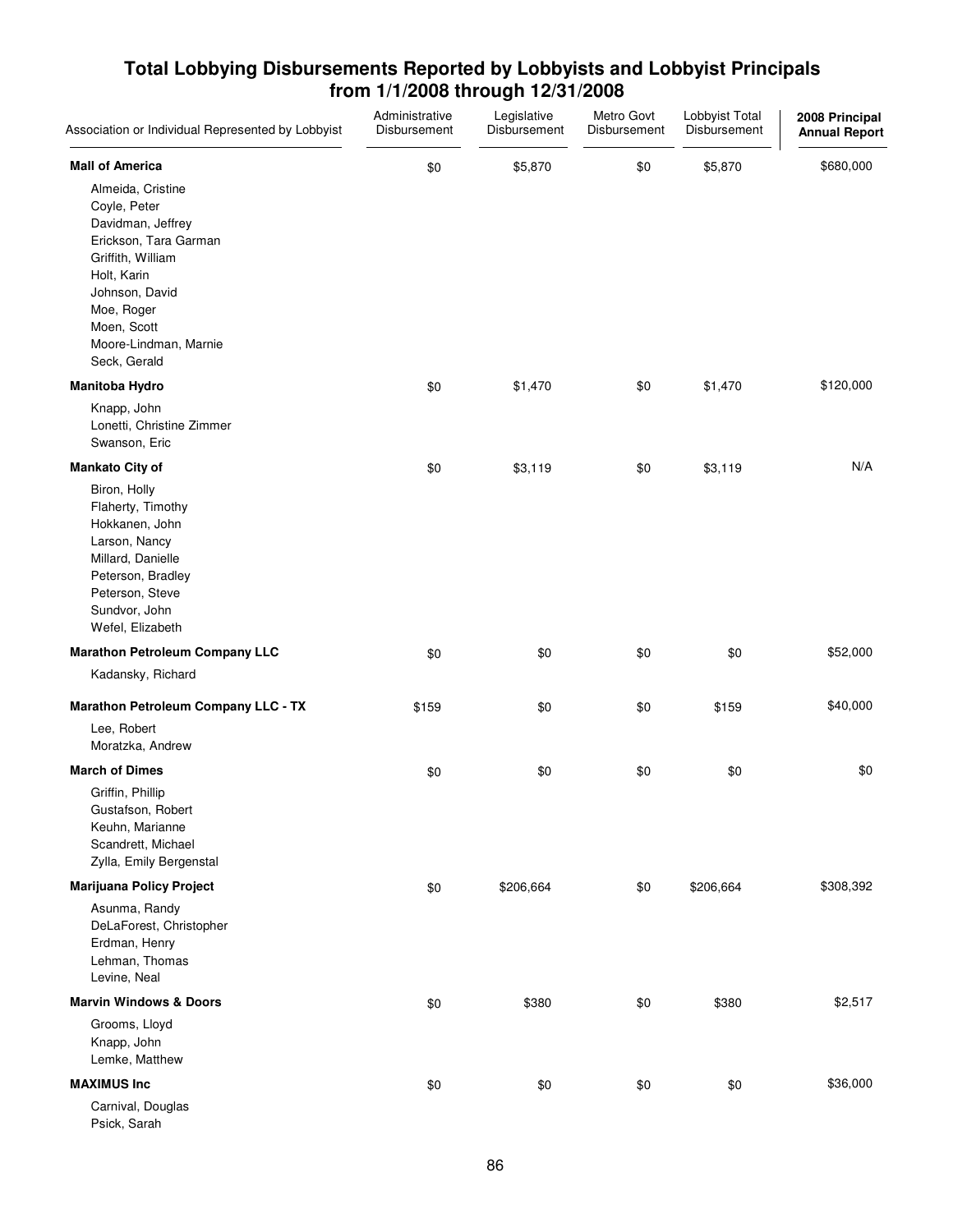| Association or Individual Represented by Lobbyist                                                                                                                      | Administrative<br>Disbursement | Legislative<br>Disbursement | Metro Govt<br>Disbursement | Lobbyist Total<br>Disbursement | 2008 Principal<br><b>Annual Report</b> |
|------------------------------------------------------------------------------------------------------------------------------------------------------------------------|--------------------------------|-----------------------------|----------------------------|--------------------------------|----------------------------------------|
| <b>Mayo Clinic</b><br>lossi, Franklin<br>Knapp, John<br>Lonetti, Christine Zimmer<br>Lunzer, William<br>Pearson, Thomas<br>Walli, Kevin                                | \$0                            | \$46,395                    | \$0                        | \$46,395                       | \$60,000                               |
| <b>MCAR (MN Coalition for Adoption Reform)</b><br>Jepsen, Cynthia                                                                                                      | \$0                            | \$0                         | \$0                        | \$0                            | \$10,000                               |
| <b>McLeod USA Inc</b><br>Courter, William<br>Haas, William<br>Lipschultz, Dan                                                                                          | \$0                            | \$280                       | \$0                        | \$280                          | \$0                                    |
| <b>MDU Resources Group Inc</b><br>Simon, Geoff<br>Tennessen, Robert                                                                                                    | \$0                            | \$0                         | \$0                        | \$0                            | \$0                                    |
| <b>Medco Health Solutions Inc.</b><br>Amundson, Kristen<br>Bergson, Brian<br>Chilstrom, Lynda<br>Georgacas, Chris<br>Root, David<br>Zipko, Mike                        | \$0                            | \$0                         | \$0                        | \$0                            | \$60,000                               |
| <b>Medica</b><br>Ahern, Michael<br>Anderson, Wendell<br>Coleman, Dannette<br>Crandall, Lynnette Slater<br>Lynch, Teresa<br>McLaren, Jay<br>Pierce, Susan<br>Reed, Jeff | \$0                            | \$1,525                     | \$0                        | \$1,525                        | \$120,000                              |
| <b>Medical Advanced Pain Specialists (MAPS)</b><br>Erickson, Tara Garman                                                                                               | \$0                            | \$368                       | \$0                        | \$368                          | \$20,000                               |
| <b>Medical Evaluations Inc.</b><br>Morrison, Andrew<br>Seningen, Cassandra                                                                                             | \$0                            | \$0                         | \$0                        | \$0                            | \$0                                    |
| <b>Medical Imaging Technology Alliance</b><br>Carlson, Joel                                                                                                            | \$0                            | \$250                       | \$0                        | \$250                          | \$20,000                               |
| <b>Medical Transportation Management Inc</b><br>Elliott, Sonnie<br>Forschler, Richard<br>Hahne, Kathryn<br>Lehman, Thomas                                              | \$0                            | \$150                       | \$0                        | \$150                          | \$40,000                               |
| <b>MedImmune LLC</b><br>Gossman, Abigail<br>Morris, Randolph<br>Wollersheim, Michelle                                                                                  | \$7,605                        | \$22,925                    | \$0                        | \$30,530                       | \$40,000                               |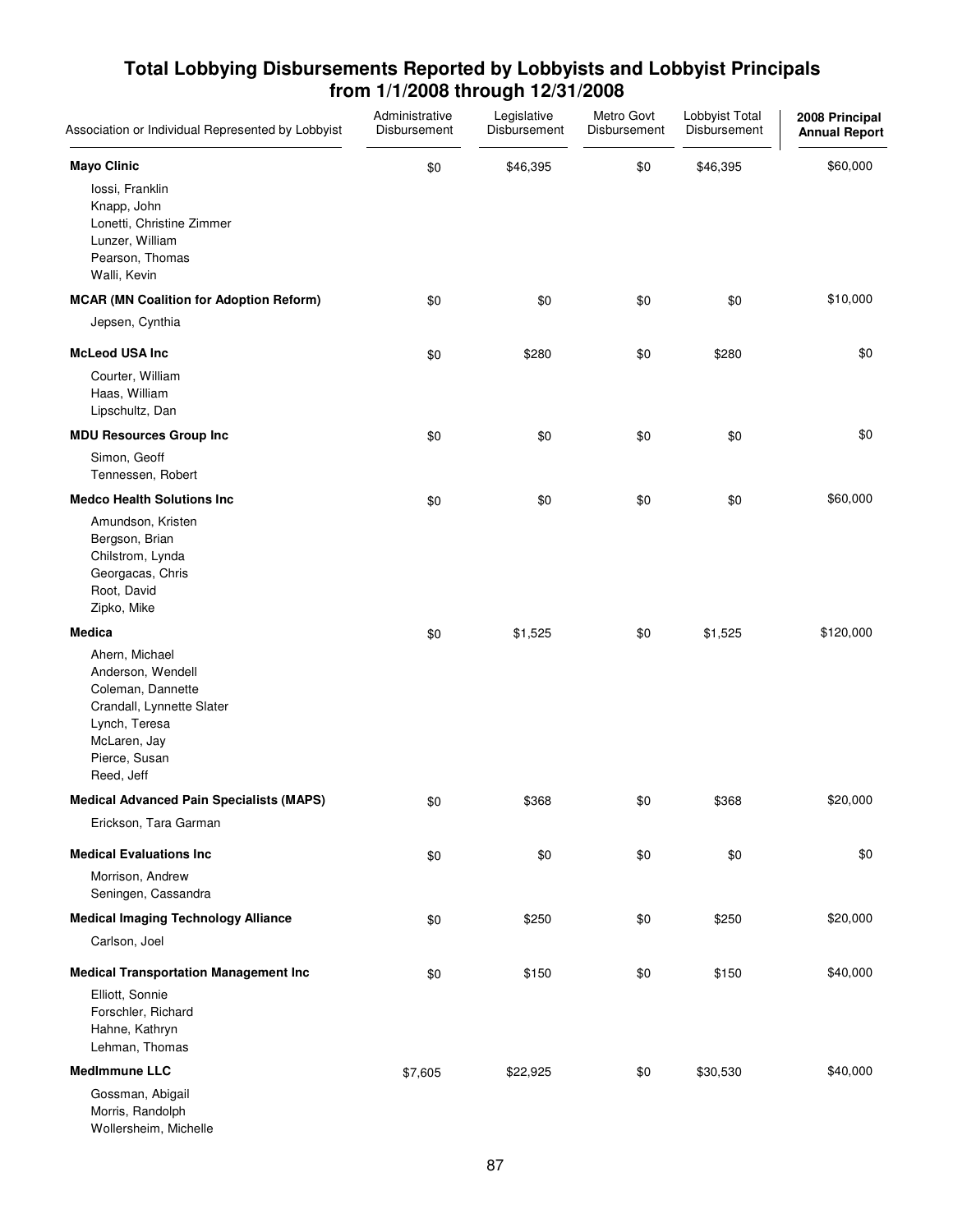| Association or Individual Represented by Lobbyist                                                                          | Administrative<br>Disbursement | Legislative<br>Disbursement | Metro Govt<br>Disbursement | Lobbyist Total<br>Disbursement | 2008 Principal<br><b>Annual Report</b> |
|----------------------------------------------------------------------------------------------------------------------------|--------------------------------|-----------------------------|----------------------------|--------------------------------|----------------------------------------|
| <b>Medtronic Inc</b>                                                                                                       | \$0                            | \$83,774                    | \$0                        | \$83,774                       | \$100,000                              |
| Almeida, Cristine<br>Clark, Robert<br>Flores, Michele<br>Goodno, Kevin<br>Kozak, Andrew<br>Meeks, John<br>Mishek, Justine  |                                |                             |                            |                                |                                        |
| <b>Medtronic Neuromodulation</b>                                                                                           | \$0                            | \$0                         | \$0                        | \$0                            | \$20,000                               |
| Fehrenbach, William<br>Hagenson, Michael                                                                                   |                                |                             |                            |                                |                                        |
| <b>Mental Health Assn of Minn</b>                                                                                          | \$0                            | \$0                         | \$0                        | \$0                            | \$60,000                               |
| Kelso, Kathleen                                                                                                            |                                |                             |                            |                                |                                        |
| <b>Mental Health Consumer/Survivor Network of</b><br>Minn                                                                  | \$0                            | \$0                         | \$0                        | \$0                            | \$60,000                               |
| Conley, William                                                                                                            |                                |                             |                            |                                |                                        |
| <b>Mentoring Partnership of Minn</b>                                                                                       | \$0                            | \$415                       | \$0                        | \$415                          | \$420                                  |
| Kapanke, Mai-Anh                                                                                                           |                                |                             |                            |                                |                                        |
| Merck & Co Inc                                                                                                             | \$0                            | \$21                        | \$0                        | \$21                           | \$20,000                               |
| McGrann, William<br>Morris, Randolph<br>Vance, James                                                                       |                                |                             |                            |                                |                                        |
| <b>Mercury Waste Solutions LLC</b>                                                                                         | \$0                            | \$0                         | \$0                        | \$0                            | \$20,000                               |
| Larson, Peder                                                                                                              |                                |                             |                            |                                |                                        |
| <b>MeritCare Health System</b>                                                                                             | \$0                            | \$302                       | \$0                        | \$302                          | \$80,000                               |
| Adams, Beverley<br>Backhaus, Amber<br>Cassidy, Paul<br>Chelseth, Andrew<br>Larson, Warren<br>Richard, Paul<br>Wolfe, Kelly |                                |                             |                            |                                |                                        |
| <b>Merrick Inc</b>                                                                                                         | \$0                            | \$0                         | \$0                        | \$0                            | \$0                                    |
| Barker, John Wayne<br>Morris, Stephanie                                                                                    |                                |                             |                            |                                |                                        |
| <b>Mesabi Nugget Delaware LLC</b>                                                                                          | \$31                           | \$0                         | \$0                        | \$31                           | \$5,000                                |
| Lee, Robert<br>Moratzka, Andrew                                                                                            |                                |                             |                            |                                |                                        |
| <b>Metro Meals on Wheels Inc</b>                                                                                           | \$0                            | \$10,517                    | \$0                        | \$10,517                       | \$40,000                               |
| Harris, Shepard                                                                                                            |                                |                             |                            |                                |                                        |
| <b>Metro Transitways Development Board</b>                                                                                 | \$0                            | \$23,241                    | \$0                        | \$23,241                       | N/A                                    |
| Haas, Nancy<br>Kramer, Ross<br>Schreiber, William                                                                          |                                |                             |                            |                                |                                        |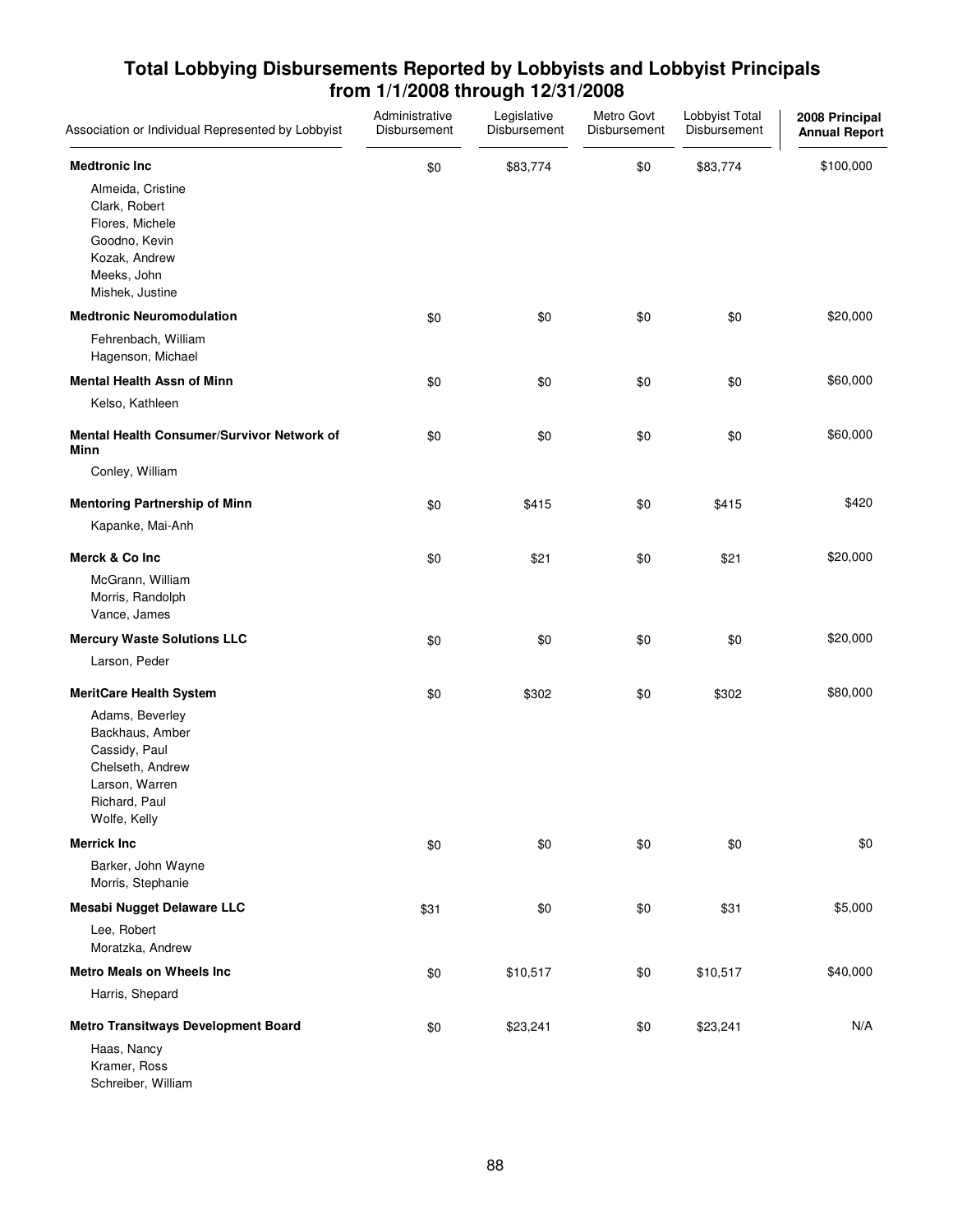| Association or Individual Represented by Lobbyist                                                                                                    | Administrative<br>Disbursement | Legislative<br>Disbursement | Metro Govt<br>Disbursement | Lobbyist Total<br>Disbursement | 2008 Principal<br><b>Annual Report</b> |
|------------------------------------------------------------------------------------------------------------------------------------------------------|--------------------------------|-----------------------------|----------------------------|--------------------------------|----------------------------------------|
| <b>Metropolitan Airports Commission</b>                                                                                                              | \$0                            | \$8,364                     | \$0                        | \$8,364                        | N/A                                    |
| Bagnoli, Joseph<br>Carnival, Douglas<br>Elliott, Sonnie<br>Hahne, Kathryn<br>Hentges, Robert<br>Kilian, Mitchell<br>McGrann, William<br>Psick, Sarah |                                |                             |                            |                                |                                        |
| Metropolitan Center for Independent Living                                                                                                           | \$0                            | \$0                         | \$0                        | \$0                            | \$0                                    |
| Hancox, David<br>Roscoe, Ann                                                                                                                         |                                |                             |                            |                                |                                        |
| <b>Metropolitan Coalition of Chambers</b>                                                                                                            | \$0                            | \$1,520                     | \$0                        | \$1,520                        | \$20,000                               |
| Flohrs, Jason                                                                                                                                        |                                |                             |                            |                                |                                        |
| <b>Metropolitan Consortium of Community</b><br><b>Developers</b>                                                                                     | \$107                          | \$2,535                     | \$3,755                    | \$6,397                        | \$40,000                               |
| Johnson, Stephen<br>Loscalzo, Julian Empson<br>Roth, Jim                                                                                             |                                |                             |                            |                                |                                        |
| <b>Metropolitan Council</b>                                                                                                                          | \$0                            | \$300                       | \$0                        | \$300                          | N/A                                    |
| Schetnan, Judd                                                                                                                                       |                                |                             |                            |                                |                                        |
| <b>Metropolitan Economic Development Assn</b>                                                                                                        | \$0                            | \$0                         | \$0                        | \$0                            | \$20,000                               |
| Perrus, Julie<br>Seck, Gerald                                                                                                                        |                                |                             |                            |                                |                                        |
| <b>Metropolitan Emergency Services Board</b>                                                                                                         | \$0                            | \$282                       | \$0                        | \$282                          | \$20,000                               |
| Johnson, David                                                                                                                                       |                                |                             |                            |                                |                                        |
| Metropolitan Interfaith Cncl on Afford Housing                                                                                                       | \$0                            | \$500                       | \$0                        | \$500                          | \$500                                  |
| Nelson, Jodi                                                                                                                                         |                                |                             |                            |                                |                                        |
| <b>Metropolitan Mosquito Control District</b>                                                                                                        | \$0                            | \$766                       | \$0                        | \$766                          | \$20,000                               |
| Kaul Jr, John<br>Larsen, Margaret                                                                                                                    |                                |                             |                            |                                |                                        |
| <b>Metropolitan Sports Facilities Commission</b>                                                                                                     | \$0                            | \$0                         | \$0                        | \$0                            | N/A                                    |
| Lamb, Kathleen<br>McGrann, William<br>Psick, Sarah                                                                                                   |                                |                             |                            |                                |                                        |
| <b>MGI Pharma Inc.</b>                                                                                                                               | \$0                            | \$2,457                     | \$0                        | \$2,457                        | \$20,000                               |
| Frost, Raymond<br>Haas, Nancy                                                                                                                        |                                |                             |                            |                                |                                        |
| <b>MGM Leasing LLC</b><br>Jepsen, Cynthia                                                                                                            | \$0                            | \$0                         | \$0                        | \$0                            | \$0                                    |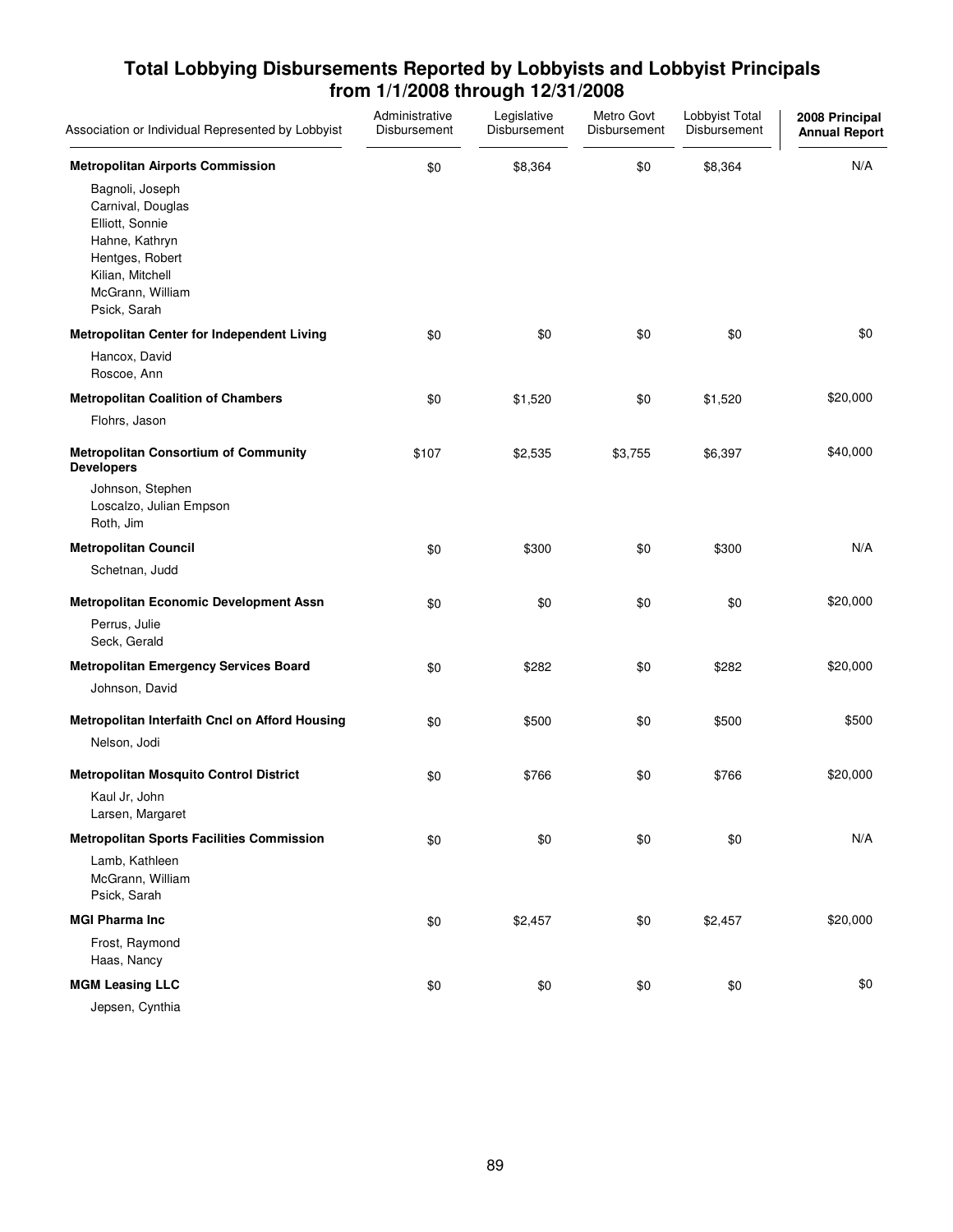| Association or Individual Represented by Lobbyist                                                                                                                                                                                                                             | Administrative<br>Disbursement | Legislative<br>Disbursement | Metro Govt<br>Disbursement | Lobbyist Total<br>Disbursement | 2008 Principal<br><b>Annual Report</b> |
|-------------------------------------------------------------------------------------------------------------------------------------------------------------------------------------------------------------------------------------------------------------------------------|--------------------------------|-----------------------------|----------------------------|--------------------------------|----------------------------------------|
| <b>Microsoft Corp</b>                                                                                                                                                                                                                                                         | \$0                            | \$13,482                    | \$0                        | \$13,482                       | \$80,000                               |
| Bohn, Lydia<br>Grindal, H Theodore<br>Klett, Rebecca<br>Larson, Daniel<br>LeBeau II, R Reid<br>McDaniel, Brian<br>Sandberg, Christopher                                                                                                                                       |                                |                             |                            |                                |                                        |
| <b>Middle Management Assn</b>                                                                                                                                                                                                                                                 | \$0                            | \$3,325                     | \$0                        | \$3,325                        | \$20,000                               |
| Fleming, W Morgan                                                                                                                                                                                                                                                             |                                |                             |                            |                                |                                        |
| <b>Mid-Minn Legal Assistance</b>                                                                                                                                                                                                                                              | \$2,323                        | \$11,600                    | \$0                        | \$13,923                       | \$180,000                              |
| Davis, Kathleen<br>Elwood, Ron<br>Fink, Lisa<br>Gaboriault, Genevieve<br>Henry, Anne<br>Hugdahl, Melinda<br>Lane, Jeremy<br>O'Connell, Maureen<br>Opsahl, Irene<br>Robinson, Galen<br>Siebert, Patricia<br>Teplin, Emily<br>Thor, Mai<br>Webster, Jessica<br>Wilkinson, James |                                |                             |                            |                                |                                        |
| <b>Midwest Food Processors Assn Inc</b>                                                                                                                                                                                                                                       | \$0                            | \$0                         | \$0                        | \$0                            | \$20,000                               |
| George, Jr, Nickolas                                                                                                                                                                                                                                                          |                                |                             |                            |                                |                                        |
| <b>Midwest Health Center for Women</b><br>Murphy, Kathleen                                                                                                                                                                                                                    | \$0                            | \$400                       | \$0                        | \$400                          | \$20,000                               |
| <b>Midwest Medical Insurance Co</b><br>Renner, Dave                                                                                                                                                                                                                           | \$0                            | \$961                       | \$0                        | \$961                          | \$100,000                              |
| <b>Midwifery NOW!</b>                                                                                                                                                                                                                                                         | \$0                            | \$0                         | \$0                        | \$0                            | \$0                                    |
| Marden, Steven                                                                                                                                                                                                                                                                |                                |                             |                            |                                |                                        |
| Mille Lacs Band of Ojibwe Indians-Corp Comm<br>Edwards, Jamie<br>Emerson, Elizabeth<br>Gallaher, Harry<br>Georgacas, Chris<br>Ginsberg, Richard<br>Grindal, H Theodore<br>Klett, Rebecca<br>Larson, Daniel<br>LeBeau II, R Reid<br>Schafer, Matthew                           | \$0                            | \$14,178                    | \$0                        | \$14,178                       | \$320,000                              |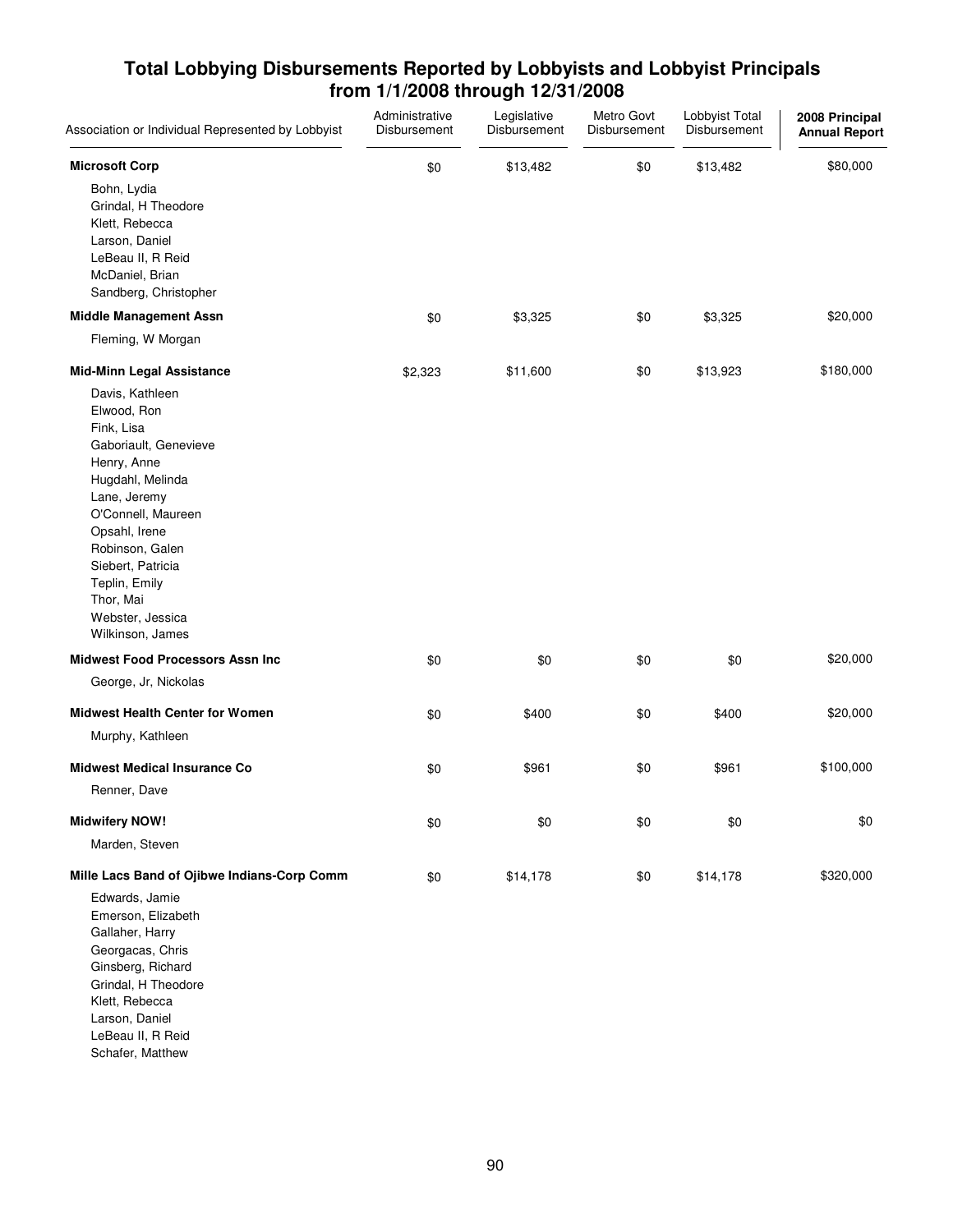| Association or Individual Represented by Lobbyist                                                          | Administrative<br>Disbursement | Legislative<br>Disbursement | Metro Govt<br>Disbursement | Lobbyist Total<br>Disbursement | 2008 Principal<br><b>Annual Report</b> |
|------------------------------------------------------------------------------------------------------------|--------------------------------|-----------------------------|----------------------------|--------------------------------|----------------------------------------|
| <b>Miller Brewing Co</b><br>Cook, Judy<br>Girard, James                                                    | \$0                            | \$2,768                     | \$0                        | \$2,768                        | \$40,000                               |
| Hill, Todd<br>Kavanagh, John<br>Lucas, Paul<br>Strong, Sarah                                               |                                |                             |                            |                                |                                        |
| <b>MillerCoors LLC</b>                                                                                     | \$0                            | \$2,180                     | \$0                        | \$2,180                        | \$40,000                               |
| Cook, Judy<br>Girard, James<br>Hill, Todd<br>Kavanagh, John<br>Lucas, Paul<br>Strong, Sarah                |                                |                             |                            |                                |                                        |
| <b>Millionaire Greetings</b>                                                                               | \$115                          | \$0                         | \$0                        | \$115                          | \$1,000                                |
| Hoffman III, William<br>Osterman, Lynne                                                                    |                                |                             |                            |                                |                                        |
| Minn 4WD Assn                                                                                              | \$0                            | \$0                         | \$0                        | \$0                            | \$20,000                               |
| Larson, Daniel Joseph                                                                                      |                                |                             |                            |                                |                                        |
| <b>Minn Academy of Audiology</b>                                                                           | \$0                            | \$1,316                     | \$0                        | \$1,316                        | \$10,000                               |
| Vanasek, Robert (Bob)<br>Vanasek, Robert (Rob)                                                             |                                |                             |                            |                                |                                        |
| Minn Academy of Family Physicians                                                                          | \$0                            | \$16,027                    | \$0                        | \$16,027                       | \$40,000                               |
| Renner, Dave                                                                                               |                                |                             |                            |                                |                                        |
| Minn Academy of Ophthalmology                                                                              | \$0                            | \$4,155                     | \$0                        | \$4,155                        | \$60,000                               |
| Fair, Alayne<br>Grindal, H Theodore<br>Hustad, John<br>Johnson, Roger<br>Schafer, Matthew                  |                                |                             |                            |                                |                                        |
| Minn Academy of Otolaryngology                                                                             | \$0                            | \$1,326                     | \$0                        | \$1,326                        | \$20,000                               |
| Noznesky, Sara Will                                                                                        |                                |                             |                            |                                |                                        |
| Minn Academy of Physician Assistants                                                                       | \$0                            | \$0                         | \$0                        | \$0                            | \$20,000                               |
| Lehman, Thomas                                                                                             |                                |                             |                            |                                |                                        |
| Minn Administrators for Special Education                                                                  | \$192                          | \$497                       | \$0                        | \$689                          | \$40,000                               |
| Lundell, Bradley                                                                                           |                                |                             |                            |                                |                                        |
| <b>Minn AFL-CIO</b>                                                                                        | \$0                            | \$665                       | \$0                        | \$665                          | \$180,000                              |
| Hunter, Steven<br>Lehto, Bradley<br>Lund, Candace<br>O'Brien, Diane<br>Schaubach, Jennifer<br>Waldron, Ray |                                |                             |                            |                                |                                        |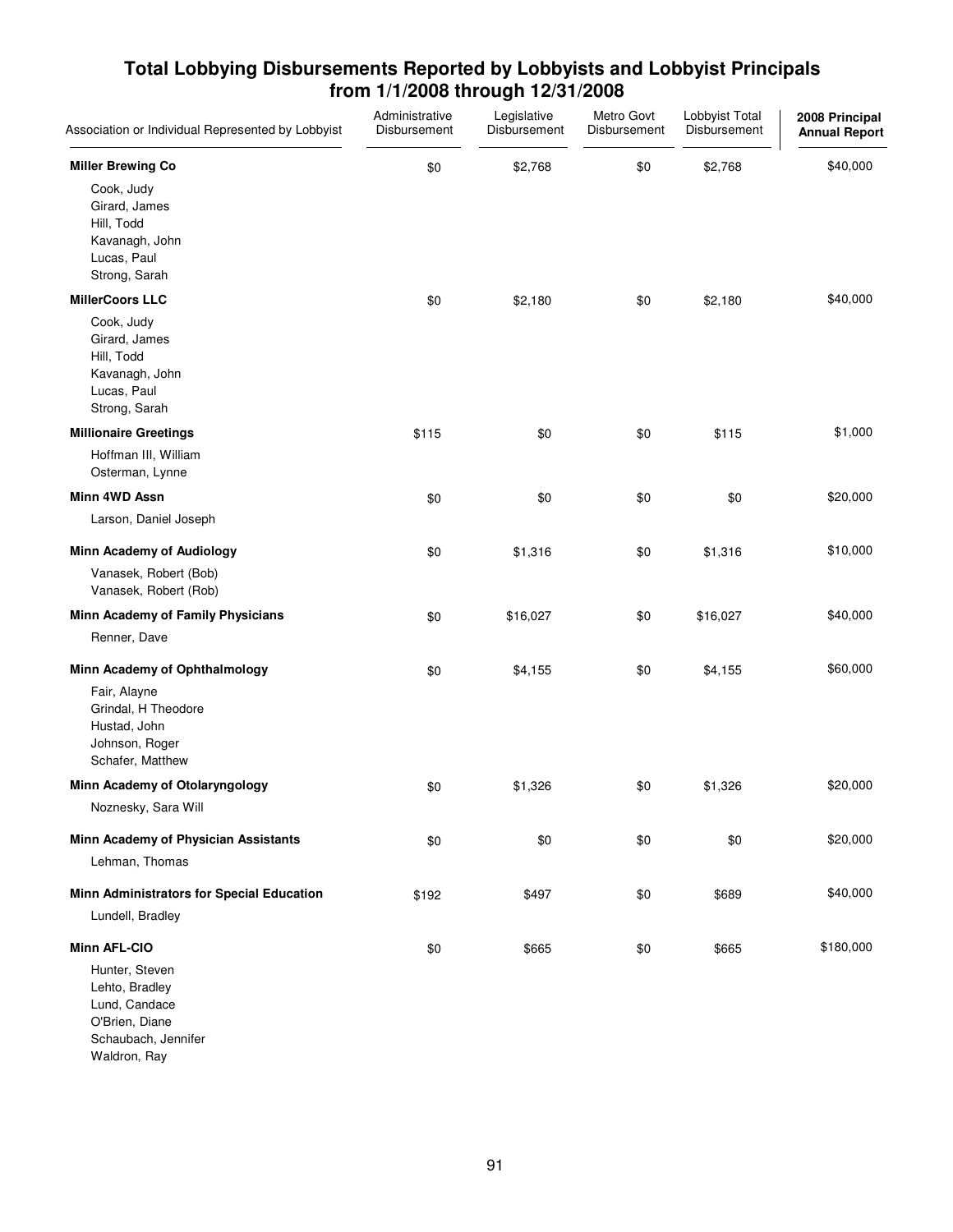| Association or Individual Represented by Lobbyist                                                           | Administrative<br>Disbursement | Legislative<br>Disbursement | Metro Govt<br>Disbursement | Lobbyist Total<br>Disbursement | 2008 Principal<br><b>Annual Report</b> |
|-------------------------------------------------------------------------------------------------------------|--------------------------------|-----------------------------|----------------------------|--------------------------------|----------------------------------------|
| Minn Agri-Growth Council Inc                                                                                | \$1,426                        | \$13,906                    | \$0                        | \$15,332                       | \$60,000                               |
| Bennett, Cory<br>Keliher, Thomas<br>McBeth, Daryn                                                           |                                |                             |                            |                                |                                        |
| <b>Minn AIDS Project</b>                                                                                    | \$0                            | \$1,268                     | \$0                        | \$1,268                        | \$1,268                                |
| Brugh, Amy                                                                                                  |                                |                             |                            |                                |                                        |
| Minn Airlines LLC d/b/a Sun Country Airlines                                                                | \$0                            | \$1,055                     | \$0                        | \$1,055                        | \$8,000                                |
| Girvan, Becky<br>Goodno, Kevin                                                                              |                                |                             |                            |                                |                                        |
| Minn Alliance of Boys & Girls Clubs                                                                         | \$0                            | \$5,096                     | \$0                        | \$5,096                        | \$38,783                               |
| Emerson, Elizabeth<br>Grindal, H Theodore<br>Hartle, Allyson<br>LeBeau II, R Reid<br>McDaniel, Brian        |                                |                             |                            |                                |                                        |
| <b>Minn Ambulance Assn</b>                                                                                  | \$0                            | \$0                         | \$0                        | \$0                            | \$60,000                               |
| Doyle, O'Brien<br>Holmer, Brian<br>McAlpin, Brennan                                                         |                                |                             |                            |                                |                                        |
| Minn Ambulatory Health Care Consortium                                                                      | \$0                            | \$3,919                     | \$0                        | \$3,919                        | \$20,000                               |
| Fair, Alayne<br>Grindal, H Theodore<br>Hustad, John<br>Johnson, Roger<br>Larson, Daniel<br>Schafer, Matthew |                                |                             |                            |                                |                                        |
| Minn Ambulatory Surgery Center Assn                                                                         | \$0                            | \$0                         | \$0                        | \$0                            | \$20,000                               |
| Clark, James<br>Khan, Ahsan<br>Poul, Thomas                                                                 |                                |                             |                            |                                |                                        |
| <b>Minn Aquatic Mgmt Society</b>                                                                            | \$0                            | \$0                         | \$0                        | \$0                            | \$20,000                               |
| Amberg, William<br>Dillon, Brian<br>Dosland, Valerie                                                        |                                |                             |                            |                                |                                        |
| <b>Minn Area Relief Assn Coalition</b>                                                                      | \$0                            | \$708                       | \$0                        | \$708                          | \$4,000                                |
| Munyon, Sherry<br>Strusinski, William                                                                       |                                |                             |                            |                                |                                        |
| <b>Minn Assn for Justice</b>                                                                                | \$0                            | \$9,382                     | \$0                        | \$9,382                        | \$220,000                              |
| Adams, Timothy<br>Carlson, Joel<br>Ferrucci, Carla<br>Mitchell, Eric<br>Veverka, Steven                     |                                |                             |                            |                                |                                        |
| Minn Assn for Marriage & Family Therapy                                                                     | \$0                            | \$775                       | \$0                        | \$775                          | \$20,000                               |
| Asunma, Randy<br>Ginsberg, Richard                                                                          |                                |                             |                            |                                |                                        |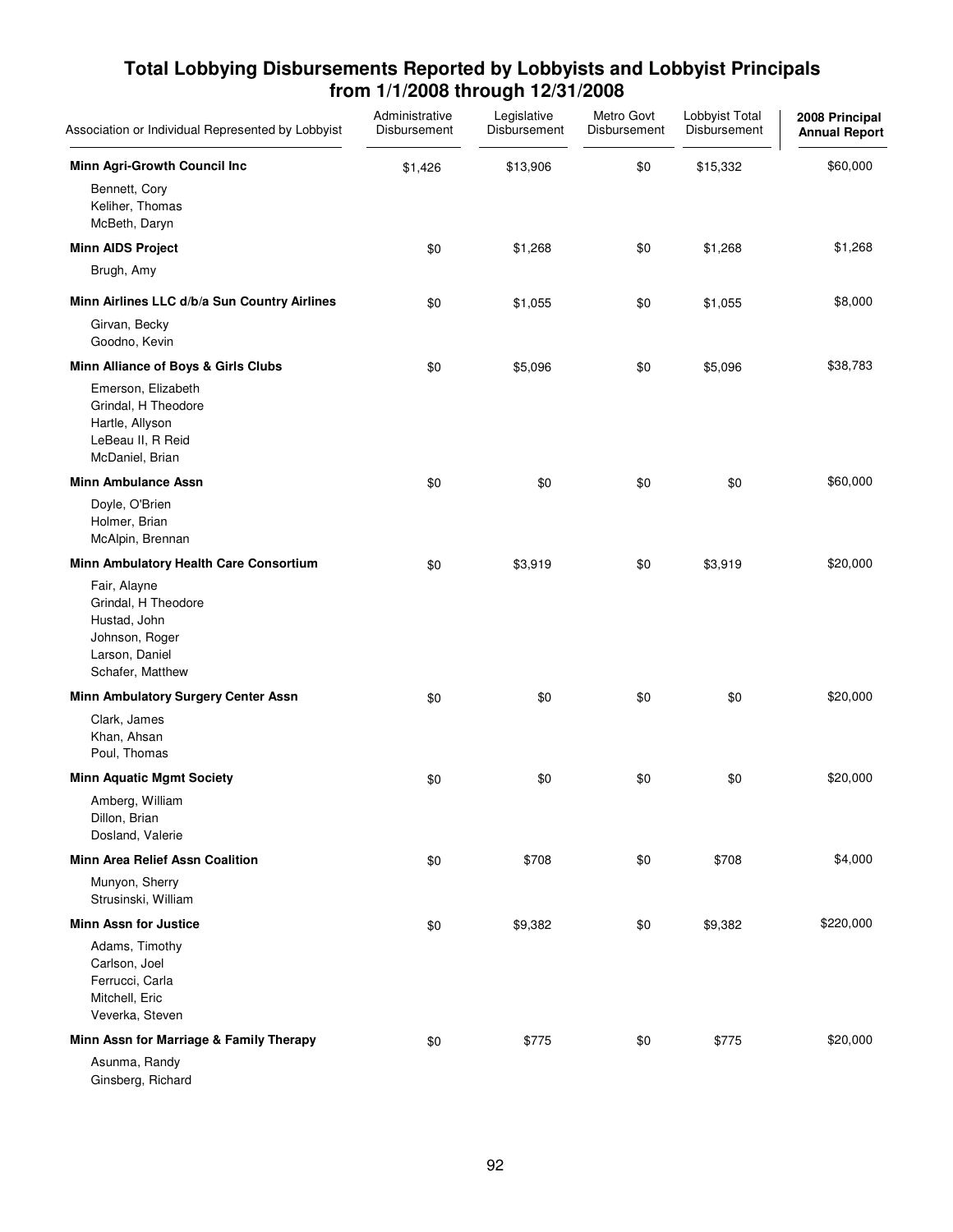| Association or Individual Represented by Lobbyist                                                        | Administrative<br>Disbursement | Legislative<br>Disbursement | Metro Govt<br>Disbursement | Lobbyist Total<br>Disbursement | 2008 Principal<br><b>Annual Report</b> |
|----------------------------------------------------------------------------------------------------------|--------------------------------|-----------------------------|----------------------------|--------------------------------|----------------------------------------|
| Minn Assn for Pupil Transportation                                                                       | \$0                            | \$689                       | \$0                        | \$689                          | \$20,000                               |
| Lundell, Bradley                                                                                         |                                |                             |                            |                                |                                        |
| <b>Minn Assn for Rural Telecommunications</b>                                                            | \$0                            | \$3,722                     | \$0                        | \$3,722                        | \$20,000                               |
| Ahern, Michael<br>Young, Randall                                                                         |                                |                             |                            |                                |                                        |
| Minn Assn of Agriculture Educators                                                                       | \$0                            | \$731                       | \$0                        | \$731                          | \$20,000                               |
| Schoenfeld, Gerald                                                                                       |                                |                             |                            |                                |                                        |
| Minn Assn of Alternative Programs                                                                        | \$0                            | \$387                       | \$0                        | \$387                          | \$12,591                               |
| Hoffman III, William<br>Larsen, Margaret<br>Osterman, Lynne                                              |                                |                             |                            |                                |                                        |
| <b>Minn Assn of Assessing Officers</b>                                                                   | \$0                            | \$860                       | \$0                        | \$860                          | \$20,000                               |
| Vanasek, Robert (Rob)                                                                                    |                                |                             |                            |                                |                                        |
| Minn Assn of Career & Technical Administrators                                                           | \$0                            | \$0                         | \$0                        | \$0                            | \$11,000                               |
| Dosland, Valerie                                                                                         |                                |                             |                            |                                |                                        |
| Minn Assn of Career & Technical Educators                                                                | \$0                            | \$0                         | \$0                        | \$0                            | \$2,200                                |
| Dosland, Valerie                                                                                         |                                |                             |                            |                                |                                        |
| <b>Minn Assn of Charter Schools</b>                                                                      | \$0                            | \$1,557                     | \$0                        | \$1,557                        | \$20,000                               |
| Boland, John<br>Hoffman III, William<br>Larsen, Margaret<br>Osterman, Lynne<br>Piccolo, Eugene           |                                |                             |                            |                                |                                        |
| Minn Assn of Christian Home Educators                                                                    | \$0                            | \$229                       | \$0                        | \$229                          | \$0                                    |
| Tuma, John                                                                                               |                                |                             |                            |                                |                                        |
| <b>Minn Assn of Collectors</b>                                                                           | \$0                            | \$1,616                     | \$0                        | \$1,616                        | \$20,000                               |
| Cook, Judy                                                                                               |                                |                             |                            |                                |                                        |
| Hill, Todd<br>Kavanagh, John                                                                             |                                |                             |                            |                                |                                        |
| Strong, Sarah                                                                                            |                                |                             |                            |                                |                                        |
| Minn Assn of Comm Mental Health Prog                                                                     | \$1,081                        | \$1,635                     | \$0                        | \$2,716                        | \$2,736                                |
| Brand, Ronald<br>Lehman, Thomas<br>Olson, Ben                                                            |                                |                             |                            |                                |                                        |
| Minn Assn of Community Corrections Act<br><b>Counties</b>                                                | \$0                            | \$3,830                     | \$0                        | \$3,830                        | \$20,000                               |
| Erdmann, Ryan                                                                                            |                                |                             |                            |                                |                                        |
| Minn Assn of Community Health Centers                                                                    | \$0                            | \$32,859                    | \$0                        | \$32,859                       | \$40,000                               |
| Degelau, Rhonda<br>Griffin, Phillip<br>Scandrett, Michael<br>Watson, Jonathon<br>Zylla, Emily Bergenstal |                                |                             |                            |                                |                                        |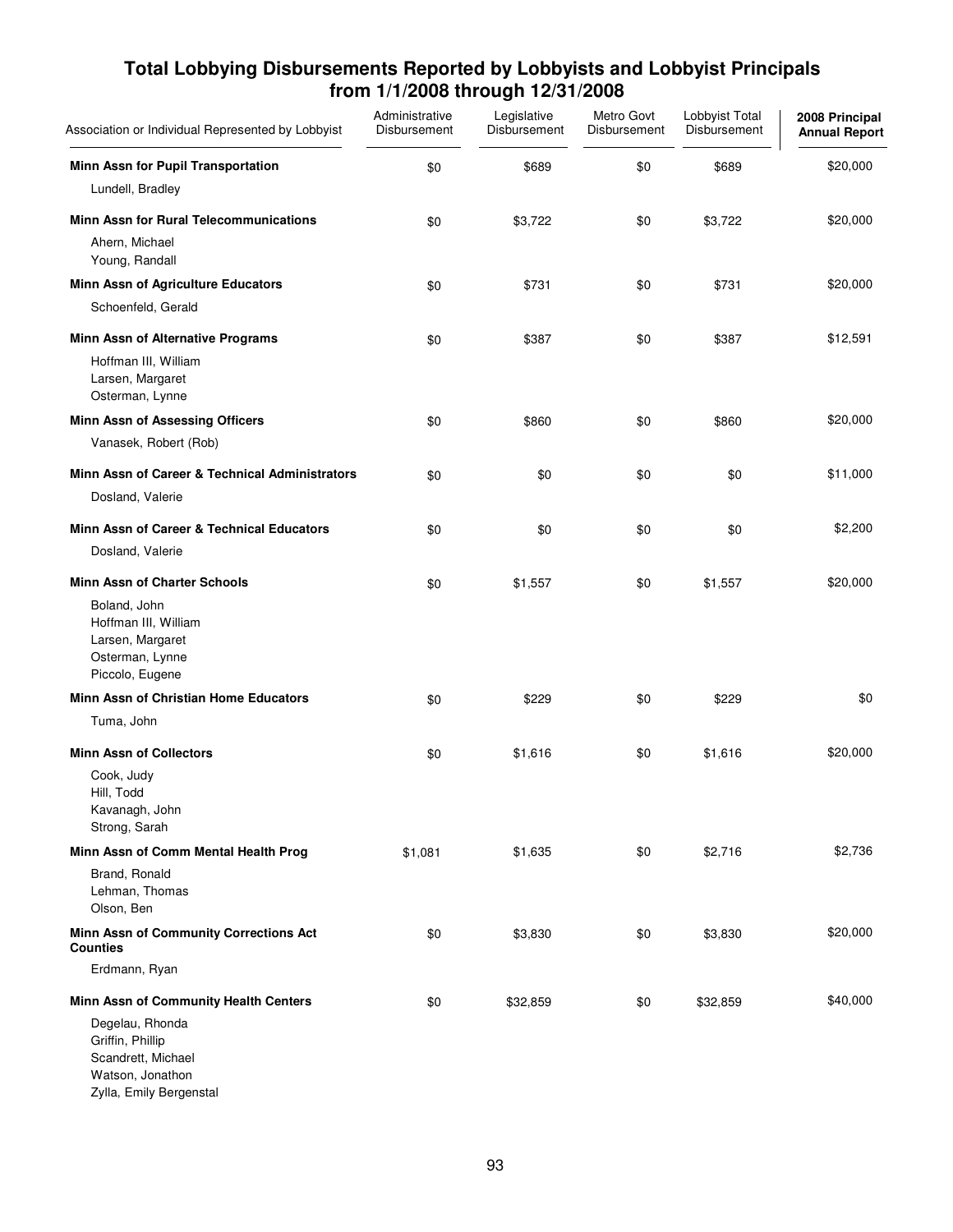| Association or Individual Represented by Lobbyist                                       | Administrative<br>Disbursement | Legislative<br>Disbursement | Metro Govt<br>Disbursement | Lobbyist Total<br>Disbursement | 2008 Principal<br><b>Annual Report</b> |
|-----------------------------------------------------------------------------------------|--------------------------------|-----------------------------|----------------------------|--------------------------------|----------------------------------------|
| Minn Assn of Community Telecommunications<br>Adm                                        | \$0                            | \$0                         | \$0                        | \$0                            | \$40,000                               |
| Bagnoli, Joseph<br>Psick, Sarah                                                         |                                |                             |                            |                                |                                        |
| Minn Assn of Convention/Visitors Bureaus                                                | \$0                            | \$0                         | \$0                        | \$0                            | \$20,000                               |
| Botzek, Gary                                                                            |                                |                             |                            |                                |                                        |
| <b>Minn Assn of County Officers</b>                                                     | \$0                            | \$0                         | \$0                        | \$0                            | \$40,000                               |
| Amberg, William<br>Pryse, Becca                                                         |                                |                             |                            |                                |                                        |
| Minn Assn of County Probation Officers                                                  | \$0                            | \$902                       | \$0                        | \$902                          | \$20,000                               |
| Munyon, Sherry                                                                          |                                |                             |                            |                                |                                        |
| <b>Minn Assn of County Social Services</b><br><b>Administrators</b>                     | \$0                            | \$4,943                     | \$0                        | \$4,943                        | \$20,000                               |
| Lerner, Kate<br>Ratzmann, Eric                                                          |                                |                             |                            |                                |                                        |
| Minn Assn of Criminal Defense Lawyers                                                   | \$0                            | \$1,691                     | \$0                        | \$1,691                        | \$15,300                               |
| Knuth, Daniel                                                                           |                                |                             |                            |                                |                                        |
| Minn Assn of Farm Mutual Insur Co                                                       | \$359                          | \$5,090                     | \$0                        | \$5,449                        | \$20,000                               |
| Marsh, Marcus                                                                           |                                |                             |                            |                                |                                        |
| <b>Minn Assn of Health Underwriters</b>                                                 | \$0                            | \$4,283                     | \$0                        | \$4,283                        | \$30,000                               |
| Cook, Judy<br>Girard, James<br>Hill, Todd<br>Kavanagh, John<br>Strong, Sarah            |                                |                             |                            |                                |                                        |
| Minn Assn of Mental Health Resid Fac Inc                                                | \$0                            | \$0                         | \$0                        | \$0                            | \$20,000                               |
| Amberg, William<br>Pryse, Becca                                                         |                                |                             |                            |                                |                                        |
| <b>Minn Assn of Metal Finishers</b>                                                     | \$0                            | \$390                       | \$0                        | \$390                          | \$20,000                               |
| Carlson, Joel                                                                           |                                |                             |                            |                                |                                        |
| Minn Assn of Naturopathic Physicians                                                    | \$0                            | \$0                         | \$0                        | \$0                            | \$0                                    |
| Campo, Daniel<br>Campo, Maryann<br>Pearson, Lindsey<br>Soley, Helen<br>Vilensky, Leslie |                                |                             |                            |                                |                                        |
| <b>Minn Assn of Nurse Anesthetists</b>                                                  | \$0                            | \$2,509                     | \$0                        | \$2,509                        | \$40,000                               |
| Bennett, Cory<br>Keliher, Thomas                                                        |                                |                             |                            |                                |                                        |
| Minn Assn of Optometrists & Opticians                                                   | \$0                            | \$0                         | \$0                        | \$0                            | \$40,000                               |
| Gilbert, Mary<br>Sandvig, Linda<br>Sposeto, Dominic                                     |                                |                             |                            |                                |                                        |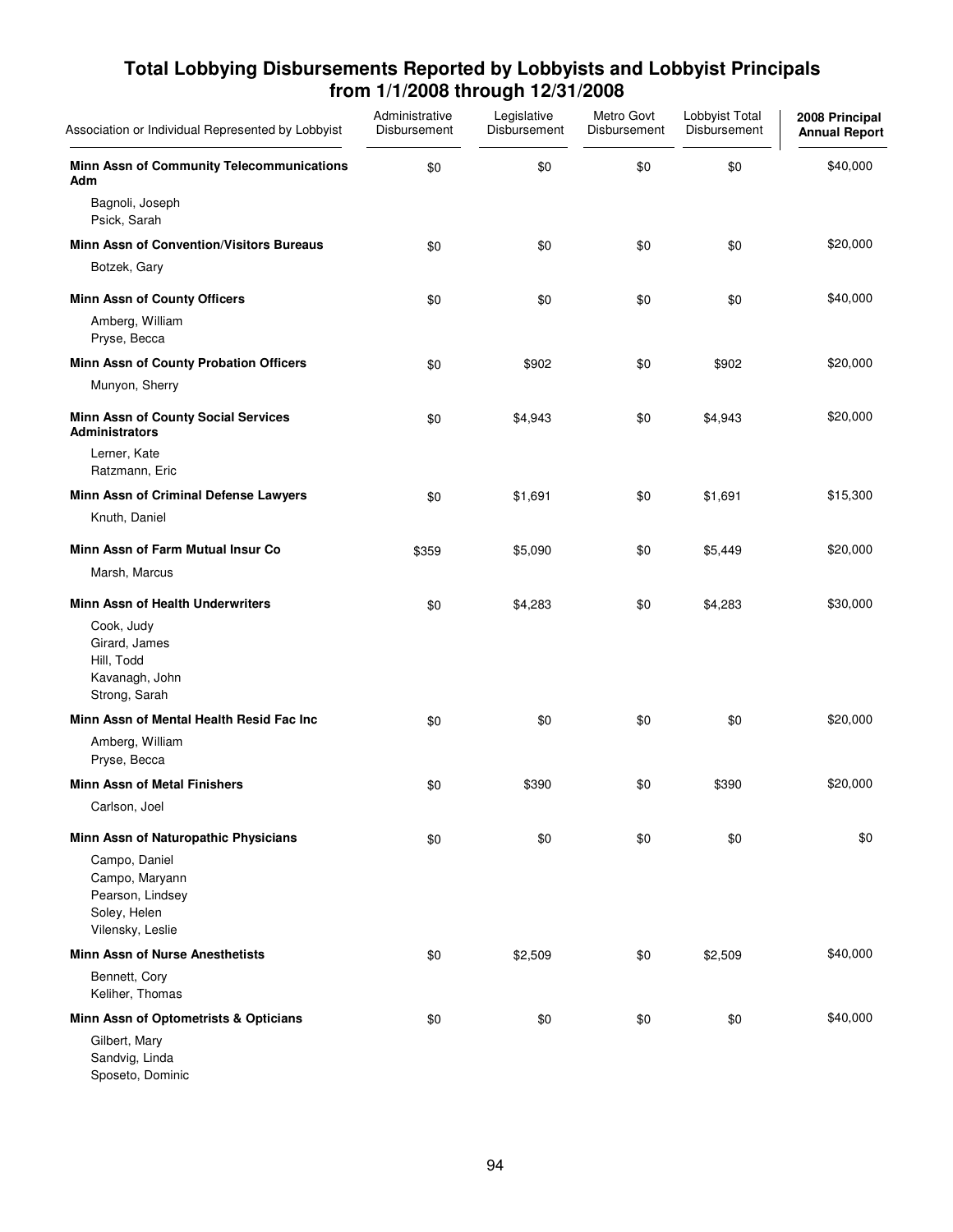| Association or Individual Represented by Lobbyist                                                     | Administrative<br>Disbursement | Legislative<br>Disbursement | Metro Govt<br>Disbursement | Lobbyist Total<br>Disbursement | 2008 Principal<br><b>Annual Report</b> |
|-------------------------------------------------------------------------------------------------------|--------------------------------|-----------------------------|----------------------------|--------------------------------|----------------------------------------|
| Minn Assn of Plumb Heat Cool Contractors                                                              | \$0                            | \$32                        | \$0                        | \$32                           | \$40,000                               |
| Breitinger, Jennifer<br>Lehman, Thomas                                                                |                                |                             |                            |                                |                                        |
| Minn Assn of Prof Employees (MAPE)                                                                    | \$0                            | \$113,036                   | \$0                        | \$113,036                      | \$200,000                              |
| Haag, Robert<br>Jorgenson, Chester<br>Killian, Kendal<br>Kolodziejski, Richard<br>Monroe, James       |                                |                             |                            |                                |                                        |
| <b>Minn Assn of Public Accountants</b>                                                                | \$18                           | \$225                       | \$0                        | \$243                          | \$20,000                               |
| Arlandson, John<br>Tennessen, Robert                                                                  |                                |                             |                            |                                |                                        |
| <b>Minn Assn of Realtors</b>                                                                          | \$3,493                        | \$132,255                   | \$0                        | \$135,747                      | \$326,000                              |
| Berger, Christine<br>Dioury, Susan<br>Dorfman, Glenn<br>Galler, Christopher<br>VanValkenburg, Heather |                                |                             |                            |                                |                                        |
| Minn Assn of Rehab Providers                                                                          | \$0                            | \$8,137                     | \$0                        | \$8,137                        | \$20,000                               |
| Flaherty, Timothy<br>Larson, Nancy<br>Peterson, Bradley<br>Wefel, Elizabeth                           |                                |                             |                            |                                |                                        |
| Minn Assn of Resources for Recovery and<br><b>Chemical Health</b>                                     | \$0                            | \$0                         | \$0                        | \$0                            | \$40,000                               |
| Amberg, William<br>Pryse, Becca                                                                       |                                |                             |                            |                                |                                        |
| <b>Minn Assn of School Administrators</b>                                                             | \$0                            | \$2,000                     | \$0                        | \$2,000                        | \$20,000                               |
| Dosland, Valerie<br>Kyte, Charles                                                                     |                                |                             |                            |                                |                                        |
| Minn Assn of School Business Officials                                                                | \$0                            | \$0                         | \$0                        | \$0                            | \$13,000                               |
| Dosland, Valerie                                                                                      |                                |                             |                            |                                |                                        |
| Minn Assn of Sec School Principals                                                                    | \$0                            | \$0                         | \$0                        | \$0                            | \$40,000                               |
| Aronson, Roger                                                                                        |                                |                             |                            |                                |                                        |
| <b>Minn Assn of Small Cities</b>                                                                      | \$0                            | \$350                       | \$0                        | \$350                          | \$110,000                              |
| Engstrom, Dave<br>Sletten, Jill<br>Sura, Jackie                                                       |                                |                             |                            |                                |                                        |
| Minn Assn of Soil & Water Conserv Dists                                                               | \$0                            | \$0                         | \$0                        | \$0                            | \$76,441                               |
| Erickson, Judith                                                                                      |                                |                             |                            |                                |                                        |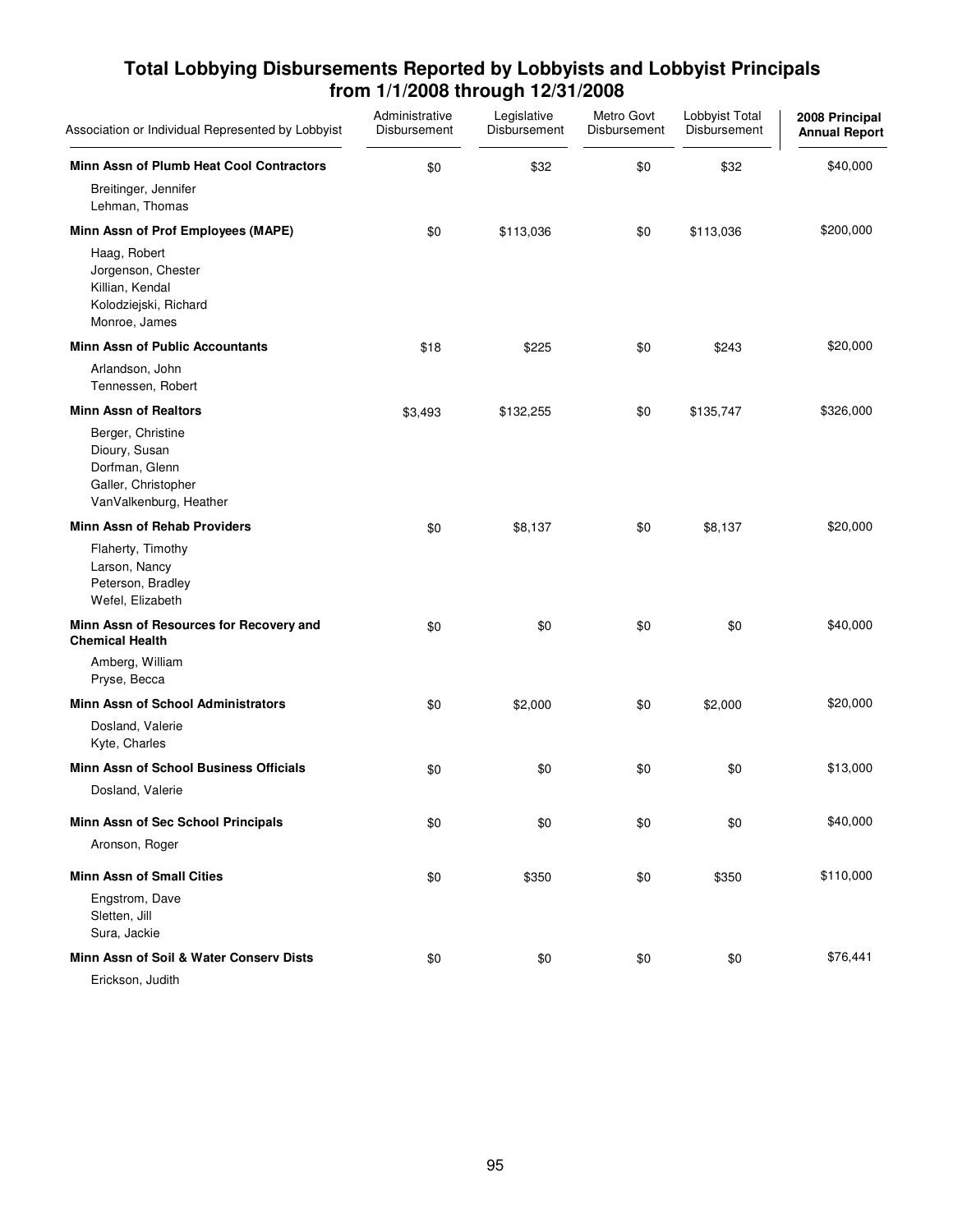| <b>Minn Assn of Townships</b><br>\$60,000<br>\$2,570<br>\$0<br>\$0<br>\$2,570<br>Dufault, Eugene<br>Fricke, David<br>Greensweig, Daniel<br>Hedtke, Eric<br>Honebrink, Louis<br>Sulem, Kent<br>Vanasek, Robert (Rob)<br>Minn Assn of Verbatim Reporters & Captioners<br>\$545<br>\$12,600<br>\$0<br>\$545<br>\$0<br>(MAVRC)<br>Carlson, Joel<br>\$40,000<br><b>Minn Assn of Watershed Districts</b><br>\$5,845<br>\$5,845<br>\$0<br>\$0<br>Bohn, Jonathan<br>Bohn, Raymond<br><b>Minn Assn of Wheat Growers</b><br>\$20,000<br>\$0<br>\$0<br>\$3,192<br>\$3,192<br>Kleven, Bruce<br><b>Minn Athletic Trainers Assn</b><br>\$35<br>\$36,000<br>\$0<br>\$35<br>\$0<br>Cassidy, Paul<br>Chelseth, Andrew<br>Wolfe, Kelly<br><b>Minn Auto Dealers Assn</b><br>\$350,000<br>\$0<br>\$67,102<br>\$0<br>\$67,102<br>Emerson, Elizabeth<br>Grindal, H Theodore<br>Grooms, Lloyd<br>Klett, Rebecca<br>Lambert, Scott<br>Lemke, Matthew<br>McDaniel, Brian<br>Schlander, Alyssa<br>Strusinski, William<br><b>Minn Automatic Merchandising Council</b><br>\$20,000<br>\$31,200<br>\$0<br>\$31,200<br>\$0<br>Leighton, Robert<br>\$240,000<br><b>Minn Bankers Assn</b><br>\$93,521<br>\$68<br>\$94,340<br>\$751<br>Cook, Judy<br>Girard, James<br>Hill, Todd<br>Johnson, Steven<br>Kantor, David<br>Kavanagh, John<br>Kuvaas, Therese<br>Rice, Teresa<br>Strong, Sarah<br>Witt, Joseph<br><b>Minn Barley Growers Assn</b><br>\$1,500<br>\$0<br>\$220<br>\$0<br>\$220 | Association or Individual Represented by Lobbyist | Administrative<br>Disbursement | Legislative<br>Disbursement | Metro Govt<br>Disbursement | Lobbyist Total<br>Disbursement | 2008 Principal<br><b>Annual Report</b> |
|---------------------------------------------------------------------------------------------------------------------------------------------------------------------------------------------------------------------------------------------------------------------------------------------------------------------------------------------------------------------------------------------------------------------------------------------------------------------------------------------------------------------------------------------------------------------------------------------------------------------------------------------------------------------------------------------------------------------------------------------------------------------------------------------------------------------------------------------------------------------------------------------------------------------------------------------------------------------------------------------------------------------------------------------------------------------------------------------------------------------------------------------------------------------------------------------------------------------------------------------------------------------------------------------------------------------------------------------------------------------------------------------------------------------------------------------------------|---------------------------------------------------|--------------------------------|-----------------------------|----------------------------|--------------------------------|----------------------------------------|
|                                                                                                                                                                                                                                                                                                                                                                                                                                                                                                                                                                                                                                                                                                                                                                                                                                                                                                                                                                                                                                                                                                                                                                                                                                                                                                                                                                                                                                                         |                                                   |                                |                             |                            |                                |                                        |
|                                                                                                                                                                                                                                                                                                                                                                                                                                                                                                                                                                                                                                                                                                                                                                                                                                                                                                                                                                                                                                                                                                                                                                                                                                                                                                                                                                                                                                                         |                                                   |                                |                             |                            |                                |                                        |
|                                                                                                                                                                                                                                                                                                                                                                                                                                                                                                                                                                                                                                                                                                                                                                                                                                                                                                                                                                                                                                                                                                                                                                                                                                                                                                                                                                                                                                                         |                                                   |                                |                             |                            |                                |                                        |
|                                                                                                                                                                                                                                                                                                                                                                                                                                                                                                                                                                                                                                                                                                                                                                                                                                                                                                                                                                                                                                                                                                                                                                                                                                                                                                                                                                                                                                                         |                                                   |                                |                             |                            |                                |                                        |
|                                                                                                                                                                                                                                                                                                                                                                                                                                                                                                                                                                                                                                                                                                                                                                                                                                                                                                                                                                                                                                                                                                                                                                                                                                                                                                                                                                                                                                                         |                                                   |                                |                             |                            |                                |                                        |
|                                                                                                                                                                                                                                                                                                                                                                                                                                                                                                                                                                                                                                                                                                                                                                                                                                                                                                                                                                                                                                                                                                                                                                                                                                                                                                                                                                                                                                                         |                                                   |                                |                             |                            |                                |                                        |
|                                                                                                                                                                                                                                                                                                                                                                                                                                                                                                                                                                                                                                                                                                                                                                                                                                                                                                                                                                                                                                                                                                                                                                                                                                                                                                                                                                                                                                                         |                                                   |                                |                             |                            |                                |                                        |
|                                                                                                                                                                                                                                                                                                                                                                                                                                                                                                                                                                                                                                                                                                                                                                                                                                                                                                                                                                                                                                                                                                                                                                                                                                                                                                                                                                                                                                                         |                                                   |                                |                             |                            |                                |                                        |
|                                                                                                                                                                                                                                                                                                                                                                                                                                                                                                                                                                                                                                                                                                                                                                                                                                                                                                                                                                                                                                                                                                                                                                                                                                                                                                                                                                                                                                                         |                                                   |                                |                             |                            |                                |                                        |
| Kleven, Bruce                                                                                                                                                                                                                                                                                                                                                                                                                                                                                                                                                                                                                                                                                                                                                                                                                                                                                                                                                                                                                                                                                                                                                                                                                                                                                                                                                                                                                                           |                                                   |                                |                             |                            |                                |                                        |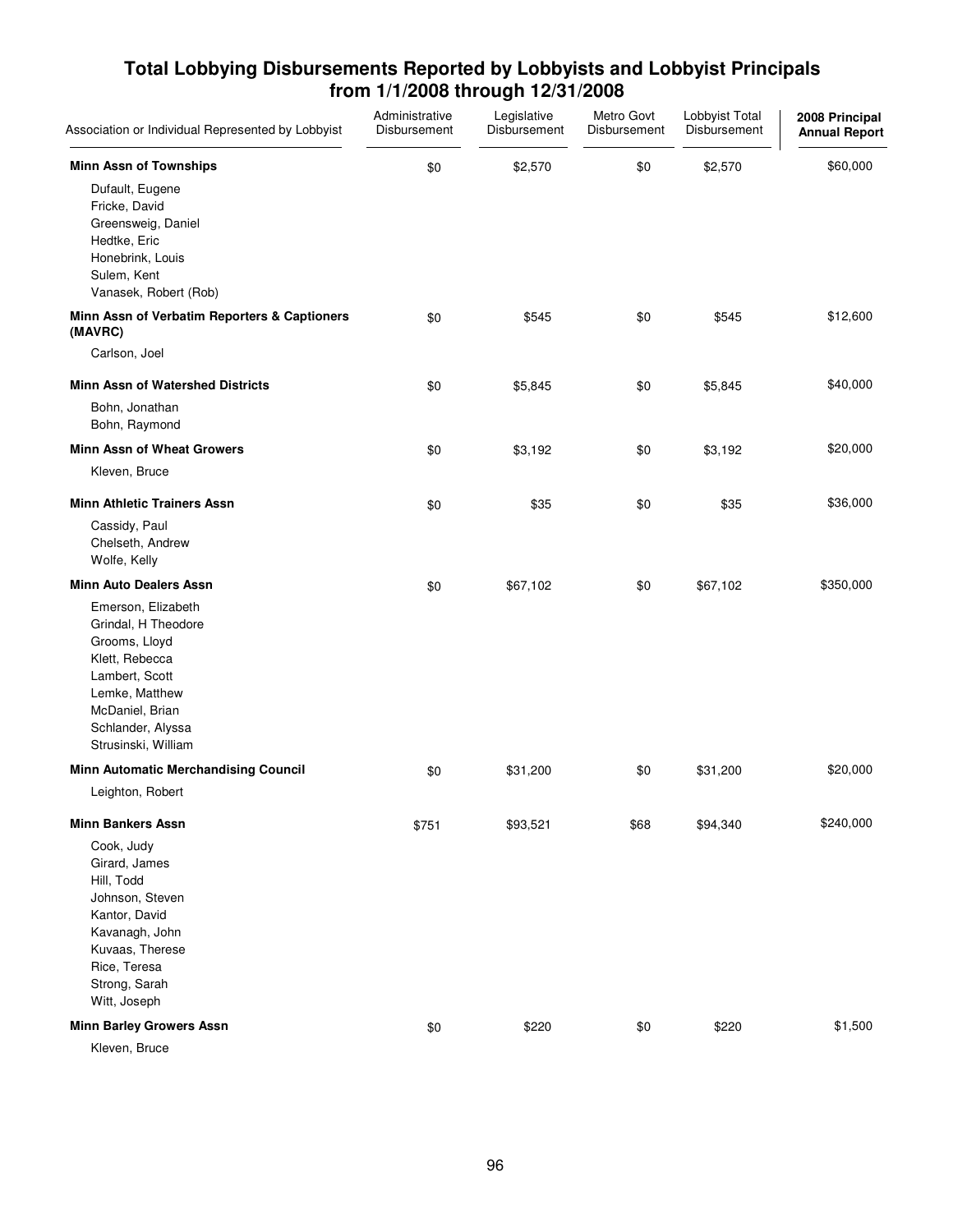| Association or Individual Represented by Lobbyist                                                                                                        | Administrative<br>Disbursement | Legislative<br>Disbursement | Metro Govt<br>Disbursement | Lobbyist Total<br>Disbursement | 2008 Principal<br><b>Annual Report</b> |
|----------------------------------------------------------------------------------------------------------------------------------------------------------|--------------------------------|-----------------------------|----------------------------|--------------------------------|----------------------------------------|
| <b>Minn Beer Wholesalers Assn</b>                                                                                                                        | \$0                            | \$13,299                    | \$0                        | \$13,299                       | \$80,000                               |
| Bohn, Lydia<br>Emerson, Elizabeth<br>Grindal, H Theodore<br>Hartle, Allyson<br>Klett, Rebecca<br>Larson, Daniel<br>LeBeau II, R Reid<br>Madigan, Michael |                                |                             |                            |                                |                                        |
| Minn Beverage Assn                                                                                                                                       | \$8,814                        | \$11,507                    | \$0                        | \$20,321                       | \$80,000                               |
| Archer, Joan<br>Holten, Cort<br>Silesky, Nancy                                                                                                           |                                |                             |                            |                                |                                        |
| <b>Minn Biodiesel Council</b>                                                                                                                            | \$0                            | \$0                         | \$0                        | \$0                            | \$20,000                               |
| Schoenfeld, Gerald                                                                                                                                       |                                |                             |                            |                                |                                        |
| <b>Minn Broadcasters Assn</b>                                                                                                                            | \$0                            | \$51,069                    | \$0                        | \$51,069                       | \$50,919                               |
| Beeson, Meredith<br>du Bois, Jim<br>Elliott, Sonnie<br>Forschler, Richard<br>Moore, Terrance                                                             |                                |                             |                            |                                |                                        |
| <b>Minn Business Aviation Assn</b>                                                                                                                       | \$0                            | \$3,282                     | \$0                        | \$3,282                        | \$3,282                                |
| Hoff, Gordon                                                                                                                                             |                                |                             |                            |                                |                                        |
| Minn Business Partnership Inc                                                                                                                            | \$0                            | \$671,660                   | \$0                        | \$671,660                      | \$690,249                              |
| Bartholomew, James<br>Knapp, John<br>Larson, Jill<br>Lemke, Matthew<br>McMullen, Elizabeth Hartwig<br>Weaver, Charles                                    |                                |                             |                            |                                |                                        |
| Minn Business Policyholder Coalition                                                                                                                     | \$0                            | \$0                         | \$0                        | \$0                            | \$0                                    |
| Leighton, Robert                                                                                                                                         |                                |                             |                            |                                |                                        |
| <b>Minn Cable Communications Assn</b>                                                                                                                    | \$0                            | \$15,447                    | \$0                        | \$15,447                       | \$140,000                              |
| Cerkvenik, Gary<br>Franzen, Douglas<br>Jerich, Ronald<br>Martin, Michael<br>Moore, Vic                                                                   |                                |                             |                            |                                |                                        |
| <b>Minn Career College Assn</b>                                                                                                                          | \$0                            | \$83                        | \$0                        | \$83                           | \$20,000                               |
| Morris, Randolph                                                                                                                                         |                                |                             |                            |                                |                                        |
| <b>Minn Catholic Conference</b>                                                                                                                          | \$0                            | \$17,303                    | \$0                        | \$17,303                       | \$100,000                              |
| Conlin, Katherine<br>Fitzsimmons, Alexandra<br>Leifeld, Christopher<br>Noll, Peter                                                                       |                                |                             |                            |                                |                                        |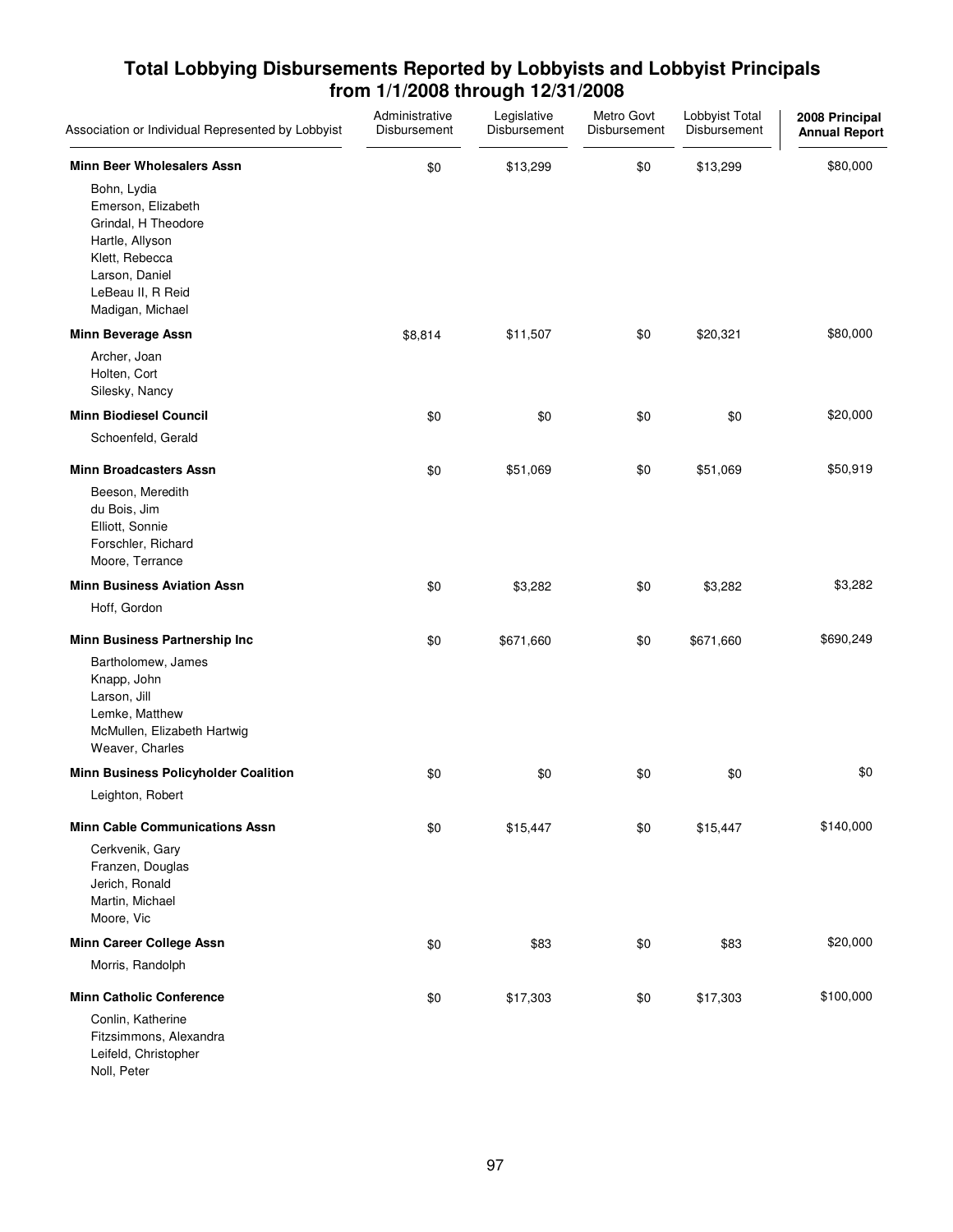| Association or Individual Represented by Lobbyist                                                                                                                                                                                                                                      | Administrative<br>Disbursement | Legislative<br>Disbursement | Metro Govt<br>Disbursement | Lobbyist Total<br>Disbursement | 2008 Principal<br><b>Annual Report</b> |
|----------------------------------------------------------------------------------------------------------------------------------------------------------------------------------------------------------------------------------------------------------------------------------------|--------------------------------|-----------------------------|----------------------------|--------------------------------|----------------------------------------|
| Minn Center for Environmental Advocacy                                                                                                                                                                                                                                                 | \$75                           | \$63,357                    | \$0                        | \$63,432                       | \$200,000                              |
| Brand, Martha<br>Brimmer, Janette<br>Erkel, Jim<br>Norton, Matt<br>Reuther, Kevin<br>Sigford, Kristin<br>Ten Eyck, Mark<br>VanOffelen, Henry<br>Wolf, Allison                                                                                                                          |                                |                             |                            |                                |                                        |
| <b>Minn Chamber of Commerce</b>                                                                                                                                                                                                                                                        | \$0                            | \$823,358                   | \$0                        | \$823,358                      | \$1,820,000                            |
| Blazar, William<br>Byers, Jennifer<br>Dederichs, David<br>Estenson, Jeremy<br>Franklin, Michael<br>Head, Martha<br>Hentges, Robert<br>Hesse, Thomas<br>Kwilas, Anthony<br>McFarlin, Robert<br>McGregor, Douglas<br>Olson, David<br>Robertson, Michael<br>Sexton, Erin<br>Smith, Stacia |                                |                             |                            |                                |                                        |
| Minn Chapter Intl Assn of Arson Investigators                                                                                                                                                                                                                                          | \$0                            | \$591                       | \$0                        | \$591                          | \$2,000                                |
| Munyon, Sherry<br>Strusinski, William                                                                                                                                                                                                                                                  |                                |                             |                            |                                |                                        |
| Minn Charter Bus Operators Assn<br>Johnson, Dean                                                                                                                                                                                                                                       | \$0                            | \$162                       | \$0                        | \$162                          | \$6,000                                |
| <b>Minn Chiefs of Police Assn</b><br>Hyland, Eric                                                                                                                                                                                                                                      | \$0                            | \$2,465                     | \$0                        | \$2,465                        | \$20,000                               |
| Minn Child Care Assn                                                                                                                                                                                                                                                                   |                                | \$0                         | \$0                        | \$0                            | \$40,000                               |
| Dosland, Valerie                                                                                                                                                                                                                                                                       | \$0                            |                             |                            |                                |                                        |
| <b>Minn Childrens Museum</b>                                                                                                                                                                                                                                                           | \$0                            | \$0                         | \$0                        | \$0                            | \$9,163                                |
| Dosland, Valerie                                                                                                                                                                                                                                                                       |                                |                             |                            |                                |                                        |
| <b>Minn Chiropractic Assn</b>                                                                                                                                                                                                                                                          | \$0                            | \$12,904                    | \$0                        | \$12,904                       | \$130,000                              |
| Campo, Maryann<br>Colburn, Coleen<br>Goodno, Kevin<br>Harris, Shepard<br>Holten, Cort                                                                                                                                                                                                  |                                |                             |                            |                                |                                        |

Kunz, David Silesky, Nancy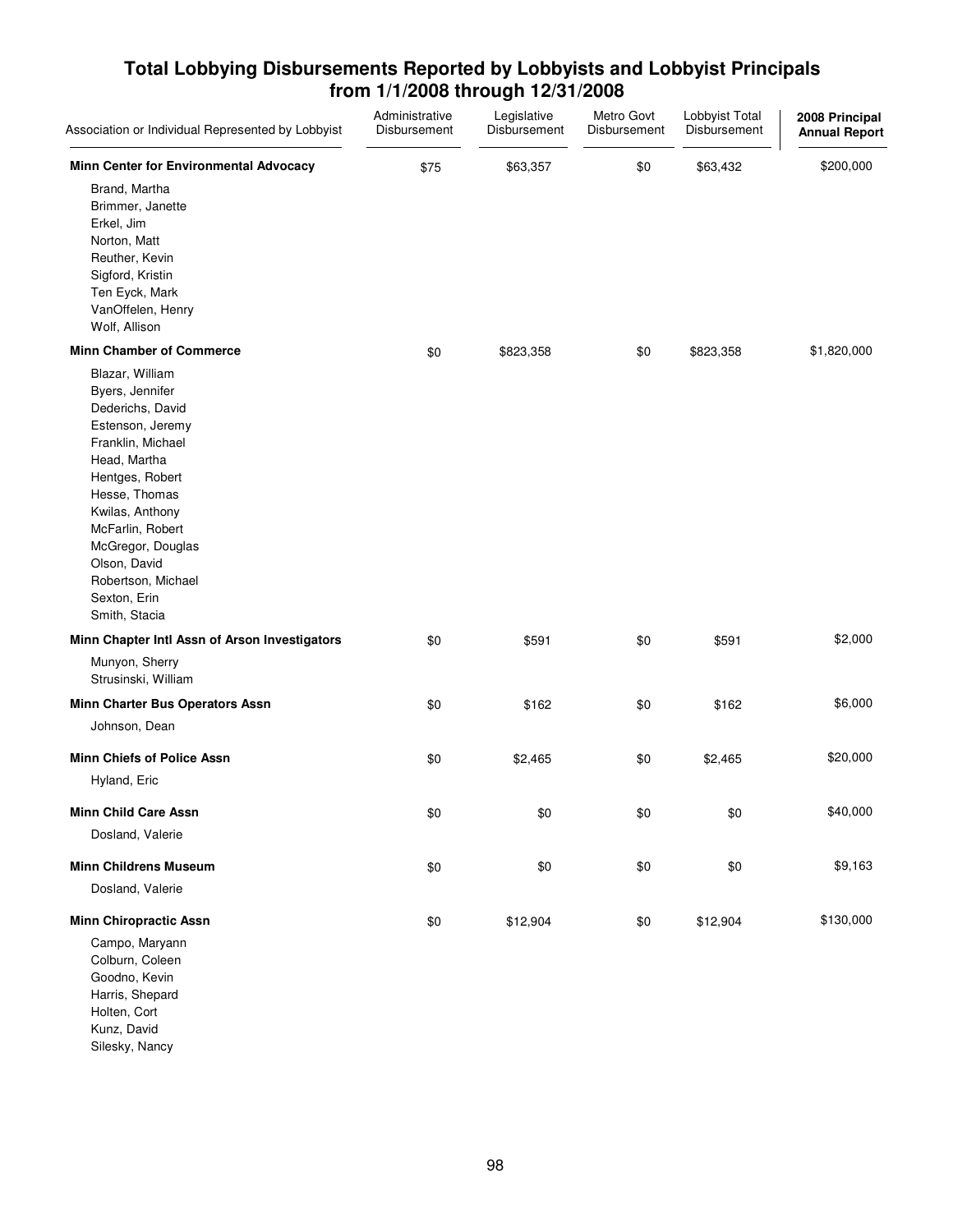| Association or Individual Represented by Lobbyist                                                                                                | Administrative<br>Disbursement | Legislative<br>Disbursement | Metro Govt<br>Disbursement | Lobbyist Total<br>Disbursement | 2008 Principal<br><b>Annual Report</b> |
|--------------------------------------------------------------------------------------------------------------------------------------------------|--------------------------------|-----------------------------|----------------------------|--------------------------------|----------------------------------------|
| <b>Minn Citizens Concerned for Life</b><br>Bauer, Jordan<br>Farah, Hodan<br>Hoelscher, Jennifer<br>Jude, Gail<br>Niccum, Julie Jo<br>Rau, Andrea | \$0                            | \$10,775                    | \$0                        | \$10,775                       | \$40,000                               |
| <b>Minn Citizens for Tax Justice</b>                                                                                                             | \$0                            | \$100                       | \$0                        | \$100                          | \$20,000                               |
| Cox, Douglas                                                                                                                                     |                                |                             |                            |                                |                                        |
| <b>Minn Citizens for the Arts</b><br>Halloran, Brian<br>Redmond, Lawrence<br>Smith, Sheila                                                       | \$310                          | \$87,678                    | \$85                       | \$88,073                       | \$200,000                              |
| <b>Minn Civil Liberties Union</b>                                                                                                                | \$0                            | \$6,252                     | \$0                        | \$6,252                        | \$0                                    |
| Samuelson, Charles                                                                                                                               |                                |                             |                            |                                |                                        |
| Minn COACT (Citizens Org Acting Together)<br>Pylkkanen, Don                                                                                      | \$0                            | \$2,570                     | \$0                        | \$2,570                        | \$2,570                                |
| <b>Minn Coalition Against Sexual Assault</b>                                                                                                     | \$0                            | \$536                       | \$0                        | \$536                          | \$7,500                                |
| Larsen, Margaret<br>Tracy, Robert                                                                                                                |                                |                             |                            |                                |                                        |
| <b>Minn Coalition for Battered Women</b>                                                                                                         | \$0                            | \$33,423                    | \$0                        | \$33,423                       | \$32,793                               |
| Carlson, Joel<br>Ferrucci, Carla                                                                                                                 |                                |                             |                            |                                |                                        |
| <b>Minn Coalition for Ethanol</b><br>Holt, Karin<br>Larson, Peder<br>Moore-Lindman, Marnie<br>Perrus, Julie<br>Seck, Gerald                      | \$0                            | \$0                         | \$0                        | \$0                            | \$100,000                              |
| <b>Minn Coalition for the Homeless</b>                                                                                                           | \$0                            | \$28,124                    | \$0                        | \$28,124                       | \$20,000                               |
| Dahl, Michael<br>Davey, Michael<br>Kuoppala, Elizabeth<br>Miller, Anne Bomstad<br>Wood, Patrick Arden                                            |                                |                             |                            |                                |                                        |
| <b>Minn Coalition of Licensed Social Workers</b>                                                                                                 | \$2,210                        | \$730                       | \$0                        | \$2,940                        | \$0                                    |
| Luinenburg, Pamela                                                                                                                               |                                |                             |                            |                                |                                        |
| <b>Minn Community Action Partnership</b><br>Anderson, Arnold<br>Dosland, Valerie<br>Johnson, Pam<br>Pomplun, Nancy                               | \$0                            | \$43,787                    | \$0                        | \$43,787                       | \$40,000                               |
| <b>Minn Community Education Assn</b>                                                                                                             | \$0                            | \$0                         | \$0                        | \$0                            | \$20,000                               |
| Dosland, Valerie                                                                                                                                 |                                |                             |                            |                                |                                        |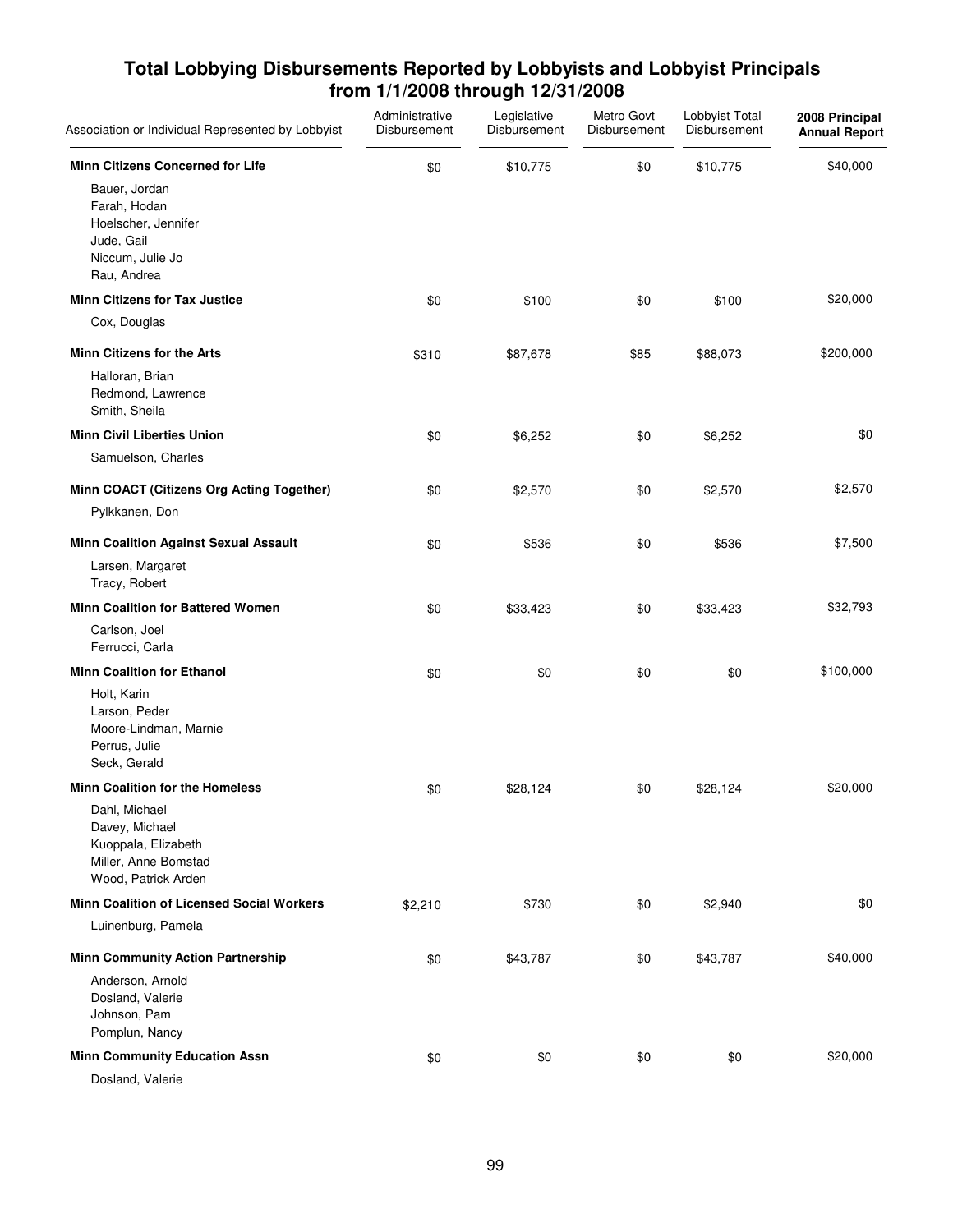| Association or Individual Represented by Lobbyist                                                                                  | Administrative<br>Disbursement | Legislative<br>Disbursement | Metro Govt<br>Disbursement | Lobbyist Total<br>Disbursement | 2008 Principal<br><b>Annual Report</b> |
|------------------------------------------------------------------------------------------------------------------------------------|--------------------------------|-----------------------------|----------------------------|--------------------------------|----------------------------------------|
| <b>Minn Community Land Trust Coalition</b>                                                                                         | \$0                            | \$0                         | \$0                        | \$0                            | \$0                                    |
| Hystead, Thomas<br>Steiger, Patricia                                                                                               |                                |                             |                            |                                |                                        |
| Minn Comprehensive Health Assn                                                                                                     | \$0                            | \$236                       | \$0                        | \$236                          | \$60,000                               |
| Breitinger, Jennifer<br>Gruber, Lynn                                                                                               |                                |                             |                            |                                |                                        |
| <b>Minn Conservation Federation</b>                                                                                                | \$0                            | \$0                         | \$0                        | \$0                            | \$0                                    |
| Botzek, Gary                                                                                                                       |                                |                             |                            |                                |                                        |
| Minn Conservation Officers Assn (MCOA)                                                                                             | \$0                            | \$0                         | \$0                        | \$0                            | \$0                                    |
| Wallace, Robert                                                                                                                    |                                |                             |                            |                                |                                        |
| <b>Minn Corn Growers Assn</b>                                                                                                      | \$0                            | \$300                       | \$0                        | \$300                          | \$140,000                              |
| Jerich, Ronald<br>Jerich, Valerie<br>Johnson, Dean<br>Vanasek, Robert (Rob)                                                        |                                |                             |                            |                                |                                        |
| <b>Minn Corrections Assn</b>                                                                                                       | \$0                            | \$0                         | \$0                        | \$0                            | \$8,264                                |
| Saari, Calvin                                                                                                                      |                                |                             |                            |                                |                                        |
| <b>Minn Council of Child Caring Agencies</b>                                                                                       | \$0                            | \$560                       | \$0                        | \$560                          | \$20,000                               |
| Regan, Mary                                                                                                                        |                                |                             |                            |                                |                                        |
| <b>Minn Council of Churches</b>                                                                                                    | \$0                            | \$0                         | \$0                        | \$0                            | \$0                                    |
| Morton, Christopher                                                                                                                |                                |                             |                            |                                |                                        |
| <b>Minn Council of Health Plans</b>                                                                                                | \$0                            | \$22,303                    | \$0                        | \$22,303                       | \$180,000                              |
| Brunner, Julie<br>Kmit, Kathryn                                                                                                    |                                |                             |                            |                                |                                        |
| <b>Minn Council of Nonprofits</b>                                                                                                  | \$0                            | \$5,946                     | \$0                        | \$5,946                        | \$67,874                               |
| Avner, Marcia<br>Fox, Jeannie<br>Madden, Nan<br>Pratt, Jon<br>Rongitsch, Bridgette<br>Wessel, Christina Macklin<br>Winters, Joshua |                                |                             |                            |                                |                                        |
| Minn Council on Crime & Justice dba Cncl on<br><b>Crime &amp; Justice</b>                                                          | \$0                            | \$12,182                    | \$0                        | \$12,182                       | \$13,326                               |
| Haase, Mark<br>Johnson, Thomas<br>Knuth, Daniel                                                                                    |                                |                             |                            |                                |                                        |
| Minn Council on Economic Education                                                                                                 | \$0                            | \$0                         | \$0                        | \$0                            | \$0                                    |
| Sletten, Jill                                                                                                                      |                                |                             |                            |                                |                                        |
| <b>Minn Counseling Assn</b>                                                                                                        | \$0                            | \$0                         | \$0                        | \$0                            | \$3,000                                |
| Larsen, Margaret                                                                                                                   |                                |                             |                            |                                |                                        |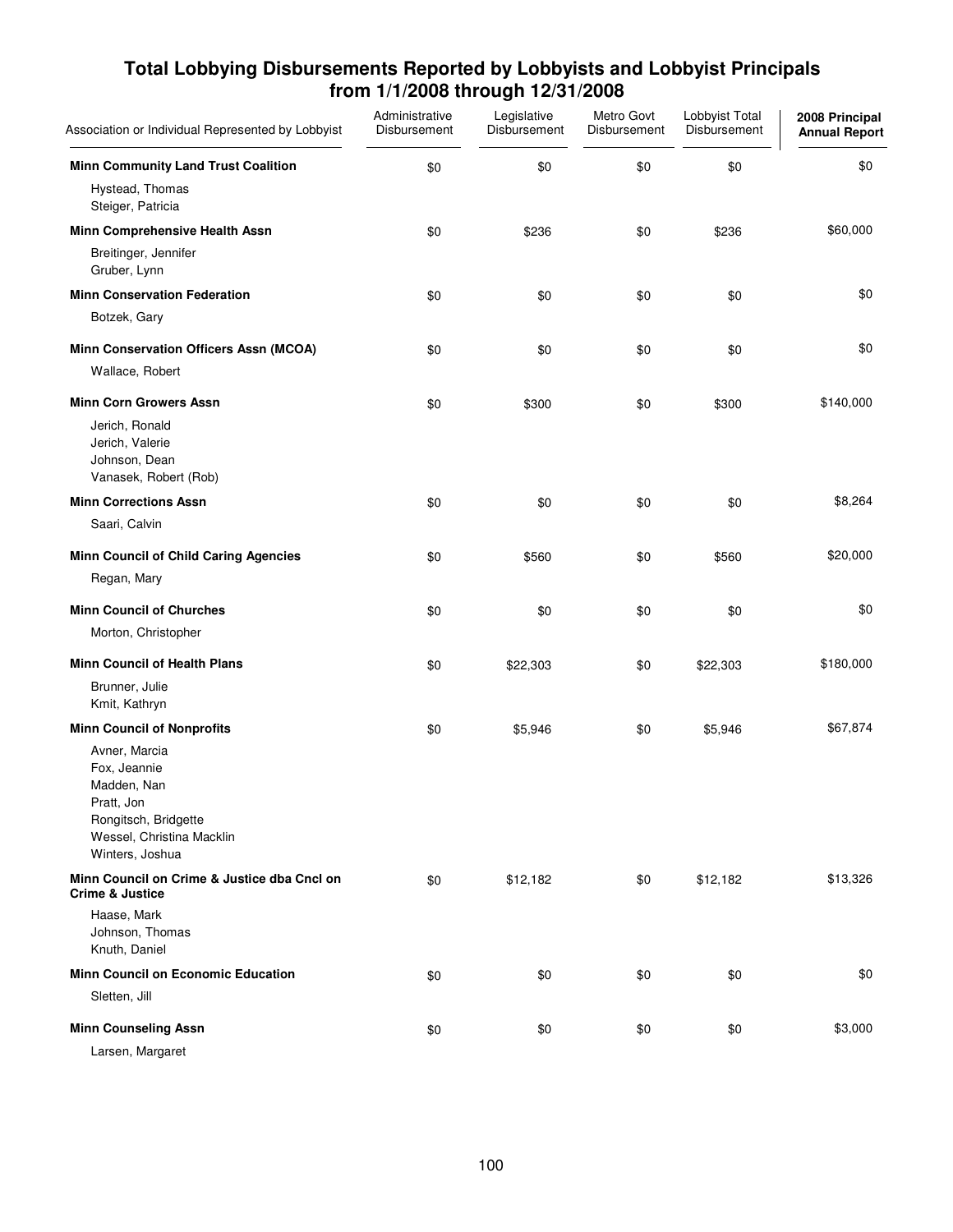| Association or Individual Represented by Lobbyist                                                                                                                     | Administrative<br>Disbursement | Legislative<br>Disbursement | Metro Govt<br>Disbursement | Lobbyist Total<br>Disbursement | 2008 Principal<br><b>Annual Report</b> |
|-----------------------------------------------------------------------------------------------------------------------------------------------------------------------|--------------------------------|-----------------------------|----------------------------|--------------------------------|----------------------------------------|
| <b>Minn County Attorneys Assn</b>                                                                                                                                     | \$0                            | \$2,740                     | \$0                        | \$2,740                        | \$30,000                               |
| Haas, Nancy<br>Kingrey, John<br>Neren, Sandra<br>Peterson, Kenneth                                                                                                    |                                |                             |                            |                                |                                        |
| <b>Minn Credit Card Coalition</b>                                                                                                                                     | \$0                            | \$0                         | \$0                        | \$0                            | \$0                                    |
| Martyn, Patrick                                                                                                                                                       |                                |                             |                            |                                |                                        |
| <b>Minn Credit Union Network</b>                                                                                                                                      | \$0                            | \$28,276                    | \$0                        | \$28,276                       | \$140,000                              |
| Asunma, Randy<br>Bohn, Lydia<br>Cummins, Mark<br>Emerson, Elizabeth<br>Ginsberg, Richard<br>Grindal, H Theodore<br>Humphrey, Mara<br>McDaniel, Brian<br>Weber, Monica |                                |                             |                            |                                |                                        |
| <b>Minn Crop Production Retailers</b>                                                                                                                                 | \$1,927                        | \$4,989                     | \$0                        | \$6,916                        | \$20,000                               |
| Bond, William                                                                                                                                                         |                                |                             |                            |                                |                                        |
| <b>Minn Dak Farmers Cooperative</b>                                                                                                                                   | \$0                            | \$115                       | \$0                        | \$115                          | \$3,752                                |
| Kleven, Bruce                                                                                                                                                         |                                |                             |                            |                                |                                        |
| Minn Dakotas Retail Hardware Assn                                                                                                                                     | \$0                            | \$410                       | \$0                        | \$410                          | \$0                                    |
| Hardin, William                                                                                                                                                       |                                |                             |                            |                                |                                        |
| <b>Minn Deer Breeders Assn</b>                                                                                                                                        | \$0                            | \$425                       | \$0                        | \$425                          | \$20,500                               |
| Hoffman III, William<br>Osterman, Lynne                                                                                                                               |                                |                             |                            |                                |                                        |
| <b>Minn Deer Hunters Assn</b>                                                                                                                                         | \$0                            | \$3,388                     | \$0                        | \$3,388                        | \$40,000                               |
| Bennett, Cory<br>Keliher, Thomas<br>Tilley, Barry                                                                                                                     |                                |                             |                            |                                |                                        |
| <b>Minn Dental Assn</b>                                                                                                                                               | \$989                          | \$101,913                   | \$0                        | \$102,902                      | \$160,000                              |
| Clark, James<br>Day, D Thomas<br>Gilbert, Mary<br>Haas, Nancy<br>Poul, Thomas<br>Sposeto, Dominic                                                                     |                                |                             |                            |                                |                                        |
| <b>Minn Dental Hygienists Assn</b>                                                                                                                                    | \$0                            | \$0                         | \$0                        | \$0                            | \$11,795                               |
| Morris, Randolph                                                                                                                                                      |                                |                             |                            |                                |                                        |
| <b>Minn Deputy Registrars Assn</b>                                                                                                                                    | \$0                            | \$611                       | \$0                        | \$611                          | \$40,000                               |
| Hirst, James                                                                                                                                                          |                                |                             |                            |                                |                                        |
| Minn Developmental Achievement Center Assn                                                                                                                            | \$0                            | \$1,850                     | \$0                        | \$1,850                        | \$40,000                               |
| James, Karen                                                                                                                                                          |                                |                             |                            |                                |                                        |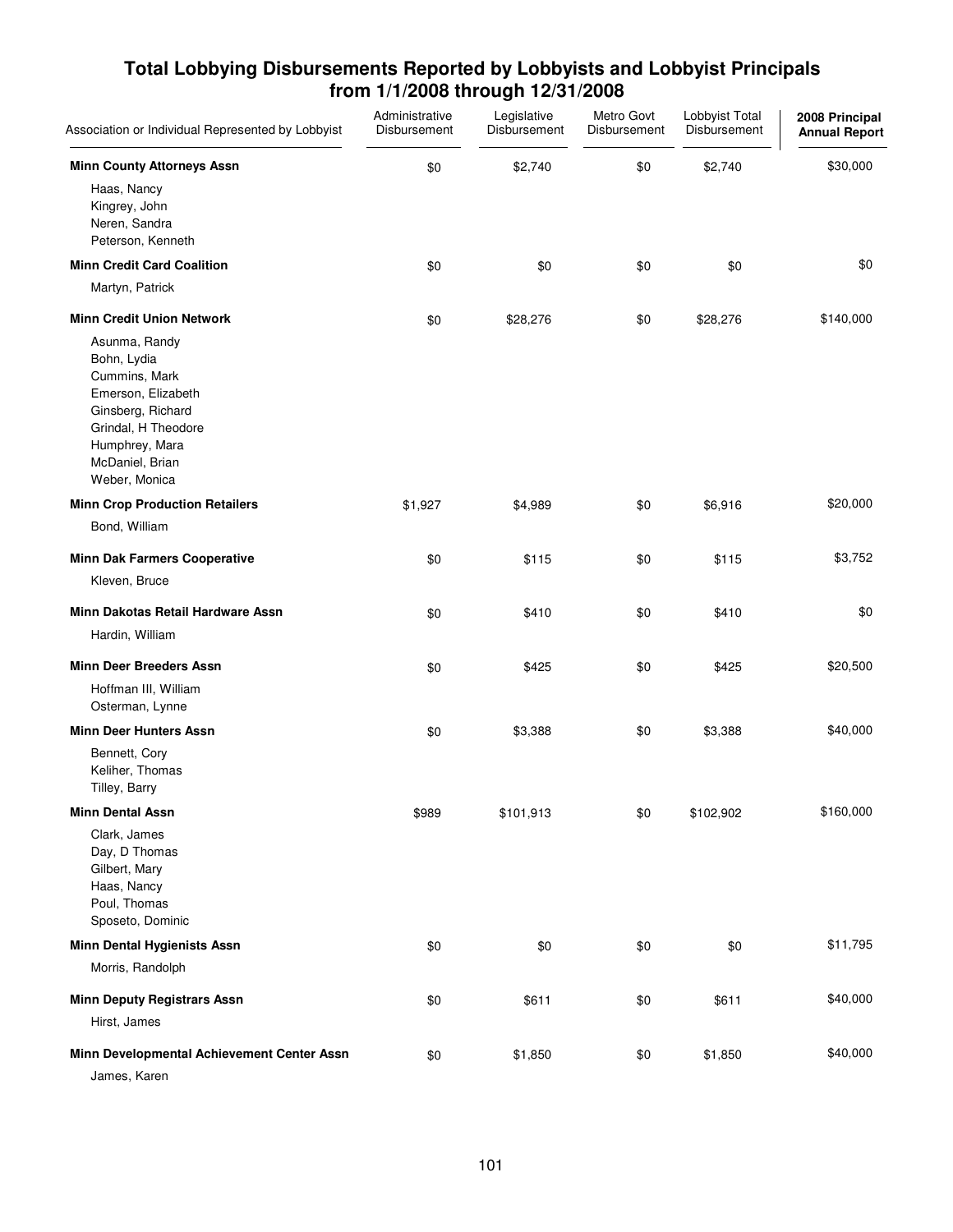| Association or Individual Represented by Lobbyist                                                                                                                                                                                                | Administrative<br>Disbursement | Legislative<br>Disbursement | Metro Govt<br>Disbursement | Lobbyist Total<br>Disbursement | 2008 Principal<br><b>Annual Report</b> |
|--------------------------------------------------------------------------------------------------------------------------------------------------------------------------------------------------------------------------------------------------|--------------------------------|-----------------------------|----------------------------|--------------------------------|----------------------------------------|
| <b>Minn District Judges Assn</b>                                                                                                                                                                                                                 | \$0                            | \$2,463                     | \$0                        | \$2,463                        | \$62,500                               |
| Haas, Nancy<br>Neren, Sandra                                                                                                                                                                                                                     |                                |                             |                            |                                |                                        |
| Minn Driver & Traffic Safety Ed Assn                                                                                                                                                                                                             | \$0                            | \$0                         | \$0                        | \$0                            | \$5,500                                |
| Bothun, John<br>Palmer, John                                                                                                                                                                                                                     |                                |                             |                            |                                |                                        |
| Minn Drywall & Plaster Assn                                                                                                                                                                                                                      | \$0                            | \$0                         | \$0                        | \$0                            | \$0                                    |
| Grimm, William<br>Nesse, John                                                                                                                                                                                                                    |                                |                             |                            |                                |                                        |
| <b>Minn Educational Facilities Mgmt Professionals</b>                                                                                                                                                                                            | \$0                            | \$0                         | \$0                        | \$0                            | \$12,059                               |
| Morris, Randolph                                                                                                                                                                                                                                 |                                |                             |                            |                                |                                        |
| <b>Minn Electrical Assn</b>                                                                                                                                                                                                                      | \$0                            | \$24,306                    | \$0                        | \$24,306                       | \$20,000                               |
| Kozak, Andrew<br>Meeks, John<br>Ploetz, John<br>Rubin, Judith<br>Strusinski, William                                                                                                                                                             |                                |                             |                            |                                |                                        |
| Minn Electronic Security & Technology Assn                                                                                                                                                                                                       | \$0                            | \$652                       | \$0                        | \$652                          | \$20,000                               |
| Holten, Cort<br>Silesky, Nancy                                                                                                                                                                                                                   |                                |                             |                            |                                |                                        |
| Minn Elementary School Principals Assn                                                                                                                                                                                                           | \$0                            | \$2,655                     | \$0                        | \$2,655                        | \$20,000                               |
| Aronson, Roger<br>Storti, Fred                                                                                                                                                                                                                   |                                |                             |                            |                                |                                        |
| <b>Minn Elk Breeders Assn</b>                                                                                                                                                                                                                    | \$0                            | \$10                        | \$0                        | \$10                           | \$2,875                                |
| Kwilas, Anthony                                                                                                                                                                                                                                  |                                |                             |                            |                                |                                        |
| <b>Minn Employment Law Council</b><br>Ahern, Michael<br>Crandall, Lynnette Slater<br>Lynch, Teresa<br>Reinhart, Robert                                                                                                                           | \$0                            | \$1,305                     | \$0                        | \$1,305                        | \$18,000                               |
| <b>Minn Energy</b>                                                                                                                                                                                                                               | \$0                            | \$0                         | \$0                        | \$0                            | \$2,640                                |
| Kleven, Bruce                                                                                                                                                                                                                                    |                                |                             |                            |                                |                                        |
| <b>Minn Energy Resources Corp</b><br>Ahern, Michael<br>Cloninger, Charles<br>DeMerritt, Seth<br>Emerson, Elizabeth<br>Grindal, H Theodore<br>Kerbeshian, Sarah<br>Klett, Rebecca<br>Kyto, David<br>McDaniel, Brian<br>Seha, Ann<br>Walters, Greg | \$2,514                        | \$3,911                     | \$0                        | \$6,424                        | \$217,160                              |
| <b>Minn Environmental Contractors Assn</b>                                                                                                                                                                                                       | \$0                            | \$0                         | \$0                        | \$0                            | \$0                                    |
| Grimm, William<br>Nesse, John                                                                                                                                                                                                                    |                                |                             |                            |                                |                                        |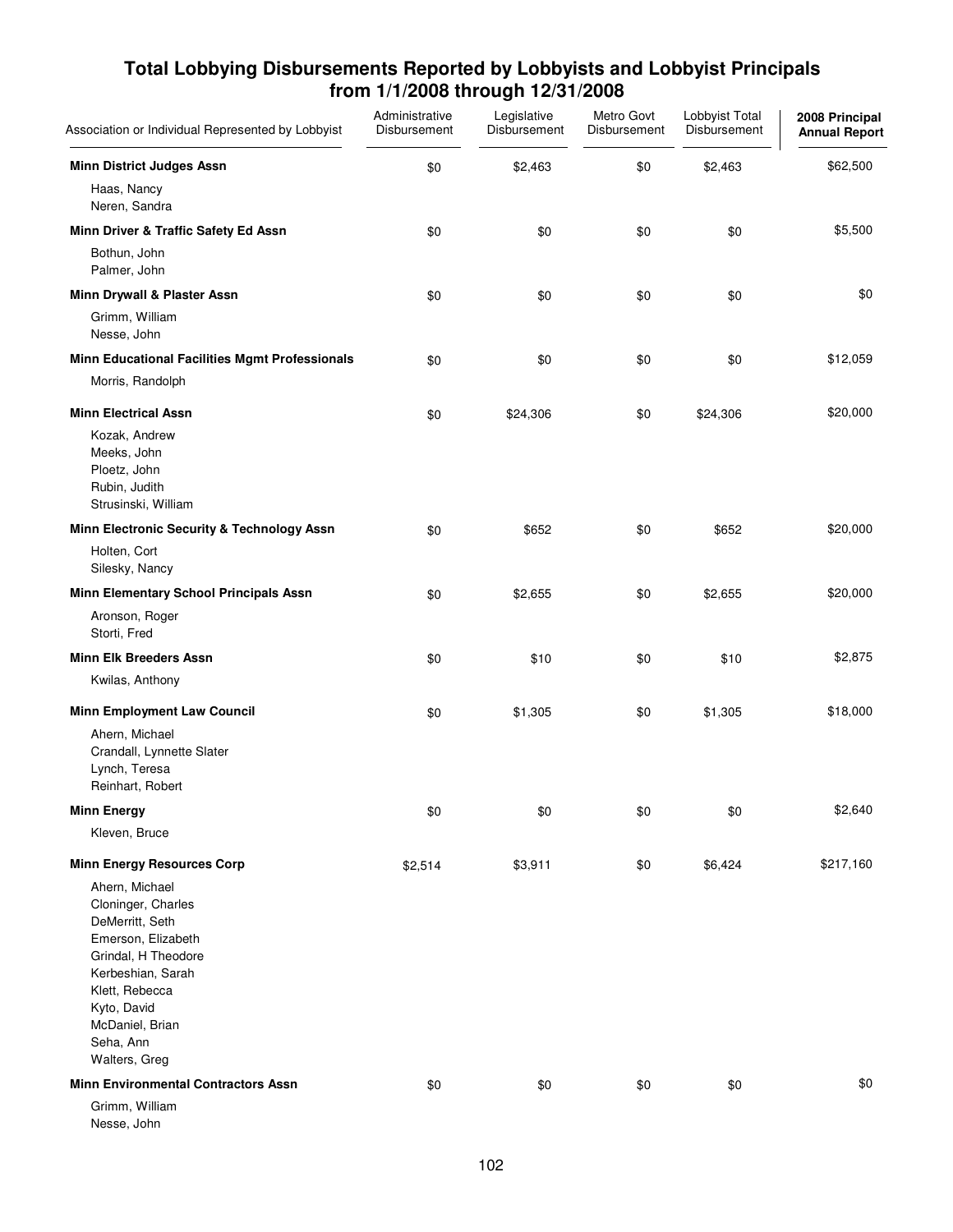| Association or Individual Represented by Lobbyist                                                             | Administrative<br>Disbursement | Legislative<br>Disbursement | Metro Govt<br>Disbursement | Lobbyist Total<br>Disbursement | 2008 Principal<br><b>Annual Report</b> |
|---------------------------------------------------------------------------------------------------------------|--------------------------------|-----------------------------|----------------------------|--------------------------------|----------------------------------------|
| <b>Minn Environmental Partnership</b>                                                                         | \$0                            | \$149,759                   | \$0                        | \$149,759                      | \$200,000                              |
| Schultz, Molly<br>Tuma, John                                                                                  |                                |                             |                            |                                |                                        |
| <b>Minn Environmental Science &amp; Economic</b><br><b>Review Bd</b>                                          | \$13,198                       | \$4,742                     | \$0                        | \$17,939                       | \$20,000                               |
| Flaherty, Timothy<br>Hall, John<br>Nyhus, Steven<br>Sullivan, Joseph                                          |                                |                             |                            |                                |                                        |
| <b>Minn Exploration Assn</b>                                                                                  | \$0                            | \$6,723                     | \$0                        | \$6,723                        | \$20,000                               |
| Ongaro, Frank                                                                                                 |                                |                             |                            |                                |                                        |
| <b>Minn Family Council</b>                                                                                    | \$0                            | \$5,804                     | \$0                        | \$5,804                        | \$20,000                               |
| Prichard, Thomas                                                                                              |                                |                             |                            |                                |                                        |
| <b>Minn Farm Bureau Federation</b>                                                                            | \$1,650                        | \$11,760                    | \$0                        | \$13,410                       | \$20,000                               |
| Geske, Jeremy<br>Paap, Kevin<br>Radatz, Chris<br>Shepard, Bob                                                 |                                |                             |                            |                                |                                        |
| <b>Minn Farmers Union</b>                                                                                     | \$0                            | \$11,737                    | \$0                        | \$11,737                       | \$20,000                               |
| Miller, Bruce<br>Petersen, Thomas<br>Peterson, Douglas<br>Tunheim, Jim                                        |                                |                             |                            |                                |                                        |
| <b>Minn Federation of County Fairs</b>                                                                        | \$0                            | \$0                         | \$0                        | \$0                            | \$12,600                               |
| Schoenfeld, Gerald                                                                                            |                                |                             |                            |                                |                                        |
| Minn Financial Crimes Task Force (MNFCTF)                                                                     | \$0                            | \$0                         | \$0                        | \$0                            | \$0                                    |
| McCullough, John                                                                                              |                                |                             |                            |                                |                                        |
| <b>Minn Financial Services Assn</b>                                                                           | \$1,112                        | \$1,890                     | \$0                        | \$3,002                        | \$20,000                               |
| Martyn, Patrick                                                                                               |                                |                             |                            |                                |                                        |
| <b>Minn Floorcovering Contractors Assn</b>                                                                    | \$0                            | \$0                         | \$0                        | \$0                            | \$0                                    |
| Nesse, John                                                                                                   |                                |                             |                            |                                |                                        |
| <b>Minn FoodShare</b>                                                                                         | \$0                            | \$5,905                     | \$0                        | \$5,905                        | \$20,000                               |
| Thell, Barbara                                                                                                |                                |                             |                            |                                |                                        |
| <b>Minn for Marriage</b>                                                                                      | \$0                            | \$344                       | \$0                        | \$344                          | \$0                                    |
| Darrell, Charles<br>Prichard, Thomas                                                                          |                                |                             |                            |                                |                                        |
| <b>Minn Forest Industries Inc</b>                                                                             | \$0                            | \$52,621                    | \$0                        | \$52,621                       | \$50,000                               |
| Brandt, Wayne<br>Davidman, Jeffrey<br>Higgins, Ray<br>Johnson, David<br>O'Hara, Timothy<br>Robertson, Michael |                                |                             |                            |                                |                                        |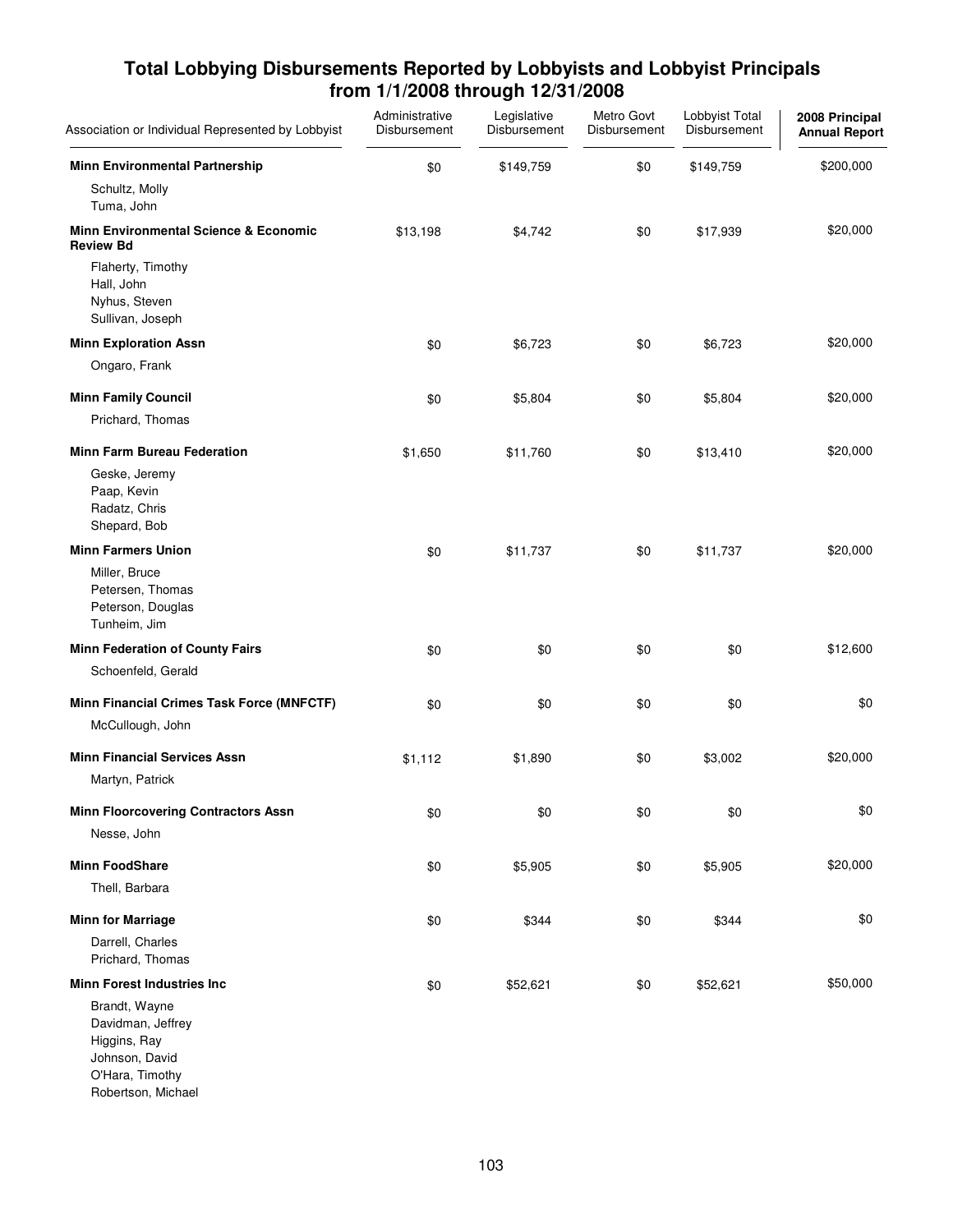| Association or Individual Represented by Lobbyist                              | Administrative<br>Disbursement | Legislative<br>Disbursement | Metro Govt<br>Disbursement | Lobbyist Total<br>Disbursement | 2008 Principal<br><b>Annual Report</b> |
|--------------------------------------------------------------------------------|--------------------------------|-----------------------------|----------------------------|--------------------------------|----------------------------------------|
| <b>Minn Forestry Assn</b>                                                      | \$0                            | \$11,000                    | \$0                        | \$11,000                       | \$11,000                               |
| Chelseth, Adam<br>Lunzer, William<br>Pearson, Thomas<br>Walli, Kevin           |                                |                             |                            |                                |                                        |
| <b>Minn Funeral Directors Assn</b>                                             | \$0                            | \$46                        | \$0                        | \$46                           | \$24,000                               |
| Cassidy, Paul<br>Chelseth, Andrew<br>McInerney, Daniel<br>Wolfe, Kelly         |                                |                             |                            |                                |                                        |
| <b>Minn Girls Academy</b>                                                      | \$0                            | \$845                       | \$0                        | \$845                          | \$845                                  |
| Harris, Shepard                                                                |                                |                             |                            |                                |                                        |
| <b>Minn Golf Assn</b><br>Carnival, Douglas                                     | \$0                            | \$0                         | \$0                        | \$0                            | \$20,000                               |
|                                                                                |                                |                             |                            |                                |                                        |
| <b>Minn Governmental Relations Council</b><br>Hentges, Robert<br>Hylden, Nancy | \$0                            | \$325                       | \$0                        | \$325                          | \$6,251                                |
| <b>Minn Govt Engineers Council</b>                                             | \$0                            | \$0                         | \$0                        | \$0                            | \$0                                    |
| Wheeler, Dana                                                                  |                                |                             |                            |                                |                                        |
| Minn Grain & Feed Assn                                                         | \$0                            | \$365                       | \$0                        | \$365                          | \$365                                  |
| Zelenka, Robert                                                                |                                |                             |                            |                                |                                        |
| <b>Minn Grocers Assn</b>                                                       | \$0                            | \$1,155                     | \$25                       | \$1,180                        | \$100,000                              |
| Halloran, Brian<br>Miller, Mike<br>Pfuhl, Jamie<br>Redmond, Lawrence           |                                |                             |                            |                                |                                        |
| <b>Minn Habilitation Coalition</b>                                             | \$0                            | \$12,932                    | \$0                        | \$12,932                       | \$80,000                               |
| Girvan, Becky<br>Goodno, Kevin<br>Harris, Shepard                              |                                |                             |                            |                                |                                        |
| <b>Minn Health Information</b>                                                 | \$0                            | \$328                       | \$0                        | \$328                          | \$7,175                                |
| Sposeto, Dominic                                                               |                                |                             |                            |                                |                                        |
| <b>Minn Hearing Healthcare Providers</b>                                       | \$0                            | \$0                         | \$0                        | \$0                            | \$20,000                               |
| Campo, Daniel<br>Campo, Maryann<br>Kunz, David                                 |                                |                             |                            |                                |                                        |
| Minn High Tech Assn                                                            | \$0                            | \$0                         | \$0                        | \$0                            | \$45,833                               |
| Carnival, Douglas<br>Psick, Sarah                                              |                                |                             |                            |                                |                                        |
| <b>Minn Historical Society</b>                                                 | \$0                            | \$0                         | \$0                        | \$0                            | \$70,000                               |
| Lamb, Kathleen<br>McGrann, William<br>Psick, Sarah                             |                                |                             |                            |                                |                                        |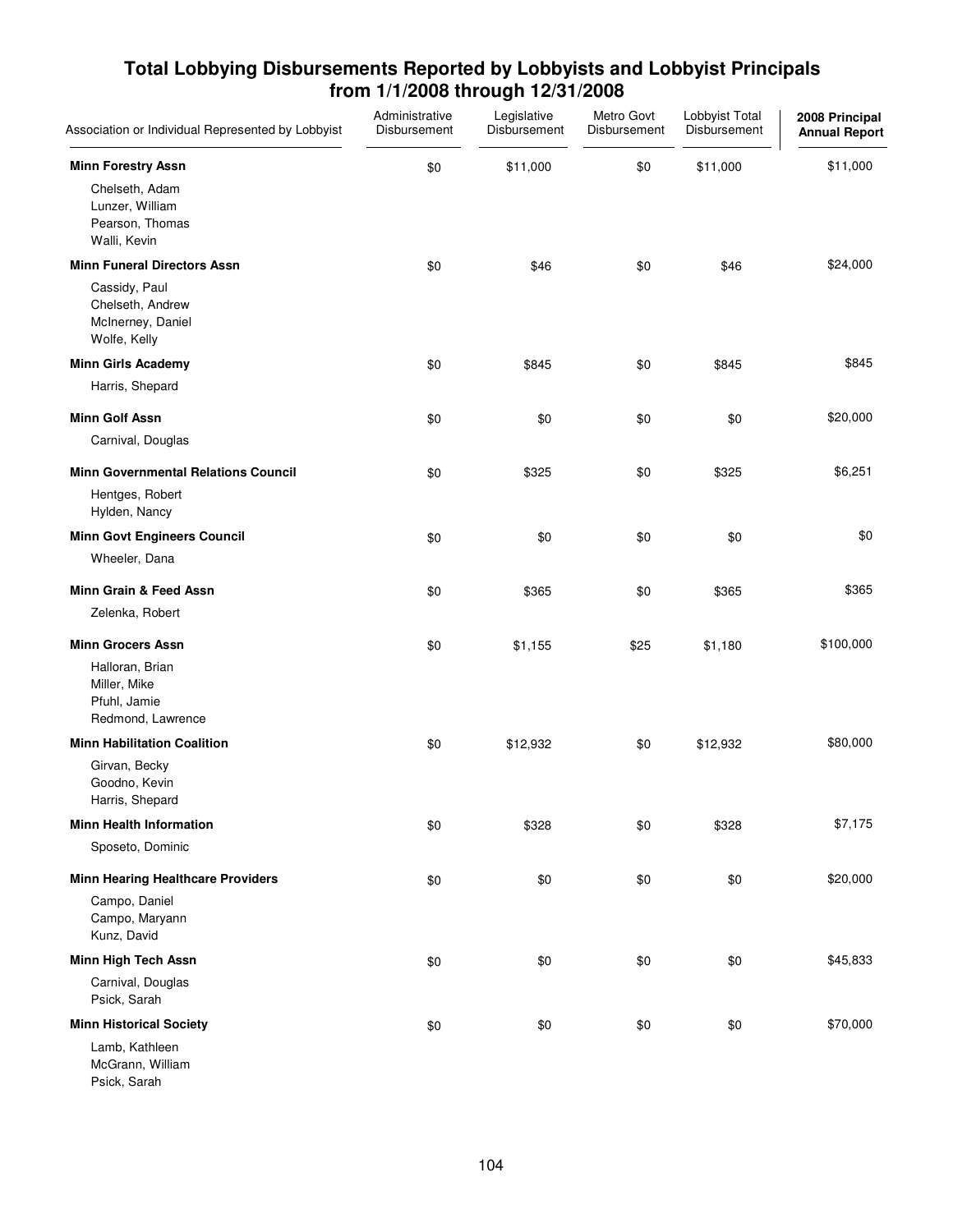| Association or Individual Represented by Lobbyist                                                                                                               | Administrative<br>Disbursement | Legislative<br>Disbursement | Metro Govt<br>Disbursement | Lobbyist Total<br>Disbursement | 2008 Principal<br><b>Annual Report</b> |
|-----------------------------------------------------------------------------------------------------------------------------------------------------------------|--------------------------------|-----------------------------|----------------------------|--------------------------------|----------------------------------------|
| <b>Minn Hockey Inc</b>                                                                                                                                          | \$0                            | \$0                         | \$0                        | \$0                            | \$0                                    |
| Carlson, Joel                                                                                                                                                   |                                |                             |                            |                                |                                        |
| <b>Minn Hockey Ventures Group</b>                                                                                                                               | \$0                            | \$125                       | \$0                        | \$125                          | \$20,000                               |
| Forschler, Richard<br>Hahne, Kathryn                                                                                                                            |                                |                             |                            |                                |                                        |
| <b>Minn HomeCare Assn</b>                                                                                                                                       | \$1,120                        | \$3,300                     | \$0                        | \$4,420                        | \$80,000                               |
| Burandt, Barbara                                                                                                                                                |                                |                             |                            |                                |                                        |
| <b>Minn Hospital Assn</b>                                                                                                                                       | \$0                            | \$56,616                    | \$0                        | \$56,616                       | \$60,000                               |
| Feinwachs, David<br>Kaul Jr, John<br>Krinkie, Mary<br>Rueben, Bruce<br>Stout, Susan                                                                             |                                |                             |                            |                                |                                        |
| <b>Minn Housing Partnership</b>                                                                                                                                 | \$0                            | \$152                       | \$0                        | \$152                          | \$819                                  |
| Halbach, Chip<br>Jepsen, Cynthia<br>Loscalzo, Julian Empson                                                                                                     |                                |                             |                            |                                |                                        |
| <b>Minn Humanities Center</b>                                                                                                                                   | \$0                            | \$110                       | \$0                        | \$110                          | \$0                                    |
| Elliott, Sonnie<br>Forschler, Richard<br>Hahne, Kathryn                                                                                                         |                                |                             |                            |                                |                                        |
| <b>Minn Independent Coalition</b>                                                                                                                               | \$0                            | \$1,305                     | \$0                        | \$1,305                        | \$120,000                              |
| Ahern, Michael<br>Bradley, Michael<br>Crandall, Lynnette Slater<br>Farm, Thomas<br>Johnson, Richard<br>Lynch, Teresa<br>Ray, M Cecilia                          |                                |                             |                            |                                |                                        |
| Minn Independent Insurance Agents Assn                                                                                                                          | \$0                            | \$5,694                     | \$0                        | \$5,694                        | \$80,000                               |
| Sposeto, Dominic                                                                                                                                                |                                |                             |                            |                                |                                        |
| <b>Minn Indian Gaming Assn</b>                                                                                                                                  | \$0                            | \$34,275                    | \$0                        | \$34,275                       | \$300,000                              |
| Asunma, Randy<br>James, Karen<br>Johnson, David<br>Keliher, Thomas<br>Kozak, Andrew<br>Strusinski, William<br>Tilley, Barry<br>Urdahl, Brent<br>Veverka, Steven |                                |                             |                            |                                |                                        |
| <b>Minn Institute of Public Finance</b>                                                                                                                         | \$0                            | \$610                       | \$0                        | \$610                          | \$40,000                               |
| Hahne, Kathryn<br>Hentges, Robert                                                                                                                               |                                |                             |                            |                                |                                        |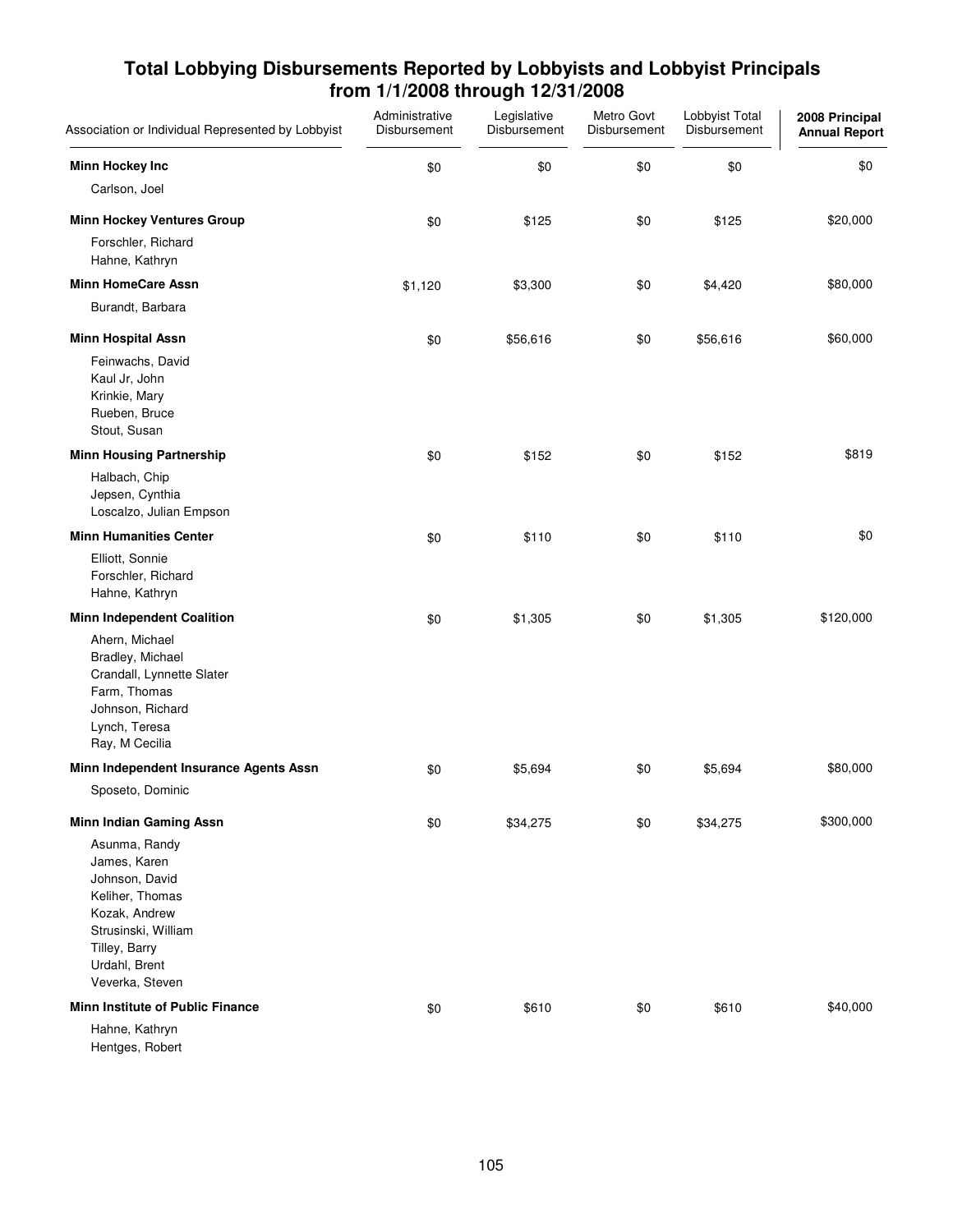| Association or Individual Represented by Lobbyist                                                                    | Administrative<br>Disbursement | Legislative<br>Disbursement | Metro Govt<br>Disbursement | Lobbyist Total<br>Disbursement | 2008 Principal<br><b>Annual Report</b> |
|----------------------------------------------------------------------------------------------------------------------|--------------------------------|-----------------------------|----------------------------|--------------------------------|----------------------------------------|
| Minn Insurance & Financial Services Council                                                                          | \$3,045                        | \$37,294                    | \$0                        | \$40,339                       | \$240,000                              |
| Cook, Judy<br>Franzen, Douglas<br>Moore, Vic<br>Rowen, Robyn<br>Strong, Sarah                                        |                                |                             |                            |                                |                                        |
| <b>Minn Insurance Guaranty Assn</b>                                                                                  | \$0                            | \$340                       | \$0                        | \$340                          | \$0                                    |
| Ahern, Michael                                                                                                       |                                |                             |                            |                                |                                        |
| <b>Minn Inter-County Assn</b>                                                                                        | \$0                            | \$21,603                    | \$0                        | \$21,603                       | \$200,000                              |
| Brewington, Claudia Keagy<br>Carlson, Keith<br>Holten, Cort<br>Silesky, Nancy<br>Tuma, John<br>Vanasek, Robert (Bob) |                                |                             |                            |                                |                                        |
| Minn Interior Design Legislative Action Comm<br>(MIDLAC)                                                             | \$0                            | \$0                         | \$0                        | \$0                            | \$30,000                               |
| Moore-Lindman, Marnie<br>Perrus, Julie                                                                               |                                |                             |                            |                                |                                        |
| <b>Minn Joint Underwriting Assn</b>                                                                                  | \$0                            | \$0                         | \$0                        | \$0                            | \$20,000                               |
| Franzen, Douglas<br>Moore, Vic<br>Peterson, Patricia                                                                 |                                |                             |                            |                                |                                        |
| Minn Labor Interpretive Center                                                                                       | \$0                            | \$0                         | \$0                        | \$0                            | \$0                                    |
| Roe, David                                                                                                           |                                |                             |                            |                                |                                        |
| <b>Minn Laboratory License Coalition</b>                                                                             | \$0                            | \$300                       | \$0                        | \$300                          | \$21,000                               |
| Franzen, Douglas<br>Moore, Vic                                                                                       |                                |                             |                            |                                |                                        |
| <b>Minn Land Title Assn</b>                                                                                          | \$0                            | \$390                       | \$0                        | \$390                          | \$40,000                               |
| Hahne, Kathryn<br>Hylden, Nancy                                                                                      |                                |                             |                            |                                |                                        |
| <b>Minn Land Trust</b>                                                                                               | \$0                            | \$40                        | \$0                        | \$40                           | \$5,000                                |
| Almeida, Cristine<br>Flores, Michele<br>Murphy, Thomas<br>Prohaska, Jane                                             |                                |                             |                            |                                |                                        |
| Minn Landscape Arboretum                                                                                             | \$0                            | \$0                         | \$0                        | \$0                            | \$40,000                               |
| Moore-Lindman, Marnie<br>Seck, Gerald                                                                                |                                |                             |                            |                                |                                        |
| Minn League of Women Voters                                                                                          | \$0                            | \$12,000                    | \$0                        | \$12,000                       | \$12,000                               |
| Gaskins, Keesha<br>Sawyer, Sally<br>Wang, Laura Fredrick                                                             |                                |                             |                            |                                |                                        |
| <b>Minn Library Assn</b>                                                                                             | \$0                            | \$5,130                     | \$0                        | \$5,130                        | \$60,000                               |
| Keefe, Elaine<br>Walseth, Samuel                                                                                     |                                |                             |                            |                                |                                        |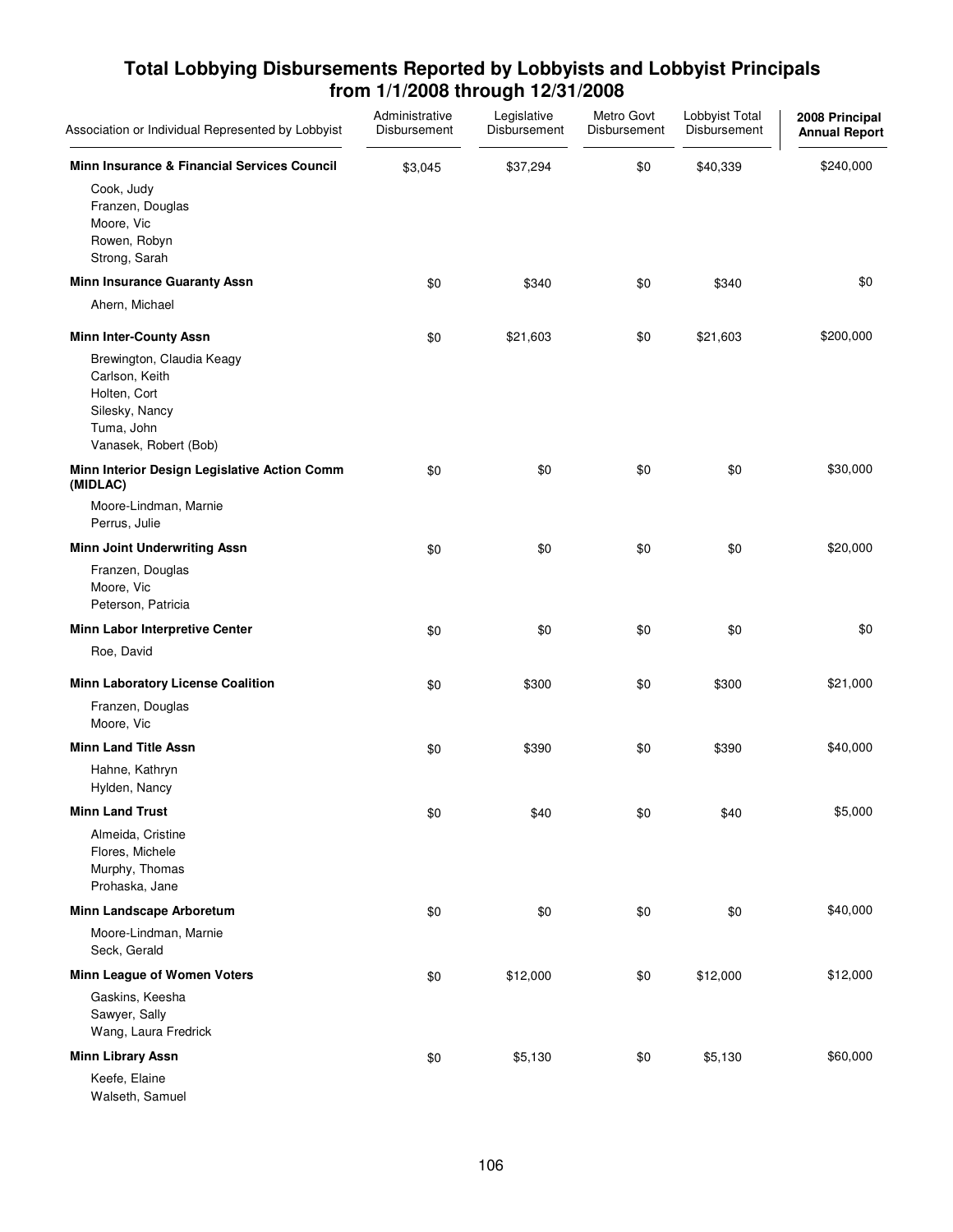| Association or Individual Represented by Lobbyist                                                                                                                                                     | Administrative<br>Disbursement | Legislative<br>Disbursement | Metro Govt<br>Disbursement | Lobbyist Total<br>Disbursement | 2008 Principal<br><b>Annual Report</b> |
|-------------------------------------------------------------------------------------------------------------------------------------------------------------------------------------------------------|--------------------------------|-----------------------------|----------------------------|--------------------------------|----------------------------------------|
| Minn Licensed Beverage Assn Inc                                                                                                                                                                       | \$0                            | \$5,600                     | \$100                      | \$5,700                        | \$70,000                               |
| Bagnoli, Joseph<br>Ball, Frank<br>Farrell, Jim<br>Psick, Sarah                                                                                                                                        |                                |                             |                            |                                |                                        |
| <b>Minn Life</b>                                                                                                                                                                                      | \$0                            | \$991                       | \$0                        | \$991                          | \$70,000                               |
| Amundson, Kristen<br>Bergson, Brian<br>Chapman, Leslie<br>Chilstrom, Lynda<br>Czarnetzki, Dean<br>Georgacas, Chris                                                                                    |                                |                             |                            |                                |                                        |
| <b>Minn Livestock Marketing Assn</b>                                                                                                                                                                  | \$0                            | \$0                         | \$0                        | \$0                            | \$0                                    |
| Hamilton, Kurt                                                                                                                                                                                        |                                |                             |                            |                                |                                        |
| <b>Minn Lodging Assn</b>                                                                                                                                                                              | \$0                            | \$1,494                     | \$0                        | \$1,494                        | \$13,200                               |
| Vanasek, Robert (Bob)                                                                                                                                                                                 |                                |                             |                            |                                |                                        |
| <b>Minn Manufactured Housing Assn</b>                                                                                                                                                                 | \$0                            | \$10,598                    | \$0                        | \$10,598                       | \$60,000                               |
| Brunner, Mark<br>Emerson, Elizabeth<br>Fair, Alayne<br>Gallaher, Harry<br>Grindal, H Theodore<br>Klett, Rebecca<br>McDaniel, Brian                                                                    |                                |                             |                            |                                |                                        |
| <b>Minn Mechanical Contractors Assn</b>                                                                                                                                                               | \$11,210                       | \$3,250                     | \$1,875                    | \$16,335                       | \$120,000                              |
| Pettersen, Steven<br>Thaden, Gary                                                                                                                                                                     |                                |                             |                            |                                |                                        |
| <b>Minn Medical Assn</b>                                                                                                                                                                              | \$238                          | \$75,364                    | \$0                        | \$75,602                       | \$80,504                               |
| Gilbert, Mary<br>Jayatilaka, Nilani<br>Meiches, Robert<br>Noznesky, Sara Will<br>Renner, Dave<br>Sandvig, Linda<br>Schierman, Rebecca<br>Silversmith, Janet<br>Sposeto, Dominic<br>Stirewalt, Karolyn |                                |                             |                            |                                |                                        |
| Minn Medical Group Management Assn                                                                                                                                                                    | \$0                            | \$5,114                     | \$0                        | \$5,114                        | \$60,000                               |
| Emerson, Elizabeth<br>Fair, Alayne<br>Grindal, H Theodore<br>Hustad, John<br>Johnson, Roger<br>Kunz, David<br>Larson, Daniel<br>Schafer, Matthew                                                      |                                |                             |                            |                                |                                        |
| <b>Minn Metalcasters</b>                                                                                                                                                                              | \$0                            | \$0                         | \$0                        | \$0                            | \$20,000                               |
| Derus, John                                                                                                                                                                                           |                                |                             |                            |                                |                                        |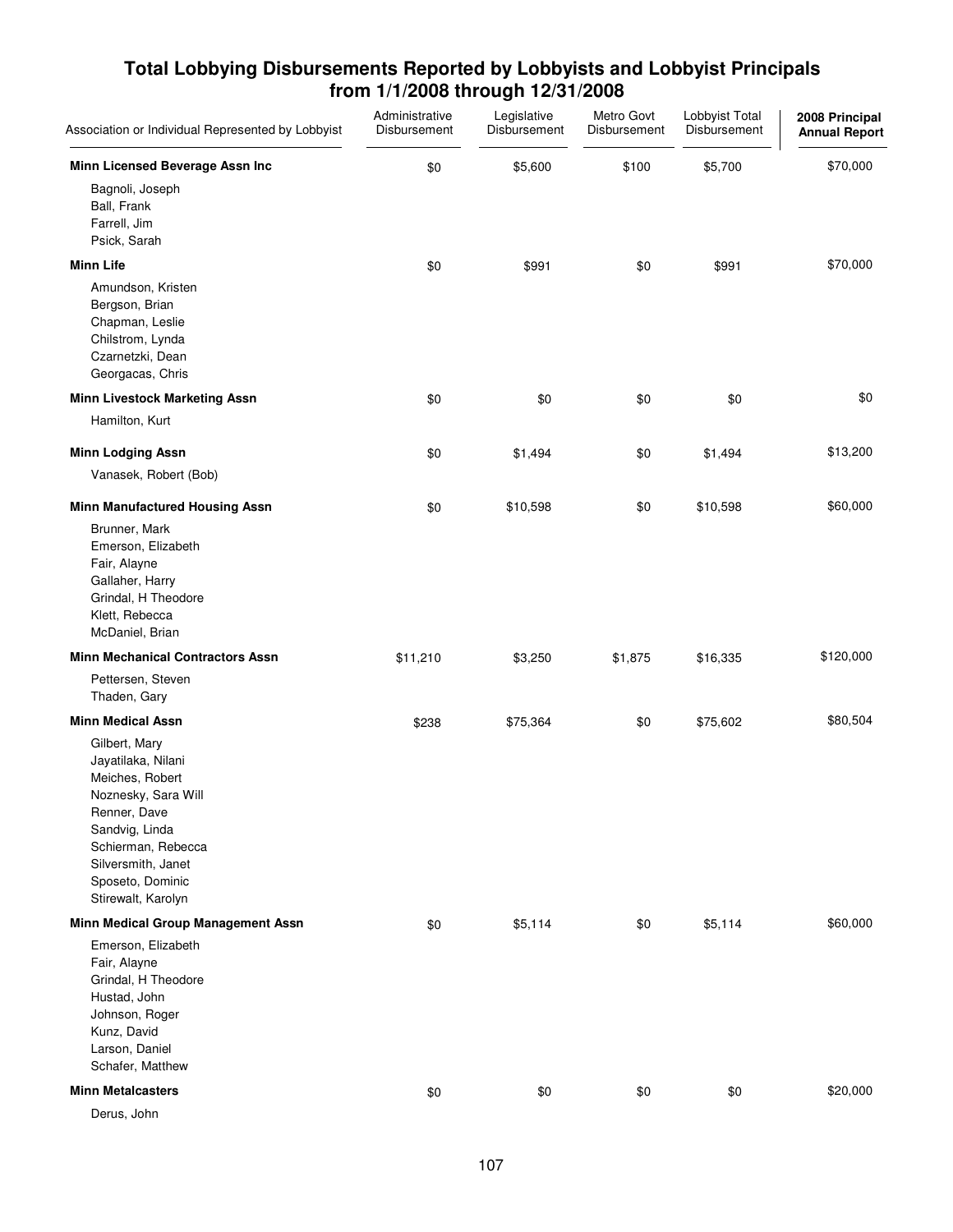| Association or Individual Represented by Lobbyist                                                                                                                  | Administrative<br>Disbursement | Legislative<br>Disbursement | Metro Govt<br>Disbursement | Lobbyist Total<br>Disbursement | 2008 Principal<br><b>Annual Report</b> |
|--------------------------------------------------------------------------------------------------------------------------------------------------------------------|--------------------------------|-----------------------------|----------------------------|--------------------------------|----------------------------------------|
| <b>Minn Milk Producers Assn</b><br>Chelseth, Adam<br>Lunzer, William<br>Pearson, Thomas<br>Walli, Kevin                                                            | \$0                            | \$25,000                    | \$0                        | \$25,000                       | \$20,000                               |
| <b>Minn Mortgage Assn</b>                                                                                                                                          | \$1,300                        | \$7,855                     | \$0                        | \$9,155                        | \$20,000                               |
| Martyn, Patrick                                                                                                                                                    |                                |                             |                            |                                |                                        |
| <b>Minn Multi-Housing Assn</b><br>Grove, Molly<br>Horner, John (Jack)<br>Liljenquist, Todd<br>Peilen, Lisa                                                         | \$0                            | \$554                       | \$427                      | \$981                          | \$220,000                              |
| Minn Municipal Beverage Assn<br>Bagnoli, Joseph<br>Kaspszak, Paul                                                                                                  | \$0                            | \$42,750                    | \$0                        | \$42,750                       | \$60,000                               |
| Psick, Sarah<br><b>Minn Municipal Power Agency</b><br>McKasy, Bert                                                                                                 | \$0                            | \$0                         | \$0                        | \$0                            | \$0                                    |
| <b>Minn Municipal Utilities Assn</b><br>Bagnoli, Joseph<br>Black, William<br>Carnival, Douglas<br>Downer, Steven<br>Kegel, Jack<br>McGrann, William<br>Oxley, Greg | \$0                            | \$8,214                     | \$0                        | \$8,214                        | \$220,000                              |
| Minn Native Wildflower/Grass Producers Assn                                                                                                                        | \$0                            | \$0                         | \$0                        | \$0                            | \$1,000                                |
| Kleven, Bruce                                                                                                                                                      |                                |                             |                            |                                |                                        |
| Minn Natl Assn of Housing & Redevelopment<br><b>Officials</b><br>Chelseth, Adam<br>Lunzer, William<br>Pearson, Thomas<br>Walli, Kevin                              | \$0                            | \$29,102                    | \$0                        | \$29,102                       | \$20,000                               |
| Minn Natural Health-Legal Reform Project                                                                                                                           | \$0                            | \$22,326                    | \$0                        | \$22,326                       | \$20,000                               |
| Kapke, Daniel<br>Miller, Diane<br>Studders, Karen                                                                                                                  |                                |                             |                            |                                |                                        |
| <b>Minn Newspaper Assn</b>                                                                                                                                         | \$100                          | \$5,351                     | \$0                        | \$5,451                        | \$60,000                               |
| Anfinson, Mark<br>Hills, Lisa<br>Hyland, Eric<br>Neren, Sandra<br>Vanasek, Robert (Bob)<br>Vanasek, Robert (Rob)                                                   |                                |                             |                            |                                |                                        |
| Minn Nursery and Landscape Assn                                                                                                                                    | \$0                            | \$0                         | \$0                        | \$0                            | \$40,000                               |
| Boland, John                                                                                                                                                       |                                |                             |                            |                                |                                        |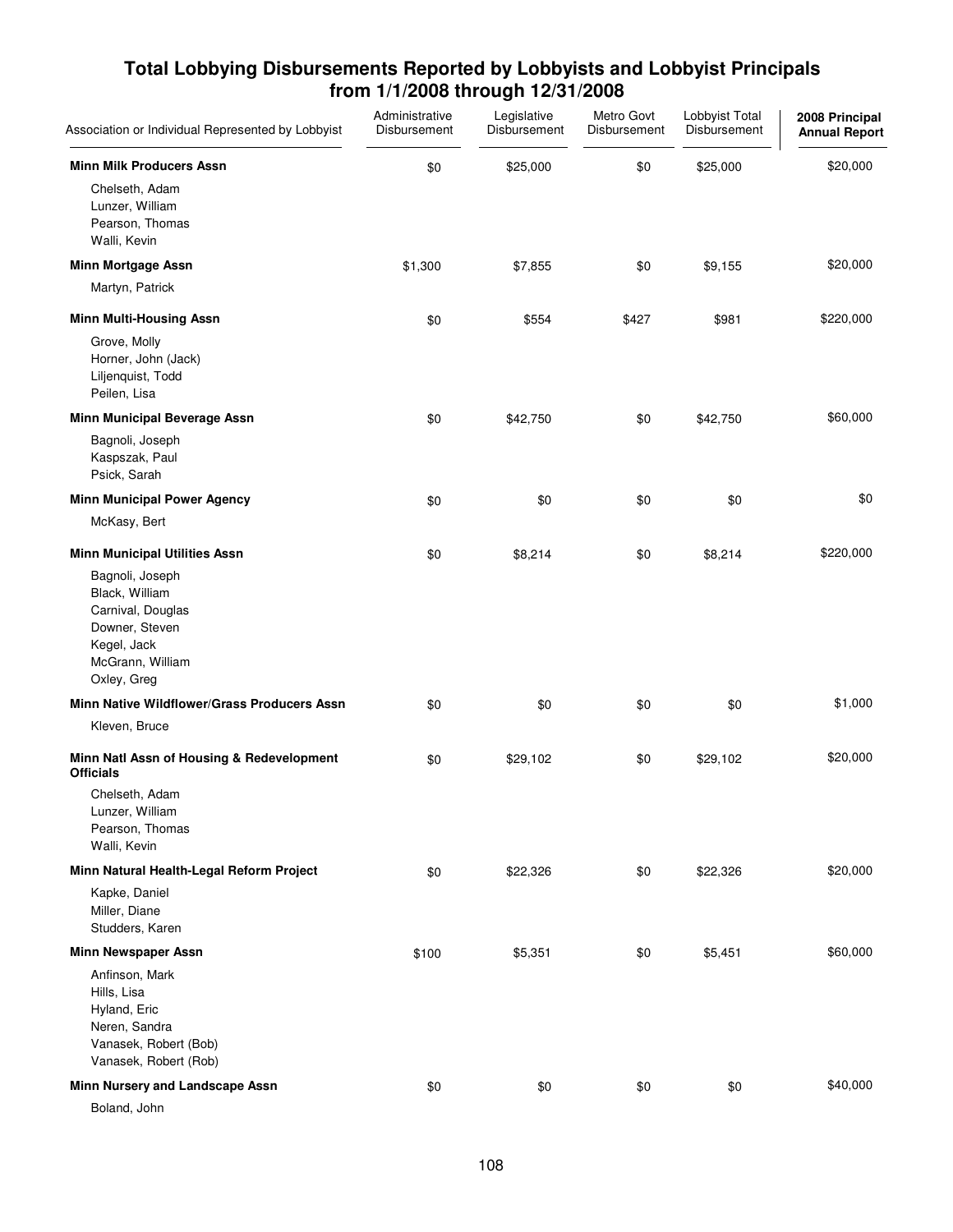| Association or Individual Represented by Lobbyist                                                                                                                                                                                                   | Administrative<br>Disbursement | Legislative<br>Disbursement | Metro Govt<br>Disbursement | Lobbyist Total<br>Disbursement | 2008 Principal<br><b>Annual Report</b> |
|-----------------------------------------------------------------------------------------------------------------------------------------------------------------------------------------------------------------------------------------------------|--------------------------------|-----------------------------|----------------------------|--------------------------------|----------------------------------------|
| <b>Minn Nurses Assn</b>                                                                                                                                                                                                                             | \$0                            | \$196,379                   | \$0                        | \$196,379                      | \$260,000                              |
| Conley, William<br>George, Mary Jo<br>Mortrud, Carrie                                                                                                                                                                                               |                                |                             |                            |                                |                                        |
| <b>Minn Occupational Therapy Assn</b>                                                                                                                                                                                                               | \$0                            | \$1,999                     | \$0                        | \$1,999                        | \$20,000                               |
| Bennett, Cory<br>Keliher, Thomas                                                                                                                                                                                                                    |                                |                             |                            |                                |                                        |
| Minn Oncology Hematology PA                                                                                                                                                                                                                         | \$1,988                        | \$9,196                     | \$0                        | \$11,184                       | \$260,000                              |
| Almeida, Cristine<br>Amundson, Kristen<br>Chilstrom, Lynda<br>Clark, James<br>Flores, Michele<br>Georgacas, Chris<br>Haas, Nancy<br>Hahne, Kathryn<br>Lerner, Irv<br>Mishek, Justine<br>Poul, Thomas<br>Schreiber, William<br>Vanasek, Robert (Bob) |                                |                             |                            |                                |                                        |
| Minn On-Site Sewage Treatment Contr                                                                                                                                                                                                                 | \$0                            | \$0                         | \$0                        | \$0                            | \$0                                    |
| Botzek, Gary                                                                                                                                                                                                                                        |                                |                             |                            |                                |                                        |
| Minn Operators of Music & Amusements                                                                                                                                                                                                                | \$0                            | \$1,752                     | \$0                        | \$1,752                        | \$50,000                               |
| Holten, Cort<br>Leighton, Robert<br>Silesky, Nancy                                                                                                                                                                                                  |                                |                             |                            |                                |                                        |
| Minn Opportunities Industrialization Council                                                                                                                                                                                                        | \$0                            | \$22                        | \$0                        | \$22                           | \$0                                    |
| Cassidy, Paul<br>Chelseth, Andrew<br>Wolfe, Kelly                                                                                                                                                                                                   |                                |                             |                            |                                |                                        |
| <b>Minn Optometric Assn</b>                                                                                                                                                                                                                         | \$0                            | \$80,249                    | \$0                        | \$80,249                       | \$80,000                               |
| Meffert-Nelson, James<br>Morris, Randolph                                                                                                                                                                                                           |                                |                             |                            |                                |                                        |
| <b>Minn Orchestral Assn</b>                                                                                                                                                                                                                         | \$0                            | \$2,482                     | \$0                        | \$2,482                        | \$160,000                              |
| Bagnoli, Joseph<br>Lamb, Kathleen<br>McGrann, William<br>Psick, Sarah<br>Wafler, James                                                                                                                                                              |                                |                             |                            |                                |                                        |
| Minn Org on Adol Pregnancy Prevention &<br>Parenting                                                                                                                                                                                                | \$0                            | \$5,509                     | \$0                        | \$5,509                        | \$20,000                               |
| Alveshere, Lorie Mae<br>Riley, Brigid                                                                                                                                                                                                               |                                |                             |                            |                                |                                        |
| <b>Minn Orthopaedic Society</b><br>Noznesky, Sara Will                                                                                                                                                                                              | \$0                            | \$4,472                     | \$0                        | \$4,472                        | \$20,000                               |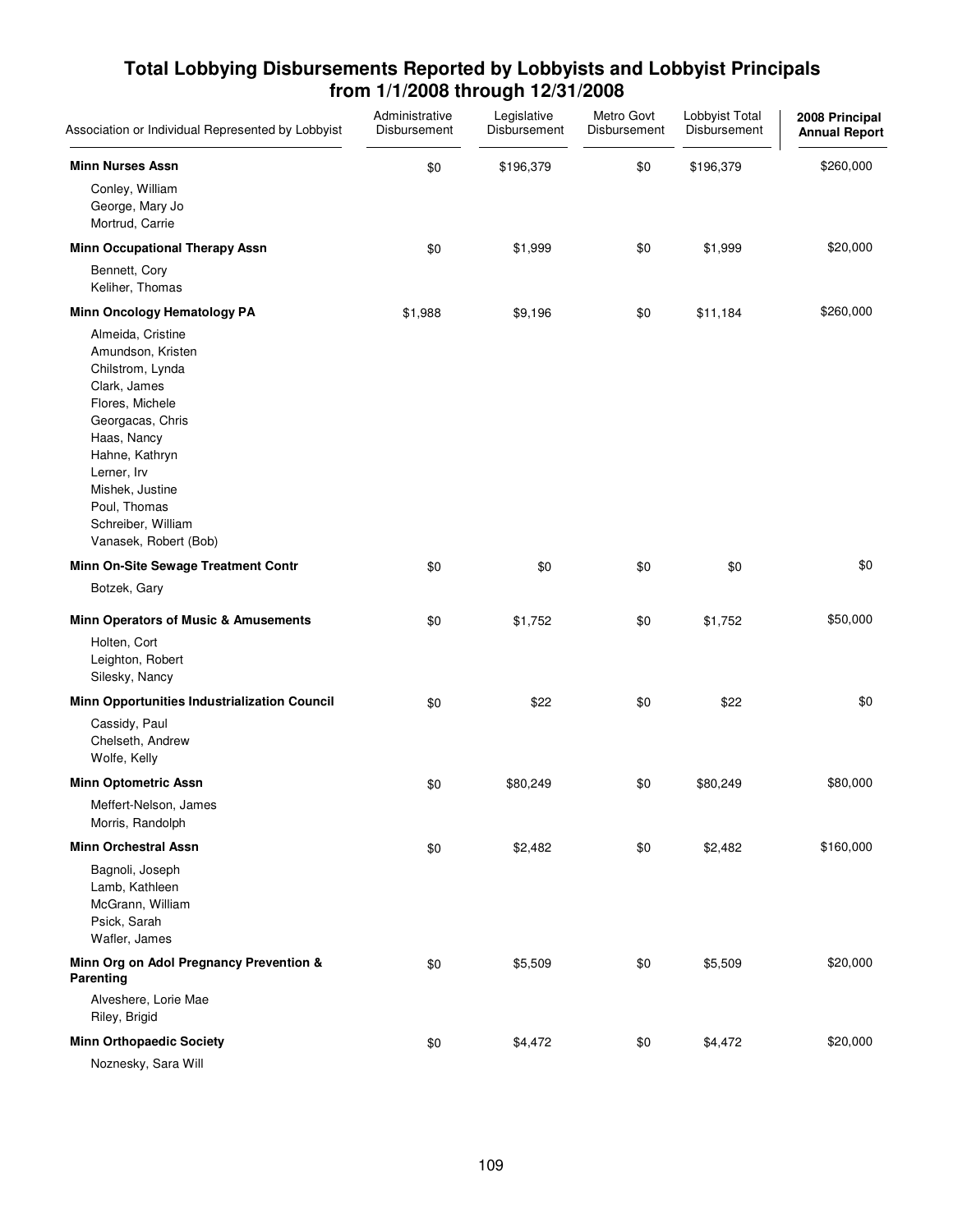| Association or Individual Represented by Lobbyist                                        | Administrative<br>Disbursement | Legislative<br>Disbursement | Metro Govt<br>Disbursement | Lobbyist Total<br>Disbursement | 2008 Principal<br><b>Annual Report</b> |
|------------------------------------------------------------------------------------------|--------------------------------|-----------------------------|----------------------------|--------------------------------|----------------------------------------|
| Minn Painting & Wallcovering Assn                                                        | \$0                            | \$0                         | \$0                        | \$0                            | \$0                                    |
| Grimm, William<br>Nesse, John                                                            |                                |                             |                            |                                |                                        |
| <b>Minn Paratransit Providers Assn</b>                                                   | \$0                            | \$0                         | \$0                        | \$0                            | \$40,000                               |
| Lunzer, William<br>Pearson, Thomas<br>Walli, Kevin<br>Weidner, Michael                   |                                |                             |                            |                                |                                        |
| <b>Minn Pawnbrokers Assn</b>                                                             | \$120                          | \$730                       | \$0                        | \$850                          | \$20,000                               |
| Martyn, Patrick<br>Rixmann, Bradley                                                      |                                |                             |                            |                                |                                        |
| <b>Minn Perfusion Society</b>                                                            | \$0                            | \$653                       | \$0                        | \$653                          | \$2,000                                |
| Keliher, Thomas                                                                          |                                |                             |                            |                                |                                        |
| <b>Minn Pest Management Assn</b>                                                         | \$0                            | \$0                         | \$0                        | \$0                            | \$0                                    |
| Fresvik, Michael                                                                         |                                |                             |                            |                                |                                        |
| <b>Minn Pesticide Information &amp; Education</b>                                        | \$0                            | \$0                         | \$0                        | \$0                            | \$0                                    |
| Ambroz, Theresa                                                                          |                                |                             |                            |                                |                                        |
| <b>Minn Pharmacists Assn</b>                                                             | \$0                            | \$10,401                    | \$0                        | \$10,401                       | \$114,000                              |
| Carpenter, Elizabeth<br>Finstuen, Emily<br>Johnson, Julie<br>Lemke, Matthew              |                                |                             |                            |                                |                                        |
| <b>Minn Pipe Trades Assn</b>                                                             | \$0                            | \$1,230                     | \$0                        | \$1,230                        | \$120,000                              |
| Colburn, Patrick<br>Crimmins, Carl<br>Hansen, Thomas<br>Johnson, David<br>Lucente, David |                                |                             |                            |                                |                                        |
| <b>Minn Podiatry Assn</b>                                                                | \$0                            | \$36,823                    | \$0                        | \$36,823                       | \$40,000                               |
| Barrette, Michelle                                                                       |                                |                             |                            |                                |                                        |
| Minn Police & Peace Officers Assn                                                        | \$0                            | \$652                       | \$0                        | \$652                          | \$40,000                               |
| Flaherty, Dennis<br>Gillespie, William<br>Holten, Cort<br>Silesky, Nancy                 |                                |                             |                            |                                |                                        |
| <b>Minn Pork Producers Assn</b>                                                          | \$305                          | \$2,399                     | \$0                        | \$2,704                        | \$80,000                               |
| Leighton, Robert<br>Schoenfeld, Gerald                                                   |                                |                             |                            |                                |                                        |
| <b>Minn Ports Assn</b>                                                                   | \$0                            | \$16,310                    | \$0                        | \$16,310                       | \$23,641                               |
| Chelseth, Adam<br>Lunzer, William<br>Pearson, Thomas<br>Walli, Kevin                     |                                |                             |                            |                                |                                        |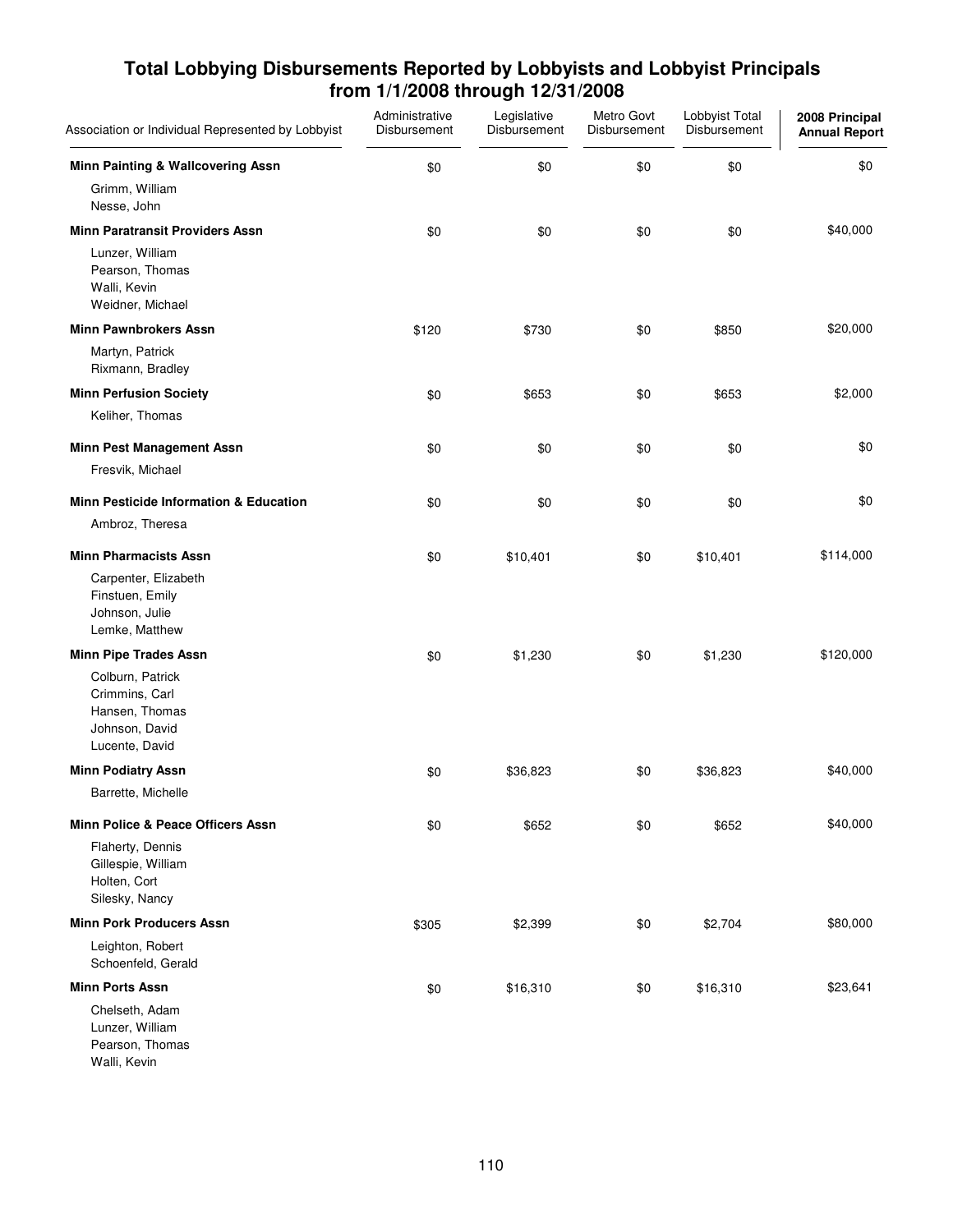| Association or Individual Represented by Lobbyist                                                                                                                                                                                                                                                                                     | Administrative<br>Disbursement | Legislative<br>Disbursement | Metro Govt<br>Disbursement | Lobbyist Total<br>Disbursement | 2008 Principal<br><b>Annual Report</b> |
|---------------------------------------------------------------------------------------------------------------------------------------------------------------------------------------------------------------------------------------------------------------------------------------------------------------------------------------|--------------------------------|-----------------------------|----------------------------|--------------------------------|----------------------------------------|
| <b>Minn Power (ALLETE)</b>                                                                                                                                                                                                                                                                                                            | \$14,041                       | \$14,803                    | \$0                        | \$28,844                       | \$157,000                              |
| Anderson, Christopher<br>Bennett, Cory<br>Emerson, Elizabeth<br>Garvey, Stephen<br>Grindal, H Theodore<br>Hodnik, Margaret<br>Hoyum, Lori<br>Keliher, Thomas<br>Klett, Rebecca<br>Krikava, Michael<br>Lindholm, Robert<br>Moeller, David<br>Podratz, Marcia<br>Robare, Margaret<br>Simpser, Zeviel<br>Sletten, Jill<br>Warmuth, Jenna |                                |                             |                            |                                |                                        |
| <b>Minn Precision Manufacturing Assn</b>                                                                                                                                                                                                                                                                                              | \$0                            | \$0                         | \$0                        | \$0                            | \$0                                    |
| Geier, Mark                                                                                                                                                                                                                                                                                                                           |                                |                             |                            |                                |                                        |
| <b>Minn Private College Council</b>                                                                                                                                                                                                                                                                                                   | \$0                            | \$60,628                    | \$0                        | \$60,628                       | \$220,000                              |
| Egan, Dennis<br>Elliott, Sonnie<br>Forschler, Richard<br>Hahne, Kathryn<br>Laird, David<br>McMahon, Scott                                                                                                                                                                                                                             |                                |                             |                            |                                |                                        |
| <b>Minn Prof Fire Fighters</b>                                                                                                                                                                                                                                                                                                        | \$0                            | \$333                       | \$0                        | \$333                          | \$20,000                               |
| Pederson, Kirk<br>Rice, Brian<br>Thornberg, Thomas                                                                                                                                                                                                                                                                                    |                                |                             |                            |                                |                                        |
| <b>Minn Project</b>                                                                                                                                                                                                                                                                                                                   | \$0                            | \$300                       | \$0                        | \$300                          | \$9,000                                |
| Kemp, Loni<br>Pederson, Kirk<br>Schoenrich, Lola                                                                                                                                                                                                                                                                                      |                                |                             |                            |                                |                                        |
| <b>Minn Propane Gas Assn</b>                                                                                                                                                                                                                                                                                                          | \$0                            | \$652                       | \$0                        | \$652                          | \$20,000                               |
| Holten, Cort<br>Silesky, Nancy                                                                                                                                                                                                                                                                                                        |                                |                             |                            |                                |                                        |
| <b>Minn Psychiatric Society</b>                                                                                                                                                                                                                                                                                                       | \$0                            | \$4,280                     | \$0                        | \$4,280                        | \$40,000                               |
| Sposeto, Dominic                                                                                                                                                                                                                                                                                                                      |                                |                             |                            |                                |                                        |
| <b>Minn Psychological Assn</b>                                                                                                                                                                                                                                                                                                        | \$0                            | \$1,207                     | \$0                        | \$1,207                        | \$20,000                               |
| Amberg, William<br>Bennett, Cory<br>Keliher, Thomas<br>Pryse, Becca                                                                                                                                                                                                                                                                   |                                |                             |                            |                                |                                        |
| Minn PTSA (Parent Teacher Student Assn)                                                                                                                                                                                                                                                                                               | \$0                            | \$280                       | \$0                        | \$280                          | \$0                                    |
| Pokornowski, Mari<br>Smith, Peggy                                                                                                                                                                                                                                                                                                     |                                |                             |                            |                                |                                        |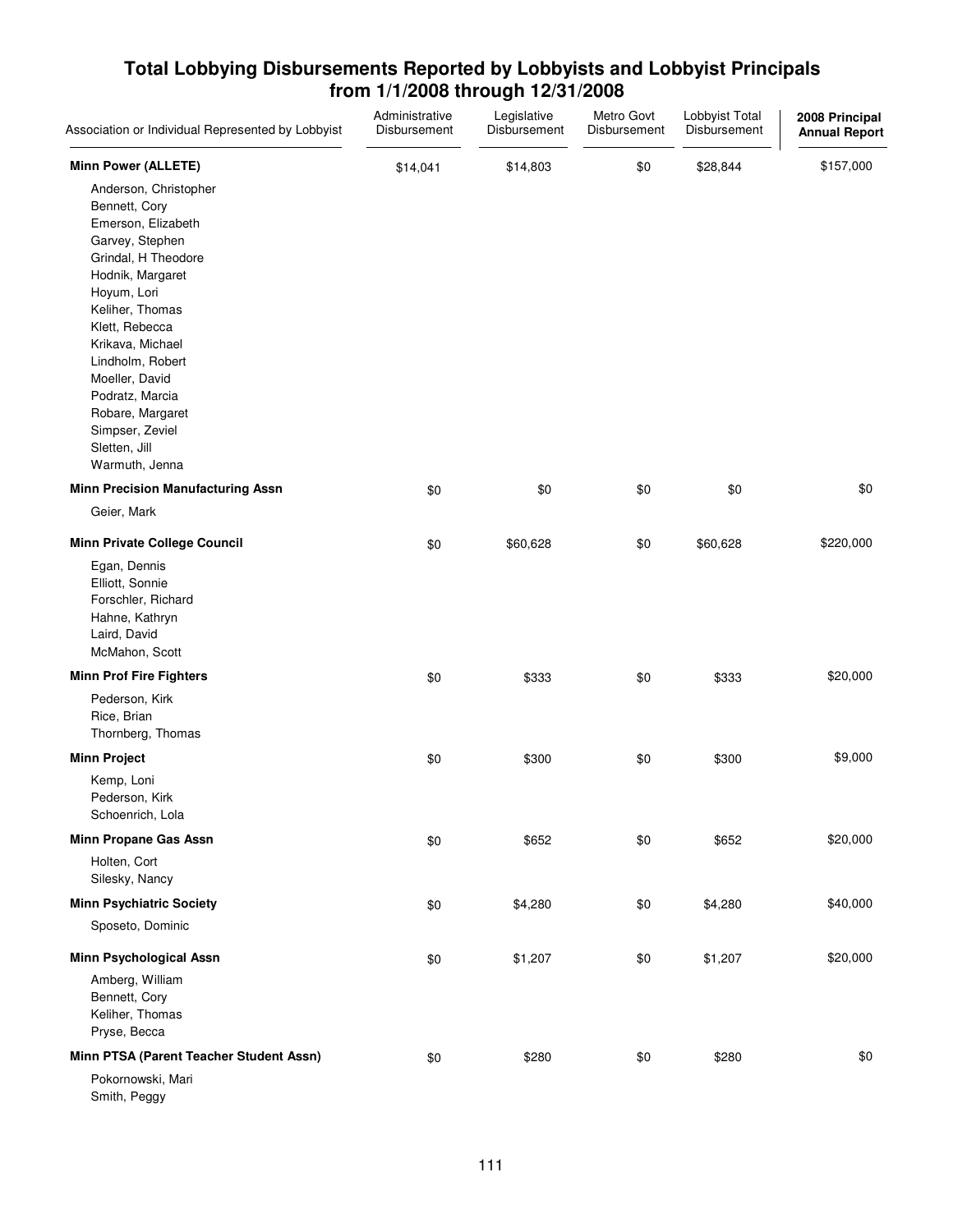| Association or Individual Represented by Lobbyist                                                                                                         | Administrative<br>Disbursement | Legislative<br>Disbursement | Metro Govt<br>Disbursement | Lobbyist Total<br>Disbursement | 2008 Principal<br><b>Annual Report</b> |
|-----------------------------------------------------------------------------------------------------------------------------------------------------------|--------------------------------|-----------------------------|----------------------------|--------------------------------|----------------------------------------|
| <b>Minn Public Radio Inc.</b>                                                                                                                             | \$0                            | \$1,700                     | \$750                      | \$2,450                        | \$20,000                               |
| Booth, Kristi<br>Cross, Chris<br>Kigin, Thomas<br>Nelson, Jeff                                                                                            |                                |                             |                            |                                |                                        |
| <b>Minn Public Transit Assn</b>                                                                                                                           | \$0                            | \$816                       | \$0                        | \$816                          | \$26,897                               |
| Munyon, Sherry                                                                                                                                            |                                |                             |                            |                                |                                        |
| <b>Minn Race Track Fund</b>                                                                                                                               | \$0                            | \$0                         | \$0                        | \$0                            | \$0                                    |
| Brandenhoff, Gerald                                                                                                                                       |                                |                             |                            |                                |                                        |
| <b>Minn Recreation &amp; Parks Assn</b>                                                                                                                   | \$0                            | \$0                         | \$0                        | \$0                            | \$20,000                               |
| Carnival, Douglas<br>Krapek, John<br>Psick, Sarah                                                                                                         |                                |                             |                            |                                |                                        |
| <b>Minn Recruiting Staffing Assn</b>                                                                                                                      | \$0                            | \$56                        | \$0                        | \$56                           | \$20,000                               |
| Morris, Randolph                                                                                                                                          |                                |                             |                            |                                |                                        |
| Minn Regional Development Organization                                                                                                                    | \$0                            | \$0                         | \$0                        | \$0                            | \$0                                    |
| Lunzer, William<br>Pearson, Thomas                                                                                                                        |                                |                             |                            |                                |                                        |
| Minn Regional Railroads Assn                                                                                                                              | \$0                            | \$4,951                     | \$0                        | \$4,951                        | \$60,000                               |
| Apitz, John                                                                                                                                               |                                |                             |                            |                                |                                        |
| <b>Minn Religious Council</b>                                                                                                                             | \$0                            | \$225                       | \$0                        | \$225                          | \$140,000                              |
| Connolly, Daniel<br>Elliott, Sonnie<br>Forschler, Richard<br>Hahne, Kathryn                                                                               |                                |                             |                            |                                |                                        |
| <b>Minn Resource Recovery Assn</b>                                                                                                                        | \$0                            | \$206                       | \$0                        | \$206                          | \$24,000                               |
| Kozak, Andrew<br>Meeks, John<br>Richter, Trudy<br>Warren, Kerry                                                                                           |                                |                             |                            |                                |                                        |
| <b>Minn Retail Merchants Assn</b>                                                                                                                         | \$0                            | \$66,851                    | \$0                        | \$66,851                       | \$150,000                              |
| Anderson, Bruce (Buzz)<br>Backhaus, Amber<br>Cassidy, Paul<br>Chelseth, Andrew<br>Elliott, Sonnie<br>Forschler, Richard<br>Hahne, Kathryn<br>Wolfe, Kelly |                                |                             |                            |                                |                                        |
| <b>Minn Rural Counties Caucus</b>                                                                                                                         | \$0                            | \$0                         | \$0                        | \$0                            | \$20,000                               |
| Larson, Daniel Joseph                                                                                                                                     |                                |                             |                            |                                |                                        |
| <b>Minn Rural Education Assn</b>                                                                                                                          | \$0                            | \$3,176                     | \$0                        | \$3,176                        | \$96,000                               |
| Walseth, Samuel<br>Warne, Lee                                                                                                                             |                                |                             |                            |                                |                                        |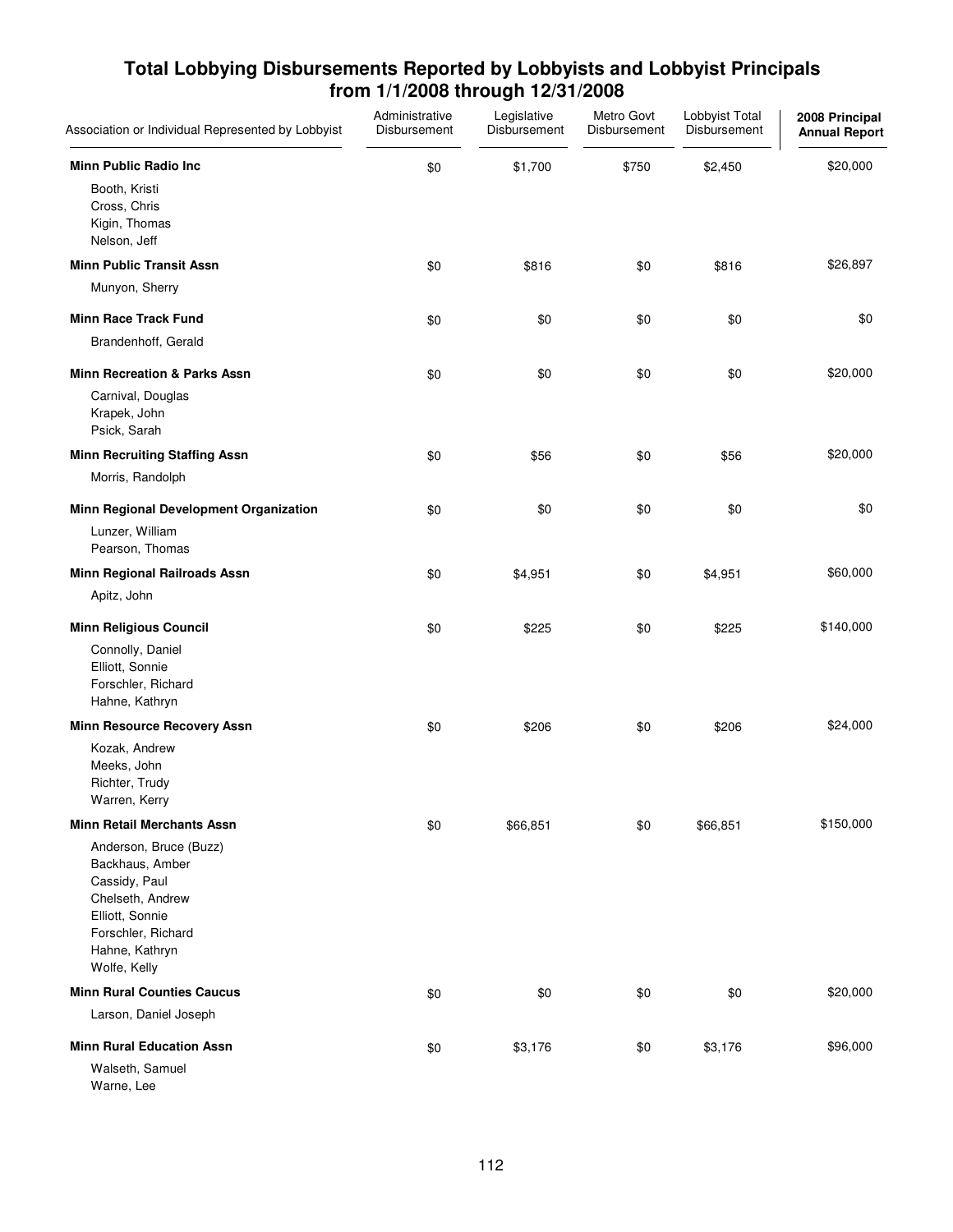| Association or Individual Represented by Lobbyist                                        | Administrative<br>Disbursement | Legislative<br>Disbursement | Metro Govt<br>Disbursement | Lobbyist Total<br>Disbursement | 2008 Principal<br><b>Annual Report</b> |
|------------------------------------------------------------------------------------------|--------------------------------|-----------------------------|----------------------------|--------------------------------|----------------------------------------|
| <b>Minn Rural Electric Assn</b>                                                          | \$0                            | \$1,065                     | \$0                        | \$1,065                        | \$200,000                              |
| Glaess, Mark<br>Johnson, Joel<br>Levander, Harold<br>Pierson, Christina<br>Sundberg, Lee |                                |                             |                            |                                |                                        |
| <b>Minn Rural Health Cooperative</b>                                                     | \$0                            | \$3,600                     | \$0                        | \$3,600                        | \$5,048                                |
| Ness, Charles                                                                            |                                |                             |                            |                                |                                        |
| <b>Minn Safety Council Inc</b>                                                           | \$0                            | \$55,981                    | \$0                        | \$55,981                       | \$60,000                               |
| Beers, Anne<br>Bufton, Carol<br>Grooms, Lloyd<br>Lonetti, Christine Zimmer               |                                |                             |                            |                                |                                        |
| <b>Minn Safety Net Coalition</b>                                                         | \$0                            | \$0                         | \$0                        | \$0                            | \$40,000                               |
| Sandvig, Linda<br>Scandrett, Michael<br>Zylla, Emily Bergenstal                          |                                |                             |                            |                                |                                        |
| <b>Minn SAFPlan</b>                                                                      | \$0                            | \$8                         | \$0                        | \$8                            | \$3,000                                |
| Wesman, Diane                                                                            |                                |                             |                            |                                |                                        |
| Minn Salon & Spa Professional Assn                                                       | \$233                          | \$358                       | \$0                        | \$591                          | \$20,000                               |
| Hirst, James                                                                             |                                |                             |                            |                                |                                        |
| <b>Minn School Boards Assn</b>                                                           | \$30                           | \$124,566                   | \$0                        | \$124,596                      | \$580,000                              |
| Deans, Thomas<br>Keliher, Grace Schwab<br>Meeks, Robert<br>Schneidawind, Kirk            |                                |                             |                            |                                |                                        |
| Minn School Bus Operators Assn                                                           | \$0                            | \$0                         | \$0                        | \$0                            | \$40,000                               |
| Botzek, Gary                                                                             |                                |                             |                            |                                |                                        |
| <b>Minn School Counselors Assn</b>                                                       | \$0                            | \$0                         | \$0                        | \$0                            | \$20,000                               |
| Campo, Daniel                                                                            |                                |                             |                            |                                |                                        |
| <b>Minn School Nutrition Assn</b>                                                        | \$0                            | \$4,703                     | \$0                        | \$4,703                        | \$32,452                               |
| Keefe, Elaine<br>Walseth, Samuel                                                         |                                |                             |                            |                                |                                        |
| <b>Minn School Psychologists Assn</b>                                                    | \$0                            | \$404                       | \$0                        | \$404                          | \$5,000                                |
| Maves, Ralph                                                                             |                                |                             |                            |                                |                                        |
| <b>Minn School Social Workers Assn</b>                                                   | \$0                            | \$752                       | \$0                        | \$752                          | \$2,500                                |
| Miller, Anne Bomstad                                                                     |                                |                             |                            |                                |                                        |
| Minn Seasonal Rec Property Owners Coalition                                              | \$0                            | \$1,381                     | \$0                        | \$1,381                        | \$60,000                               |
| Erdman, Henry<br>Forester, Jeff<br>Johnson, Robert                                       |                                |                             |                            |                                |                                        |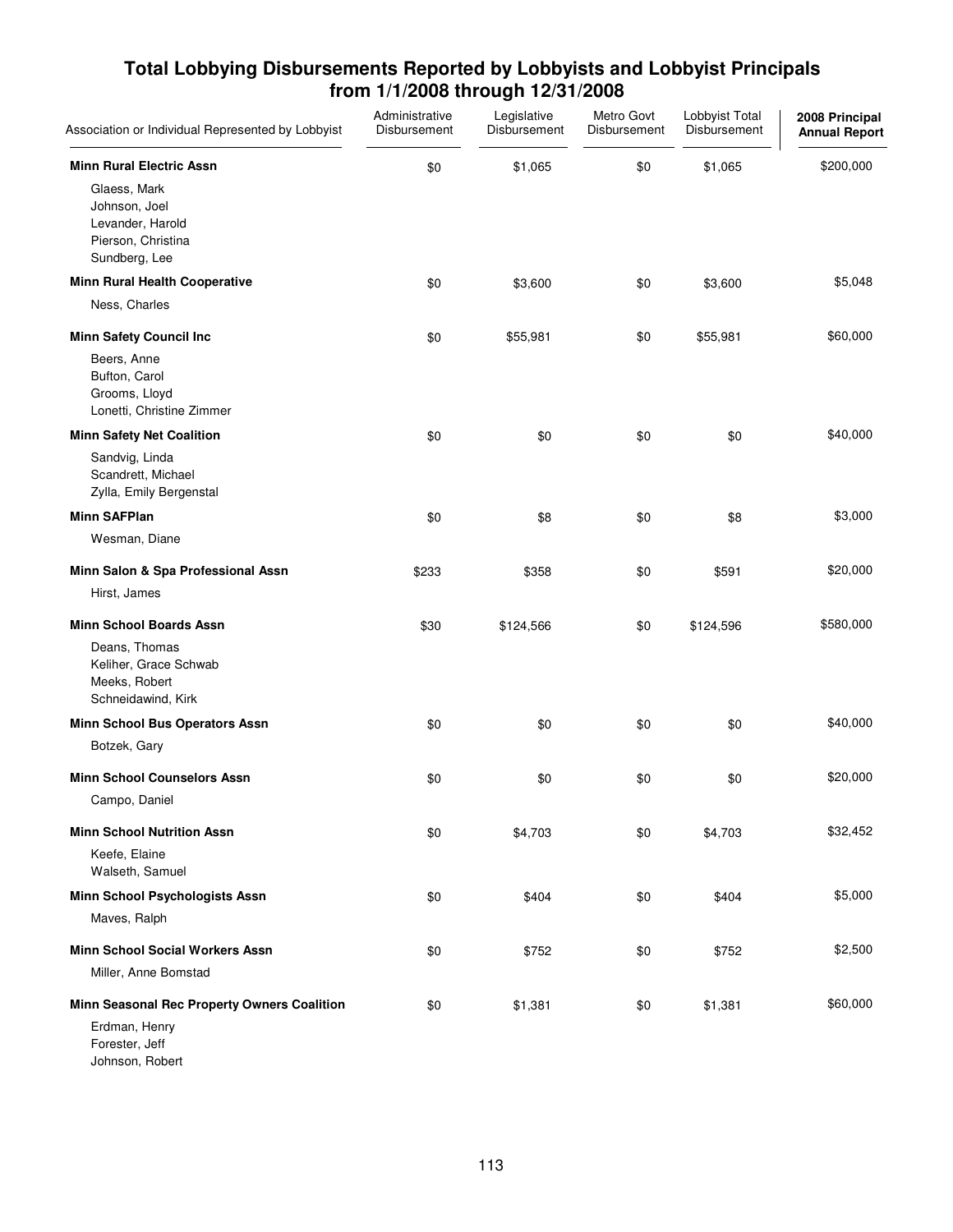| Association or Individual Represented by Lobbyist                                                | Administrative<br>Disbursement | Legislative<br>Disbursement | Metro Govt<br>Disbursement | Lobbyist Total<br>Disbursement | 2008 Principal<br><b>Annual Report</b> |
|--------------------------------------------------------------------------------------------------|--------------------------------|-----------------------------|----------------------------|--------------------------------|----------------------------------------|
| <b>Minn Self-Insurers Assn</b>                                                                   | \$0                            | \$1,011                     | \$0                        | \$1,011                        | \$48,750                               |
| Cassidy, Paul<br>Chelseth, Andrew<br>Thrane, Peter<br>Wolfe, Kelly                               |                                |                             |                            |                                |                                        |
| <b>Minn Self-Insurers Security Fund</b>                                                          | \$0                            | \$25                        | \$0                        | \$25                           | \$0                                    |
| Koll, Laurence<br>Lawton, Barbara<br>Lynch, Ann Rhode<br>Morrison, Andrew<br>Seningen, Cassandra |                                |                             |                            |                                |                                        |
| <b>Minn Senior Federation</b>                                                                    | \$0                            | \$0                         | \$0                        | \$0                            | \$0                                    |
| Graczyk, Lee                                                                                     |                                |                             |                            |                                |                                        |
| <b>Minn Service Cooperatives</b>                                                                 | \$0                            | \$677                       | \$0                        | \$677                          | \$60,000                               |
| Keefe, Elaine<br>Keliher, Thomas<br>McKasy, Bert<br>Strusinski, William<br>Walseth, Samuel       |                                |                             |                            |                                |                                        |
| <b>Minn Service Station &amp; Convenience Store Assn</b>                                         | \$0                            | \$40                        | \$0                        | \$40                           | \$20,000                               |
| Breitinger, Jennifer                                                                             |                                |                             |                            |                                |                                        |
| <b>Minn Sheriffs Assn</b>                                                                        | \$0                            | \$4,921                     | \$0                        | \$4,921                        | \$35,425                               |
| Hyland, Eric<br>Neren, Sandra                                                                    |                                |                             |                            |                                |                                        |
| <b>Minn Shopping Center Assn</b>                                                                 | \$0                            | \$125                       | \$0                        | \$125                          | \$40,000                               |
| Elliott, Sonnie<br>Forschler, Richard                                                            |                                |                             |                            |                                |                                        |
| <b>Minn Sign Assn</b>                                                                            | \$0                            | \$0                         | \$0                        | \$0                            | \$20,000                               |
| Amberg, William<br>Ewald, David<br>Pryse, Becca                                                  |                                |                             |                            |                                |                                        |
| Minn Social Service Assn (MSSA)                                                                  | \$0                            | \$12,984                    | \$0                        | \$12,984                       | \$20,000                               |
| Halvorson, Rod                                                                                   |                                |                             |                            |                                |                                        |
| Minn Society for Respiratory Care                                                                | \$0                            | \$0                         | \$0                        | \$0                            | \$4,000                                |
| Amberg, William                                                                                  |                                |                             |                            |                                |                                        |
| <b>Minn Society of Anesthesiologists</b>                                                         | \$0                            | \$4,109                     | \$0                        | \$4,109                        | \$16,498                               |
| Fair, Alayne<br>Grindal, H Theodore<br>Hustad, John<br>Johnson, Roger<br>Schafer, Matthew        |                                |                             |                            |                                |                                        |
| <b>Minn Society of CPAs</b>                                                                      | \$0                            | \$4,230                     | \$0                        | \$4,230                        | \$180,000                              |
| Fragnito, Geno                                                                                   |                                |                             |                            |                                |                                        |
| <b>Minn Society of Pathologists</b>                                                              | \$0                            | \$0                         | \$0                        | \$0                            | \$0                                    |
| Lehman, Thomas                                                                                   |                                |                             |                            |                                |                                        |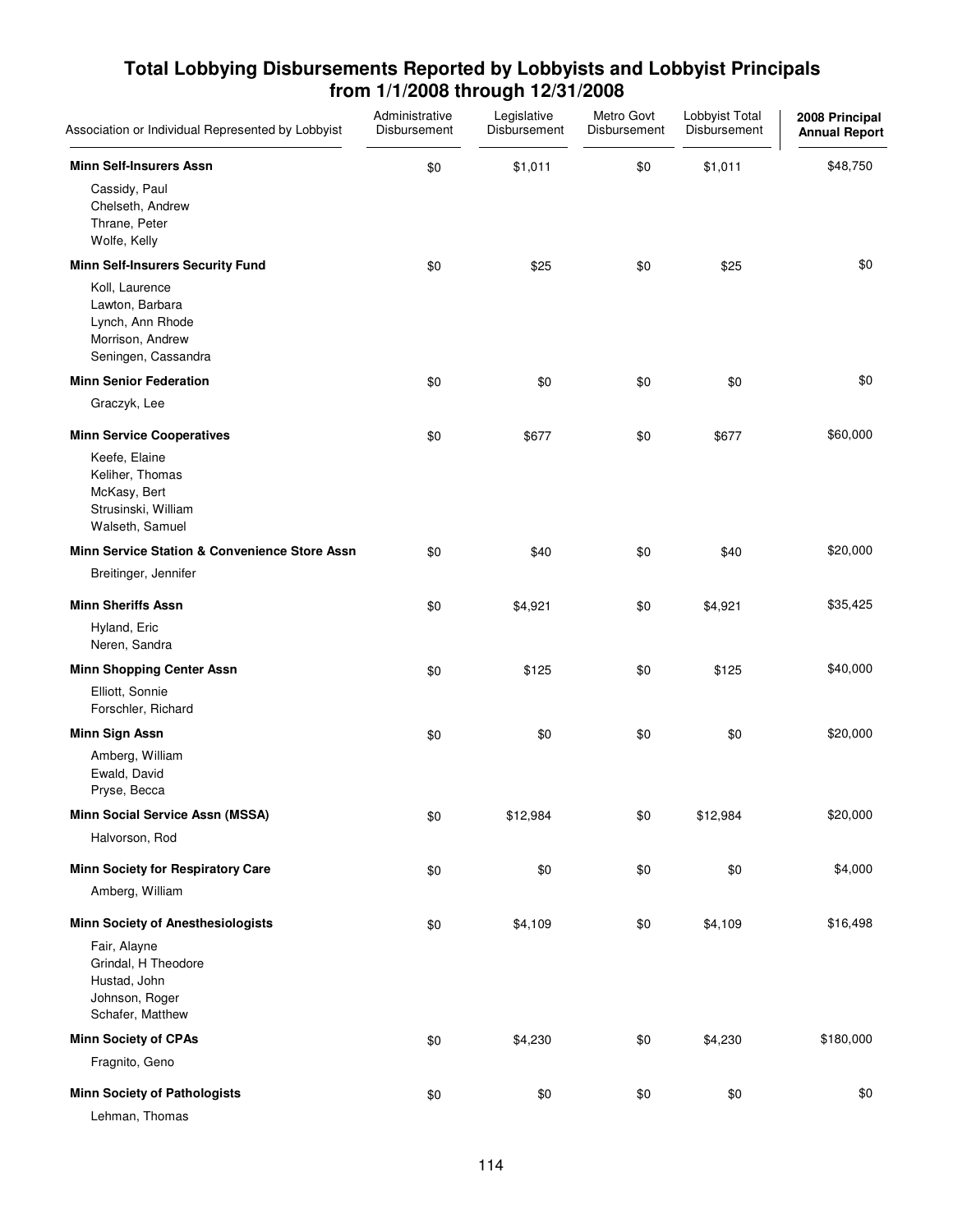| Association or Individual Represented by Lobbyist          | Administrative<br>Disbursement | Legislative<br>Disbursement | Metro Govt<br>Disbursement | Lobbyist Total<br>Disbursement | 2008 Principal<br><b>Annual Report</b> |
|------------------------------------------------------------|--------------------------------|-----------------------------|----------------------------|--------------------------------|----------------------------------------|
| <b>Minn Society of Prof Engineers</b>                      | \$0                            | \$0                         | \$0                        | \$0                            | \$500                                  |
| Detloff, Mary<br>Morris, Randolph                          |                                |                             |                            |                                |                                        |
| <b>Minn Society of Prof Surveyors</b>                      | \$0                            | \$2,460                     | \$0                        | \$2,460                        | \$40,000                               |
| Haas, Nancy<br>Poul, Thomas                                |                                |                             |                            |                                |                                        |
| Minn Soybean Growers Assn                                  | \$0                            | \$4,414                     | \$0                        | \$4,414                        | \$60,000                               |
| Schoenfeld, Gerald                                         |                                |                             |                            |                                |                                        |
| Minn Speech-Language-Hearing Assn (MSHA)                   | \$0                            | \$2,472                     | \$0                        | \$2,472                        | \$33,500                               |
| Bennett, Cory<br>Walseth, Samuel                           |                                |                             |                            |                                |                                        |
| <b>Minn State Agricultural Society</b>                     | \$0                            | \$0                         | \$0                        | \$0                            | \$40,000                               |
| Bagnoli, Joseph<br>Psick, Sarah                            |                                |                             |                            |                                |                                        |
| <b>Minn State Auctioneers Assn</b>                         | \$0                            | \$300                       | \$0                        | \$300                          | \$11,196                               |
| Moore, Vic                                                 |                                |                             |                            |                                |                                        |
| Minn State Baptist Convention Inc                          | \$0                            | \$0                         | \$0                        | \$0                            | \$0                                    |
| Everett, David                                             |                                |                             |                            |                                |                                        |
| <b>Minn State Bar Assn</b>                                 | \$0                            | \$2,310                     | \$0                        | \$2,310                        | \$160,000                              |
| Grooms, Lloyd<br>Lemke, Matthew                            |                                |                             |                            |                                |                                        |
| Minn State Building & Const Trades Council                 | \$0                            | \$0                         | \$0                        | \$0                            | \$0                                    |
| Anfang, Richard<br>LeClair, Danielle<br>Luger-Nikolai, Meg |                                |                             |                            |                                |                                        |
| <b>Minn State Cattlemen's Assn</b>                         | \$0                            | \$157                       | \$0                        | \$157                          | \$6,500                                |
| Kleven, Bruce                                              |                                |                             |                            |                                |                                        |
| <b>Minn State College Faculty</b>                          | \$1,895                        | \$8,085                     | \$0                        | \$9,980                        | \$40,000                               |
| Grant, Mark<br>Mulcahy, Greg<br>Nelson, Rick               |                                |                             |                            |                                |                                        |
| Minn State College Student Assn                            | \$0                            | \$550                       | \$0                        | \$550                          | \$40,000                               |
| Fossum, Jason<br>Klander, Justin                           |                                |                             |                            |                                |                                        |
| Minn State Fire Chiefs Assn                                | \$0                            | \$4,169                     | \$0                        | \$4,169                        | \$40,000                               |
| Munyon, Sherry<br>Strusinski, William                      |                                |                             |                            |                                |                                        |
| Minn State Fire Dept Assn                                  | \$0                            | \$778                       | \$0                        | \$778                          | \$20,000                               |
| Munyon, Sherry<br>Strusinski, William                      |                                |                             |                            |                                |                                        |
| Minn State High School League                              | \$0                            | \$0                         | \$0                        | \$0                            | \$40,000                               |
| Aronson, Roger                                             |                                |                             |                            |                                |                                        |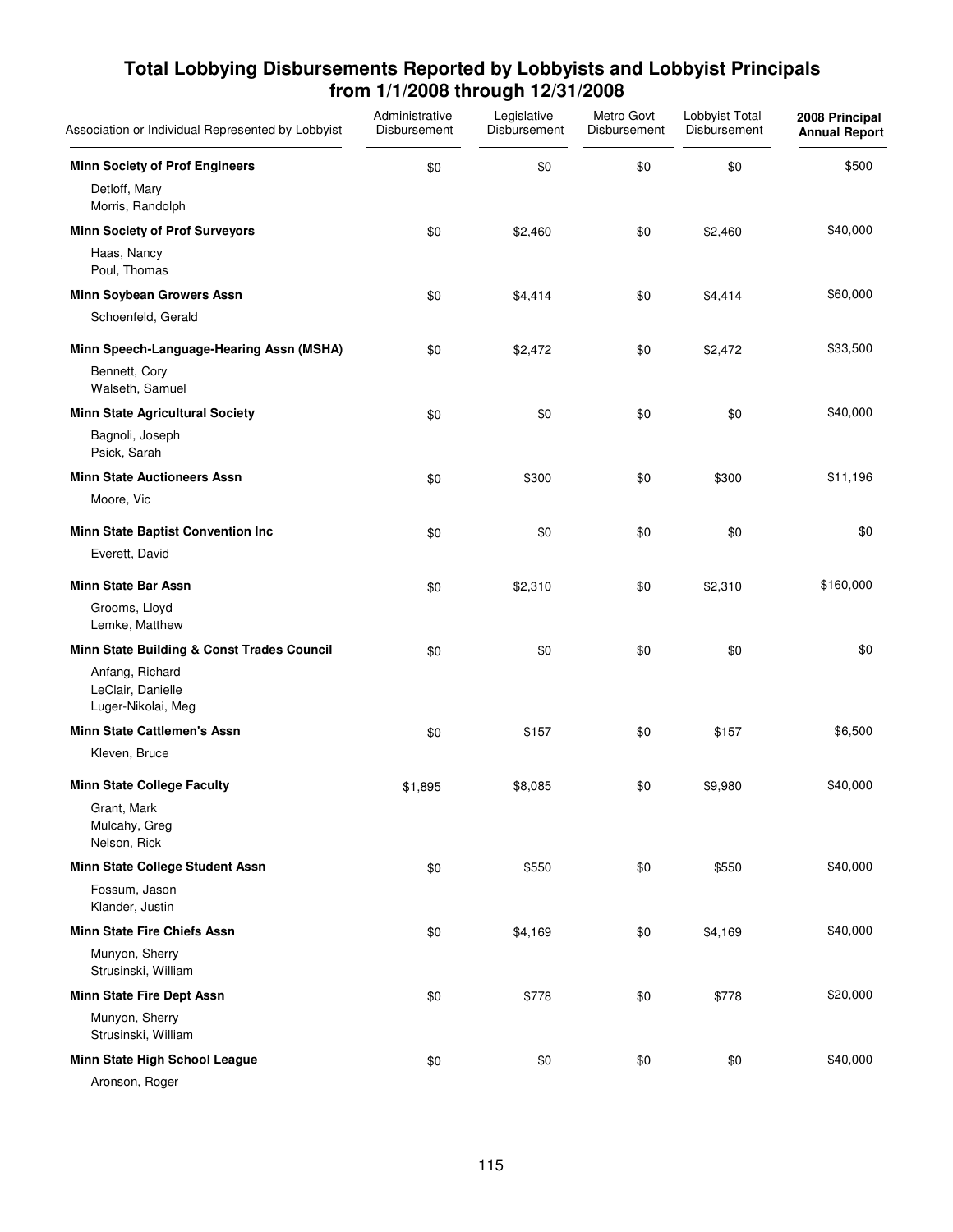| Association or Individual Represented by Lobbyist                                                           | Administrative<br>Disbursement | Legislative<br>Disbursement | Metro Govt<br>Disbursement | Lobbyist Total<br>Disbursement | 2008 Principal<br><b>Annual Report</b> |
|-------------------------------------------------------------------------------------------------------------|--------------------------------|-----------------------------|----------------------------|--------------------------------|----------------------------------------|
| Minn State Patrol Troopers Assn                                                                             | \$0                            | \$0                         | \$0                        | \$0                            | \$0                                    |
| Anderson, Randy<br>Hodapp, Mathew<br>Polansky, Brian                                                        |                                |                             |                            |                                |                                        |
| Minn State University Student Assn                                                                          | \$88                           | \$3,252                     | \$0                        | \$3,340                        | \$20,000                               |
| Allen, Graeme<br>Davis, Holly<br>Frederick, Christopher<br>Jouppi, John                                     |                                |                             |                            |                                |                                        |
| <b>Minn Street Rod Assn</b>                                                                                 | \$0                            | \$439                       | \$0                        | \$439                          | \$1,500                                |
| Strusinski, William                                                                                         |                                |                             |                            |                                |                                        |
| <b>Minn Taxpayers Assn</b>                                                                                  | \$0                            | \$4,205                     | \$0                        | \$4,205                        | \$0                                    |
| Haveman, Mark                                                                                               |                                |                             |                            |                                |                                        |
| <b>Minn Teen Challenge</b>                                                                                  | \$0                            | \$0                         | \$0                        | \$0                            | \$0                                    |
| Cherryhomes, Jackie<br>Graham, Blake                                                                        |                                |                             |                            |                                |                                        |
| <b>Minn Telecom Alliance</b>                                                                                | \$1,300                        | \$1,927                     | \$0                        | \$3,227                        | \$130,000                              |
| Knickerbocker, Gerald<br>Nowick, Michael<br>Young, Randall                                                  |                                |                             |                            |                                |                                        |
| <b>Minn Timber Producers Assn</b>                                                                           | \$0                            | \$34                        | \$0                        | \$34                           | \$20,000                               |
| Brandt, Wayne<br>Higgins, Ray                                                                               |                                |                             |                            |                                |                                        |
| <b>Minn Transmission Owners</b>                                                                             | \$0                            | \$0                         | \$0                        | \$0                            | \$0                                    |
| Guerrero, Todd                                                                                              |                                |                             |                            |                                |                                        |
| <b>Minn Transport Services Assn</b>                                                                         | \$0                            | \$0                         | \$0                        | \$0                            | \$5,000                                |
| Johnson, Christopher                                                                                        |                                |                             |                            |                                |                                        |
| <b>Minn Transportation Alliance</b>                                                                         | \$0                            | \$348,177                   | \$0                        | \$348,177                      | \$376,232                              |
| Botzek, Gary<br>Donahoe, Margaret<br>Elsner, Trudy<br>Krueger, Richard<br>Wafler, James                     |                                |                             |                            |                                |                                        |
| <b>Minn Trucking Assn</b>                                                                                   | \$0                            | \$46,071                    | \$0                        | \$46,071                       | \$69,763                               |
| Backhaus, Amber<br>Cassidy, Paul<br>Chelseth, Andrew<br>Estenson, Jeremy<br>Hausladen, John<br>Wolfe, Kelly |                                |                             |                            |                                |                                        |
| <b>Minn Turf Seed Council Inc</b>                                                                           | \$0                            | \$0                         | \$0                        | \$0                            | \$1,000                                |
| Kleven, Bruce                                                                                               |                                |                             |                            |                                |                                        |
| <b>Minn Turkey Growers Assn</b>                                                                             | \$0                            | \$29,036                    | \$0                        | \$29,036                       | \$46,792                               |
| Kleven, Bruce<br>Olson, Steve                                                                               |                                |                             |                            |                                |                                        |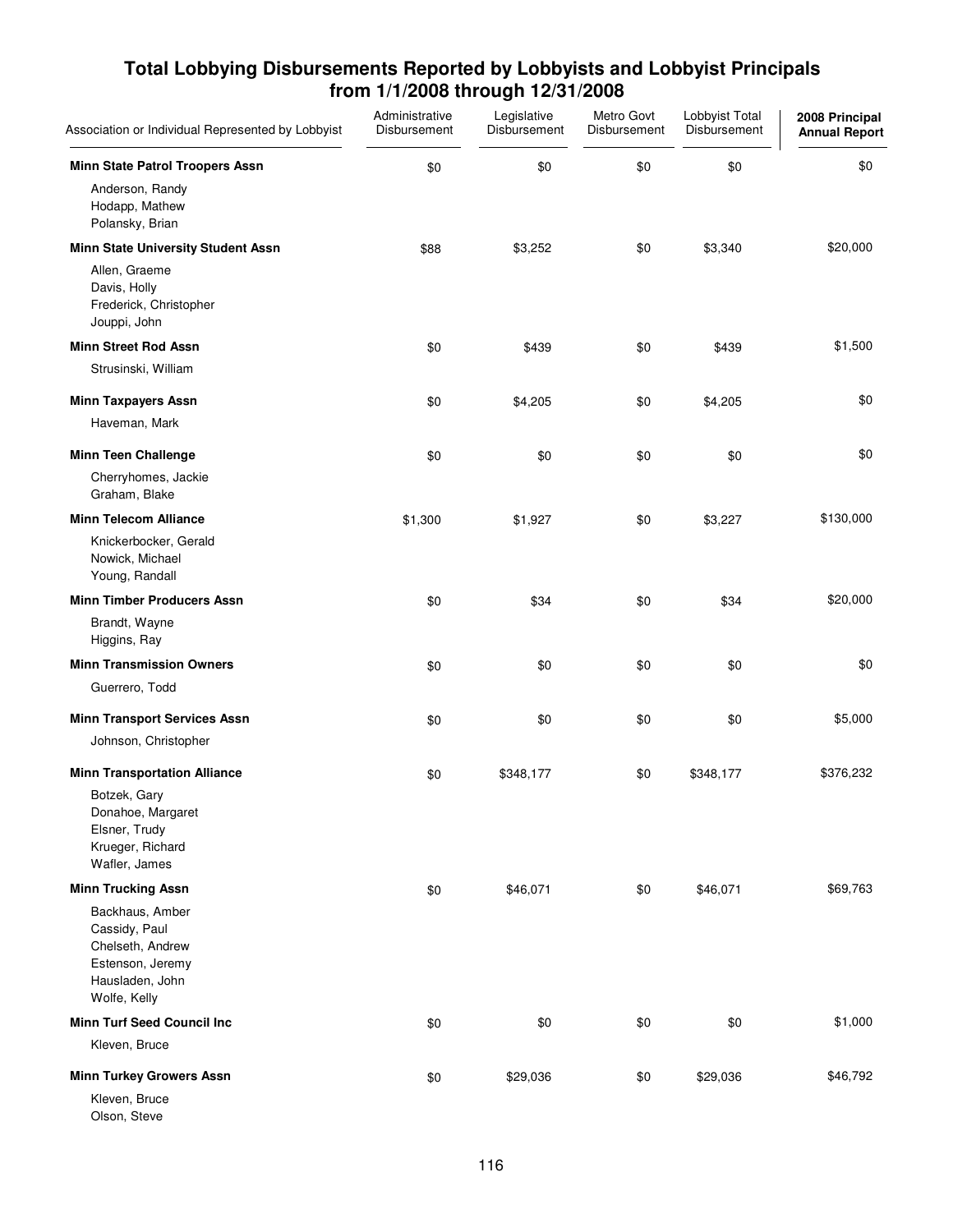| Association or Individual Represented by Lobbyist                                                            | Administrative<br>Disbursement | Legislative<br>Disbursement | Metro Govt<br>Disbursement | Lobbyist Total<br>Disbursement | 2008 Principal<br><b>Annual Report</b> |
|--------------------------------------------------------------------------------------------------------------|--------------------------------|-----------------------------|----------------------------|--------------------------------|----------------------------------------|
| <b>Minn Twins</b>                                                                                            | \$0                            | \$2,460                     | \$0                        | \$2,460                        | \$20,000                               |
| Clark, James<br>Kramer, Ross                                                                                 |                                |                             |                            |                                |                                        |
| <b>Minn United Snowmobilers Assn</b>                                                                         | \$0                            | \$2,013                     | \$0                        | \$2,013                        | \$40,000                               |
| Franzen, Douglas<br>Moore, Vic                                                                               |                                |                             |                            |                                |                                        |
| <b>Minn Universal Health Care Coalition</b>                                                                  | \$0                            | \$0                         | \$0                        | \$0                            | \$20,000                               |
| Peterson, Kenneth                                                                                            |                                |                             |                            |                                |                                        |
| <b>Minn Utility Contractors Assn</b>                                                                         | \$795                          | \$5,235                     | \$0                        | \$6,030                        | \$40,000                               |
| Robertson, Michael<br>Stish, DeAnn                                                                           |                                |                             |                            |                                |                                        |
| <b>Minn Utility Investors Inc</b>                                                                            | \$2,254                        | \$12,517                    | \$0                        | \$14,771                       | \$120,000                              |
| Henkel, Annette                                                                                              |                                |                             |                            |                                |                                        |
| Minn Valley National Wildlife Refuge Trust                                                                   | \$0                            | \$0                         | \$0                        | \$0                            | \$0                                    |
| Loon, Deborah J (Osgood)                                                                                     |                                |                             |                            |                                |                                        |
| <b>Minn Veterinary Medical Assn</b>                                                                          | \$0                            | \$5,015                     | \$0                        | \$5,015                        | \$40,000                               |
| Bennett, Cory<br>Fair, Alayne<br>Grindal, H Theodore<br>Hartle, Allyson<br>Larson, Daniel<br>McDaniel, Brian |                                |                             |                            |                                |                                        |
| <b>Minn Vikings Football Club</b>                                                                            | \$210                          | \$19,505                    | \$210                      | \$19,925                       | \$340,000                              |
| Bagley, Lester<br>Grindal, H Theodore<br>Halloran, Brian<br>Klett, Rebecca<br>Redmond, Lawrence              |                                |                             |                            |                                |                                        |
| Minn Wholesale Druggists Assn                                                                                | \$0                            | \$35                        | \$0                        | \$35                           | \$0                                    |
| Morris, Randolph                                                                                             |                                |                             |                            |                                |                                        |
| <b>Minn Wholesale Marketers</b>                                                                              | \$0                            | \$43                        | \$0                        | \$43                           | \$20,000                               |
| Briant, Thomas<br>Westin, Charles                                                                            |                                |                             |                            |                                |                                        |
| Minn Wine & Spirits Wholesale Assn                                                                           | \$0                            | \$0                         | \$0                        | \$0                            | \$60,000                               |
| Bunge, Darrel<br>Westin, Charles                                                                             |                                |                             |                            |                                |                                        |
| <b>Minn Wire</b>                                                                                             | \$0                            | \$0                         | \$0                        | \$0                            | \$16,000                               |
| Hoffman III, William<br>Osterman, Lynne                                                                      |                                |                             |                            |                                |                                        |
| Minn Workers Comp Insurers Assn Inc                                                                          | \$0                            | \$0                         | \$0                        | \$0                            | \$0                                    |
| Tollefson, Bruce                                                                                             |                                |                             |                            |                                |                                        |
| Minn Youth Intervention Programs Assn<br>Beaty, J. Scott                                                     | \$0                            | \$3,463                     | \$0                        | \$3,463                        | \$4,310                                |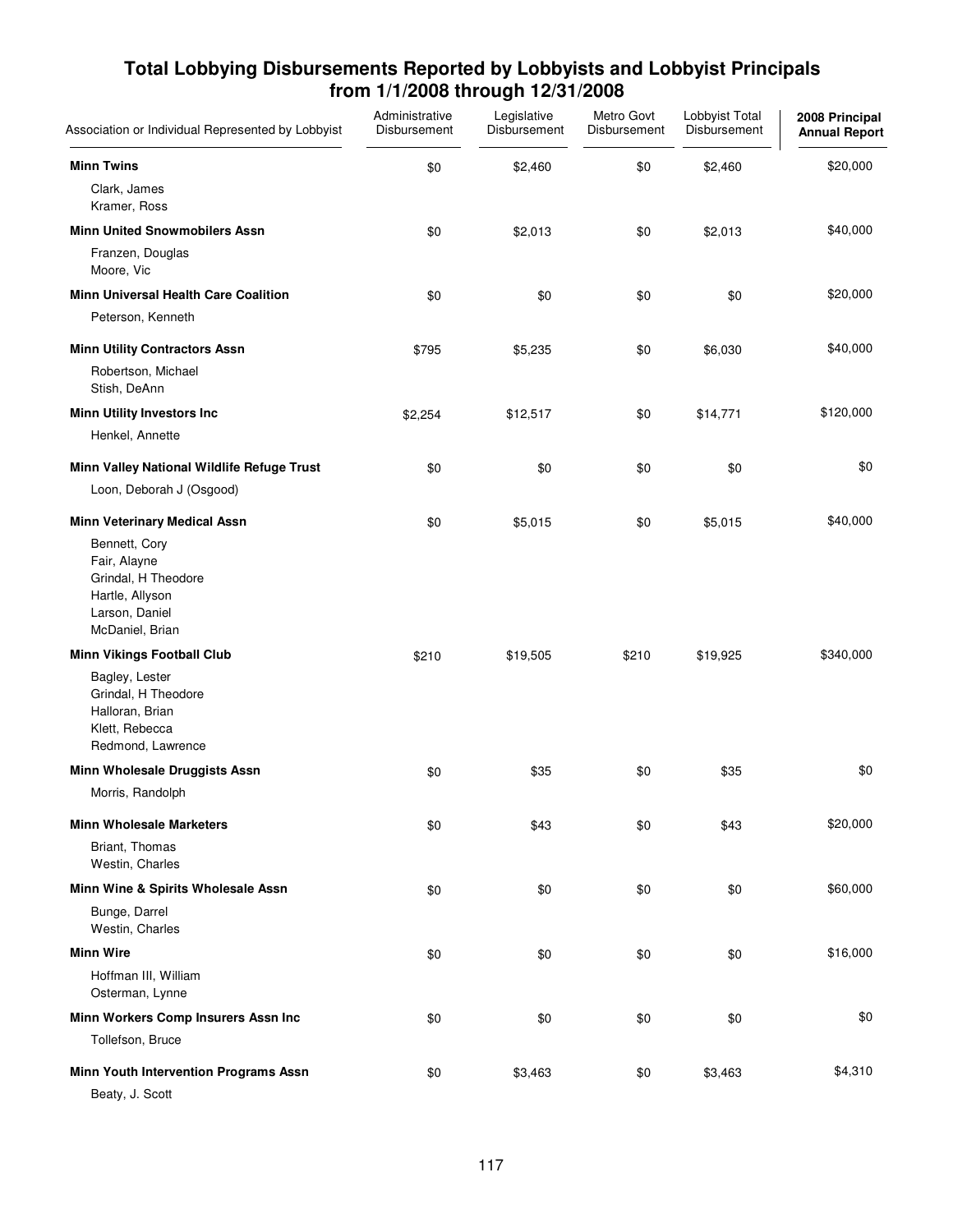| Association or Individual Represented by Lobbyist                                                                                                | Administrative<br>Disbursement | Legislative<br>Disbursement | Metro Govt<br>Disbursement | Lobbyist Total<br>Disbursement | 2008 Principal<br><b>Annual Report</b> |
|--------------------------------------------------------------------------------------------------------------------------------------------------|--------------------------------|-----------------------------|----------------------------|--------------------------------|----------------------------------------|
| <b>Minn Youth Services Assn</b>                                                                                                                  | \$0                            | \$0                         | \$0                        | \$0                            | \$643                                  |
| Miller, Anne Bomstad                                                                                                                             |                                |                             |                            |                                |                                        |
| <b>Minn Zoo Foundation</b>                                                                                                                       | \$0                            | \$2,459                     | \$0                        | \$2,459                        | \$60,000                               |
| Apitz, John<br>Clark, James<br>Hyland, Eric<br>Kramer, Ross                                                                                      |                                |                             |                            |                                |                                        |
| Minneapolis Area Assn of Realtors                                                                                                                | \$0                            | \$0                         | \$560                      | \$560                          | \$0                                    |
| Gerst, William                                                                                                                                   |                                |                             |                            |                                |                                        |
| <b>Minneapolis Auto Auction</b>                                                                                                                  | \$0                            | \$300                       | \$0                        | \$300                          | \$11,437                               |
| Moore, Vic                                                                                                                                       |                                |                             |                            |                                |                                        |
| <b>Minneapolis Building Trades Council</b>                                                                                                       | \$0                            | \$0                         | \$0                        | \$0                            | \$0                                    |
| Ybarra, David                                                                                                                                    |                                |                             |                            |                                |                                        |
| <b>Minneapolis City of</b>                                                                                                                       | \$0                            | \$28,829                    | \$5,494                    | \$34,323                       | N/A                                    |
| Balach, Bonnie<br>Barnhart, William<br>Franzen, Douglas<br>Kaul Jr, John<br>Ranieri, Eugene<br>Reed, Melissa<br>Wagner, Lisa<br>Willette, Pierre |                                |                             |                            |                                |                                        |
| <b>Minneapolis Downtown Council</b>                                                                                                              | \$116                          | \$542                       | \$146                      | \$804                          | \$60,000                               |
| Elliott, Sonnie<br>Forschler, Richard<br>Grabarski, Sam                                                                                          |                                |                             |                            |                                |                                        |
| Minneapolis Federation of Teachers-Local 59                                                                                                      | \$0                            | \$0                         | \$0                        | \$0                            | \$20,000                               |
| Hermodson, Rose<br>Pearson, James<br>Schwanke, Lee<br>Utter, Karen                                                                               |                                |                             |                            |                                |                                        |
| <b>Minneapolis Firefighters Relief Assn</b>                                                                                                      | \$0                            | \$2,390                     | \$0                        | \$2,390                        | \$120,000                              |
| Erdman, Henry<br>Johnson, David<br>Johnson, Robert<br>Rice, Brian                                                                                |                                |                             |                            |                                |                                        |
| <b>Minneapolis Foundation</b>                                                                                                                    | \$0                            | \$114,121                   | \$0                        | \$114,121                      | \$120,000                              |
| Elliott, Sonnie<br>Forschler, Richard<br>Hylden, Nancy<br>Kelley-Ariwoola, Karen                                                                 |                                |                             |                            |                                |                                        |
| Minneapolis Home Field Advantage                                                                                                                 | \$0                            | \$50                        | \$0                        | \$50                           | \$0                                    |
| Elliott, Sonnie<br>Forschler, Richard                                                                                                            |                                |                             |                            |                                |                                        |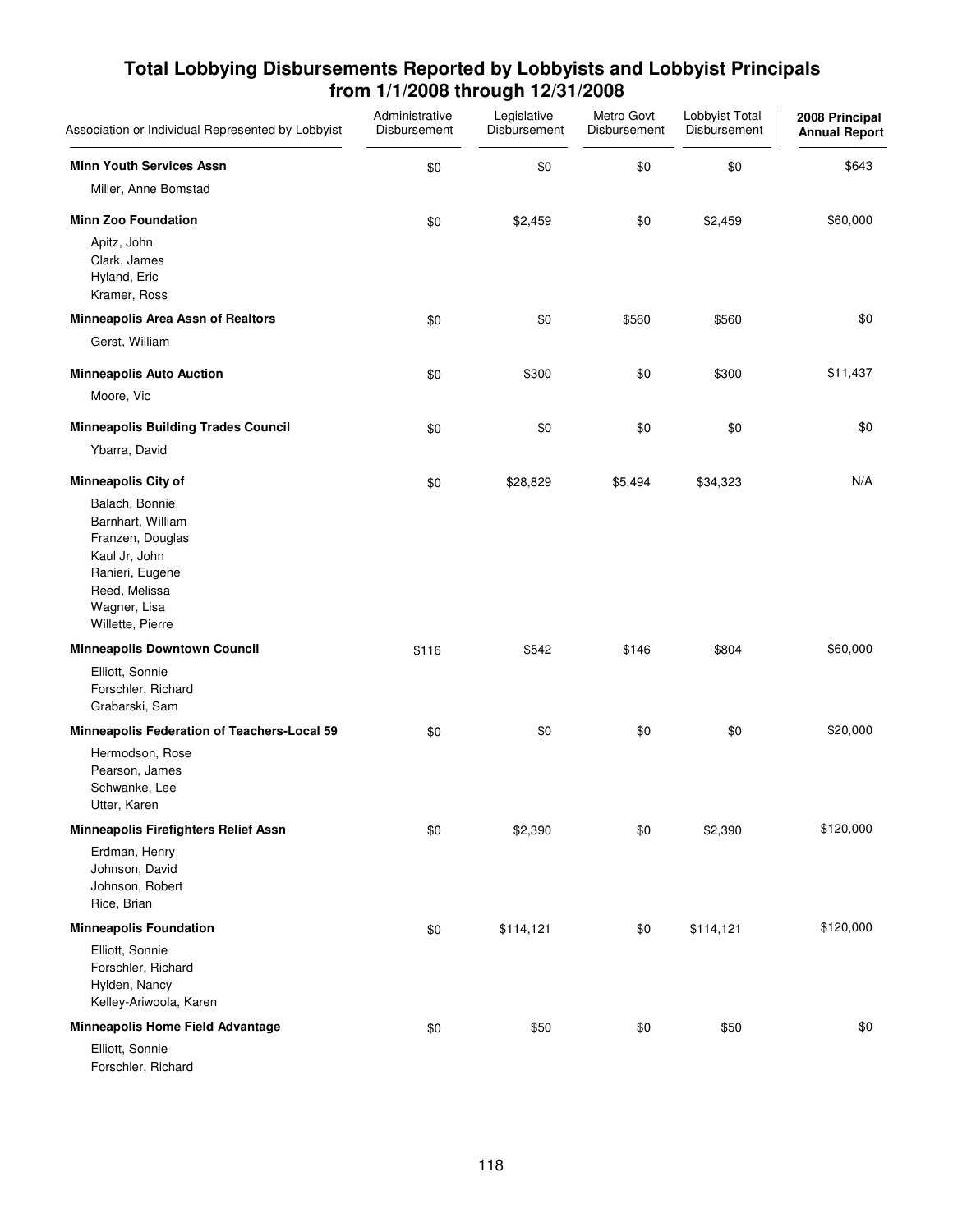| Association or Individual Represented by Lobbyist                                                                                                                                                                                                       | Administrative<br>Disbursement | Legislative<br>Disbursement | Metro Govt<br>Disbursement | Lobbyist Total<br>Disbursement | 2008 Principal<br><b>Annual Report</b> |
|---------------------------------------------------------------------------------------------------------------------------------------------------------------------------------------------------------------------------------------------------------|--------------------------------|-----------------------------|----------------------------|--------------------------------|----------------------------------------|
| <b>Minneapolis Institute of Arts</b><br>Halloran, Brian                                                                                                                                                                                                 | \$50                           | \$150                       | \$87                       | \$287                          | \$20,000                               |
| Hofstede, Albert<br>Redmond, Lawrence                                                                                                                                                                                                                   |                                |                             |                            |                                |                                        |
| <b>Minneapolis Municipal Retirement Assn</b>                                                                                                                                                                                                            | \$0                            | \$1,112                     | \$0                        | \$1,112                        | \$40,000                               |
| Johnson, Robert<br>Larsen, Margaret                                                                                                                                                                                                                     |                                |                             |                            |                                |                                        |
| Minneapolis Park & Recreation Board                                                                                                                                                                                                                     | \$0                            | \$812                       | \$0                        | \$812                          | \$120,000                              |
| Campo, Maryann<br>Pederson, Kirk<br>Rice, Brian                                                                                                                                                                                                         |                                |                             |                            |                                |                                        |
| <b>Minneapolis Police Relief Assn</b>                                                                                                                                                                                                                   | \$0                            | \$321                       | \$0                        | \$321                          | \$40,000                               |
| Pederson, Kirk<br>Rice, Brian<br>Ward, Lawrence                                                                                                                                                                                                         |                                |                             |                            |                                |                                        |
| <b>Minneapolis Public Schools</b>                                                                                                                                                                                                                       | \$0                            | \$14,823                    | \$0                        | \$14,823                       | \$145,124                              |
| Grathwol, James                                                                                                                                                                                                                                         |                                |                             |                            |                                |                                        |
| <b>Minneapolis Radiation Oncology Physicians</b>                                                                                                                                                                                                        | \$0                            | \$3,240                     | \$0                        | \$3,240                        | \$560,000                              |
| Colburn, Patrick<br>Coyle, Peter<br>Erickson, Tara Garman<br>Holt, Karin<br>Johnson, David<br>Kaul Jr, John<br>Larsen, Margaret<br>Larson, Peder<br>Moe, Roger<br>Moore, Vic<br>Moore-Lindman, Marnie<br>Novak, Steven<br>Perrus, Julie<br>Seck, Gerald |                                |                             |                            |                                |                                        |
| <b>Minneapolis Refuse Inc</b>                                                                                                                                                                                                                           | \$132                          | \$132                       | \$1,146                    | \$1,410                        | \$140,000                              |
| Carlson, Kim<br>Cherryhomes, Jackie<br>Hofstede, Albert                                                                                                                                                                                                 |                                |                             |                            |                                |                                        |
| <b>Minneapolis Regional Chamber of Commerce</b>                                                                                                                                                                                                         | \$0                            | \$1,721                     | \$800                      | \$2,521                        | \$60,000                               |
| Bunch, Travis<br>Forschler, Richard<br>Klingel, Todd                                                                                                                                                                                                    |                                |                             |                            |                                |                                        |
| <b>Minneapolis Retired Police Officers Assn</b>                                                                                                                                                                                                         | \$0                            | \$1,500                     | \$0                        | \$1,500                        | \$1,200                                |
| Nelson, Richard                                                                                                                                                                                                                                         |                                |                             |                            |                                |                                        |
| <b>Minneapolis Ventures</b>                                                                                                                                                                                                                             | \$0                            | \$108                       | \$47                       | \$155                          | \$20,000                               |
| Hofstede, Albert<br>Kozak, Andrew<br>Warren, Kerry                                                                                                                                                                                                      |                                |                             |                            |                                |                                        |
| Minnehaha Creek Watershed Dist                                                                                                                                                                                                                          | \$0                            | \$875                       | \$0                        | \$875                          | \$20,000                               |
| Carlson, Joel                                                                                                                                                                                                                                           |                                |                             |                            |                                |                                        |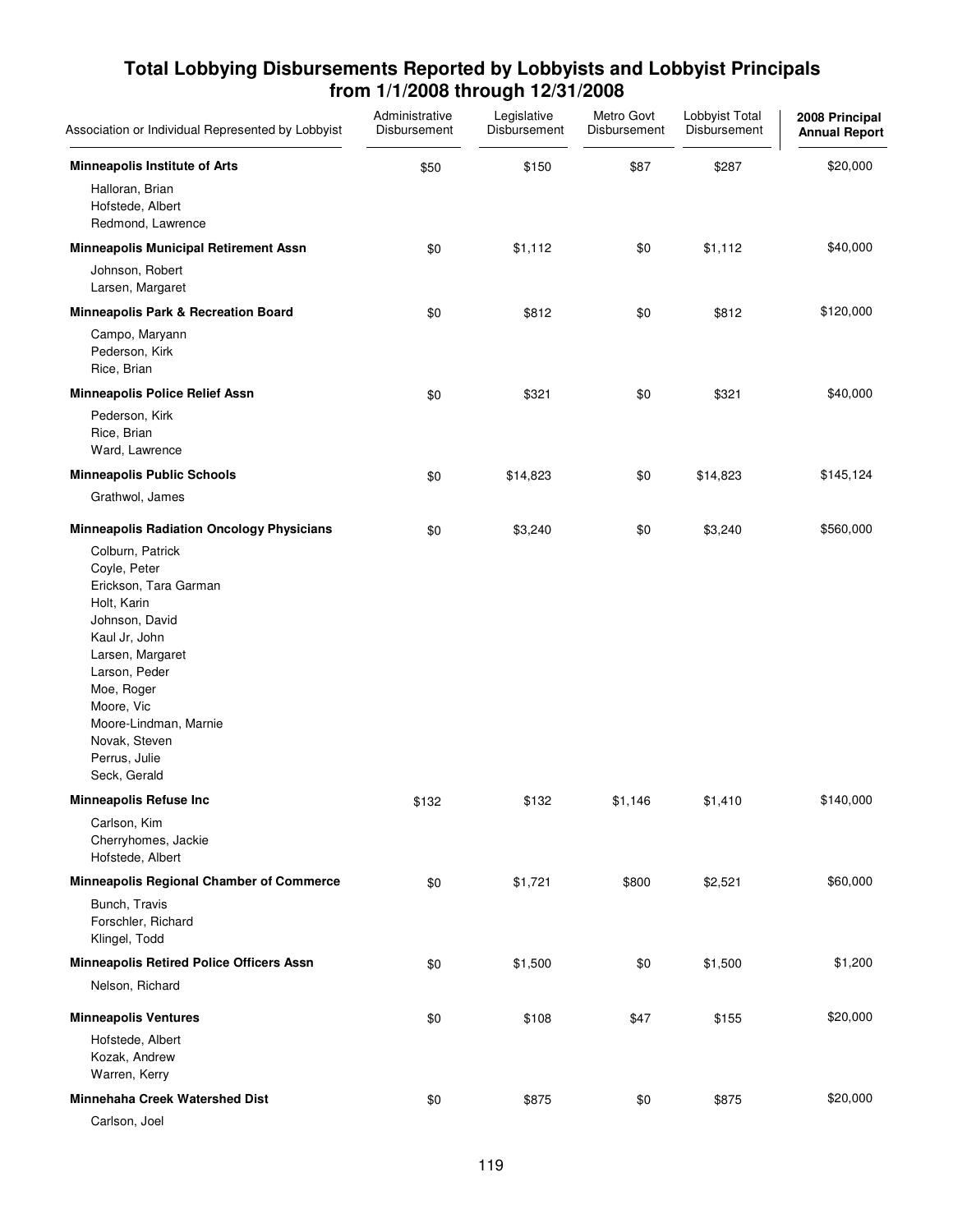| Total Lobbying Disbursements Reported by Lobbyists and Lobbyist Principals |
|----------------------------------------------------------------------------|
| from 1/1/2008 through 12/31/2008                                           |

| Association or Individual Represented by Lobbyist                                                                                                                                                                        | Administrative<br>Disbursement | Legislative<br>Disbursement | Metro Govt<br>Disbursement | Lobbyist Total<br>Disbursement | 2008 Principal<br><b>Annual Report</b> |
|--------------------------------------------------------------------------------------------------------------------------------------------------------------------------------------------------------------------------|--------------------------------|-----------------------------|----------------------------|--------------------------------|----------------------------------------|
| Minnesotans Against Fraud & Higher Insurance<br>Costs                                                                                                                                                                    | \$0                            | \$241,112                   | \$0                        | \$241,112                      | \$300,000                              |
| Johnson, Robert                                                                                                                                                                                                          |                                |                             |                            |                                |                                        |
| <b>Minnesotans for Better Roads &amp; Transit</b>                                                                                                                                                                        | \$0                            | \$0                         | \$0                        | \$0                            | \$0                                    |
| Ruhberg, Marilyn                                                                                                                                                                                                         |                                |                             |                            |                                |                                        |
| <b>Minnesotans for Compassionate Care</b>                                                                                                                                                                                | \$0                            | \$0                         | \$0                        | \$0                            | N/A                                    |
| Lehman, Thomas                                                                                                                                                                                                           |                                |                             |                            |                                |                                        |
| <b>Minnesotans for Healthy Lakes</b>                                                                                                                                                                                     | \$0                            | \$0                         | \$0                        | \$0                            | \$20,000                               |
| Amberg, William<br>Dosland, Valerie                                                                                                                                                                                      |                                |                             |                            |                                |                                        |
| <b>Minnesotans for Impartial Courts</b>                                                                                                                                                                                  | \$0                            | \$70,310                    | \$0                        | \$70,310                       | \$40,000                               |
| Botzek, Gary<br>Davidman, Jeffrey<br>Heller, Mary Underwood<br>Johnson, David                                                                                                                                            |                                |                             |                            |                                |                                        |
| Minnesotans for Responsible Government                                                                                                                                                                                   | \$0                            | \$162                       | \$0                        | \$162                          | \$0                                    |
| Hoch, David                                                                                                                                                                                                              |                                |                             |                            |                                |                                        |
| <b>Minnesotans for Responsible Recreation</b>                                                                                                                                                                            | \$0                            | \$12,860                    | \$0                        | \$12,860                       | \$20,000                               |
| Amberg, William<br>Brown, Jeff<br>Munger, Willard                                                                                                                                                                        |                                |                             |                            |                                |                                        |
| <b>Minnesotans for Safe Driving</b>                                                                                                                                                                                      | \$0                            | \$0                         | \$0                        | \$0                            | \$0                                    |
| Johnson, Nancy                                                                                                                                                                                                           |                                |                             |                            |                                |                                        |
| <b>Minnkota Power Cooperative Inc</b>                                                                                                                                                                                    | \$0                            | \$0                         | \$0                        | \$0                            | \$0                                    |
| Paul, Gerad<br>Sogard, David                                                                                                                                                                                             |                                |                             |                            |                                |                                        |
| <b>Missouri River Energy Services</b>                                                                                                                                                                                    | \$29                           | \$55,634                    | \$0                        | \$55,663                       | \$150,000                              |
| Birgen, Deborah<br>Flaherty, Timothy<br>Girvan, Becky<br>Goodno, Kevin<br>Harris, Shepard<br>Heller, Tom<br>Larson, Nancy<br>Nyhus, Steven<br>Peterson, Bradley<br>Sullivan, Joseph<br>Sundvor, John<br>Wefel, Elizabeth |                                |                             |                            |                                |                                        |
| <b>MN Nano</b>                                                                                                                                                                                                           | \$0                            | \$1,200                     | \$0                        | \$1,200                        | \$60,000                               |
| Hoffman III, William<br>Osterman, Lynne                                                                                                                                                                                  |                                |                             |                            |                                |                                        |
| <b>MN-SD Equipment Dealers Assn</b>                                                                                                                                                                                      | \$200                          | \$200                       | \$0                        | \$400                          | \$20,000                               |
| Ptacek, Melvin<br>Schoenfeld, Gerald<br>Strom, Richard                                                                                                                                                                   |                                |                             |                            |                                |                                        |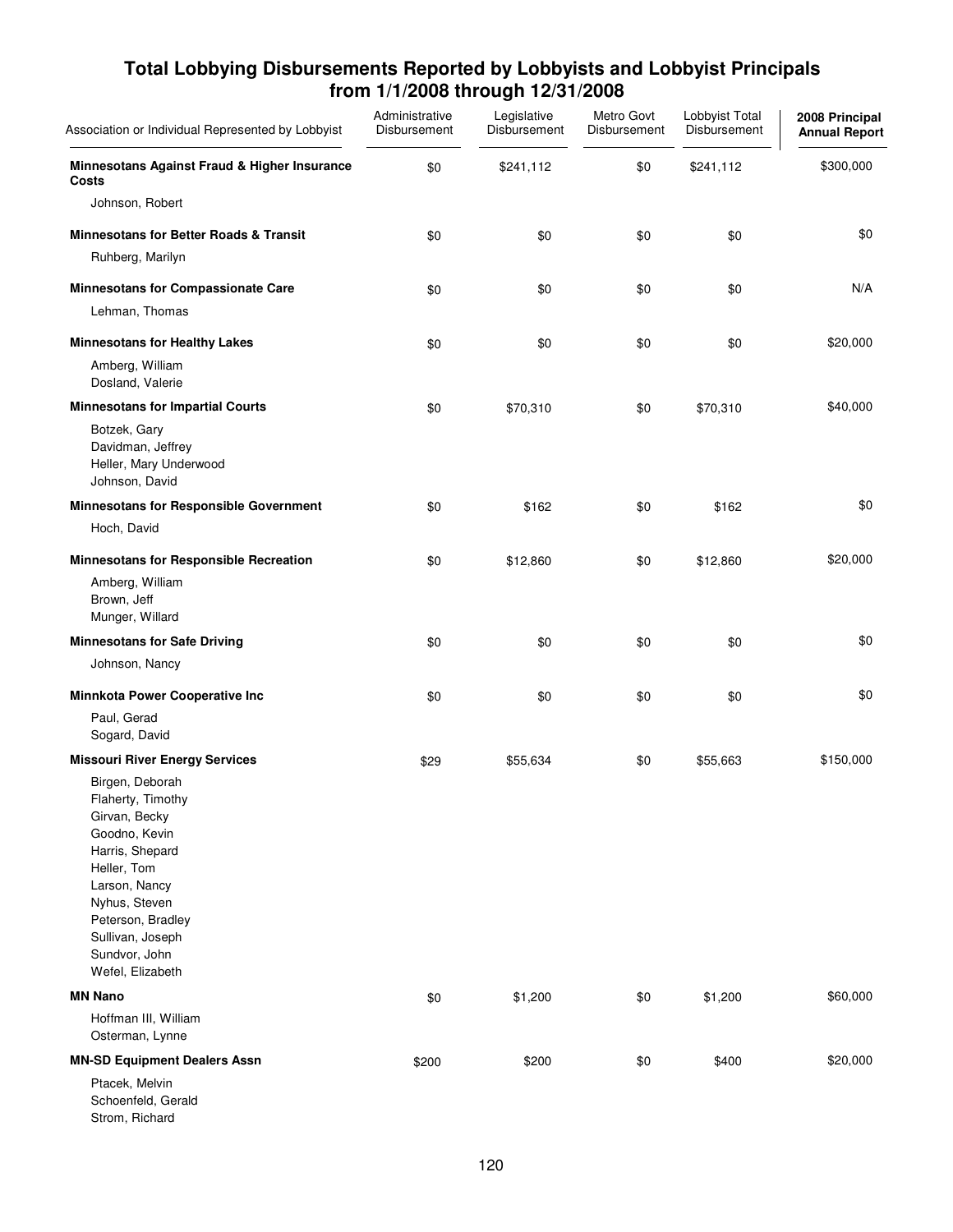| Association or Individual Represented by Lobbyist                                         | Administrative<br>Disbursement | Legislative<br>Disbursement | Metro Govt<br>Disbursement | Lobbyist Total<br>Disbursement | 2008 Principal<br><b>Annual Report</b> |
|-------------------------------------------------------------------------------------------|--------------------------------|-----------------------------|----------------------------|--------------------------------|----------------------------------------|
| <b>MoneyGram Intl</b>                                                                     | \$0                            | \$3,790                     | \$0                        | \$3,790                        | \$20,000                               |
| Fair, Alayne<br>Grindal, H Theodore<br>Hartle, Allyson<br>LeBeau II, R Reid               |                                |                             |                            |                                |                                        |
| <b>Monsanto Co</b>                                                                        | \$0                            | \$25                        | \$0                        | \$25                           | \$0                                    |
| Carnival, Douglas<br>Morris, Randolph<br>Psick, Sarah                                     |                                |                             |                            |                                |                                        |
| Moorhead, City of                                                                         | \$0                            | \$8,364                     | \$0                        | \$8,364                        | N/A                                    |
| Biron, Holly<br>Burton, John<br>Flaherty, Timothy<br>Hutchins, Scott<br>Peterson, Bradley |                                |                             |                            |                                |                                        |
| <b>Mortgage Bankers Assn</b>                                                              | \$0                            | \$1,410                     | \$0                        | \$1,410                        | \$50,000                               |
| Grooms, Lloyd<br>Lemke, Matthew                                                           |                                |                             |                            |                                |                                        |
| <b>Morton Grove Pharmaceuticals</b>                                                       | \$0                            | \$0                         | \$0                        | \$0                            | \$0                                    |
| Tennessen, Robert                                                                         |                                |                             |                            |                                |                                        |
| <b>Motion Picture Assn of America Inc.</b>                                                | \$0                            | \$591                       | \$0                        | \$591                          | \$20,000                               |
| Hirst, James                                                                              |                                |                             |                            |                                |                                        |
| Motorola Inc (LMPS/RNSG)                                                                  | \$0                            | \$2,471                     | \$0                        | \$2,471                        | \$40,000                               |
| Apitz, John<br>Hyland, Eric                                                               |                                |                             |                            |                                |                                        |
| <b>Mounds View Education Assn</b>                                                         | \$0                            | \$0                         | \$0                        | \$0                            | \$0                                    |
| Kettering, Barbara                                                                        |                                |                             |                            |                                |                                        |
| Mpls-Duluth/Superior Passenger Rail Alliance                                              | \$0                            | \$50                        | \$0                        | \$50                           | \$78,543                               |
| Davidman, Jeffrey<br>Johnson, David                                                       |                                |                             |                            |                                |                                        |
| <b>MSI Systems Integrators</b>                                                            | \$0                            | \$386                       | \$0                        | \$386                          | \$20,000                               |
| McDaniel, Brian                                                                           |                                |                             |                            |                                |                                        |
| Mt Iron Economic Development Authority                                                    | \$0                            | \$0                         | \$0                        | \$0                            | N/A                                    |
| Cerkvenik, Gary                                                                           |                                |                             |                            |                                |                                        |
| <b>Municipal Legislative Commission</b>                                                   | \$0                            | \$9,022                     | \$0                        | \$9,022                        | \$80,000                               |
| Clark, James<br>Haas, Nancy<br>Poul, Thomas<br>Schreiber, William                         |                                |                             |                            |                                |                                        |
| <b>MYWIRELESS.ORG</b>                                                                     | \$0                            | \$455,368                   | \$0                        | \$455,368                      | \$455,368                              |
| Johnson, Greg<br>Johnston, Brian<br>Kuo, Kimberly<br>Rosedahl, Erik<br>Tiedeman, Chris    |                                |                             |                            |                                |                                        |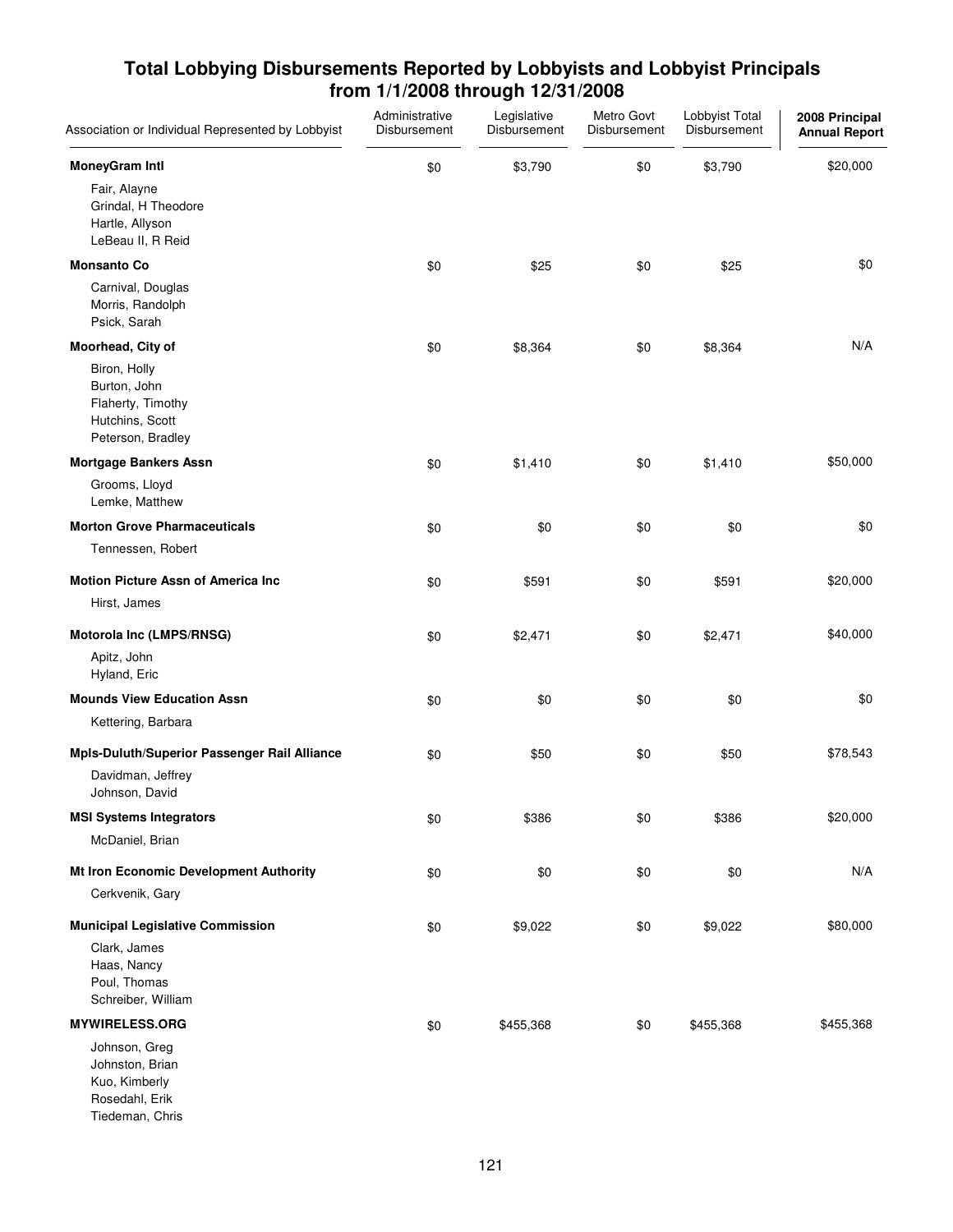| Association or Individual Represented by Lobbyist                      | Administrative<br>Disbursement | Legislative<br>Disbursement | Metro Govt<br>Disbursement | Lobbyist Total<br>Disbursement | 2008 Principal<br><b>Annual Report</b> |
|------------------------------------------------------------------------|--------------------------------|-----------------------------|----------------------------|--------------------------------|----------------------------------------|
| <b>NAMI - MN</b>                                                       | \$0                            | \$10,722                    | \$0                        | \$10,722                       | \$10,722                               |
| Abderholden, Susan                                                     |                                |                             |                            |                                |                                        |
| <b>NAPSAC</b>                                                          | \$0                            | \$3,683                     | \$0                        | \$3,683                        | \$20,000                               |
| Perrus, Julie<br>Thompson, Ted<br>Wodele, John                         |                                |                             |                            |                                |                                        |
| <b>NARAL Pro-Choice Minn</b>                                           | \$0                            | \$512                       | \$0                        | \$512                          | \$5,514                                |
| House, Linnea<br>Reed, Melissa                                         |                                |                             |                            |                                |                                        |
| Natl Assn of Home Inspectors Inc                                       | \$0                            | \$0                         | \$0                        | \$0                            | \$0                                    |
| Burke, Steven                                                          |                                |                             |                            |                                |                                        |
| Natl Assn of Industrial & Office Properties                            | \$0                            | \$382,902                   | \$0                        | \$382,902                      | \$385,000                              |
| Elliott, Sonnie<br>Forschler, Richard<br>Hahne, Kathryn<br>Rakow, Kaye |                                |                             |                            |                                |                                        |
| Natl Assn of Insurance & Financial Advisors--MN                        | \$0                            | \$4,636                     | \$0                        | \$4,636                        | \$60,000                               |
| Sposeto, Dominic                                                       |                                |                             |                            |                                |                                        |
| Natl Assn of Mutual Insurance Cos (NAMIC)                              | \$0                            | \$836                       | \$0                        | \$836                          | \$20,000                               |
| Johnston, Mark                                                         |                                |                             |                            |                                |                                        |
| Natl Assn of Settlement Purchasers c/o<br><b>MultiStates Assoc</b>     | \$0                            | \$0                         | \$0                        | \$0                            | \$0                                    |
| Moore, Vic                                                             |                                |                             |                            |                                |                                        |
| <b>Natl Assn of Social Workers</b>                                     | \$0                            | \$1,250                     | \$0                        | \$1,250                        | \$20,000                               |
| Ingram, Alan                                                           |                                |                             |                            |                                |                                        |
| Natl Audubon Society-Minn Chpt                                         | \$300                          | \$11,500                    | \$0                        | \$11,800                       | \$0                                    |
| Botzek, Gary<br>Solterman, Susan                                       |                                |                             |                            |                                |                                        |
| <b>Natl Confectioners Assn</b>                                         | \$0                            | \$0                         | \$0                        | \$0                            | \$10,000                               |
| Tennessen, Robert                                                      |                                |                             |                            |                                |                                        |
| <b>Natl Council to Prevent Delinquency</b>                             | \$0                            | \$0                         | \$0                        | \$0                            | \$0                                    |
| Hylden, Nancy                                                          |                                |                             |                            |                                |                                        |
| <b>Natl Electric Contractors Assn</b>                                  | \$2,245                        | \$3,455                     | \$1,680                    | \$7,380                        | \$120,000                              |
| Thaden, Gary                                                           |                                |                             |                            |                                |                                        |
| <b>Natl Electrical Manufacturers Assn</b>                              | \$0                            | \$9,380                     | \$0                        | \$9,380                        | \$40,000                               |
| Grooms, Lloyd                                                          |                                |                             |                            |                                |                                        |
| <b>Natl Fed of Independent Business</b>                                | \$0                            | \$13,825                    | \$0                        | \$13,825                       | \$20,000                               |
| Hickey, Mike<br>Johnson, Peter                                         |                                |                             |                            |                                |                                        |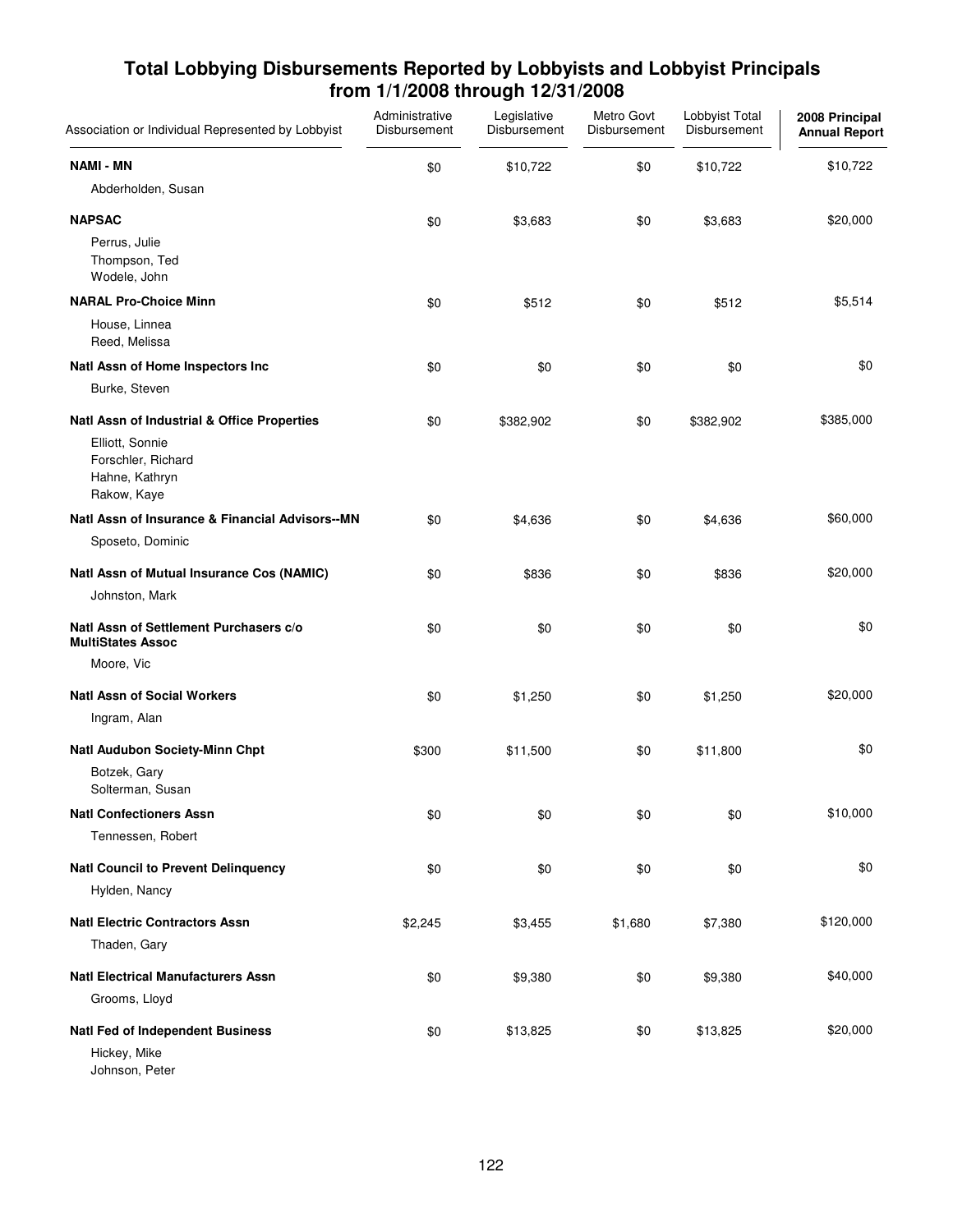| Association or Individual Represented by Lobbyist                                                                                | Administrative<br>Disbursement | Legislative<br>Disbursement | Metro Govt<br>Disbursement | Lobbyist Total<br>Disbursement | 2008 Principal<br><b>Annual Report</b> |
|----------------------------------------------------------------------------------------------------------------------------------|--------------------------------|-----------------------------|----------------------------|--------------------------------|----------------------------------------|
| <b>Natl Field Selling Assn</b>                                                                                                   | \$0                            | \$0                         | \$0                        | \$0                            | \$0                                    |
| Perry, Shane<br>Perry, Shawn                                                                                                     |                                |                             |                            |                                |                                        |
| Natl Fire Sprinkler Assn Region 15                                                                                               | \$0                            | \$0                         | \$0                        | \$0                            | \$20,000                               |
| Bohn, Jonathan<br>Bohn, Raymond                                                                                                  |                                |                             |                            |                                |                                        |
| Natl Insurance Services (of Wisc Inc)                                                                                            | \$0                            | \$20                        | \$0                        | \$20                           | \$0                                    |
| Almeida, Cristine<br>Casper, Aaron<br>Keller, Robert<br>Murphy, Thomas                                                           |                                |                             |                            |                                |                                        |
| <b>Natl Joint Powers Alliance</b>                                                                                                | \$0                            | \$0                         | \$0                        | \$0                            | \$0                                    |
| Nytes, Gary                                                                                                                      |                                |                             |                            |                                |                                        |
| <b>Natl Kitchen and Bath Assn</b>                                                                                                | \$0                            | \$0                         | \$0                        | \$0                            | \$20,000                               |
| Murphy, Thomas                                                                                                                   |                                |                             |                            |                                |                                        |
| <b>Natl Marine Manufacturers Assn</b>                                                                                            | \$0                            | \$0                         | \$0                        | \$0                            | \$80,000                               |
| Bagnoli, Joseph<br>Dickerson, David<br>Lamb, Kathleen<br>McGrann, William<br>Psick, Sarah                                        |                                |                             |                            |                                |                                        |
| Natl Multiple Sclerosis Society-Minn Chpt                                                                                        | \$0                            | \$27,259                    | \$0                        | \$27,259                       | \$100,000                              |
| Herrgott, Jessica<br>Ruhsam, Scott<br>Ulland, Joel                                                                               |                                |                             |                            |                                |                                        |
| <b>Natl Paint &amp; Coatings Assn</b>                                                                                            | \$0                            | \$281                       | \$0                        | \$281                          | \$40,000                               |
| Breitinger, Jennifer                                                                                                             |                                |                             |                            |                                |                                        |
| <b>Natl Popular Vote</b>                                                                                                         | \$0                            | \$0                         | \$0                        | \$0                            | \$27,000                               |
| Commers, Tim<br>Humphrey, Hubert "Buck"<br>Johnson-Weinberger, Dan<br>Misterek, Michael<br>Rosenstiel, Patrick<br>Zewers, Britta |                                |                             |                            |                                |                                        |
| <b>Natl Rifle Assn of America</b>                                                                                                | \$0                            | \$2,576                     | \$0                        | \$2,576                        | \$6,325                                |
| Goens, Darin                                                                                                                     |                                |                             |                            |                                |                                        |
| Natl Solid Wastes Mgmt Assn/Environmental<br><b>Industry Assn</b>                                                                | \$0                            | \$0                         | \$0                        | \$0                            | \$80,000                               |
| Carnival, Douglas                                                                                                                |                                |                             |                            |                                |                                        |
| <b>Natl Vehicle Protection Assn</b>                                                                                              | \$0                            | \$0                         | \$0                        | \$0                            | \$0                                    |
| Backhaus, Amber<br>Cassidy, Paul<br>Chelseth, Andrew<br>Wolfe, Kelly                                                             |                                |                             |                            |                                |                                        |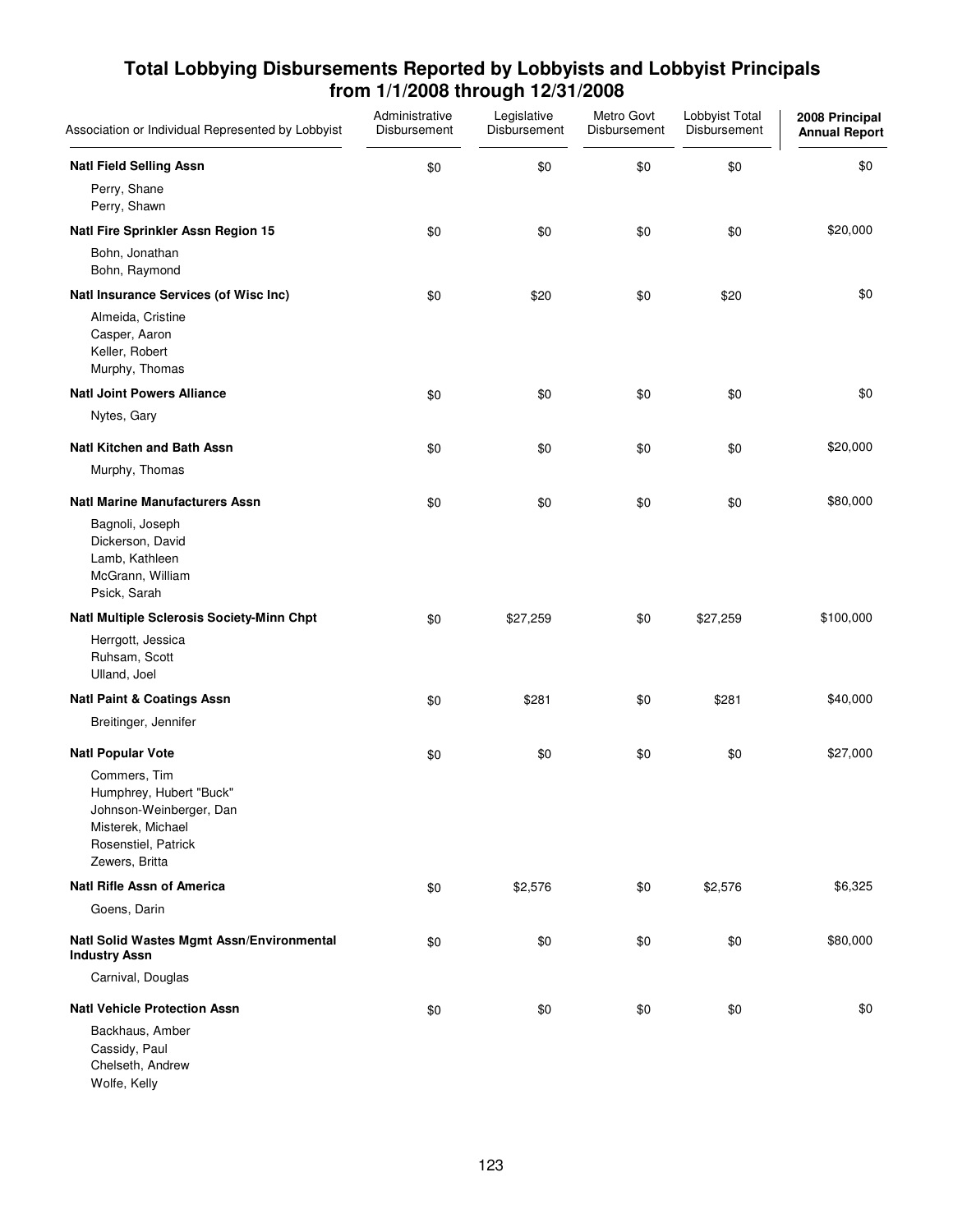| Association or Individual Represented by Lobbyist                                                                                                | Administrative<br>Disbursement | Legislative<br>Disbursement | Metro Govt<br>Disbursement | Lobbyist Total<br>Disbursement | 2008 Principal<br><b>Annual Report</b> |
|--------------------------------------------------------------------------------------------------------------------------------------------------|--------------------------------|-----------------------------|----------------------------|--------------------------------|----------------------------------------|
| <b>Natl Wildlife Federation</b>                                                                                                                  | \$0                            | \$0                         | \$0                        | \$0                            | \$0                                    |
| Ericson, Mary<br>Flanagan, Molly<br>Grubb, Chris<br>Lubetkin, Jordan                                                                             |                                |                             |                            |                                |                                        |
| <b>Nature Conservancy - Minn Chpt</b>                                                                                                            | \$622                          | \$38,761                    | \$0                        | \$39,383                       | \$80,000                               |
| Cavanagh, Jacqueline<br>Chaplin, Stephen<br>Horner, Gabrielle<br>Knapp, John<br>Landwehr, Thomas<br>Lemke, Matthew<br>Loving, Jim<br>Stark, Isis |                                |                             |                            |                                |                                        |
| <b>Neighborhood Energy Connection</b>                                                                                                            | \$134                          | \$729                       | \$0                        | \$863                          | \$855                                  |
| Duffrin, Chris<br>Morse, Mary                                                                                                                    |                                |                             |                            |                                |                                        |
| <b>Neighbors for Life</b>                                                                                                                        | \$0                            | \$0                         | \$0                        | \$0                            | \$0                                    |
| Tarsney, James                                                                                                                                   |                                |                             |                            |                                |                                        |
| <b>Network for Better Futures</b>                                                                                                                | \$0                            | \$325                       | \$140                      | \$465                          | \$20,000                               |
| Forschler, Richard<br>Hylden, Nancy                                                                                                              |                                |                             |                            |                                |                                        |
| <b>New Majority Project</b>                                                                                                                      | \$0                            | \$0                         | \$0                        | \$0                            | \$0                                    |
| Shortridge, Patrick                                                                                                                              |                                |                             |                            |                                |                                        |
| <b>NewPage Corp</b>                                                                                                                              | \$77                           | \$0                         | \$0                        | \$77                           | \$20,000                               |
| Lee, Robert<br>Moratzka, Andrew                                                                                                                  |                                |                             |                            |                                |                                        |
| North American Council of Adoptable Children                                                                                                     | \$0                            | \$0                         | \$0                        | \$0                            | \$0                                    |
| Bower, Jeanette Wiedemeier<br>Kroll, Joe                                                                                                         |                                |                             |                            |                                |                                        |
| <b>North American Water Office</b>                                                                                                               | \$49,596                       | \$0                         | \$0                        | \$49,596                       | \$60,000                               |
| Crocker, George<br>Michaud, Michael                                                                                                              |                                |                             |                            |                                |                                        |
| <b>North Central Marine Assn</b>                                                                                                                 | \$0                            | \$1,305                     | \$0                        | \$1,305                        | \$11,000                               |
| Ahern, Michael<br>Lynch, Teresa                                                                                                                  |                                |                             |                            |                                |                                        |
| <b>North Central States Reg Cncl Carpenters</b>                                                                                                  | \$0                            | \$17,897                    | \$0                        | \$17,897                       | \$180,000                              |
| Johnson, Burt<br>Makarios, Kyle<br>Martin, Kenneth                                                                                               |                                |                             |                            |                                |                                        |
| North Mankato City of                                                                                                                            | \$0                            | \$6,485                     | \$0                        | \$6,485                        | N/A                                    |
| Biron, Holly<br>Flaherty, Timothy<br>Millard, Danielle<br>Peterson, Bradley<br>Wefel, Elizabeth                                                  |                                |                             |                            |                                |                                        |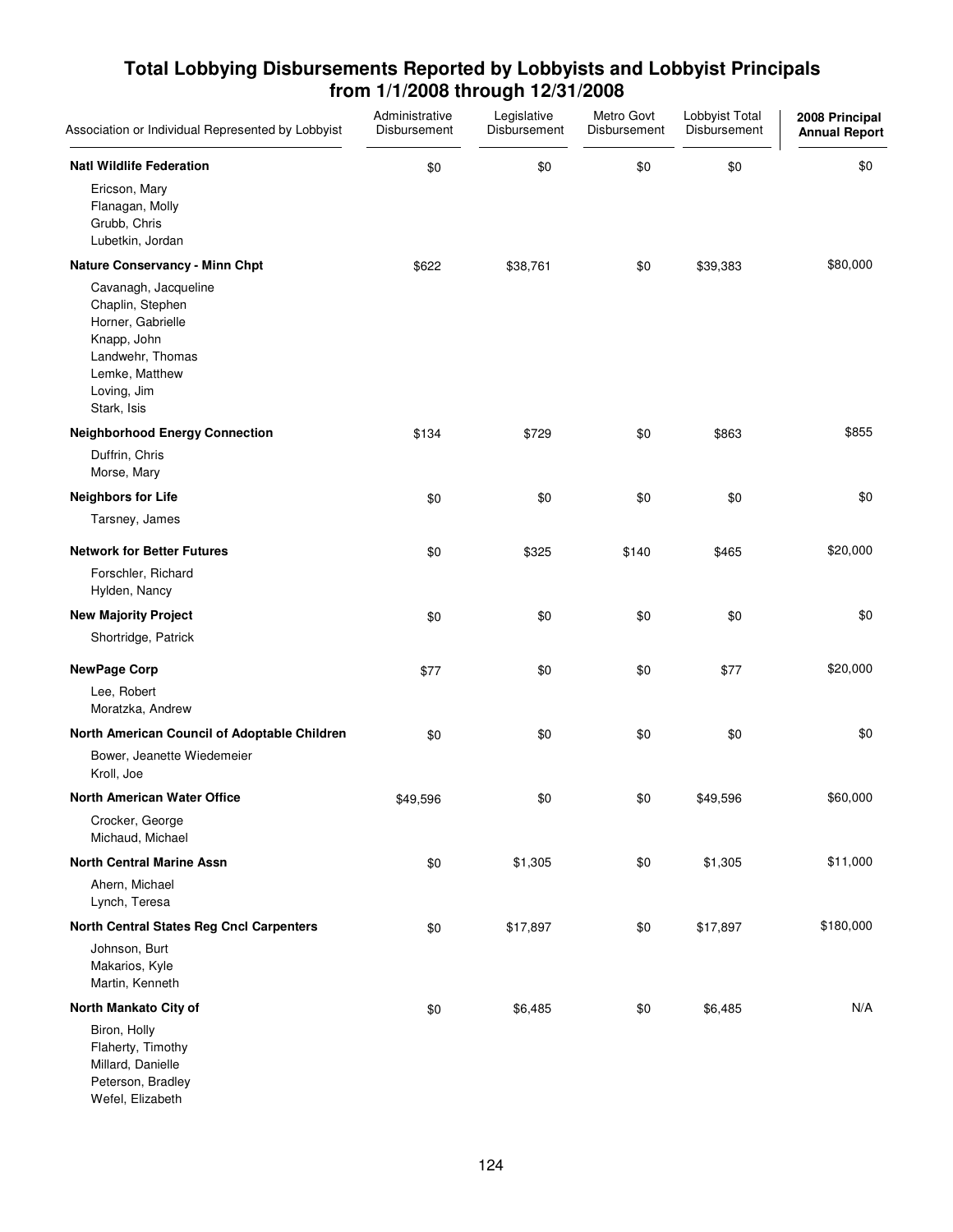| Association or Individual Represented by Lobbyist                                                                | Administrative<br>Disbursement | Legislative<br>Disbursement | Metro Govt<br>Disbursement | Lobbyist Total<br>Disbursement | 2008 Principal<br><b>Annual Report</b> |
|------------------------------------------------------------------------------------------------------------------|--------------------------------|-----------------------------|----------------------------|--------------------------------|----------------------------------------|
| <b>North Memorial Medical Center</b>                                                                             | \$2,005                        | \$6,017                     | \$0                        | \$8,022                        | \$100,000                              |
| Cook, Judy<br>Cooksey, Pat<br>Girard, James<br>Hill, Todd<br>Kavanagh, John<br>McAlpin, Brennan<br>Strong, Sarah |                                |                             |                            |                                |                                        |
| <b>North Metro I-35W Corridor Coalition</b>                                                                      | \$0                            | \$0                         | \$0                        | \$0                            | \$60,000                               |
| Benke, Robert                                                                                                    |                                |                             |                            |                                |                                        |
| <b>North Metro Mayors Assn</b><br>Barnhart, William<br>Benke, Robert<br>Ewald, David<br>Pryse, Becca             | \$0                            | \$1,912                     | \$0                        | \$1,912                        | \$240,000                              |
| <b>North Metro Realtors Assn</b>                                                                                 | \$0                            | \$0                         | \$1,650                    | \$1,650                        | \$40,000                               |
| Myers, Eric<br>Parenteau, Julia                                                                                  |                                |                             |                            |                                |                                        |
| <b>North Metro Sheriffs Assn</b>                                                                                 | \$0                            | \$120                       | \$0                        | \$120                          | \$8,000                                |
| Jerich, Ronald                                                                                                   |                                |                             |                            |                                |                                        |
| <b>North Metro Th 10 Corridor Coalition</b>                                                                      | \$0                            | \$0                         | \$0                        | \$0                            | \$80,000                               |
| Benke, Robert                                                                                                    |                                |                             |                            |                                |                                        |
| <b>Northeast Bank</b>                                                                                            | \$0                            | \$0                         | \$44                       | \$44                           | \$12,000                               |
| Hofstede, Albert                                                                                                 |                                |                             |                            |                                |                                        |
| Northeast Entrepreneur Fund Inc                                                                                  | \$0                            | \$0                         | \$0                        | \$0                            | \$1,382                                |
| Pearson, Thomas<br>Walli, Kevin                                                                                  |                                |                             |                            |                                |                                        |
| <b>Northeast Service Cooperative</b>                                                                             | \$0                            | \$3,676                     | \$0                        | \$3,676                        | \$40,000                               |
| Keefe, Elaine<br>Keliher, Thomas<br>McKasy, Bert<br>Strusinski, William<br>Walseth, Samuel                       |                                |                             |                            |                                |                                        |
| Northern Border Pipeline Co                                                                                      | \$0                            | \$1,305                     | \$0                        | \$1,305                        | \$20,000                               |
| Ahern, Michael<br>Lynch, Teresa<br>Windhorst, John                                                               |                                |                             |                            |                                |                                        |
| <b>Northern Natural Gas</b>                                                                                      | \$0                            | \$1,305                     | \$0                        | \$1,305                        | \$40,000                               |
| Ahern, Michael<br>Lynch, Teresa<br>Windhorst, John                                                               |                                |                             |                            |                                |                                        |
| <b>Northern Plains Potato Growers Assn</b>                                                                       | \$0                            | \$0                         | \$0                        | \$0                            | \$2,500                                |
| Kleven, Bruce                                                                                                    |                                |                             |                            |                                |                                        |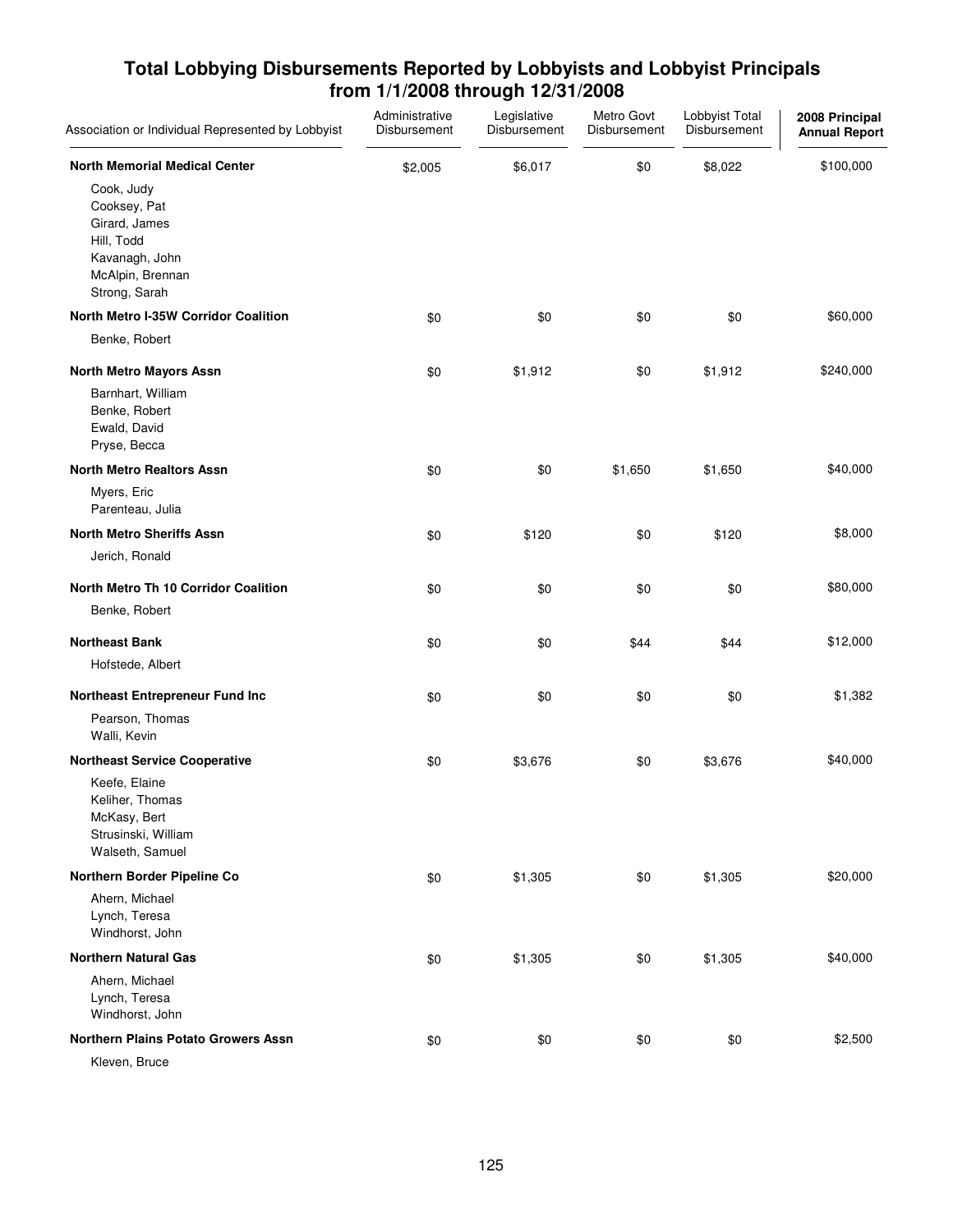| Association or Individual Represented by Lobbyist                                                                                                                                                                             | Administrative<br>Disbursement | Legislative<br>Disbursement | Metro Govt<br>Disbursement | Lobbyist Total<br>Disbursement | 2008 Principal<br><b>Annual Report</b> |
|-------------------------------------------------------------------------------------------------------------------------------------------------------------------------------------------------------------------------------|--------------------------------|-----------------------------|----------------------------|--------------------------------|----------------------------------------|
| <b>Northfield Fire Relief Assn</b>                                                                                                                                                                                            | \$0                            | \$0                         | \$0                        | \$0                            | \$2,500                                |
| Pederson, Kirk<br>Rice, Brian                                                                                                                                                                                                 |                                |                             |                            |                                |                                        |
| <b>Northland Foundation</b>                                                                                                                                                                                                   | \$0                            | \$1,418                     | \$0                        | \$1,418                        | \$1,400                                |
| Lunzer, William<br>Pearson, Thomas<br>Walli, Kevin                                                                                                                                                                            |                                |                             |                            |                                |                                        |
| Northland Independent Auto Dealers Assn                                                                                                                                                                                       | \$0                            | \$0                         | \$0                        | \$0                            | \$0                                    |
| Lentsch, Allen                                                                                                                                                                                                                |                                |                             |                            |                                |                                        |
| <b>Northstar Corridor Development Authority</b>                                                                                                                                                                               | \$0                            | \$8,551                     | \$0                        | \$8,551                        | N/A                                    |
| Haas, Nancy<br>Kramer, Ross<br>McCarron, Paul<br>Schreiber, William                                                                                                                                                           |                                |                             |                            |                                |                                        |
| Northstar Problem Gambling Alliance Inc                                                                                                                                                                                       | \$0                            | \$0                         | \$0                        | \$0                            | \$0                                    |
| Svendsen, Roger                                                                                                                                                                                                               |                                |                             |                            |                                |                                        |
| <b>Northwest Airlines Inc.</b>                                                                                                                                                                                                | \$0                            | \$2,346                     | \$78                       | \$2,425                        | \$340,000                              |
| Davidman, Jeffrey<br>Glumack, Jenny<br>Hirst, Richard<br>Jerich, Ronald<br>Jerich, Valerie<br>Johnson, David<br>Johnson, Dean<br>Johnson, Douglas<br>Kozak, Andrew<br>Luther, William<br>Moe, Roger<br>Newman, Andrea Fischer |                                |                             |                            |                                |                                        |
| <b>Northwest Evaluation Assn</b>                                                                                                                                                                                              | \$0                            | \$0                         | \$0                        | \$0                            | \$20,000                               |
| Dosland, Valerie                                                                                                                                                                                                              |                                |                             |                            |                                |                                        |
| <b>Northwest Suburbs Cable Communications</b><br><b>Commission</b>                                                                                                                                                            | \$0                            | \$2,464                     | \$0                        | \$2,464                        | \$40,000                               |
| Hyland, Eric<br>Schreiber, William                                                                                                                                                                                            |                                |                             |                            |                                |                                        |
| Northwestern Health Sciences University                                                                                                                                                                                       | \$0                            | \$0                         | \$0                        | \$0                            | \$40,000                               |
| Kunz, David                                                                                                                                                                                                                   |                                |                             |                            |                                |                                        |
| <b>Novartis Pharmaceutical Corp</b><br>Morris, Randolph<br>Steelman, Lisa                                                                                                                                                     | \$7,544                        | \$7,669                     | \$0                        | \$15,212                       | \$61,687                               |
| <b>Novell Inc</b>                                                                                                                                                                                                             | \$0                            | \$2,455                     | \$0                        | \$2,455                        | \$40,000                               |
| Apitz, John<br>Clark, James                                                                                                                                                                                                   |                                |                             |                            |                                |                                        |
| NRG Energy Inc dba Mpls Energy Center                                                                                                                                                                                         | \$0                            | \$0                         | \$250                      | \$250                          | \$20,000                               |
|                                                                                                                                                                                                                               |                                |                             |                            |                                |                                        |

Roos, Peter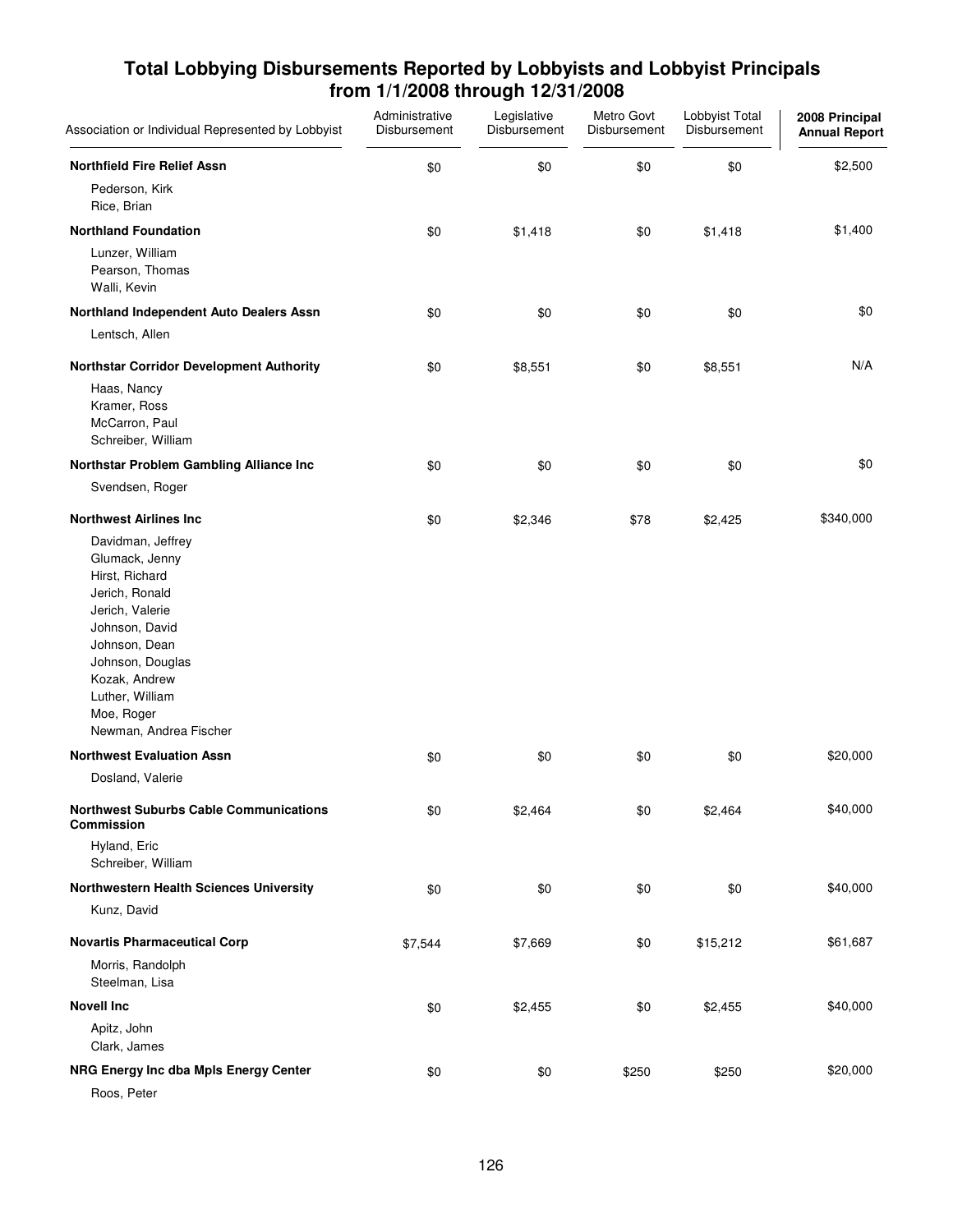| Association or Individual Represented by Lobbyist                                                        | Administrative<br>Disbursement | Legislative<br>Disbursement | Metro Govt<br>Disbursement | Lobbyist Total<br>Disbursement | 2008 Principal<br><b>Annual Report</b> |
|----------------------------------------------------------------------------------------------------------|--------------------------------|-----------------------------|----------------------------|--------------------------------|----------------------------------------|
| <b>Nurse-Family Partnership</b>                                                                          | \$0                            | \$0                         | \$0                        | \$0                            | \$5,088                                |
| O'Brien, Mary Jo                                                                                         |                                |                             |                            |                                |                                        |
| <b>Nursing Consultation Inc</b>                                                                          | \$72                           | \$95                        | \$0                        | \$167                          | \$167                                  |
| Theurer, Lynn                                                                                            |                                |                             |                            |                                |                                        |
| <b>NW Minn Multi-County HRA</b>                                                                          | \$0                            | \$0                         | \$0                        | \$0                            | \$2,045                                |
| Hahne, Kathryn                                                                                           |                                |                             |                            |                                |                                        |
| NW Minn Service Cooperative 1 & 2                                                                        | \$0                            | \$3,726                     | \$0                        | \$3,726                        | \$40,000                               |
| Keefe, Elaine<br>Keliher, Thomas<br>McKasy, Bert<br>Moe, Roger<br>Strusinski, William<br>Walseth, Samuel |                                |                             |                            |                                |                                        |
| NW Petroleum Assn dba Minn Petroleum Mkt<br>Assn                                                         | \$0                            | \$0                         | \$0                        | \$0                            | \$80,000                               |
| Bennett, Cory<br>Keliher, Thomas<br>Krogman, Robert<br>Tilley, Barry                                     |                                |                             |                            |                                |                                        |
| Oakdale Health Enterprises dba North Medical<br>Transportation                                           | \$0                            | \$0                         | \$0                        | \$0                            | \$20,000                               |
| Doyle, O'Brien                                                                                           |                                |                             |                            |                                |                                        |
| Oakdale, City of                                                                                         | \$0                            | \$0                         | \$0                        | \$0                            | N/A                                    |
| Holt, Karin<br>Seck, Gerald                                                                              |                                |                             |                            |                                |                                        |
| Oceanaire Inc                                                                                            | \$0                            | \$185                       | \$0                        | \$185                          | \$20,000                               |
| Jerich, Ronald                                                                                           |                                |                             |                            |                                |                                        |
| Old Dutch Inc                                                                                            | \$0                            | \$652                       | \$0                        | \$652                          | \$0                                    |
| Holten, Cort                                                                                             |                                |                             |                            |                                |                                        |
| <b>Olmsted County</b>                                                                                    | \$0                            | \$11,360                    | \$0                        | \$11,360                       | N/A                                    |
| Caucutt, Amy                                                                                             |                                |                             |                            |                                |                                        |
| Onvoy                                                                                                    | \$0                            | \$0                         | \$0                        | \$0                            | \$0                                    |
| Gullikson, Joy<br>Hoff, Paul                                                                             |                                |                             |                            |                                |                                        |
| <b>Open Source Technology Alliance</b>                                                                   | \$0                            | \$0                         | \$0                        | \$0                            | \$10,000                               |
| Samargia, Joe                                                                                            |                                |                             |                            |                                |                                        |
| <b>OPUS Corp</b>                                                                                         | \$0                            | \$0                         | \$50                       | \$50                           | \$40,000                               |
| Hofstede, Albert                                                                                         |                                |                             |                            |                                |                                        |
| <b>Oracle Inc</b>                                                                                        | \$0                            | \$2,458                     | \$0                        | \$2,458                        | \$60,000                               |
| Haas, Nancy<br>Kramer, Ross                                                                              |                                |                             |                            |                                |                                        |

Poul, Thomas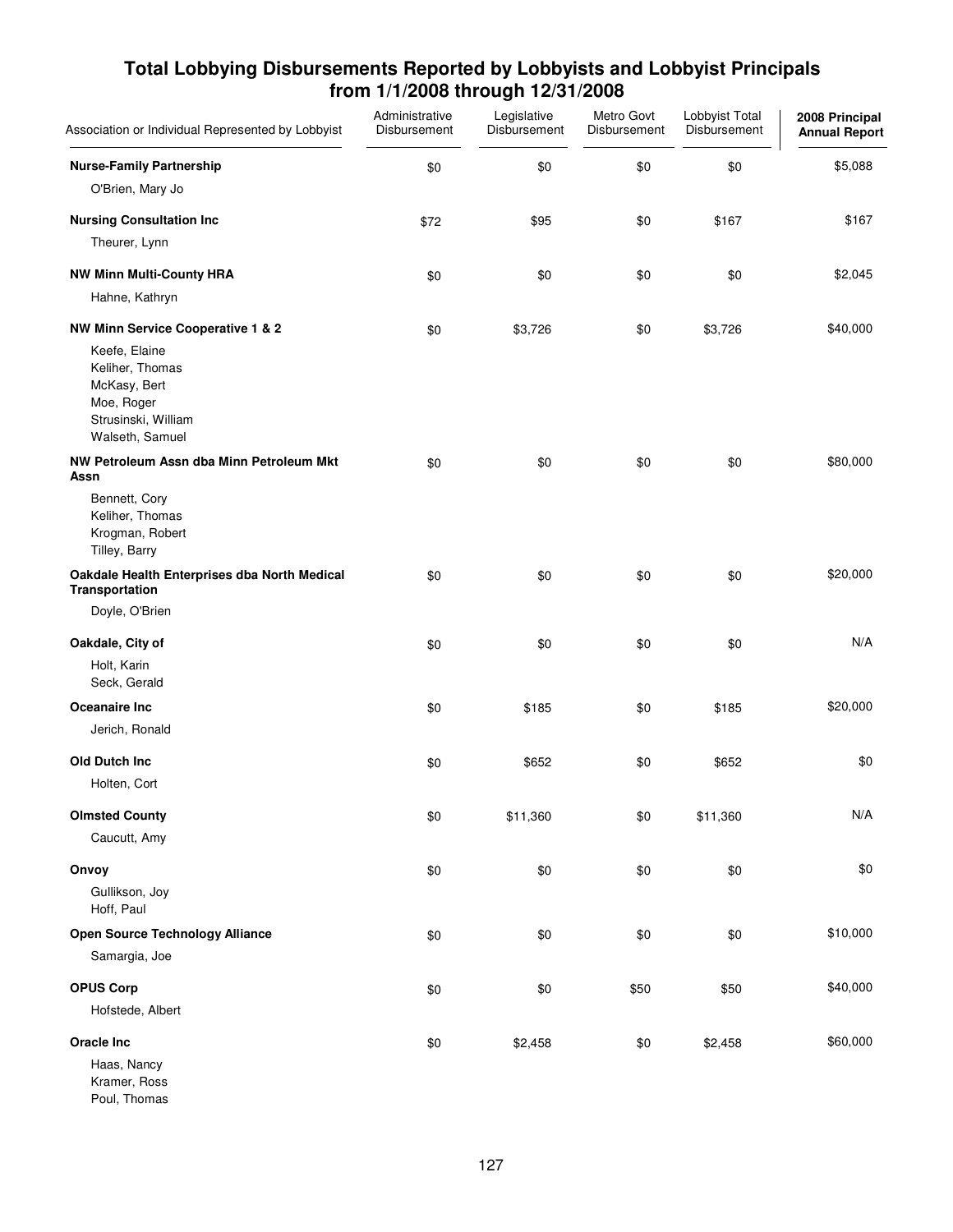| Association or Individual Represented by Lobbyist                                                                                                                                               | Administrative<br>Disbursement | Legislative<br>Disbursement | Metro Govt<br>Disbursement | Lobbyist Total<br>Disbursement | 2008 Principal<br><b>Annual Report</b> |
|-------------------------------------------------------------------------------------------------------------------------------------------------------------------------------------------------|--------------------------------|-----------------------------|----------------------------|--------------------------------|----------------------------------------|
| <b>Ordway Center for the Performing Arts</b>                                                                                                                                                    | \$0                            | \$50                        | \$0                        | \$50                           | \$50                                   |
| Bakken, Jeffrey<br>Forschler, Richard<br>Hahne, Kathryn<br>Koch, Lee<br>Rom, Rebecca                                                                                                            |                                |                             |                            |                                |                                        |
| <b>Organic Technologies Inc</b>                                                                                                                                                                 | \$0                            | \$0                         | \$0                        | \$0                            | \$40,000                               |
| DeMars, Louis                                                                                                                                                                                   |                                |                             |                            |                                |                                        |
| <b>Osseo School District</b>                                                                                                                                                                    | \$0                            | \$0                         | \$0                        | \$0                            | \$20,000                               |
| Dosland, Valerie                                                                                                                                                                                |                                |                             |                            |                                |                                        |
| <b>Otter Tail Corp</b>                                                                                                                                                                          | \$0                            | \$0                         | \$0                        | \$0                            | \$600                                  |
| Koeck, George                                                                                                                                                                                   |                                |                             |                            |                                |                                        |
| <b>Otter Tail Power Co</b>                                                                                                                                                                      | \$47,047                       | \$38,065                    | \$0                        | \$85,112                       | \$880,000                              |
| Bradley, Michael<br>Bring, Mark<br>Clark, James<br>Dolan, Robert<br>Gerhardson, Bruce<br>Haas, Nancy<br>Hyland, Eric<br>Johnson, Richard<br>Kramer, Ross<br>Laugtug, Loren<br>MacFarlane, Chuck |                                |                             |                            |                                |                                        |
| <b>Outdoor Advertising Assn of Minn</b>                                                                                                                                                         | \$0                            | \$0                         | \$0                        | \$0                            | \$20,000                               |
| Coyle, Peter<br>Moore-Lindman, Marnie<br>Perrus, Julie<br>Seck, Gerald                                                                                                                          |                                |                             |                            |                                |                                        |
| <b>OutFront Minn</b>                                                                                                                                                                            | \$0                            | \$28,706                    | \$0                        | \$28,706                       | \$40,000                               |
| Meyer, Monica                                                                                                                                                                                   |                                |                             |                            |                                |                                        |
| <b>Outland Renewable Energy</b>                                                                                                                                                                 | \$0                            | \$172                       | \$0                        | \$172                          | \$25,000                               |
| Backhaus, Amber<br>Bjorklund, Ingrid<br>Cassidy, Paul<br>Chelseth, Andrew<br>Wolfe, Kelly                                                                                                       |                                |                             |                            |                                |                                        |
| <b>PACER Center</b>                                                                                                                                                                             | \$36                           | \$455                       | \$0                        | \$491                          | \$20,000                               |
| Kang, Kim                                                                                                                                                                                       |                                |                             |                            |                                |                                        |
| <b>Palmer Bus Service</b>                                                                                                                                                                       | \$0                            | \$6                         | \$0                        | \$6                            | \$8,000                                |
| Sandquist, Christopher                                                                                                                                                                          |                                |                             |                            |                                |                                        |
| <b>Parasole Restaurant Holdings Inc</b>                                                                                                                                                         | \$0                            | \$210                       | \$0                        | \$210                          | \$20,000                               |
| Jerich, Ronald                                                                                                                                                                                  |                                |                             |                            |                                |                                        |
| <b>Parents United for Public Schools</b>                                                                                                                                                        | \$0                            | \$0                         | \$0                        | \$0                            | \$0                                    |
| Cecconi, Mary                                                                                                                                                                                   |                                |                             |                            |                                |                                        |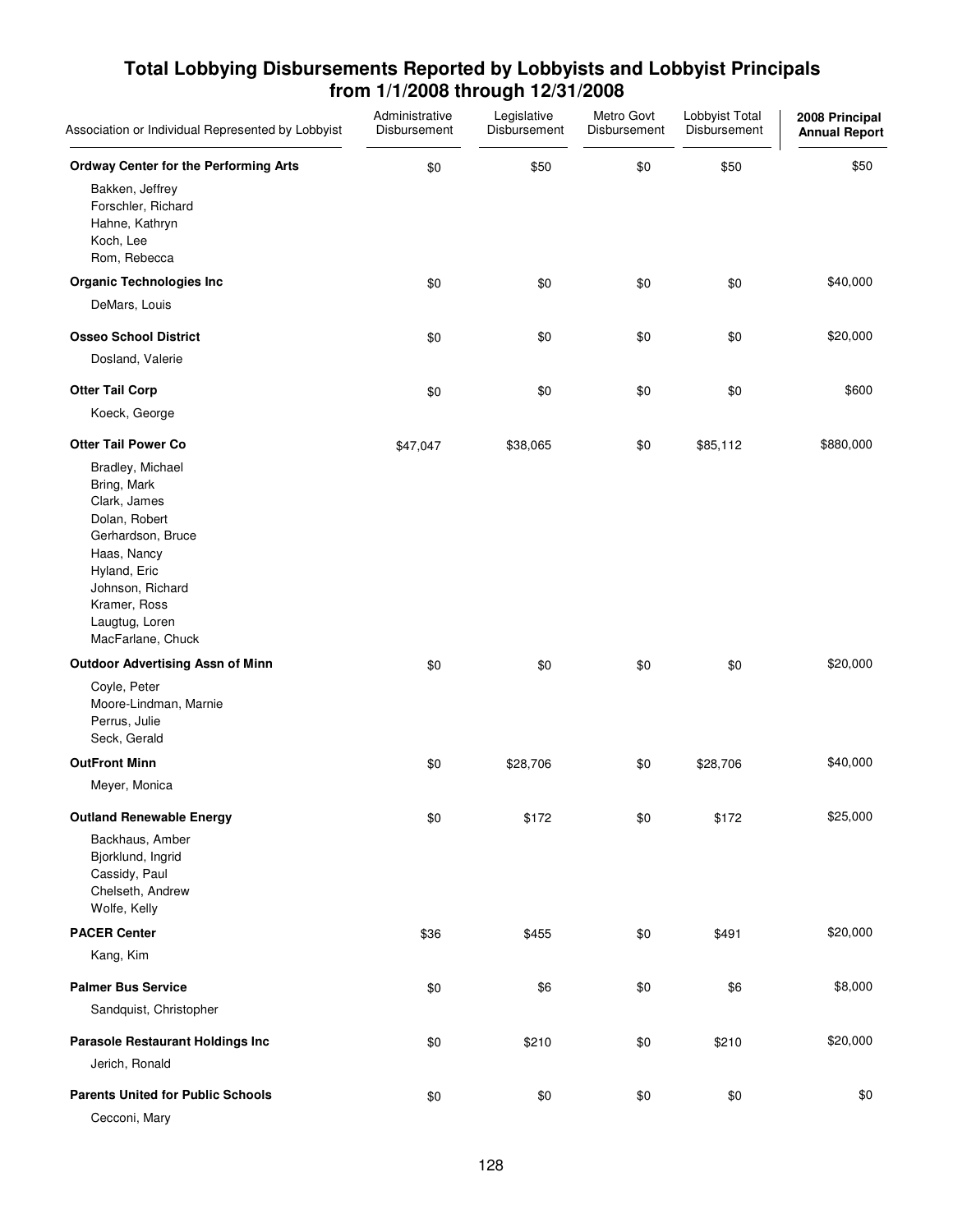| Association or Individual Represented by Lobbyist                                   | Administrative<br>Disbursement | Legislative<br>Disbursement | Metro Govt<br>Disbursement | Lobbyist Total<br>Disbursement | 2008 Principal<br><b>Annual Report</b> |
|-------------------------------------------------------------------------------------|--------------------------------|-----------------------------|----------------------------|--------------------------------|----------------------------------------|
| <b>Parents United Network</b>                                                       | \$0                            | \$5,355                     | \$0                        | \$5,355                        | \$6,000                                |
| Cecconi, Mary                                                                       |                                |                             |                            |                                |                                        |
| <b>Park Nicollet Health Services</b>                                                | \$4,800                        | \$44,560                    | \$500                      | \$49,860                       | \$120,000                              |
| Mulloy, Tara<br>Skubic, Mark                                                        |                                |                             |                            |                                |                                        |
| Parks & Trails Council of Minn                                                      | \$0                            | \$2,175                     | \$0                        | \$2,175                        | \$52,791                               |
| Erickson, Judith                                                                    |                                |                             |                            |                                |                                        |
| <b>Partners for Affordable Energy</b>                                               | \$0                            | \$19,307                    | \$0                        | \$19,307                       | \$100,000                              |
| Knapp, John<br>Pierson, Christina                                                   |                                |                             |                            |                                |                                        |
| <b>Partners In Excellence</b>                                                       | \$0                            | \$0                         | \$0                        | \$0                            | \$20,000                               |
| Dawson, Amy                                                                         |                                |                             |                            |                                |                                        |
| <b>Pawn America Minn LLC</b>                                                        | \$0                            | \$99                        | \$0                        | \$99                           | \$20,000                               |
| Cassidy, Paul<br>Chelseth, Andrew<br>Phelps, Todd<br>Welch, Timothy<br>Wolfe, Kelly |                                |                             |                            |                                |                                        |
| Pay Day America LLC                                                                 | \$0                            | \$1,401                     | \$0                        | \$1,401                        | \$0                                    |
| Cassidy, Paul<br>Chelseth, Andrew<br>Phelps, Todd<br>Welch, Timothy<br>Wolfe, Kelly |                                |                             |                            |                                |                                        |
| <b>PDHC Ltd</b>                                                                     | \$0                            | \$3,790                     | \$0                        | \$3,790                        | \$20,000                               |
| Fair, Alayne<br>Grindal, H Theodore<br>Hustad, John<br>Schafer, Matthew             |                                |                             |                            |                                |                                        |
| <b>Peace Foundation</b>                                                             | \$0                            | \$198                       | \$0                        | \$198                          | \$20,000                               |
| Evans, Donna<br>Foster, Erroll<br>Niemi, Loren<br>Trice, James                      |                                |                             |                            |                                |                                        |
| <b>Peachtree Settlement Funding Inc</b>                                             | \$0                            | \$2,466                     | \$0                        | \$2,466                        | \$0                                    |
| Clark, James<br>Haas, Nancy<br>Neren, Sandra                                        |                                |                             |                            |                                |                                        |
| <b>Pearson Education Measurement</b>                                                | \$0                            | \$3,454                     | \$0                        | \$3,454                        | \$40,000                               |
| Kramer, Ross<br>Poul, Thomas                                                        |                                |                             |                            |                                |                                        |
| People Inc                                                                          | \$0                            | \$0                         | \$0                        | \$0                            | \$0                                    |
| Pearson, Thomas<br>Walli, Kevin                                                     |                                |                             |                            |                                |                                        |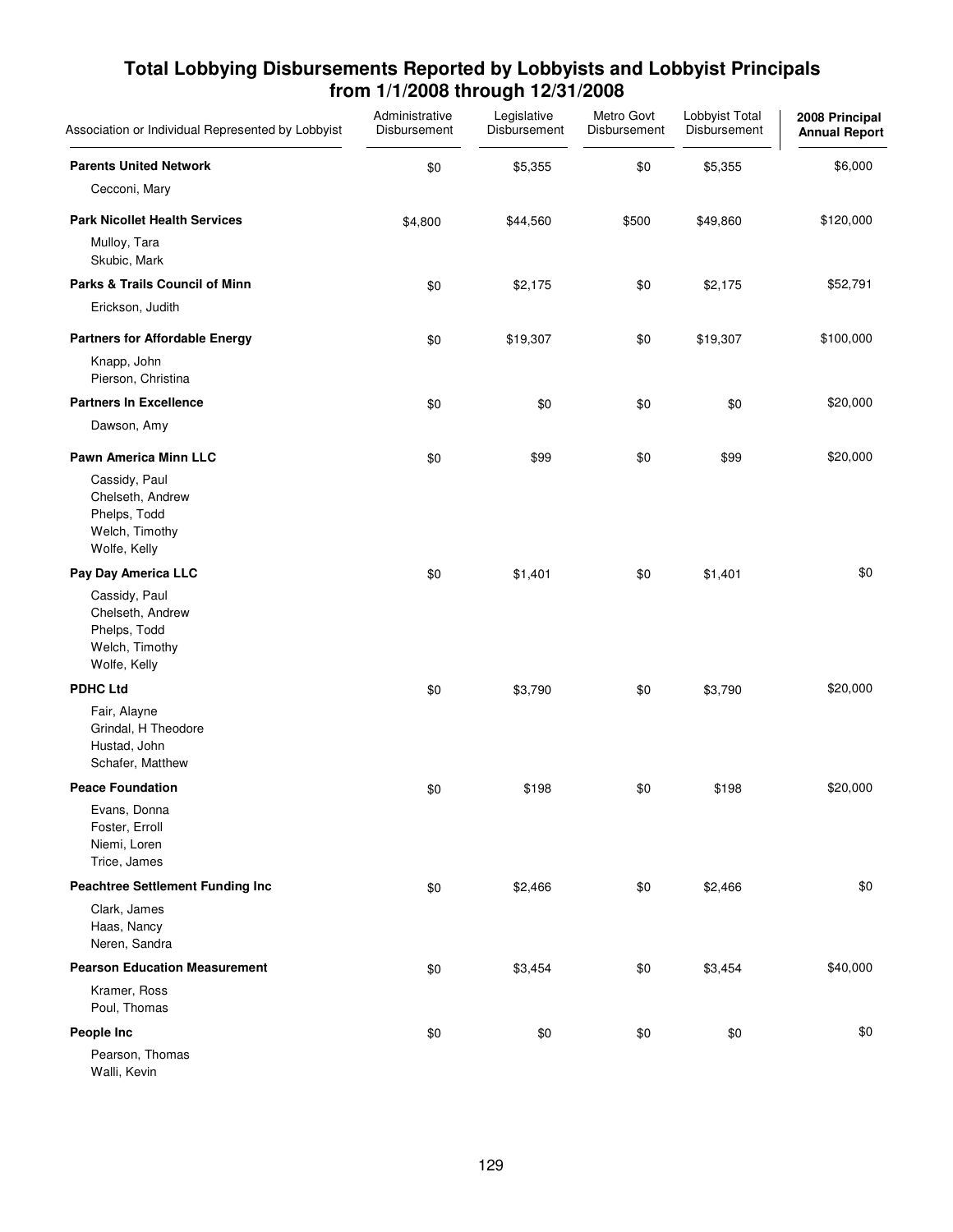| Association or Individual Represented by Lobbyist                                                            | Administrative<br>Disbursement | Legislative<br>Disbursement | Metro Govt<br>Disbursement | Lobbyist Total<br>Disbursement | 2008 Principal<br><b>Annual Report</b> |
|--------------------------------------------------------------------------------------------------------------|--------------------------------|-----------------------------|----------------------------|--------------------------------|----------------------------------------|
| Perpich Center for Arts Education Foundation                                                                 | \$0                            | \$3,955                     | \$0                        | \$3,955                        | \$0                                    |
| Harris, Shepard<br>Walsh, Bret                                                                               |                                |                             |                            |                                |                                        |
| <b>Pfizer Inc</b>                                                                                            | \$0                            | \$75                        | \$0                        | \$75                           | \$0                                    |
| Almeida, Cristine<br>Flores, Michele<br>Idelkope, Julie                                                      |                                |                             |                            |                                |                                        |
| Pharmaceutical Research & Manufacturers of<br>America                                                        | \$0                            | \$8,928                     | \$0                        | \$8,928                        | \$200,000                              |
| Breitinger, Jennifer<br>Lehman, Thomas<br>Osterman, Lynne<br>Shern, Linda M Carroll<br>Vanasek, Robert (Bob) |                                |                             |                            |                                |                                        |
| <b>Phoenix Solutions Co</b>                                                                                  | \$0                            | \$0                         | \$0                        | \$0                            | \$20,000                               |
| McGuire, Mary Jo                                                                                             |                                |                             |                            |                                |                                        |
| Pimicikamak                                                                                                  | \$0                            | \$25                        | \$0                        | \$25                           | No Report                              |
| Almeida, Cristine                                                                                            |                                |                             |                            |                                |                                        |
| Pine Island City of                                                                                          | \$0                            | \$630                       | \$0                        | \$630                          | N/A                                    |
| Carlson, Joel                                                                                                |                                |                             |                            |                                |                                        |
| <b>Piper Jaffray Companies Inc</b>                                                                           | \$0                            | \$0                         | \$0                        | \$0                            | \$20,000                               |
| Forschler, Richard                                                                                           |                                |                             |                            |                                |                                        |
| Pittsburgh Blind Assn (PBA)                                                                                  | \$0                            | \$0                         | \$0                        | \$0                            | \$0                                    |
| Hoffman III, William<br>Osterman, Lynne                                                                      |                                |                             |                            |                                |                                        |
| Planned Parenthood MN, ND, SD Act Fnd                                                                        | \$0                            | \$29,861                    | \$0                        | \$29,861                       | \$88,910                               |
| Lewis, Connie<br>Perpich, Connie<br>Stanley, Timothy<br>Stoesz, Sarah<br>Young, Ellen                        |                                |                             |                            |                                |                                        |
| <b>Planned Parenthood of Minn</b>                                                                            | \$0                            | \$0                         | \$0                        | \$0                            | \$0                                    |
| Stoesz, Sarah                                                                                                |                                |                             |                            |                                |                                        |
| <b>Planning Corp of America</b>                                                                              | \$0                            | \$0                         | \$0                        | \$0                            | \$0                                    |
| Grant, Rhonda                                                                                                |                                |                             |                            |                                |                                        |
| <b>Plasma Protein Therapeutics Assn</b>                                                                      | \$0                            | \$20                        | \$0                        | \$20                           | \$20,000                               |
| Morris, Randolph                                                                                             |                                |                             |                            |                                |                                        |
| <b>Polaris Industries Inc.</b>                                                                               | \$0                            | \$16,614                    | \$0                        | \$16,614                       | \$245,000                              |
| Amundson, Kristen<br>Bergson, Brian<br>Chilstrom, Lynda<br>Georgacas, Chris                                  |                                |                             |                            |                                |                                        |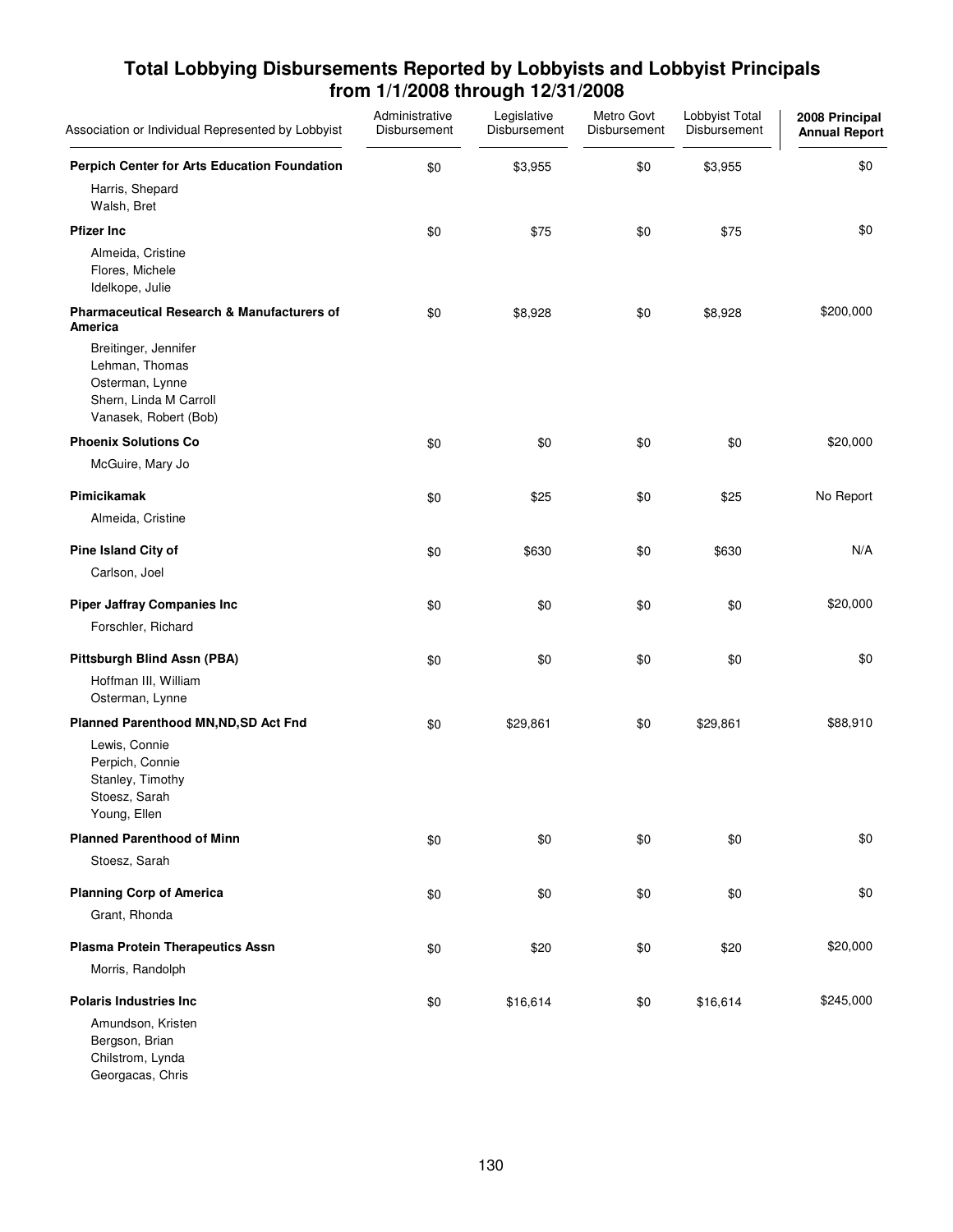| Association or Individual Represented by Lobbyist                                               | Administrative<br>Disbursement | Legislative<br>Disbursement | Metro Govt<br>Disbursement | Lobbyist Total<br>Disbursement | 2008 Principal<br><b>Annual Report</b> |
|-------------------------------------------------------------------------------------------------|--------------------------------|-----------------------------|----------------------------|--------------------------------|----------------------------------------|
| <b>Police Officers Alliance of Minn</b>                                                         | \$0                            | \$15                        | \$0                        | \$15                           | \$20,000                               |
| Delaney, Lyall                                                                                  |                                |                             |                            |                                |                                        |
| <b>Police Officers Fed of Mpls</b>                                                              | \$110                          | \$530                       | \$150                      | \$790                          | \$600                                  |
| Delaney, Lyall<br>Delmonico, John<br>Pederson, Kirk<br>Rice, Brian                              |                                |                             |                            |                                |                                        |
| <b>PolyMet Mining Inc</b>                                                                       | \$37                           | \$265                       | \$0                        | \$302                          | \$20,000                               |
| Gietzen, LaTisha<br>Lee, Robert<br>Moratzka, Andrew                                             |                                |                             |                            |                                |                                        |
| Pope/Douglas Solid Waste Management                                                             | \$0                            | \$160                       | \$0                        | \$160                          | \$4,000                                |
| Erdman, Henry                                                                                   |                                |                             |                            |                                |                                        |
| Port Authority of the City of St Paul                                                           | \$0                            | \$380                       | \$0                        | \$380                          | \$55,000                               |
| Elliott, Sonnie<br>Hahne, Kathryn                                                               |                                |                             |                            |                                |                                        |
| <b>Portico Healthnet</b>                                                                        | \$0                            | \$0                         | \$0                        | \$0                            | \$0                                    |
| Almeida, Cristine<br>Holmgren, Debra                                                            |                                |                             |                            |                                |                                        |
| <b>Potlatch Corp</b>                                                                            | \$0                            | \$2,141                     | \$0                        | \$2,141                        | \$40,000                               |
| Girard, James<br>Hill, Todd<br>Kavanagh, John                                                   |                                |                             |                            |                                |                                        |
| PowerPick Players Club of Minn                                                                  | \$0                            | \$0                         | \$0                        | \$0                            | \$0                                    |
| Cassidy, Paul                                                                                   |                                |                             |                            |                                |                                        |
| <b>Prairie Crossing LLC</b>                                                                     | \$0                            | \$287                       | \$0                        | \$287                          | \$0                                    |
| Girvan, Becky<br>Goodno, Kevin                                                                  |                                |                             |                            |                                |                                        |
| <b>Prairie Island Dakota Community</b>                                                          | \$1,270                        | \$1,690                     | \$0                        | \$2,960                        | \$280,000                              |
| Aafedt, David<br>Knapp, John<br>Lonetti, Christine Zimmer<br>White, Byron Lee<br>White, Timothy |                                |                             |                            |                                |                                        |
| <b>Prairie St Johns</b>                                                                         | \$0                            | \$63                        | \$0                        | \$63                           | \$100,000                              |
| Breitinger, Jennifer<br>Lehman, Thomas<br>Olson, Ben                                            |                                |                             |                            |                                |                                        |
| <b>PrairieWave Communications Inc</b>                                                           | \$0                            | \$0                         | \$0                        | \$0                            | \$0                                    |
| Heaston, William                                                                                |                                |                             |                            |                                |                                        |
| <b>Praxis Education Project</b>                                                                 | \$0                            | \$0                         | \$0                        | \$0                            | \$0                                    |
| Myers, Eric                                                                                     |                                |                             |                            |                                |                                        |
| Pre-1969 Teachers Assn                                                                          | \$0                            | \$70                        | \$0                        | \$70                           | \$5,000                                |
| O'Neill, Joseph                                                                                 |                                |                             |                            |                                |                                        |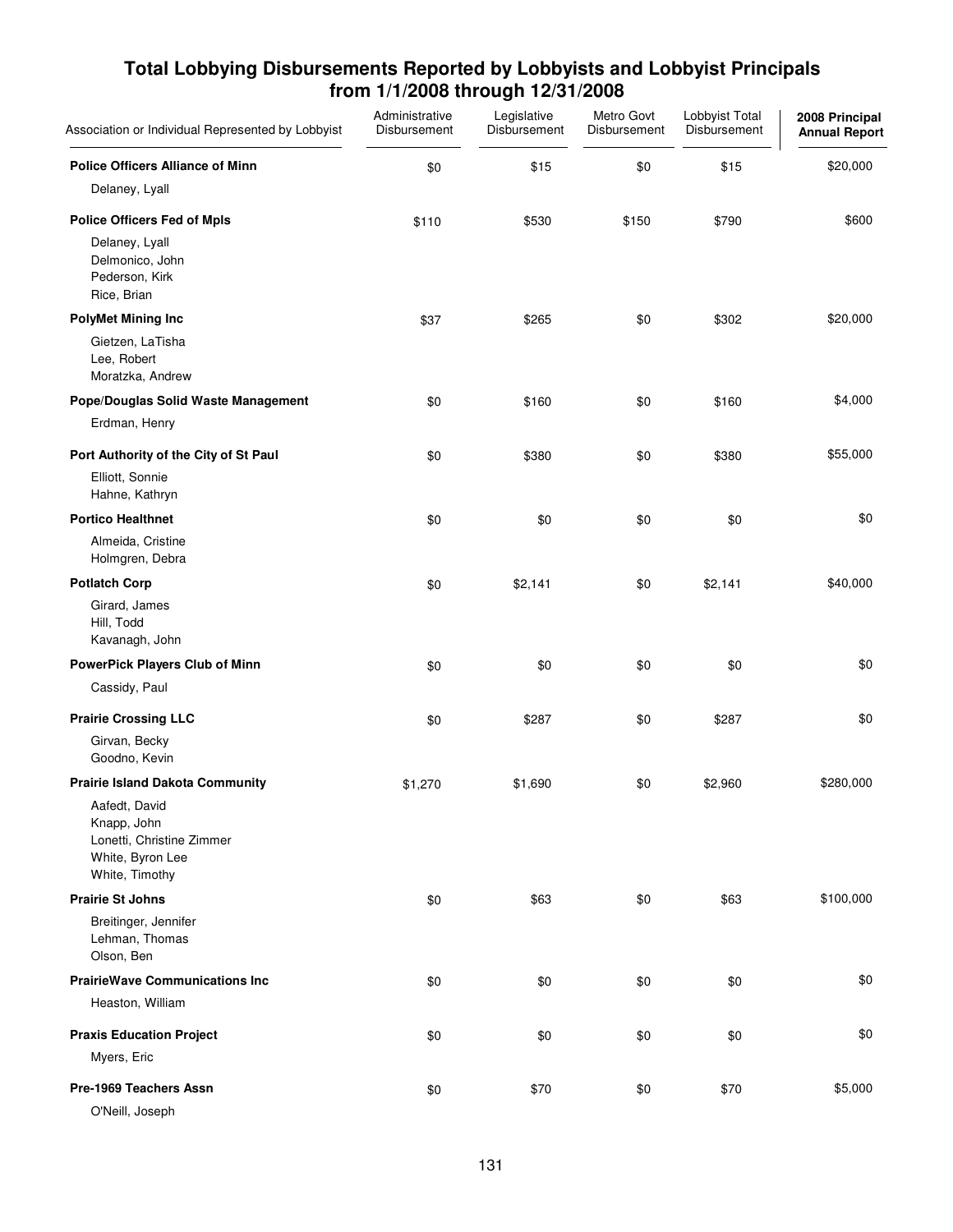| Association or Individual Represented by Lobbyist                                               | Administrative<br>Disbursement | Legislative<br>Disbursement | Metro Govt<br>Disbursement | Lobbyist Total<br>Disbursement | 2008 Principal<br><b>Annual Report</b> |
|-------------------------------------------------------------------------------------------------|--------------------------------|-----------------------------|----------------------------|--------------------------------|----------------------------------------|
| <b>PreferredOne</b>                                                                             | \$0                            | \$0                         | \$0                        | \$0                            | \$80,000                               |
| Griffin, Phillip                                                                                |                                |                             |                            |                                |                                        |
| <b>Preservation Alliance of Minn</b>                                                            | \$0                            | \$0                         | \$0                        | \$0                            | \$0                                    |
| Bagnoli, Joseph<br>McGrann, William<br>Psick, Sarah                                             |                                |                             |                            |                                |                                        |
| <b>PrimeWest Joint Powers Board</b>                                                             | \$0                            | \$0                         | \$0                        | \$0                            | \$40,000                               |
| Lehman, Thomas<br>McCarron, Lois<br>Olson, Ben<br>Scandrett, Michael<br>Zylla, Emily Bergenstal |                                |                             |                            |                                |                                        |
| <b>Prinsco</b>                                                                                  | \$0                            | \$493                       | \$0                        | \$493                          | \$15,000                               |
| Kleven, Bruce                                                                                   |                                |                             |                            |                                |                                        |
| <b>Printing Industry of Minn Inc</b>                                                            | \$0                            | \$40,217                    | \$0                        | \$40,217                       | \$40,000                               |
| Breitinger, Jennifer<br>Lehman, Thomas<br>Radziej, David                                        |                                |                             |                            |                                |                                        |
| <b>Procter &amp; Gamble</b>                                                                     | \$0                            | \$3,842                     | \$0                        | \$3,842                        | \$60,000                               |
| Bohn, Lydia<br>Grindal, H Theodore<br>Hartle, Allyson<br>Larson, Daniel                         |                                |                             |                            |                                |                                        |
| Professional Insurance Agents of Minn                                                           | \$0                            | \$5,051                     | \$0                        | \$5,051                        | \$20,000                               |
| Sather, Gregory                                                                                 |                                |                             |                            |                                |                                        |
| Project 515                                                                                     | \$0                            | \$7,722                     | \$0                        | \$7,722                        | \$40,000                               |
| Engstrom, Dave<br>Sletten, Jill                                                                 |                                |                             |                            |                                |                                        |
| <b>Project Resources Corp</b>                                                                   | \$0                            | \$0                         | \$0                        | \$0                            | \$0                                    |
| Swanson, Eric                                                                                   |                                |                             |                            |                                |                                        |
| <b>Project Turnabout</b>                                                                        | \$0                            | \$953                       | \$0                        | \$953                          | \$20,000                               |
| Johnson, Dean                                                                                   |                                |                             |                            |                                |                                        |
| Property Casualty Insurers Assn of America                                                      | \$0                            | \$3,438                     | \$0                        | \$3,438                        | \$40,000                               |
| Franzen, Douglas<br>Moore, Vic<br>Peterson, Patricia                                            |                                |                             |                            |                                |                                        |
| <b>Property Owners Protecting Useful Lake Access</b><br>Rts                                     | \$0                            | \$0                         | \$0                        | \$0                            | \$20,000                               |
| Stern, Samuel                                                                                   |                                |                             |                            |                                |                                        |
| <b>Prudential Financial Inc.</b>                                                                | \$0                            | \$125                       | \$0                        | \$125                          | \$20,000                               |
| Forschler, Richard<br>Hylden, Nancy                                                             |                                |                             |                            |                                |                                        |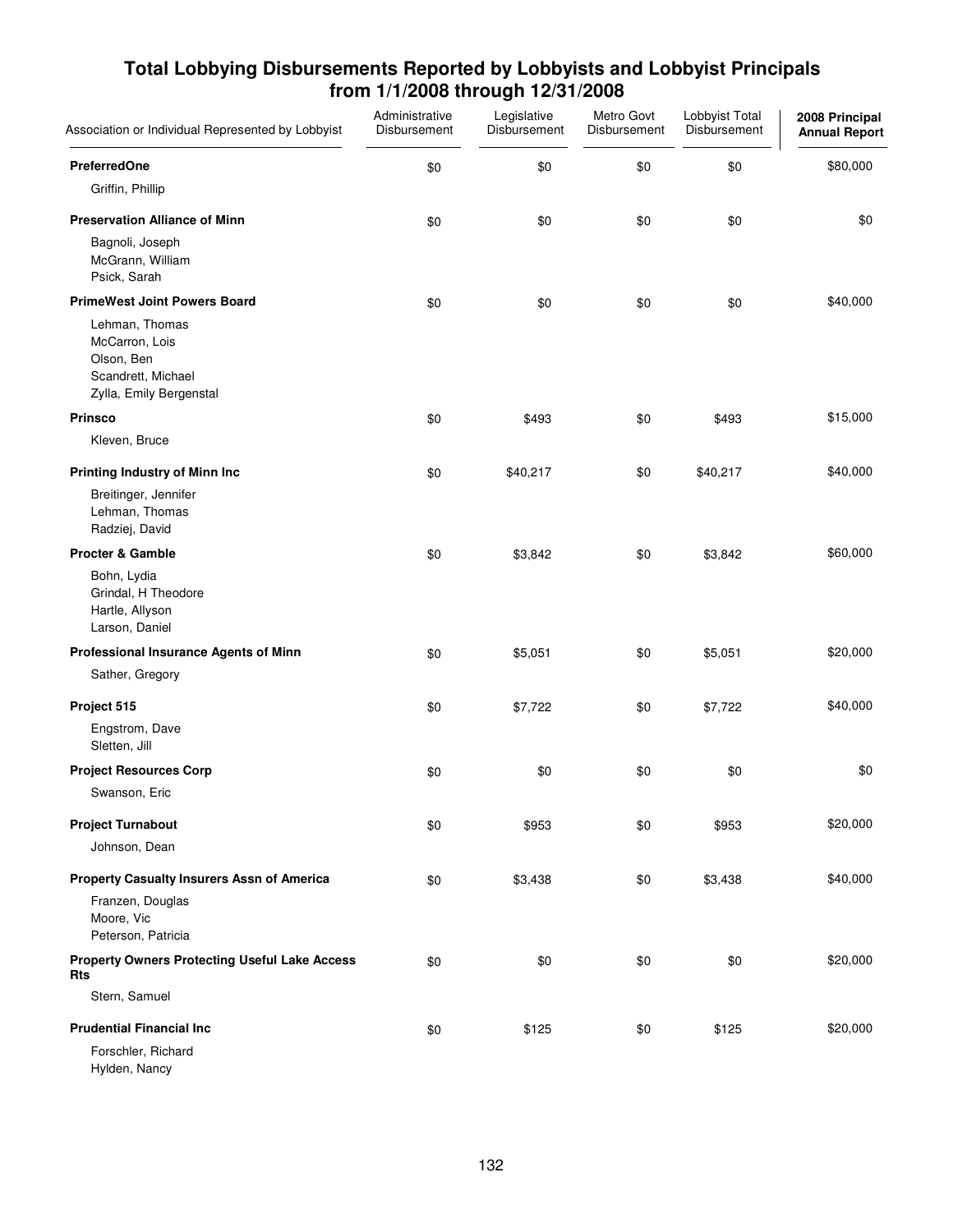| Association or Individual Represented by Lobbyist                                                                                                                                                           | Administrative<br>Disbursement | Legislative<br>Disbursement | Metro Govt<br>Disbursement | Lobbyist Total<br>Disbursement | 2008 Principal<br><b>Annual Report</b> |
|-------------------------------------------------------------------------------------------------------------------------------------------------------------------------------------------------------------|--------------------------------|-----------------------------|----------------------------|--------------------------------|----------------------------------------|
| <b>Public Employees Pension Service Assn</b>                                                                                                                                                                | \$0                            | \$0                         | \$0                        | \$0                            | \$60,000                               |
| Bunge, Darrel<br>Westin, Charles                                                                                                                                                                            |                                |                             |                            |                                |                                        |
| Qwest                                                                                                                                                                                                       | \$1,424                        | \$2,775                     | \$22                       | \$4,222                        | \$100,000                              |
| Cerkvenik, Gary<br>Hanson, JoAnn<br>Jerich, Ronald<br>Jerich, Valerie<br>Lemke, Matthew<br>Lonetti, Christine Zimmer<br>Peterson, Joan<br>Schriner, Andrew<br>Stanoch, John<br>Swanson, Eric<br>Topp, Jason |                                |                             |                            |                                |                                        |
| R & R Leasing                                                                                                                                                                                               | \$0                            | \$0                         | \$41                       | \$41                           | \$12,000                               |
| Hofstede, Albert                                                                                                                                                                                            |                                |                             |                            |                                |                                        |
| R-80 Medical Transportation Coalition<br>Erickson, Tara Garman<br>Kaul Jr, John                                                                                                                             | \$0                            | \$433                       | \$0                        | \$433                          | \$16,500                               |
| <b>Ramsey County</b>                                                                                                                                                                                        | \$0                            | \$45,072                    | \$0                        | \$45,072                       | N/A                                    |
| Van Wychen, Jeff                                                                                                                                                                                            |                                |                             |                            |                                |                                        |
| <b>Ramsey County Attorneys Office</b>                                                                                                                                                                       | \$0                            | \$5,100                     | \$0                        | \$5,100                        | N/A                                    |
| Carruthers, Philip                                                                                                                                                                                          |                                |                             |                            |                                |                                        |
| <b>Ramsey County Board of Commissioners</b>                                                                                                                                                                 | \$0                            | \$2,740                     | \$0                        | \$2,740                        | N/A                                    |
| Brewington, Claudia Keagy<br>Riley, Nicholas<br>Speiker, Theresa                                                                                                                                            |                                |                             |                            |                                |                                        |
| <b>Ramsey County Regional Railroad Auth</b>                                                                                                                                                                 | \$0                            | \$0                         | \$0                        | \$0                            | N/A                                    |
| Bagnoli, Joseph<br>McGrann, William<br>Psick, Sarah                                                                                                                                                         |                                |                             |                            |                                |                                        |
| <b>Ramsey County Sheriffs Office</b>                                                                                                                                                                        | \$0                            | \$0                         | \$0                        | \$0                            | N/A                                    |
| Laidig, Gary                                                                                                                                                                                                |                                |                             |                            |                                |                                        |
| Ramsey/Washington Counties Suburban Cable<br><b>Communities Comm</b>                                                                                                                                        | \$0                            | \$0                         | \$0                        | \$0                            | \$0                                    |
| Bradley, Michael                                                                                                                                                                                            |                                |                             |                            |                                |                                        |
| Range Assn of Municipalities & Schools                                                                                                                                                                      | \$0                            | \$5,000                     | \$0                        | \$5,000                        | \$20,000                               |
| Dicklich, Ronald                                                                                                                                                                                            |                                |                             |                            |                                |                                        |
| <b>Rational Energies</b>                                                                                                                                                                                    | \$0                            | \$0                         | \$0                        | \$0                            | \$0                                    |
| Erickson, James                                                                                                                                                                                             |                                |                             |                            |                                |                                        |
| <b>RD Offutt Co</b>                                                                                                                                                                                         | \$0                            | \$0                         | \$0                        | \$0                            | \$0                                    |
| Kleven, Bruce                                                                                                                                                                                               |                                |                             |                            |                                |                                        |

133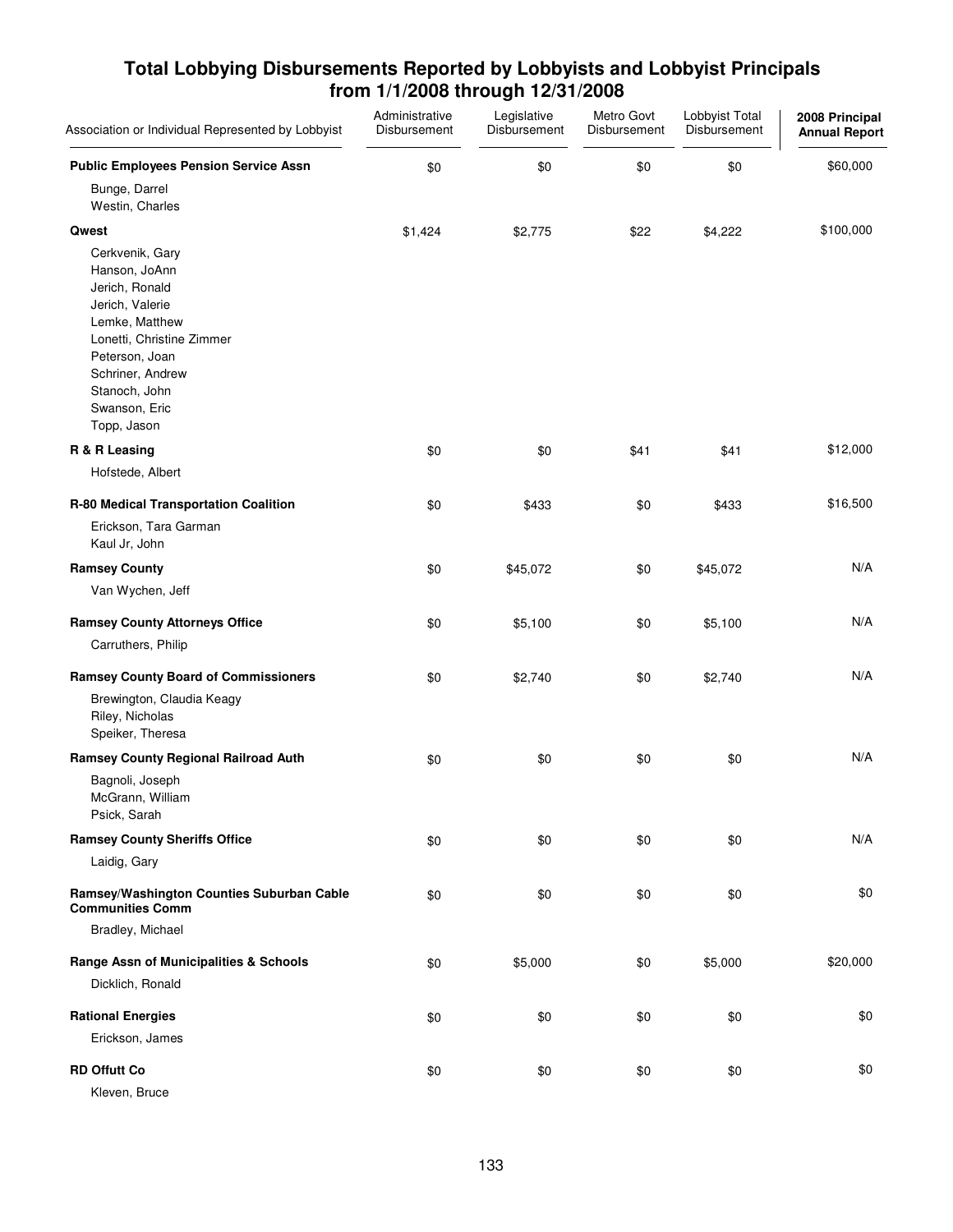| Association or Individual Represented by Lobbyist                                          | Administrative<br>Disbursement | Legislative<br>Disbursement | Metro Govt<br>Disbursement | Lobbyist Total<br>Disbursement | 2008 Principal<br><b>Annual Report</b> |
|--------------------------------------------------------------------------------------------|--------------------------------|-----------------------------|----------------------------|--------------------------------|----------------------------------------|
| Ready 4 K                                                                                  | \$0                            | \$23,215                    | \$0                        | \$23,215                       | \$40,000                               |
| Haugee, Eric<br>Hottinger, John<br>Kingsley, Karen<br>Otis, Todd                           |                                |                             |                            |                                |                                        |
| <b>Reckitt &amp; Benckiser</b>                                                             | \$0                            | \$1,400                     | \$0                        | \$1,400                        | \$40,000                               |
| Grooms, Lloyd                                                                              |                                |                             |                            |                                |                                        |
| <b>Red Lake Tribal Council</b>                                                             | \$0                            | \$0                         | \$0                        | \$0                            | \$60,000                               |
| Haas, William                                                                              |                                |                             |                            |                                |                                        |
| Red River Valley Sugarbeet Growers Assn<br>Kleven, Bruce                                   | \$0                            | \$5,182                     | \$0                        | \$5,182                        | \$20,000                               |
| Red River Watershed Management Board<br>Harnack, Ronald                                    | \$94,871                       | \$0                         | \$0                        | \$94,871                       | \$80,000                               |
| <b>RedFlex Traffic Systems Inc</b>                                                         | \$0                            | \$3,588                     | \$0                        | \$3,588                        | \$40,000                               |
| Clark, James<br>Hyland, Eric<br>Kramer, Ross<br>Schreiber, William<br>Wilson, Nancy Franke |                                |                             |                            |                                |                                        |
| <b>Reed Elsevier Inc</b>                                                                   | \$0                            | \$5,096                     | \$0                        | \$5,096                        | \$100,000                              |
| Jennings, Teresa<br>Tennessen, Robert                                                      |                                |                             |                            |                                |                                        |
| <b>REM/The Mentor Network</b>                                                              | \$0                            | \$3,060                     | \$0                        | \$3,060                        | \$40,000                               |
| Griffin, Phillip<br>Sandvig, Linda                                                         |                                |                             |                            |                                |                                        |
| <b>Renewable Energy Group Inc</b>                                                          | \$0                            | \$0                         | \$0                        | \$0                            | \$0                                    |
| Falck, Steve                                                                               |                                |                             |                            |                                |                                        |
| <b>Rent-A-Center Inc</b>                                                                   | \$0                            | \$3,792                     | \$0                        | \$3,792                        | \$40,000                               |
| Fair, Alayne<br>Grindal, H Theodore<br>Hartle, Allyson<br>LeBeau II, R Reid                |                                |                             |                            |                                |                                        |
| <b>Renville County</b>                                                                     | \$0                            | \$790                       | \$0                        | \$790                          | N/A                                    |
| Vanasek, Robert (Bob)<br>Vanasek, Robert (Rob)                                             |                                |                             |                            |                                |                                        |
| <b>Resource Recovery Technologies LLC</b>                                                  | \$0                            | \$529                       | \$0                        | \$529                          | \$160,000                              |
| Davidman, Jeffrey<br>Grooms, Lloyd<br>Johnson, David                                       |                                |                             |                            |                                |                                        |

Rothman, Michael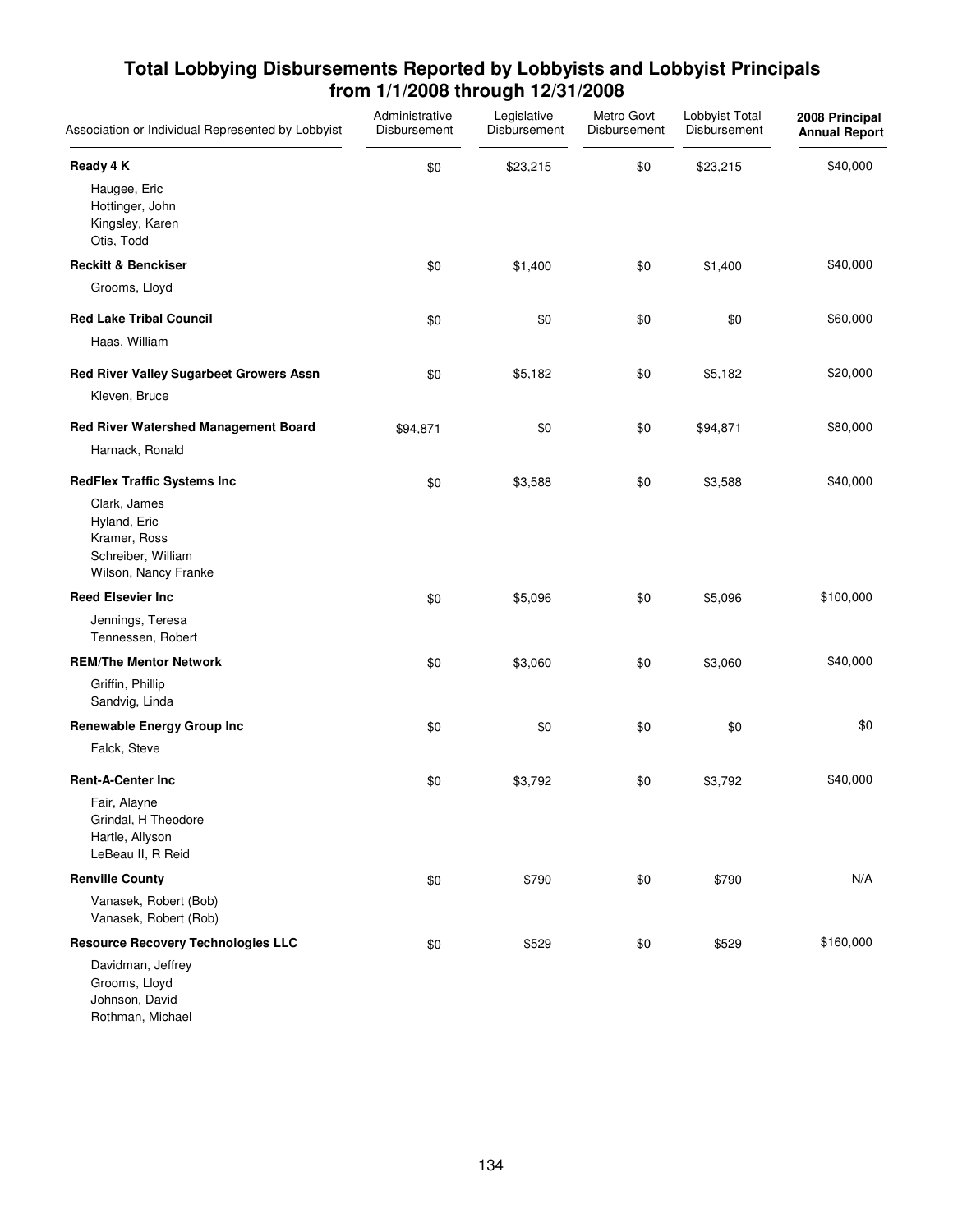| Association or Individual Represented by Lobbyist                                                                                                                  | Administrative<br>Disbursement | Legislative<br>Disbursement | Metro Govt<br>Disbursement | Lobbyist Total<br>Disbursement | 2008 Principal<br><b>Annual Report</b> |
|--------------------------------------------------------------------------------------------------------------------------------------------------------------------|--------------------------------|-----------------------------|----------------------------|--------------------------------|----------------------------------------|
| <b>Resource Training &amp; Solutions</b>                                                                                                                           | \$0                            | \$3,669                     | \$0                        | \$3,669                        | \$10,000                               |
| Keefe, Elaine<br>Keliher, Thomas<br>McKasy, Bert<br>Strusinski, William<br>Walseth, Samuel                                                                         |                                |                             |                            |                                |                                        |
| <b>Retail Crime Reduction Counsel</b>                                                                                                                              | \$0                            | \$0                         | \$0                        | \$0                            | \$0                                    |
| Herrmann, Jonathan                                                                                                                                                 |                                |                             |                            |                                |                                        |
| <b>Retailers Protection Assn</b>                                                                                                                                   | \$0                            | \$0                         | \$0                        | \$0                            | \$0                                    |
| McCullough, John                                                                                                                                                   |                                |                             |                            |                                |                                        |
| <b>Reynolds American Inc</b>                                                                                                                                       | \$0                            | \$323                       | \$0                        | \$323                          | \$120,000                              |
| Halliwell, Nicholas<br>Jerich, Ronald<br>Jerich, Valerie<br>McKinney, Timothy                                                                                      |                                |                             |                            |                                |                                        |
| RISE (Responsible Industry for a Sound<br>Environment)                                                                                                             | \$0                            | \$2,141                     | \$0                        | \$2,141                        | \$12,500                               |
| Egan, Dennis<br>Girard, James<br>Hill, Todd                                                                                                                        |                                |                             |                            |                                |                                        |
| <b>Roche Diagnostics</b>                                                                                                                                           | \$0                            | \$0                         | \$0                        | \$0                            | \$0                                    |
| Irwin, Joyce                                                                                                                                                       |                                |                             |                            |                                |                                        |
| <b>Rochester Area Chamber of Commerce</b>                                                                                                                          | \$0                            | \$61,945                    | \$0                        | \$61,945                       | \$60,000                               |
| Eckerman, John                                                                                                                                                     |                                |                             |                            |                                |                                        |
| <b>Rochester City of</b>                                                                                                                                           | \$0                            | \$22,799                    | \$0                        | \$22,799                       | N/A                                    |
| Biron, Holly<br>Burton, John<br>Flaherty, Timothy<br>Goodno, Kevin<br>Hokkanen, John<br>Millard, Danielle<br>Peterson, Bradley<br>Peterson, Steve<br>Sundvor, John |                                |                             |                            |                                |                                        |
| <b>Rochester Public Schools ISD 535</b>                                                                                                                            | \$0                            | \$2,040                     | \$0                        | \$2,040                        | \$30,000                               |
| Kaul Jr, John<br>Larsen, Margaret                                                                                                                                  |                                |                             |                            |                                |                                        |
| <b>Rochester Public Utilities</b>                                                                                                                                  | \$0                            | \$0                         | \$0                        | \$0                            | \$50,000                               |
| Carnival, Douglas                                                                                                                                                  |                                |                             |                            |                                |                                        |
| <b>Rock Tenn Co</b>                                                                                                                                                | \$0                            | \$0                         | \$0                        | \$0                            | \$40,000                               |
| Peterson, Kenneth                                                                                                                                                  |                                |                             |                            |                                |                                        |
| <b>Ryan Companies US Inc</b><br>Bagnoli, Joseph<br>Lamb, Kathleen<br>McGrann, William<br>Psick, Sarah                                                              | \$0                            | \$0                         | \$0                        | \$0                            | \$90,000                               |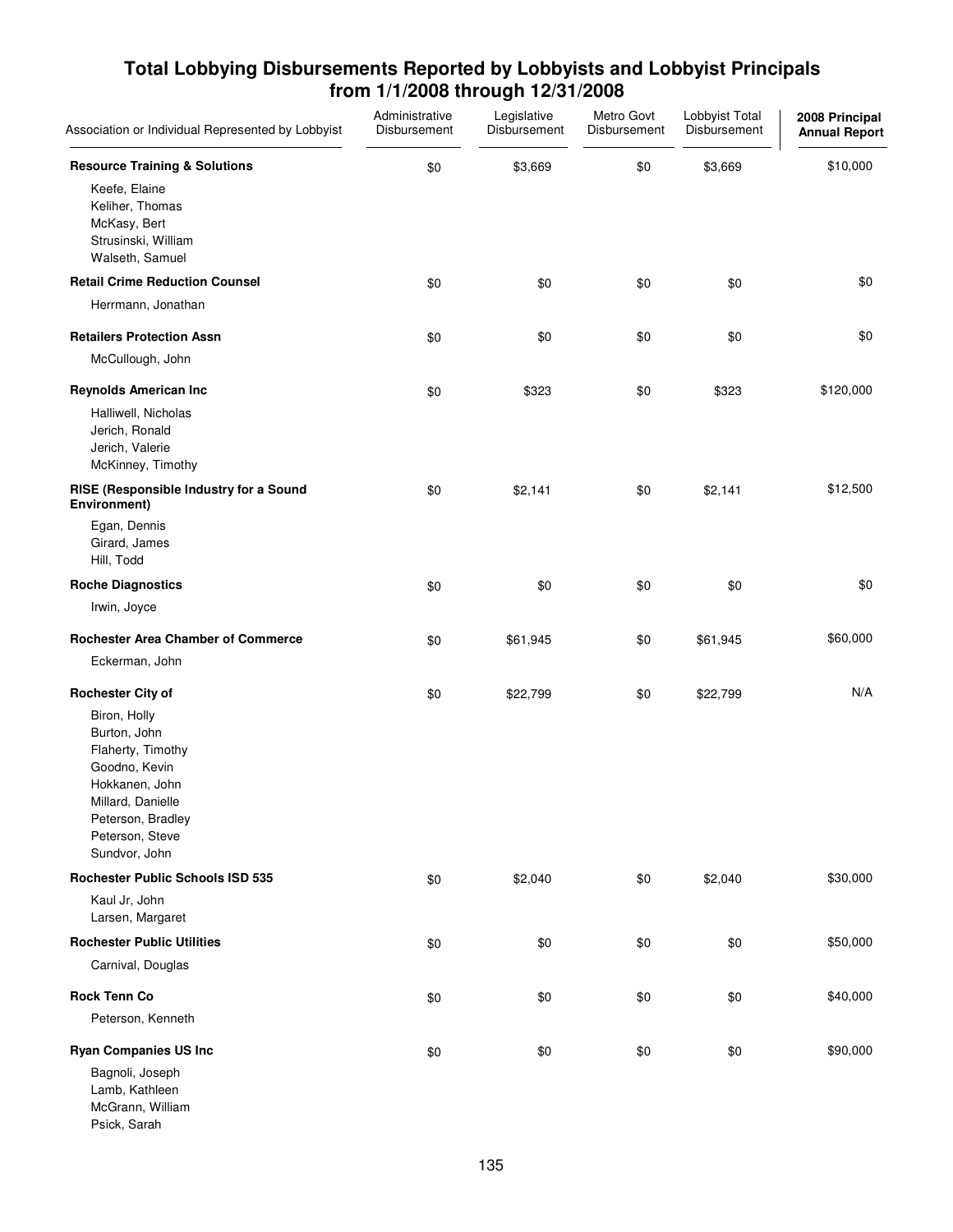| Association or Individual Represented by Lobbyist                            | Administrative<br>Disbursement | Legislative<br>Disbursement | Metro Govt<br>Disbursement | Lobbyist Total<br>Disbursement | 2008 Principal<br><b>Annual Report</b> |
|------------------------------------------------------------------------------|--------------------------------|-----------------------------|----------------------------|--------------------------------|----------------------------------------|
| <b>SAF Hydroelectric LLC</b>                                                 | \$0                            | \$255                       | \$0                        | \$255                          | \$7,500                                |
| Hoffman III, William<br>Osterman, Lynne                                      |                                |                             |                            |                                |                                        |
| <b>Salvation Army</b>                                                        | \$0                            | \$0                         | \$0                        | \$0                            | \$20,000                               |
| Franzen, Douglas<br>Moore, Vic<br>Peterson, Patricia                         |                                |                             |                            |                                |                                        |
| <b>Sanford Health</b>                                                        | \$0                            | \$0                         | \$0                        | \$0                            | \$40,000                               |
| James, Karen<br>Morrison, Cindy                                              |                                |                             |                            |                                |                                        |
| <b>Sanford Health Canby</b>                                                  | \$46                           | \$2                         | \$0                        | \$47                           | \$20,000                               |
| Diehl, John                                                                  |                                |                             |                            |                                |                                        |
| <b>Sanofi Pasteur</b>                                                        | \$0                            | \$0                         | \$0                        | \$0                            | \$20,000                               |
| Backhaus, Amber<br>Cassidy, Paul<br>Chelseth, Andrew<br>Wolfe, Kelly         |                                |                             |                            |                                |                                        |
| Sanofi-Aventis US (Aventis Pharmaceuticals Inc)                              | \$2,114                        | \$5,254                     | \$0                        | \$7,368                        | \$20,000                               |
| Sobotta, Russell                                                             |                                |                             |                            |                                |                                        |
| <b>SAPPI Cloquet LLC</b>                                                     | \$35                           | \$0                         | \$0                        | \$35                           | \$0                                    |
| Lee, Robert<br>Moratzka, Andrew                                              |                                |                             |                            |                                |                                        |
| <b>Satellite Broadcasting &amp; Communications Assn</b><br>Inc               | \$0                            | \$545                       | \$0                        | \$545                          | \$13,500                               |
| Cook, Judy<br>Girard, James<br>Hill, Todd<br>Kavanagh, John<br>Strong, Sarah |                                |                             |                            |                                |                                        |
| <b>Scherer Bros Lumber</b>                                                   | \$0                            | \$0                         | \$38                       | \$38                           | \$6,000                                |
| Hofstede, Albert                                                             |                                |                             |                            |                                |                                        |
| <b>Schering Corp</b>                                                         | \$0                            | \$0                         | \$0                        | \$0                            | \$10,000                               |
| McLaren, Jay                                                                 |                                |                             |                            |                                |                                        |
| <b>School Nurses of Minn</b>                                                 | \$0                            | \$810                       | \$0                        | \$810                          | \$0                                    |
| Sandvig, Linda                                                               |                                |                             |                            |                                |                                        |
| <b>Schools for Equity in Education</b>                                       | \$0                            | \$176,745                   | \$0                        | \$176,745                      | \$240,000                              |
| Griffiths, Debra                                                             |                                |                             |                            |                                |                                        |
| Lundell, Bradley                                                             |                                |                             |                            |                                |                                        |
| <b>Science Museum of Minn</b>                                                | \$0                            | \$18,000                    | \$0                        | \$18,000                       | \$40,000                               |
| Jolly, Eric<br>Murphy, Thomas<br>Raney, Brenda<br>Wilson, Kathleen           |                                |                             |                            |                                |                                        |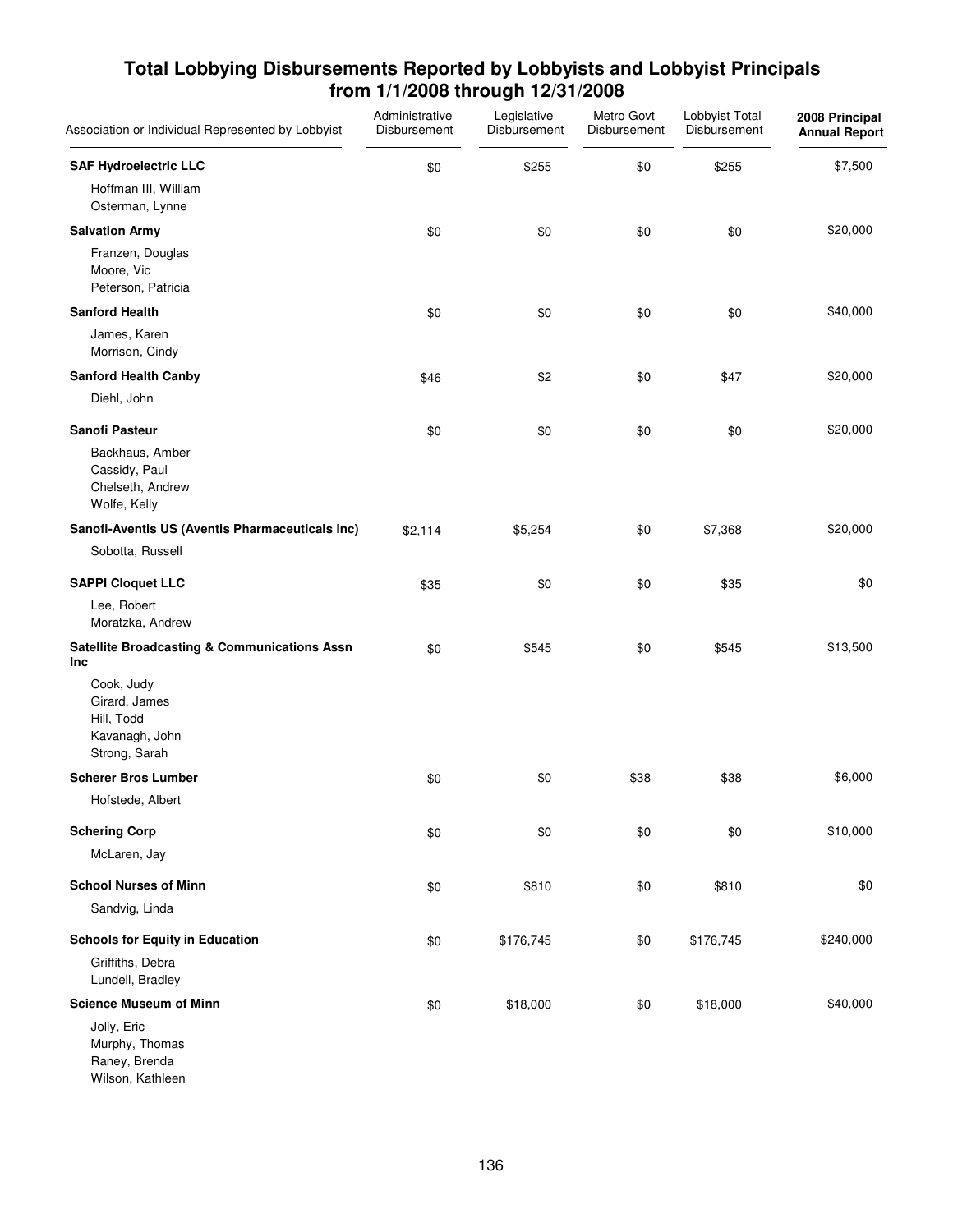| Association or Individual Represented by Lobbyist                                     | Administrative<br>Disbursement | Legislative<br>Disbursement | Metro Govt<br>Disbursement | Lobbyist Total<br>Disbursement | 2008 Principal<br><b>Annual Report</b> |
|---------------------------------------------------------------------------------------|--------------------------------|-----------------------------|----------------------------|--------------------------------|----------------------------------------|
| <b>Scott County Bd of Commissioners</b>                                               | \$0                            | \$0                         | \$0                        | \$0                            | N/A                                    |
| Boland, John                                                                          |                                |                             |                            |                                |                                        |
| SE Minn Multi-Cnty Housing & Redevelopment<br><b>Authority</b>                        | \$0                            | \$0                         | \$0                        | \$0                            | \$0                                    |
| Hahne, Kathryn                                                                        |                                |                             |                            |                                |                                        |
| <b>Second Harvest Heartland</b>                                                       | \$0                            | \$0                         | \$0                        | \$0                            | \$0                                    |
| Searle, Newell                                                                        |                                |                             |                            |                                |                                        |
| Securities Industry & Financial Markets Assn                                          | \$0                            | \$3,128                     | \$0                        | \$3,128                        | \$40,000                               |
| Strusinski, William                                                                   |                                |                             |                            |                                |                                        |
| <b>SEIU Healthcare Minn</b>                                                           | \$0                            | \$200                       | \$0                        | \$200                          | \$0                                    |
| Varco, Rick                                                                           |                                |                             |                            |                                |                                        |
| <b>SEIU Local 26</b>                                                                  | \$0                            | \$0                         | \$0                        | \$0                            | \$988                                  |
| Morillo-Alicea, Javier                                                                |                                |                             |                            |                                |                                        |
| <b>Seniors &amp; Workers for Quality Coalition</b>                                    | \$0                            | \$12,000                    | \$0                        | \$12,000                       | \$20,000                               |
| Freeman, Iris<br>Miller, Anne Bomstad                                                 |                                |                             |                            |                                |                                        |
| <b>Service Contract Industry Council</b>                                              | \$0                            | \$0                         | \$0                        | \$0                            | \$60,000                               |
| Backhaus, Amber<br>Cassidy, Paul<br>Chelseth, Andrew<br>Thrane, Peter<br>Wolfe, Kelly |                                |                             |                            |                                |                                        |
| <b>Service Employees Intl Union</b>                                                   | \$0                            | \$0                         | \$0                        | \$0                            | \$0                                    |
| Mehta, Chirag                                                                         |                                |                             |                            |                                |                                        |
| <b>Service Employees Intl Union Council 7</b>                                         | \$0                            | \$15,361                    | \$0                        | \$15,361                       | \$40,000                               |
| Beckmann, Kristin                                                                     |                                |                             |                            |                                |                                        |
| Katz, Geri<br>Welte, Denise                                                           |                                |                             |                            |                                |                                        |
| Whitney-Wise, Josh                                                                    |                                |                             |                            |                                |                                        |
| Service Employees Intl Union Local 284                                                | \$0                            | \$1,246                     | \$0                        | \$1,246                        | \$0                                    |
| Allers, Shane<br>Fleming, W Morgan<br>Nelson, Kimberly                                |                                |                             |                            |                                |                                        |
| Service Employees Intl Union Local 63                                                 | \$0                            | \$0                         | \$0                        | \$0                            | \$0                                    |
| Miskowiec, Frank                                                                      |                                |                             |                            |                                |                                        |
| <b>Sexual Abuse Prevention Network</b>                                                | \$0                            | \$0                         | \$0                        | \$0                            | \$0                                    |
| Thompson, Ted<br>Wodele, John                                                         |                                |                             |                            |                                |                                        |
| <b>SFM Mutual Ins Co</b>                                                              | \$0                            | \$0                         | \$0                        | \$0                            | \$0                                    |
| Brener, M Scott<br>Lund, Robert                                                       |                                |                             |                            |                                |                                        |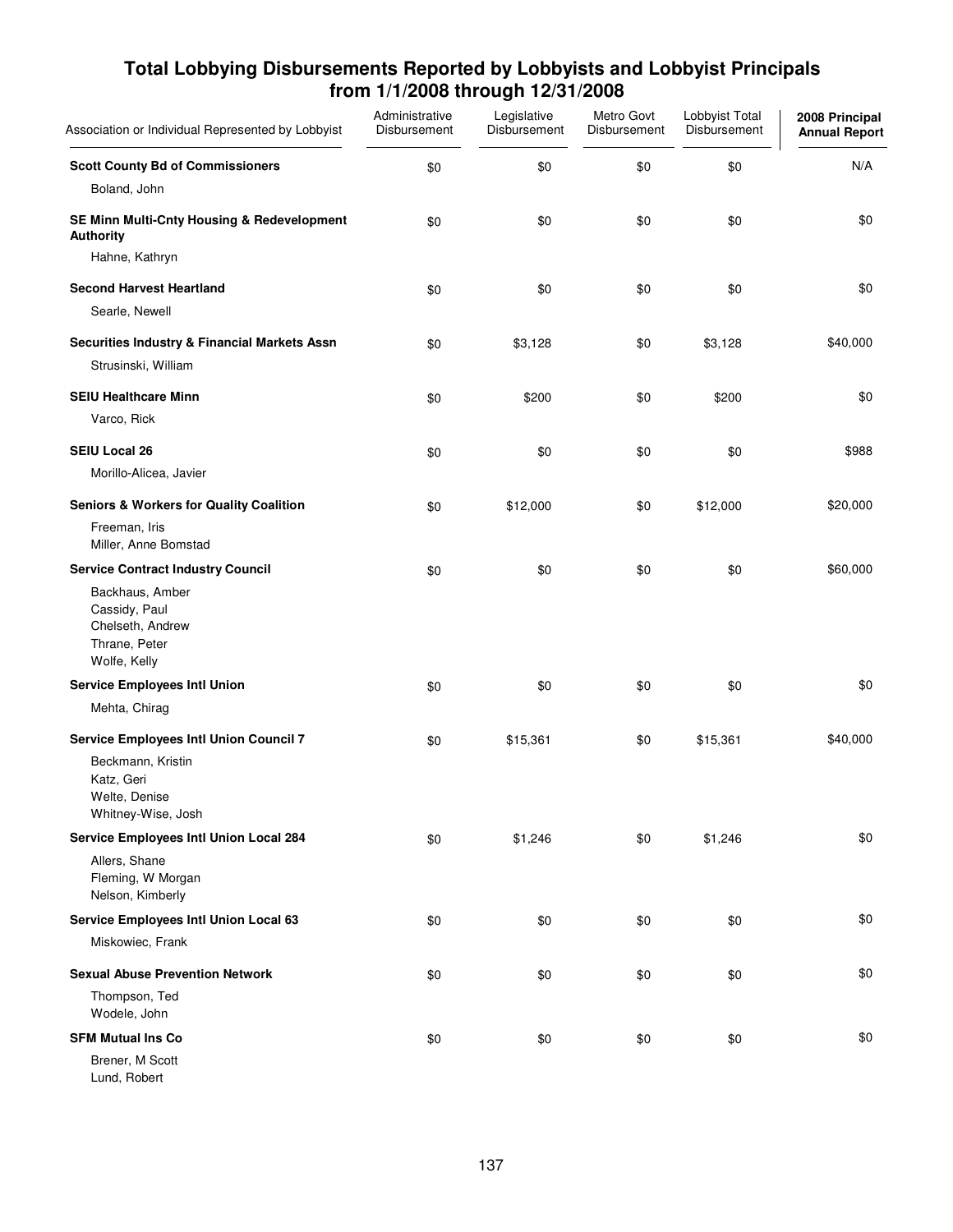| Association or Individual Represented by Lobbyist                                                                   | Administrative<br>Disbursement | Legislative<br>Disbursement | Metro Govt<br>Disbursement | Lobbyist Total<br>Disbursement | 2008 Principal<br><b>Annual Report</b> |
|---------------------------------------------------------------------------------------------------------------------|--------------------------------|-----------------------------|----------------------------|--------------------------------|----------------------------------------|
| Shakopee Mdewakanton Sioux (Dakota)<br>Community                                                                    | \$0                            | \$15,780                    | \$0                        | \$15,780                       | \$200,000                              |
| Crandall, Lynnette Slater<br>Elliott, Sonnie<br>Hahne, Kathryn<br>Hentges, Robert<br>Kozak, Andrew<br>Lynch, Teresa |                                |                             |                            |                                |                                        |
| <b>Shattuck St Mary's School</b>                                                                                    | \$770                          | \$85                        | \$0                        | \$855                          | \$0                                    |
| <b>Billings, Patty</b><br>Erickson, James                                                                           |                                |                             |                            |                                |                                        |
| <b>Sheet Metal AC &amp; Roof Contr Assn</b>                                                                         | \$0                            | \$944                       | \$0                        | \$944                          | \$0                                    |
| Bigham, James<br>Strusinski, William                                                                                |                                |                             |                            |                                |                                        |
| <b>Sheet Metal Workers Local 10</b>                                                                                 | \$0                            | \$0                         | \$0                        | \$0                            | \$140,000                              |
| Parris, Pete<br>Strub, Martin                                                                                       |                                |                             |                            |                                |                                        |
| Shellrock River Watershed Dist (of Albert Lea)                                                                      | \$0                            | \$0                         | \$0                        | \$0                            | \$11,100                               |
| Erickson, Judith                                                                                                    |                                |                             |                            |                                |                                        |
| <b>Sherburne County</b>                                                                                             | \$0                            | \$0                         | \$0                        | \$0                            | N/A                                    |
| Botzek, Lucinda                                                                                                     |                                |                             |                            |                                |                                        |
| <b>Shoot In Minn</b>                                                                                                | \$0                            | \$0                         | \$0                        | \$0                            | \$0                                    |
| Jepsen, Cynthia                                                                                                     |                                |                             |                            |                                |                                        |
| <b>Short Elliot Hendrickson Inc</b>                                                                                 | \$0                            | \$1,500                     | \$0                        | \$1,500                        | \$0                                    |
| Cerkvenik, Gary<br>Lamppa, Gary<br>Strege, Raymond                                                                  |                                |                             |                            |                                |                                        |
| Sierra Club North Star Chpt                                                                                         | \$0                            | \$6,824                     | \$0                        | \$6,824                        | \$20,000                               |
| Rosier, Michelle                                                                                                    |                                |                             |                            |                                |                                        |
| <b>Signature Flight Support</b>                                                                                     | \$0                            | \$2,455                     | \$0                        | \$2,455                        | \$15,000                               |
| Haas, Nancy<br>Kramer, Ross                                                                                         |                                |                             |                            |                                |                                        |
| <b>SKB Environmental</b>                                                                                            | \$0                            | \$8,461                     | \$0                        | \$8,461                        | \$40,000                               |
| Chapdelaine, Don<br>Domke, John<br>Hyland, Eric<br>O'Gara, Ryan                                                     |                                |                             |                            |                                |                                        |
| Soap & Detergent Assn                                                                                               | \$0                            | \$10,419                    | \$0                        | \$10,419                       | \$20,000                               |
| Colburn, Patrick<br>Griesing, Dennis<br>Johnson, David                                                              |                                |                             |                            |                                |                                        |
| <b>Social Development Training &amp; Action Center</b>                                                              | \$0                            | \$0                         | \$0                        | \$0                            | \$9,166                                |
| McDonald, Edward                                                                                                    |                                |                             |                            |                                |                                        |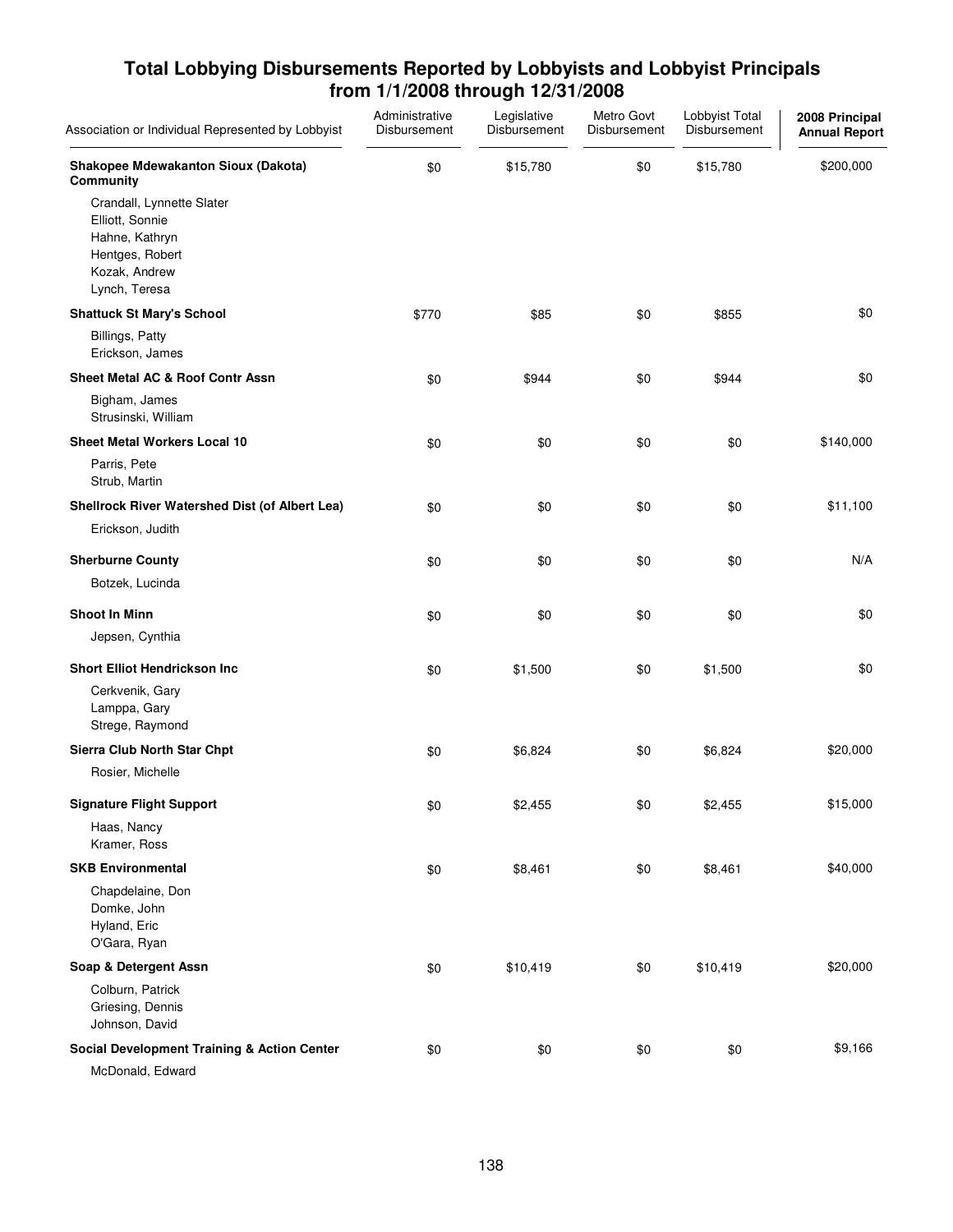| Association or Individual Represented by Lobbyist                                          | Administrative<br>Disbursement | Legislative<br>Disbursement | Metro Govt<br>Disbursement | Lobbyist Total<br>Disbursement | 2008 Principal<br><b>Annual Report</b> |
|--------------------------------------------------------------------------------------------|--------------------------------|-----------------------------|----------------------------|--------------------------------|----------------------------------------|
| <b>Solid Waste Mgmt Coordinating Bd</b>                                                    | \$0                            | \$25                        | \$0                        | \$25                           | N/A                                    |
| Bennett, Cory<br>Keliher, Thomas<br>Richter, Trudy<br>Tilley, Barry                        |                                |                             |                            |                                |                                        |
| Soo Line Railroad Co dba Canadian Pacific<br>Railway                                       | \$0                            | \$8,777                     | \$0                        | \$8,777                        | \$60,000                               |
| Backhaus, Amber<br>Cassidy, Paul<br>Chelseth, Andrew<br>Marsh, Randy<br>Wolfe, Kelly       |                                |                             |                            |                                |                                        |
| South Central Minn EMS Joint Powers Bd                                                     | \$0                            | \$0                         | \$0                        | \$0                            | \$8,000                                |
| Doyle, O'Brien                                                                             |                                |                             |                            |                                |                                        |
| <b>South Central Service Cooperative</b>                                                   | \$0                            | \$2,026                     | \$0                        | \$2,026                        | \$9,000                                |
| Keefe, Elaine<br>Keliher, Thomas<br>McKasy, Bert<br>Strusinski, William<br>Walseth, Samuel |                                |                             |                            |                                |                                        |
| South Country Health Alliance                                                              | \$0                            | \$0                         | \$0                        | \$0                            | \$60,000                               |
| Lehman, Thomas<br>Olson, Ben<br>Scandrett, Michael<br>Zylla, Emily Bergenstal              |                                |                             |                            |                                |                                        |
| <b>Southeast Minn Assn of Realtors</b>                                                     | \$0                            | \$0                         | \$0                        | \$0                            | \$0                                    |
| Johnson, Nathan                                                                            |                                |                             |                            |                                |                                        |
| <b>Southeast Service Cooperative</b>                                                       | \$0                            | \$3,676                     | \$0                        | \$3,676                        | \$20,000                               |
| Keefe, Elaine<br>Keliher, Thomas<br>McKasy, Bert<br>Strusinski, William<br>Walseth, Samuel |                                |                             |                            |                                |                                        |
| <b>Southeastern Minn EMS Joint Powers</b>                                                  | \$0                            | \$0                         | \$0                        | \$0                            | \$6,500                                |
| Doyle, O'Brien                                                                             |                                |                             |                            |                                |                                        |
| Southern Minn Beet Sugar Cooperative                                                       | \$0                            | \$7,859                     | \$0                        | \$7,859                        | \$20,000                               |
| Anderson, Wendell<br>Johnson, Dean<br>Kleven, Bruce                                        |                                |                             |                            |                                |                                        |
| Southern Minn Municipal Power Agency                                                       | \$0                            | \$0                         | \$0                        | \$0                            | \$40,000                               |
| Bagnoli, Joseph<br>Carnival, Douglas<br>McGrann, William                                   |                                |                             |                            |                                |                                        |
| Southern Minn Regional Legal Services Inc                                                  | \$0                            | \$586                       | \$0                        | \$586                          | \$40,000                               |
| Beneke, Bruce<br>Hird, Gary<br>Larsen, Margaret<br>Tracy, Robert                           |                                |                             |                            |                                |                                        |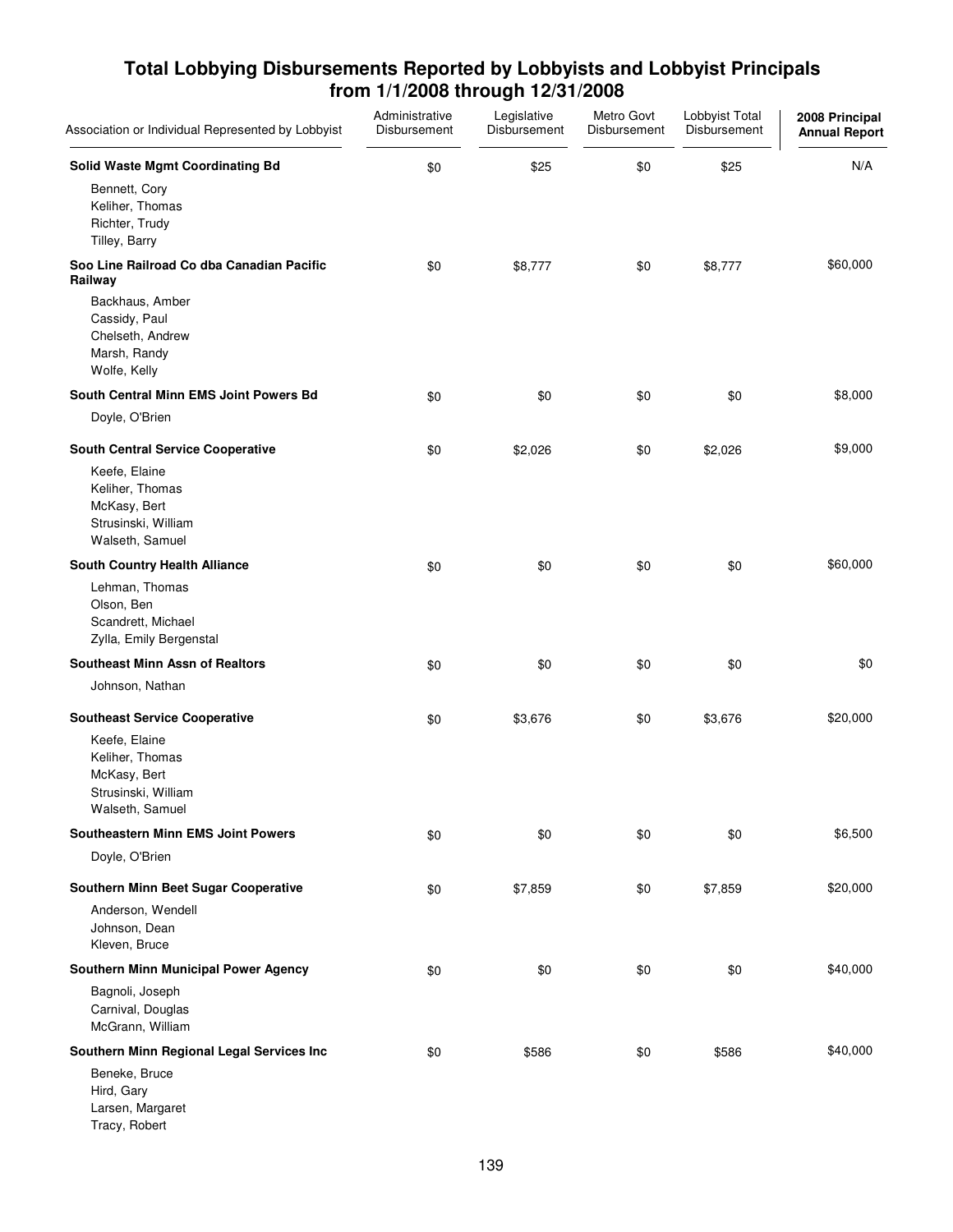| Association or Individual Represented by Lobbyist                                                                                                                   | Administrative<br>Disbursement | Legislative<br>Disbursement | Metro Govt<br>Disbursement | Lobbyist Total<br>Disbursement | 2008 Principal<br><b>Annual Report</b> |
|---------------------------------------------------------------------------------------------------------------------------------------------------------------------|--------------------------------|-----------------------------|----------------------------|--------------------------------|----------------------------------------|
| Southern Twin Cities Assn of Realtors                                                                                                                               | \$0                            | \$0                         | \$0                        | \$0                            | \$40,000                               |
| Brown, Jacob                                                                                                                                                        |                                |                             |                            |                                |                                        |
| <b>Southwest Casino &amp; Hotel Corp</b>                                                                                                                            | \$0                            | \$300                       | \$0                        | \$300                          | \$800,000                              |
| Derus, John<br>Franzen, Douglas<br>Moore, Vic                                                                                                                       |                                |                             |                            |                                |                                        |
| <b>Southwest Windpower</b>                                                                                                                                          | \$0                            | \$0                         | \$0                        | \$0                            | \$7,000                                |
| Beckmann, Brian                                                                                                                                                     |                                |                             |                            |                                |                                        |
| <b>Spectrum Health Companies</b>                                                                                                                                    | \$0                            | \$75                        | \$0                        | \$75                           | \$25,000                               |
| Johnson, Douglas                                                                                                                                                    |                                |                             |                            |                                |                                        |
| Spring Lake Park Firefighters Relief Assn<br>Pederson, Kirk<br>Rice, Brian                                                                                          | \$0                            | \$335                       | \$0                        | \$335                          | \$20,000                               |
| <b>Sprint Nextel Corp</b>                                                                                                                                           | \$0                            | \$0                         | \$0                        | \$0                            | \$40,000                               |
| Bagnoli, Joseph<br>Psick, Sarah                                                                                                                                     |                                |                             |                            |                                |                                        |
| <b>St Cloud Area Chamber of Commerce</b>                                                                                                                            | \$0                            | \$40,830                    | \$0                        | \$40,830                       | \$41,324                               |
| Dowell, Larry<br>Wilhelmi, Michael                                                                                                                                  |                                |                             |                            |                                |                                        |
| St Cloud Hospital-Centra Care Health System                                                                                                                         | \$0                            | \$17,305                    | \$0                        | \$17,305                       | \$80,000                               |
| Bauman, Alicia<br>Bezdicek, Emily<br>Borgert, David<br>Knapp, John<br>Lonetti, Christine Zimmer<br>Lunzer, William<br>Pearson, Thomas<br>Rohe, Jodi<br>Walli, Kevin |                                |                             |                            |                                |                                        |
| <b>St Croix Valley Riders</b>                                                                                                                                       | \$0                            | \$0                         | \$0                        | \$0                            | \$20,000                               |
| Bohn, Jonathan<br>Bohn, Raymond                                                                                                                                     |                                |                             |                            |                                |                                        |
| <b>St Jude Medical Inc</b>                                                                                                                                          | \$0                            | \$2,992                     | \$0                        | \$2,992                        | \$40,000                               |
| Leighton, Robert<br>McKasy, Bert<br>Mielenhausen, Thomas<br>Neren, Sandra                                                                                           |                                |                             |                            |                                |                                        |
| St Louis & Lake Counties Reg Railroad Authority                                                                                                                     | \$0                            | \$530                       | \$0                        | \$530                          | N/A                                    |
| Cerkvenik, Gary<br>Jerich, Ronald<br>Nelson, Kaari                                                                                                                  |                                |                             |                            |                                |                                        |
| <b>St Louis County</b>                                                                                                                                              | \$0                            | \$2,556                     | \$0                        | \$2,556                        | N/A                                    |
| Girvan, Becky<br>Goodno, Kevin<br>Harris, Shepard                                                                                                                   |                                |                             |                            |                                |                                        |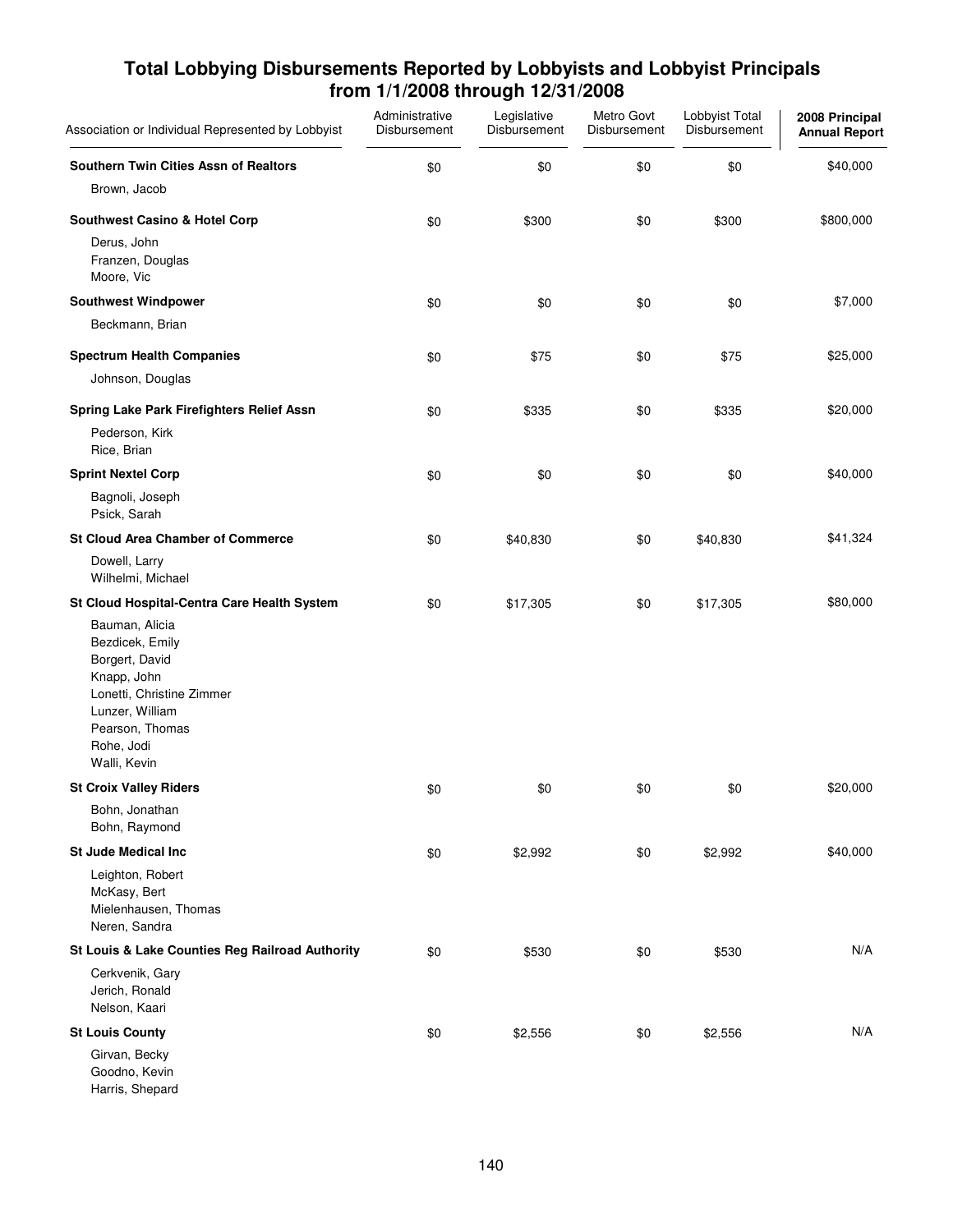| Association or Individual Represented by Lobbyist                                                                                                                                                                                                                            | Administrative<br>Disbursement | Legislative<br>Disbursement | Metro Govt<br>Disbursement | Lobbyist Total<br>Disbursement | 2008 Principal<br><b>Annual Report</b> |
|------------------------------------------------------------------------------------------------------------------------------------------------------------------------------------------------------------------------------------------------------------------------------|--------------------------------|-----------------------------|----------------------------|--------------------------------|----------------------------------------|
| <b>St Louis County Fair Board of Directors</b><br>Cerkvenik, Gary                                                                                                                                                                                                            | \$0                            | \$150                       | \$0                        | \$150                          | \$8,790                                |
| <b>St Louis Park City of</b><br>Franzen, Douglas<br>Moore, Vic                                                                                                                                                                                                               | \$0                            | \$300                       | \$0                        | \$300                          | N/A                                    |
| <b>St Luke's Hospital</b><br>Lunzer, William<br>Pearson, Thomas<br>Walli, Kevin                                                                                                                                                                                              | \$0                            | \$15,600                    | \$0                        | \$15,600                       | \$20,000                               |
| St Mary's/Duluth Clinic Health Systems (SMDC)<br>Lunzer, William<br>Mahoney, Michael<br>Pearson, Thomas<br>Walli, Kevin                                                                                                                                                      | \$0                            | \$15,600                    | \$0                        | \$15,600                       | \$40,000                               |
| St Paul Area Assn of Realtors Inc                                                                                                                                                                                                                                            | \$0                            | \$0                         | \$0                        | \$0                            | \$20,000                               |
| Ruble, B Patrick<br><b>St Paul Area Chamber of Commerce</b>                                                                                                                                                                                                                  |                                |                             |                            |                                |                                        |
| Cook, Judy<br>Egan, Dennis<br>Girard, James<br>Grove, Molly<br>Hill, Todd<br>Johnson, Kristofer<br>Kavanagh, John<br>Kimberly, Susan<br>Kulas, Chad<br>Plowman, Karri                                                                                                        | \$6,973                        | \$13,046                    | \$8,512                    | \$28,530                       | \$200,000                              |
| St Paul Assn of Building Owners & Mgrs<br>Hahne, Kathryn                                                                                                                                                                                                                     | \$0                            | \$300                       | \$0                        | \$300                          | \$20,000                               |
| <b>St Paul Build &amp; Constr Trades Cncl</b><br>Melander, Harry                                                                                                                                                                                                             | \$0                            | \$0                         | \$0                        | \$0                            | \$0                                    |
| St Paul City of<br>Amundson, Kristen<br>Chilstrom, Lynda<br>Emerson, Elizabeth<br>Erickson, Sarah<br>Frias, Luz Maria<br>Georgacas, Chris<br>Grewing, Sara<br>Grindal, H Theodore<br>Long, Robert<br>McDaniel, Brian<br>Underwood, Wendy<br>Wilhelmi, Michael<br>Zipko, Mike | \$0                            | \$69,129                    | \$0                        | \$69,129                       | N/A                                    |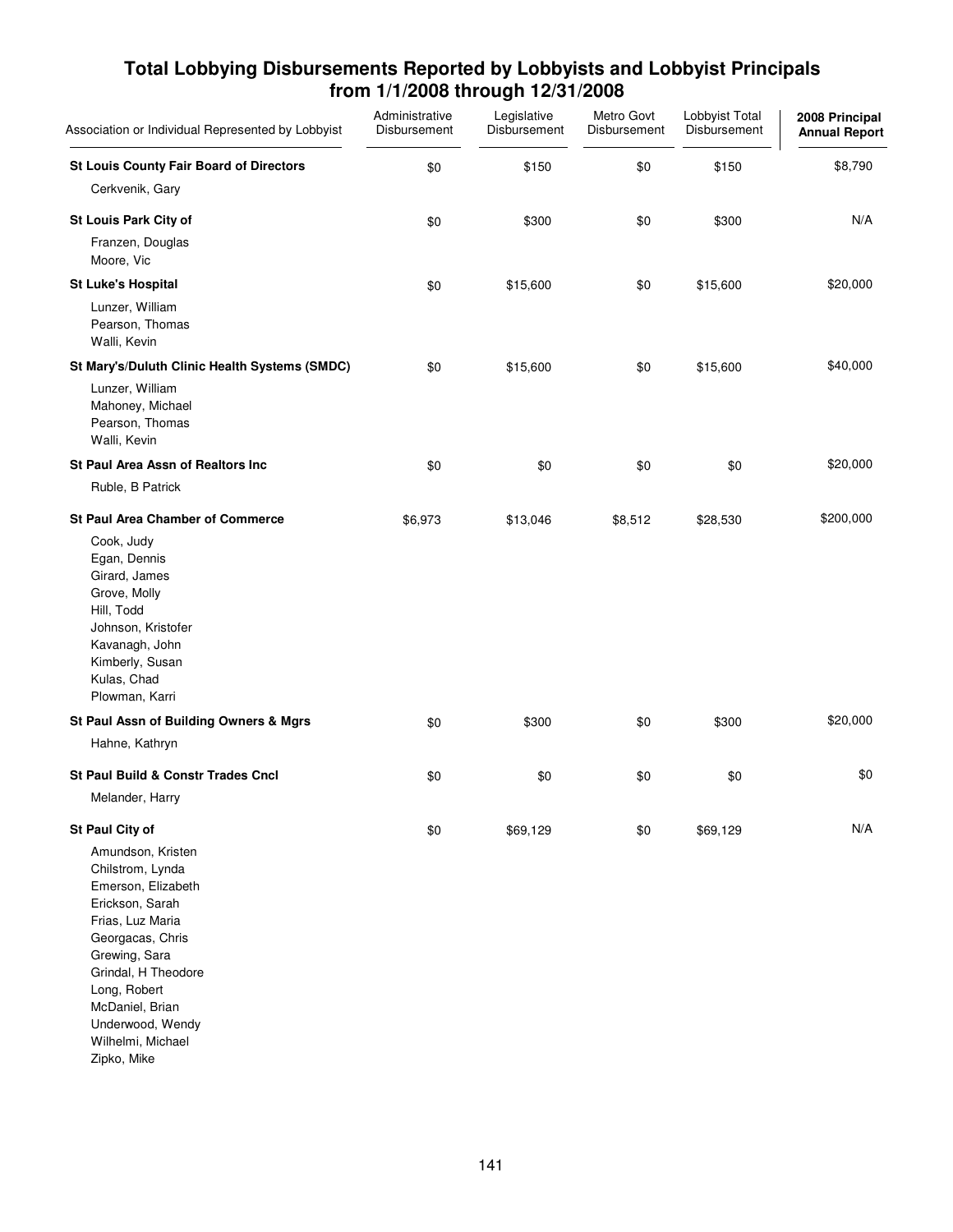| Association or Individual Represented by Lobbyist                                     | Administrative<br>Disbursement | Legislative<br>Disbursement | Metro Govt<br>Disbursement | Lobbyist Total<br>Disbursement | 2008 Principal<br><b>Annual Report</b> |
|---------------------------------------------------------------------------------------|--------------------------------|-----------------------------|----------------------------|--------------------------------|----------------------------------------|
| <b>St Paul Community Literacy Consortium</b>                                          | \$0                            | \$543                       | \$0                        | \$543                          | \$0                                    |
| Cytron-Hysom, Tom<br>Munyon, Sherry<br>Nesheim, Eric                                  |                                |                             |                            |                                |                                        |
| <b>St Paul Police Federation</b>                                                      | \$0                            | \$0                         | \$48,175                   | \$48,175                       | \$40,000                               |
| Titus, David                                                                          |                                |                             |                            |                                |                                        |
| <b>St Paul Public Schools</b>                                                         | \$0                            | \$734                       | \$0                        | \$734                          | \$100,000                              |
| Gilbert, Mary<br>Sandvig, Linda                                                       |                                |                             |                            |                                |                                        |
| <b>St Paul RiverCenter Convention &amp; Visitors</b><br><b>Authority</b>              | \$0                            | \$0                         | \$0                        | \$0                            | \$40,000                               |
| Bagnoli, Joseph<br>McGrann, William<br>Psick, Sarah                                   |                                |                             |                            |                                |                                        |
| <b>St Paul Saints Baseball Club</b>                                                   | \$0                            | \$0                         | \$0                        | \$0                            | \$20,000                               |
| Jepsen, Cynthia<br>Loscalzo, Julian Empson                                            |                                |                             |                            |                                |                                        |
| <b>Standard Register Co</b>                                                           | \$0                            | \$0                         | \$0                        | \$0                            | \$100                                  |
| Harden, John                                                                          |                                |                             |                            |                                |                                        |
| <b>StarchTech Inc</b>                                                                 | \$0                            | \$0                         | \$0                        | \$0                            | \$27,000                               |
| Carnival, Douglas                                                                     |                                |                             |                            |                                |                                        |
| <b>State Farm Insurance Co</b>                                                        | \$0                            | \$4,051                     | \$0                        | \$4,051                        | \$100,000                              |
| Backhaus, Amber<br>Cassidy, Paul<br>Chelseth, Andrew<br>Thrane, Peter<br>Wolfe, Kelly |                                |                             |                            |                                |                                        |
| <b>Stearns County Board</b>                                                           | \$0                            | \$0                         | \$0                        | \$0                            | N/A                                    |
| Botzek, Gary                                                                          |                                |                             |                            |                                |                                        |
| <b>Steel Dynamics Inc</b>                                                             | \$0                            | \$3,795                     | \$0                        | \$3,795                        | \$10,000                               |
| Emerson, Elizabeth<br>Grindal, H Theodore<br>Klett, Rebecca<br>McDaniel, Brian        |                                |                             |                            |                                |                                        |
| <b>Stillwater City of</b>                                                             | \$0                            | \$1,350                     | \$0                        | \$1,350                        | N/A                                    |
| Cain, Edwin<br>White, Christine                                                       |                                |                             |                            |                                |                                        |
| <b>Stora Enso North America</b>                                                       | \$0                            | \$0                         | \$0                        | \$0                            | \$0                                    |
| Laatsch, Timothy                                                                      |                                |                             |                            |                                |                                        |
| <b>Strategic Business Management Inc</b>                                              | \$0                            | \$0                         | \$0                        | \$0                            | \$0                                    |
| Kunda, Nagaraj                                                                        |                                |                             |                            |                                |                                        |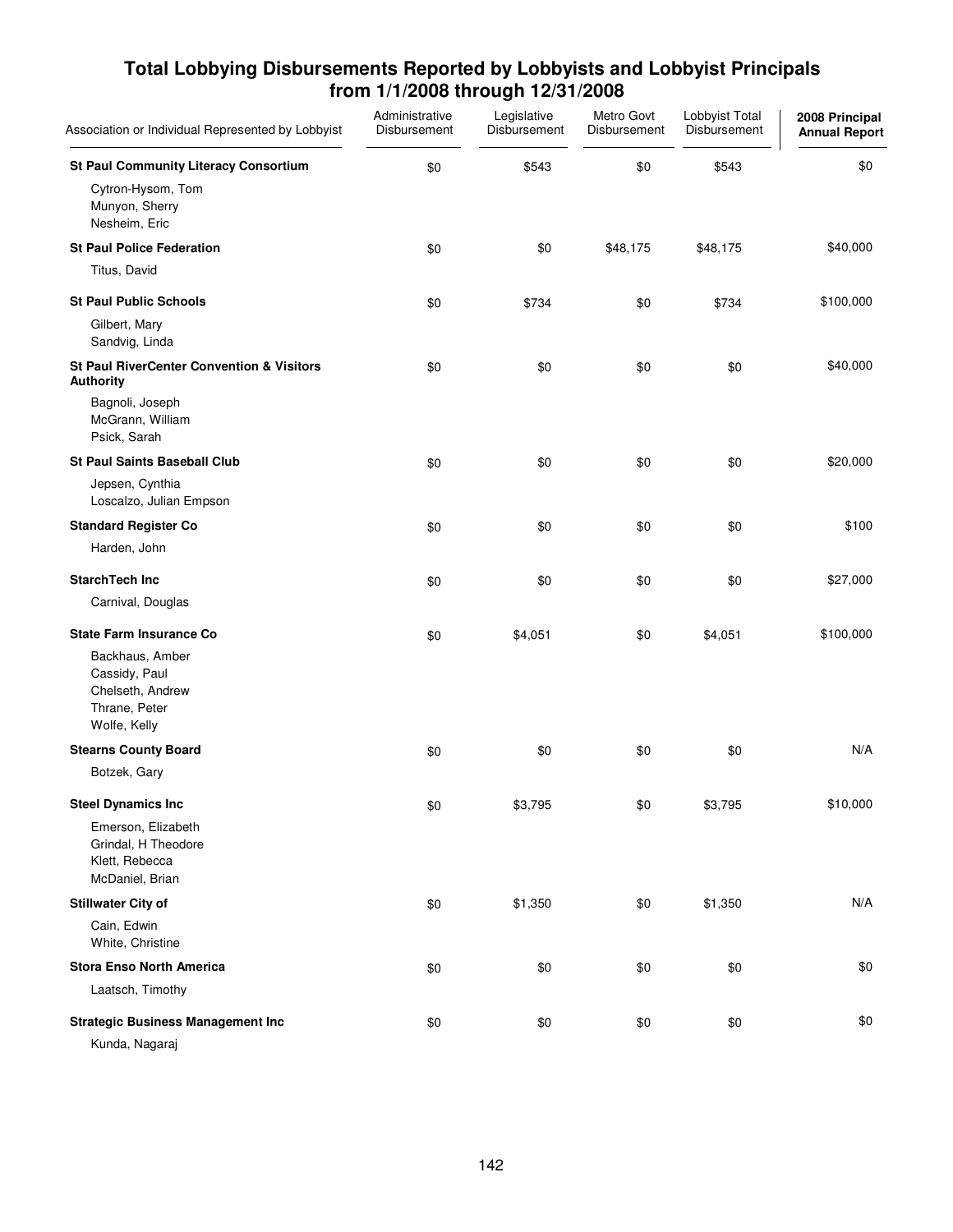| Association or Individual Represented by Lobbyist                                                        | Administrative<br>Disbursement | Legislative<br>Disbursement | Metro Govt<br>Disbursement | Lobbyist Total<br>Disbursement | 2008 Principal<br><b>Annual Report</b> |
|----------------------------------------------------------------------------------------------------------|--------------------------------|-----------------------------|----------------------------|--------------------------------|----------------------------------------|
| <b>Studor Inc</b>                                                                                        | \$0                            | \$0                         | \$0                        | \$0                            | \$12,500                               |
| Cassidy, Paul<br>Diehl, John<br>Thrane, Peter                                                            |                                |                             |                            |                                |                                        |
| <b>Suburban Transit Assn</b>                                                                             | \$0                            | \$4,924                     | \$0                        | \$4,924                        | \$80,000                               |
| Clark, James<br>Poul, Thomas                                                                             |                                |                             |                            |                                |                                        |
| <b>SUPERVALU INC</b>                                                                                     | \$0                            | \$1,305                     | \$0                        | \$1,305                        | \$60,000                               |
| Ahern, Michael<br>Crandall, Lynnette Slater<br>Erlandson, Mike<br>Lynch, Teresa                          |                                |                             |                            |                                |                                        |
| <b>Supportive Housing &amp; Managed Care Pilot</b>                                                       | \$0                            | \$38,137                    | \$0                        | \$38,137                       | \$40,000                               |
| Garcia, Jill<br>Grumdahl, Eric<br>Ho, Jennifer<br>Levine, Jessica<br>Swenson, Kristine                   |                                |                             |                            |                                |                                        |
| <b>Supportive Living Solutions LLC</b>                                                                   | \$0                            | \$0                         | \$6,627                    | \$6,627                        | \$100,000                              |
| Schumann, Glen<br>Zisla, Paul                                                                            |                                |                             |                            |                                |                                        |
| <b>Sustainable Resources Center</b>                                                                      | \$0                            | \$1,762                     | \$0                        | \$1,762                        | \$40,000                               |
| Newman, Dan<br>Walseth, Samuel                                                                           |                                |                             |                            |                                |                                        |
| <b>SW Corridor Transp Coalition</b>                                                                      | \$0                            | \$2,610                     | \$0                        | \$2,610                        | \$20,000                               |
| Vlatkovich, Todd                                                                                         |                                |                             |                            |                                |                                        |
| <b>SW Minn Emergency Medical Services Corp</b>                                                           | \$0                            | \$0                         | \$0                        | \$0                            | \$8,000                                |
| Doyle, O'Brien                                                                                           |                                |                             |                            |                                |                                        |
| SW/WC Minn Service Cooperative 6 & 8                                                                     | \$0                            | \$5,117                     | \$0                        | \$5,117                        | \$140,000                              |
| Keefe, Elaine<br>Keliher, Thomas<br>McKasy, Bert<br>Moe, Roger<br>Strusinski, William<br>Walseth, Samuel |                                |                             |                            |                                |                                        |
| <b>Swisher International Inc.</b>                                                                        | \$0                            | \$0                         | \$0                        | \$0                            | \$60,000                               |
| Horazdovsky, David                                                                                       |                                |                             |                            |                                |                                        |
| <b>Symantec Corp</b>                                                                                     | \$0                            | \$0                         | \$0                        | \$0                            | \$20,000                               |
| Reich, Stephanie                                                                                         |                                |                             |                            |                                |                                        |
| Syngenta America                                                                                         | \$6,800                        | \$23,039                    | \$0                        | \$29,839                       | \$120,000                              |
| Elliott, Sonnie<br>Forschler, Richard<br>Hahne, Kathryn<br>Hentges, Robert<br>Kleven, Bruce              |                                |                             |                            |                                |                                        |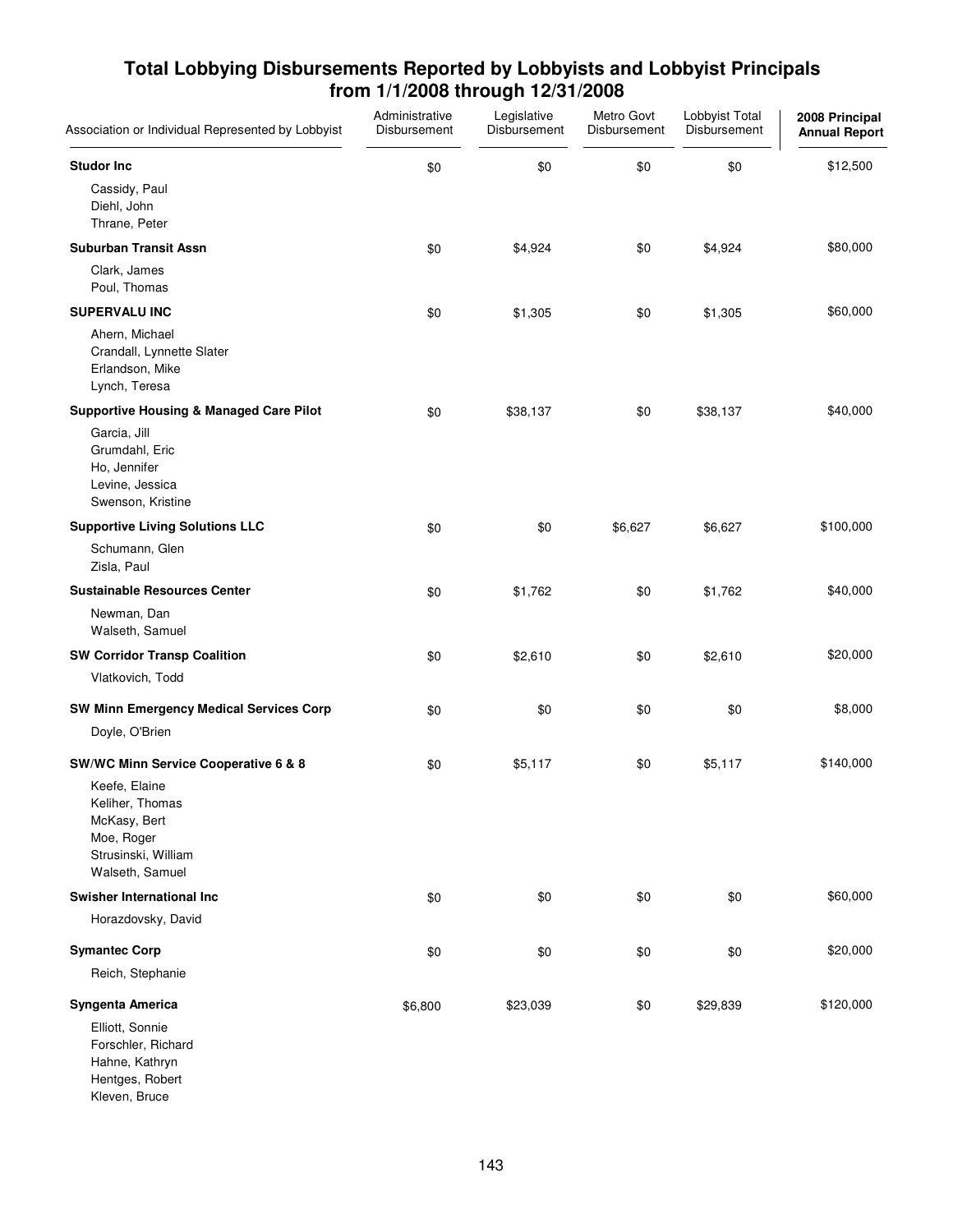| Association or Individual Represented by Lobbyist                                                                                                                                                                                                            | Administrative<br>Disbursement | Legislative<br>Disbursement | Metro Govt<br>Disbursement | Lobbyist Total<br>Disbursement | 2008 Principal<br><b>Annual Report</b> |
|--------------------------------------------------------------------------------------------------------------------------------------------------------------------------------------------------------------------------------------------------------------|--------------------------------|-----------------------------|----------------------------|--------------------------------|----------------------------------------|
| <b>TNT Fireworks</b>                                                                                                                                                                                                                                         | \$0                            | \$195                       | \$0                        | \$195                          | \$20,000                               |
| Jerich, Ronald<br>Jerich, Valerie                                                                                                                                                                                                                            |                                |                             |                            |                                |                                        |
| <b>TakeAction Minn</b>                                                                                                                                                                                                                                       | \$0                            | \$7,366                     | \$0                        | \$7,366                        | \$20,000                               |
| Doyle, Elizabeth<br>Greenwood, Ryan Patrick<br>Maurer-Jones, Jonathan<br>McGrath, Daniel                                                                                                                                                                     |                                |                             |                            |                                |                                        |
| <b>Takeda Pharmaceuticals America</b>                                                                                                                                                                                                                        | \$0                            | \$64                        | \$0                        | \$64                           | \$20,000                               |
| Vetter, Marilyn                                                                                                                                                                                                                                              |                                |                             |                            |                                |                                        |
| <b>TAMAR FINK</b>                                                                                                                                                                                                                                            | \$0                            | \$535                       | \$0                        | \$535                          | \$30,200                               |
| Carlson, Joel                                                                                                                                                                                                                                                |                                |                             |                            |                                |                                        |
| <b>TAP Pharmaceuticals Inc.</b>                                                                                                                                                                                                                              | \$0                            | \$0                         | \$0                        | \$0                            | \$20,000                               |
| Dodge, Dee<br>Kelsen, Scott                                                                                                                                                                                                                                  |                                |                             |                            |                                |                                        |
| <b>Target Corp</b>                                                                                                                                                                                                                                           | \$0                            | \$755                       | \$17,000                   | \$17,755                       | \$480,000                              |
| Abrams, Elizabeth<br>Ackerman, Bruce<br>Carter, Erika<br>Cieslik, Beth Bevis<br>Fair, Alayne<br>Franzen, Melisa Lopez<br>Garvis, Nathan Keller<br>Hagenson, Anika<br>Hentges, Robert<br>Hester, Tracey<br>Hylden, Nancy<br>Kent, Stephanie<br>Logan, Michael |                                |                             |                            |                                |                                        |
| Taxi 2000 Corp                                                                                                                                                                                                                                               | \$0                            | \$1,150                     | \$0                        | \$1,150                        | \$0                                    |
| Cain, Edwin<br>White, Christine                                                                                                                                                                                                                              |                                |                             |                            |                                |                                        |
| <b>Taxpayers League of Minn</b>                                                                                                                                                                                                                              | \$0                            | \$28,199                    | \$0                        | \$28,199                       | \$30,000                               |
| Giga, Mark<br>Krinkie, Philip                                                                                                                                                                                                                                |                                |                             |                            |                                |                                        |
| <b>TCF National Bank</b>                                                                                                                                                                                                                                     | \$0                            | \$0                         | \$0                        | \$0                            | \$48,000                               |
| Westin, Charles                                                                                                                                                                                                                                              |                                |                             |                            |                                |                                        |
| <b>TDS Metrocom Inc</b>                                                                                                                                                                                                                                      | \$25                           | \$134                       | \$0                        | \$159                          | \$20,000                               |
| Almeida, Cristine<br>Flores, Michele<br>Lipschultz, Dan<br>Mishek, Justine<br>Petersen, Andrew                                                                                                                                                               |                                |                             |                            |                                |                                        |
| <b>Teamsters Joint Council 32 DRIVE</b>                                                                                                                                                                                                                      | \$0                            | \$0                         | \$0                        | \$0                            | \$80,000                               |
| Gerdesmeier, Don<br>Dougone Edward                                                                                                                                                                                                                           |                                |                             |                            |                                |                                        |

Reynoso, Edward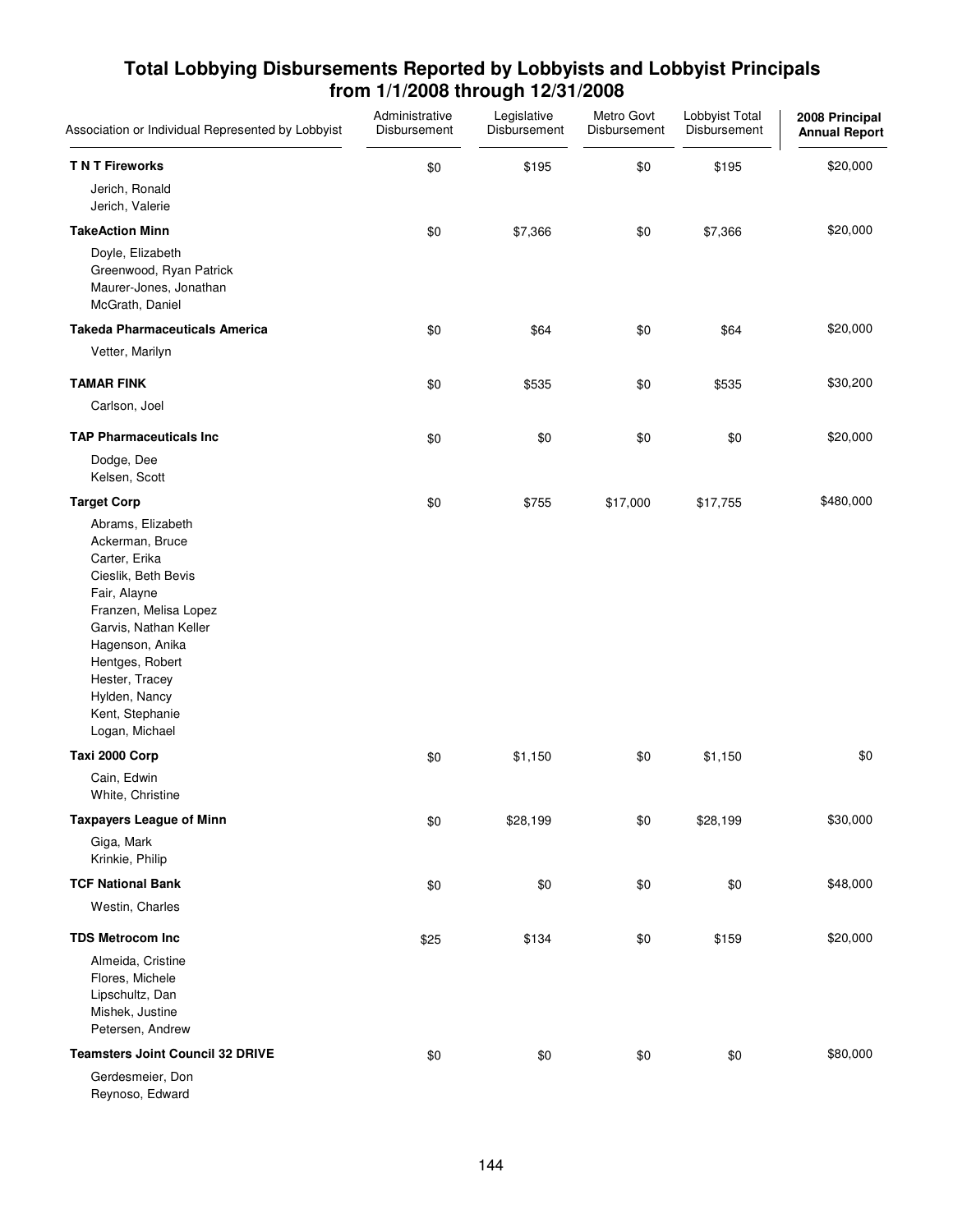| Association or Individual Represented by Lobbyist                                                                                                                                               | Administrative<br>Disbursement | Legislative<br>Disbursement | Metro Govt<br>Disbursement | Lobbyist Total<br>Disbursement | 2008 Principal<br><b>Annual Report</b> |
|-------------------------------------------------------------------------------------------------------------------------------------------------------------------------------------------------|--------------------------------|-----------------------------|----------------------------|--------------------------------|----------------------------------------|
| <b>Teamsters Local 120</b>                                                                                                                                                                      | \$0                            | \$84,572                    | \$3,363                    | \$87,935                       | \$40,000                               |
| Ledger, T Rhys                                                                                                                                                                                  |                                |                             |                            |                                |                                        |
| <b>Teamsters Local 320</b>                                                                                                                                                                      | \$0                            | \$1,443                     | \$0                        | \$1,443                        | \$80,000                               |
| Erdman, Henry<br>Johnson, Robert                                                                                                                                                                |                                |                             |                            |                                |                                        |
| <b>TeckCominco American Inc</b>                                                                                                                                                                 | \$0                            | \$0                         | \$0                        | \$0                            | \$1,197                                |
| Williams, Charles (Chuck)                                                                                                                                                                       |                                |                             |                            |                                |                                        |
| <b>Tenth and Nicollet LLC</b>                                                                                                                                                                   | \$0                            | \$0                         | \$0                        | \$0                            | \$20,000                               |
| Herman, John                                                                                                                                                                                    |                                |                             |                            |                                |                                        |
| <b>Thermal Insulation Contractors Assn</b>                                                                                                                                                      | \$0                            | \$0                         | \$0                        | \$0                            | \$0                                    |
| Grimm, William<br>Nesse, John                                                                                                                                                                   |                                |                             |                            |                                |                                        |
| <b>Thomson Reuters</b>                                                                                                                                                                          | \$0                            | \$13,972                    | \$0                        | \$13,972                       | \$80,000                               |
| Bohn, Lydia<br>Emerson, Elizabeth<br>Gallaher, Harry<br>Grindal, H Theodore<br>Hartle, Allyson<br>King, Richard<br>Klett, Rebecca<br>Larson, Daniel<br>McDaniel, Brian<br>Sandberg, Christopher |                                |                             |                            |                                |                                        |
| <b>Three Diamonds Corp</b>                                                                                                                                                                      | \$0                            | \$0                         | \$0                        | \$0                            | \$0                                    |
| Peterson, Kenneth                                                                                                                                                                               |                                |                             |                            |                                |                                        |
| <b>Three Rivers Park Dist</b>                                                                                                                                                                   | \$0                            | \$652                       | \$0                        | \$652                          | \$0                                    |
| Carlson, Boe<br>Holten, Cort<br>Silesky, Nancy                                                                                                                                                  |                                |                             |                            |                                |                                        |
| <b>Thrivent Financial for Lutherans</b>                                                                                                                                                         | \$0                            | \$2,174                     | \$0                        | \$2,174                        | \$40,000                               |
| Anderson, Wendell<br>Cook, Judy<br>Girard, James<br>Hill, Todd<br>Kavanagh, John<br>Kleven, Richard<br>Poul, Thomas<br>Strong, Sarah                                                            |                                |                             |                            |                                |                                        |
| <b>TIAA/CREF</b>                                                                                                                                                                                | \$0                            | \$96                        | \$0                        | \$96                           | \$60,000                               |
| Davidman, Jeffrey<br>Johnson, David<br>Meller, Robert                                                                                                                                           |                                |                             |                            |                                |                                        |
| <b>Ticketmaster</b>                                                                                                                                                                             | \$0                            | \$150                       | \$0                        | \$150                          | \$40,000                               |
| Elliott, Sonnie<br>Forschler, Richard                                                                                                                                                           |                                |                             |                            |                                |                                        |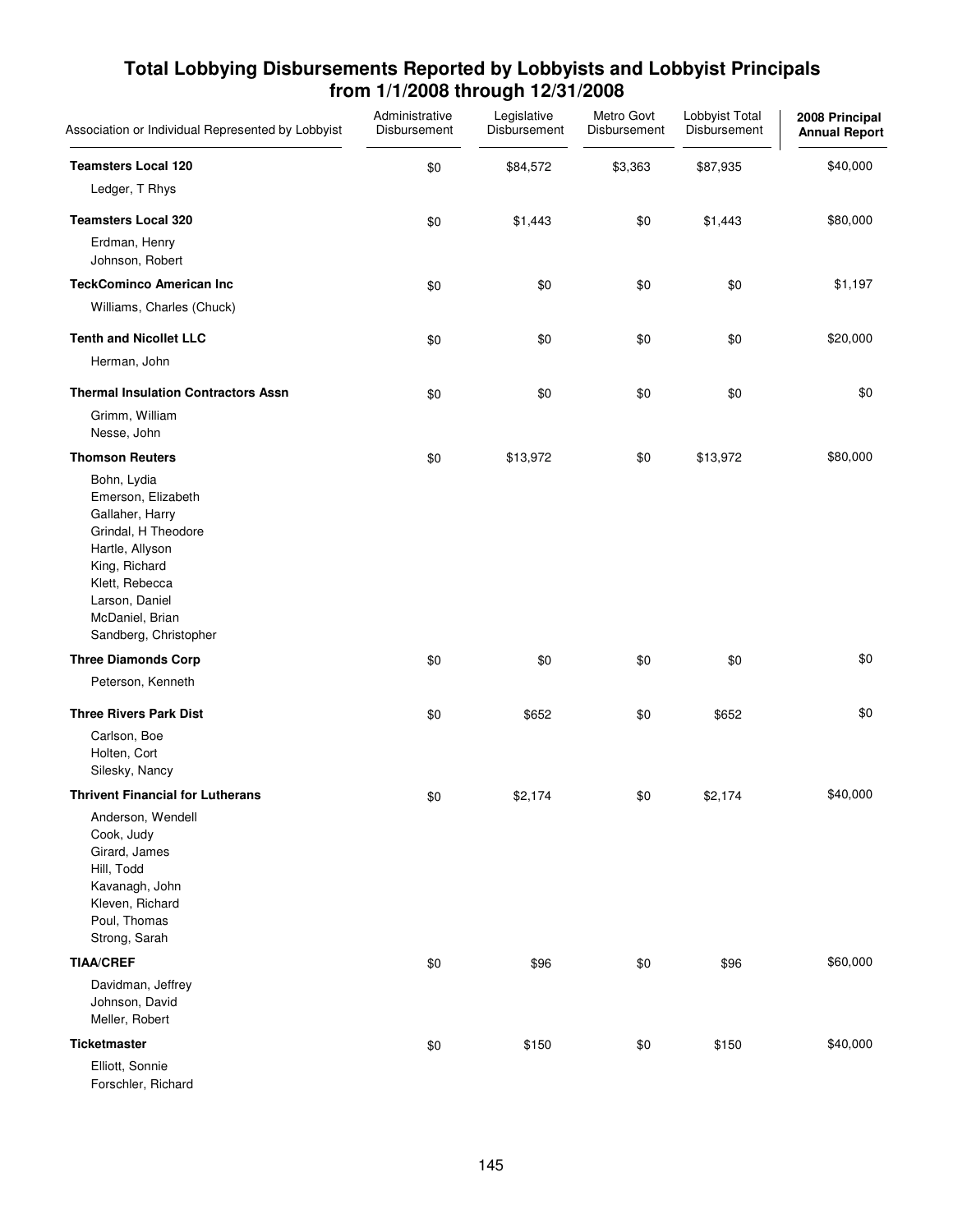| Association or Individual Represented by Lobbyist                                                               | Administrative<br>Disbursement | Legislative<br>Disbursement | Metro Govt<br>Disbursement | Lobbyist Total<br>Disbursement | 2008 Principal<br><b>Annual Report</b> |
|-----------------------------------------------------------------------------------------------------------------|--------------------------------|-----------------------------|----------------------------|--------------------------------|----------------------------------------|
| TIES (Technology & Info Educational Serv)<br>Coyle, Peter<br>Moore-Lindman, Marnie                              | \$0                            | \$0                         | \$0                        | \$0                            | \$0                                    |
| <b>Tiger Truck LLC</b><br>Martyn, Patrick                                                                       | \$0                            | \$0                         | \$0                        | \$0                            | \$0                                    |
| <b>Timberland Transportation Inc dba Priority</b><br><b>Courier Experts</b>                                     | \$0                            | \$439                       | \$0                        | \$439                          | \$20,000                               |
| Girvan, Becky<br>Goodno, Kevin<br>Harris, Shepard<br>Jerich, Ronald                                             |                                |                             |                            |                                |                                        |
| <b>T-Mobile</b>                                                                                                 | \$0                            | \$0                         | \$0                        | \$0                            | \$60,000                               |
| Coyle, Peter<br>Erickson, Tara Garman<br>Leary, Daniel<br>Moen, Scott<br>Moore-Lindman, Marnie<br>Perrus, Julie |                                |                             |                            |                                |                                        |
| <b>Toro Co</b>                                                                                                  | \$0                            | \$0                         | \$0                        | \$0                            | \$5,201                                |
| McKasy, Bert                                                                                                    |                                |                             |                            |                                |                                        |
| <b>Town of Crane Lake</b>                                                                                       | \$0                            | \$0                         | \$0                        | \$0                            | \$0                                    |
| Cerkvenik, Gary                                                                                                 |                                |                             |                            |                                |                                        |
| <b>Toy Industry Assn</b>                                                                                        | \$0                            | \$2,141                     | \$0                        | \$2,141                        | \$20,000                               |
| Cook, Judy<br>Girard, James<br>Hill, Todd<br>Kavanagh, John<br>Strong, Sarah                                    |                                |                             |                            |                                |                                        |
| <b>Transit for Livable Communities</b>                                                                          | \$0                            | \$3,176                     | \$0                        | \$3,176                        | \$20,000                               |
| Dibblee, Michelle<br>Schuster, Lea<br>Thoman, Barbara<br>Van Hattum, David                                      |                                |                             |                            |                                |                                        |
| <b>Transportation Advocacy Fund</b>                                                                             | \$0                            | \$0                         | \$0                        | \$0                            | \$60,000                               |
| Bagnoli, Joseph<br>Lamb, Kathleen<br>McGrann, William<br>Psick, Sarah                                           |                                |                             |                            |                                |                                        |
| <b>Travelers Companies Inc and Subsidiaries</b>                                                                 | \$0                            | \$2,881                     | \$0                        | \$2,881                        | \$80,000                               |
| Turner, Beverly                                                                                                 |                                |                             |                            |                                |                                        |
| <b>Treated Wood Council</b><br>Robertson, Michael                                                               | \$0                            | \$480                       | \$0                        | \$480                          | \$20,000                               |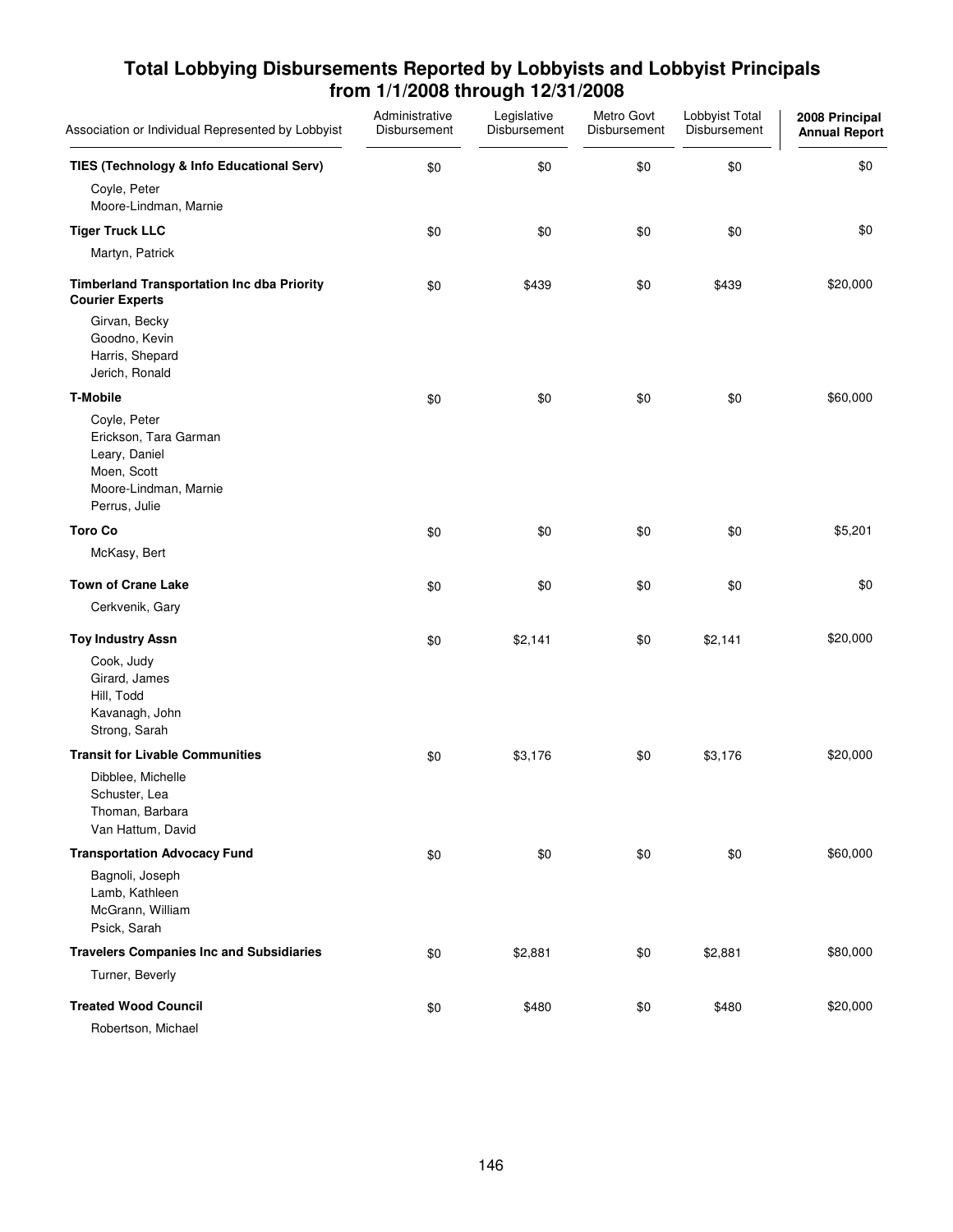| Association or Individual Represented by Lobbyist                                                                         | Administrative<br>Disbursement | Legislative<br>Disbursement | Metro Govt<br>Disbursement | Lobbyist Total<br>Disbursement | 2008 Principal<br><b>Annual Report</b> |
|---------------------------------------------------------------------------------------------------------------------------|--------------------------------|-----------------------------|----------------------------|--------------------------------|----------------------------------------|
| <b>Trust for Public Land</b><br>Abberger, William<br>Almeida, Cristine<br>Flores, Michele                                 | \$0                            | \$3,403                     | \$0                        | \$3,403                        | \$40,000                               |
| McGillivray, Robert<br>Pierson, Cordelia<br>Schmidt, Susan                                                                |                                |                             |                            |                                |                                        |
| <b>Trustmark</b>                                                                                                          | \$0                            | \$0                         | \$0                        | \$0                            | \$0                                    |
| Breitinger, Jennifer                                                                                                      |                                |                             |                            |                                |                                        |
| <b>TTX Company</b>                                                                                                        | \$0                            | \$4,032                     | \$0                        | \$4,032                        | \$120,000                              |
| Bohn, Lydia<br>Grindal, H Theodore<br>Klett, Rebecca<br>Larson, Daniel<br>Long, Robert<br>McDaniel, Brian<br>Spano, Wyman |                                |                             |                            |                                |                                        |
| <b>Turnstone Group LLC</b>                                                                                                | \$0                            | \$0                         | \$0                        | \$0                            | \$0                                    |
| McGrann, William                                                                                                          |                                |                             |                            |                                |                                        |
| tw telecom of minnesota IIc                                                                                               | \$25                           | \$190                       | \$0                        | \$215                          | \$10,000                               |
| Almeida, Cristine<br>Flores, Michele<br>Lipschultz, Dan<br>Mishek, Justine                                                |                                |                             |                            |                                |                                        |
| <b>Twin Cities Orthopedics</b>                                                                                            | \$0                            | \$2,456                     | \$0                        | \$2,456                        | \$20,000                               |
| Clark, James<br>Poul, Thomas                                                                                              |                                |                             |                            |                                |                                        |
| <b>Twin Star Medical</b>                                                                                                  | \$0                            | \$0                         | \$0                        | \$0                            | \$0                                    |
| Hoffman III, William<br>Osterman, Lynne                                                                                   |                                |                             |                            |                                |                                        |
| <b>TwinWest Chamber of Commerce</b>                                                                                       | \$0                            | \$324                       | \$0                        | \$324                          | \$40,000                               |
| Flohrs, Jason<br>Lake, Bryan                                                                                              |                                |                             |                            |                                |                                        |
| Two Rivers Community Development Co                                                                                       | \$0                            | \$0                         | \$0                        | \$0                            | \$0                                    |
| Samargia, Joe                                                                                                             |                                |                             |                            |                                |                                        |
| <b>Tyco Electronics Corp</b>                                                                                              | \$0                            | \$753                       | \$0                        | \$753                          | \$19,000                               |
| Johnson, Dean                                                                                                             |                                |                             |                            |                                |                                        |
| <b>UCare Minn</b>                                                                                                         | \$0                            | \$45,714                    | \$0                        | \$45,714                       | \$80,000                               |
| Griffin, Phillip<br>Schultz, Amy<br>Sheehy, Edward<br>Tockman, Anna Abt<br>Worcester, Ghitiann                            |                                |                             |                            |                                |                                        |
| <b>UCB Pharma Inc</b>                                                                                                     | \$0                            | \$48                        | \$0                        | \$48                           | \$4,500                                |
| $A$ $h$ $h$<br>                                                                                                           |                                |                             |                            |                                |                                        |

Laugtug, Abbie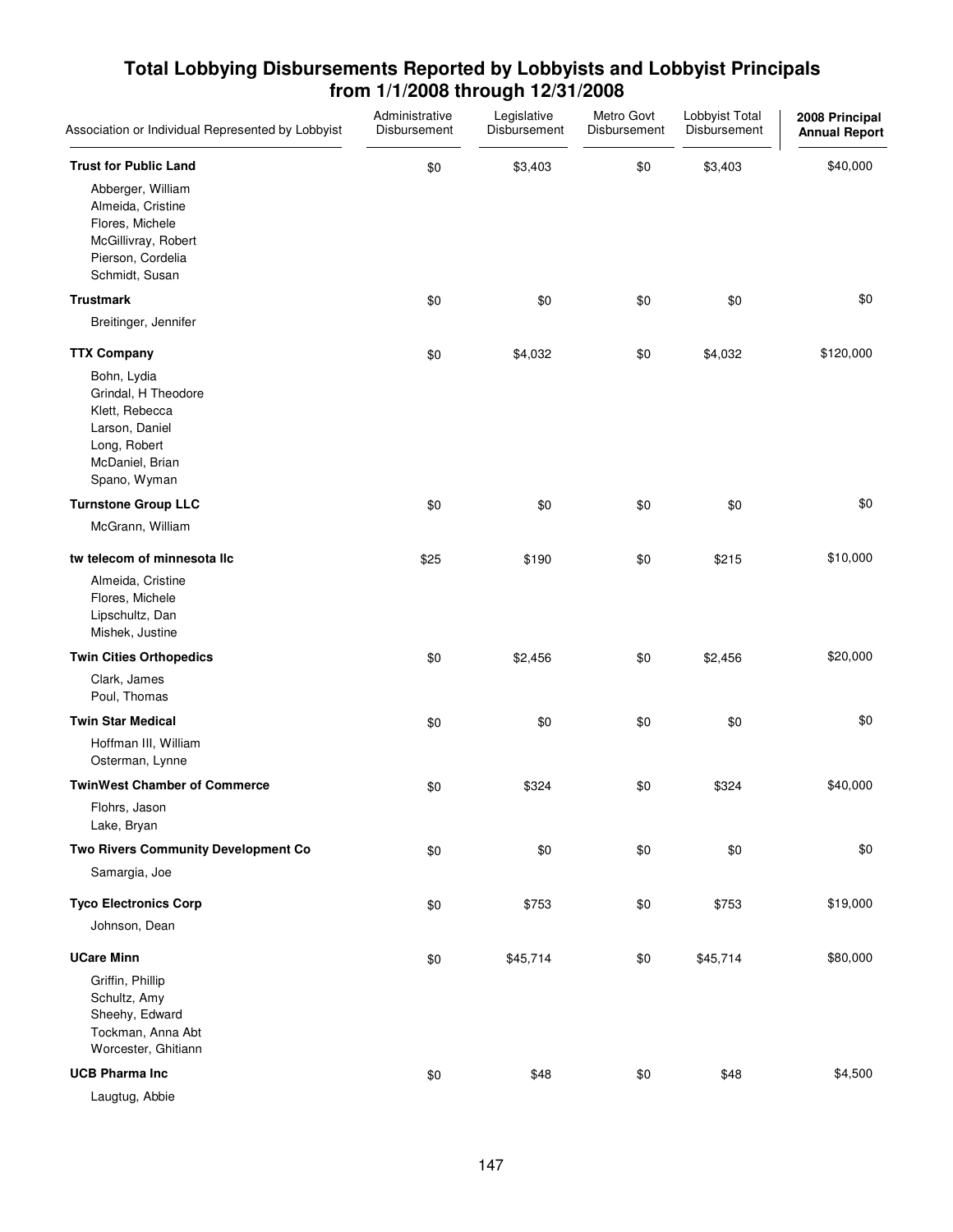| Association or Individual Represented by Lobbyist                        | Administrative<br>Disbursement | Legislative<br>Disbursement | Metro Govt<br>Disbursement | Lobbyist Total<br>Disbursement | 2008 Principal<br><b>Annual Report</b> |
|--------------------------------------------------------------------------|--------------------------------|-----------------------------|----------------------------|--------------------------------|----------------------------------------|
| <b>UltiMed Inc</b>                                                       | \$0                            | \$0                         | \$0                        | \$0                            | \$1,050                                |
| Pearson, Thomas                                                          |                                |                             |                            |                                |                                        |
| <b>Union of Concerned Scientists</b>                                     | \$0                            | \$0                         | \$0                        | \$0                            | \$0                                    |
| Freese, Barbara                                                          |                                |                             |                            |                                |                                        |
| <b>Unisys Corp</b>                                                       | \$0                            | \$3,464                     | \$0                        | \$3,464                        | \$40,000                               |
| Apitz, John<br>Kramer, Ross                                              |                                |                             |                            |                                |                                        |
| <b>UNITE HERE</b>                                                        | \$0                            | \$461                       | \$0                        | \$461                          | \$0                                    |
| Luneburg, Wade<br>Wilhelmi, Michael                                      |                                |                             |                            |                                |                                        |
| <b>United Auto Workers</b>                                               | \$0                            | \$0                         | \$0                        | \$0                            | \$0                                    |
| Muenzhuber, Gary                                                         |                                |                             |                            |                                |                                        |
| United Cerebral Palsy of Minn Inc                                        | \$0                            | \$0                         | \$0                        | \$0                            | \$500                                  |
| Erbes, Jo Ann                                                            |                                |                             |                            |                                |                                        |
| <b>United Food &amp; Commercial Workers Local 789</b>                    | \$0                            | \$0                         | \$0                        | \$0                            | \$0                                    |
| Hesse, Bernie                                                            |                                |                             |                            |                                |                                        |
| <b>United Health Group</b>                                               | \$210                          | \$4,024                     | \$210                      | \$4,444                        | \$20,000                               |
| Halloran, Brian<br>Oberman, Debra<br>Redmond, Lawrence<br>Spalla, Dennis |                                |                             |                            |                                |                                        |
| <b>United States Bench Corp</b>                                          | \$0                            | \$0                         | \$0                        | \$0                            | \$0                                    |
| Carlson, Kim<br>Guest, Michael<br>Rothman, Michael                       |                                |                             |                            |                                |                                        |
| United Steelworkers of Am Dist 11                                        | \$0                            | \$0                         | \$0                        | \$0                            | \$40,000                               |
| Daniels, Stan<br>Olson, Charles                                          |                                |                             |                            |                                |                                        |
| <b>United Taconite LLC</b>                                               | \$191                          | \$0                         | \$0                        | \$191                          | \$20,000                               |
| Lee, Robert<br>Moratzka, Andrew                                          |                                |                             |                            |                                |                                        |
| <b>United Transportation Union</b>                                       | \$0                            | \$1,600                     | \$0                        | \$1,600                        | \$40,000                               |
| Qualy, Phillip                                                           |                                |                             |                            |                                |                                        |
| <b>University Enterprise Laboratories Inc</b>                            | \$0                            | \$0                         | \$0                        | \$0                            | \$0                                    |
| Haas, Nancy<br>Kramer, Ross                                              |                                |                             |                            |                                |                                        |
| <b>University of Minn</b>                                                | \$0                            | \$1,034                     | \$0                        | \$1,034                        | N/A                                    |
| Kozak, Andrew<br>Lynch, Teresa                                           |                                |                             |                            |                                |                                        |
| <b>University of Minn Foundation</b>                                     | \$0                            | \$0                         | \$0                        | \$0                            | \$0                                    |
| Tennessen, Robert                                                        |                                |                             |                            |                                |                                        |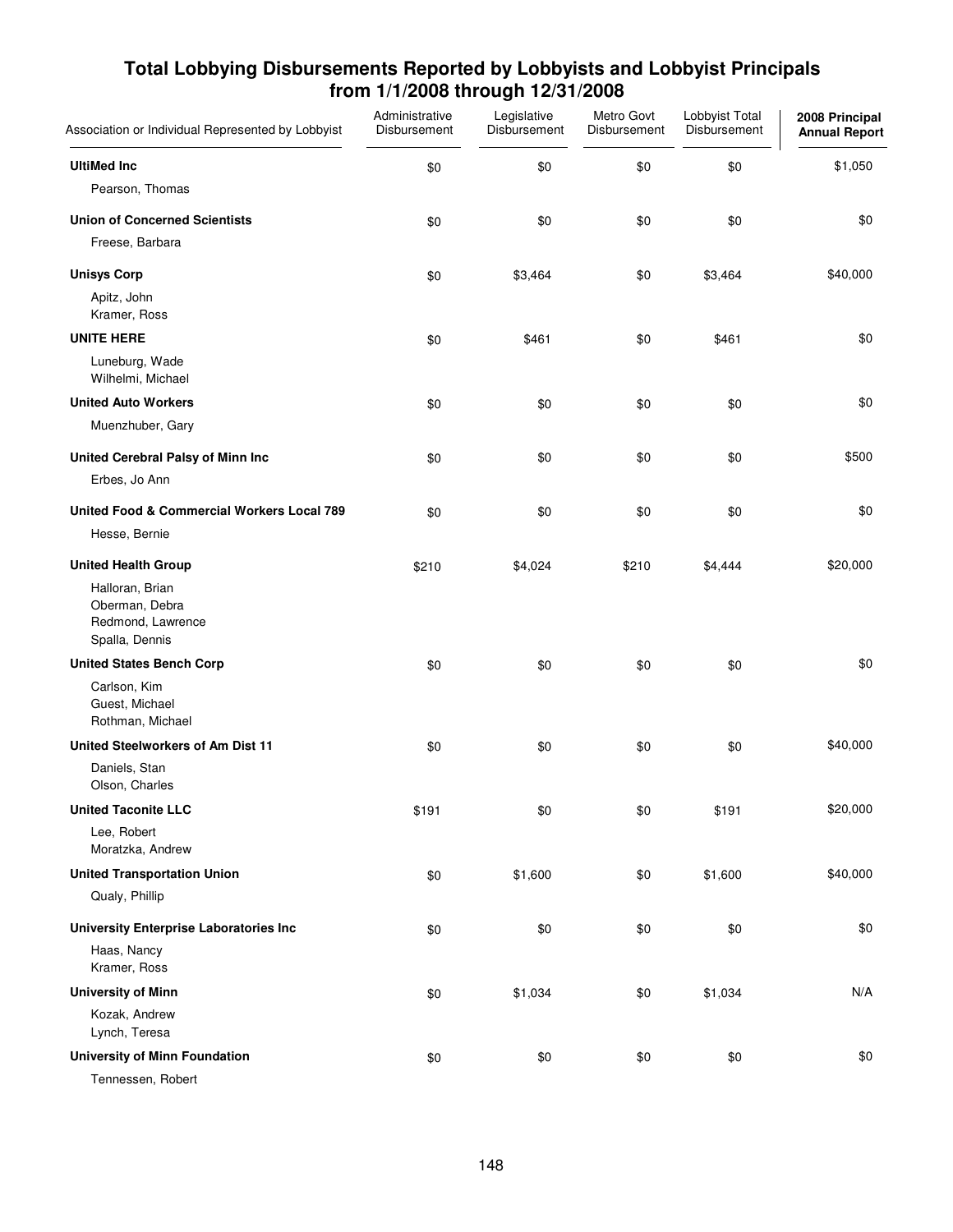| Association or Individual Represented by Lobbyist                                                                                                                       | Administrative<br>Disbursement | Legislative<br>Disbursement | Metro Govt<br>Disbursement | Lobbyist Total<br>Disbursement | 2008 Principal<br><b>Annual Report</b> |
|-------------------------------------------------------------------------------------------------------------------------------------------------------------------------|--------------------------------|-----------------------------|----------------------------|--------------------------------|----------------------------------------|
| <b>University of St Thomas</b><br>Amundson, Kristen<br>Bergson, Brian<br>Cassidy, Paul<br>Chilstrom, Lynda<br>Georgacas, Chris<br>Hofstede, Albert                      | \$0                            | \$1,565                     | \$44                       | \$1,609                        | N/A                                    |
| <b>UnLoan Corp LLC</b><br>Leighton, Robert<br>Schoenfeld, Gerald                                                                                                        | \$0                            | \$600                       | \$0                        | \$600                          | \$50,000                               |
| Upper Mississippi Waterway Assn<br>Eichman, Russell                                                                                                                     | \$0                            | \$174                       | \$0                        | \$174                          | \$20,000                               |
| <b>Upper Sioux Community Board of Trustees</b><br>James, Karen                                                                                                          | \$0                            | \$700                       | \$0                        | \$700                          | \$40,000                               |
| <b>Urban County Attorney's Assn</b><br>Haas, Nancy<br>Neren, Sandra                                                                                                     | \$0                            | \$2,455                     | \$0                        | \$2,455                        | \$21,000                               |
| <b>Urban Renaissance Coalition</b><br>Sumner, Steven                                                                                                                    | \$0                            | \$0                         | \$0                        | \$0                            | \$0                                    |
| <b>US Bancorp</b><br>Burke, Deborah<br>Neren, Sandra                                                                                                                    | \$0                            | \$62,461                    | \$0                        | \$62,461                       | \$60,000                               |
| <b>US Internet</b><br>Clark, James<br>Haas, Nancy<br>Kramer, Ross<br>Schreiber, William                                                                                 | \$0                            | \$2,432                     | \$0                        | \$2,432                        | \$28,000                               |
| <b>US Steel Corp</b><br>Coyle, Peter<br>Holt, Karin<br>Larson, Peder<br>Lawrence, Katherine<br>Lee, Robert<br>Moore-Lindman, Marnie<br>Moratzka, Andrew<br>Seck, Gerald | \$32,023                       | \$0                         | \$0                        | \$32,023                       | \$170,000                              |
| <b>UST Public Affairs Inc.</b><br>Tennessen, Robert                                                                                                                     | \$0                            | \$1,673                     | \$0                        | \$1,673                        | \$60,000                               |
| <b>Verizon Communications (CA)</b><br>Larsen, Neal Roper                                                                                                                | \$0                            | \$0                         | \$0                        | \$0                            | \$1,000                                |
| <b>Verizon Wireless</b><br>Bailey, Thomas<br>Holten, Cort<br>Moe, Roger<br>Silesky, Nancy                                                                               | \$0                            | \$1,543                     | \$0                        | \$1,543                        | \$80,000                               |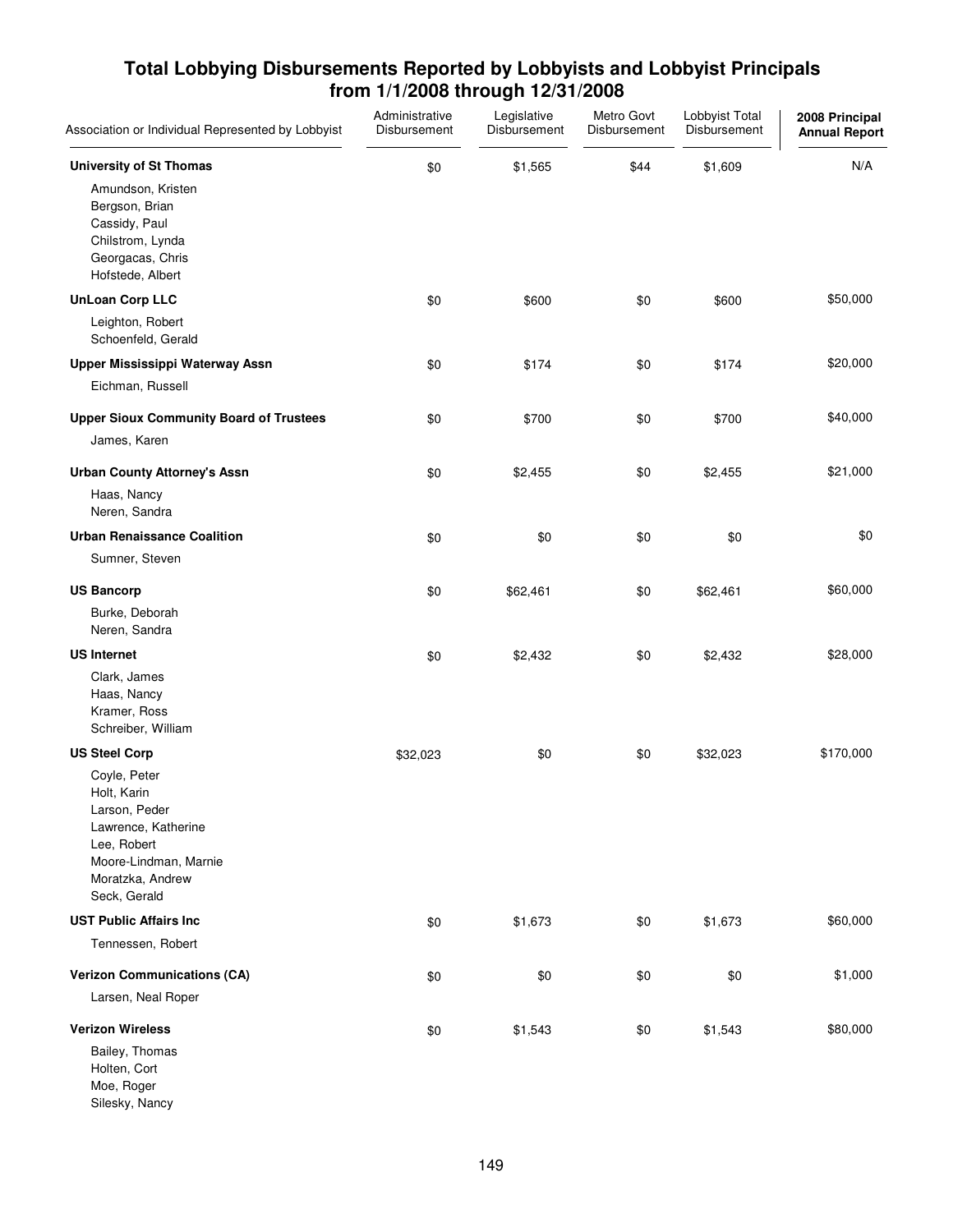| Association or Individual Represented by Lobbyist                                      | Administrative<br>Disbursement | Legislative<br>Disbursement | Metro Govt<br>Disbursement | Lobbyist Total<br>Disbursement | 2008 Principal<br><b>Annual Report</b> |
|----------------------------------------------------------------------------------------|--------------------------------|-----------------------------|----------------------------|--------------------------------|----------------------------------------|
| <b>Viking Gas Transmission Co</b>                                                      | \$0                            | \$965                       | \$0                        | \$965                          | \$0                                    |
| Lynch, Teresa                                                                          |                                |                             |                            |                                |                                        |
| Village Green Residential Properties LLC                                               | \$0                            | \$0                         | \$0                        | \$0                            | \$0                                    |
| Bagnoli, Joseph<br>McGrann, William                                                    |                                |                             |                            |                                |                                        |
| <b>Vinland National Center</b>                                                         | \$0                            | \$0                         | \$0                        | \$0                            | \$20,000                               |
| Perrus, Julie<br>Seck, Gerald                                                          |                                |                             |                            |                                |                                        |
| <b>Virtual Radiologic Corp</b>                                                         | \$0                            | \$0                         | \$0                        | \$0                            | \$0                                    |
| Frisch, George                                                                         |                                |                             |                            |                                |                                        |
| Visa Inc                                                                               | \$50                           | \$200                       | \$0                        | \$250                          | \$10,000                               |
| Martyn, Patrick                                                                        |                                |                             |                            |                                |                                        |
| <b>Wachovia Corp</b>                                                                   | \$0                            | \$340                       | \$0                        | \$340                          | \$850                                  |
| Ahern, Michael                                                                         |                                |                             |                            |                                |                                        |
| <b>Walker Art Center</b>                                                               | \$0                            | \$0                         | \$0                        | \$0                            | \$56,624                               |
| Hahne, Kathryn<br>Herman, John<br>Hylden, Nancy                                        |                                |                             |                            |                                |                                        |
| <b>Wal-Mart Stores Inc</b>                                                             | \$2,209                        | \$15,924                    | \$5,362                    | \$23,495                       | \$180,000                              |
| Ginsberg, Richard<br>Girvan, Becky<br>Goodno, Kevin<br>Harris, Shepard<br>Nelson, Lisa |                                |                             |                            |                                |                                        |
| <b>Washington Center for Internships &amp; Academic</b><br><b>Seminars</b>             | \$0                            | \$830                       | \$0                        | \$830                          | \$20,000                               |
| Buckler, Robert                                                                        |                                |                             |                            |                                |                                        |
| <b>Washington County</b>                                                               | \$0                            | \$2,307                     | \$0                        | \$2,307                        | N/A                                    |
| Kaul Jr, John                                                                          |                                |                             |                            |                                |                                        |
| Waste Management of Minn Inc & Affiliates                                              | \$3,100                        | \$480                       | \$6,800                    | \$10,380                       | \$60,000                               |
| Ketchum, Julie<br>Robertson, Michael<br>Vlatkovich, Todd                               |                                |                             |                            |                                |                                        |
| <b>Waveland Ventures LLC</b>                                                           | \$0                            | \$340                       | \$0                        | \$340                          | \$0                                    |
| Ahern, Michael                                                                         |                                |                             |                            |                                |                                        |
| Wayzata, City of                                                                       | \$0                            | \$0                         | \$0                        | \$0                            | N/A                                    |
| Colburn, Patrick<br>Daly, Kathleen<br>Davidman, Jeffrey<br>Johnson, David              |                                |                             |                            |                                |                                        |
| <b>WE the People Press</b>                                                             | \$0                            | \$0                         | \$0                        | \$0                            | \$0                                    |
| Nolan, Tim                                                                             |                                |                             |                            |                                |                                        |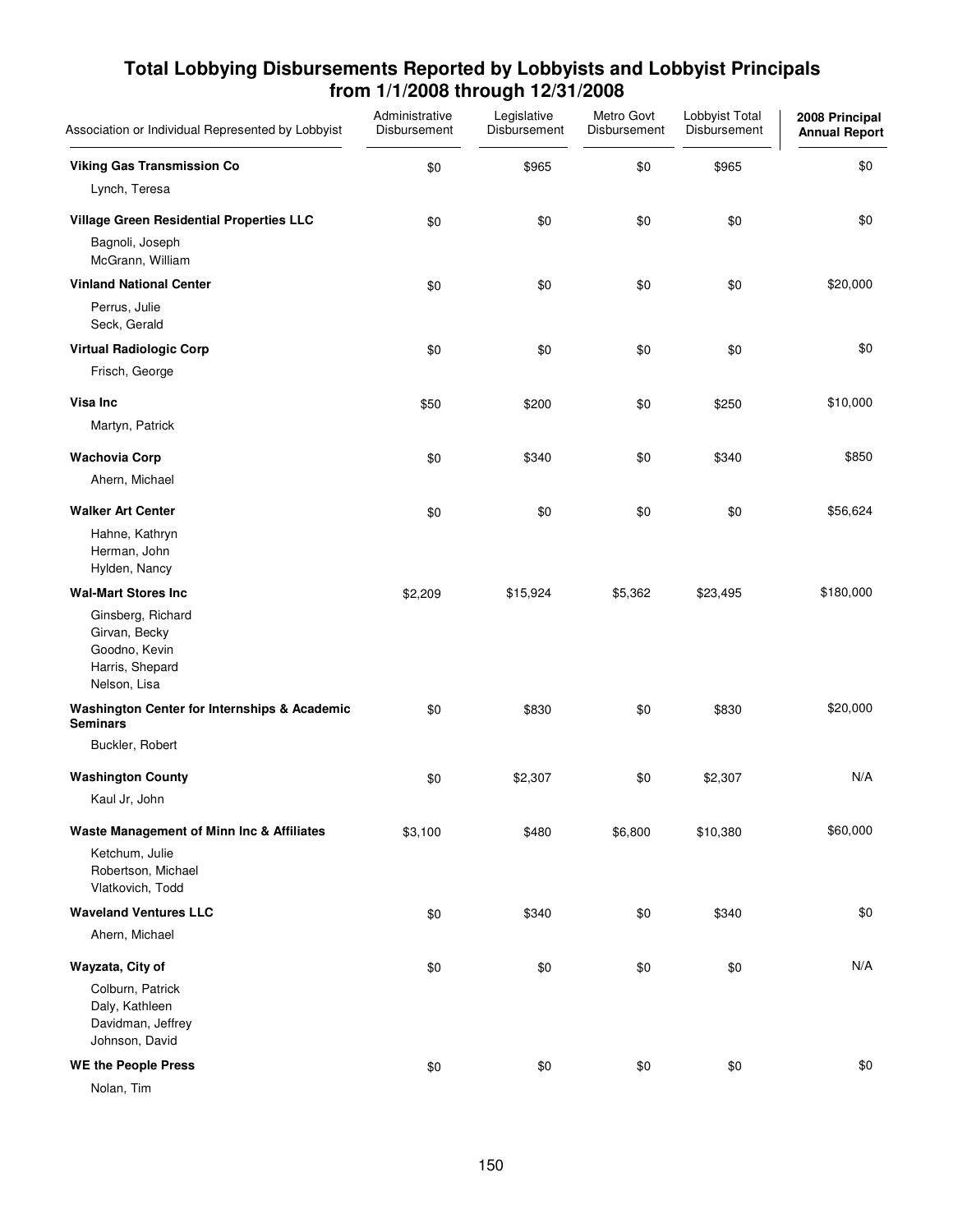| Association or Individual Represented by Lobbyist                                                        | Administrative<br>Disbursement | Legislative<br>Disbursement | Metro Govt<br>Disbursement | Lobbyist Total<br>Disbursement | 2008 Principal<br><b>Annual Report</b> |
|----------------------------------------------------------------------------------------------------------|--------------------------------|-----------------------------|----------------------------|--------------------------------|----------------------------------------|
| Wells Fargo & Co                                                                                         | \$0                            | \$22,073                    | \$4,619                    | \$26,692                       | \$220,000                              |
| Evans, John<br>Hahne, Kathryn<br>Hentges, Robert<br>McInnis, Ellen                                       |                                |                             |                            |                                |                                        |
| <b>West Central Minn EMS Corp</b>                                                                        | \$0                            | \$203                       | \$0                        | \$203                          | \$3,500                                |
| Bennett, Cory                                                                                            |                                |                             |                            |                                |                                        |
| West Metro Global Warming Action Group Inc                                                               | \$0                            | \$0                         | \$0                        | \$0                            | \$0                                    |
| Casey, Thomas                                                                                            |                                |                             |                            |                                |                                        |
| <b>West Metro Medical Society</b>                                                                        | \$0                            | \$13,162                    | \$0                        | \$13,162                       | \$40,000                               |
| Davis, Jack<br>Fair, Alayne<br>Grindal, H Theodore<br>Hustad, John<br>Johnson, Roger<br>Schafer, Matthew |                                |                             |                            |                                |                                        |
| <b>Western Lake Superior Sanitary</b>                                                                    | \$0                            | \$5,410                     | \$0                        | \$5,410                        | \$6,117                                |
| Chelseth, Adam<br>Lunzer, William<br>Pearson, Thomas<br>Walli, Kevin                                     |                                |                             |                            |                                |                                        |
| <b>Western Petroleum</b>                                                                                 | \$0                            | \$0                         | \$0                        | \$0                            | \$8,000                                |
| Bunge, Darrel                                                                                            |                                |                             |                            |                                |                                        |
| <b>White Birch Inc.</b>                                                                                  | \$0                            | \$393                       | \$0                        | \$393                          | \$6,000                                |
| Strusinski, William                                                                                      |                                |                             |                            |                                |                                        |
| White Earth Band of Chippewa                                                                             | \$0                            | \$1,536                     | \$0                        | \$1,536                        | \$20,000                               |
| Haas, William                                                                                            |                                |                             |                            |                                |                                        |
| <b>William Cooley</b>                                                                                    | \$0                            | \$0                         | \$0                        | \$0                            | N/A                                    |
| Derus, John                                                                                              |                                |                             |                            |                                |                                        |
| <b>William F Messinger</b>                                                                               | \$0                            | \$0                         | \$0                        | \$0                            | N/A                                    |
| Lehmann, Kathrine<br>Messinger, William                                                                  |                                |                             |                            |                                |                                        |
| <b>Window &amp; Door Manufacturers Assn</b>                                                              | \$0                            | \$0                         | \$0                        | \$0                            | \$0                                    |
| Murphy, Thomas                                                                                           |                                |                             |                            |                                |                                        |
| <b>Windustry (Great Plains Project)</b>                                                                  | \$0                            | \$5                         | \$0                        | \$5                            | \$0                                    |
| Maccabee, Paula                                                                                          |                                |                             |                            |                                |                                        |
| <b>Wine Institute</b>                                                                                    | \$0                            | \$1,801                     | \$0                        | \$1,801                        | \$40,000                               |
| Ciaravino, Anthony<br>Jerich, Ronald                                                                     |                                |                             |                            |                                |                                        |

Jerich, Valerie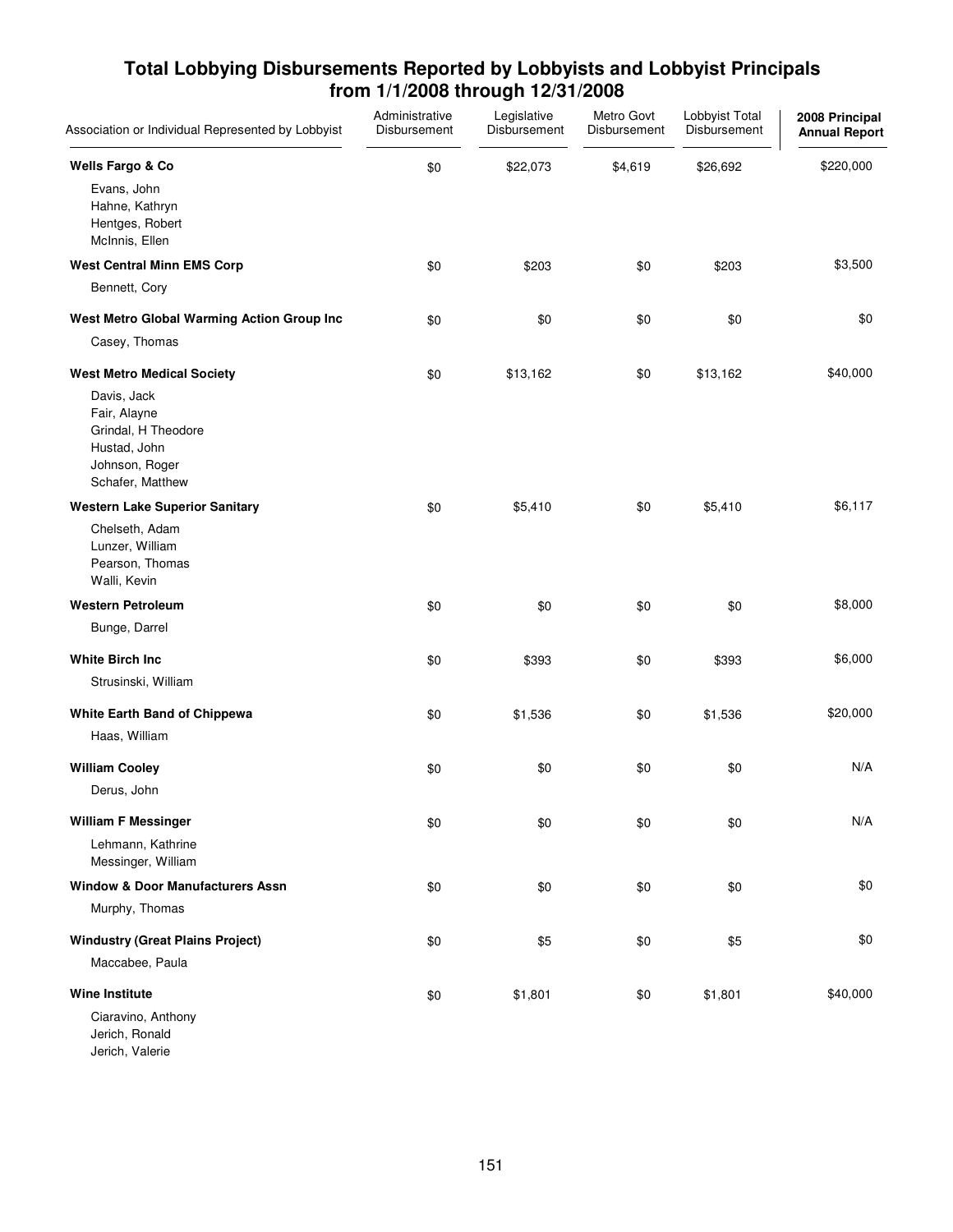| Association or Individual Represented by Lobbyist                                                                                 | Administrative<br>Disbursement | Legislative<br>Disbursement | Metro Govt<br>Disbursement | Lobbyist Total<br>Disbursement | 2008 Principal<br><b>Annual Report</b> |
|-----------------------------------------------------------------------------------------------------------------------------------|--------------------------------|-----------------------------|----------------------------|--------------------------------|----------------------------------------|
| Winona City of                                                                                                                    | \$0                            | \$2,543                     | \$0                        | \$2,543                        | N/A                                    |
| Biron, Holly<br>Burton, John<br>Flaherty, Timothy<br>Hokkanen, John<br>Millard, Danielle<br>Peterson, Bradley<br>Wefel, Elizabeth |                                |                             |                            |                                |                                        |
| <b>Women Venture</b>                                                                                                              | \$0                            | \$0                         | \$0                        | \$0                            | \$0                                    |
| Psick, Sarah                                                                                                                      |                                |                             |                            |                                |                                        |
| <b>Woodbury City of</b>                                                                                                           | \$0                            | \$4,053                     | \$0                        | \$4,053                        | N/A                                    |
| Bohn, Lydia<br>Clark, James<br>Grindal, H Theodore<br>Klett, Rebecca<br>Long, Robert<br>Poul, Thomas<br>Schafer, Matthew          |                                |                             |                            |                                |                                        |
| <b>Workers Compensation Reinsurance Assn</b>                                                                                      | \$0                            | \$0                         | \$0                        | \$0                            | \$20,000                               |
| Bohn, Raymond                                                                                                                     |                                |                             |                            |                                |                                        |
| <b>Wyeth-Ayerst Laboratories</b>                                                                                                  | \$16                           | \$90                        | \$0                        | \$106                          | \$20,000                               |
| Majeskie, Dennis                                                                                                                  |                                |                             |                            |                                |                                        |
| X O Minn LLC<br>Knowles, Rex<br>Lipschultz, Dan                                                                                   | \$0                            | \$140                       | \$0                        | \$140                          | \$0                                    |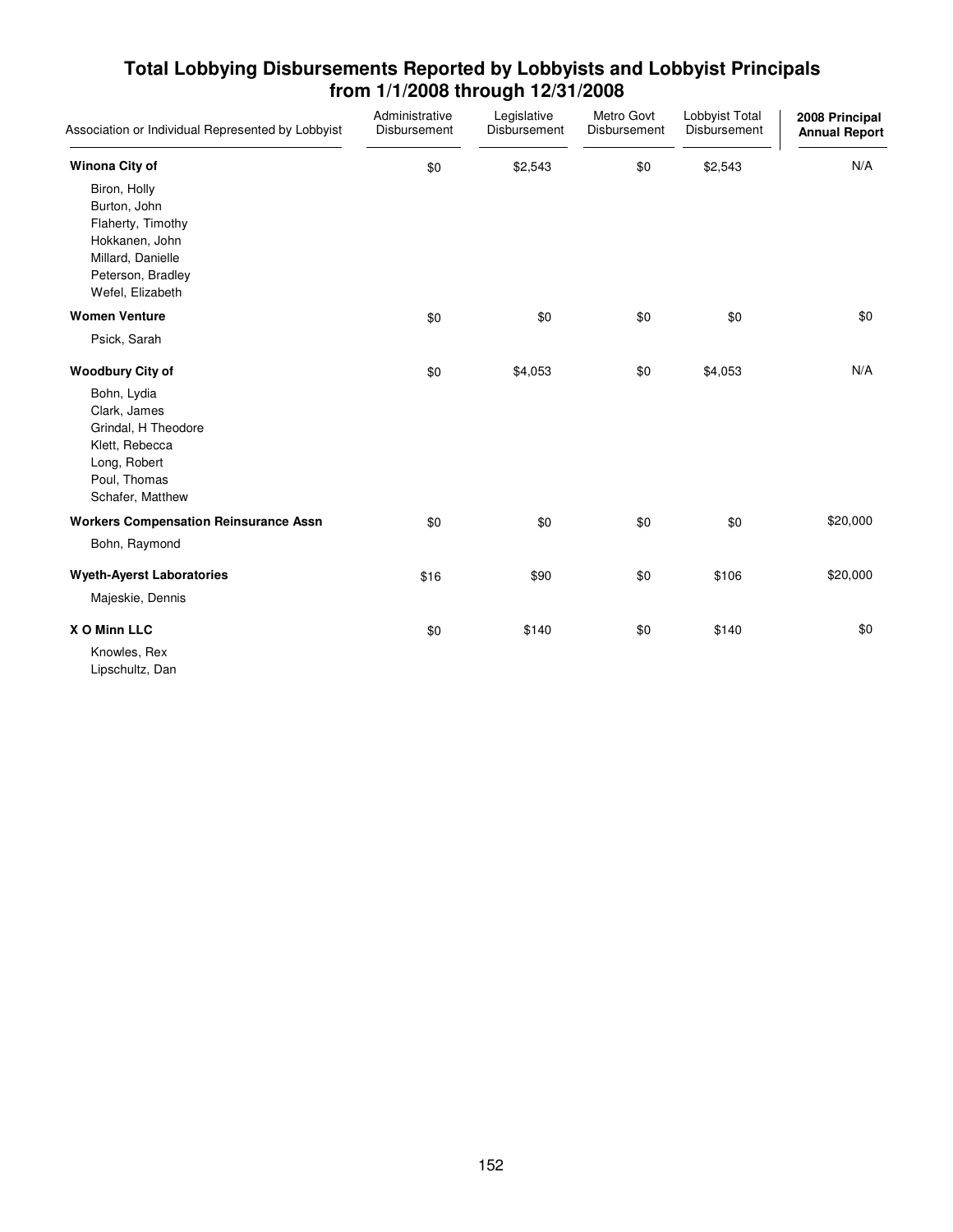| Association or Individual Represented by Lobbyist | Administrative<br>Disbursement | Legislative<br>Disbursement | Metro Govt<br>Disbursement | Lobbyist Total<br>Disbursement | 2008 Principal<br><b>Annual Report</b> |
|---------------------------------------------------|--------------------------------|-----------------------------|----------------------------|--------------------------------|----------------------------------------|
| <b>Xcel Energy Services Inc</b>                   | \$60,684                       | \$12,347                    | \$5,762                    | \$78,793                       | \$936,602                              |
| Adelmann, Paul                                    |                                |                             |                            |                                |                                        |
| Agrimonti, Lisa                                   |                                |                             |                            |                                |                                        |
| Ahern, Michael                                    |                                |                             |                            |                                |                                        |
| Alders, James                                     |                                |                             |                            |                                |                                        |
| Bailey, Thomas                                    |                                |                             |                            |                                |                                        |
| Biestek, Catherine                                |                                |                             |                            |                                |                                        |
| Bradley, Michael                                  |                                |                             |                            |                                |                                        |
| Chandarana, Aakash                                |                                |                             |                            |                                |                                        |
| Clark, Christopher                                |                                |                             |                            |                                |                                        |
| Cline, Patrick                                    |                                |                             |                            |                                |                                        |
| Crandall, Lynnette Slater                         |                                |                             |                            |                                |                                        |
| Dolan, Robert                                     |                                |                             |                            |                                |                                        |
| Evans, Richard                                    |                                |                             |                            |                                |                                        |
| Herring, Valerie                                  |                                |                             |                            |                                |                                        |
| Hertzler, Megan                                   |                                |                             |                            |                                |                                        |
| Hervey, Mark                                      |                                |                             |                            |                                |                                        |
| Jerich, Ronald                                    |                                |                             |                            |                                |                                        |
| Jerich, Valerie                                   |                                |                             |                            |                                |                                        |
| Johnson, Gary                                     |                                |                             |                            |                                |                                        |
| Johnson, James                                    |                                |                             |                            |                                |                                        |
| Johnson, Richard                                  |                                |                             |                            |                                |                                        |
| Johnson, Scott                                    |                                |                             |                            |                                |                                        |
| Koep, Kerry                                       |                                |                             |                            |                                |                                        |
| Krikava, Michael                                  |                                |                             |                            |                                |                                        |
| Krug, Allen                                       |                                |                             |                            |                                |                                        |
| Kwilas, Anthony                                   |                                |                             |                            |                                |                                        |
| Lahr, Darrin                                      |                                |                             |                            |                                |                                        |
| Lehmann, Carl                                     |                                |                             |                            |                                |                                        |
| Lipschultz, Dan                                   |                                |                             |                            |                                |                                        |
| Lynch, Teresa                                     |                                |                             |                            |                                |                                        |
| Marshall, John                                    |                                |                             |                            |                                |                                        |
| McKiernan, Grania                                 |                                |                             |                            |                                |                                        |
| Moak, Daniel                                      |                                |                             |                            |                                |                                        |
| Patel, Priti                                      |                                |                             |                            |                                |                                        |
| Paulson, Debra                                    |                                |                             |                            |                                |                                        |
| Pfeiffer, Daniel                                  |                                |                             |                            |                                |                                        |
| Poferl, Judy                                      |                                |                             |                            |                                |                                        |
| Schmidt, Steve                                    |                                |                             |                            |                                |                                        |
| Simpser, Zeviel                                   |                                |                             |                            |                                |                                        |
| Sparby, David                                     |                                |                             |                            |                                |                                        |
| Swanson, Michelle                                 |                                |                             |                            |                                |                                        |
| Wilensky, Scott                                   |                                |                             |                            |                                |                                        |
| Woolf, Mary Jo                                    |                                |                             |                            |                                |                                        |
| Yellow Page Assn c/o MultiState Assoc Inc         | \$0                            | \$1,100                     | \$0                        | \$1,100                        | \$40,000                               |
| Elliott, Sonnie                                   |                                |                             |                            |                                |                                        |
| Forschler, Richard                                |                                |                             |                            |                                |                                        |
| Hylden, Nancy                                     |                                |                             |                            |                                |                                        |
| Young Men's Christian Assn                        | \$0                            | \$3,629                     | \$0                        | \$3,629                        | \$28,915                               |
| Keefe, Elaine                                     |                                |                             |                            |                                |                                        |
| <b>YWCA of Minneapolis</b>                        | \$0                            | \$1,340                     | \$0                        | \$1,340                        | \$20,000                               |
| Patel, Anita                                      |                                |                             |                            |                                |                                        |
|                                                   |                                |                             |                            |                                |                                        |